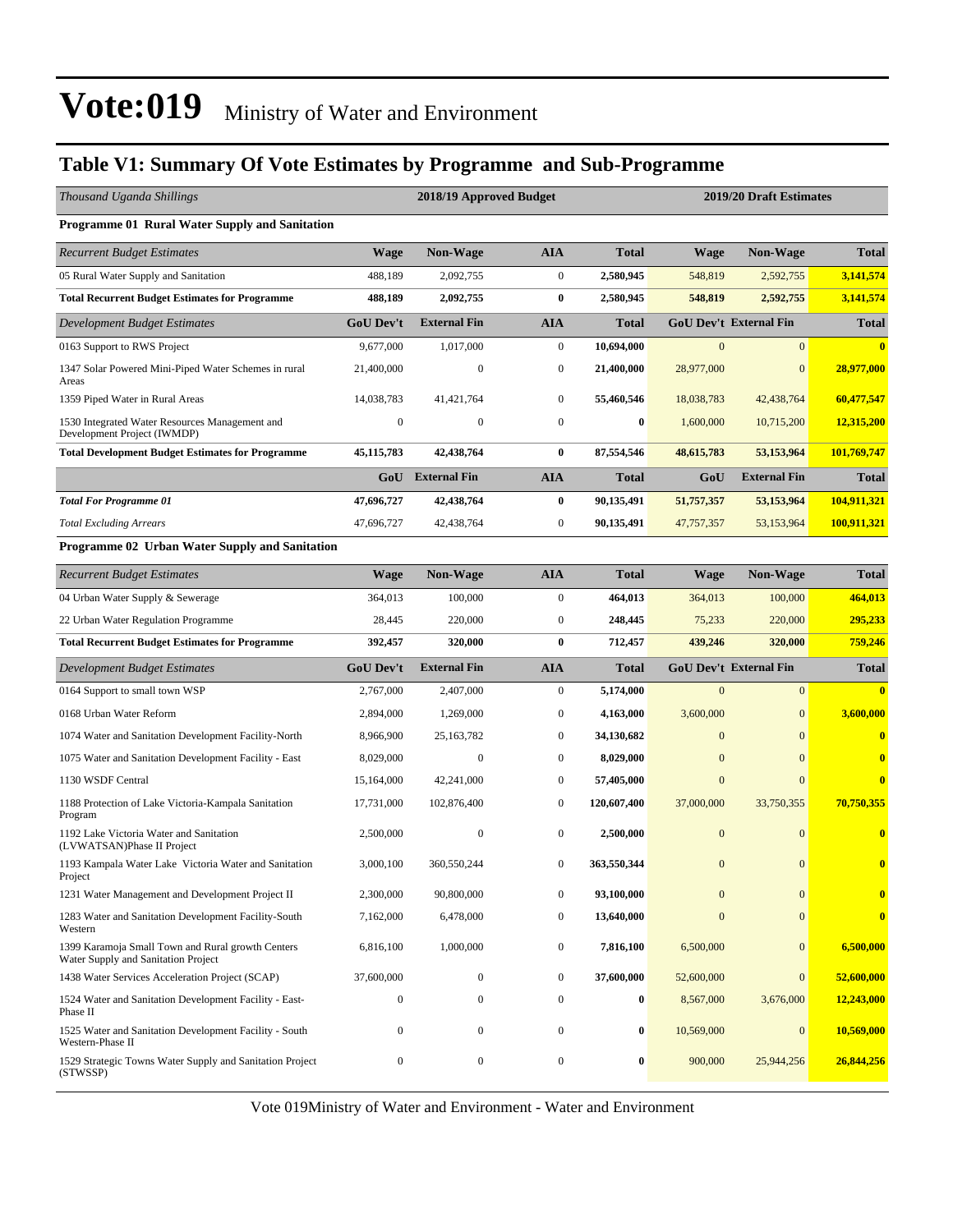| <b>Total Excluding Arrears</b>                                                        | 115,642,557 | 632,785,426         | $\mathbf{0}$ | 748,427,983  | 148,031,680  | 315,081,766         | 463,113,446  |
|---------------------------------------------------------------------------------------|-------------|---------------------|--------------|--------------|--------------|---------------------|--------------|
| <b>Total For Programme 02</b>                                                         | 115,642,557 | 632,785,426         | 0            | 748,427,983  | 154,031,680  | 315,081,766         | 469,113,446  |
|                                                                                       | GoU         | <b>External Fin</b> | <b>AIA</b>   | <b>Total</b> | GoU          | <b>External Fin</b> | <b>Total</b> |
| <b>Total Development Budget Estimates for Programme</b>                               | 114.930.100 | 632,785,426         | $\bf{0}$     | 747,715,526  | 153,272,434  | 315,081,766         | 468.354.200  |
| 1534 Water and Sanitation Development Facility North -<br>Phase II                    | $\Omega$    | $\mathbf{0}$        | $\mathbf{0}$ | $\bf{0}$     | 9,766,900    | 18,673,200          | 28,440,100   |
| 1533 Water and Sanitation Development Facility Central -<br>Phase II                  | $\Omega$    | $\mathbf{0}$        | $\mathbf{0}$ | $\bf{0}$     | 17,064,000   | 36,078,400          | 53,142,400   |
| 1532 100% Service Coverage Acceleration Project -<br>umbrellas (SCAP 100 - umbrellas) | $\Omega$    | $\theta$            | $\mathbf{0}$ | $\bf{0}$     | 4,405,534    | $\Omega$            | 4,405,534    |
| 1531 South Western Cluster (SWC) Project                                              | $\Omega$    | $\mathbf{0}$        | $\mathbf{0}$ | $\bf{0}$     | $\mathbf{0}$ | 52,341,361          | 52,341,361   |
| 1530 Integrated Water Resources Management and<br>Development Project (IWMDP)         | $\Omega$    | $\theta$            | $\mathbf{0}$ | $\bf{0}$     | 2,300,000    | 144,618,194         | 146,918,194  |

#### **Programme 03 Water for Production**

| <b>Recurrent Budget Estimates</b>                                             | <b>Wage</b>      | <b>Non-Wage</b>     | <b>AIA</b>   | <b>Total</b> | Wage       | <b>Non-Wage</b>               | <b>Total</b> |
|-------------------------------------------------------------------------------|------------------|---------------------|--------------|--------------|------------|-------------------------------|--------------|
| 13 Water for Production                                                       | 490,496          | 35,260              | $\mathbf{0}$ | 525,756      | 210,353    | 35,260                        | 245,613      |
| <b>Total Recurrent Budget Estimates for Programme</b>                         | 490,496          | 35,260              | $\bf{0}$     | 525,756      | 210,353    | 35,260                        | 245,613      |
| Development Budget Estimates                                                  | <b>GoU Dev't</b> | <b>External Fin</b> | <b>AIA</b>   | <b>Total</b> |            | <b>GoU Dev't External Fin</b> | <b>Total</b> |
| 0169 Water for Production                                                     | 37,385,033       | 10,398,000          | $\mathbf{0}$ | 47,783,033   | $\Omega$   | $\Omega$                      | $\mathbf{0}$ |
| 1396 Water for Production Regional Center-North<br>(WfPRC-N) based in Lira    | 13,456,960       | $\mathbf{0}$        | $\mathbf{0}$ | 13,456,960   | 13,456,960 | $\Omega$                      | 13,456,960   |
| 1397 Water for Production Regional Center-East<br>(WfPRC_E) based in Mbale    | 16,023,596       | $\mathbf{0}$        | $\mathbf{0}$ | 16,023,596   | 17,523,596 | $\Omega$                      | 17,523,596   |
| 1398 Water for Production Regional Centre-West (WfPRC-<br>W) based in Mbarara | 17,804,651       | $\mathbf{0}$        | $\mathbf{0}$ | 17,804,651   | 17,004,651 | $\Omega$                      | 17,004,651   |
| 1523 Water for Production Phase II                                            | $\mathbf{0}$     | $\mathbf{0}$        | $\mathbf{0}$ | $\bf{0}$     | 36,385,035 | 10,398,000                    | 46,783,035   |
| <b>Total Development Budget Estimates for Programme</b>                       | 84,670,240       | 10,398,000          | $\bf{0}$     | 95,068,240   | 84,370,242 | 10,398,000                    | 94,768,242   |
|                                                                               | GoU              | <b>External Fin</b> | <b>AIA</b>   | <b>Total</b> | GoU        | <b>External Fin</b>           | <b>Total</b> |
| <b>Total For Programme 03</b>                                                 | 85,195,996       | 10,398,000          | $\bf{0}$     | 95,593,996   | 84,615,855 | 10,398,000                    | 95,013,855   |
| <b>Total Excluding Arrears</b>                                                | 85,195,996       | 10,398,000          | $\mathbf{0}$ | 95,593,996   | 83,115,855 | 10,398,000                    | 93,513,855   |

#### **Programme 04 Water Resources Management**

| <b>Recurrent Budget Estimates</b>                                                                        | <b>Wage</b>      | <b>Non-Wage</b>     | <b>AIA</b>   | <b>Total</b> | Wage           | <b>Non-Wage</b>               | <b>Total</b> |
|----------------------------------------------------------------------------------------------------------|------------------|---------------------|--------------|--------------|----------------|-------------------------------|--------------|
| 10 Water Resources M & A                                                                                 | 535,747          | 35,000              | $\mathbf{0}$ | 570,747      | 570,750        | 35,000                        | 605,750      |
| 11 Water Resources Regulation                                                                            | 286,838          | 33,672              | $\mathbf{0}$ | 320,510      | 320,510        | 33,672                        | 354,182      |
| 12 Water Quality Management                                                                              | 324,071          | 100,910             | $\mathbf{0}$ | 424,982      | 235,400        | 100,910                       | 336,311      |
| 21 Trans-Boundary Water Resource Management<br>Programme                                                 | 62,374           | 20,009              | $\mathbf{0}$ | 82,383       | 82,370         | 20,009                        | 102,379      |
| <b>Total Recurrent Budget Estimates for Programme</b>                                                    | 1,209,030        | 189,591             | $\bf{0}$     | 1,398,621    | 1,209,030      | 189,591                       | 1,398,621    |
| Development Budget Estimates                                                                             | <b>GoU Dev't</b> | <b>External Fin</b> | <b>AIA</b>   | <b>Total</b> |                | <b>GoU Dev't External Fin</b> | <b>Total</b> |
| 0165 Support to WRM                                                                                      | 2,168,000        | 510,000             | $\mathbf{0}$ | 2,678,000    | $\Omega$       | $\Omega$                      | $\mathbf{0}$ |
| 1231 Water Management and Development Project                                                            | 660,029          | 19,389,847          | $\mathbf{0}$ | 20,049,876   | $\overline{0}$ | $\mathbf{0}$                  | $\bf{0}$     |
| 1302 Support for Hydro-Power Devt and Operations on<br>River Nile                                        | 2,500,000        | $\mathbf{0}$        | $\mathbf{0}$ | 2,500,000    | 4,668,000      | 510,000                       | 5,178,000    |
| 1348 Water Management Zones Project                                                                      | 4,070,000        | 208,000             | $\mathbf{0}$ | 4,278,000    | 4,070,000      | 718,000                       | 4,788,000    |
| 1424 Multi-Lateral Lakes Edward & Albert Integrated<br>Fisheries and Water Resources Management (LEAFII) | 2,500,000        | 7,735,127           | $\mathbf{0}$ | 10,235,127   | 3,500,000      | 10,449,445                    | 13,949,445   |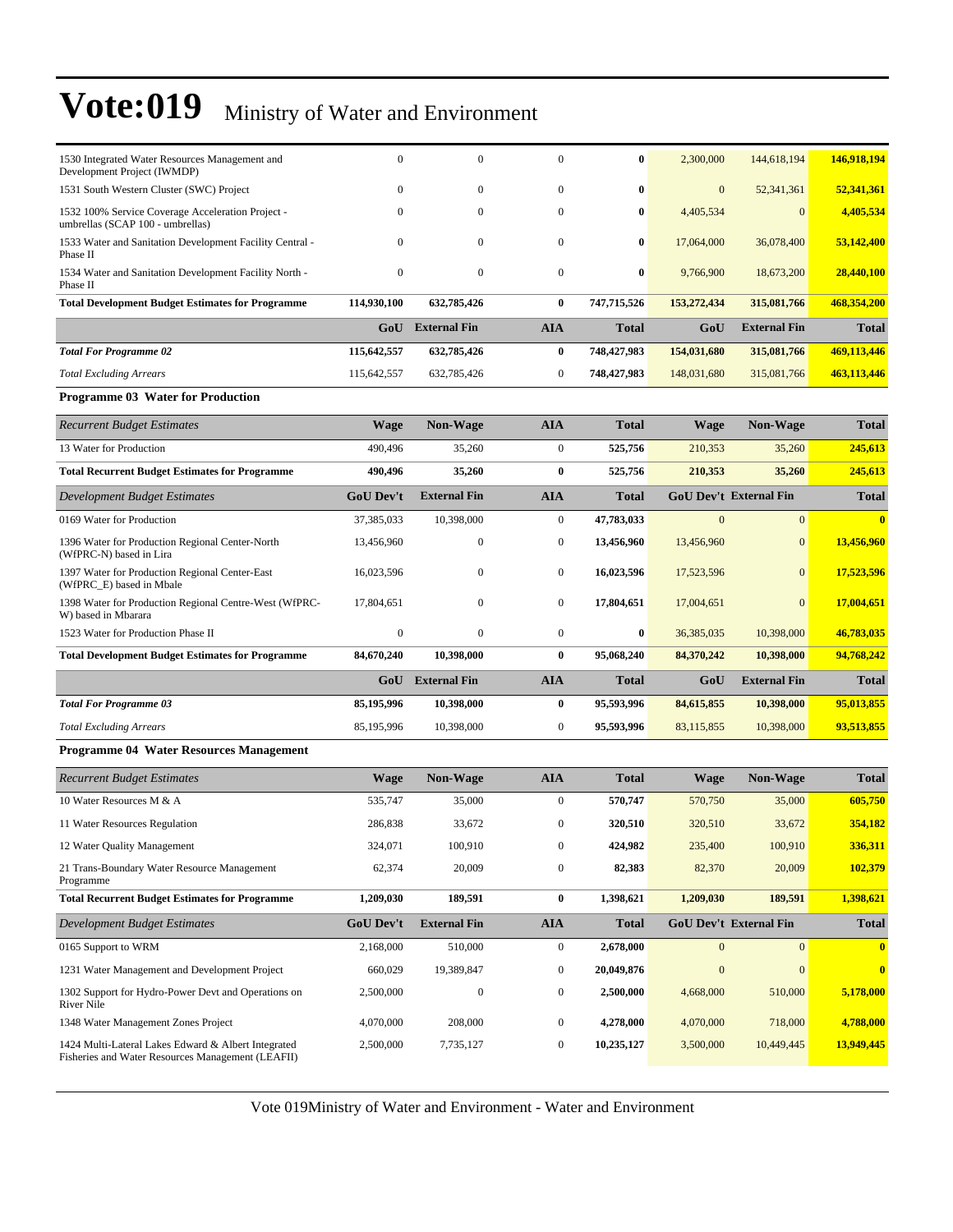| 1487 Enhancing Resilience of Communities to Climate<br>Change                                  | 1,000,000        | 2,526,026               | 0                | 3,526,026    | 2,000,000   | 2,526,026                     | 4,526,026    |
|------------------------------------------------------------------------------------------------|------------------|-------------------------|------------------|--------------|-------------|-------------------------------|--------------|
| 1522 Inner Murchison Bay Cleanup Project                                                       | $\mathbf{0}$     | $\mathbf{0}$            | $\mathbf{0}$     | 0            | 1,000,000   | $\mathbf{0}$                  | 1,000,000    |
| 1530 Integrated Water Resources Management and<br>Development Project (IWMDP)                  | $\mathbf{0}$     | $\mathbf{0}$            | $\mathbf{0}$     | $\bf{0}$     | 660,000     | 16,165,529                    | 16,825,529   |
| <b>Total Development Budget Estimates for Programme</b>                                        | 12,898,029       | 30,369,000              | $\bf{0}$         | 43,267,029   | 15,898,000  | 30,369,000                    | 46,267,000   |
|                                                                                                | GoU              | <b>External Fin</b>     | <b>AIA</b>       | <b>Total</b> | GoU         | <b>External Fin</b>           | <b>Total</b> |
| <b>Total For Programme 04</b>                                                                  | 14,296,650       | 30,369,000              | $\bf{0}$         | 44,665,650   | 17,296,621  | 30,369,000                    | 47,665,621   |
| <b>Total Excluding Arrears</b>                                                                 | 14,296,650       | 30,369,000              | $\boldsymbol{0}$ | 44,665,650   | 17,296,621  | 30,369,000                    | 47,665,621   |
| Programme 05 Natural Resources Management                                                      |                  |                         |                  |              |             |                               |              |
| <b>Recurrent Budget Estimates</b>                                                              | <b>Wage</b>      | <b>Non-Wage</b>         | <b>AIA</b>       | <b>Total</b> | <b>Wage</b> | <b>Non-Wage</b>               | <b>Total</b> |
| 14 Environment Support Services                                                                | 159,455          | 685,062                 | $\boldsymbol{0}$ | 844,517      | 159,455     | 685,062                       | 844,517      |
| 15 Forestry Support Services                                                                   | 166,832          | 2,453,471               | $\bf{0}$         | 2,620,303    | 166,832     | 2,253,471                     | 2,420,303    |
| 16 Wetland Management Services                                                                 | 461,727          | 2,687,329               | $\boldsymbol{0}$ | 3,149,056    | 461,727     | 742,814                       | 1,204,540    |
| <b>Total Recurrent Budget Estimates for Programme</b>                                          | 788,014          | 5,825,862               | $\bf{0}$         | 6,613,876    | 788,014     | 3,681,346                     | 4,469,360    |
| Development Budget Estimates                                                                   | <b>GoU Dev't</b> | <b>External Fin</b>     | <b>AIA</b>       | <b>Total</b> |             | <b>GoU Dev't External Fin</b> | <b>Total</b> |
| 1301 The National REDD-Plus Project                                                            | 3,000,000        | $\boldsymbol{0}$        | $\boldsymbol{0}$ | 3,000,000    | 3,598,442   | $\mathbf{0}$                  | 3,598,442    |
| 1417 Farm Income Enhancement and Forestry Conservation<br>Project Phase II (FIEFOC II)         | 32,141,460       | 98,605,003              | $\boldsymbol{0}$ | 130,746,463  | 24,400,000  | 98,605,003                    | 123,005,003  |
| 1520 Building Resilient Communities, Wetland Ecosystems<br>and Associated Catchments in Uganda | 20,000           | $\boldsymbol{0}$        | $\boldsymbol{0}$ | 20,000       | 3,521,000   | $\mathbf{0}$                  | 3,521,000    |
| <b>Total Development Budget Estimates for Programme</b>                                        | 35,161,460       | 98,605,003              | $\bf{0}$         | 133,766,463  | 31,519,442  | 98,605,003                    | 130,124,444  |
|                                                                                                |                  | <b>GoU</b> External Fin | <b>AIA</b>       | <b>Total</b> | GoU         | <b>External Fin</b>           | <b>Total</b> |
| <b>Total For Programme 05</b>                                                                  | 41,775,336       | 98,605,003              | $\bf{0}$         | 140,380,338  | 35,988,802  | 98,605,003                    | 134,593,804  |
| <b>Total Excluding Arrears</b>                                                                 | 41,775,336       | 98,605,003              | $\boldsymbol{0}$ | 140,380,338  | 35,988,802  | 98,605,003                    | 134,593,804  |
| Programme 06 Weather, Climate and Climate Change                                               |                  |                         |                  |              |             |                               |              |
| <b>Recurrent Budget Estimates</b>                                                              | <b>Wage</b>      | Non-Wage                | <b>AIA</b>       | <b>Total</b> | <b>Wage</b> | <b>Non-Wage</b>               | <b>Total</b> |
| 24 Climate Change Programme                                                                    | 522,654          | 117,228                 | $\boldsymbol{0}$ | 639,882      | 522,654     | 137,228                       | 659,882      |
| <b>Total Recurrent Budget Estimates for Programme</b>                                          | 522,654          | 117,228                 | $\bf{0}$         | 639,882      | 522,654     | 137,228                       | 659,882      |
|                                                                                                | GoU              | <b>External Fin</b>     | <b>AIA</b>       | <b>Total</b> | GoU         | <b>External Fin</b>           | <b>Total</b> |
| <b>Total For Programme 06</b>                                                                  | 639,882          | 0                       | $\bf{0}$         | 639,882      | 659,882     | $\bf{0}$                      | 659,882      |
| <b>Total Excluding Arrears</b>                                                                 | 639,882          | $\boldsymbol{0}$        | $\boldsymbol{0}$ | 639,882      | 659,882     | $\mathbf{0}$                  | 659,882      |
| Programme 49 Policy, Planning and Support Services                                             |                  |                         |                  |              |             |                               |              |
| <b>Recurrent Budget Estimates</b>                                                              |                  |                         |                  |              |             |                               | <b>Total</b> |
|                                                                                                | <b>Wage</b>      | Non-Wage                | <b>AIA</b>       | <b>Total</b> | <b>Wage</b> | <b>Non-Wage</b>               |              |
| 01 Finance and Administration                                                                  | 2,692,631        | 4,011,894               | $\overline{0}$   | 6,704,525    | 2,865,356   | 5,104,517                     | 7,969,873    |
| 08 Office of Director DWD                                                                      | 37,564           | 168,376                 | $\boldsymbol{0}$ | 205,939      | 37,564      | 168,376                       | 205,939      |
| 09 Planning                                                                                    | 165,748          | 1,012,060               | $\boldsymbol{0}$ | 1,177,807    | 165,748     | 1,377,810                     | 1,543,558    |
| 17 Office of Director DWRM                                                                     | 47,093           | 150,000                 | $\boldsymbol{0}$ | 197,093      | 47,093      | 150,000                       | 197,093      |
| 18 Office of the Director DEA                                                                  | 37,564           | 150,000                 | $\boldsymbol{0}$ | 187,564      | 37,564      | 150,000                       | 187,564      |
| 19 Internal Audit                                                                              | 46,150           | 179,483                 | $\boldsymbol{0}$ | 225,632      | 46,150      | 329,483                       | 375,632      |
| 20 Nabyeya Forestry College                                                                    | 172,828          | 349,475                 | $\boldsymbol{0}$ | 522,304      | 172,828     | 349,475                       | 522,304      |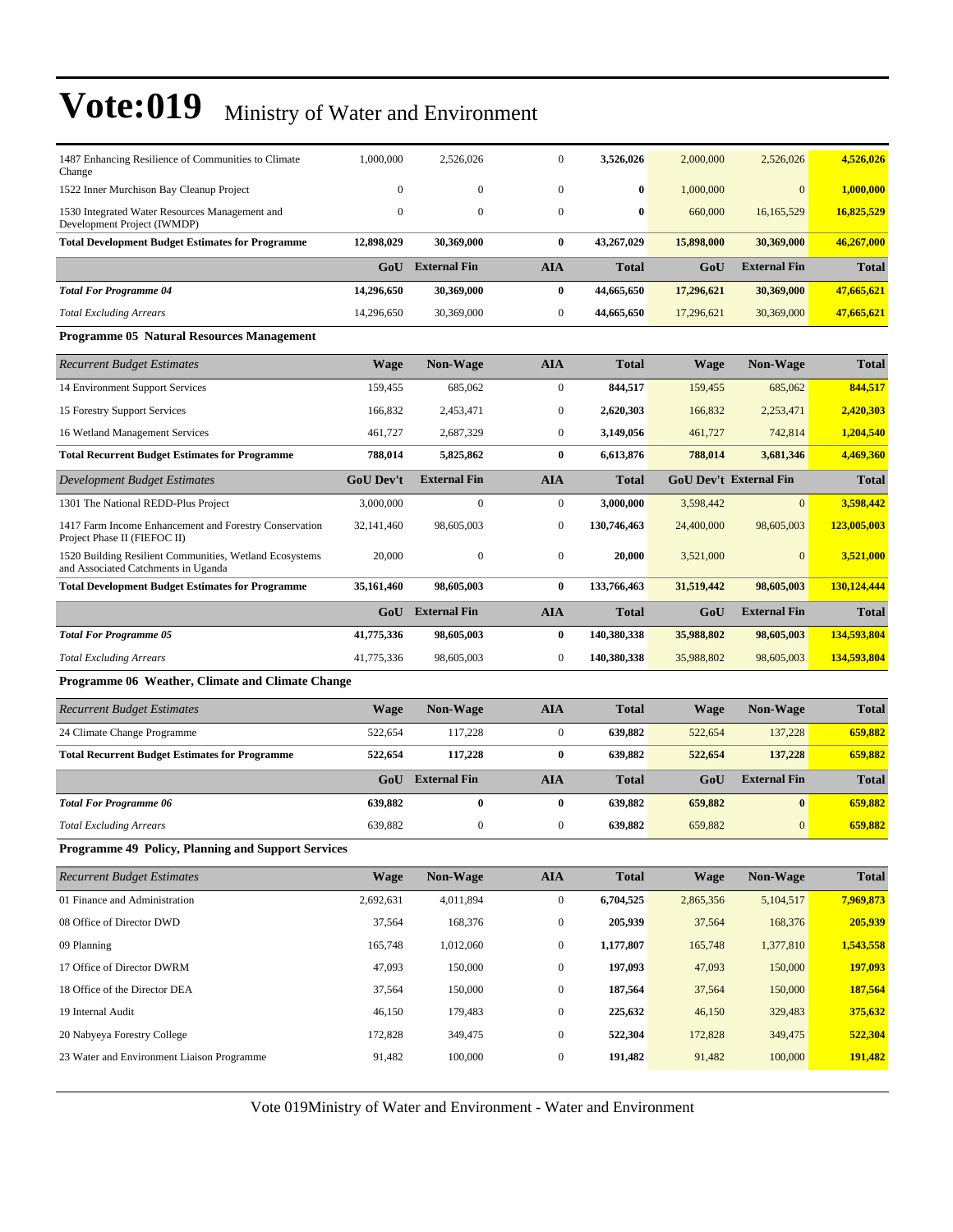| <b>Total Recurrent Budget Estimates for Programme</b>                         | 3,291,059        | 6,121,287           | $\bf{0}$         | 9,412,346     | 3,463,784    | 7,729,660                     | 11,193,444   |
|-------------------------------------------------------------------------------|------------------|---------------------|------------------|---------------|--------------|-------------------------------|--------------|
| Development Budget Estimates                                                  | <b>GoU Dev't</b> | <b>External Fin</b> | <b>AIA</b>       | <b>Total</b>  |              | <b>GoU</b> Dev't External Fin | <b>Total</b> |
| 0151 Policy and Management Support                                            | 5,357,000        | 6,995,372           | $\mathbf{0}$     | 12,352,372    | 8,677,743    | 9,571,000                     | 18,248,743   |
| 1190 Support to Nabyeya Forestry College Project                              | 2,148,397        | $\boldsymbol{0}$    | $\boldsymbol{0}$ | 2,148,397     | 2,448,108    | $\Omega$                      | 2,448,108    |
| 1231 Water Management and Development Project                                 | 880,892          | 3,929,628           | $\mathbf{0}$     | 4,810,520     | $\mathbf{0}$ | $\Omega$                      | $\mathbf{0}$ |
| 1530 Integrated Water Resources Management and<br>Development Project (IWMDP) | $\bf{0}$         | $\boldsymbol{0}$    | $\mathbf{0}$     | $\bf{0}$      | 2,880,892    | 6,108,707                     | 8,989,599    |
| <b>Total Development Budget Estimates for Programme</b>                       | 8,386,289        | 10,925,000          | $\bf{0}$         | 19,311,289    | 14,006,743   | 15,679,707                    | 29,686,450   |
|                                                                               | GoU              | <b>External Fin</b> | <b>AIA</b>       | <b>Total</b>  | GoU          | <b>External Fin</b>           | <b>Total</b> |
| <b>Total For Programme 49</b>                                                 | 17,798,635       | 10,925,000          | $\bf{0}$         | 28,723,635    | 25,200,187   | 15,679,707                    | 40,879,894   |
| <b>Total Excluding Arrears</b>                                                | 17,696,282       | 10,925,000          | $\mathbf{0}$     | 28,621,282    | 23,775,096   | 15,679,707                    | 39,454,803   |
| <b>Total Vote 019</b>                                                         | 323,045,783      | 825,521,192         | $\bf{0}$         | 1,148,566,975 | 369,550,383  | 523,287,440                   | 892,837,823  |
| <b>Total Excluding Arrears</b>                                                | 322,943,430      | 825,521,192         | 0                | 1,148,464,622 | 356,625,292  | 523, 287, 440                 | 879,912,732  |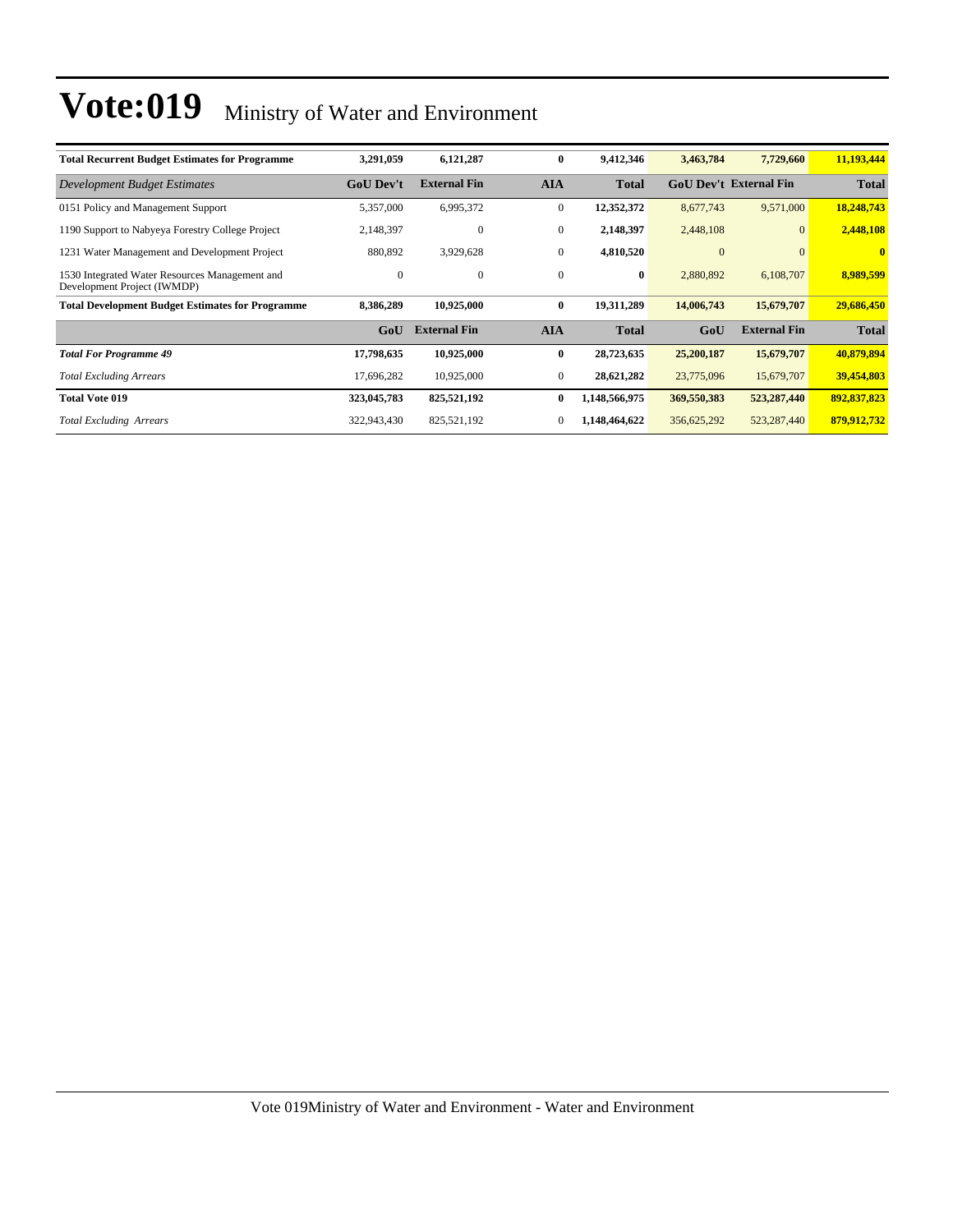#### **Table V2: Summary Vote Estimates by Item**

| Thousand Uganda Shillings                                                |            | 2018/19 Approved Budget |                  |                  | 2019/20 Draft Estimates |                     |              |  |
|--------------------------------------------------------------------------|------------|-------------------------|------------------|------------------|-------------------------|---------------------|--------------|--|
|                                                                          | GoU        | <b>External Fin</b>     | AIA              | <b>Total</b>     | GoU                     | <b>External Fin</b> | <b>Total</b> |  |
| <b>Employees, Goods and Services (Outputs Provided)</b>                  | 62,427,670 | 70,516,351              | $\bf{0}$         | 132,944,020      | 72,852,197              | 57,658,364          | 130,510,562  |  |
| 211101 General Staff Salaries                                            | 6,581,899  | $\bf{0}$                | $\bf{0}$         | 6,581,899        | 6,781,899               | $\bf{0}$            | 6,781,899    |  |
| 211102 Contract Staff Salaries                                           | 11,242,366 | 1,679,587               | $\bf{0}$         | 12,921,953       | 12,935,710              | $\bf{0}$            | 12,935,710   |  |
| 211103 Allowances (Inc. Casuals, Temporary)                              | 3,193,690  | 1,514,800               | $\bf{0}$         | 4,708,490        | 2,592,499               | 1,235,739           | 3,828,238    |  |
| 212101 Social Security Contributions                                     | 696,340    | 49,293                  | 0                | 745,633          | 1,191,665               | $\bf{0}$            | 1,191,665    |  |
| 212102 Pension for General Civil Service                                 | 2,961,290  | $\bf{0}$                | $\bf{0}$         | 2,961,290        | 3,304,872               | $\bf{0}$            | 3,304,872    |  |
| 212106 Validation of old Pensioners                                      | 0          | $\bf{0}$                | 0                | $\boldsymbol{0}$ | 173,500                 | $\bf{0}$            | 173,500      |  |
| 212201 Social Security Contributions                                     | 539,213    | 22,000                  | $\bf{0}$         | 561,213          | 168,878                 | $\bf{0}$            | 168,878      |  |
| 213001 Medical expenses (To employees)                                   | 11,000     | $\bf{0}$                | $\bf{0}$         | 11,000           | 30,000                  | $\bf{0}$            | 30,000       |  |
| 213002 Incapacity, death benefits and funeral expenses                   | 7,898      | $\bf{0}$                | $\bf{0}$         | 7,898            | 20,050                  | $\bf{0}$            | 20,050       |  |
| 213004 Gratuity Expenses                                                 | 636,189    | $\bf{0}$                | $\bf{0}$         | 636,189          | 636,189                 | $\bf{0}$            | 636,189      |  |
| 221001 Advertising and Public Relations                                  | 722,664    | 551,800                 | 0                | 1,274,464        | 682,425                 | 668,800             | 1,351,225    |  |
| 221002 Workshops and Seminars                                            | 898,500    | 4,485,419               | 0                | 5,383,919        | 2,013,675               | 718,370             | 2,732,045    |  |
| 221003 Staff Training                                                    | 804,099    | 1,469,641               | $\bf{0}$         | 2,273,740        | 1,509,449               | 691,040             | 2,200,489    |  |
| 221004 Recruitment Expenses                                              | 51,000     | $\bf{0}$                | $\bf{0}$         | 51,000           | 61,000                  | $\bf{0}$            | 61,000       |  |
| 221005 Hire of Venue (chairs, projector, etc)                            | 65,000     | 78,000                  | 0                | 143,000          | 83,000                  | $\bf{0}$            | 83,000       |  |
| 221006 Commissions and related charges                                   | 10,000     | $\bf{0}$                | $\bf{0}$         | 10,000           | $\boldsymbol{0}$        | $\bf{0}$            | $\bf{0}$     |  |
| 221007 Books, Periodicals & Newspapers                                   | 169,388    | 32,000                  | $\bf{0}$         | 201,388          | 219,212                 | 144,000             | 363,212      |  |
| 221008 Computer supplies and Information Technology<br>(TT)              | 614,892    | 213,550                 | $\bf{0}$         | 828,442          | 844,370                 | 457,879             | 1,302,249    |  |
| 221009 Welfare and Entertainment                                         | 532,778    | 229,800                 | $\bf{0}$         | 762,578          | 855,084                 | 146,000             | 1,001,084    |  |
| 221011 Printing, Stationery, Photocopying and Binding                    | 1,201,221  | 1,671,800               | $\bf{0}$         | 2,873,021        | 1,492,875               | 731,900             | 2,224,775    |  |
| 221012 Small Office Equipment                                            | 223,880    | 309,400                 | $\bf{0}$         | 533,280          | 301,897                 | 124,600             | 426,497      |  |
| 221014 Bank Charges and other Bank related costs                         | 13,000     | 24,066                  | $\bf{0}$         | 37,066           | 18,606                  | 23,608              | 42,214       |  |
| 221015 Financial and related costs (e.g. shortages,<br>pilferages, etc.) | 2,000      | $\bf{0}$                | 0                | 2,000            | 2,000                   | $\bf{0}$            | 2,000        |  |
| 221016 IFMS Recurrent costs                                              | 22,000     | $\bf{0}$                | $\bf{0}$         | 22,000           | 27,250                  | $\bf{0}$            | 27,250       |  |
| 221017 Subscriptions                                                     | 13,000     | $\bf{0}$                | $\bf{0}$         | 13,000           | 34,000                  | $\bf{0}$            | 34,000       |  |
| 221020 IPPS Recurrent Costs                                              | 30,000     | $\bf{0}$                | $\bf{0}$         | 30,000           | 133,351                 | $\bf{0}$            | 133,351      |  |
| 222001 Telecommunications                                                | 168,913    | 74,250                  | 0                | 243,163          | 351,843                 | 9,174               | 361,017      |  |
| 222002 Postage and Courier                                               | 18,400     | 400                     | $\bf{0}$         | 18,800           | 14,650                  | $\bf{0}$            | 14,650       |  |
| 222003 Information and communications technology<br>(ICT)                | 90,457     | $\bf{0}$                | $\bf{0}$         | 90,457           | 88,000                  | 50,000              | 138,000      |  |
| 223001 Property Expenses                                                 | 1,223,086  | $\bf{0}$                | $\bf{0}$         | 1,223,086        | 2,354,486               | $\bf{0}$            | 2,354,486    |  |
| 223004 Guard and Security services                                       | 261,660    | 4,200                   | $\bf{0}$         | 265,860          | 357,020                 | $\bf{0}$            | 357,020      |  |
| 223005 Electricity                                                       | 276,280    | 4,000                   | $\boldsymbol{0}$ | 280,280          | 330,800                 | $\bf{0}$            | 330,800      |  |
| 223006 Water                                                             | 149,832    | 2,000                   | $\bf{0}$         | 151,832          | 147,600                 | $\bf{0}$            | 147,600      |  |
| 223007 Other Utilities- (fuel, gas, firewood, charcoal)                  | 6,000      | 4,000                   | $\bf{0}$         | 10,000           | 6,000                   | $\bf{0}$            | 6,000        |  |
| 224001 Medical Supplies                                                  | 100,000    | $\boldsymbol{0}$        | $\bf{0}$         | 100,000          | $\pmb{0}$               | $\bf{0}$            | $\bf{0}$     |  |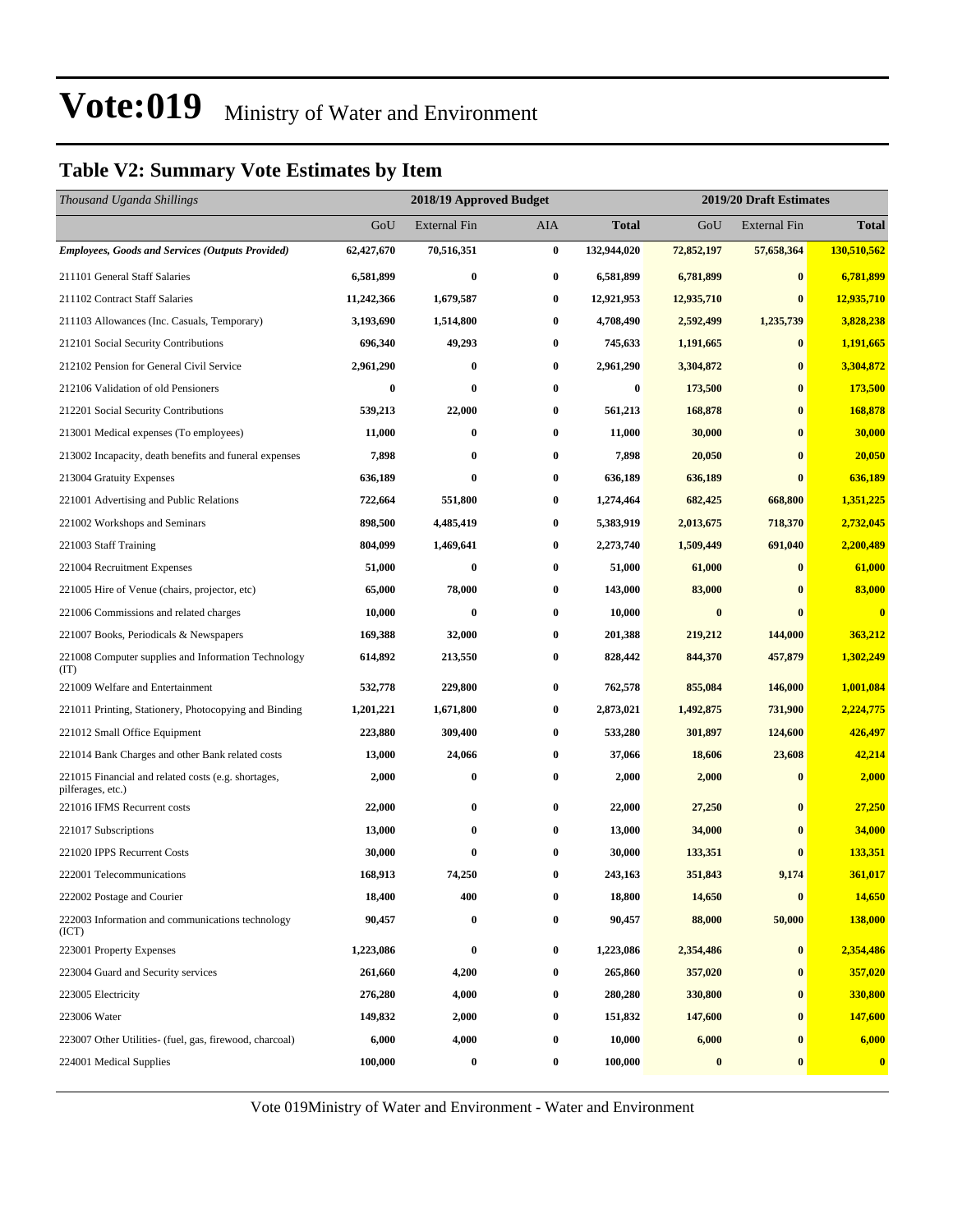| 224004 Cleaning and Sanitation                                     | 250,000     | 22,000      | 0        | 272,000       | 281,394       | $\bf{0}$         | 281,394     |
|--------------------------------------------------------------------|-------------|-------------|----------|---------------|---------------|------------------|-------------|
| 224005 Uniforms, Beddings and Protective Gear                      | 107,300     | 21,400      | 0        | 128,700       | 188,500       | $\bf{0}$         | 188,500     |
| 224006 Agricultural Supplies                                       | 2,137,000   | 1,314,608   | 0        | 3,451,608     | 2,970,910     | 739,980          | 3,710,890   |
| 225001 Consultancy Services- Short term                            | 5,876,440   | 15,910,555  | 0        | 21,786,995    | 2,838,462     | 18,092,627       | 20,931,089  |
| 225002 Consultancy Services-Long-term                              | 9,999,804   | 29,210,674  | 0        | 39,210,478    | 12,628,386    | 30,515,653       | 43,144,039  |
| 226002 Licenses                                                    | 14,960      | $\bf{0}$    | 0        | 14,960        | $\bf{0}$      | $\bf{0}$         | $\bf{0}$    |
| 227001 Travel inland                                               | 3,534,817   | 4,431,916   | 0        | 7,966,733     | 5,766,266     | 1,419,900        | 7,186,166   |
| 227002 Travel abroad                                               | 249,270     | 281,400     | 0        | 530,670       | 553,160       | 272,280          | 825,440     |
| 227004 Fuel, Lubricants and Oils                                   | 4,390,061   | 1,868,305   | 0        | 6,258,365     | 4,930,775     | 981,582          | 5,912,357   |
| 228001 Maintenance - Civil                                         | 615,080     | 3,911,078   | 0        | 4,526,158     | 710,161       | $\bf{0}$         | 710,161     |
| 228002 Maintenance - Vehicles                                      | 1,559,351   | 1,050,959   | 0        | 2,610,310     | 1,957,327     | 571,490          | 2,528,817   |
| 228003 Maintenance - Machinery, Equipment &<br>Furniture           | 70,000      | 58,000      | 0        | 128,000       | 251,000       | 17,000           | 268,000     |
| 228004 Maintenance - Other                                         | 85,652      | 15,450      | $\bf{0}$ | 101,102       | 12,000        | 46,742           | 58,742      |
| <b>Grants, Transfers and Subsides (Outputs Funded)</b>             | 4,321,900   | 4,338,000   | $\bf{0}$ | 8,659,900     | 5,432,535     | $\bf{0}$         | 5,432,535   |
| 262101 Contributions to International Organisations<br>(Current)   | 683,840     | 4,338,000   | 0        | 5,021,840     | 667,000       | $\bf{0}$         | 667,000     |
| 262201 Contributions to International Organisations<br>(Capital)   | $\bf{0}$    | $\bf{0}$    | $\bf{0}$ | $\bf{0}$      | 568,000       | $\bf{0}$         | 568,000     |
| 263104 Transfers to other govt. Units (Current)                    | 3,638,060   | $\bf{0}$    | $\bf{0}$ | 3,638,060     | 1,697,535     | $\bf{0}$         | 1,697,535   |
| 263204 Transfers to other govt. Units (Capital)                    | 0           | $\bf{0}$    | 0        | $\bf{0}$      | 2,500,000     | $\bf{0}$         | 2,500,000   |
| <b>Investment</b> (Capital Purchases)                              | 256,193,861 | 750,666,842 | $\bf{0}$ | 1,006,860,702 | 278,340,560   | 465,629,075      | 743,969,636 |
| 281501 Environment Impact Assessment for Capital<br>Works          | 240,000     | $\bf{0}$    | $\bf{0}$ | 240,000       | 120,000       | 2,000,000        | 2,120,000   |
| 281502 Feasibility Studies for Capital Works                       | 1,400,000   | 138,999     | 0        | 1,538,999     | 7,980,000     | 1,400,000        | 9,380,000   |
| 281503 Engineering and Design Studies & Plans for<br>capital works | 22,461,333  | 8,142,000   | 0        | 30,603,333    | 20,360,652    | 7,455,300        | 27,815,952  |
| 281504 Monitoring, Supervision & Appraisal of capital<br>works     | 3,272,200   | 11,714,870  | 0        | 14,987,070    | 725,000       | 6,150,000        | 6,875,000   |
| 311101 Land                                                        | 2,654,826   | $\bf{0}$    | $\bf{0}$ | 2,654,826     | 3,500,000     | $\bf{0}$         | 3,500,000   |
| 312101 Non-Residential Buildings                                   | 2,006,397   | 795,000     | 0        | 2,801,397     | 5,703,629     | 3,101,769        | 8,805,398   |
| 312104 Other Structures                                            | 204,459,422 | 720,124,876 | 0        | 924,584,299   | 220, 245, 332 | 437,610,786      | 657,856,118 |
| 312201 Transport Equipment                                         | 3,642,512   | 1,954,888   | 0        | 5,597,400     | 5,198,392     | 3,483,480        | 8,681,872   |
| 312202 Machinery and Equipment                                     | 8,119,170   | 5,646,208   | 0        | 13,765,378    | 4,740,000     | 3,041,140        | 7,781,140   |
| 312203 Furniture & Fixtures                                        | 283,000     | 50,000      | 0        | 333,000       | 982,050       | 25,000           | 1.007.050   |
| 312211 Office Equipment                                            | $\bf{0}$    | 800,000     | $\bf{0}$ | 800,000       | $\bf{0}$      | $\boldsymbol{0}$ | $\bf{0}$    |
| 312213 ICT Equipment                                               | 605,000     | $\bf{0}$    | 0        | 605,000       | 1,130,505     | 50,000           | 1,180,505   |
| 312214 Laboratory Equipments                                       | 100,000     | 100,000     | 0        | 200,000       | $\bf{0}$      | $\bf{0}$         | $\bf{0}$    |
| 312301 Cultivated Assets                                           | 6,800,000   | 1,200,000   | 0        | 8,000,000     | 7,655,000     | 1,200,000        | 8,855,000   |
| 314201 Materials and supplies                                      | 150,000     | $\bf{0}$    | 0        | 150,000       | $\bf{0}$      | 111,600          | 111,600     |
| <b>Arrears</b>                                                     | 102,353     | $\bf{0}$    | $\bf{0}$ | 102,353       | 12,925,091    | $\bf{0}$         | 12,925,091  |
| 321605 Domestic arrears (Budgeting)                                | $\bf{0}$    | $\bf{0}$    | 0        | $\bf{0}$      | 12,920,743    | $\bf{0}$         | 12,920,743  |
| 321608 General Public Service Pension arrears<br>(Budgeting)       |             | $\bf{0}$    | 0        | 102,353       | 4,348         | $\bf{0}$         | 4,348       |
|                                                                    | 102,353     |             |          |               |               |                  |             |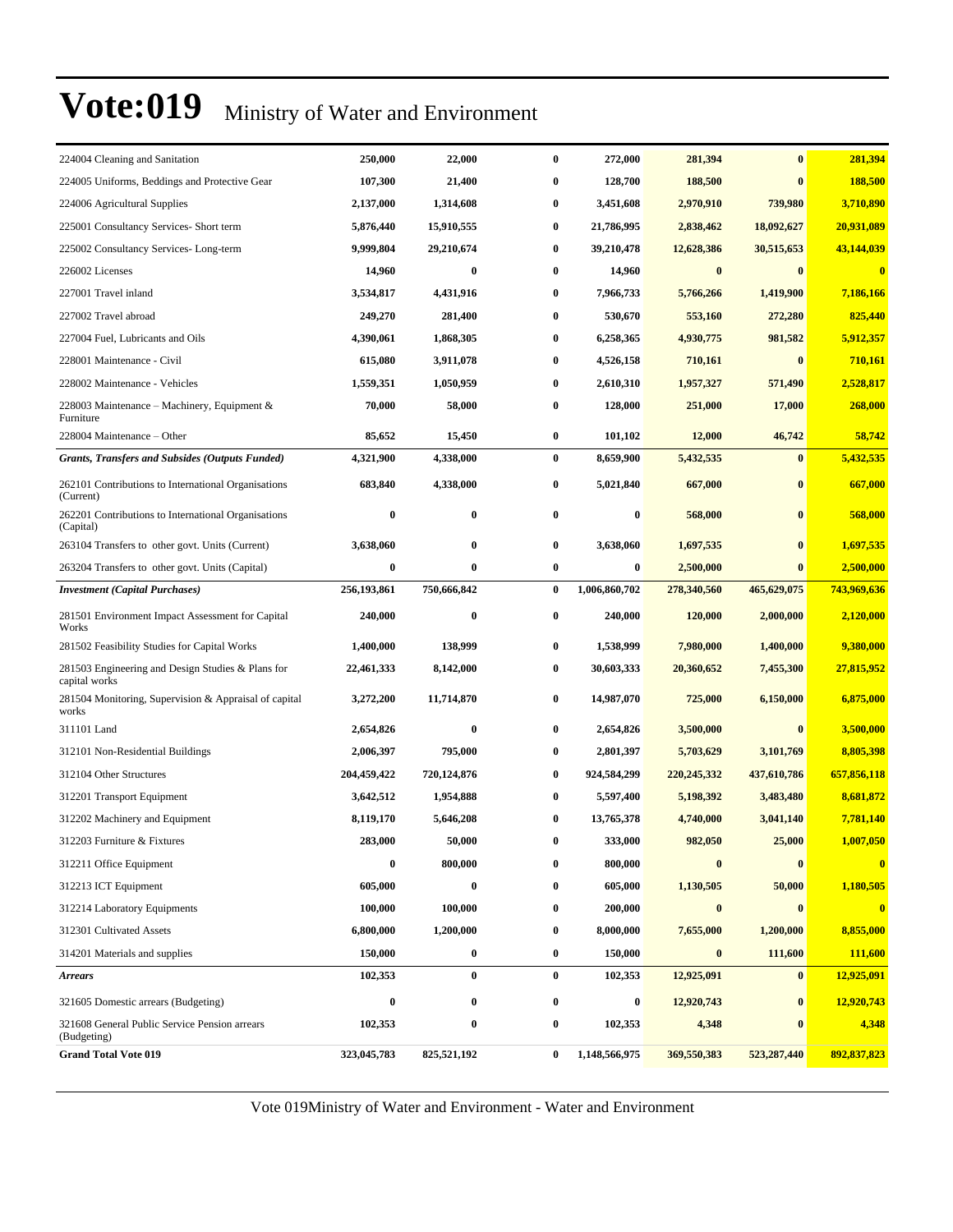|  | Vote:019 Ministry of Water and Environment |
|--|--------------------------------------------|
|--|--------------------------------------------|

| otal Excluding Arrears |  |  |
|------------------------|--|--|
|------------------------|--|--|

*Total Excluding Arrears* 322,943,430 825,521,192 0 **1,148,464,622** 356,625,292 523,287,440 **879,912,732**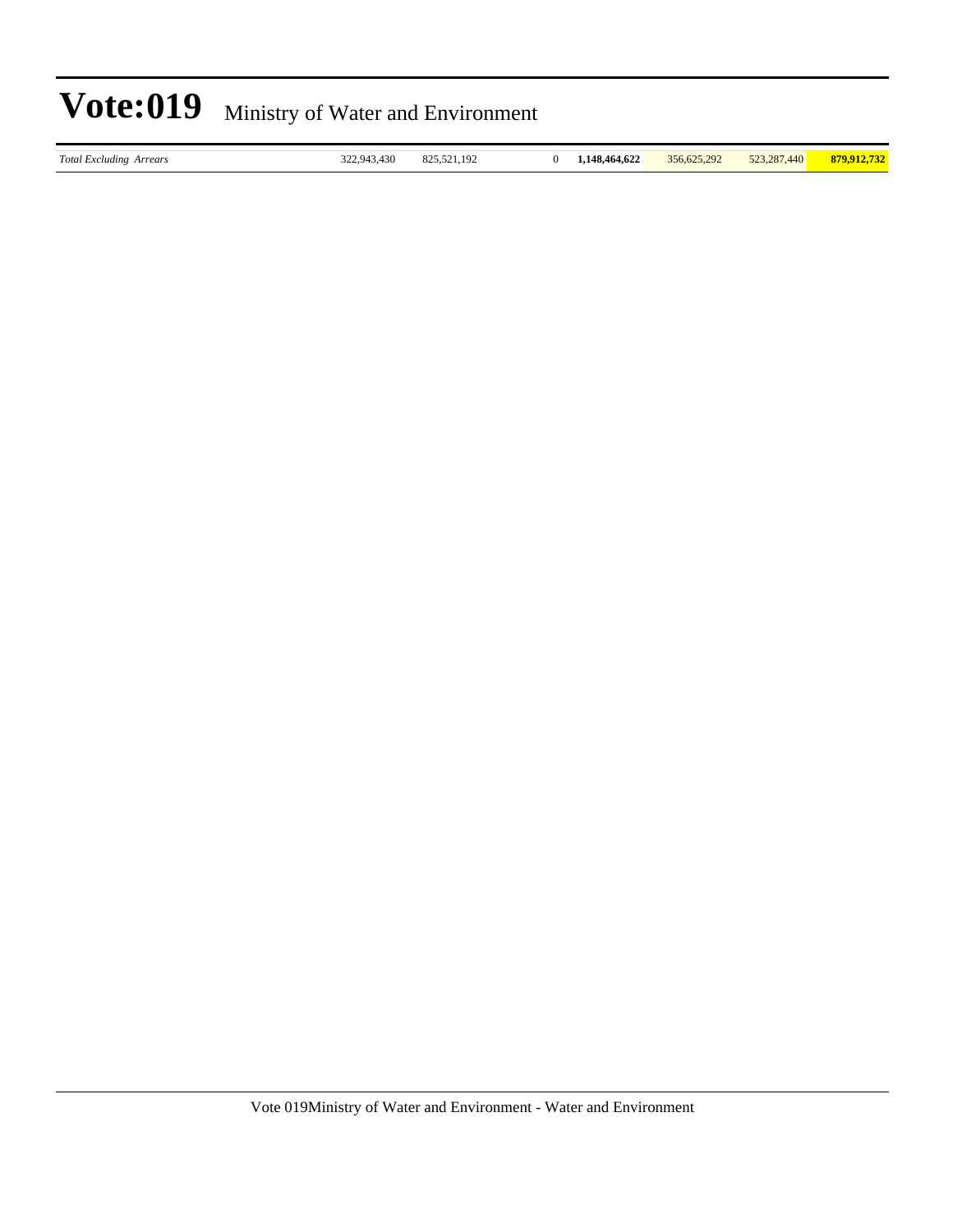#### **Table V3: Detailed Estimates by Programme, Sub Programme, Output and Item**

#### *Programmme 01 Rural Water Supply and Sanitation*

*Recurrent Budget Estimates*

#### **SubProgramme 05 Rural Water Supply and Sanitation**

| Thousand Uganda Shillings                                                               | 2018/19 Approved Budget |                  |                  | 2019/20 Draft Estimates |                       |                |              |
|-----------------------------------------------------------------------------------------|-------------------------|------------------|------------------|-------------------------|-----------------------|----------------|--------------|
| <b>Outputs Provided</b>                                                                 | Wage                    | Non Wage         | AIA              | <b>Total</b>            | Wage                  | Non Wage       | <b>Total</b> |
| Output 090101 Back up support for O & M of Rural Water                                  |                         |                  |                  |                         |                       |                |              |
| 211103 Allowances (Inc. Casuals, Temporary)                                             | $\boldsymbol{0}$        | 1,001            | $\boldsymbol{0}$ | 1,001                   | $\mathbf{0}$          | 1,000          | 1,000        |
| 221011 Printing, Stationery, Photocopying and Binding                                   | $\boldsymbol{0}$        | 1,499            | $\mathbf{0}$     | 1,499                   | $\mathbf{0}$          | 1,500          | 1,500        |
| 227001 Travel inland                                                                    | $\boldsymbol{0}$        | 8,000            | $\boldsymbol{0}$ | 8,000                   | $\mathbf{0}$          | 5,000          | 5,000        |
| <b>Total Cost of Output 01</b>                                                          | 0                       | 10,500           | 0                | 10,500                  | $\boldsymbol{\theta}$ | 7,500          | 7,500        |
| Output 090102 Administration and Management services                                    |                         |                  |                  |                         |                       |                |              |
| 211101 General Staff Salaries                                                           | 488,189                 | $\boldsymbol{0}$ | $\mathbf{0}$     | 488,189                 | 548,819               | $\overline{0}$ | 548,819      |
| 221008 Computer supplies and Information Technology (IT)                                | $\boldsymbol{0}$        | 2,000            | $\boldsymbol{0}$ | 2,000                   | $\mathbf{0}$          | 2,000          | 2,000        |
| 221012 Small Office Equipment                                                           | $\boldsymbol{0}$        | 5,000            | $\boldsymbol{0}$ | 5,000                   | $\boldsymbol{0}$      | 4,000          | 4,000        |
| 221017 Subscriptions                                                                    | $\boldsymbol{0}$        | 13,000           | $\mathbf{0}$     | 13,000                  | $\mathbf{0}$          | 11,000         | 11,000       |
| 222001 Telecommunications                                                               | $\boldsymbol{0}$        | 6,000            | $\mathbf{0}$     | 6,000                   | $\mathbf{0}$          | 5,000          | 5,000        |
| 227001 Travel inland                                                                    | $\boldsymbol{0}$        | 3,245            | $\mathbf{0}$     | 3,245                   | $\mathbf{0}$          | 3,245          | 3,245        |
| 227004 Fuel, Lubricants and Oils                                                        | $\boldsymbol{0}$        | 5,000            | $\mathbf{0}$     | 5,000                   | $\mathbf{0}$          | 3,000          | 3,000        |
| <b>Total Cost of Output 02</b>                                                          | 488,189                 | 34,245           | 0                | 522,435                 | 548,819               | 28,245         | 577,064      |
| Output 090103 Promotion of sanitation and hygiene education                             |                         |                  |                  |                         |                       |                |              |
| 211103 Allowances (Inc. Casuals, Temporary)                                             | $\boldsymbol{0}$        | 1,000            | $\mathbf{0}$     | 1,000                   | $\mathbf{0}$          | 1,000          | 1,000        |
| 223005 Electricity                                                                      | $\boldsymbol{0}$        | 9,000            | $\mathbf{0}$     | 9,000                   | $\boldsymbol{0}$      | 4,000          | 4,000        |
| 227004 Fuel, Lubricants and Oils                                                        | $\mathbf{0}$            | 5,000            | $\mathbf{0}$     | 5,000                   | $\boldsymbol{0}$      | 3,000          | 3,000        |
| <b>Total Cost of Output 03</b>                                                          | $\boldsymbol{\theta}$   | 15,000           | 0                | 15,000                  | $\boldsymbol{\theta}$ | 8,000          | 8,000        |
| Output 090104 Research and development of appropriate water and sanitation technologies |                         |                  |                  |                         |                       |                |              |
| 221003 Staff Training                                                                   | $\mathbf{0}$            | 5,000            | $\boldsymbol{0}$ | 5,000                   | $\mathbf{0}$          | 5,000          | 5,000        |
| 221011 Printing, Stationery, Photocopying and Binding                                   | $\boldsymbol{0}$        | 4,010            | $\mathbf{0}$     | 4,010                   | $\mathbf{0}$          | 4,010          | 4,010        |
| 225001 Consultancy Services- Short term                                                 | $\boldsymbol{0}$        | 12,000           | $\mathbf{0}$     | 12,000                  | $\boldsymbol{0}$      | 11,000         | 11,000       |
| <b>Total Cost of Output 04</b>                                                          | 0                       | 21,010           | 0                | 21,010                  | $\boldsymbol{\theta}$ | 20,010         | 20,010       |
| Output 090105 Monitoring and capacity building of LGs, NGOs and CBOs                    |                         |                  |                  |                         |                       |                |              |
| 222001 Telecommunications                                                               | $\boldsymbol{0}$        | 3,000            | $\boldsymbol{0}$ | 3,000                   | $\mathbf{0}$          | 2,000          | 2,000        |
| 227001 Travel inland                                                                    | $\boldsymbol{0}$        | 5,000            | $\mathbf{0}$     | 5,000                   | $\mathbf{0}$          | 5,000          | 5,000        |
| 227002 Travel abroad                                                                    | $\boldsymbol{0}$        | $\boldsymbol{0}$ | $\boldsymbol{0}$ | $\bf{0}$                | $\mathbf{0}$          | 12,000         | 12,000       |
| 227004 Fuel, Lubricants and Oils                                                        | $\boldsymbol{0}$        | 4,000            | $\boldsymbol{0}$ | 4,000                   | $\boldsymbol{0}$      | 3,000          | 3,000        |
| 228002 Maintenance - Vehicles                                                           | $\boldsymbol{0}$        | $\boldsymbol{0}$ | $\boldsymbol{0}$ | $\bf{0}$                | $\boldsymbol{0}$      | 7,000          | 7,000        |
| <b>Total Cost of Output 05</b>                                                          | 0                       | 12,000           | 0                | 12,000                  | $\boldsymbol{\theta}$ | 29,000         | 29,000       |
| <b>Total Cost Of Outputs Provided</b>                                                   | 488,189                 | 92,755           | $\bf{0}$         | 580,945                 | 548,819               | 92,755         | 641,574      |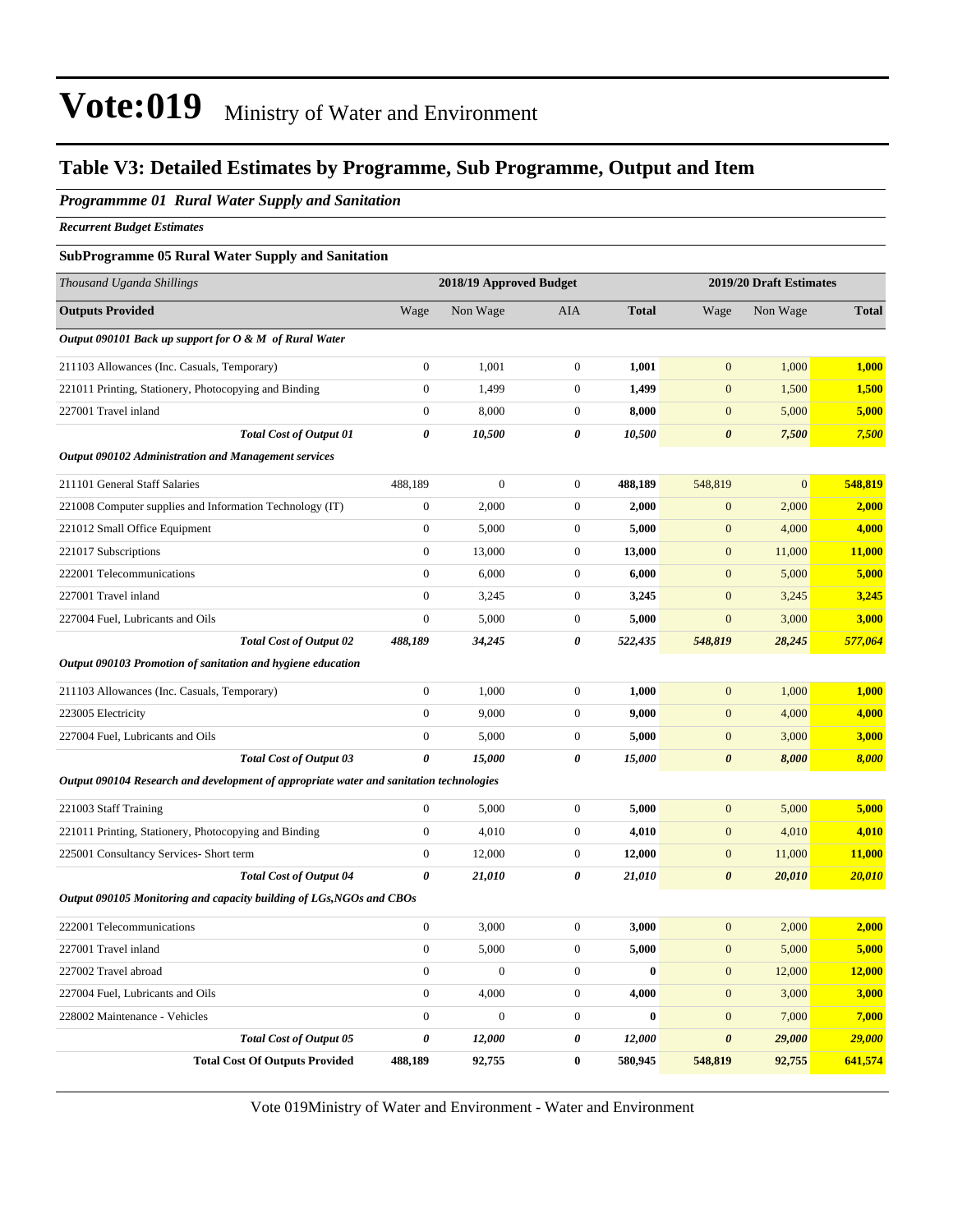| <b>Outputs Funded</b>                                    | Wage                          | Non Wage                | AIA              | <b>Total</b> | Wage                          | Non Wage                | <b>Total</b>          |
|----------------------------------------------------------|-------------------------------|-------------------------|------------------|--------------|-------------------------------|-------------------------|-----------------------|
| Output 090153 Kahama Gravity Water Scheme                |                               |                         |                  |              |                               |                         |                       |
| 263104 Transfers to other govt. Units (Current)          | $\boldsymbol{0}$              | 2,000,000               | $\boldsymbol{0}$ | 2,000,000    | $\mathbf{0}$                  | $\mathbf{0}$            | $\bf{0}$              |
| o/w Support to ATC                                       | 0                             | 2,000,000               | 0                | 2,000,000    | $\boldsymbol{\theta}$         | $\boldsymbol{\theta}$   | $\bf{0}$              |
| 263204 Transfers to other govt. Units (Capital)          | $\overline{0}$                | $\boldsymbol{0}$        | $\mathbf{0}$     | $\bf{0}$     | $\boldsymbol{0}$              | 2,500,000               | 2,500,000             |
| o/w support to Appropriate Technology Centre             | 0                             | 0                       | 0                | $\bf{0}$     | $\boldsymbol{\theta}$         | 2,500,000               | 2,500,000             |
| <b>Total Cost of Output 53</b>                           | 0                             | 2,000,000               | 0                | 2,000,000    | 0                             | 2,500,000               | 2,500,000             |
| <b>Total Cost Of Outputs Funded</b>                      | 0                             | 2,000,000               | $\bf{0}$         | 2,000,000    | $\bf{0}$                      | 2,500,000               | 2,500,000             |
| <b>Total Cost for SubProgramme 05</b>                    | 488,189                       | 2,092,755               | $\bf{0}$         | 2,580,945    | 548,819                       | 2,592,755               | 3,141,574             |
| <b>Total Excluding Arrears</b>                           | 488,189                       | 2,092,755               | $\mathbf{0}$     | 2,580,945    | 548,819                       | 2,592,755               | 3,141,574             |
| <b>Development Budget Estimates</b>                      |                               |                         |                  |              |                               |                         |                       |
| <b>Project 0163 Support to RWS Project</b>               |                               |                         |                  |              |                               |                         |                       |
| Thousand Uganda Shillings                                |                               | 2018/19 Approved Budget |                  |              |                               | 2019/20 Draft Estimates |                       |
| <b>Outputs Provided</b>                                  | <b>GoU Dev't External Fin</b> |                         | <b>AIA</b>       | <b>Total</b> | <b>GoU Dev't External Fin</b> |                         | <b>Total</b>          |
| Output 090101 Back up support for O & M of Rural Water   |                               |                         |                  |              |                               |                         |                       |
| 211102 Contract Staff Salaries                           | 2,575,000                     | $\mathbf{0}$            | $\boldsymbol{0}$ | 2,575,000    | $\mathbf{0}$                  | $\boldsymbol{0}$        | $\bf{0}$              |
| 211103 Allowances (Inc. Casuals, Temporary)              | 19,800                        | $\boldsymbol{0}$        | $\mathbf{0}$     | 19,800       | $\mathbf{0}$                  | $\overline{0}$          | $\bf{0}$              |
| 212101 Social Security Contributions                     | 173,765                       | $\overline{0}$          | $\mathbf{0}$     | 173,765      | $\mathbf{0}$                  | $\overline{0}$          | $\bf{0}$              |
| 221002 Workshops and Seminars                            | $\boldsymbol{0}$              | 344,500                 | $\boldsymbol{0}$ | 344,500      | $\mathbf{0}$                  | $\overline{0}$          | $\bf{0}$              |
| 221003 Staff Training                                    | $\boldsymbol{0}$              | 176,000                 | $\mathbf{0}$     | 176,000      | $\boldsymbol{0}$              | $\overline{0}$          | $\bf{0}$              |
| 221011 Printing, Stationery, Photocopying and Binding    | $\boldsymbol{0}$              | 6,500                   | $\mathbf{0}$     | 6,500        | $\mathbf{0}$                  | $\overline{0}$          | $\bf{0}$              |
| 225001 Consultancy Services- Short term                  | 50,000                        | $\mathbf{0}$            | $\mathbf{0}$     | 50,000       | $\mathbf{0}$                  | $\overline{0}$          | $\bf{0}$              |
| 227001 Travel inland                                     | 100,000                       | 220,000                 | $\mathbf{0}$     | 320,000      | $\mathbf{0}$                  | $\overline{0}$          | $\bf{0}$              |
| 227004 Fuel, Lubricants and Oils                         | 509,435                       | 165,000                 | $\boldsymbol{0}$ | 674,435      | $\mathbf{0}$                  | $\overline{0}$          | $\bf{0}$              |
| 228002 Maintenance - Vehicles                            | 20,000                        | 105,000                 | $\mathbf{0}$     | 125,000      | $\mathbf{0}$                  | $\overline{0}$          | $\bf{0}$              |
| Total Cost Of Output 090101                              | 3,448,000                     | 1,017,000               | 0                | 4,465,000    | $\boldsymbol{\theta}$         | 0                       | $\boldsymbol{\theta}$ |
| Output 090102 Administration and Management services     |                               |                         |                  |              |                               |                         |                       |
| 211102 Contract Staff Salaries                           | 48,000                        | $\boldsymbol{0}$        | $\mathbf{0}$     | 48,000       | $\mathbf{0}$                  | $\overline{0}$          | $\bf{0}$              |
| 211103 Allowances (Inc. Casuals, Temporary)              | 10,352                        | $\mathbf{0}$            | $\overline{0}$   | 10,352       | $\mathbf{0}$                  | $\overline{0}$          | $\bf{0}$              |
| 212201 Social Security Contributions                     | 8,765                         | $\boldsymbol{0}$        | $\boldsymbol{0}$ | 8,765        | $\mathbf{0}$                  | $\mathbf{0}$            | $\bf{0}$              |
| 221002 Workshops and Seminars                            | 23,600                        | $\boldsymbol{0}$        | $\boldsymbol{0}$ | 23,600       | $\boldsymbol{0}$              | $\boldsymbol{0}$        | $\bf{0}$              |
| 221003 Staff Training                                    | 10,000                        | $\boldsymbol{0}$        | $\boldsymbol{0}$ | 10,000       | $\boldsymbol{0}$              | $\mathbf{0}$            | $\bf{0}$              |
| 221007 Books, Periodicals & Newspapers                   | 10,000                        | $\boldsymbol{0}$        | $\mathbf{0}$     | 10,000       | $\mathbf{0}$                  | $\overline{0}$          | $\bf{0}$              |
| 221008 Computer supplies and Information Technology (IT) | 10,000                        | $\boldsymbol{0}$        | $\boldsymbol{0}$ | 10,000       | $\boldsymbol{0}$              | $\boldsymbol{0}$        | $\bf{0}$              |
| 221011 Printing, Stationery, Photocopying and Binding    | 30,000                        | $\boldsymbol{0}$        | $\mathbf{0}$     | 30,000       | $\boldsymbol{0}$              | $\overline{0}$          | $\bf{0}$              |
| 225001 Consultancy Services- Short term                  | 500,000                       | $\boldsymbol{0}$        | $\boldsymbol{0}$ | 500,000      | $\boldsymbol{0}$              | $\overline{0}$          | $\bf{0}$              |
| 227001 Travel inland                                     | 61,531                        | $\boldsymbol{0}$        | $\boldsymbol{0}$ | 61,531       | $\boldsymbol{0}$              | $\mathbf{0}$            | $\bf{0}$              |
| 227004 Fuel, Lubricants and Oils                         | 97,752                        | $\boldsymbol{0}$        | $\boldsymbol{0}$ | 97,752       | $\mathbf{0}$                  | $\boldsymbol{0}$        | $\bf{0}$              |
| Total Cost Of Output 090102                              | 810,000                       | 0                       | 0                | 810,000      | $\pmb{\theta}$                | 0                       | $\boldsymbol{\theta}$ |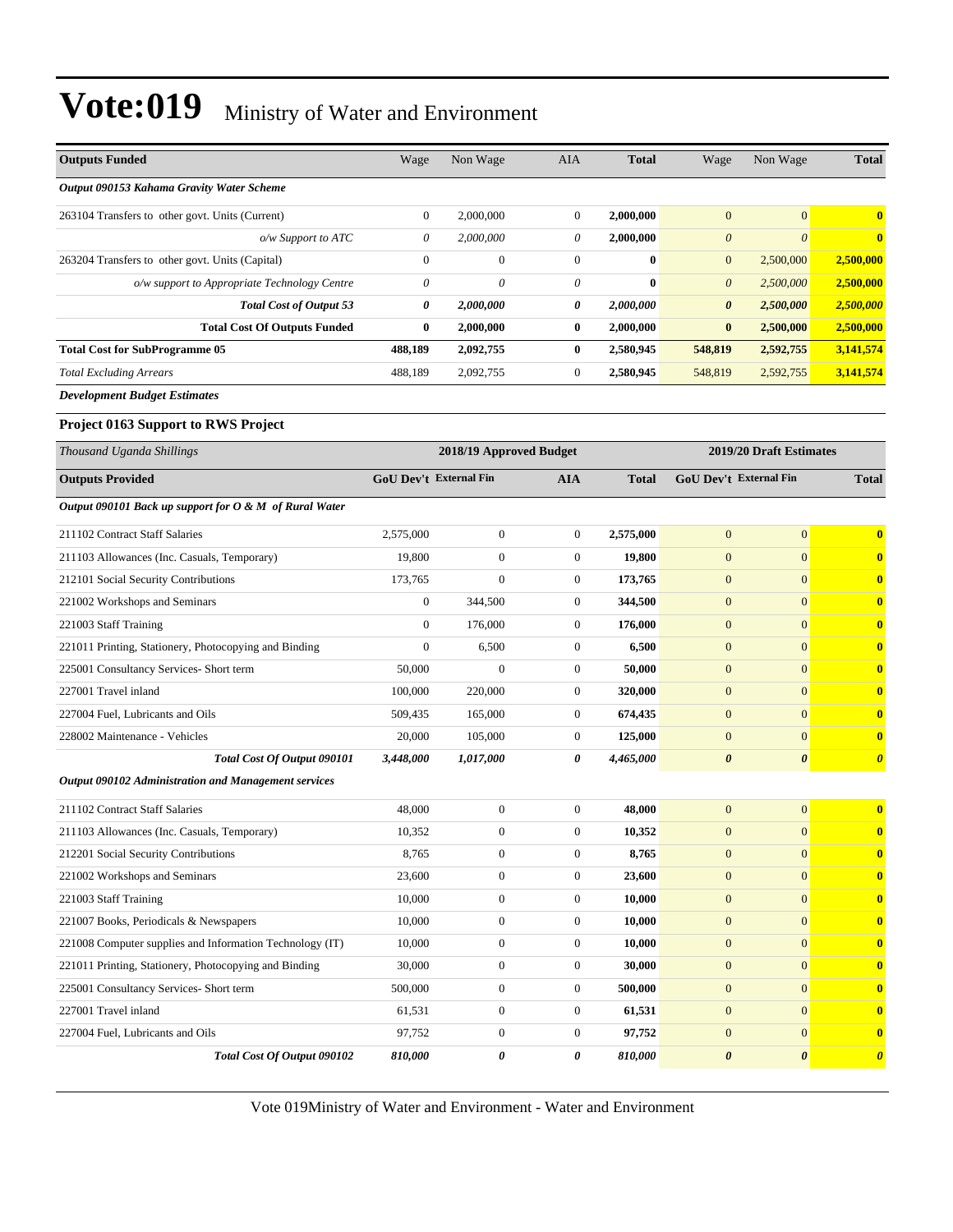| $\mathbf{0}$<br>211102 Contract Staff Salaries<br>48,000<br>$\mathbf{0}$<br>$\overline{0}$<br>48,000<br>$\mathbf{0}$<br>$\mathbf{0}$<br>211103 Allowances (Inc. Casuals, Temporary)<br>6,000<br>$\boldsymbol{0}$<br>$\boldsymbol{0}$<br>6,000<br>$\mathbf{0}$<br>212201 Social Security Contributions<br>8,760<br>$\mathbf{0}$<br>$\boldsymbol{0}$<br>$\mathbf{0}$<br>8,760<br>$\mathbf{0}$<br>$\overline{0}$<br>$\boldsymbol{0}$<br>$\mathbf{0}$<br>$\mathbf{0}$<br>225001 Consultancy Services- Short term<br>60,637<br>60,637<br>227001 Travel inland<br>$\mathbf{0}$<br>$\boldsymbol{0}$<br>56,598<br>$\mathbf{0}$<br>$\mathbf{0}$<br>56,598 |
|--------------------------------------------------------------------------------------------------------------------------------------------------------------------------------------------------------------------------------------------------------------------------------------------------------------------------------------------------------------------------------------------------------------------------------------------------------------------------------------------------------------------------------------------------------------------------------------------------------------------------------------------------|
|                                                                                                                                                                                                                                                                                                                                                                                                                                                                                                                                                                                                                                                  |
|                                                                                                                                                                                                                                                                                                                                                                                                                                                                                                                                                                                                                                                  |
|                                                                                                                                                                                                                                                                                                                                                                                                                                                                                                                                                                                                                                                  |
|                                                                                                                                                                                                                                                                                                                                                                                                                                                                                                                                                                                                                                                  |
|                                                                                                                                                                                                                                                                                                                                                                                                                                                                                                                                                                                                                                                  |
| 90,005<br>$\mathbf{0}$<br>$\overline{0}$<br>90,005<br>$\mathbf{0}$<br>$\mathbf{0}$<br>227004 Fuel, Lubricants and Oils                                                                                                                                                                                                                                                                                                                                                                                                                                                                                                                           |
| $\boldsymbol{\theta}$<br>Total Cost Of Output 090103<br>270,000<br>0<br>0<br>270,000<br>$\boldsymbol{\theta}$                                                                                                                                                                                                                                                                                                                                                                                                                                                                                                                                    |
| Output 090105 Monitoring and capacity building of LGs, NGOs and CBOs                                                                                                                                                                                                                                                                                                                                                                                                                                                                                                                                                                             |
| $\mathbf{0}$<br>211102 Contract Staff Salaries<br>$\mathbf{0}$<br>$\boldsymbol{0}$<br>$\mathbf{0}$<br>57,600<br>57,600                                                                                                                                                                                                                                                                                                                                                                                                                                                                                                                           |
| $\overline{0}$<br>32,241<br>$\mathbf{0}$<br>$\boldsymbol{0}$<br>32,241<br>$\mathbf{0}$<br>211103 Allowances (Inc. Casuals, Temporary)                                                                                                                                                                                                                                                                                                                                                                                                                                                                                                            |
| $\mathbf{0}$<br>$\boldsymbol{0}$<br>8,765<br>$\mathbf{0}$<br>$\mathbf{0}$<br>212101 Social Security Contributions<br>8,765                                                                                                                                                                                                                                                                                                                                                                                                                                                                                                                       |
| 12,500<br>$\mathbf{0}$<br>$\mathbf{0}$<br>12,500<br>$\mathbf{0}$<br>$\mathbf{0}$<br>221011 Printing, Stationery, Photocopying and Binding                                                                                                                                                                                                                                                                                                                                                                                                                                                                                                        |
| 227001 Travel inland<br>66,750<br>$\overline{0}$<br>$\boldsymbol{0}$<br>66,750<br>$\mathbf{0}$<br>$\mathbf{0}$                                                                                                                                                                                                                                                                                                                                                                                                                                                                                                                                   |
| 97,754<br>$\mathbf{0}$<br>$\boldsymbol{0}$<br>97,754<br>$\mathbf{0}$<br>$\mathbf{0}$<br>227004 Fuel, Lubricants and Oils                                                                                                                                                                                                                                                                                                                                                                                                                                                                                                                         |
| $\overline{0}$<br>$\overline{0}$<br>$\boldsymbol{0}$<br>134,390<br>$\mathbf{0}$<br>228002 Maintenance - Vehicles<br>134,390                                                                                                                                                                                                                                                                                                                                                                                                                                                                                                                      |
| Total Cost Of Output 090105<br>410,000<br>0<br>0<br>410,000<br>$\boldsymbol{\theta}$<br>$\boldsymbol{\theta}$                                                                                                                                                                                                                                                                                                                                                                                                                                                                                                                                    |
| <b>Total Cost for Outputs Provided</b><br>4,938,000<br>1,017,000<br>$\boldsymbol{0}$<br>5,955,000<br>$\boldsymbol{0}$<br>$\mathbf{0}$                                                                                                                                                                                                                                                                                                                                                                                                                                                                                                            |
|                                                                                                                                                                                                                                                                                                                                                                                                                                                                                                                                                                                                                                                  |
| <b>GoU Dev't External Fin</b><br><b>AIA</b><br><b>GoU Dev't External Fin</b><br><b>Capital Purchases</b><br>Total                                                                                                                                                                                                                                                                                                                                                                                                                                                                                                                                |
| Output 090171 Acquisition of Land by Government                                                                                                                                                                                                                                                                                                                                                                                                                                                                                                                                                                                                  |
| $\boldsymbol{0}$<br>$\boldsymbol{0}$<br>$\boldsymbol{0}$<br>311101 Land<br>200,000<br>200,000<br>$\mathbf{0}$                                                                                                                                                                                                                                                                                                                                                                                                                                                                                                                                    |
| Total Cost Of Output 090171<br>200,000<br>0<br>0<br>200,000<br>$\boldsymbol{\theta}$<br>$\boldsymbol{\theta}$                                                                                                                                                                                                                                                                                                                                                                                                                                                                                                                                    |
| Output 090180 Construction of Piped Water Supply Systems (Rural)                                                                                                                                                                                                                                                                                                                                                                                                                                                                                                                                                                                 |
|                                                                                                                                                                                                                                                                                                                                                                                                                                                                                                                                                                                                                                                  |
| $\overline{0}$<br>$\mathbf{0}$<br>312104 Other Structures<br>$\mathbf{0}$<br>$\mathbf{0}$<br>4,539,000<br>4,539,000<br>0                                                                                                                                                                                                                                                                                                                                                                                                                                                                                                                         |
| Total Cost Of Output 090180<br>0<br>4,539,000<br>$\boldsymbol{\theta}$<br>$\boldsymbol{\theta}$<br>4,539,000<br>$\overline{0}$<br>$\mathbf{0}$<br>$\overline{0}$                                                                                                                                                                                                                                                                                                                                                                                                                                                                                 |
| <b>Total Cost for Capital Purchases</b><br>4,739,000<br>$\boldsymbol{0}$<br>4,739,000<br>$\overline{0}$<br><b>Total Cost for Project: 0163</b><br>9,677,000<br>1,017,000<br>$\theta$<br>10,694,000<br>$\mathbf{0}$                                                                                                                                                                                                                                                                                                                                                                                                                               |
| <b>Total Excluding Arrears</b><br>9,677,000<br>$\boldsymbol{0}$<br>10,694,000<br>$\mathbf{0}$<br>$\mathbf{0}$<br>1,017,000                                                                                                                                                                                                                                                                                                                                                                                                                                                                                                                       |
| Project 1347 Solar Powered Mini-Piped Water Schemes in rural Areas                                                                                                                                                                                                                                                                                                                                                                                                                                                                                                                                                                               |
| Thousand Uganda Shillings<br>2018/19 Approved Budget<br>2019/20 Draft Estimates                                                                                                                                                                                                                                                                                                                                                                                                                                                                                                                                                                  |
| <b>GoU Dev't External Fin</b><br><b>Outputs Provided</b><br>GoU Dev't External Fin<br><b>AIA</b><br><b>Total</b>                                                                                                                                                                                                                                                                                                                                                                                                                                                                                                                                 |
| Output 090101 Back up support for O & M of Rural Water                                                                                                                                                                                                                                                                                                                                                                                                                                                                                                                                                                                           |
|                                                                                                                                                                                                                                                                                                                                                                                                                                                                                                                                                                                                                                                  |
| $\boldsymbol{0}$<br>2,967,000<br>211102 Contract Staff Salaries<br>392,000<br>$\boldsymbol{0}$<br>392,000<br>$\mathbf{0}$<br>2,967,000                                                                                                                                                                                                                                                                                                                                                                                                                                                                                                           |
| 150,000<br>$\boldsymbol{0}$<br>$\boldsymbol{0}$<br>150,000<br>211103 Allowances (Inc. Casuals, Temporary)<br>169,800<br>$\mathbf{0}$                                                                                                                                                                                                                                                                                                                                                                                                                                                                                                             |
| 47,030<br>$\boldsymbol{0}$<br>$\boldsymbol{0}$<br>47,030<br>$\mathbf{0}$<br>212101 Social Security Contributions<br>220,795<br>221002 Workshops and Seminars<br>10,000<br>$\boldsymbol{0}$<br>$\overline{0}$<br>10,000<br>10,000<br>$\boldsymbol{0}$                                                                                                                                                                                                                                                                                                                                                                                             |

Vote 019Ministry of Water and Environment - Water and Environment

221011 Printing, Stationery, Photocopying and Binding 10,500 0 0 **10,500** 10,500 0 **10,500** 221012 Small Office Equipment 50,000 0 0 50,000 0 50,000 50,000 0 50,000 50,000 0 50,000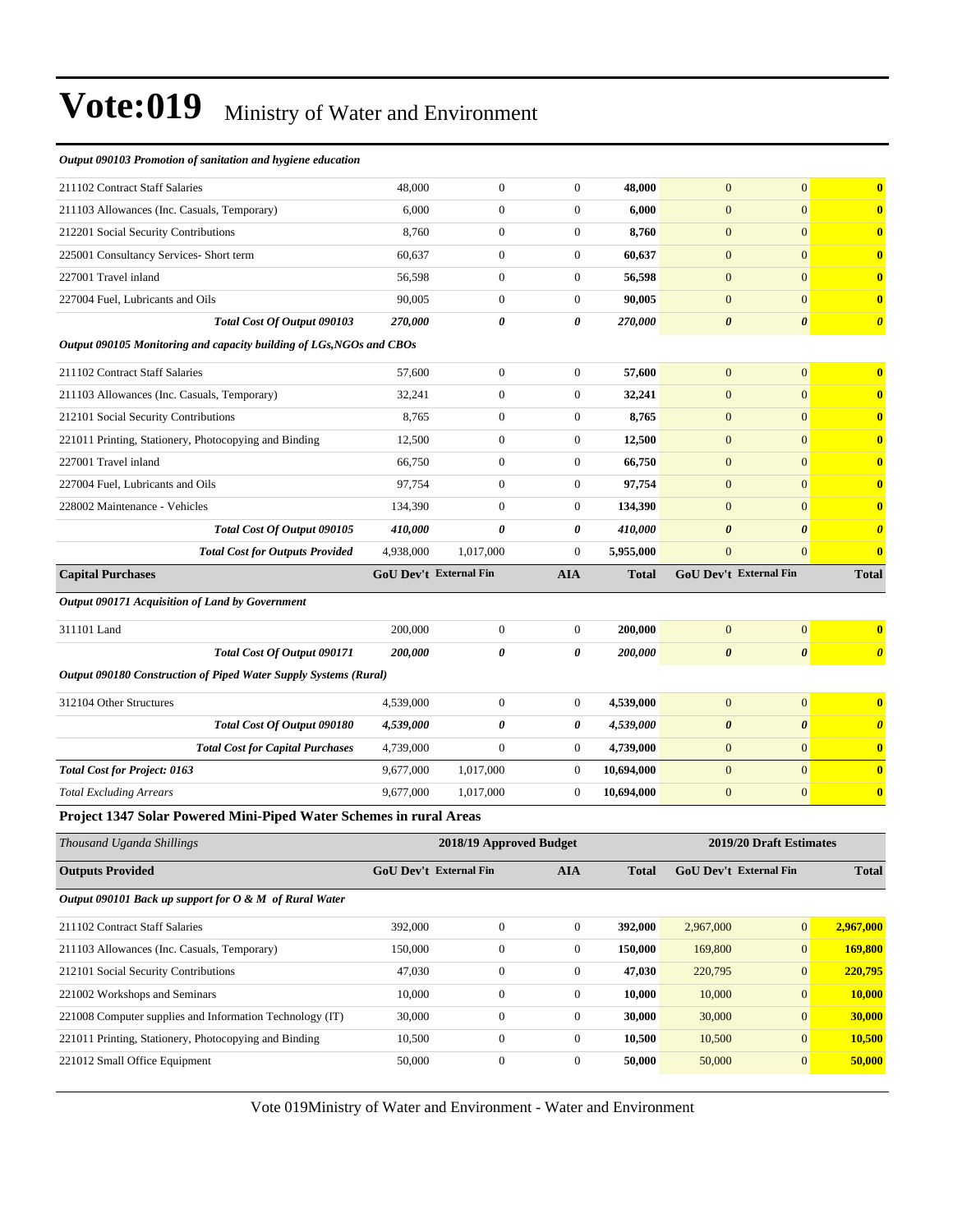| 225001 Consultancy Services- Short term                              | 50,220                | $\boldsymbol{0}$ | $\mathbf{0}$          | 50,220   | $\overline{0}$ | $\mathbf{0}$          | $\bf{0}$      |
|----------------------------------------------------------------------|-----------------------|------------------|-----------------------|----------|----------------|-----------------------|---------------|
| 225002 Consultancy Services-Long-term                                | 50,000                | $\boldsymbol{0}$ | $\boldsymbol{0}$      | 50,000   | 150,220        | $\mathbf{0}$          | 150,220       |
| 227001 Travel inland                                                 | 75,850                | $\boldsymbol{0}$ | $\boldsymbol{0}$      | 75,850   | 145,850        | $\mathbf{0}$          | 145,850       |
| 227002 Travel abroad                                                 | $\boldsymbol{0}$      | $\boldsymbol{0}$ | $\boldsymbol{0}$      | $\bf{0}$ | 30,000         | $\mathbf{0}$          | 30,000        |
| 227004 Fuel, Lubricants and Oils                                     | 79,500                | $\boldsymbol{0}$ | $\boldsymbol{0}$      | 79,500   | 588,935        | $\mathbf{0}$          | 588,935       |
| 228002 Maintenance - Vehicles                                        | 34,900                | $\boldsymbol{0}$ | $\boldsymbol{0}$      | 34,900   | 54,900         | $\mathbf{0}$          | 54,900        |
| Total Cost Of Output 090101                                          | 980,000               | 0                | 0                     | 980,000  | 4,428,000      | $\boldsymbol{\theta}$ | 4,428,000     |
| <b>Output 090102 Administration and Management services</b>          |                       |                  |                       |          |                |                       |               |
| 211102 Contract Staff Salaries                                       | $\boldsymbol{0}$      | $\boldsymbol{0}$ | $\boldsymbol{0}$      | $\bf{0}$ | 48,000         | $\mathbf{0}$          | 48,000        |
| 211103 Allowances (Inc. Casuals, Temporary)                          | $\boldsymbol{0}$      | $\boldsymbol{0}$ | $\boldsymbol{0}$      | $\bf{0}$ | 10,352         | $\mathbf{0}$          | 10,352        |
| 212101 Social Security Contributions                                 | $\overline{0}$        | $\boldsymbol{0}$ | $\boldsymbol{0}$      | 0        | 8,765          | $\mathbf{0}$          | 8,765         |
| 221001 Advertising and Public Relations                              | $\boldsymbol{0}$      | $\boldsymbol{0}$ | $\boldsymbol{0}$      | $\bf{0}$ | 20,000         | $\mathbf{0}$          | 20,000        |
| 221002 Workshops and Seminars                                        | $\boldsymbol{0}$      | $\boldsymbol{0}$ | $\boldsymbol{0}$      | $\bf{0}$ | 233,600        | $\mathbf{0}$          | 233,600       |
| 221003 Staff Training                                                | $\overline{0}$        | $\boldsymbol{0}$ | $\boldsymbol{0}$      | $\bf{0}$ | 150,000        | $\mathbf{0}$          | 150,000       |
| 221007 Books, Periodicals & Newspapers                               | $\boldsymbol{0}$      | $\boldsymbol{0}$ | $\boldsymbol{0}$      | $\bf{0}$ | 10,000         | $\mathbf{0}$          | 10,000        |
| 221008 Computer supplies and Information Technology (IT)             | $\boldsymbol{0}$      | $\boldsymbol{0}$ | $\boldsymbol{0}$      | 0        | 10,000         | $\mathbf{0}$          | <b>10,000</b> |
| 221011 Printing, Stationery, Photocopying and Binding                | $\boldsymbol{0}$      | $\boldsymbol{0}$ | $\boldsymbol{0}$      | $\bf{0}$ | 30,000         | $\mathbf{0}$          | 30,000        |
| 225001 Consultancy Services- Short term                              | $\boldsymbol{0}$      | $\boldsymbol{0}$ | $\boldsymbol{0}$      | $\bf{0}$ | 100,000        | $\mathbf{0}$          | 100,000       |
| 227001 Travel inland                                                 | $\mathbf{0}$          | $\boldsymbol{0}$ | $\boldsymbol{0}$      | $\bf{0}$ | 61,531         | $\mathbf{0}$          | 61,531        |
| 227002 Travel abroad                                                 | $\mathbf{0}$          | $\boldsymbol{0}$ | $\boldsymbol{0}$      | $\bf{0}$ | 30,000         | $\mathbf{0}$          | 30,000        |
| 227004 Fuel, Lubricants and Oils                                     | $\overline{0}$        | $\boldsymbol{0}$ | $\boldsymbol{0}$      | 0        | 97,752         | $\mathbf{0}$          | 97,752        |
| 228002 Maintenance - Vehicles                                        | $\boldsymbol{0}$      | $\boldsymbol{0}$ | $\boldsymbol{0}$      | $\bf{0}$ | 163,000        | $\mathbf{0}$          | 163,000       |
| Total Cost Of Output 090102                                          | $\boldsymbol{\theta}$ | $\theta$         | $\boldsymbol{\theta}$ | 0        | 973,000        | $\boldsymbol{\theta}$ | 973,000       |
| Output 090103 Promotion of sanitation and hygiene education          |                       |                  |                       |          |                |                       |               |
| 211102 Contract Staff Salaries                                       | 200,000               | $\boldsymbol{0}$ | $\boldsymbol{0}$      | 200,000  | 248,000        | $\mathbf{0}$          | 248,000       |
| 211103 Allowances (Inc. Casuals, Temporary)                          | 150,000               | $\boldsymbol{0}$ | $\boldsymbol{0}$      | 150,000  | 156,000        | $\mathbf{0}$          | 156,000       |
| 212101 Social Security Contributions                                 | 30,000                | $\boldsymbol{0}$ | $\boldsymbol{0}$      | 30,000   | 38,760         | $\mathbf{0}$          | 38,760        |
| 221011 Printing, Stationery, Photocopying and Binding                | 40,000                | $\boldsymbol{0}$ | $\boldsymbol{0}$      | 40,000   | 40,000         | $\mathbf{0}$          | 40,000        |
| 225001 Consultancy Services- Short term                              | $\boldsymbol{0}$      | $\boldsymbol{0}$ | $\boldsymbol{0}$      | $\bf{0}$ | 60,637         | $\mathbf{0}$          | 60,637        |
| 225002 Consultancy Services-Long-term                                | $\mathbf{0}$          | $\boldsymbol{0}$ | $\boldsymbol{0}$      | $\bf{0}$ | 150,500        | $\mathbf{0}$          | 150,500       |
| 227001 Travel inland                                                 | 60,000                | $\mathbf{0}$     | 0                     | 60,000   | 116,598        | $\boldsymbol{0}$      | 116.598       |
| 227004 Fuel, Lubricants and Oils                                     | 50,000                | $\boldsymbol{0}$ | $\boldsymbol{0}$      | 50,000   | 140,005        | $\boldsymbol{0}$      | 140,005       |
| 228002 Maintenance - Vehicles                                        | 50,000                | $\boldsymbol{0}$ | $\boldsymbol{0}$      | 50,000   | 50,500         | $\bf{0}$              | 50,500        |
| Total Cost Of Output 090103                                          | 580,000               | 0                | 0                     | 580,000  | 1,001,000      | $\boldsymbol{\theta}$ | 1,001,000     |
| Output 090105 Monitoring and capacity building of LGs, NGOs and CBOs |                       |                  |                       |          |                |                       |               |
| 211102 Contract Staff Salaries                                       | 96,000                | $\boldsymbol{0}$ | $\boldsymbol{0}$      | 96,000   | 153,600        | $\boldsymbol{0}$      | 153,600       |
| 211103 Allowances (Inc. Casuals, Temporary)                          | 193,000               | $\boldsymbol{0}$ | $\boldsymbol{0}$      | 193,000  | 225,241        | $\mathbf{0}$          | 225,241       |
| 212101 Social Security Contributions                                 | 31,010                | $\boldsymbol{0}$ | $\boldsymbol{0}$      | 31,010   | 39,775         | $\mathbf{0}$          | 39,775        |
| 221002 Workshops and Seminars                                        | 15,000                | $\boldsymbol{0}$ | $\boldsymbol{0}$      | 15,000   | 15,000         | $\mathbf{0}$          | 15,000        |
| 221011 Printing, Stationery, Photocopying and Binding                | 10,000                | $\boldsymbol{0}$ | $\mathbf{0}$          | 10,000   | 22,500         | $\boldsymbol{0}$      | 22,500        |
| 225001 Consultancy Services- Short term                              | 15,000                | $\boldsymbol{0}$ | $\boldsymbol{0}$      | 15,000   | 118,000        | $\mathbf{0}$          | 118,000       |
|                                                                      |                       |                  |                       |          |                |                       |               |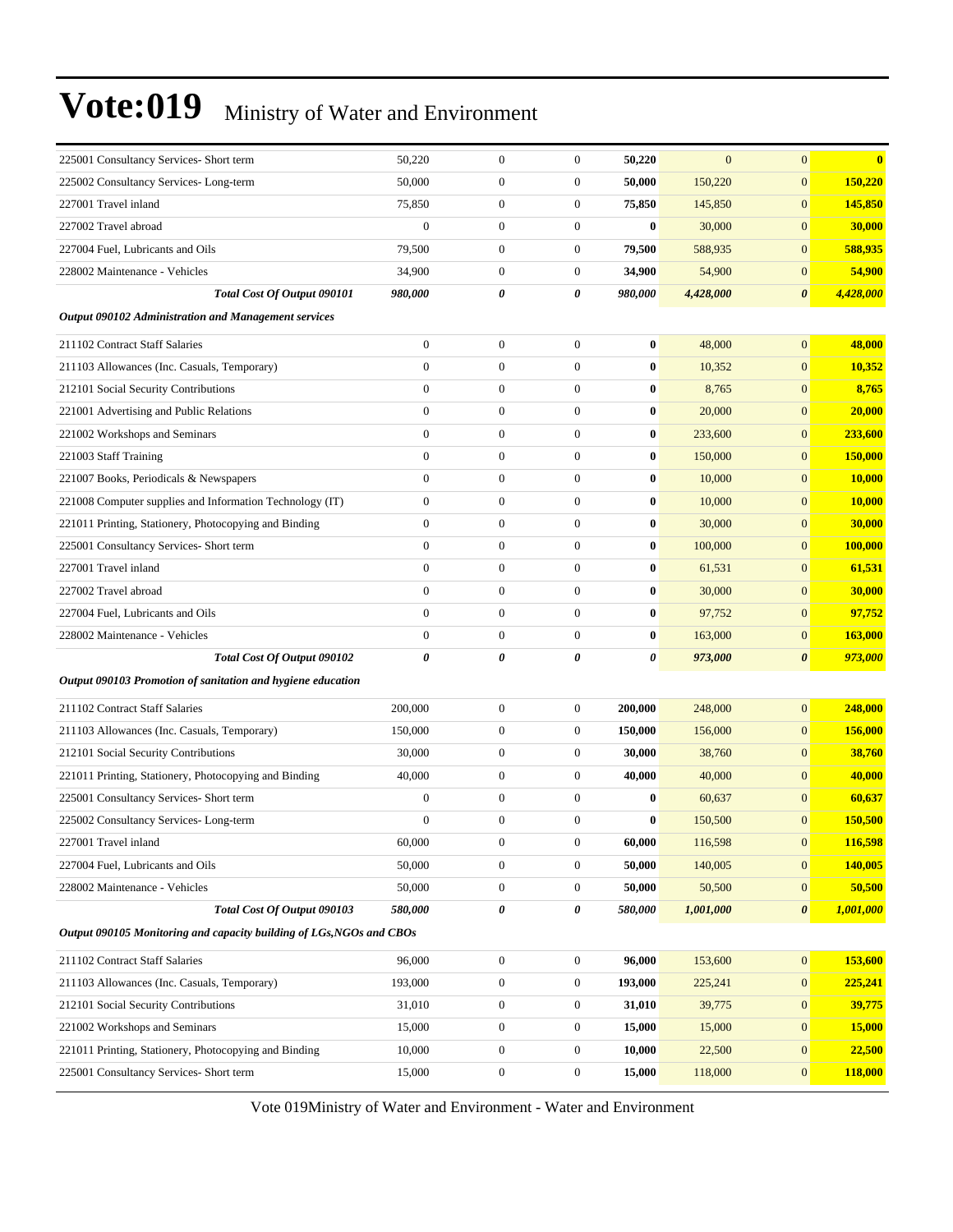| 227001 Travel inland                                               | 13,300                        | $\boldsymbol{0}$        | $\mathbf{0}$     | 13,300       | 80,050           | $\mathbf{0}$                  | 80,050       |
|--------------------------------------------------------------------|-------------------------------|-------------------------|------------------|--------------|------------------|-------------------------------|--------------|
| 227004 Fuel, Lubricants and Oils                                   | 56,690                        | $\boldsymbol{0}$        | $\mathbf{0}$     | 56,690       | 154,444          | $\mathbf{0}$                  | 154,444      |
| 228002 Maintenance - Vehicles                                      | 10,000                        | $\boldsymbol{0}$        | $\boldsymbol{0}$ | 10,000       | 144,390          | $\mathbf{0}$                  | 144,390      |
| Total Cost Of Output 090105                                        | 440,000                       | 0                       | 0                | 440,000      | 953,000          | $\boldsymbol{\theta}$         | 953,000      |
| <b>Total Cost for Outputs Provided</b>                             | 2,000,000                     | $\boldsymbol{0}$        | $\overline{0}$   | 2,000,000    | 7,355,000        | $\mathbf{0}$                  | 7,355,000    |
| <b>Capital Purchases</b>                                           | <b>GoU Dev't External Fin</b> |                         | <b>AIA</b>       | <b>Total</b> |                  | <b>GoU Dev't External Fin</b> | <b>Total</b> |
| Output 090171 Acquisition of Land by Government                    |                               |                         |                  |              |                  |                               |              |
| 311101 Land                                                        | 100,000                       | $\boldsymbol{0}$        | $\boldsymbol{0}$ | 100,000      | 300,000          | $\boldsymbol{0}$              | 300,000      |
| Total Cost Of Output 090171                                        | 100,000                       | 0                       | 0                | 100,000      | 300,000          | $\boldsymbol{\theta}$         | 300,000      |
| Output 090180 Construction of Piped Water Supply Systems (Rural)   |                               |                         |                  |              |                  |                               |              |
| 281502 Feasibility Studies for Capital Works                       | 1,000,000                     | $\boldsymbol{0}$        | 0                | 1,000,000    | 1,000,000        | $\mathbf{0}$                  | 1,000,000    |
| 281503 Engineering and Design Studies & Plans for capital<br>works | 1,800,000                     | $\boldsymbol{0}$        | 0                | 1,800,000    | 1,800,000        | $\mathbf{0}$                  | 1,800,000    |
| 281504 Monitoring, Supervision & Appraisal of capital works        | $\mathbf{0}$                  | $\boldsymbol{0}$        | 0                | $\bf{0}$     | 300,000          | $\mathbf{0}$                  | 300,000      |
| 312104 Other Structures                                            | 11,000,000                    | $\boldsymbol{0}$        | $\boldsymbol{0}$ | 11,000,000   | 12,222,000       | $\mathbf{0}$                  | 12,222,000   |
| 312301 Cultivated Assets                                           | $\mathbf{0}$                  | $\boldsymbol{0}$        | $\boldsymbol{0}$ | $\bf{0}$     | 500,000          | $\mathbf{0}$                  | 500,000      |
| Total Cost Of Output 090180                                        | 13,800,000                    | 0                       | 0                | 13,800,000   | 15,822,000       | $\boldsymbol{\theta}$         | 15,822,000   |
| <b>Output 090181 Construction of Point Water Sources</b>           |                               |                         |                  |              |                  |                               |              |
| 312104 Other Structures                                            | 5,500,000                     | $\boldsymbol{0}$        | 0                | 5,500,000    | 5,500,000        | $\mathbf{0}$                  | 5,500,000    |
| Total Cost Of Output 090181                                        | 5,500,000                     | 0                       | 0                | 5,500,000    | 5,500,000        | $\boldsymbol{\theta}$         | 5,500,000    |
| <b>Total Cost for Capital Purchases</b>                            | 19,400,000                    | $\boldsymbol{0}$        | $\boldsymbol{0}$ | 19,400,000   | 21,622,000       | $\mathbf{0}$                  | 21,622,000   |
| <b>Total Cost for Project: 1347</b>                                | 21,400,000                    | $\boldsymbol{0}$        | $\boldsymbol{0}$ | 21,400,000   | 28,977,000       | $\mathbf{0}$                  | 28,977,000   |
| <b>Total Excluding Arrears</b>                                     | 21,400,000                    | $\boldsymbol{0}$        | $\boldsymbol{0}$ | 21,400,000   | 28,977,000       | $\mathbf{0}$                  | 28,977,000   |
| <b>Project 1359 Piped Water in Rural Areas</b>                     |                               |                         |                  |              |                  |                               |              |
| Thousand Uganda Shillings                                          |                               | 2018/19 Approved Budget |                  |              |                  | 2019/20 Draft Estimates       |              |
| <b>Outputs Provided</b>                                            | GoU Dev't External Fin        |                         | AIA              | <b>Total</b> |                  | <b>GoU Dev't External Fin</b> | <b>Total</b> |
| Output 090101 Back up support for O & M of Rural Water             |                               |                         |                  |              |                  |                               |              |
| 211102 Contract Staff Salaries                                     | 48,000                        | $\boldsymbol{0}$        | $\mathbf{0}$     | 48,000       | 48,000           | $\mathbf{0}$                  | 48,000       |
| 211103 Allowances (Inc. Casuals, Temporary)                        | 10.000                        | 200,000                 | 0                | 210,000      | 10,000           | 70,000                        | 80,000       |
| 212101 Social Security Contributions                               | 5,564                         | $\overline{0}$          | $\overline{0}$   | 5,564        | 5,564            | $\mathbf{0}$                  | 5,564        |
| 221001 Advertising and Public Relations                            | $\mathbf{0}$                  | $\boldsymbol{0}$        | $\boldsymbol{0}$ | $\bf{0}$     | $\boldsymbol{0}$ | 74,000                        | 74,000       |
| 221002 Workshops and Seminars                                      | $\boldsymbol{0}$              | 200,000                 | $\boldsymbol{0}$ | 200,000      | $\mathbf{0}$     | 100,000                       | 100,000      |
| 221003 Staff Training                                              | $\mathbf{0}$                  | 100,000                 | $\boldsymbol{0}$ | 100,000      | $\mathbf{0}$     | $\mathbf{0}$                  | $\mathbf{0}$ |
| 221007 Books, Periodicals & Newspapers                             | $\boldsymbol{0}$              | $\boldsymbol{0}$        | 0                | $\bf{0}$     | $\mathbf{0}$     | 20,000                        | 20,000       |
| 221011 Printing, Stationery, Photocopying and Binding              | 55,644                        | 120,000                 | $\boldsymbol{0}$ | 175,644      | 55,644           | $\mathbf{0}$                  | 55,644       |
| 221012 Small Office Equipment                                      | $\boldsymbol{0}$              | $\boldsymbol{0}$        | $\boldsymbol{0}$ | $\bf{0}$     | $\boldsymbol{0}$ | 50,000                        | 50,000       |
| 225001 Consultancy Services- Short term                            | 17,429                        | 1,000,000               | $\boldsymbol{0}$ | 1,017,429    | $\boldsymbol{0}$ | 60,000                        | 60,000       |
| 225002 Consultancy Services-Long-term                              | 49,500                        | $\boldsymbol{0}$        | $\boldsymbol{0}$ | 49,500       | 49,000           | 196,000                       | 245,000      |
| 227001 Travel inland                                               | 77,863                        | 307,500                 | $\boldsymbol{0}$ | 385,363      | 65,792           | $\mathbf{0}$                  | 65,792       |
| 227002 Travel abroad                                               | $\boldsymbol{0}$              | $\boldsymbol{0}$        | $\boldsymbol{0}$ | $\bf{0}$     | 30,000           | 30,000                        | 60,000       |
|                                                                    |                               |                         |                  |              |                  |                               |              |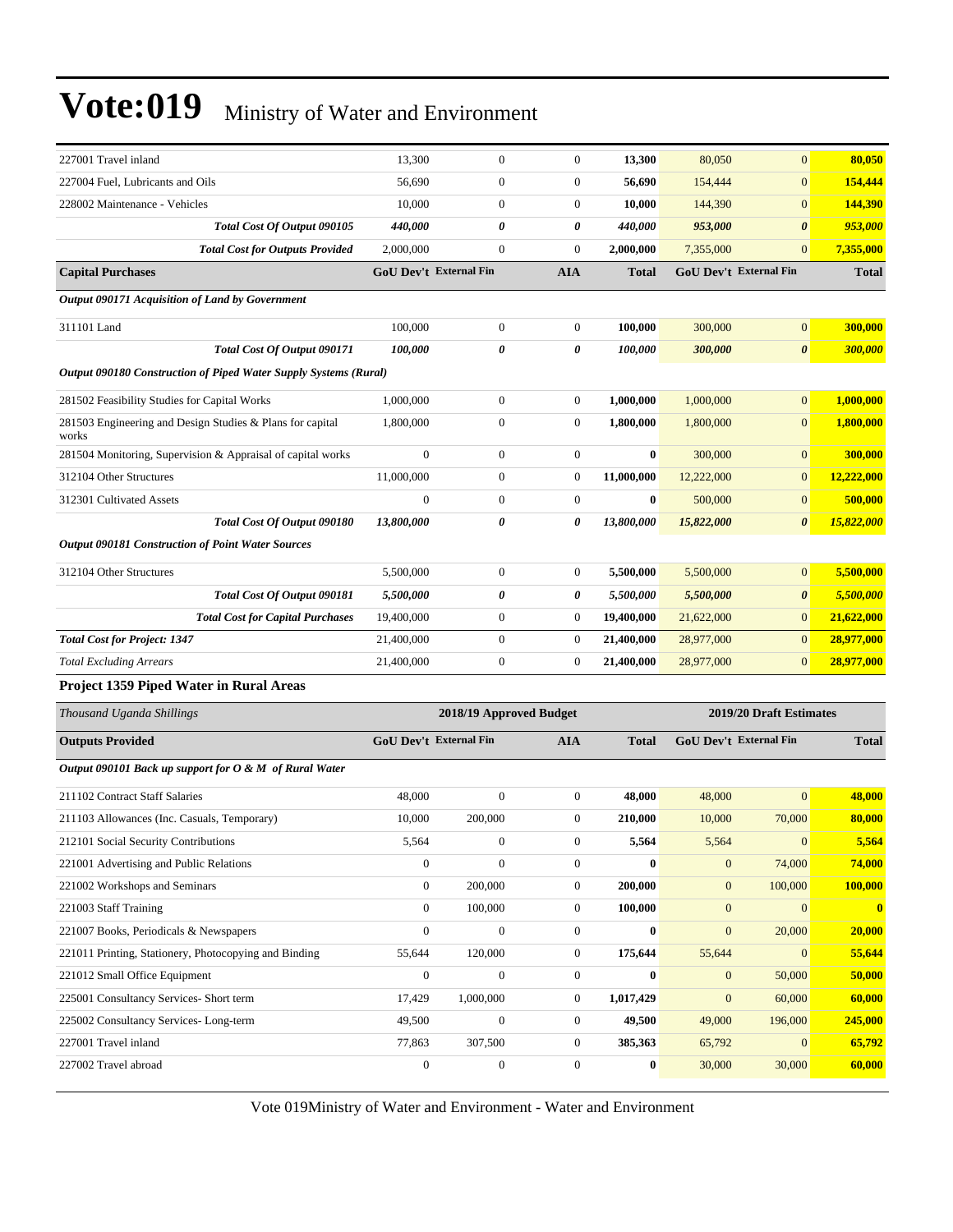| 227004 Fuel, Lubricants and Oils                                                        | 43,000           | $\mathbf{0}$     | $\boldsymbol{0}$ | 43,000    | 43,000           | $\mathbf{0}$          | 43,000                  |
|-----------------------------------------------------------------------------------------|------------------|------------------|------------------|-----------|------------------|-----------------------|-------------------------|
| 228002 Maintenance - Vehicles                                                           | 63,000           | 72,500           | $\boldsymbol{0}$ | 135,500   | 63,000           | $\mathbf{0}$          | 63,000                  |
| Total Cost Of Output 090101                                                             | 370,000          | 2,000,000        | 0                | 2,370,000 | 370,000          | 600,000               | 970,000                 |
| Output 090103 Promotion of sanitation and hygiene education                             |                  |                  |                  |           |                  |                       |                         |
| 211102 Contract Staff Salaries                                                          | 48,000           | $\overline{0}$   | $\boldsymbol{0}$ | 48,000    | 48,000           | $\mathbf{0}$          | 48,000                  |
| 211103 Allowances (Inc. Casuals, Temporary)                                             | $\boldsymbol{0}$ | 330,000          | $\boldsymbol{0}$ | 330,000   | $\mathbf{0}$     | 70,000                | 70,000                  |
| 212101 Social Security Contributions                                                    | 5,564            | $\boldsymbol{0}$ | $\boldsymbol{0}$ | 5,564     | 5,564            | $\mathbf{0}$          | 5,564                   |
| 212201 Social Security Contributions                                                    | 5,564            | $\overline{0}$   | $\boldsymbol{0}$ | 5,564     | $\mathbf{0}$     | $\overline{0}$        | $\bf{0}$                |
| 221001 Advertising and Public Relations                                                 | $\boldsymbol{0}$ | 150,000          | $\boldsymbol{0}$ | 150,000   | $\mathbf{0}$     | $\mathbf{0}$          | $\overline{\mathbf{0}}$ |
| 221002 Workshops and Seminars                                                           | $\boldsymbol{0}$ | 500,000          | $\boldsymbol{0}$ | 500,000   | $\mathbf{0}$     | $\mathbf{0}$          | $\bf{0}$                |
| 221003 Staff Training                                                                   | $\mathbf{0}$     | 200,000          | $\boldsymbol{0}$ | 200,000   | $\boldsymbol{0}$ | 50,000                | 50,000                  |
| 221009 Welfare and Entertainment                                                        | $\boldsymbol{0}$ | 130,000          | $\boldsymbol{0}$ | 130,000   | 5,564            | 50,000                | 55,564                  |
| 221011 Printing, Stationery, Photocopying and Binding                                   | 9,250            | 500,000          | $\boldsymbol{0}$ | 509,250   | 9,250            | $\mathbf{0}$          | 9,250                   |
| 221012 Small Office Equipment                                                           | $\boldsymbol{0}$ | 200,000          | $\boldsymbol{0}$ | 200,000   | $\mathbf{0}$     | $\mathbf{0}$          | $\overline{\mathbf{0}}$ |
| 225001 Consultancy Services- Short term                                                 | 21,872           | 1,170,000        | $\boldsymbol{0}$ | 1,191,872 | 21,872           | 200,000               | 221,872                 |
| 225002 Consultancy Services-Long-term                                                   | $\boldsymbol{0}$ | 970,000          | $\boldsymbol{0}$ | 970,000   | $\boldsymbol{0}$ | 130,000               | <b>130,000</b>          |
| 227001 Travel inland                                                                    | 68,750           | 550,000          | $\boldsymbol{0}$ | 618,750   | 68,750           | $\mathbf{0}$          | 68,750                  |
| 227004 Fuel, Lubricants and Oils                                                        | 58,000           | $\boldsymbol{0}$ | $\boldsymbol{0}$ | 58,000    | 58,000           | $\mathbf{0}$          | 58,000                  |
| 228002 Maintenance - Vehicles                                                           | $\boldsymbol{0}$ | 300,000          | $\boldsymbol{0}$ | 300,000   | $\mathbf{0}$     | $\mathbf{0}$          | $\bf{0}$                |
| Total Cost Of Output 090103                                                             | 217,000          | 5.000.000        | 0                | 5,217,000 | 217,000          | 500,000               | 717,000                 |
| Output 090104 Research and development of appropriate water and sanitation technologies |                  |                  |                  |           |                  |                       |                         |
| 211102 Contract Staff Salaries                                                          | 48,000           | $\mathbf{0}$     | $\boldsymbol{0}$ | 48,000    | 48,000           | $\mathbf{0}$          | 48,000                  |
| 211103 Allowances (Inc. Casuals, Temporary)                                             | 30,507           | $\mathbf{0}$     | $\boldsymbol{0}$ | 30,507    | 30,507           | $\mathbf{0}$          | 30,507                  |
| 212101 Social Security Contributions                                                    | 5,564            | $\mathbf{0}$     | $\boldsymbol{0}$ | 5,564     | 5,564            | $\mathbf{0}$          | 5,564                   |
| 221001 Advertising and Public Relations                                                 | $\boldsymbol{0}$ | $\mathbf{0}$     | $\boldsymbol{0}$ | 0         | 30,000           | $\mathbf{0}$          | 30,000                  |
| 221011 Printing, Stationery, Photocopying and Binding                                   | 9,250            | $\mathbf{0}$     | $\boldsymbol{0}$ | 9,250     | 9,250            | $\mathbf{0}$          | 9,250                   |
| 221012 Small Office Equipment                                                           | 50,000           | $\mathbf{0}$     | $\boldsymbol{0}$ | 50,000    | 50,000           | $\mathbf{0}$          | 50,000                  |
| 222003 Information and communications technology (ICT)                                  | 50,000           | $\mathbf{0}$     | $\boldsymbol{0}$ | 50,000    | 50,000           | $\mathbf{0}$          | 50,000                  |
| 225001 Consultancy Services- Short term                                                 | 583,500          | $\mathbf{0}$     | $\boldsymbol{0}$ | 583,500   | 153,500          | $\mathbf{0}$          | 153,500                 |
| 225002 Consultancy Services-Long-term                                                   | 600,000          | 3,000,000        | $\boldsymbol{0}$ | 3,600,000 | $\mathbf{0}$     | $\mathbf{0}$          | $\bf{0}$                |
| 227001 Travel inland                                                                    | 50,000           | $\boldsymbol{0}$ | $\boldsymbol{0}$ | 50,000    | 50,000           | $\boldsymbol{0}$      | 50,000                  |
| 227004 Fuel, Lubricants and Oils                                                        | 58,750           | $\boldsymbol{0}$ | 0                | 58,750    | 58,750           | $\mathbf{0}$          | 58,750                  |
| 228002 Maintenance - Vehicles                                                           | 14,429           | $\boldsymbol{0}$ | $\boldsymbol{0}$ | 14,429    | 14,429           | $\mathbf{0}$          | 14,429                  |
| Total Cost Of Output 090104                                                             | 1,500,000        | 3,000,000        | 0                | 4,500,000 | 500,000          | $\boldsymbol{\theta}$ | 500,000                 |
| Output 090105 Monitoring and capacity building of LGs, NGOs and CBOs                    |                  |                  |                  |           |                  |                       |                         |
| 211102 Contract Staff Salaries                                                          | 58,000           | $\boldsymbol{0}$ | $\boldsymbol{0}$ | 58,000    | 58,000           | $\boldsymbol{0}$      | 58,000                  |
| 211103 Allowances (Inc. Casuals, Temporary)                                             | 40,223           | $\boldsymbol{0}$ | $\boldsymbol{0}$ | 40,223    | 40,223           | 70,000                | 110,223                 |
| 212101 Social Security Contributions                                                    | 6,044            | $\boldsymbol{0}$ | 0                | 6,044     | 6,044            | $\mathbf{0}$          | 6,044                   |
| 221001 Advertising and Public Relations                                                 | $\boldsymbol{0}$ | $\boldsymbol{0}$ | $\boldsymbol{0}$ | $\bf{0}$  | $\mathbf{0}$     | 70,000                | 70,000                  |
| 221003 Staff Training                                                                   | $\boldsymbol{0}$ | $\boldsymbol{0}$ | $\boldsymbol{0}$ | 0         | $\boldsymbol{0}$ | 50,000                | 50,000                  |
| 221007 Books, Periodicals & Newspapers                                                  | $\boldsymbol{0}$ | $\boldsymbol{0}$ | $\boldsymbol{0}$ | $\bf{0}$  | $\mathbf{0}$     | 50,000                | 50,000                  |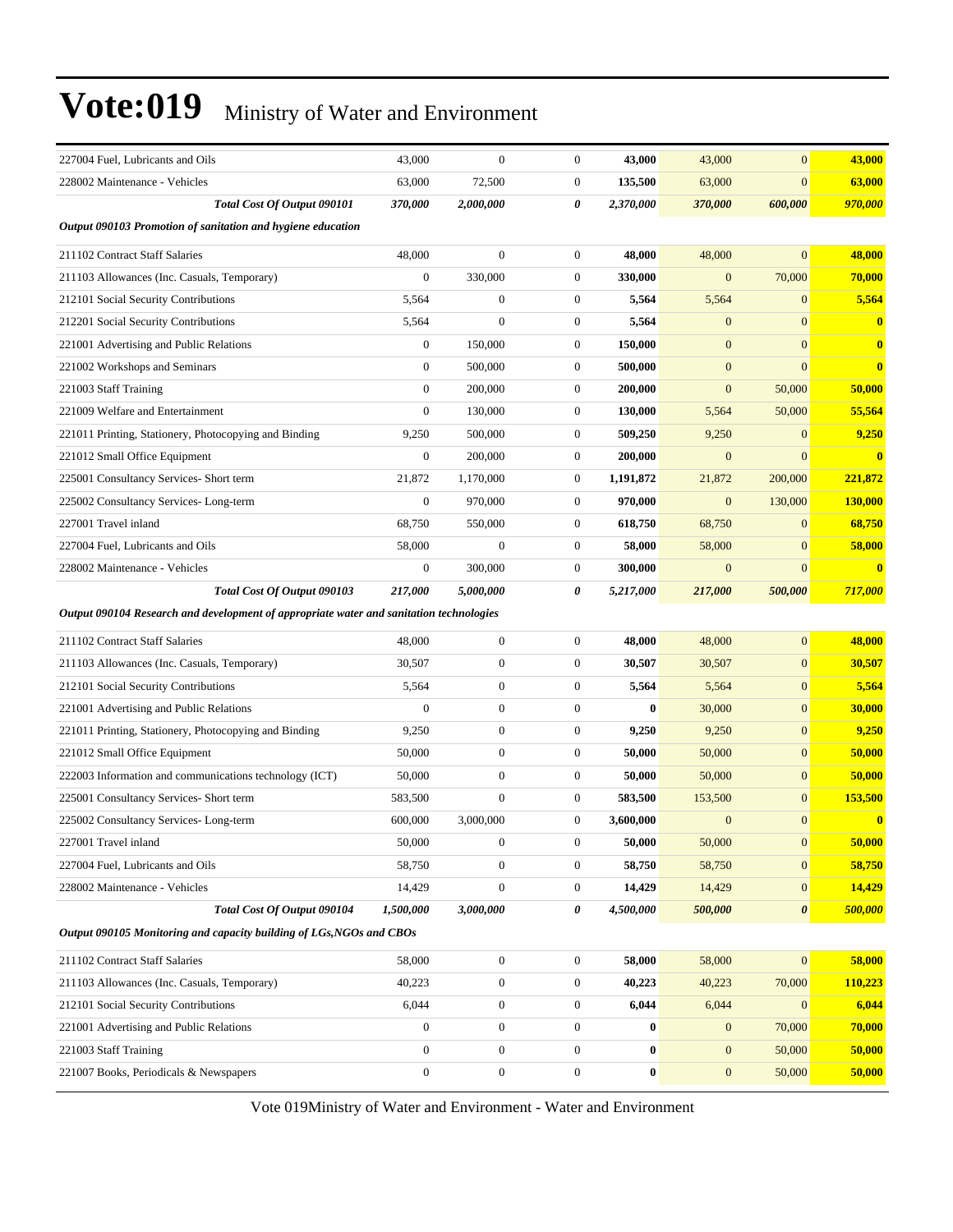| 221008 Computer supplies and Information Technology (IT)                           | $\overline{0}$                | $\overline{0}$          | $\mathbf{0}$     | $\mathbf{0}$ | $\mathbf{0}$     | 189,210                       | 189,210      |
|------------------------------------------------------------------------------------|-------------------------------|-------------------------|------------------|--------------|------------------|-------------------------------|--------------|
| 221011 Printing, Stationery, Photocopying and Binding                              | 14,250                        | $\boldsymbol{0}$        | $\boldsymbol{0}$ | 14,250       | 14,250           | 30,000                        | 44,250       |
| 222003 Information and communications technology (ICT)                             | $\boldsymbol{0}$              | $\boldsymbol{0}$        | $\boldsymbol{0}$ | $\bf{0}$     | $\boldsymbol{0}$ | 50,000                        | 50,000       |
| 225001 Consultancy Services- Short term                                            | 7,000                         | $\boldsymbol{0}$        | $\boldsymbol{0}$ | 7,000        | 7,000            | 70,000                        | 77,000       |
| 225002 Consultancy Services-Long-term                                              | $\mathbf{0}$                  | $\boldsymbol{0}$        | $\boldsymbol{0}$ | $\bf{0}$     | $\mathbf{0}$     | 200,000                       | 200,000      |
| 227001 Travel inland                                                               | 40,693                        | $\boldsymbol{0}$        | $\boldsymbol{0}$ | 40,693       | 40,693           | 50,000                        | 90,693       |
| 227004 Fuel, Lubricants and Oils                                                   | 60,790                        | $\boldsymbol{0}$        | $\boldsymbol{0}$ | 60,790       | 60,790           | 60,790                        | 121,580      |
| 228002 Maintenance - Vehicles                                                      | 110,000                       | $\boldsymbol{0}$        | $\boldsymbol{0}$ | 110,000      | 110,000          | 110,000                       | 220,000      |
| Total Cost Of Output 090105                                                        | 337,000                       | 0                       | 0                | 337,000      | 337,000          | 1,000,000                     | 1,337,000    |
| <b>Total Cost for Outputs Provided</b>                                             | 2,424,000                     | 10,000,000              | $\boldsymbol{0}$ | 12,424,000   | 1,424,000        | 2,100,000                     | 3,524,000    |
| <b>Capital Purchases</b>                                                           | <b>GoU Dev't External Fin</b> |                         | AIA              | <b>Total</b> |                  | <b>GoU Dev't External Fin</b> | <b>Total</b> |
| Output 090171 Acquisition of Land by Government                                    |                               |                         |                  |              |                  |                               |              |
| 311101 Land                                                                        | 100,000                       | $\boldsymbol{0}$        | $\mathbf{0}$     | 100,000      | 100,000          | $\mathbf{0}$                  | 100,000      |
| Total Cost Of Output 090171                                                        | 100.000                       | 0                       | 0                | 100,000      | 100,000          | $\boldsymbol{\theta}$         | 100,000      |
| Output 090180 Construction of Piped Water Supply Systems (Rural)                   |                               |                         |                  |              |                  |                               |              |
| 281501 Environment Impact Assessment for Capital Works                             | $\mathbf{0}$                  | $\boldsymbol{0}$        | $\boldsymbol{0}$ | $\bf{0}$     | $\mathbf{0}$     | 2,000,000                     | 2,000,000    |
| 281502 Feasibility Studies for Capital Works                                       | $\boldsymbol{0}$              | 98,999                  | $\boldsymbol{0}$ | 98,999       | $\mathbf{0}$     | 1,000,000                     | 1,000,000    |
| 281503 Engineering and Design Studies & Plans for capital<br>works                 | 800,000                       | 2,500,000               | 0                | 3,300,000    | 800,000          | 2,500,000                     | 3,300,000    |
| 281504 Monitoring, Supervision & Appraisal of capital works                        | $\boldsymbol{0}$              | $\overline{0}$          | $\boldsymbol{0}$ | $\bf{0}$     | $\mathbf{0}$     | 500,000                       | 500,000      |
| 312104 Other Structures                                                            | 10,714,783                    | 28,822,765              | $\boldsymbol{0}$ | 39,537,547   | 11,359,783       | 34,338,764                    | 45,698,547   |
| 312301 Cultivated Assets                                                           | $\mathbf{0}$                  | $\boldsymbol{0}$        | $\boldsymbol{0}$ | $\bf{0}$     | 355,000          | $\mathbf{0}$                  | 355,000      |
| Total Cost Of Output 090180                                                        | 11,514,783                    | 31,421,764              | 0                | 42,936,546   | 12,514,783       | 40,338,764                    | 52,853,547   |
| <b>Total Cost for Capital Purchases</b>                                            | 11,614,783                    | 31,421,764              | $\overline{0}$   | 43,036,546   | 12,614,783       | 40,338,764                    | 52,953,547   |
| <b>Arrears</b>                                                                     | GoU Dev't External Fin        |                         | <b>AIA</b>       | <b>Total</b> |                  | GoU Dev't External Fin        | <b>Total</b> |
| Output 090199 Arrears                                                              |                               |                         |                  |              |                  |                               |              |
| 321605 Domestic arrears (Budgeting)                                                | $\mathbf{0}$                  | $\boldsymbol{0}$        | $\boldsymbol{0}$ | $\bf{0}$     | 4,000,000        | $\overline{0}$                | 4,000,000    |
| Total Cost Of Output 090199                                                        | $\boldsymbol{\theta}$         | 0                       | 0                | 0            | 4,000,000        | $\boldsymbol{\theta}$         | 4,000,000    |
| <b>Total Cost for Arrears</b>                                                      | $\mathbf{0}$                  | $\boldsymbol{0}$        | $\mathbf{0}$     | $\bf{0}$     | 4,000,000        | $\mathbf{0}$                  | 4,000,000    |
| <b>Total Cost for Project: 1359</b>                                                | 14,038,783                    | 41,421,764              | $\boldsymbol{0}$ | 55,460,546   | 18,038,783       | 42,438,764                    | 60,477,547   |
| <b>Total Excluding Arrears</b>                                                     | 14,038,783                    | 41,421,764              | $\boldsymbol{0}$ | 55,460,546   | 14,038,783       | 42,438,764                    | 56,477,547   |
| Project 1530 Integrated Water Resources Management and Development Project (IWMDP) |                               |                         |                  |              |                  |                               |              |
| Thousand Uganda Shillings                                                          |                               | 2018/19 Approved Budget |                  |              |                  | 2019/20 Draft Estimates       |              |
| <b>Outputs Provided</b>                                                            | <b>GoU Dev't External Fin</b> |                         | AIA              | <b>Total</b> |                  | GoU Dev't External Fin        | <b>Total</b> |
| Output 090101 Back up support for O & M of Rural Water                             |                               |                         |                  |              |                  |                               |              |
| 224006 Agricultural Supplies                                                       | $\boldsymbol{0}$              | $\boldsymbol{0}$        | $\mathbf{0}$     | $\bf{0}$     | $\mathbf{0}$     | 739,980                       | 739,980      |
| Total Cost Of Output 090101                                                        | $\boldsymbol{\theta}$         | 0                       | $\pmb{\theta}$   | 0            | $\pmb{\theta}$   | 739,980                       | 739,980      |
| Output 090102 Administration and Management services                               |                               |                         |                  |              |                  |                               |              |
| 211103 Allowances (Inc. Casuals, Temporary)                                        | $\boldsymbol{0}$              | $\boldsymbol{0}$        | $\boldsymbol{0}$ | $\bf{0}$     | 30,000           | 0                             | 30,000       |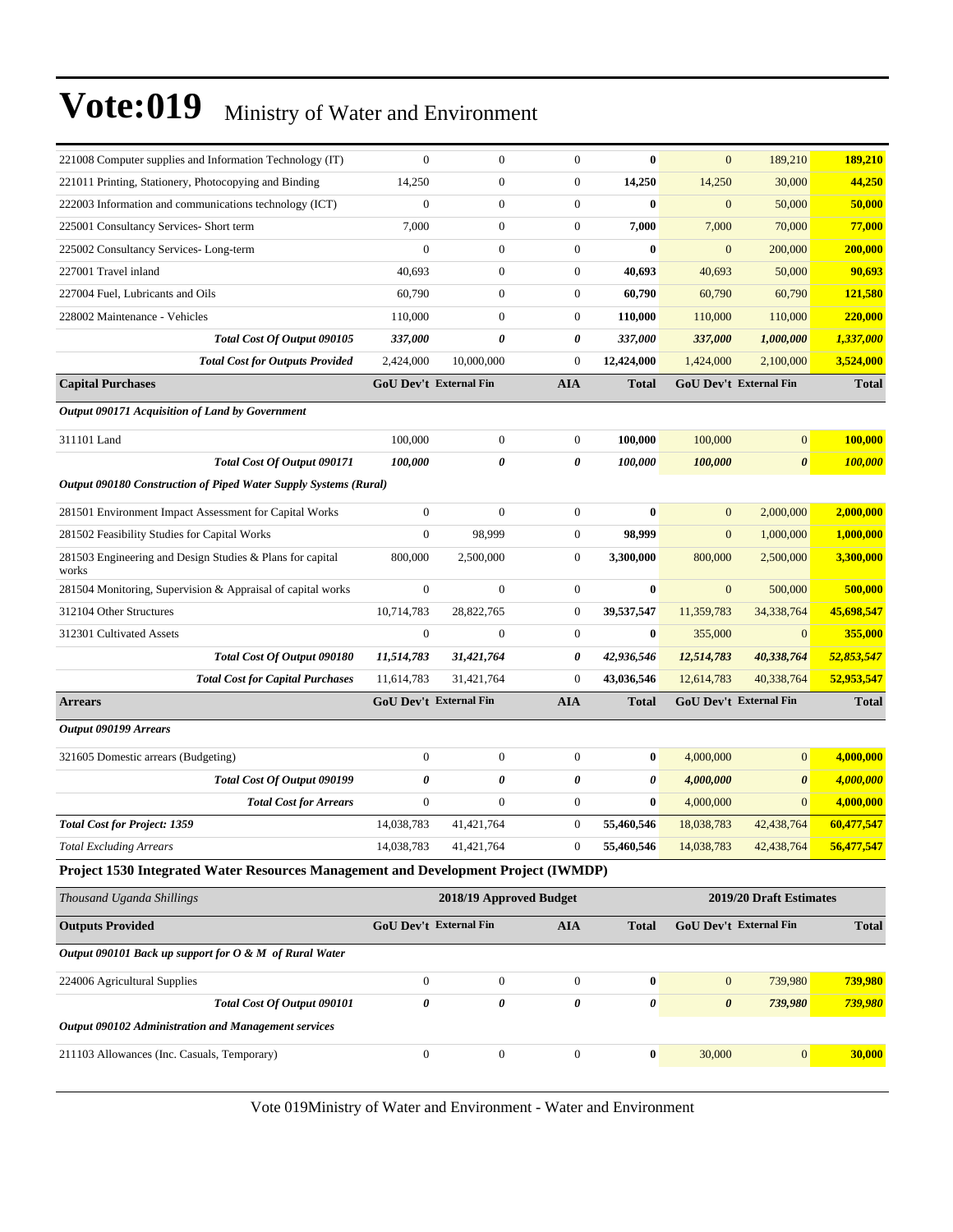| 221001 Advertising and Public Relations                            | $\boldsymbol{0}$              | $\boldsymbol{0}$        | $\overline{0}$   | $\bf{0}$              | 30,000           | $\overline{0}$          | 30,000         |
|--------------------------------------------------------------------|-------------------------------|-------------------------|------------------|-----------------------|------------------|-------------------------|----------------|
| 227001 Travel inland                                               | $\mathbf{0}$                  | $\mathbf{0}$            | $\overline{0}$   | $\bf{0}$              | 40,000           | $\mathbf{0}$            | 40,000         |
| Total Cost Of Output 090102                                        | $\boldsymbol{\theta}$         | $\theta$                | 0                | $\pmb{\theta}$        | 100,000          | $\boldsymbol{\theta}$   | 100,000        |
| Output 090103 Promotion of sanitation and hygiene education        |                               |                         |                  |                       |                  |                         |                |
| 227001 Travel inland                                               | $\boldsymbol{0}$              | $\boldsymbol{0}$        | $\boldsymbol{0}$ | $\bf{0}$              | 70,000           | $\overline{0}$          | 70,000         |
| 228002 Maintenance - Vehicles                                      | $\mathbf{0}$                  | $\mathbf{0}$            | $\overline{0}$   | $\bf{0}$              | 30,000           | $\overline{0}$          | 30,000         |
| Total Cost Of Output 090103                                        | $\theta$                      | 0                       | 0                | 0                     | 100,000          | $\theta$                | <b>100,000</b> |
| <b>Total Cost for Outputs Provided</b>                             | $\overline{0}$                | $\mathbf{0}$            | $\overline{0}$   | $\bf{0}$              | 200,000          | 739,980                 | 939,980        |
| <b>Capital Purchases</b>                                           | <b>GoU Dev't External Fin</b> |                         | <b>AIA</b>       | <b>Total</b>          |                  | GoU Dev't External Fin  | <b>Total</b>   |
| Output 090171 Acquisition of Land by Government                    |                               |                         |                  |                       |                  |                         |                |
| 311101 Land                                                        | $\mathbf{0}$                  | $\overline{0}$          | $\overline{0}$   | $\bf{0}$              | 400,000          | $\overline{0}$          | 400,000        |
| Total Cost Of Output 090171                                        | $\boldsymbol{\theta}$         | $\boldsymbol{\theta}$   | $\theta$         | $\boldsymbol{\theta}$ | 400,000          | $\boldsymbol{\theta}$   | 400,000        |
| Output 090180 Construction of Piped Water Supply Systems (Rural)   |                               |                         |                  |                       |                  |                         |                |
| 281503 Engineering and Design Studies & Plans for capital<br>works | $\mathbf{0}$                  | $\mathbf{0}$            | $\overline{0}$   | $\bf{0}$              | $\mathbf{0}$     | 295,300                 | 295,300        |
| 312104 Other Structures                                            | $\mathbf{0}$                  | $\overline{0}$          | $\overline{0}$   | $\bf{0}$              | 1,000,000        | 9,679,920               | 10,679,920     |
| Total Cost Of Output 090180                                        | $\pmb{\theta}$                | 0                       | 0                | 0                     | 1,000,000        | 9,975,220               | 10,975,220     |
| <b>Total Cost for Capital Purchases</b>                            | $\overline{0}$                | $\boldsymbol{0}$        | $\boldsymbol{0}$ | $\bf{0}$              | 1,400,000        | 9,975,220               | 11,375,220     |
| <b>Total Cost for Project: 1530</b>                                | $\theta$                      | $\mathbf{0}$            | $\boldsymbol{0}$ | $\bf{0}$              | 1,600,000        | 10,715,200              | 12,315,200     |
| <b>Total Excluding Arrears</b>                                     | $\mathbf{0}$                  | $\mathbf{0}$            | $\overline{0}$   | $\bf{0}$              | 1,600,000        | 10,715,200              | 12,315,200     |
|                                                                    | GoU                           | <b>External Fin</b>     | <b>AIA</b>       | <b>Total</b>          | GoU              | <b>External Fin</b>     | <b>Total</b>   |
| <b>Total Cost for Programme 01</b>                                 | 47,696,727                    | 42,438,764              | 0                | 90,135,491            | 51,757,357       | 53,153,964              | 104,911,321    |
| <b>Total Excluding Arrears</b>                                     | 47,696,727                    | 42,438,764              | $\boldsymbol{0}$ | 90,135,491            | 47,757,357       | 53,153,964              | 100,911,321    |
| Programmme 02 Urban Water Supply and Sanitation                    |                               |                         |                  |                       |                  |                         |                |
| <b>Recurrent Budget Estimates</b>                                  |                               |                         |                  |                       |                  |                         |                |
| SubProgramme 04 Urban Water Supply & Sewerage                      |                               |                         |                  |                       |                  |                         |                |
| Thousand Uganda Shillings                                          |                               | 2018/19 Approved Budget |                  |                       |                  | 2019/20 Draft Estimates |                |
| <b>Outputs Provided</b>                                            | Wage                          | Non Wage                | <b>AIA</b>       | <b>Total</b>          | Wage             | Non Wage                | <b>Total</b>   |
| Output 090201 Administration and Management Support                |                               |                         |                  |                       |                  |                         |                |
| 211101 General Staff Salaries                                      | 364,013                       | $\boldsymbol{0}$        | $\boldsymbol{0}$ | 364,013               | 364,013          | $\mathbf{0}$            | 364,013        |
| 211103 Allowances (Inc. Casuals, Temporary)                        | $\boldsymbol{0}$              | 10,000                  | $\boldsymbol{0}$ | 10,000                | $\mathbf{0}$     | 10,000                  | 10,000         |
| 221007 Books, Periodicals & Newspapers                             | $\boldsymbol{0}$              | 6,000                   | $\boldsymbol{0}$ | 6,000                 | $\boldsymbol{0}$ | 12,000                  | 12,000         |
| 221008 Computer supplies and Information Technology (IT)           | $\mathbf{0}$                  | 16,000                  | $\Omega$         | 16,000                | $\mathbf{0}$     | 10,000                  | 10,000         |

221011 Printing, Stationery, Photocopying and Binding 0 10,000 0 **10,000** 0 10,000 **10,000** 224004 Cleaning and Sanitation 0 10,000 0 **10,000** 0 0 **0** 227001 Travel inland 0 20,000 0 **20,000** 0 32,000 **32,000** 227004 Fuel, Lubricants and Oils 0 28,000 0 **28,000** 0 20,000 **20,000**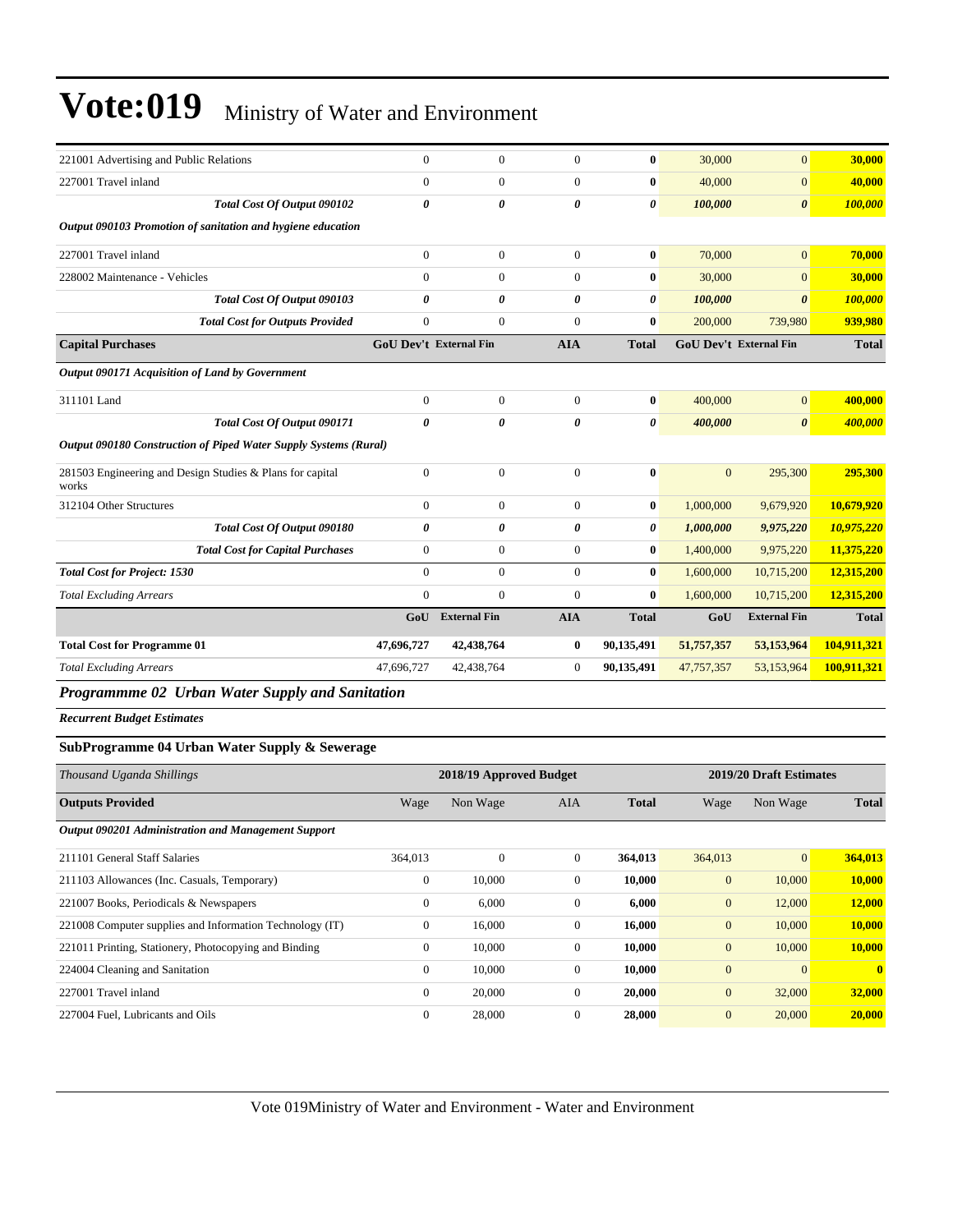| 228002 Maintenance - Vehicles                                                                        | $\mathbf{0}$                  | $\mathbf{0}$            | $\boldsymbol{0}$ | $\bf{0}$     | $\mathbf{0}$                  | 6,000                   | 6,000                 |
|------------------------------------------------------------------------------------------------------|-------------------------------|-------------------------|------------------|--------------|-------------------------------|-------------------------|-----------------------|
| <b>Total Cost of Output 01</b>                                                                       | 364,013                       | 100,000                 | 0                | 464,013      | 364,013                       | 100,000                 | 464,013               |
| <b>Total Cost Of Outputs Provided</b>                                                                | 364,013                       | 100,000                 | $\bf{0}$         | 464,013      | 364,013                       | 100,000                 | 464,013               |
| <b>Total Cost for SubProgramme 04</b>                                                                | 364,013                       | 100,000                 | $\bf{0}$         | 464,013      | 364,013                       | 100,000                 | 464,013               |
| <b>Total Excluding Arrears</b>                                                                       | 364,013                       | 100,000                 | $\mathbf{0}$     | 464,013      | 364,013                       | 100,000                 | 464,013               |
| <b>SubProgramme 22 Urban Water Regulation Programme</b>                                              |                               |                         |                  |              |                               |                         |                       |
| Thousand Uganda Shillings                                                                            |                               | 2018/19 Approved Budget |                  |              |                               | 2019/20 Draft Estimates |                       |
| <b>Outputs Provided</b>                                                                              | Wage                          | Non Wage                | AIA              | <b>Total</b> | Wage                          | Non Wage                | <b>Total</b>          |
| Output 090201 Administration and Management Support                                                  |                               |                         |                  |              |                               |                         |                       |
| 211101 General Staff Salaries                                                                        | 28,445                        | $\overline{0}$          | $\mathbf{0}$     | 28,445       | 75,233                        | $\overline{0}$          | 75,233                |
| 211103 Allowances (Inc. Casuals, Temporary)                                                          | $\boldsymbol{0}$              | 20,000                  | $\boldsymbol{0}$ | 20,000       | $\boldsymbol{0}$              | 20,000                  | 20,000                |
| 221008 Computer supplies and Information Technology (IT)                                             | $\mathbf{0}$                  | 10,000                  | $\mathbf{0}$     | 10,000       | $\mathbf{0}$                  | 10,000                  | 10,000                |
| 221011 Printing, Stationery, Photocopying and Binding                                                | $\boldsymbol{0}$              | 10,000                  | $\mathbf{0}$     | 10,000       | $\mathbf{0}$                  | 10,000                  | 10,000                |
| 225001 Consultancy Services- Short term                                                              | $\boldsymbol{0}$              | 100,000                 | $\mathbf{0}$     | 100,000      | $\mathbf{0}$                  | 100,000                 | 100,000               |
| 227001 Travel inland                                                                                 | $\boldsymbol{0}$              | 60,000                  | $\mathbf{0}$     | 60,000       | $\mathbf{0}$                  | 50,000                  | 50,000                |
| 227004 Fuel, Lubricants and Oils                                                                     | $\boldsymbol{0}$              | 20,000                  | $\mathbf{0}$     | 20,000       | $\mathbf{0}$                  | 30,000                  | 30,000                |
| <b>Total Cost of Output 01</b>                                                                       | 28,445                        | 220,000                 | 0                | 248,445      | 75,233                        | 220,000                 | 295,233               |
| <b>Total Cost Of Outputs Provided</b>                                                                | 28,445                        | 220,000                 | $\bf{0}$         | 248,445      | 75,233                        | 220,000                 | 295,233               |
| <b>Total Cost for SubProgramme 22</b>                                                                | 28,445                        | 220,000                 | $\bf{0}$         | 248,445      | 75,233                        | 220,000                 | 295,233               |
| <b>Total Excluding Arrears</b>                                                                       | 28,445                        | 220,000                 | $\boldsymbol{0}$ | 248,445      | 75,233                        | 220,000                 | 295,233               |
| <b>Development Budget Estimates</b>                                                                  |                               |                         |                  |              |                               |                         |                       |
| Project 0164 Support to small town WSP                                                               |                               |                         |                  |              |                               |                         |                       |
| Thousand Uganda Shillings                                                                            |                               | 2018/19 Approved Budget |                  |              |                               | 2019/20 Draft Estimates |                       |
| <b>Outputs Provided</b>                                                                              | <b>GoU Dev't External Fin</b> |                         | <b>AIA</b>       | <b>Total</b> | <b>GoU Dev't External Fin</b> |                         | <b>Total</b>          |
| Output 090201 Administration and Management Support                                                  |                               |                         |                  |              |                               |                         |                       |
| 211102 Contract Staff Salaries                                                                       | 180,000                       | $\boldsymbol{0}$        | $\mathbf{0}$     | 180,000      | $\mathbf{0}$                  | $\mathbf{0}$            | $\bf{0}$              |
| 212201 Social Security Contributions                                                                 | 30,000                        | $\boldsymbol{0}$        | $\mathbf{0}$     | 30,000       | $\mathbf{0}$                  | $\overline{0}$          | $\bf{0}$              |
| Total Cost Of Output 090201                                                                          | 210,000                       | 0                       | 0                | 210,000      | $\boldsymbol{\theta}$         | 0                       | $\boldsymbol{\theta}$ |
| Output 090204 Backup support for Operation and Maintainance                                          |                               |                         |                  |              |                               |                         |                       |
| 211103 Allowances (Inc. Casuals, Temporary)                                                          | $\boldsymbol{0}$              | 30,000                  | $\mathbf{0}$     | 30,000       | $\mathbf{0}$                  | $\overline{0}$          | $\bf{0}$              |
| 225001 Consultancy Services- Short term                                                              | 300,000                       | 150,000                 | $\mathbf{0}$     | 450,000      | $\boldsymbol{0}$              | $\overline{0}$          | $\bf{0}$              |
| 227001 Travel inland                                                                                 | $\boldsymbol{0}$              | 140,000                 | $\boldsymbol{0}$ | 140,000      | $\boldsymbol{0}$              | $\overline{0}$          | $\bf{0}$              |
| 227004 Fuel, Lubricants and Oils                                                                     | $\boldsymbol{0}$              | 180,000                 | $\mathbf{0}$     | 180,000      | $\mathbf{0}$                  | $\overline{0}$          | $\bf{0}$              |
| Total Cost Of Output 090204                                                                          | 300,000                       | 500,000                 | 0                | 800,000      | $\boldsymbol{\theta}$         | $\pmb{\theta}$          | $\boldsymbol{\theta}$ |
| Output 090206 Monitoring, Supervision, Capacity building for Urban Authorities and Private Operators |                               |                         |                  |              |                               |                         |                       |
| 211103 Allowances (Inc. Casuals, Temporary)                                                          | 30,000                        | 30,000                  | $\boldsymbol{0}$ | 60,000       | $\mathbf{0}$                  | $\overline{0}$          | $\bf{0}$              |
| 221008 Computer supplies and Information Technology (IT)                                             | 10,000                        | 10,000                  | $\boldsymbol{0}$ | 20,000       | $\boldsymbol{0}$              | $\boldsymbol{0}$        | $\bf{0}$              |
| 221011 Printing, Stationery, Photocopying and Binding                                                | 10,000                        | 10,000                  | $\boldsymbol{0}$ | 20,000       | $\boldsymbol{0}$              | $\overline{0}$          | $\bf{0}$              |
| 227001 Travel inland                                                                                 | 20,000                        | 120,000                 | $\boldsymbol{0}$ | 140,000      | $\boldsymbol{0}$              | $\boldsymbol{0}$        | $\bf{0}$              |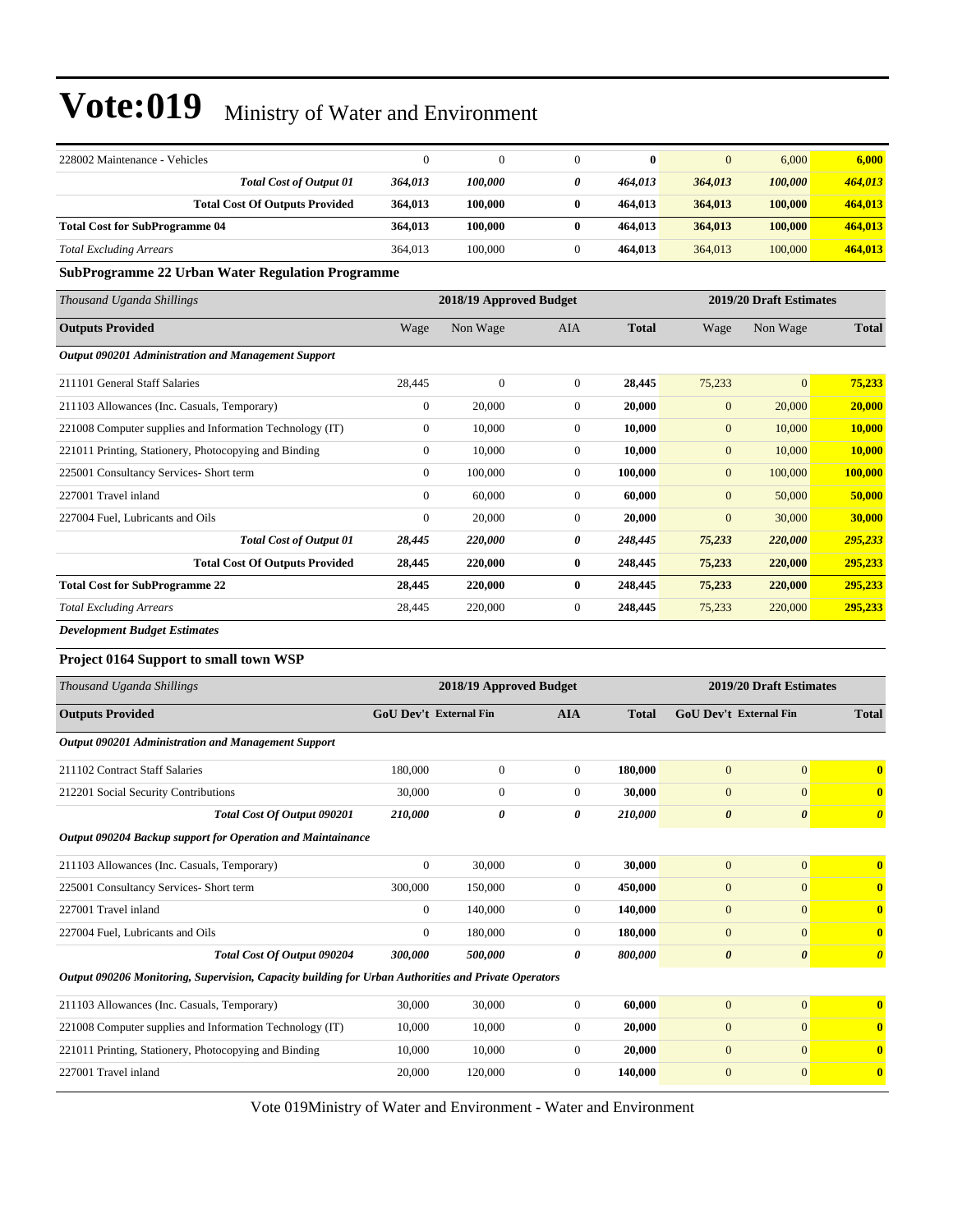| 227004 Fuel, Lubricants and Oils                                       | 70,000                        | 330,000                 | $\mathbf{0}$     | 400,000      | $\mathbf{0}$          | $\overline{0}$          | $\bf{0}$              |
|------------------------------------------------------------------------|-------------------------------|-------------------------|------------------|--------------|-----------------------|-------------------------|-----------------------|
| Total Cost Of Output 090206                                            | 140,000                       | 500,000                 | 0                | 640,000      | 0                     | $\boldsymbol{\theta}$   | $\boldsymbol{\theta}$ |
| <b>Total Cost for Outputs Provided</b>                                 | 650,000                       | 1,000,000               | $\mathbf{0}$     | 1,650,000    | $\boldsymbol{0}$      | $\overline{0}$          | $\bf{0}$              |
| <b>Capital Purchases</b>                                               | <b>GoU Dev't External Fin</b> |                         | <b>AIA</b>       | <b>Total</b> |                       | GoU Dev't External Fin  | <b>Total</b>          |
| Output 090276 Purchase of Office and ICT Equipment, including Software |                               |                         |                  |              |                       |                         |                       |
| 312213 ICT Equipment                                                   | 70,000                        | $\boldsymbol{0}$        | $\mathbf{0}$     | 70,000       | $\mathbf{0}$          | $\overline{0}$          | $\bf{0}$              |
| Total Cost Of Output 090276                                            | 70,000                        | 0                       | 0                | 70,000       | $\boldsymbol{\theta}$ | 0                       | $\boldsymbol{\theta}$ |
| Output 090277 Purchase of Specialised Machinery & Equipment            |                               |                         |                  |              |                       |                         |                       |
| 312202 Machinery and Equipment                                         | 330,000                       | $\boldsymbol{0}$        | $\boldsymbol{0}$ | 330,000      | $\mathbf{0}$          | $\overline{0}$          | $\bf{0}$              |
| Total Cost Of Output 090277                                            | 330,000                       | 0                       | 0                | 330,000      | $\boldsymbol{\theta}$ | 0                       | $\boldsymbol{\theta}$ |
| Output 090280 Construction of Piped Water Supply Systems (Urban)       |                               |                         |                  |              |                       |                         |                       |
| 281503 Engineering and Design Studies & Plans for capital<br>works     | 800,000                       | $\boldsymbol{0}$        | $\mathbf{0}$     | 800,000      | $\mathbf{0}$          | $\overline{0}$          | $\bf{0}$              |
| 312104 Other Structures                                                | 597,000                       | 1,407,000               | $\mathbf{0}$     | 2,004,000    | $\mathbf{0}$          | $\overline{0}$          | $\bf{0}$              |
| Total Cost Of Output 090280                                            | 1,397,000                     | 1,407,000               | 0                | 2,804,000    | $\boldsymbol{\theta}$ | $\boldsymbol{\theta}$   | $\boldsymbol{\theta}$ |
| Output 090281 Energy installation for pumped water supply schemes      |                               |                         |                  |              |                       |                         |                       |
| 312202 Machinery and Equipment                                         | 320,000                       | $\boldsymbol{0}$        | $\mathbf{0}$     | 320,000      | $\mathbf{0}$          | $\overline{0}$          | $\bf{0}$              |
| Total Cost Of Output 090281                                            | 320,000                       | 0                       | 0                | 320,000      | $\boldsymbol{\theta}$ | 0                       | $\boldsymbol{\theta}$ |
| <b>Total Cost for Capital Purchases</b>                                | 2,117,000                     | 1,407,000               | $\boldsymbol{0}$ | 3,524,000    | $\boldsymbol{0}$      | $\overline{0}$          | $\bf{0}$              |
| <b>Total Cost for Project: 0164</b>                                    | 2,767,000                     | 2,407,000               | $\boldsymbol{0}$ | 5,174,000    | $\boldsymbol{0}$      | $\overline{0}$          | $\bf{0}$              |
| <b>Total Excluding Arrears</b>                                         | 2,767,000                     | 2,407,000               | $\mathbf{0}$     | 5,174,000    | $\boldsymbol{0}$      | $\mathbf{0}$            | $\bf{0}$              |
| Project 0168 Urban Water Reform                                        |                               |                         |                  |              |                       |                         |                       |
| Thousand Uganda Shillings                                              |                               | 2018/19 Approved Budget |                  |              |                       | 2019/20 Draft Estimates |                       |
| <b>Outputs Provided</b>                                                | GoU Dev't External Fin        |                         | <b>AIA</b>       | <b>Total</b> |                       | GoU Dev't External Fin  | <b>Total</b>          |
| Output 090201 Administration and Management Support                    |                               |                         |                  |              |                       |                         |                       |
| 211102 Contract Staff Salaries                                         | 379,174                       | $\boldsymbol{0}$        | $\boldsymbol{0}$ | 379,174      | 415,000               | $\boldsymbol{0}$        | 415,000               |
| 212101 Social Security Contributions                                   | $\boldsymbol{0}$              | $\boldsymbol{0}$        | $\mathbf{0}$     | $\bf{0}$     | 59,250                | $\boldsymbol{0}$        | 59,250                |
| 212201 Social Security Contributions                                   | 56,000                        | $\boldsymbol{0}$        | $\mathbf{0}$     | 56,000       | $\mathbf{0}$          | $\overline{0}$          | $\bf{0}$              |
| 225001 Consultancy Services- Short term                                | 400,000                       | $\boldsymbol{0}$        | $\boldsymbol{0}$ | 400,000      | 200,000               | $\overline{0}$          | 200,000               |
| 225002 Consultancy Services-Long-term                                  | 100,000                       | $\boldsymbol{0}$        | $\boldsymbol{0}$ | 100,000      | 280,000               | $\mathbf{0}$            | <b>280,000</b>        |
| 227001 Travel inland                                                   | 20,000                        | $\boldsymbol{0}$        | $\mathbf{0}$     | 20,000       | 35,000                | $\mathbf{0}$            | 35,000                |
| 227004 Fuel, Lubricants and Oils                                       | 5,000                         | $\boldsymbol{0}$        | $\boldsymbol{0}$ | 5,000        | 10,750                | $\boldsymbol{0}$        | 10,750                |
| Total Cost Of Output 090201                                            | 960,174                       | 0                       | 0                | 960,174      | 1,000,000             | $\boldsymbol{\theta}$   | 1,000,000             |
| Output 090202 Policies, Plans, standards and regulations developed     |                               |                         |                  |              |                       |                         |                       |
| 211103 Allowances (Inc. Casuals, Temporary)                            | $\boldsymbol{0}$              | $\boldsymbol{0}$        | $\boldsymbol{0}$ | $\mathbf{0}$ | 10,000                | $\overline{0}$          | 10,000                |
| 221003 Staff Training                                                  | $\boldsymbol{0}$              | $\boldsymbol{0}$        | $\boldsymbol{0}$ | $\bf{0}$     | 75,000                | $\boldsymbol{0}$        | 75,000                |
| 221008 Computer supplies and Information Technology (IT)               | 30,000                        | $\boldsymbol{0}$        | $\boldsymbol{0}$ | 30,000       | 20,000                | $\mathbf{0}$            | 20,000                |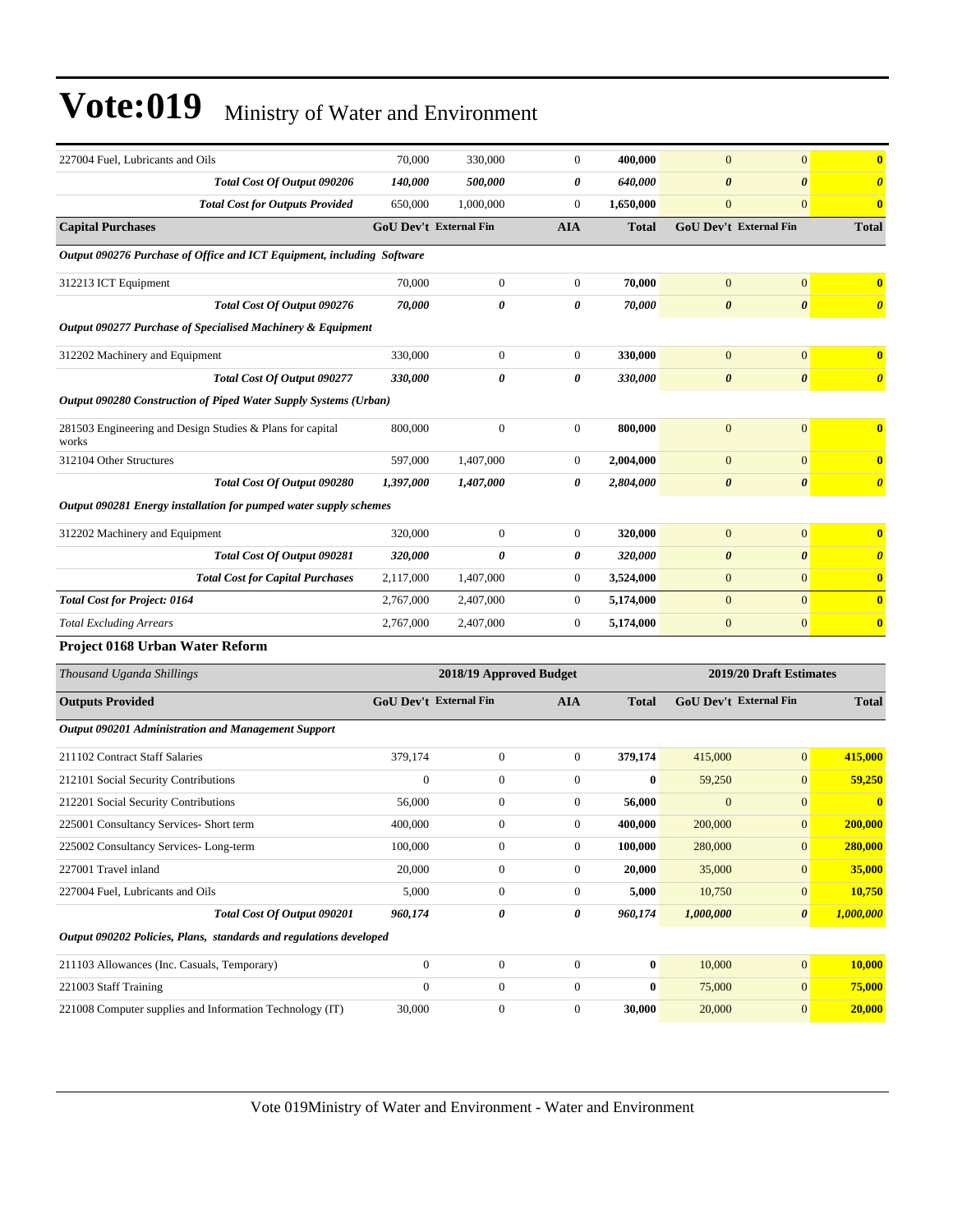| 221011 Printing, Stationery, Photocopying and Binding                                                | 28,000                        | $\mathbf{0}$     | $\boldsymbol{0}$ | 28,000       | $\mathbf{0}$          | $\mathbf{0}$                  | $\bf{0}$              |
|------------------------------------------------------------------------------------------------------|-------------------------------|------------------|------------------|--------------|-----------------------|-------------------------------|-----------------------|
| 225001 Consultancy Services- Short term                                                              | 500,000                       | 400,000          | $\boldsymbol{0}$ | 900,000      | $\mathbf{0}$          | $\boldsymbol{0}$              | $\bf{0}$              |
| 225002 Consultancy Services-Long-term                                                                | $\mathbf{0}$                  | $\boldsymbol{0}$ | $\boldsymbol{0}$ | $\bf{0}$     | 325,000               | $\overline{0}$                | 325,000               |
| 227001 Travel inland                                                                                 | 20,000                        | $\mathbf{0}$     | $\boldsymbol{0}$ | 20,000       | 100,000               | $\overline{0}$                | 100,000               |
| 227004 Fuel, Lubricants and Oils                                                                     | 72,000                        | $\boldsymbol{0}$ | $\boldsymbol{0}$ | 72,000       | 60,000                | $\mathbf{0}$                  | 60,000                |
| 228002 Maintenance - Vehicles                                                                        | $\mathbf{0}$                  | $\mathbf{0}$     | $\boldsymbol{0}$ | $\bf{0}$     | 20,000                | $\mathbf{0}$                  | 20,000                |
| Total Cost Of Output 090202                                                                          | 650,000                       | 400,000          | 0                | 1,050,000    | 610,000               | $\boldsymbol{\theta}$         | 610,000               |
| Output 090206 Monitoring, Supervision, Capacity building for Urban Authorities and Private Operators |                               |                  |                  |              |                       |                               |                       |
| 211103 Allowances (Inc. Casuals, Temporary)                                                          | 45,000                        | 30,000           | $\boldsymbol{0}$ | 75,000       | 30,000                | $\overline{0}$                | 30,000                |
| 221011 Printing, Stationery, Photocopying and Binding                                                | $\mathbf{0}$                  | $\mathbf{0}$     | $\boldsymbol{0}$ | $\bf{0}$     | 30,000                | $\overline{0}$                | 30,000                |
| 225002 Consultancy Services-Long-term                                                                | $\mathbf{0}$                  | $\mathbf{0}$     | $\boldsymbol{0}$ | $\bf{0}$     | 220,000               | $\mathbf{0}$                  | 220,000               |
| 227001 Travel inland                                                                                 | 40,000                        | 54,000           | $\boldsymbol{0}$ | 94,000       | 170,000               | $\mathbf{0}$                  | 170,000               |
| 227004 Fuel, Lubricants and Oils                                                                     | 37,000                        | 185,000          | $\boldsymbol{0}$ | 222,000      | 50,000                | $\mathbf{0}$                  | 50,000                |
| 228002 Maintenance - Vehicles                                                                        | 28,000                        | $\mathbf{0}$     | $\boldsymbol{0}$ | 28,000       | $\overline{0}$        | $\overline{0}$                | $\bf{0}$              |
| Total Cost Of Output 090206                                                                          | 150,000                       | 269,000          | 0                | 419,000      | 500,000               | $\boldsymbol{\theta}$         | 500,000               |
| Output 090207 Strengthening Urban Water Regulation                                                   |                               |                  |                  |              |                       |                               |                       |
| 211103 Allowances (Inc. Casuals, Temporary)                                                          | $\mathbf{0}$                  | $\boldsymbol{0}$ | $\boldsymbol{0}$ | $\bf{0}$     | 30,000                | $\overline{0}$                | 30,000                |
| 221002 Workshops and Seminars                                                                        | 60,000                        | $\boldsymbol{0}$ | $\boldsymbol{0}$ | 60,000       | $\mathbf{0}$          | $\mathbf{0}$                  | $\bf{0}$              |
| 221003 Staff Training                                                                                | 80,000                        | $\boldsymbol{0}$ | $\boldsymbol{0}$ | 80,000       | 95,000                | $\mathbf{0}$                  | 95,000                |
| 221008 Computer supplies and Information Technology (IT)                                             | $\mathbf{0}$                  | $\boldsymbol{0}$ | $\boldsymbol{0}$ | $\bf{0}$     | 30,000                | $\overline{0}$                | 30,000                |
| 221011 Printing, Stationery, Photocopying and Binding                                                | $\mathbf{0}$                  | $\mathbf{0}$     | $\boldsymbol{0}$ | $\bf{0}$     | 30,000                | $\overline{0}$                | 30,000                |
| 225001 Consultancy Services- Short term                                                              | 200,000                       | 200,000          | $\boldsymbol{0}$ | 400,000      | $\mathbf{0}$          | $\mathbf{0}$                  | $\mathbf{0}$          |
| 225002 Consultancy Services-Long-term                                                                | 307,826                       | 400,000          | 0                | 707,826      | 215,000               | $\mathbf{0}$                  | 215,000               |
| 227001 Travel inland                                                                                 | 30,000                        | $\boldsymbol{0}$ | $\boldsymbol{0}$ | 30,000       | 190,000               | $\mathbf{0}$                  | <b>190,000</b>        |
| 227004 Fuel, Lubricants and Oils                                                                     | 26,000                        | $\boldsymbol{0}$ | $\boldsymbol{0}$ | 26,000       | 40,000                | $\overline{0}$                | 40,000                |
| 228002 Maintenance - Vehicles                                                                        | $\theta$                      | $\mathbf{0}$     | $\boldsymbol{0}$ | $\bf{0}$     | 20,000                | $\overline{0}$                | 20,000                |
| Total Cost Of Output 090207                                                                          | 703,826                       | 600,000          | 0                | 1,303,826    | 650,000               | $\boldsymbol{\theta}$         | 650,000               |
| <b>Total Cost for Outputs Provided</b>                                                               | 2,464,000                     | 1,269,000        | $\overline{0}$   | 3,733,000    | 2,760,000             | $\mathbf{0}$                  | 2,760,000             |
| <b>Capital Purchases</b>                                                                             | <b>GoU Dev't External Fin</b> |                  | <b>AIA</b>       | <b>Total</b> |                       | <b>GoU Dev't External Fin</b> | <b>Total</b>          |
| Output 090276 Purchase of Office and ICT Equipment, including Software                               |                               |                  |                  |              |                       |                               |                       |
| 312213 ICT Equipment                                                                                 | 250,000                       | $\boldsymbol{0}$ | $\boldsymbol{0}$ | 250,000      | 40,000                | $\mathbf{0}$                  | 40,000                |
| Total Cost Of Output 090276                                                                          | 250,000                       | 0                | 0                | 250,000      | 40,000                | $\boldsymbol{\theta}$         | 40,000                |
| Output 090280 Construction of Piped Water Supply Systems (Urban)                                     |                               |                  |                  |              |                       |                               |                       |
| 281504 Monitoring, Supervision & Appraisal of capital works                                          | 180,000                       | $\boldsymbol{0}$ | $\boldsymbol{0}$ | 180,000      | $\mathbf{0}$          | $\boldsymbol{0}$              | $\bullet$             |
| Total Cost Of Output 090280                                                                          | 180,000                       | 0                | 0                | 180,000      | $\boldsymbol{\theta}$ | $\pmb{\theta}$                | $\boldsymbol{\theta}$ |
| <b>Total Cost for Capital Purchases</b>                                                              | 430,000                       | $\boldsymbol{0}$ | $\boldsymbol{0}$ | 430,000      | 40,000                | $\mathbf{0}$                  | 40,000                |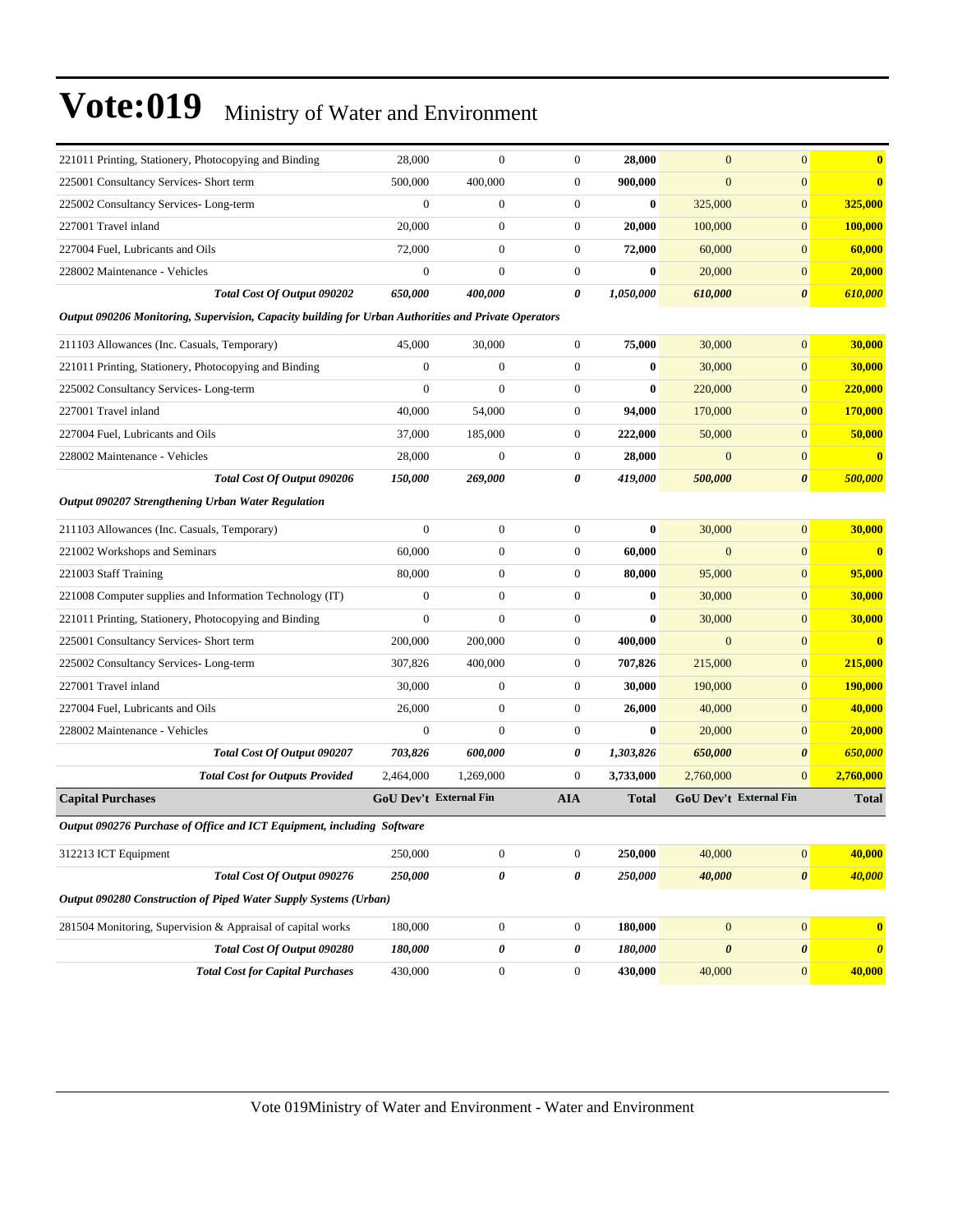| <b>Arrears</b>                                                              | <b>GoU Dev't External Fin</b> |                         | <b>AIA</b>            | Total     | GoU Dev't External Fin |                         | <b>Total</b>          |
|-----------------------------------------------------------------------------|-------------------------------|-------------------------|-----------------------|-----------|------------------------|-------------------------|-----------------------|
| Output 090299 Arrears                                                       |                               |                         |                       |           |                        |                         |                       |
| 321605 Domestic arrears (Budgeting)                                         | $\mathbf{0}$                  | $\boldsymbol{0}$        | $\mathbf{0}$          | $\bf{0}$  | 800,000                | $\mathbf{0}$            | 800,000               |
| Total Cost Of Output 090299                                                 | 0                             | 0                       | $\boldsymbol{\theta}$ | 0         | 800,000                | $\boldsymbol{\theta}$   | 800,000               |
| <b>Total Cost for Arrears</b>                                               | $\boldsymbol{0}$              | $\boldsymbol{0}$        | $\boldsymbol{0}$      | $\bf{0}$  | 800,000                | $\mathbf{0}$            | 800,000               |
| <b>Total Cost for Project: 0168</b>                                         | 2,894,000                     | 1,269,000               | $\mathbf{0}$          | 4,163,000 | 3,600,000              | $\mathbf{0}$            | 3,600,000             |
| <b>Total Excluding Arrears</b>                                              | 2.894.000                     | 1,269,000               | $\mathbf{0}$          | 4,163,000 | 2,800,000              | $\mathbf{0}$            | 2,800,000             |
| Project 1074 Water and Sanitation Development Facility-North                |                               |                         |                       |           |                        |                         |                       |
| Thousand Uganda Shillings                                                   |                               | 2018/19 Approved Budget |                       |           |                        | 2019/20 Draft Estimates |                       |
| <b>Outputs Provided</b>                                                     | <b>GoU Dev't External Fin</b> |                         | <b>AIA</b>            | Total     | GoU Dev't External Fin |                         | <b>Total</b>          |
| Output 090201 Administration and Management Support                         |                               |                         |                       |           |                        |                         |                       |
| 211102 Contract Staff Salaries                                              | 1,089,000                     | $\boldsymbol{0}$        | $\mathbf{0}$          | 1,089,000 | $\boldsymbol{0}$       | $\boldsymbol{0}$        | $\bf{0}$              |
| 211103 Allowances (Inc. Casuals, Temporary)                                 | 120,248                       | $\boldsymbol{0}$        | $\boldsymbol{0}$      | 120,248   | $\mathbf{0}$           | $\mathbf{0}$            | $\bf{0}$              |
| 212201 Social Security Contributions                                        | 108,900                       | $\boldsymbol{0}$        | $\mathbf{0}$          | 108,900   | $\mathbf{0}$           | $\mathbf{0}$            | $\bf{0}$              |
| 221002 Workshops and Seminars                                               | 50,000                        | $\boldsymbol{0}$        | $\overline{0}$        | 50,000    | $\overline{0}$         | $\mathbf{0}$            | $\bf{0}$              |
| 221004 Recruitment Expenses                                                 | 5,000                         | $\boldsymbol{0}$        | $\mathbf{0}$          | 5,000     | $\mathbf{0}$           | $\mathbf{0}$            | $\bf{0}$              |
| 221005 Hire of Venue (chairs, projector, etc)                               | 8,000                         | $\boldsymbol{0}$        | $\mathbf{0}$          | 8,000     | $\boldsymbol{0}$       | $\mathbf{0}$            | $\bf{0}$              |
| 221007 Books, Periodicals & Newspapers                                      | 2,500                         | $\boldsymbol{0}$        | $\mathbf{0}$          | 2,500     | $\mathbf{0}$           | $\mathbf{0}$            | $\bf{0}$              |
| 221008 Computer supplies and Information Technology (IT)                    | 40,000                        | $\boldsymbol{0}$        | $\mathbf{0}$          | 40,000    | $\mathbf{0}$           | $\mathbf{0}$            | $\bf{0}$              |
| 221009 Welfare and Entertainment                                            | 5,000                         | $\boldsymbol{0}$        | $\overline{0}$        | 5,000     | $\overline{0}$         | $\mathbf{0}$            | $\bf{0}$              |
| 221012 Small Office Equipment                                               | 20,000                        | $\mathbf{0}$            | $\boldsymbol{0}$      | 20,000    | $\mathbf{0}$           | $\mathbf{0}$            | $\bf{0}$              |
| 221014 Bank Charges and other Bank related costs                            | 4,000                         | 4,800                   | $\mathbf{0}$          | 8,800     | $\boldsymbol{0}$       | $\mathbf{0}$            | $\bf{0}$              |
| 221015 Financial and related costs (e.g. shortages, pilferages,<br>$etc.$ ) | 2,000                         | $\boldsymbol{0}$        | $\boldsymbol{0}$      | 2,000     | $\mathbf{0}$           | $\mathbf{0}$            | $\bf{0}$              |
| 221016 IFMS Recurrent costs                                                 | 12,000                        | $\boldsymbol{0}$        | $\mathbf{0}$          | 12,000    | $\mathbf{0}$           | $\mathbf{0}$            | $\bf{0}$              |
| 222001 Telecommunications                                                   | 3,000                         | $\boldsymbol{0}$        | $\mathbf{0}$          | 3,000     | $\mathbf{0}$           | $\mathbf{0}$            | $\bf{0}$              |
| 222002 Postage and Courier                                                  | 400                           | $\boldsymbol{0}$        | $\mathbf{0}$          | 400       | $\mathbf{0}$           | $\mathbf{0}$            | $\bf{0}$              |
| 223004 Guard and Security services                                          | 21,000                        | $\boldsymbol{0}$        | $\mathbf{0}$          | 21,000    | $\boldsymbol{0}$       | $\mathbf{0}$            | $\bf{0}$              |
| 223005 Electricity                                                          | 24,300                        | $\boldsymbol{0}$        | $\mathbf{0}$          | 24,300    | $\overline{0}$         | $\mathbf{0}$            | $\bf{0}$              |
| 223006 Water                                                                | 4,500                         | $\mathbf{0}$            | $\mathbf{0}$          | 4,500     | $\overline{0}$         | $\mathbf{0}$            | $\bf{0}$              |
| 224004 Cleaning and Sanitation                                              | 4,000                         | $\boldsymbol{0}$        | $\mathbf{0}$          | 4,000     | $\mathbf{0}$           | $\boldsymbol{0}$        | $\bf{0}$              |
| 224005 Uniforms, Beddings and Protective Gear                               | 71,000                        | $\boldsymbol{0}$        | $\mathbf{0}$          | 71,000    | $\mathbf{0}$           | $\mathbf{0}$            | $\bf{0}$              |
| 225002 Consultancy Services-Long-term                                       | 100,000                       | $\boldsymbol{0}$        | $\boldsymbol{0}$      | 100,000   | $\boldsymbol{0}$       | $\mathbf{0}$            | $\bf{0}$              |
| 227001 Travel inland                                                        | 41,000                        | $\boldsymbol{0}$        | $\boldsymbol{0}$      | 41,000    | $\mathbf{0}$           | $\mathbf{0}$            | $\bf{0}$              |
| 227002 Travel abroad                                                        | 50,000                        | $\boldsymbol{0}$        | $\mathbf{0}$          | 50,000    | $\mathbf{0}$           | $\mathbf{0}$            | $\bf{0}$              |
| 227004 Fuel, Lubricants and Oils                                            | 100,000                       | $\boldsymbol{0}$        | $\boldsymbol{0}$      | 100,000   | $\mathbf{0}$           | $\mathbf{0}$            | $\bf{0}$              |
| 228002 Maintenance - Vehicles                                               | 80,000                        | $\boldsymbol{0}$        | $\boldsymbol{0}$      | 80,000    | $\mathbf{0}$           | $\mathbf{0}$            | $\bf{0}$              |
| 228003 Maintenance – Machinery, Equipment & Furniture                       | 20,000                        | $\boldsymbol{0}$        | $\boldsymbol{0}$      | 20,000    | $\boldsymbol{0}$       | $\mathbf{0}$            | $\bf{0}$              |
| 228004 Maintenance – Other                                                  | 11,652                        | $\boldsymbol{0}$        | $\boldsymbol{0}$      | 11,652    | $\mathbf{0}$           | $\mathbf{0}$            | $\bf{0}$              |
| Total Cost Of Output 090201                                                 | 1,997,500                     | 4,800                   | 0                     | 2,002,300 | $\boldsymbol{\theta}$  | $\boldsymbol{\theta}$   | $\boldsymbol{\theta}$ |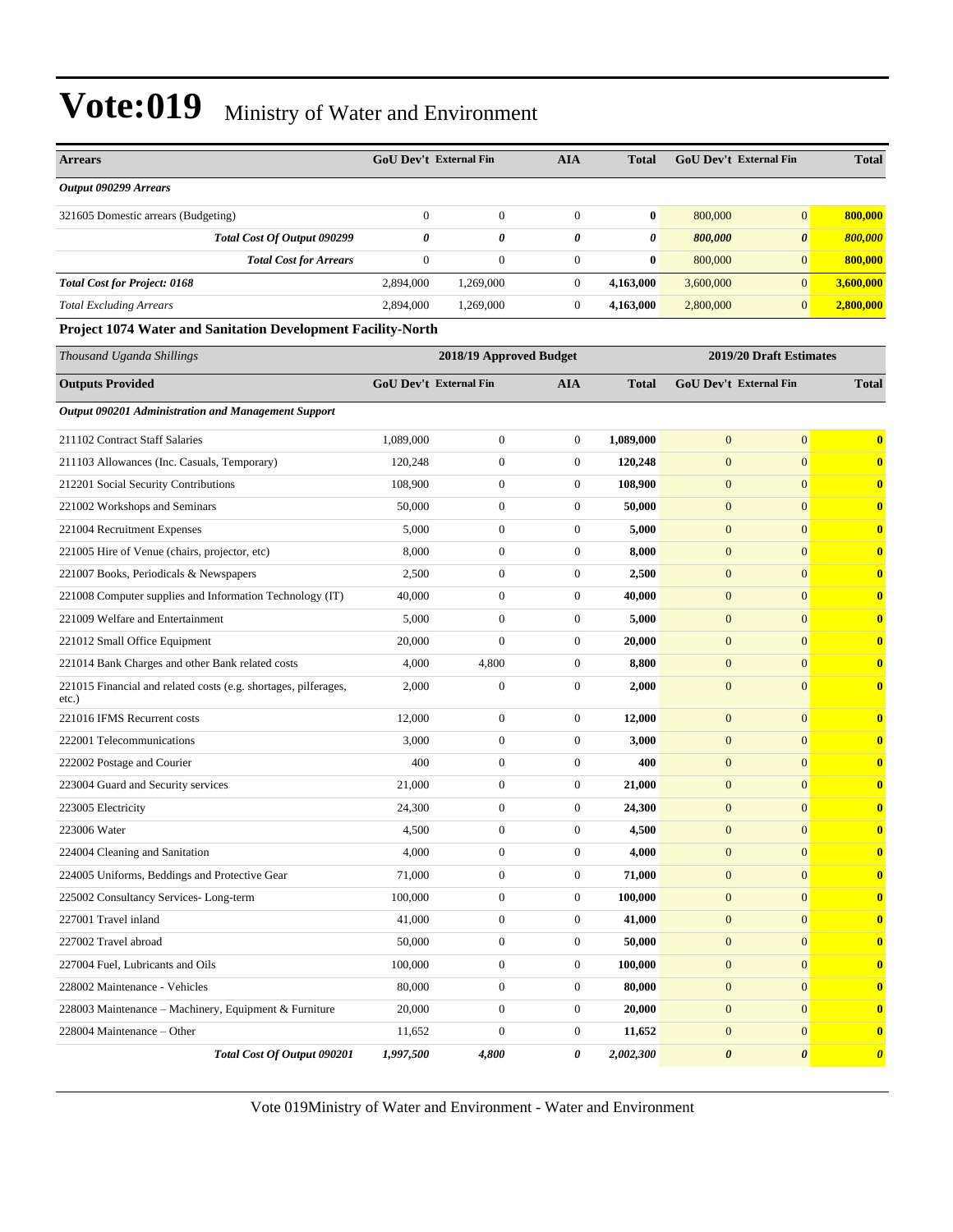| Output 090202 Policies, Plans, standards and regulations developed                                   |                               |                  |                  |              |                       |                        |                       |
|------------------------------------------------------------------------------------------------------|-------------------------------|------------------|------------------|--------------|-----------------------|------------------------|-----------------------|
| 221002 Workshops and Seminars                                                                        | 11,400                        | $\boldsymbol{0}$ | $\mathbf{0}$     | 11,400       | $\mathbf{0}$          | $\overline{0}$         | $\bf{0}$              |
| 221011 Printing, Stationery, Photocopying and Binding                                                | 1,200                         | $\boldsymbol{0}$ | $\mathbf{0}$     | 1,200        | $\mathbf{0}$          | $\overline{0}$         | $\bf{0}$              |
| 225001 Consultancy Services- Short term                                                              | 40,000                        | $\boldsymbol{0}$ | $\mathbf{0}$     | 40,000       | $\mathbf{0}$          | $\mathbf{0}$           | $\bf{0}$              |
| 227001 Travel inland                                                                                 | 20,000                        | $\boldsymbol{0}$ | $\boldsymbol{0}$ | 20,000       | $\mathbf{0}$          | $\overline{0}$         | $\bf{0}$              |
| 227004 Fuel, Lubricants and Oils                                                                     | 19,800                        | $\boldsymbol{0}$ | $\mathbf{0}$     | 19,800       | $\mathbf{0}$          | $\boldsymbol{0}$       | $\bf{0}$              |
| Total Cost Of Output 090202                                                                          | 92,400                        | 0                | 0                | 92,400       | $\boldsymbol{\theta}$ | $\boldsymbol{\theta}$  | $\boldsymbol{\theta}$ |
| Output 090204 Backup support for Operation and Maintainance                                          |                               |                  |                  |              |                       |                        |                       |
| 221002 Workshops and Seminars                                                                        | 30,000                        | 480,000          | $\mathbf{0}$     | 510,000      | $\mathbf{0}$          | $\overline{0}$         | $\bf{0}$              |
| 221011 Printing, Stationery, Photocopying and Binding                                                | 6,000                         | 6,000            | $\mathbf{0}$     | 12,000       | $\boldsymbol{0}$      | $\boldsymbol{0}$       | $\bf{0}$              |
| 227001 Travel inland                                                                                 | 30,000                        | 24,000           | $\boldsymbol{0}$ | 54,000       | $\mathbf{0}$          | $\boldsymbol{0}$       | $\bf{0}$              |
| 227004 Fuel, Lubricants and Oils                                                                     | 19,000                        | $\mathbf{0}$     | $\mathbf{0}$     | 19,000       | $\mathbf{0}$          | $\boldsymbol{0}$       | $\bf{0}$              |
| Total Cost Of Output 090204                                                                          | 85,000                        | 510,000          | 0                | 595,000      | $\boldsymbol{\theta}$ | 0                      | $\boldsymbol{\theta}$ |
| Output 090205 Improved sanitation services and hygiene                                               |                               |                  |                  |              |                       |                        |                       |
| 221002 Workshops and Seminars                                                                        | 23,000                        | 60,000           | $\mathbf{0}$     | 83,000       | $\mathbf{0}$          | $\overline{0}$         | $\bf{0}$              |
| 221005 Hire of Venue (chairs, projector, etc)                                                        | 20,000                        | 60,000           | $\boldsymbol{0}$ | 80,000       | $\mathbf{0}$          | $\boldsymbol{0}$       | $\bf{0}$              |
| 221011 Printing, Stationery, Photocopying and Binding                                                | 6,000                         | 4,000            | $\boldsymbol{0}$ | 10,000       | $\mathbf{0}$          | $\overline{0}$         | $\bf{0}$              |
| 225001 Consultancy Services- Short term                                                              | 50,000                        | $\boldsymbol{0}$ | $\boldsymbol{0}$ | 50,000       | $\mathbf{0}$          | $\overline{0}$         | $\bf{0}$              |
| 225002 Consultancy Services-Long-term                                                                | 45,000                        | $\mathbf{0}$     | $\boldsymbol{0}$ | 45,000       | $\mathbf{0}$          | $\boldsymbol{0}$       | $\bf{0}$              |
| 227001 Travel inland                                                                                 | 30,000                        | 12,000           | $\boldsymbol{0}$ | 42,000       | $\mathbf{0}$          | $\overline{0}$         | $\bf{0}$              |
| 227004 Fuel, Lubricants and Oils                                                                     | 25,000                        | $\mathbf{0}$     | $\boldsymbol{0}$ | 25,000       | $\mathbf{0}$          | $\mathbf{0}$           | $\bf{0}$              |
| Total Cost Of Output 090205                                                                          | 199,000                       | 136,000          | 0                | 335,000      | $\boldsymbol{\theta}$ | $\boldsymbol{\theta}$  | $\boldsymbol{\theta}$ |
| Output 090206 Monitoring, Supervision, Capacity building for Urban Authorities and Private Operators |                               |                  |                  |              |                       |                        |                       |
| 221002 Workshops and Seminars                                                                        | 20,000                        | $\boldsymbol{0}$ | $\boldsymbol{0}$ | 20,000       | $\mathbf{0}$          | $\overline{0}$         | $\bf{0}$              |
| 221011 Printing, Stationery, Photocopying and Binding                                                | 6,000                         | $\boldsymbol{0}$ | $\boldsymbol{0}$ | 6,000        | $\mathbf{0}$          | $\boldsymbol{0}$       | $\bf{0}$              |
| 227001 Travel inland                                                                                 | 12,000                        | $\boldsymbol{0}$ | $\boldsymbol{0}$ | 12,000       | $\mathbf{0}$          | $\overline{0}$         | $\bf{0}$              |
| 227004 Fuel, Lubricants and Oils                                                                     | 20,000                        | $\boldsymbol{0}$ | $\boldsymbol{0}$ | 20,000       | $\boldsymbol{0}$      | $\mathbf{0}$           | $\bf{0}$              |
| Total Cost Of Output 090206                                                                          | 58,000                        | 0                | 0                | 58,000       | $\boldsymbol{\theta}$ | $\boldsymbol{\theta}$  | $\boldsymbol{\theta}$ |
| <b>Total Cost for Outputs Provided</b>                                                               | 2,431,900                     | 650,800          | $\boldsymbol{0}$ | 3,082,700    | $\overline{0}$        | $\overline{0}$         | $\bf{0}$              |
| <b>Capital Purchases</b>                                                                             | <b>GoU Dev't External Fin</b> |                  | <b>AIA</b>       | <b>Total</b> |                       | GoU Dev't External Fin | <b>Total</b>          |
| Output 090271 Acquisition of Land by Government                                                      |                               |                  |                  |              |                       |                        |                       |
| 311101 Land                                                                                          | 45,000                        | $\boldsymbol{0}$ | $\boldsymbol{0}$ | 45,000       | $\mathbf{0}$          | $\boldsymbol{0}$       | $\bf{0}$              |
| Total Cost Of Output 090271                                                                          | 45,000                        | 0                | 0                | 45,000       | $\boldsymbol{\theta}$ | $\boldsymbol{\theta}$  | $\boldsymbol{\theta}$ |
| Output 090276 Purchase of Office and ICT Equipment, including Software                               |                               |                  |                  |              |                       |                        |                       |
| 312213 ICT Equipment                                                                                 | 20,000                        | $\boldsymbol{0}$ | $\overline{0}$   | 20,000       | $\mathbf{0}$          | $\mathbf{0}$           | $\bf{0}$              |
| Total Cost Of Output 090276                                                                          | 20,000                        | 0                | 0                | 20,000       | $\boldsymbol{\theta}$ | $\boldsymbol{\theta}$  | $\boldsymbol{\theta}$ |
| Output 090280 Construction of Piped Water Supply Systems (Urban)                                     |                               |                  |                  |              |                       |                        |                       |
| 281503 Engineering and Design Studies & Plans for capital<br>works                                   | 870,000                       | 3,230,000        | $\boldsymbol{0}$ | 4,100,000    | $\boldsymbol{0}$      | $\mathbf{0}$           | $\bf{0}$              |
|                                                                                                      |                               |                  |                  |              |                       |                        |                       |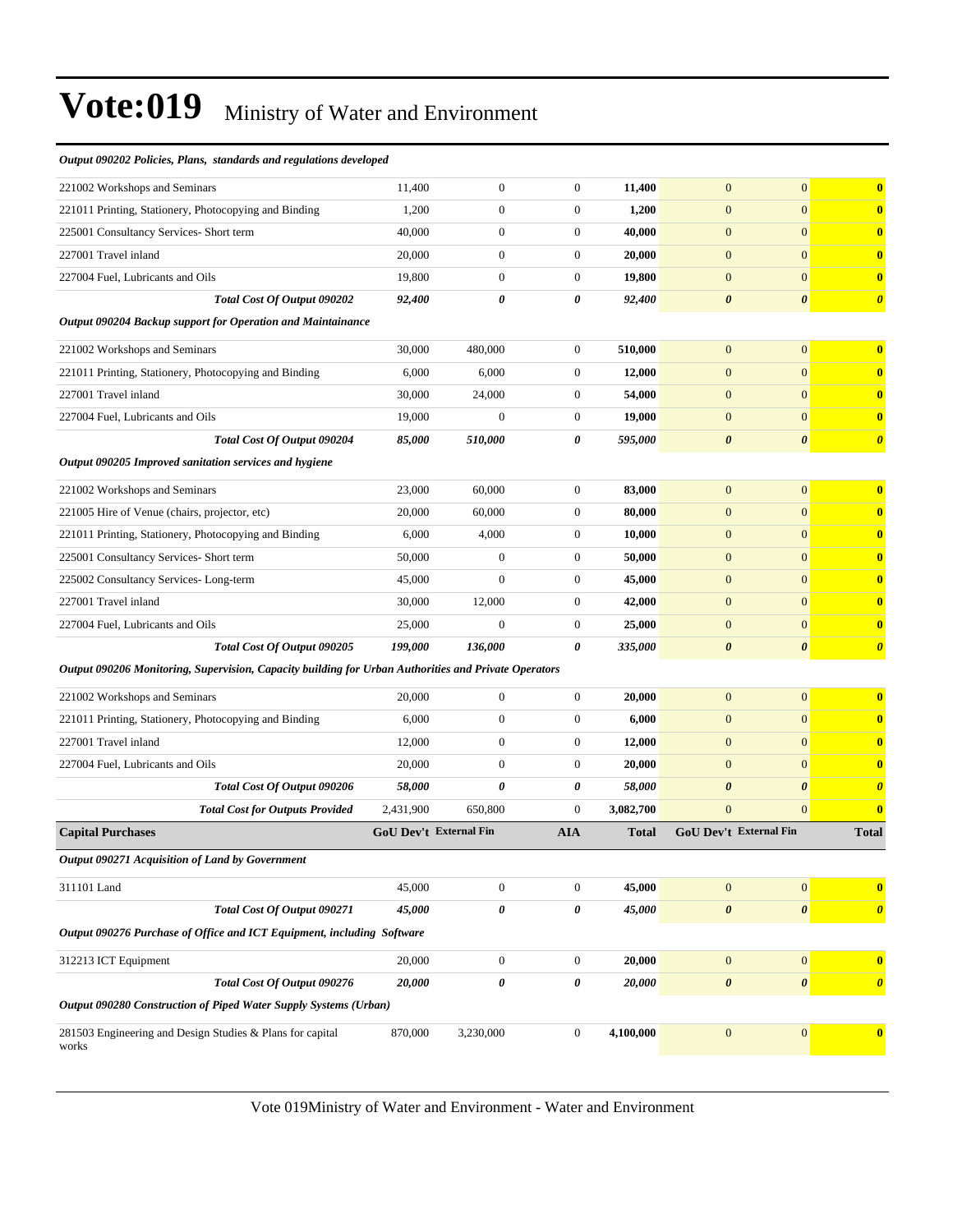| 312104 Other Structures                                            | 4,832,375              | 18,860,607              | $\mathbf{0}$     | 23,692,982   | $\mathbf{0}$           | $\mathbf{0}$            | $\bf{0}$              |
|--------------------------------------------------------------------|------------------------|-------------------------|------------------|--------------|------------------------|-------------------------|-----------------------|
| Total Cost Of Output 090280                                        | 5,702,375              | 22,090,607              | 0                | 27,792,982   | $\boldsymbol{\theta}$  | $\boldsymbol{\theta}$   | $\boldsymbol{\theta}$ |
| Output 090282 Construction of Sanitation Facilities (Urban)        |                        |                         |                  |              |                        |                         |                       |
| 281503 Engineering and Design Studies & Plans for capital<br>works | 150,000                | 370,000                 | $\boldsymbol{0}$ | 520,000      | $\mathbf{0}$           | $\mathbf{0}$            | $\bf{0}$              |
| 312104 Other Structures                                            | 617,625                | 2,052,374               | $\overline{0}$   | 2,669,999    | $\mathbf{0}$           | $\mathbf{0}$            | $\bf{0}$              |
| Total Cost Of Output 090282                                        | 767,625                | 2,422,374               | 0                | 3,189,999    | $\boldsymbol{\theta}$  | $\boldsymbol{\theta}$   | $\boldsymbol{\theta}$ |
| <b>Total Cost for Capital Purchases</b>                            | 6,535,000              | 24,512,982              | $\mathbf{0}$     | 31,047,982   | $\mathbf{0}$           | $\mathbf{0}$            | $\bf{0}$              |
| <b>Total Cost for Project: 1074</b>                                | 8,966,900              | 25, 163, 782            | $\mathbf{0}$     | 34,130,682   | $\overline{0}$         | $\mathbf{0}$            | $\bf{0}$              |
| <b>Total Excluding Arrears</b>                                     | 8,966,900              | 25, 163, 782            | $\boldsymbol{0}$ | 34,130,682   | $\mathbf{0}$           | $\mathbf{0}$            | $\bf{0}$              |
| Project 1075 Water and Sanitation Development Facility - East      |                        |                         |                  |              |                        |                         |                       |
| Thousand Uganda Shillings                                          |                        | 2018/19 Approved Budget |                  |              |                        | 2019/20 Draft Estimates |                       |
| <b>Outputs Provided</b>                                            | GoU Dev't External Fin |                         | <b>AIA</b>       | <b>Total</b> | GoU Dev't External Fin |                         | <b>Total</b>          |
| Output 090201 Administration and Management Support                |                        |                         |                  |              |                        |                         |                       |
| 211102 Contract Staff Salaries                                     | 400,000                | $\boldsymbol{0}$        | $\boldsymbol{0}$ | 400,000      | $\mathbf{0}$           | $\mathbf{0}$            | $\bf{0}$              |
| 211103 Allowances (Inc. Casuals, Temporary)                        | 8,000                  | $\boldsymbol{0}$        | $\boldsymbol{0}$ | 8,000        | $\mathbf{0}$           | $\mathbf{0}$            | $\bf{0}$              |
| 212201 Social Security Contributions                               | 200,000                | $\boldsymbol{0}$        | $\boldsymbol{0}$ | 200,000      | $\mathbf{0}$           | $\mathbf{0}$            | $\bf{0}$              |
| 221002 Workshops and Seminars                                      | 40,000                 | $\boldsymbol{0}$        | $\boldsymbol{0}$ | 40,000       | $\mathbf{0}$           | $\mathbf{0}$            | $\bf{0}$              |
| 221003 Staff Training                                              | 20,000                 | $\boldsymbol{0}$        | $\boldsymbol{0}$ | 20,000       | $\overline{0}$         | $\mathbf{0}$            | $\bf{0}$              |
| 221004 Recruitment Expenses                                        | 8,000                  | $\boldsymbol{0}$        | $\boldsymbol{0}$ | 8,000        | $\mathbf{0}$           | $\mathbf{0}$            | $\bf{0}$              |
| 221005 Hire of Venue (chairs, projector, etc)                      | 10,000                 | $\boldsymbol{0}$        | $\boldsymbol{0}$ | 10,000       | $\mathbf{0}$           | $\mathbf{0}$            | $\bf{0}$              |
| 221007 Books, Periodicals & Newspapers                             | 2,000                  | $\boldsymbol{0}$        | $\boldsymbol{0}$ | 2,000        | $\mathbf{0}$           | $\mathbf{0}$            | $\bf{0}$              |
| 221008 Computer supplies and Information Technology (IT)           | 60,000                 | $\boldsymbol{0}$        | $\boldsymbol{0}$ | 60,000       | $\mathbf{0}$           | $\mathbf{0}$            | $\bf{0}$              |
| 221009 Welfare and Entertainment                                   | 6,000                  | $\boldsymbol{0}$        | $\mathbf{0}$     | 6,000        | $\overline{0}$         | $\mathbf{0}$            | $\bf{0}$              |
| 221011 Printing, Stationery, Photocopying and Binding              | 20,000                 | $\boldsymbol{0}$        | $\mathbf{0}$     | 20,000       | $\mathbf{0}$           | $\mathbf{0}$            | $\bf{0}$              |
| 221012 Small Office Equipment                                      | 4,000                  | $\boldsymbol{0}$        | $\boldsymbol{0}$ | 4,000        | $\mathbf{0}$           | $\mathbf{0}$            | $\bf{0}$              |
| 221014 Bank Charges and other Bank related costs                   | 4,000                  | $\boldsymbol{0}$        | $\mathbf{0}$     | 4,000        | $\mathbf{0}$           | $\mathbf{0}$            | $\bf{0}$              |
| 222001 Telecommunications                                          | 20,000                 | $\boldsymbol{0}$        | $\boldsymbol{0}$ | 20,000       | $\mathbf{0}$           | $\mathbf{0}$            | $\bf{0}$              |
| 222002 Postage and Courier                                         | 4,000                  | $\boldsymbol{0}$        | $\boldsymbol{0}$ | 4,000        | $\overline{0}$         | $\mathbf{0}$            | $\bf{0}$              |
| 223004 Guard and Security services                                 | 16,000                 | $\boldsymbol{0}$        | $\boldsymbol{0}$ | 16,000       | $\boldsymbol{0}$       | $\mathbf{0}$            | $\bf{0}$              |
| 223005 Electricity                                                 | 8,000                  | $\boldsymbol{0}$        | $\boldsymbol{0}$ | 8,000        | $\boldsymbol{0}$       | $\boldsymbol{0}$        | $\bf{0}$              |
| 223006 Water                                                       | 4,000                  | $\boldsymbol{0}$        | $\mathbf{0}$     | 4,000        | $\mathbf{0}$           | $\mathbf{0}$            | $\bf{0}$              |
| 223007 Other Utilities- (fuel, gas, firewood, charcoal)            | 4,000                  | $\boldsymbol{0}$        | $\mathbf{0}$     | 4,000        | $\mathbf{0}$           | $\mathbf{0}$            | $\bf{0}$              |
| 224004 Cleaning and Sanitation                                     | 8,000                  | $\boldsymbol{0}$        | $\boldsymbol{0}$ | 8,000        | $\mathbf{0}$           | $\mathbf{0}$            | $\bf{0}$              |
| 224005 Uniforms, Beddings and Protective Gear                      | 20,000                 | $\boldsymbol{0}$        | $\boldsymbol{0}$ | 20,000       | $\mathbf{0}$           | $\mathbf{0}$            | $\bf{0}$              |
| 225001 Consultancy Services- Short term                            | 160,000                | $\boldsymbol{0}$        | $\boldsymbol{0}$ | 160,000      | $\mathbf{0}$           | $\mathbf{0}$            | $\bf{0}$              |
| 225002 Consultancy Services-Long-term                              | 40,000                 | $\boldsymbol{0}$        | $\mathbf{0}$     | 40,000       | $\boldsymbol{0}$       | $\mathbf{0}$            | $\bf{0}$              |
| 227001 Travel inland                                               | 20,000                 | $\boldsymbol{0}$        | $\boldsymbol{0}$ | 20,000       | $\boldsymbol{0}$       | $\boldsymbol{0}$        | $\bf{0}$              |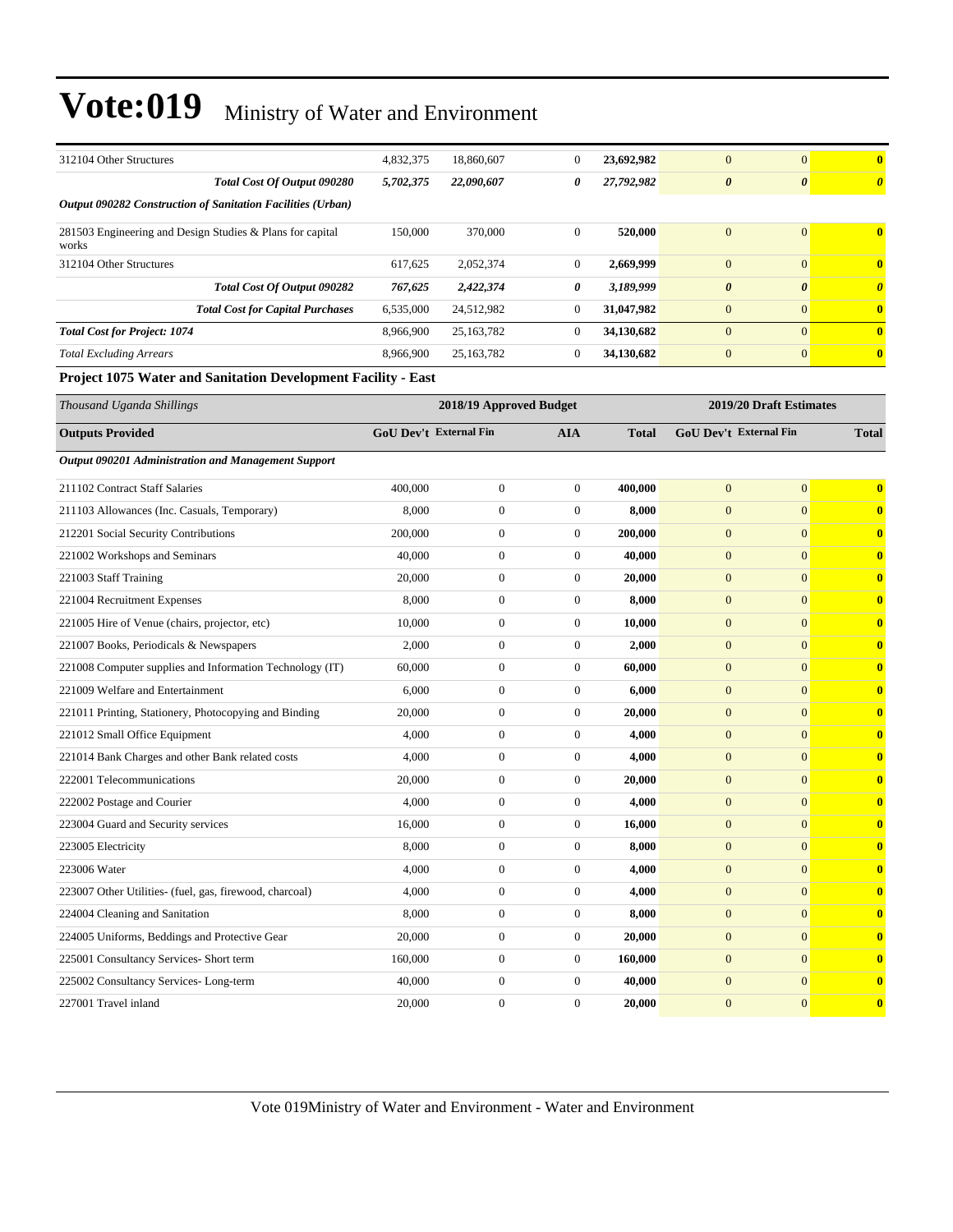| 227002 Travel abroad                                               | 6,000     | $\boldsymbol{0}$ | $\boldsymbol{0}$ | 6,000     | $\overline{0}$        | $\mathbf{0}$          | $\bf{0}$              |
|--------------------------------------------------------------------|-----------|------------------|------------------|-----------|-----------------------|-----------------------|-----------------------|
| 227004 Fuel, Lubricants and Oils                                   | 80,000    | $\boldsymbol{0}$ | $\boldsymbol{0}$ | 80,000    | $\mathbf{0}$          | $\mathbf{0}$          | $\bf{0}$              |
| 228001 Maintenance - Civil                                         | 4,000     | $\boldsymbol{0}$ | $\mathbf{0}$     | 4,000     | $\boldsymbol{0}$      | $\mathbf{0}$          | $\bf{0}$              |
| 228002 Maintenance - Vehicles                                      | 40,000    | $\boldsymbol{0}$ | $\boldsymbol{0}$ | 40,000    | $\mathbf{0}$          | $\mathbf{0}$          | $\bf{0}$              |
| 228003 Maintenance - Machinery, Equipment & Furniture              | 4,000     | $\boldsymbol{0}$ | $\mathbf{0}$     | 4,000     | $\mathbf{0}$          | $\mathbf{0}$          | $\bf{0}$              |
| Total Cost Of Output 090201                                        | 1,220,000 | 0                | 0                | 1,220,000 | $\boldsymbol{\theta}$ | $\boldsymbol{\theta}$ | $\boldsymbol{\theta}$ |
| Output 090202 Policies, Plans, standards and regulations developed |           |                  |                  |           |                       |                       |                       |
| 211102 Contract Staff Salaries                                     | 200,000   | $\boldsymbol{0}$ | $\boldsymbol{0}$ | 200,000   | $\mathbf{0}$          | $\mathbf{0}$          | $\bf{0}$              |
| 211103 Allowances (Inc. Casuals, Temporary)                        | 4,000     | $\boldsymbol{0}$ | $\boldsymbol{0}$ | 4,000     | $\boldsymbol{0}$      | $\mathbf{0}$          | $\bf{0}$              |
| 221002 Workshops and Seminars                                      | 4,000     | $\boldsymbol{0}$ | $\boldsymbol{0}$ | 4,000     | $\boldsymbol{0}$      | $\mathbf{0}$          | $\bf{0}$              |
| 221003 Staff Training                                              | 4,000     | $\boldsymbol{0}$ | $\mathbf{0}$     | 4,000     | $\mathbf{0}$          | $\mathbf{0}$          | $\bf{0}$              |
| 221011 Printing, Stationery, Photocopying and Binding              | 4,000     | $\boldsymbol{0}$ | $\mathbf{0}$     | 4,000     | $\mathbf{0}$          | $\mathbf{0}$          | $\bf{0}$              |
| 225001 Consultancy Services- Short term                            | 120,000   | $\boldsymbol{0}$ | $\overline{0}$   | 120,000   | $\mathbf{0}$          | $\mathbf{0}$          | $\bf{0}$              |
| 227001 Travel inland                                               | 20,000    | $\boldsymbol{0}$ | $\boldsymbol{0}$ | 20,000    | $\boldsymbol{0}$      | $\mathbf{0}$          | $\bf{0}$              |
| 227004 Fuel, Lubricants and Oils                                   | 8,000     | $\boldsymbol{0}$ | $\boldsymbol{0}$ | 8,000     | $\boldsymbol{0}$      | $\mathbf{0}$          | $\bf{0}$              |
| 228002 Maintenance - Vehicles                                      | 8,000     | $\boldsymbol{0}$ | $\boldsymbol{0}$ | 8,000     | $\mathbf{0}$          | $\mathbf{0}$          | $\bf{0}$              |
| Total Cost Of Output 090202                                        | 372,000   | 0                | 0                | 372,000   | $\boldsymbol{\theta}$ | $\boldsymbol{\theta}$ | $\boldsymbol{\theta}$ |
| Output 090204 Backup support for Operation and Maintainance        |           |                  |                  |           |                       |                       |                       |
| 211102 Contract Staff Salaries                                     | 100,000   | $\boldsymbol{0}$ | $\boldsymbol{0}$ | 100,000   | $\mathbf{0}$          | $\mathbf{0}$          | $\bf{0}$              |
| 211103 Allowances (Inc. Casuals, Temporary)                        | 4,000     | $\boldsymbol{0}$ | $\boldsymbol{0}$ | 4,000     | $\mathbf{0}$          | $\mathbf{0}$          | $\bf{0}$              |
| 221002 Workshops and Seminars                                      | 20,000    | $\boldsymbol{0}$ | $\boldsymbol{0}$ | 20,000    | $\boldsymbol{0}$      | $\mathbf{0}$          | $\bf{0}$              |
| 221005 Hire of Venue (chairs, projector, etc)                      | 6,000     | $\boldsymbol{0}$ | $\overline{0}$   | 6,000     | $\overline{0}$        | $\mathbf{0}$          | $\bf{0}$              |
| 221009 Welfare and Entertainment                                   | 2,000     | $\boldsymbol{0}$ | $\mathbf{0}$     | 2,000     | $\mathbf{0}$          | $\mathbf{0}$          | $\bf{0}$              |
| 221011 Printing, Stationery, Photocopying and Binding              | 5,000     | $\boldsymbol{0}$ | $\boldsymbol{0}$ | 5,000     | $\mathbf{0}$          | $\mathbf{0}$          | $\bf{0}$              |
| 225001 Consultancy Services- Short term                            | 120,000   | $\boldsymbol{0}$ | $\boldsymbol{0}$ | 120,000   | $\mathbf{0}$          | $\mathbf{0}$          | $\bf{0}$              |
| 227001 Travel inland                                               | 20,000    | $\boldsymbol{0}$ | $\mathbf{0}$     | 20,000    | $\boldsymbol{0}$      | $\mathbf{0}$          | $\bf{0}$              |
| 227004 Fuel, Lubricants and Oils                                   | 20,000    | $\boldsymbol{0}$ | $\boldsymbol{0}$ | 20,000    | $\overline{0}$        | $\mathbf{0}$          | $\bf{0}$              |
| 228002 Maintenance - Vehicles                                      | 8,000     | $\boldsymbol{0}$ | $\mathbf{0}$     | 8,000     | $\mathbf{0}$          | $\mathbf{0}$          | $\bf{0}$              |
| Total Cost Of Output 090204                                        | 305,000   | 0                | 0                | 305,000   | $\boldsymbol{\theta}$ | $\boldsymbol{\theta}$ | $\boldsymbol{\theta}$ |
| Output 090205 Improved sanitation services and hygiene             |           |                  |                  |           |                       |                       |                       |
| 211102 Contract Staff Salaries                                     | 100,000   | $\boldsymbol{0}$ | $\boldsymbol{0}$ | 100,000   | $\mathbf{0}$          | $\mathbf{0}$          | $\bf{0}$              |
| 211103 Allowances (Inc. Casuals, Temporary)                        | 4,000     | $\boldsymbol{0}$ | $\boldsymbol{0}$ | 4,000     | $\boldsymbol{0}$      | $\boldsymbol{0}$      | $\bf{0}$              |
| 221001 Advertising and Public Relations                            | 8,000     | $\boldsymbol{0}$ | $\mathbf{0}$     | 8,000     | $\mathbf{0}$          | $\mathbf{0}$          | $\bf{0}$              |
| 221002 Workshops and Seminars                                      | 30,000    | $\boldsymbol{0}$ | $\mathbf{0}$     | 30,000    | $\mathbf{0}$          | $\mathbf{0}$          | $\bf{0}$              |
| 221003 Staff Training                                              | 4,000     | $\boldsymbol{0}$ | $\boldsymbol{0}$ | 4,000     | $\mathbf{0}$          | $\mathbf{0}$          | $\bf{0}$              |
| 221005 Hire of Venue (chairs, projector, etc)                      | 2,000     | $\boldsymbol{0}$ | $\overline{0}$   | 2,000     | $\mathbf{0}$          | $\mathbf{0}$          | $\bf{0}$              |
| 221009 Welfare and Entertainment                                   | 2,000     | $\boldsymbol{0}$ | $\boldsymbol{0}$ | 2,000     | $\boldsymbol{0}$      | $\mathbf{0}$          | $\bf{0}$              |
| 221011 Printing, Stationery, Photocopying and Binding              | 5,000     | $\boldsymbol{0}$ | $\mathbf{0}$     | 5,000     | $\mathbf{0}$          | $\mathbf{0}$          | $\bf{0}$              |
| 224004 Cleaning and Sanitation                                     | 16,000    | $\boldsymbol{0}$ | $\boldsymbol{0}$ | 16,000    | $\mathbf{0}$          | $\mathbf{0}$          | $\bf{0}$              |
| 225001 Consultancy Services- Short term                            | 100,000   | $\boldsymbol{0}$ | $\mathbf{0}$     | 100,000   | $\mathbf{0}$          | $\mathbf{0}$          | $\bf{0}$              |
| 225002 Consultancy Services-Long-term                              | 40,000    | $\boldsymbol{0}$ | $\boldsymbol{0}$ | 40,000    | $\mathbf{0}$          | $\mathbf{0}$          | $\bf{0}$              |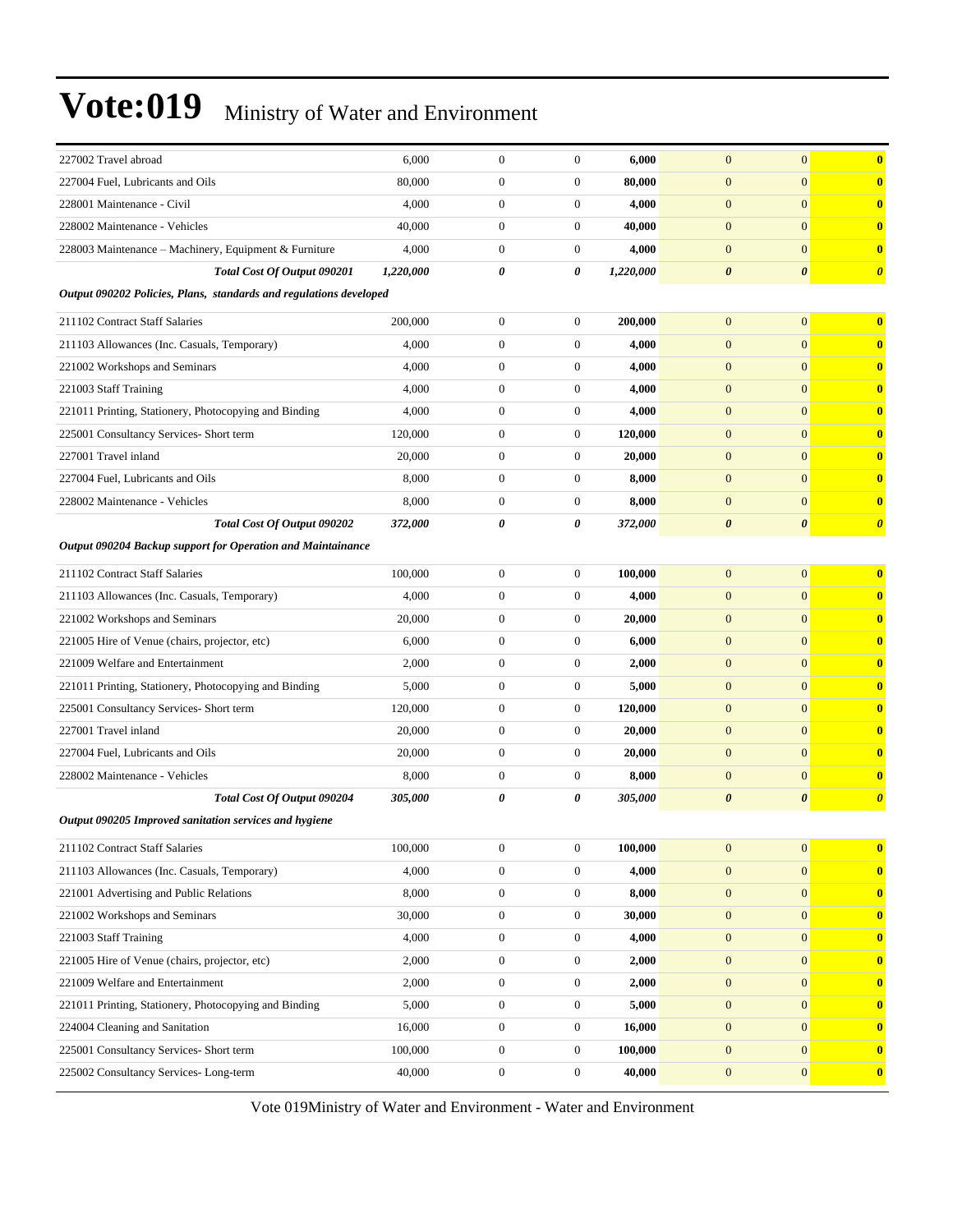| 227001 Travel inland                                                                                 | 20,000                        | $\boldsymbol{0}$ | $\mathbf{0}$     | 20,000             | $\boldsymbol{0}$      | $\overline{0}$         | $\bf{0}$              |
|------------------------------------------------------------------------------------------------------|-------------------------------|------------------|------------------|--------------------|-----------------------|------------------------|-----------------------|
| 227004 Fuel, Lubricants and Oils                                                                     | 40,000                        | $\boldsymbol{0}$ | $\mathbf{0}$     | 40,000             | $\mathbf{0}$          | $\overline{0}$         | $\bf{0}$              |
| 228002 Maintenance - Vehicles                                                                        | 12,000                        | $\boldsymbol{0}$ | $\mathbf{0}$     | 12,000             | $\boldsymbol{0}$      | $\overline{0}$         | $\bf{0}$              |
| Total Cost Of Output 090205                                                                          | 383,000                       | 0                | 0                | 383,000            | $\boldsymbol{\theta}$ | 0                      | $\boldsymbol{\theta}$ |
| Output 090206 Monitoring, Supervision, Capacity building for Urban Authorities and Private Operators |                               |                  |                  |                    |                       |                        |                       |
| 211102 Contract Staff Salaries                                                                       | 100,000                       | $\boldsymbol{0}$ | $\boldsymbol{0}$ | 100,000            | $\mathbf{0}$          | $\overline{0}$         | $\bf{0}$              |
| 211103 Allowances (Inc. Casuals, Temporary)                                                          | 4,000                         | $\boldsymbol{0}$ | $\mathbf{0}$     | 4,000              | $\mathbf{0}$          | $\overline{0}$         | $\bf{0}$              |
| 221001 Advertising and Public Relations                                                              | 12,000                        | $\boldsymbol{0}$ | $\mathbf{0}$     | 12,000             | $\boldsymbol{0}$      | $\overline{0}$         | $\bf{0}$              |
| 221002 Workshops and Seminars                                                                        | 20,000                        | $\boldsymbol{0}$ | $\mathbf{0}$     | 20,000             | $\boldsymbol{0}$      | $\overline{0}$         | $\bf{0}$              |
| 221003 Staff Training                                                                                | 4,000                         | $\boldsymbol{0}$ | $\mathbf{0}$     | 4,000              | $\boldsymbol{0}$      | $\overline{0}$         | $\bf{0}$              |
| 221005 Hire of Venue (chairs, projector, etc)                                                        | 2,000                         | $\boldsymbol{0}$ | $\mathbf{0}$     | 2,000              | $\boldsymbol{0}$      | $\overline{0}$         | $\bf{0}$              |
| 221008 Computer supplies and Information Technology (IT)                                             | 20,000                        | $\boldsymbol{0}$ | $\mathbf{0}$     | 20,000             | $\boldsymbol{0}$      | $\overline{0}$         | $\bf{0}$              |
| 221009 Welfare and Entertainment                                                                     | 2,000                         | $\boldsymbol{0}$ | $\mathbf{0}$     | 2,000              | $\mathbf{0}$          | $\overline{0}$         | $\bf{0}$              |
| 221011 Printing, Stationery, Photocopying and Binding                                                | 5,000                         | $\boldsymbol{0}$ | $\mathbf{0}$     | 5,000              | $\mathbf{0}$          | $\overline{0}$         | $\bf{0}$              |
| 225001 Consultancy Services- Short term                                                              | 120,000                       | $\boldsymbol{0}$ | $\mathbf{0}$     | 120,000            | $\boldsymbol{0}$      | $\overline{0}$         | $\bf{0}$              |
| 225002 Consultancy Services-Long-term                                                                | 40,000                        | $\boldsymbol{0}$ | $\mathbf{0}$     | 40,000             | $\boldsymbol{0}$      | $\overline{0}$         | $\bf{0}$              |
| 227001 Travel inland                                                                                 | 40,000                        | $\boldsymbol{0}$ | $\mathbf{0}$     | 40,000             | $\boldsymbol{0}$      | $\overline{0}$         | $\bf{0}$              |
| 227004 Fuel, Lubricants and Oils                                                                     | 20,000                        | $\boldsymbol{0}$ | $\mathbf{0}$     | 20,000             | $\boldsymbol{0}$      | $\overline{0}$         | $\bf{0}$              |
| 228002 Maintenance - Vehicles                                                                        | 20,000                        | $\boldsymbol{0}$ | $\mathbf{0}$     | 20,000             | $\boldsymbol{0}$      | $\overline{0}$         | $\bf{0}$              |
| Total Cost Of Output 090206                                                                          | 409,000                       | 0                | 0                | 409,000            | 0                     | $\boldsymbol{\theta}$  | $\boldsymbol{\theta}$ |
|                                                                                                      |                               |                  |                  |                    |                       |                        |                       |
| <b>Total Cost for Outputs Provided</b>                                                               | 2,689,000                     | $\boldsymbol{0}$ | $\mathbf{0}$     | 2,689,000          | $\boldsymbol{0}$      | $\overline{0}$         | $\bf{0}$              |
| <b>Capital Purchases</b>                                                                             | <b>GoU Dev't External Fin</b> |                  | <b>AIA</b>       | <b>Total</b>       |                       | GoU Dev't External Fin | <b>Total</b>          |
| Output 090271 Acquisition of Land by Government                                                      |                               |                  |                  |                    |                       |                        |                       |
| 311101 Land                                                                                          | 40,000                        | $\boldsymbol{0}$ | $\mathbf{0}$     | 40,000             | $\mathbf{0}$          | $\overline{0}$         | $\bf{0}$              |
| Total Cost Of Output 090271                                                                          | 40,000                        | 0                | 0                | 40,000             | $\boldsymbol{\theta}$ | $\pmb{\theta}$         | $\boldsymbol{\theta}$ |
| <b>Output 090272 Government Buildings and Administrative Infrastructure</b>                          |                               |                  |                  |                    |                       |                        |                       |
| 312101 Non-Residential Buildings                                                                     | 500,000                       | $\boldsymbol{0}$ | $\mathbf{0}$     | 500,000            | $\mathbf{0}$          | $\overline{0}$         | $\bf{0}$              |
| Total Cost Of Output 090272                                                                          | 500,000                       | 0                | 0                | 500,000            | $\boldsymbol{\theta}$ | 0                      | $\boldsymbol{\theta}$ |
| Output 090275 Purchase of Motor Vehicles and Other Transport Equipment                               |                               |                  |                  |                    |                       |                        |                       |
|                                                                                                      |                               | $\mathbf{0}$     | $\overline{0}$   |                    | $\mathbf{0}$          | $\overline{0}$         | $\mathbf{0}$          |
| 312201 Transport Equipment<br>Total Cost Of Output 090275                                            | 500,000<br>500,000            | 0                | 0                | 500,000<br>500,000 | $\boldsymbol{\theta}$ | $\pmb{\theta}$         | $\boldsymbol{\theta}$ |
| Output 090276 Purchase of Office and ICT Equipment, including Software                               |                               |                  |                  |                    |                       |                        |                       |
| 312213 ICT Equipment                                                                                 | 70,000                        | $\boldsymbol{0}$ | $\boldsymbol{0}$ | 70,000             | $\boldsymbol{0}$      | $\mathbf{0}$           | $\bf{0}$              |
| Total Cost Of Output 090276                                                                          | 70,000                        | 0                | 0                | 70,000             | $\boldsymbol{\theta}$ | $\pmb{\theta}$         | $\boldsymbol{\theta}$ |
| Output 090278 Purchase of Office and Residential Furniture and Fittings                              |                               |                  |                  |                    |                       |                        |                       |
| 312203 Furniture & Fixtures                                                                          | 70,000                        | $\boldsymbol{0}$ | $\boldsymbol{0}$ | 70,000             | $\boldsymbol{0}$      | $\mathbf{0}$           | $\bf{0}$              |
| Total Cost Of Output 090278                                                                          | 70,000                        | 0                | 0                | 70,000             | $\boldsymbol{\theta}$ | $\boldsymbol{\theta}$  | $\boldsymbol{\theta}$ |
| Output 090280 Construction of Piped Water Supply Systems (Urban)                                     |                               |                  |                  |                    |                       |                        |                       |
| 281502 Feasibility Studies for Capital Works                                                         | 80,000                        | $\boldsymbol{0}$ | $\boldsymbol{0}$ | 80,000             | $\boldsymbol{0}$      | $\boldsymbol{0}$       | $\bf{0}$              |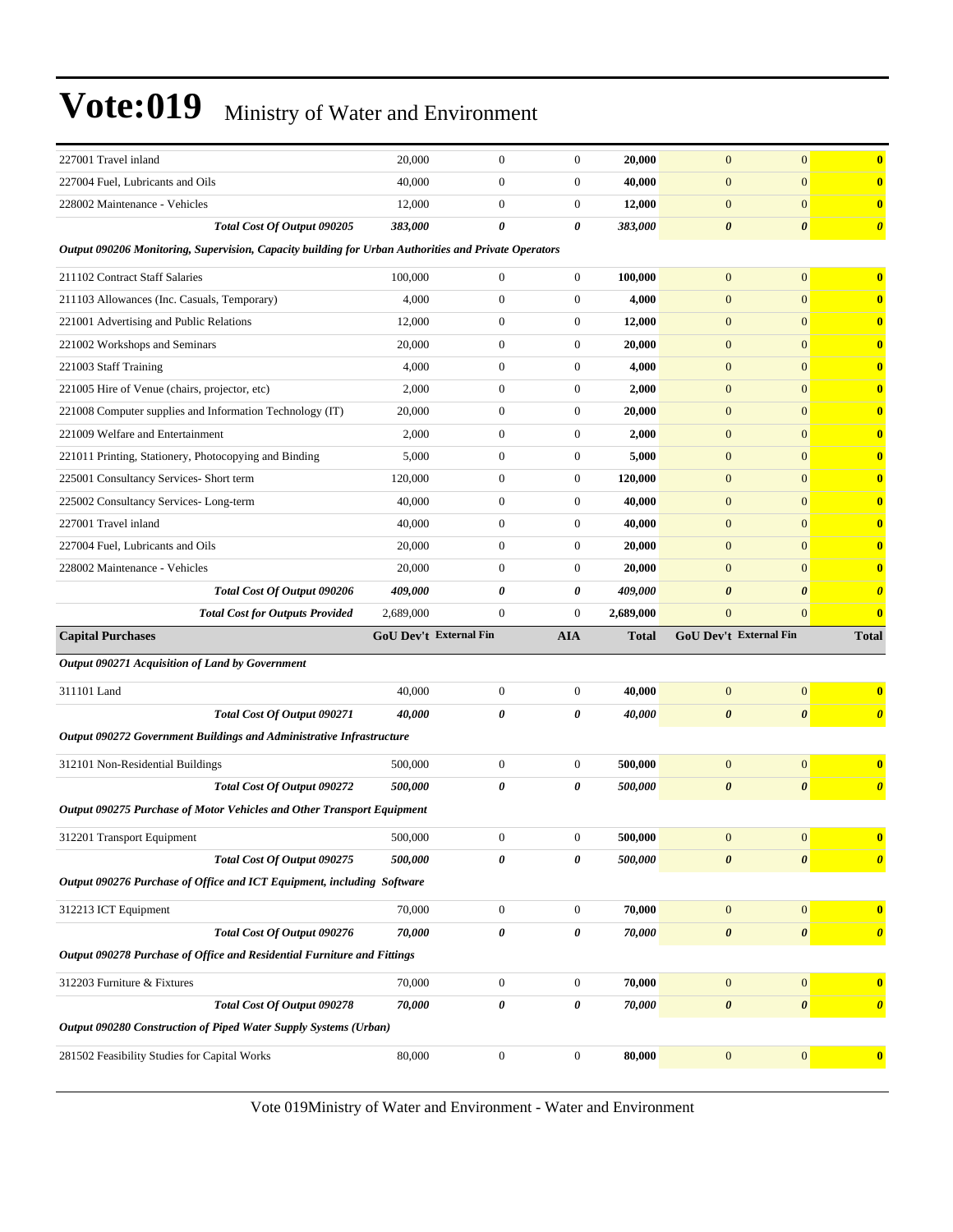| 281503 Engineering and Design Studies & Plans for capital<br>works | 80,000                        | $\boldsymbol{0}$        | $\overline{0}$   | 80,000       | $\mathbf{0}$          | $\mathbf{0}$                  | $\bf{0}$              |
|--------------------------------------------------------------------|-------------------------------|-------------------------|------------------|--------------|-----------------------|-------------------------------|-----------------------|
| 281504 Monitoring, Supervision & Appraisal of capital works        | 120,000                       | $\boldsymbol{0}$        | $\mathbf{0}$     | 120,000      | $\mathbf{0}$          | $\mathbf{0}$                  | $\mathbf{0}$          |
| 312104 Other Structures                                            | 3,060,000                     | $\boldsymbol{0}$        | $\boldsymbol{0}$ | 3,060,000    | $\mathbf{0}$          | $\mathbf{0}$                  | $\bf{0}$              |
| Total Cost Of Output 090280                                        | 3,340,000                     | 0                       | 0                | 3,340,000    | $\boldsymbol{\theta}$ | 0                             | $\boldsymbol{\theta}$ |
| Output 090282 Construction of Sanitation Facilities (Urban)        |                               |                         |                  |              |                       |                               |                       |
| 281503 Engineering and Design Studies & Plans for capital<br>works | 20,000                        | $\boldsymbol{0}$        | $\mathbf{0}$     | 20,000       | $\mathbf{0}$          | $\mathbf{0}$                  | $\bf{0}$              |
| 281504 Monitoring, Supervision & Appraisal of capital works        | 10,000                        | $\boldsymbol{0}$        | $\boldsymbol{0}$ | 10,000       | $\mathbf{0}$          | $\mathbf{0}$                  | $\bf{0}$              |
| 312104 Other Structures                                            | 790,000                       | $\boldsymbol{0}$        | $\boldsymbol{0}$ | 790,000      | $\mathbf{0}$          | $\mathbf{0}$                  | $\bf{0}$              |
| Total Cost Of Output 090282                                        | 820,000                       | 0                       | 0                | 820,000      | $\boldsymbol{\theta}$ | $\boldsymbol{\theta}$         | $\boldsymbol{\theta}$ |
| <b>Total Cost for Capital Purchases</b>                            | 5,340,000                     | $\boldsymbol{0}$        | $\boldsymbol{0}$ | 5,340,000    | $\mathbf{0}$          | $\mathbf{0}$                  | $\bf{0}$              |
| <b>Total Cost for Project: 1075</b>                                | 8,029,000                     | $\boldsymbol{0}$        | $\boldsymbol{0}$ | 8,029,000    | $\mathbf{0}$          | $\mathbf{0}$                  | $\bf{0}$              |
| <b>Total Excluding Arrears</b>                                     | 8,029,000                     | $\boldsymbol{0}$        | $\mathbf{0}$     | 8,029,000    | $\boldsymbol{0}$      | $\mathbf{0}$                  | $\bf{0}$              |
| <b>Project 1130 WSDF Central</b>                                   |                               |                         |                  |              |                       |                               |                       |
| Thousand Uganda Shillings                                          |                               | 2018/19 Approved Budget |                  |              |                       | 2019/20 Draft Estimates       |                       |
| <b>Outputs Provided</b>                                            | <b>GoU Dev't External Fin</b> |                         | AIA              | <b>Total</b> |                       | <b>GoU Dev't External Fin</b> | <b>Total</b>          |
| Output 090201 Administration and Management Support                |                               |                         |                  |              |                       |                               |                       |
| 211102 Contract Staff Salaries                                     | 764,000                       | $\boldsymbol{0}$        | $\mathbf{0}$     | 764,000      | $\mathbf{0}$          | $\mathbf{0}$                  | $\bf{0}$              |
| 211103 Allowances (Inc. Casuals, Temporary)                        | 6,000                         | $\boldsymbol{0}$        | 0                | 6,000        | $\mathbf{0}$          | $\mathbf{0}$                  | $\bf{0}$              |
| 212101 Social Security Contributions                               | 76,000                        | 0                       | $\boldsymbol{0}$ | 76,000       | $\mathbf{0}$          | $\mathbf{0}$                  | $\bf{0}$              |
| 221001 Advertising and Public Relations                            | 4,500                         | $\overline{0}$          | $\boldsymbol{0}$ | 4,500        | $\mathbf{0}$          | $\overline{0}$                | $\bf{0}$              |
| 221003 Staff Training                                              | 80,000                        | 140,000                 | $\boldsymbol{0}$ | 220,000      | $\mathbf{0}$          | $\overline{0}$                | $\bf{0}$              |
| 221007 Books, Periodicals & Newspapers                             | 4,000                         | $\boldsymbol{0}$        | 0                | 4,000        | $\mathbf{0}$          | $\mathbf{0}$                  | $\bf{0}$              |
| 221008 Computer supplies and Information Technology (IT)           | 40,500                        | $\boldsymbol{0}$        | $\boldsymbol{0}$ | 40,500       | $\boldsymbol{0}$      | $\mathbf{0}$                  | $\bf{0}$              |
| 221009 Welfare and Entertainment                                   | 40,000                        | $\boldsymbol{0}$        | $\mathbf{0}$     | 40,000       | $\mathbf{0}$          | $\mathbf{0}$                  | $\bf{0}$              |
| 221011 Printing, Stationery, Photocopying and Binding              | 40,000                        | 100,000                 | $\boldsymbol{0}$ | 140,000      | $\mathbf{0}$          | $\overline{0}$                | $\bf{0}$              |
| 222001 Telecommunications                                          | 60,000                        | $\boldsymbol{0}$        | $\boldsymbol{0}$ | 60,000       | $\mathbf{0}$          | $\overline{0}$                | $\bf{0}$              |
| 223004 Guard and Security services                                 | 32,000                        | $\boldsymbol{0}$        | $\boldsymbol{0}$ | 32,000       | $\mathbf{0}$          | $\mathbf{0}$                  | $\bf{0}$              |
| 223005 Electricity                                                 | 32,000                        | $\boldsymbol{0}$        | 0                | 32,000       | $\boldsymbol{0}$      | $\mathbf{0}$                  | $\bf{0}$              |
| 223006 Water                                                       | 6,000                         | $\overline{0}$          | $\overline{0}$   | 6,000        | $\mathbf{0}$          | $\mathbf{0}$                  | $\bf{0}$              |
| 224004 Cleaning and Sanitation                                     | 120,000                       | $\boldsymbol{0}$        | $\mathbf{0}$     | 120,000      | $\mathbf{0}$          | $\mathbf{0}$                  | $\bf{0}$              |
| 227004 Fuel, Lubricants and Oils                                   | 200,000                       | 200,000                 | $\boldsymbol{0}$ | 400,000      | $\boldsymbol{0}$      | $\boldsymbol{0}$              | $\mathbf{0}$          |
| 228001 Maintenance - Civil                                         | 200,000                       | $\boldsymbol{0}$        | $\boldsymbol{0}$ | 200,000      | $\boldsymbol{0}$      | $\mathbf{0}$                  | $\mathbf{0}$          |
| 228002 Maintenance - Vehicles                                      | 80,000                        | 200,000                 | $\boldsymbol{0}$ | 280,000      | $\boldsymbol{0}$      | $\mathbf{0}$                  | $\mathbf{0}$          |
| 228003 Maintenance - Machinery, Equipment & Furniture              | 35,000                        | $\boldsymbol{0}$        | $\boldsymbol{0}$ | 35,000       | $\boldsymbol{0}$      | $\mathbf{0}$                  | $\mathbf{0}$          |
| Total Cost Of Output 090201                                        | 1,820,000                     | 640,000                 | 0                | 2,460,000    | $\pmb{\theta}$        | $\boldsymbol{\theta}$         | $\boldsymbol{\theta}$ |
| Output 090204 Backup support for Operation and Maintainance        |                               |                         |                  |              |                       |                               |                       |
| 221002 Workshops and Seminars                                      | $\boldsymbol{0}$              | 80,000                  | $\boldsymbol{0}$ | 80,000       | $\boldsymbol{0}$      | $\mathbf{0}$                  | $\bf{0}$              |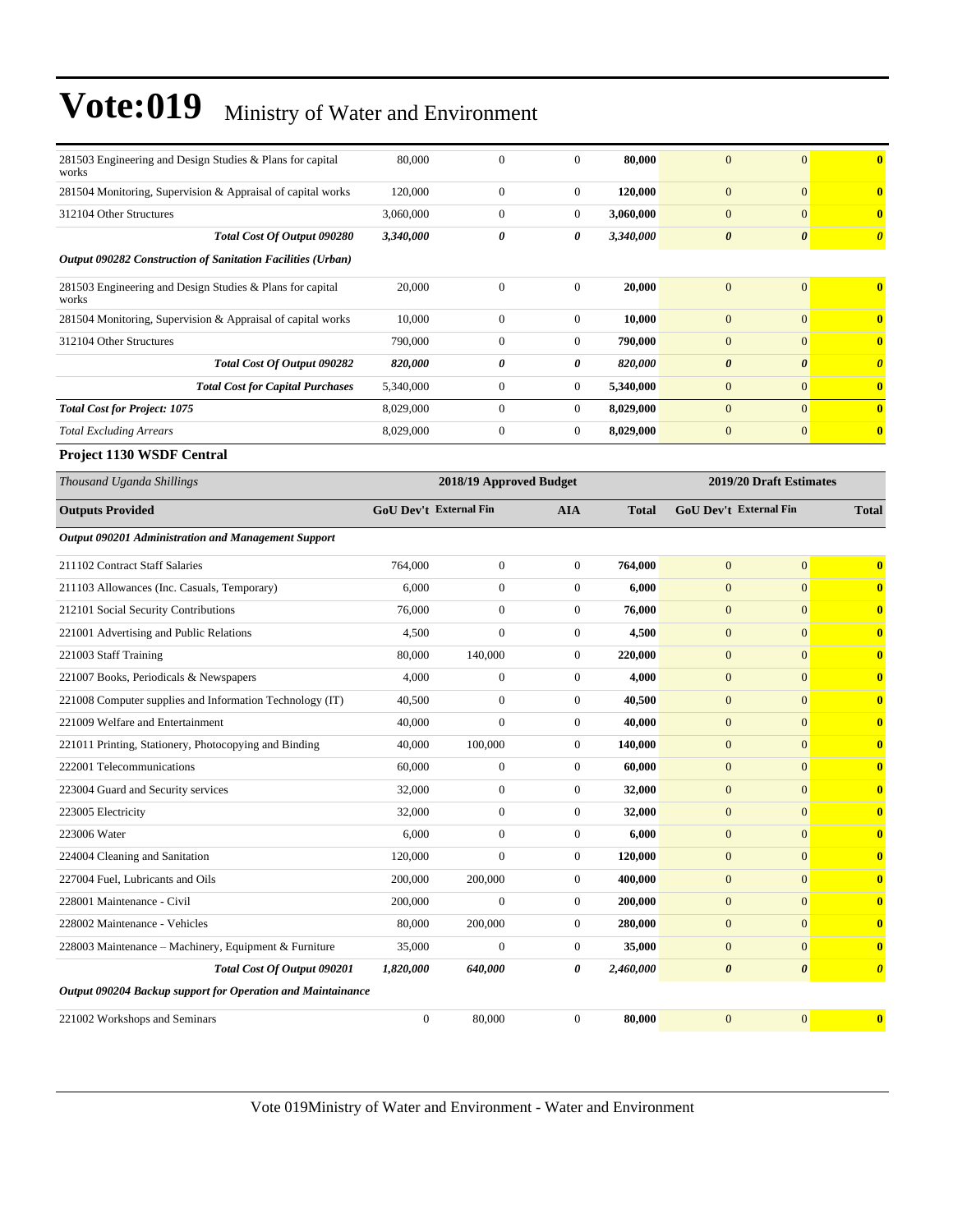| 227001 Travel inland                                                                                 | 60,000                                             | 230,000          | $\boldsymbol{0}$      | 290,000      | $\mathbf{0}$                  | $\overline{0}$        | $\bf{0}$                |
|------------------------------------------------------------------------------------------------------|----------------------------------------------------|------------------|-----------------------|--------------|-------------------------------|-----------------------|-------------------------|
| Total Cost Of Output 090204                                                                          | 60,000                                             | 310,000          | 0                     | 370,000      | $\boldsymbol{\theta}$         | $\boldsymbol{\theta}$ | $\boldsymbol{\theta}$   |
| Output 090205 Improved sanitation services and hygiene                                               |                                                    |                  |                       |              |                               |                       |                         |
| 225002 Consultancy Services-Long-term                                                                | 200,000                                            | 1,500,000        | $\boldsymbol{0}$      | 1,700,000    | $\overline{0}$                | $\overline{0}$        | $\bf{0}$                |
| 227001 Travel inland                                                                                 | $\boldsymbol{0}$                                   | 300,000          | $\boldsymbol{0}$      | 300,000      | $\boldsymbol{0}$              | $\overline{0}$        | $\bf{0}$                |
| Total Cost Of Output 090205                                                                          | 200,000                                            | 1,800,000        | $\boldsymbol{\theta}$ | 2,000,000    | $\boldsymbol{\theta}$         | $\boldsymbol{\theta}$ | $\boldsymbol{\theta}$   |
| Output 090206 Monitoring, Supervision, Capacity building for Urban Authorities and Private Operators |                                                    |                  |                       |              |                               |                       |                         |
| 221002 Workshops and Seminars                                                                        | $\boldsymbol{0}$                                   | 100,000          | $\boldsymbol{0}$      | 100,000      | $\mathbf{0}$                  | $\overline{0}$        | $\bf{0}$                |
| 227001 Travel inland                                                                                 | 50,000                                             | 190,000          | $\boldsymbol{0}$      | 240,000      | $\mathbf{0}$                  | $\overline{0}$        | $\bf{0}$                |
| 227004 Fuel, Lubricants and Oils                                                                     | $\boldsymbol{0}$                                   | 60,000           | $\boldsymbol{0}$      | 60,000       | $\mathbf{0}$                  | $\overline{0}$        | $\bf{0}$                |
| Total Cost Of Output 090206                                                                          | 50,000                                             | 350,000          | 0                     | 400,000      | $\boldsymbol{\theta}$         | $\boldsymbol{\theta}$ | $\boldsymbol{\theta}$   |
| <b>Total Cost for Outputs Provided</b>                                                               | 2,130,000                                          | 3,100,000        | $\theta$              | 5,230,000    | $\mathbf{0}$                  | $\overline{0}$        | $\bf{0}$                |
| <b>Capital Purchases</b>                                                                             | <b>GoU Dev't External Fin</b>                      |                  | <b>AIA</b>            | <b>Total</b> | GoU Dev't External Fin        |                       | <b>Total</b>            |
| Output 090271 Acquisition of Land by Government                                                      |                                                    |                  |                       |              |                               |                       |                         |
| 311101 Land                                                                                          | 500,000                                            | $\boldsymbol{0}$ | $\boldsymbol{0}$      | 500,000      | $\mathbf{0}$                  | $\overline{0}$        | $\bf{0}$                |
| Total Cost Of Output 090271                                                                          | 500,000                                            | 0                | 0                     | 500,000      | $\boldsymbol{\theta}$         | $\boldsymbol{\theta}$ | $\boldsymbol{\theta}$   |
| Output 090280 Construction of Piped Water Supply Systems (Urban)                                     |                                                    |                  |                       |              |                               |                       |                         |
| 281503 Engineering and Design Studies & Plans for capital<br>works                                   | 80,000                                             | $\boldsymbol{0}$ | $\mathbf{0}$          | 80,000       | $\mathbf{0}$                  | $\boldsymbol{0}$      | $\bf{0}$                |
| 281504 Monitoring, Supervision & Appraisal of capital works                                          | 2,200,000                                          | 9,000,000        | $\mathbf{0}$          | 11,200,000   | $\mathbf{0}$                  | $\boldsymbol{0}$      | $\bf{0}$                |
| 312104 Other Structures                                                                              | 9,854,000                                          | 28,141,000       | $\theta$              | 37,995,000   | $\overline{0}$                | $\overline{0}$        | $\bf{0}$                |
| Total Cost Of Output 090280                                                                          | 12,134,000                                         | 37,141,000       | 0                     | 49,275,000   | $\boldsymbol{\theta}$         | $\boldsymbol{\theta}$ | $\boldsymbol{\theta}$   |
| Output 090282 Construction of Sanitation Facilities (Urban)                                          |                                                    |                  |                       |              |                               |                       |                         |
| 312104 Other Structures                                                                              | 400,000                                            | 2,000,000        | $\boldsymbol{0}$      | 2,400,000    | $\mathbf{0}$                  | $\overline{0}$        | $\bf{0}$                |
| Total Cost Of Output 090282                                                                          | 400,000                                            | 2,000,000        | 0                     | 2,400,000    | $\boldsymbol{\theta}$         | $\boldsymbol{\theta}$ | $\boldsymbol{\theta}$   |
| <b>Total Cost for Capital Purchases</b>                                                              | 13,034,000                                         | 39,141,000       | $\mathbf{0}$          | 52,175,000   | $\mathbf{0}$                  | $\overline{0}$        | $\bf{0}$                |
| <b>Total Cost for Project: 1130</b>                                                                  | 15,164,000                                         | 42,241,000       | $\theta$              | 57,405,000   | $\mathbf{0}$                  | $\overline{0}$        | $\overline{\mathbf{0}}$ |
| <b>Total Excluding Arrears</b>                                                                       | 15,164,000                                         | 42,241,000       | $\theta$              | 57,405,000   | $\mathbf{0}$                  | $\overline{0}$        | $\bf{0}$                |
| Project 1188 Protection of Lake Victoria-Kampala Sanitation Program                                  |                                                    |                  |                       |              |                               |                       |                         |
| Thousand Uganda Shillings                                                                            | 2019/20 Draft Estimates<br>2018/19 Approved Budget |                  |                       |              |                               |                       |                         |
| <b>Capital Purchases</b>                                                                             | <b>GoU Dev't External Fin</b>                      |                  | <b>AIA</b>            | <b>Total</b> | <b>GoU Dev't External Fin</b> |                       | <b>Total</b>            |
| Output 090282 Construction of Sanitation Facilities (Urban)                                          |                                                    |                  |                       |              |                               |                       |                         |

| 312104 Other Structures             |                                         | 17.731.000 | 102,876,400 | 120,607,400 | 37,000,000 | 33,750,355 | 70,750,355 |
|-------------------------------------|-----------------------------------------|------------|-------------|-------------|------------|------------|------------|
|                                     | <b>Total Cost Of Output 090282</b>      | 17.731.000 | 102,876,400 | 120,607,400 | 37,000,000 | 33,750,355 | 70,750,355 |
|                                     | <b>Total Cost for Capital Purchases</b> | 17.731.000 | 102,876,400 | 120,607,400 | 37,000,000 | 33,750,355 | 70,750,355 |
| <b>Total Cost for Project: 1188</b> |                                         | 17.731.000 | 102,876,400 | 120,607,400 | 37,000,000 | 33,750,355 | 70,750,355 |
| <b>Total Excluding Arrears</b>      |                                         | 17,731,000 | 102,876,400 | 120,607,400 | 37,000,000 | 33,750,355 | 70,750,355 |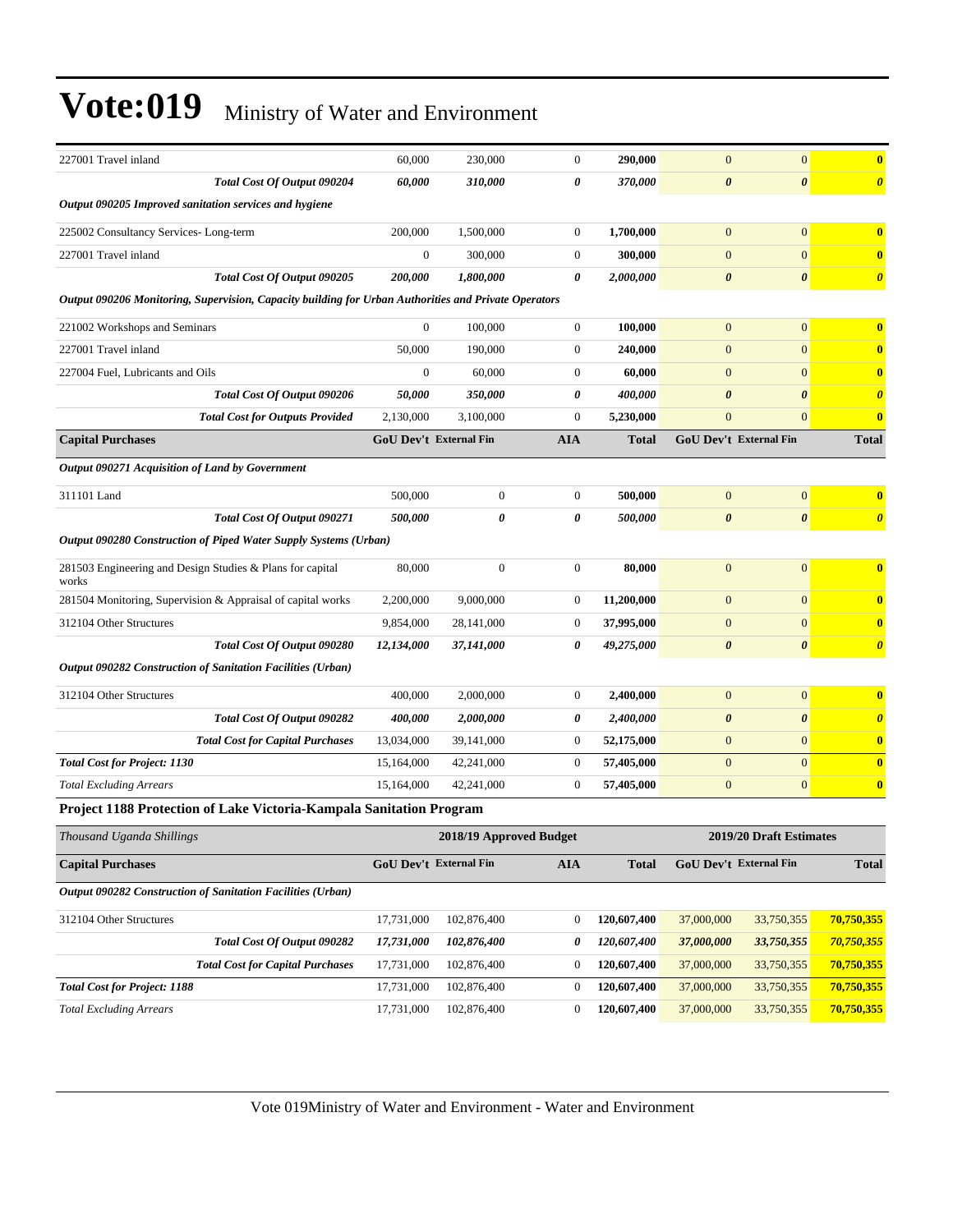| Thousand Uganda Shillings                                                                            |                               | 2018/19 Approved Budget |                       |              | 2019/20 Draft Estimates       |                       |                       |  |
|------------------------------------------------------------------------------------------------------|-------------------------------|-------------------------|-----------------------|--------------|-------------------------------|-----------------------|-----------------------|--|
| <b>Outputs Provided</b>                                                                              | <b>GoU Dev't External Fin</b> |                         | <b>AIA</b>            | <b>Total</b> | <b>GoU Dev't External Fin</b> |                       | <b>Total</b>          |  |
| Output 090201 Administration and Management Support                                                  |                               |                         |                       |              |                               |                       |                       |  |
| 211102 Contract Staff Salaries                                                                       | 34,000                        | $\boldsymbol{0}$        | $\boldsymbol{0}$      | 34,000       | $\mathbf{0}$                  | $\boldsymbol{0}$      | $\bf{0}$              |  |
| 211103 Allowances (Inc. Casuals, Temporary)                                                          | 20,000                        | $\boldsymbol{0}$        | $\theta$              | 20,000       | $\overline{0}$                | $\overline{0}$        | $\bf{0}$              |  |
| 212101 Social Security Contributions                                                                 | 5,200                         | $\boldsymbol{0}$        | $\boldsymbol{0}$      | 5,200        | $\mathbf{0}$                  | $\overline{0}$        | $\bf{0}$              |  |
| 221001 Advertising and Public Relations                                                              | 20,000                        | $\boldsymbol{0}$        | $\mathbf{0}$          | 20,000       | $\mathbf{0}$                  | $\overline{0}$        | $\bf{0}$              |  |
| 221008 Computer supplies and Information Technology (IT)                                             | 15,000                        | $\boldsymbol{0}$        | $\theta$              | 15,000       | $\overline{0}$                | $\overline{0}$        | $\bf{0}$              |  |
| 221011 Printing, Stationery, Photocopying and Binding                                                | 15,800                        | $\boldsymbol{0}$        | $\theta$              | 15,800       | $\overline{0}$                | $\overline{0}$        | $\bf{0}$              |  |
| Total Cost Of Output 090201                                                                          | 110,000                       | $\pmb{\theta}$          | 0                     | 110,000      | $\boldsymbol{\theta}$         | $\boldsymbol{\theta}$ | $\boldsymbol{\theta}$ |  |
| Output 090205 Improved sanitation services and hygiene                                               |                               |                         |                       |              |                               |                       |                       |  |
| 227004 Fuel, Lubricants and Oils                                                                     | 45,000                        | $\boldsymbol{0}$        | $\mathbf{0}$          | 45,000       | $\overline{0}$                | $\overline{0}$        | $\bf{0}$              |  |
| Total Cost Of Output 090205                                                                          | 45,000                        | $\boldsymbol{\theta}$   | $\pmb{\theta}$        | 45,000       | $\boldsymbol{\theta}$         | $\pmb{\theta}$        | $\boldsymbol{\theta}$ |  |
| Output 090206 Monitoring, Supervision, Capacity building for Urban Authorities and Private Operators |                               |                         |                       |              |                               |                       |                       |  |
| 211103 Allowances (Inc. Casuals, Temporary)                                                          | 30,000                        | $\mathbf{0}$            | $\theta$              | 30,000       | $\overline{0}$                | $\overline{0}$        | $\mathbf{0}$          |  |
| 227004 Fuel, Lubricants and Oils                                                                     | 40,000                        | $\boldsymbol{0}$        | $\mathbf{0}$          | 40,000       | $\boldsymbol{0}$              | $\boldsymbol{0}$      | $\bf{0}$              |  |
| Total Cost Of Output 090206                                                                          | 70,000                        | $\boldsymbol{\theta}$   | $\boldsymbol{\theta}$ | 70,000       | $\boldsymbol{\theta}$         | $\boldsymbol{\theta}$ | $\boldsymbol{\theta}$ |  |
| <b>Total Cost for Outputs Provided</b>                                                               | 225,000                       | $\mathbf{0}$            | $\mathbf{0}$          | 225,000      | $\overline{0}$                | $\overline{0}$        | $\bf{0}$              |  |
| <b>Capital Purchases</b>                                                                             | GoU Dev't External Fin        |                         | <b>AIA</b>            | <b>Total</b> | GoU Dev't External Fin        |                       | <b>Total</b>          |  |
| Output 090271 Acquisition of Land by Government                                                      |                               |                         |                       |              |                               |                       |                       |  |
| 311101 Land                                                                                          | 120,000                       | $\boldsymbol{0}$        | $\boldsymbol{0}$      | 120,000      | $\mathbf{0}$                  | $\boldsymbol{0}$      | $\bf{0}$              |  |
| Total Cost Of Output 090271                                                                          | 120,000                       | 0                       | $\pmb{\theta}$        | 120,000      | $\pmb{\theta}$                | $\pmb{\theta}$        | $\boldsymbol{\theta}$ |  |
| Output 090280 Construction of Piped Water Supply Systems (Urban)                                     |                               |                         |                       |              |                               |                       |                       |  |
| 281503 Engineering and Design Studies & Plans for capital<br>works                                   | 2,025,000                     | $\boldsymbol{0}$        | $\mathbf{0}$          | 2,025,000    | $\mathbf{0}$                  | $\overline{0}$        | $\bf{0}$              |  |
| 281504 Monitoring, Supervision & Appraisal of capital works                                          | 130,000                       | $\boldsymbol{0}$        | $\boldsymbol{0}$      | 130,000      | $\mathbf{0}$                  | $\boldsymbol{0}$      | $\bf{0}$              |  |
| Total Cost Of Output 090280                                                                          | 2,155,000                     | $\pmb{\theta}$          | 0                     | 2,155,000    | $\boldsymbol{\theta}$         | $\boldsymbol{\theta}$ | $\boldsymbol{\theta}$ |  |
| <b>Total Cost for Capital Purchases</b>                                                              | 2,275,000                     | $\boldsymbol{0}$        | $\boldsymbol{0}$      | 2,275,000    | $\mathbf{0}$                  | $\overline{0}$        | $\bf{0}$              |  |
| <b>Total Cost for Project: 1192</b>                                                                  | 2,500,000                     | $\boldsymbol{0}$        | $\mathbf{0}$          | 2,500,000    | $\mathbf{0}$                  | $\overline{0}$        | $\bf{0}$              |  |
| <b>Total Excluding Arrears</b>                                                                       | 2,500,000                     | $\mathbf{0}$            | $\mathbf{0}$          | 2,500,000    | $\overline{0}$                | $\overline{0}$        | $\bf{0}$              |  |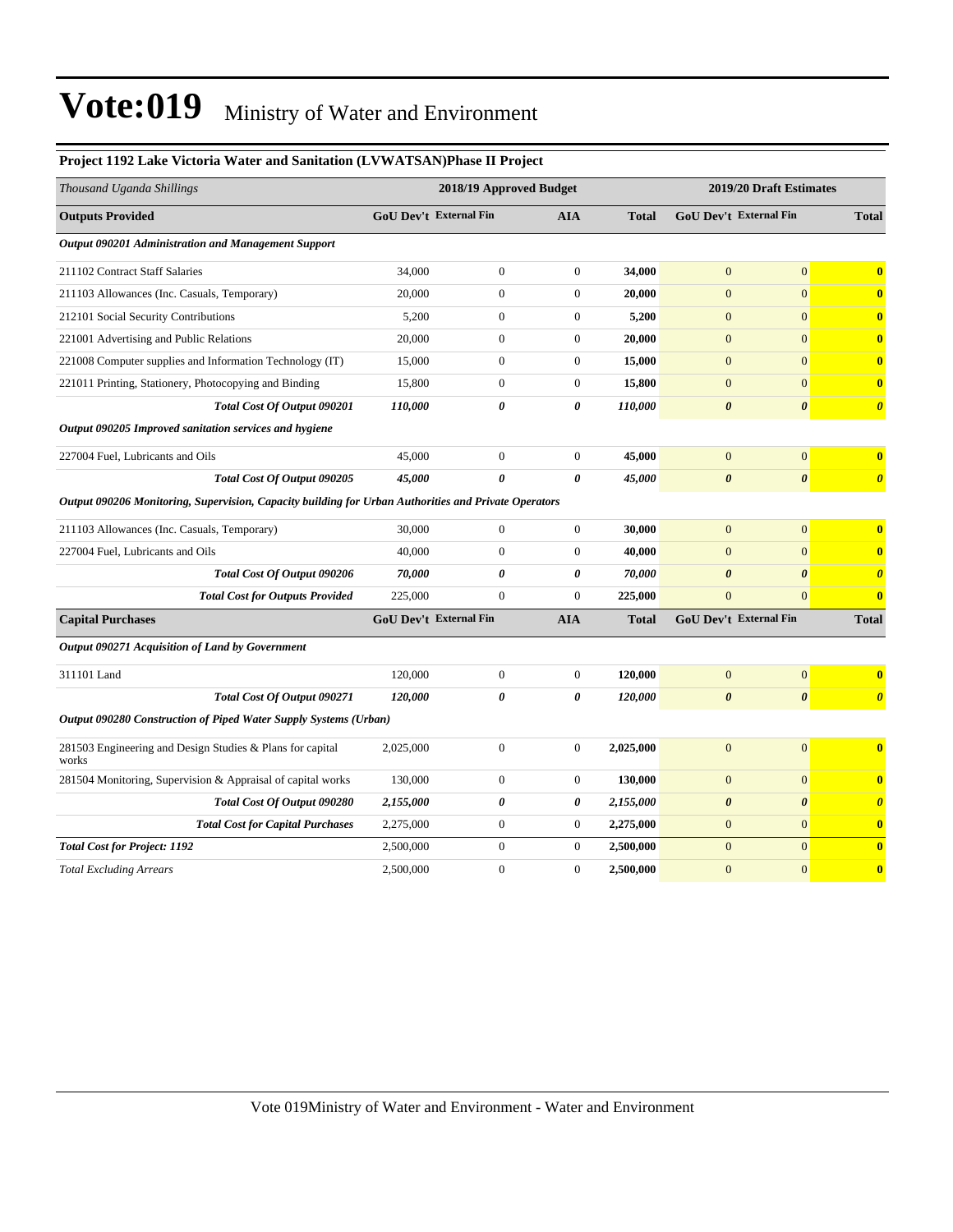| Project 1193 Kampala Water Lake Victoria Water and Sanitation Project                                |                               |                         |                  |              |                               |                         |                       |  |
|------------------------------------------------------------------------------------------------------|-------------------------------|-------------------------|------------------|--------------|-------------------------------|-------------------------|-----------------------|--|
| Thousand Uganda Shillings                                                                            |                               | 2018/19 Approved Budget |                  |              | 2019/20 Draft Estimates       |                         |                       |  |
| <b>Capital Purchases</b>                                                                             | <b>GoU Dev't External Fin</b> |                         | <b>AIA</b>       | <b>Total</b> | <b>GoU Dev't External Fin</b> |                         | <b>Total</b>          |  |
| Output 090280 Construction of Piped Water Supply Systems (Urban)                                     |                               |                         |                  |              |                               |                         |                       |  |
| 312104 Other Structures                                                                              | 3,000,100                     | 360,550,244             | $\boldsymbol{0}$ | 363,550,344  | $\mathbf{0}$                  | $\mathbf{0}$            | $\bf{0}$              |  |
| Total Cost Of Output 090280                                                                          | 3,000,100                     | 360,550,244             | 0                | 363,550,344  | $\boldsymbol{\theta}$         | $\boldsymbol{\theta}$   | $\boldsymbol{\theta}$ |  |
| <b>Total Cost for Capital Purchases</b>                                                              | 3,000,100                     | 360,550,244             | $\overline{0}$   | 363,550,344  | $\mathbf{0}$                  | $\mathbf{0}$            | $\bf{0}$              |  |
| <b>Total Cost for Project: 1193</b>                                                                  | 3,000,100                     | 360,550,244             | $\mathbf{0}$     | 363,550,344  | $\mathbf{0}$                  | $\mathbf{0}$            | $\mathbf{0}$          |  |
| <b>Total Excluding Arrears</b>                                                                       | 3,000,100                     | 360,550,244             | $\mathbf{0}$     | 363,550,344  | $\boldsymbol{0}$              | $\boldsymbol{0}$        | $\mathbf{0}$          |  |
| <b>Project 1231 Water Management and Development Project II</b>                                      |                               |                         |                  |              |                               |                         |                       |  |
| Thousand Uganda Shillings                                                                            |                               | 2018/19 Approved Budget |                  |              |                               | 2019/20 Draft Estimates |                       |  |
| <b>Outputs Provided</b>                                                                              | <b>GoU Dev't External Fin</b> |                         | <b>AIA</b>       | <b>Total</b> | GoU Dev't External Fin        |                         | <b>Total</b>          |  |
| Output 090201 Administration and Management Support                                                  |                               |                         |                  |              |                               |                         |                       |  |
| 211102 Contract Staff Salaries                                                                       | 283,525                       | $\mathbf{0}$            | $\mathbf{0}$     | 283,525      | $\mathbf{0}$                  | $\mathbf{0}$            | $\bf{0}$              |  |
| 211103 Allowances (Inc. Casuals, Temporary)                                                          | 46,624                        | $\mathbf{0}$            | $\mathbf{0}$     | 46,624       | $\mathbf{0}$                  | $\mathbf{0}$            | $\bf{0}$              |  |
| 212101 Social Security Contributions                                                                 | 35,025                        | $\mathbf{0}$            | $\boldsymbol{0}$ | 35,025       | $\mathbf{0}$                  | $\mathbf{0}$            | $\bf{0}$              |  |
| 221008 Computer supplies and Information Technology (IT)                                             | 30,000                        | $\mathbf{0}$            | $\boldsymbol{0}$ | 30,000       | $\boldsymbol{0}$              | $\mathbf{0}$            | $\bf{0}$              |  |
| 221011 Printing, Stationery, Photocopying and Binding                                                | 30,000                        | $\mathbf{0}$            | $\boldsymbol{0}$ | 30,000       | $\mathbf{0}$                  | $\mathbf{0}$            | $\bf{0}$              |  |
| 224004 Cleaning and Sanitation                                                                       | 15,000                        | $\mathbf{0}$            | 0                | 15,000       | $\mathbf{0}$                  | $\mathbf{0}$            | $\bf{0}$              |  |
| Total Cost Of Output 090201                                                                          | 440,174                       | 0                       | 0                | 440,174      | $\boldsymbol{\theta}$         | $\boldsymbol{\theta}$   | $\boldsymbol{\theta}$ |  |
| Output 090205 Improved sanitation services and hygiene                                               |                               |                         |                  |              |                               |                         |                       |  |
| 211103 Allowances (Inc. Casuals, Temporary)                                                          | 20,000                        | $\boldsymbol{0}$        | $\mathbf{0}$     | 20,000       | $\mathbf{0}$                  | $\mathbf{0}$            | $\bf{0}$              |  |
| 227001 Travel inland                                                                                 | 30,000                        | $\mathbf{0}$            | $\overline{0}$   | 30,000       | $\overline{0}$                | $\mathbf{0}$            | $\bf{0}$              |  |
| 227004 Fuel, Lubricants and Oils                                                                     | 20,000                        | $\mathbf{0}$            | $\boldsymbol{0}$ | 20,000       | $\mathbf{0}$                  | $\mathbf{0}$            | $\bf{0}$              |  |
| Total Cost Of Output 090205                                                                          | 70,000                        | 0                       | 0                | 70,000       | $\boldsymbol{\theta}$         | $\boldsymbol{\theta}$   | $\boldsymbol{\theta}$ |  |
| Output 090206 Monitoring, Supervision, Capacity building for Urban Authorities and Private Operators |                               |                         |                  |              |                               |                         |                       |  |
| 211103 Allowances (Inc. Casuals, Temporary)                                                          | 20,000                        | $\mathbf{0}$            | $\mathbf{0}$     | 20,000       | $\mathbf{0}$                  | $\mathbf{0}$            | $\bf{0}$              |  |
| 227004 Fuel, Lubricants and Oils                                                                     | 60,000                        | $\mathbf{0}$            | 0                | 60,000       | $\boldsymbol{0}$              | $\mathbf{0}$            | $\bf{0}$              |  |
| Total Cost Of Output 090206                                                                          | 80,000                        | 0                       | 0                | 80,000       | $\boldsymbol{\theta}$         | $\boldsymbol{\theta}$   | $\boldsymbol{\theta}$ |  |
| <b>Total Cost for Outputs Provided</b>                                                               | 590,174                       | $\boldsymbol{0}$        | $\boldsymbol{0}$ | 590,174      | $\mathbf{0}$                  | $\boldsymbol{0}$        | $\bf{0}$              |  |
| <b>Capital Purchases</b>                                                                             | GoU Dev't External Fin        |                         | <b>AIA</b>       | <b>Total</b> | GoU Dev't External Fin        |                         | <b>Total</b>          |  |
| Output 090271 Acquisition of Land by Government                                                      |                               |                         |                  |              |                               |                         |                       |  |
| 311101 Land                                                                                          | 789,826                       | $\boldsymbol{0}$        | $\mathbf{0}$     | 789,826      | $\mathbf{0}$                  | $\mathbf{0}$            | $\bf{0}$              |  |
| Total Cost Of Output 090271                                                                          | 789,826                       | $\pmb{\theta}$          | 0                | 789,826      | $\pmb{\theta}$                | $\pmb{\theta}$          | $\boldsymbol{\theta}$ |  |
| Output 090280 Construction of Piped Water Supply Systems (Urban)                                     |                               |                         |                  |              |                               |                         |                       |  |
| 281503 Engineering and Design Studies & Plans for capital                                            | 500,000                       | 2,000,000               | $\mathbf{0}$     | 2,500,000    | $\mathbf{0}$                  | $\boldsymbol{0}$        | $\bf{0}$              |  |
| works<br>281504 Monitoring, Supervision & Appraisal of capital works                                 | 120,000                       | 2,624,864               | $\boldsymbol{0}$ | 2,744,864    | $\boldsymbol{0}$              | $\mathbf{0}$            | $\mathbf{0}$          |  |
|                                                                                                      |                               |                         |                  |              |                               |                         |                       |  |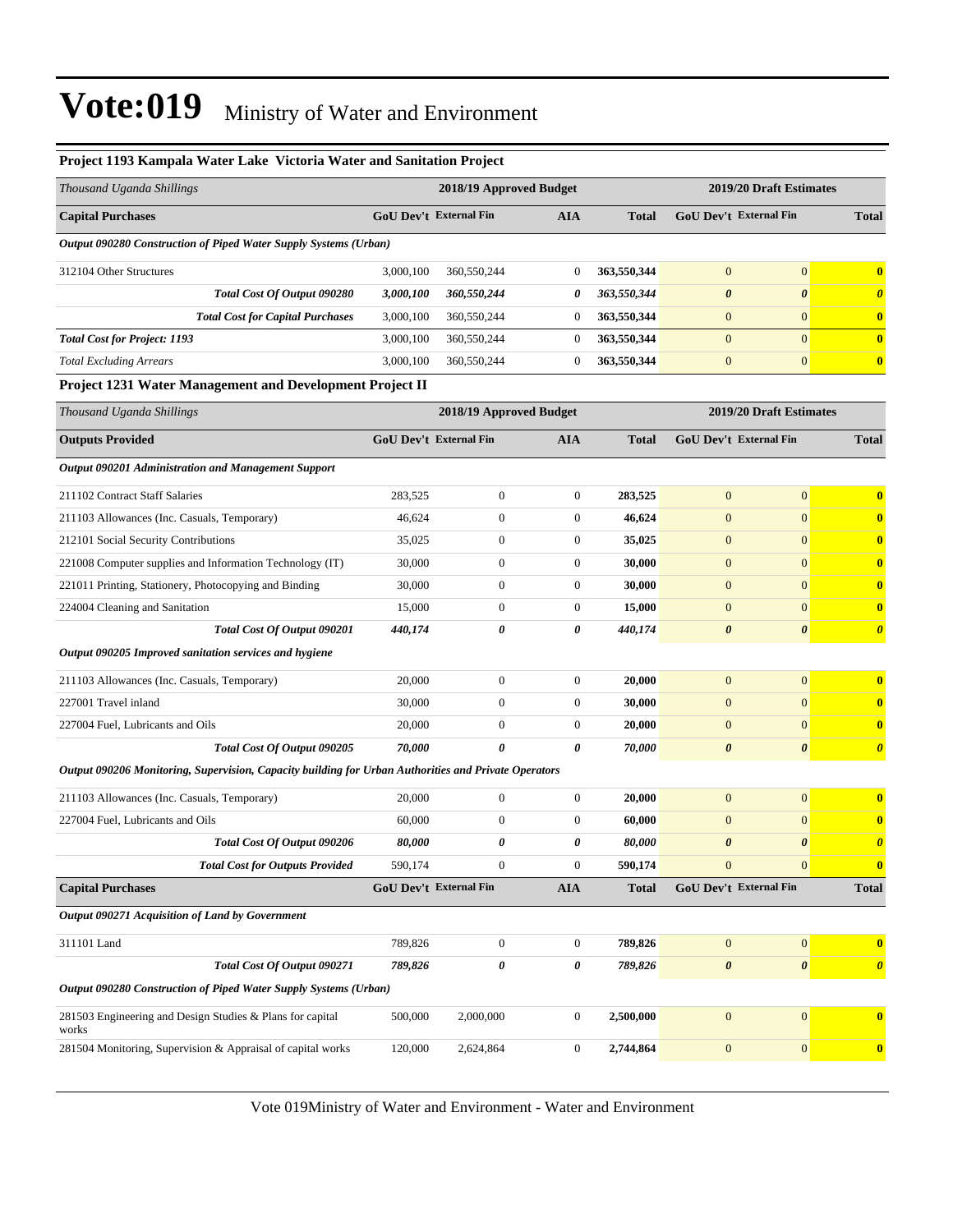| 312104 Other Structures                                              | 300,000                | 86, 175, 136            | $\boldsymbol{0}$ | 86,475,136   | $\boldsymbol{0}$        | $\overline{0}$                | $\bf{0}$              |  |
|----------------------------------------------------------------------|------------------------|-------------------------|------------------|--------------|-------------------------|-------------------------------|-----------------------|--|
| Total Cost Of Output 090280                                          | 920,000                | 90,800,000              | 0                | 91,720,000   | $\boldsymbol{\theta}$   | 0                             | $\boldsymbol{\theta}$ |  |
| <b>Total Cost for Capital Purchases</b>                              | 1,709,826              | 90,800,000              | $\boldsymbol{0}$ | 92,509,826   | $\boldsymbol{0}$        | $\overline{0}$                | $\bf{0}$              |  |
| <b>Total Cost for Project: 1231</b>                                  | 2,300,000              | 90,800,000              | $\boldsymbol{0}$ | 93,100,000   | $\boldsymbol{0}$        | $\overline{0}$                | $\bf{0}$              |  |
| <b>Total Excluding Arrears</b>                                       | 2,300,000              | 90,800,000              | $\mathbf{0}$     | 93,100,000   | $\mathbf{0}$            | $\overline{0}$                | $\bf{0}$              |  |
| Project 1283 Water and Sanitation Development Facility-South Western |                        |                         |                  |              |                         |                               |                       |  |
| Thousand Uganda Shillings                                            |                        | 2018/19 Approved Budget |                  |              | 2019/20 Draft Estimates |                               |                       |  |
| <b>Outputs Provided</b>                                              | GoU Dev't External Fin |                         | <b>AIA</b>       | <b>Total</b> |                         | <b>GoU Dev't External Fin</b> | <b>Total</b>          |  |
| Output 090201 Administration and Management Support                  |                        |                         |                  |              |                         |                               |                       |  |
| 211102 Contract Staff Salaries                                       | 306,400                | 218,200                 | $\mathbf{0}$     | 524,600      | $\mathbf{0}$            | $\overline{0}$                | $\bf{0}$              |  |
| 211103 Allowances (Inc. Casuals, Temporary)                          | 352,000                | 20,000                  | $\mathbf{0}$     | 372,000      | $\boldsymbol{0}$        | $\overline{0}$                | $\bf{0}$              |  |
| 212201 Social Security Contributions                                 | 60,000                 | 22,000                  | $\mathbf{0}$     | 82,000       | $\boldsymbol{0}$        | $\overline{0}$                | $\bf{0}$              |  |
| 221001 Advertising and Public Relations                              | $\boldsymbol{0}$       | 8,000                   | $\mathbf{0}$     | 8,000        | $\boldsymbol{0}$        | $\overline{0}$                | $\bf{0}$              |  |
| 221002 Workshops and Seminars                                        | 10,000                 | 8,000                   | $\mathbf{0}$     | 18,000       | $\boldsymbol{0}$        | $\overline{0}$                | $\bf{0}$              |  |
| 221003 Staff Training                                                | 20,000                 | 12,000                  | $\boldsymbol{0}$ | 32,000       | $\boldsymbol{0}$        | $\mathbf{0}$                  | $\bf{0}$              |  |
| 221004 Recruitment Expenses                                          | 4,000                  | $\overline{0}$          | $\mathbf{0}$     | 4,000        | $\boldsymbol{0}$        | $\overline{0}$                | $\bf{0}$              |  |
| 221005 Hire of Venue (chairs, projector, etc)                        | 2,000                  | 2,000                   | $\mathbf{0}$     | 4,000        | $\boldsymbol{0}$        | $\overline{0}$                | $\bf{0}$              |  |
| 221007 Books, Periodicals & Newspapers                               | 1,000                  | 2,000                   | $\mathbf{0}$     | 3,000        | $\boldsymbol{0}$        | $\overline{0}$                | $\bf{0}$              |  |
| 221008 Computer supplies and Information Technology (IT)             | 32,000                 | 20,000                  | $\mathbf{0}$     | 52,000       | $\boldsymbol{0}$        | $\overline{0}$                | $\bf{0}$              |  |
| 221009 Welfare and Entertainment                                     | 400                    | 800                     | $\mathbf{0}$     | 1,200        | $\boldsymbol{0}$        | $\overline{0}$                | $\bf{0}$              |  |
| 221011 Printing, Stationery, Photocopying and Binding                | 6,000                  | 8,000                   | $\mathbf{0}$     | 14,000       | $\boldsymbol{0}$        | $\overline{0}$                | $\bf{0}$              |  |
| 221012 Small Office Equipment                                        | 2,000                  | 8,000                   | $\mathbf{0}$     | 10,000       | $\boldsymbol{0}$        | $\overline{0}$                | $\bf{0}$              |  |
| 221014 Bank Charges and other Bank related costs                     | 2,000                  | 8,000                   | $\mathbf{0}$     | 10,000       | $\boldsymbol{0}$        | $\overline{0}$                | $\bf{0}$              |  |
| 222001 Telecommunications                                            | 4,000                  | 4,000                   | $\mathbf{0}$     | 8,000        | $\boldsymbol{0}$        | $\overline{0}$                | $\bf{0}$              |  |
| 222002 Postage and Courier                                           | 1,000                  | 400                     | $\boldsymbol{0}$ | 1,400        | $\boldsymbol{0}$        | $\mathbf{0}$                  | $\bf{0}$              |  |
| 223004 Guard and Security services                                   | 6,000                  | 4,200                   | $\mathbf{0}$     | 10,200       | $\boldsymbol{0}$        | $\overline{0}$                | $\bf{0}$              |  |
| 223005 Electricity                                                   | 3,000                  | 4,000                   | $\mathbf{0}$     | 7,000        | $\boldsymbol{0}$        | $\overline{0}$                | $\bf{0}$              |  |
| 223006 Water                                                         | 2,000                  | 2,000                   | $\mathbf{0}$     | 4,000        | $\boldsymbol{0}$        | $\overline{0}$                | $\bf{0}$              |  |
| 223007 Other Utilities- (fuel, gas, firewood, charcoal)              | 2,000                  | 4,000                   | $\mathbf{0}$     | 6,000        | $\boldsymbol{0}$        | $\overline{0}$                | $\bf{0}$              |  |
| 224004 Cleaning and Sanitation                                       | 6,000                  | 18,000                  | $\boldsymbol{0}$ | 24,000       | $\boldsymbol{0}$        | $\overline{0}$                | $\bf{0}$              |  |
| 224005 Uniforms, Beddings and Protective Gear                        | 800                    | 400                     | $\boldsymbol{0}$ | 1,200        | $\mathbf{0}$            | $\mathbf{0}$                  | $\bf{0}$              |  |
| 225002 Consultancy Services-Long-term                                | $\boldsymbol{0}$       | 20,000                  | $\boldsymbol{0}$ | 20,000       | $\boldsymbol{0}$        | $\boldsymbol{0}$              | $\bf{0}$              |  |
| 227001 Travel inland                                                 | 20,000                 | 24,000                  | $\boldsymbol{0}$ | 44,000       | $\mathbf{0}$            | $\mathbf{0}$                  | $\bf{0}$              |  |
| 227002 Travel abroad                                                 | $\boldsymbol{0}$       | 10,000                  | $\boldsymbol{0}$ | 10,000       | $\mathbf{0}$            | $\mathbf{0}$                  | $\boldsymbol{0}$      |  |
| 227004 Fuel, Lubricants and Oils                                     | 24,000                 | 56,000                  | $\boldsymbol{0}$ | 80,000       | $\mathbf{0}$            | $\mathbf{0}$                  | $\bf{0}$              |  |
| 228001 Maintenance - Civil                                           | 4,000                  | 20,000                  | $\overline{0}$   | 24,000       | $\boldsymbol{0}$        | $\mathbf{0}$                  | $\bf{0}$              |  |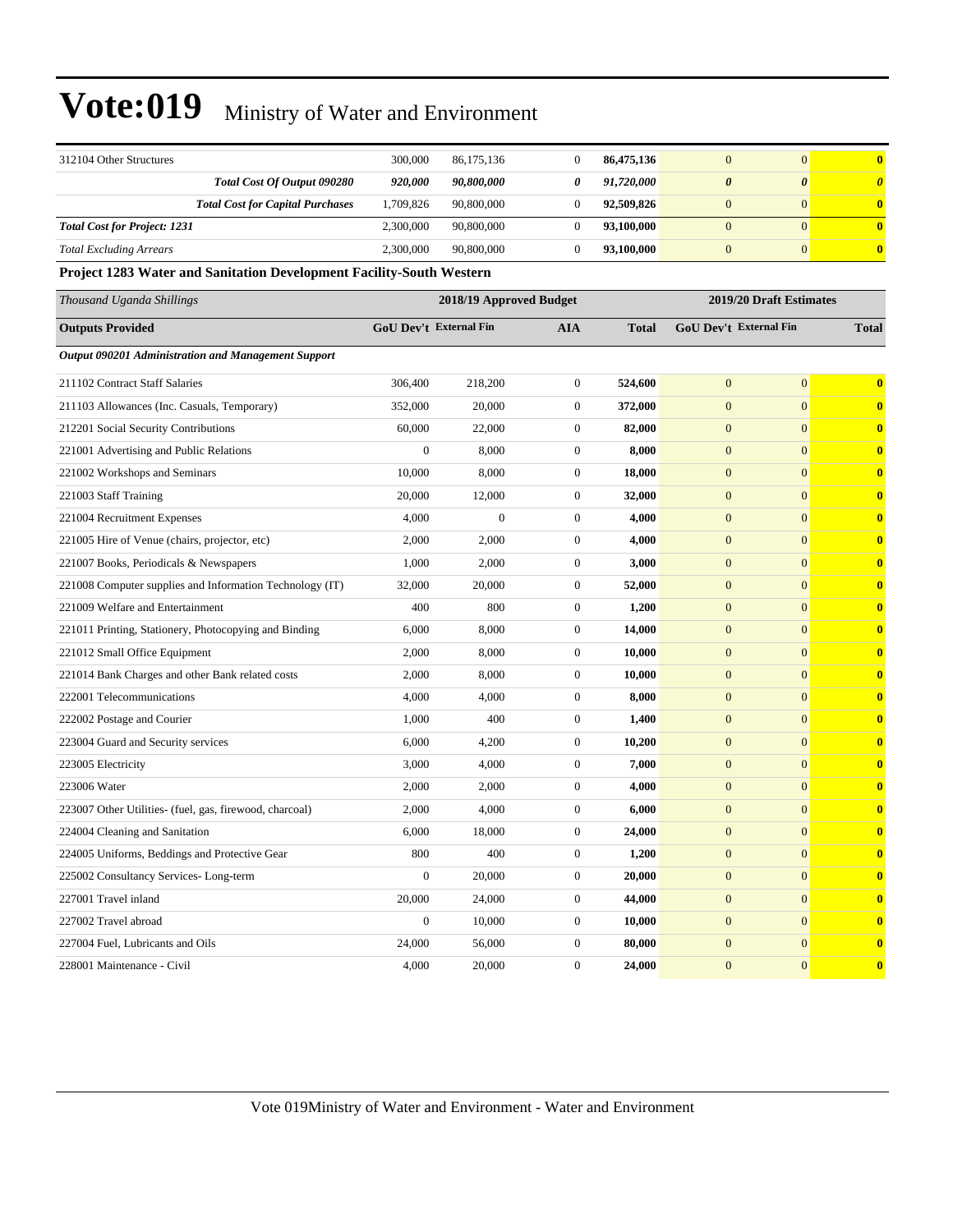| 228002 Maintenance - Vehicles                                                                        | 16,000           | 20,000                | $\overline{0}$   | 36,000    | $\mathbf{0}$          | $\mathbf{0}$          | $\bf{0}$              |
|------------------------------------------------------------------------------------------------------|------------------|-----------------------|------------------|-----------|-----------------------|-----------------------|-----------------------|
| 228003 Maintenance - Machinery, Equipment & Furniture                                                | 4,000            | 6,000                 | $\boldsymbol{0}$ | 10,000    | $\mathbf{0}$          | $\boldsymbol{0}$      | $\bf{0}$              |
| Total Cost Of Output 090201                                                                          | 890,600          | <i><b>530,000</b></i> | 0                | 1,420,600 | $\boldsymbol{\theta}$ | $\boldsymbol{\theta}$ | $\boldsymbol{\theta}$ |
| Output 090204 Backup support for Operation and Maintainance                                          |                  |                       |                  |           |                       |                       |                       |
| 211102 Contract Staff Salaries                                                                       | 130,000          | 10.000                | $\boldsymbol{0}$ | 140,000   | $\mathbf{0}$          | $\mathbf{0}$          | $\bf{0}$              |
| 211103 Allowances (Inc. Casuals, Temporary)                                                          | 62,800           | 6,000                 | $\boldsymbol{0}$ | 68,800    | $\mathbf{0}$          | $\mathbf{0}$          | $\bf{0}$              |
| 221002 Workshops and Seminars                                                                        | 18,000           | 6,000                 | $\boldsymbol{0}$ | 24,000    | $\mathbf{0}$          | $\overline{0}$        | $\bf{0}$              |
| 221009 Welfare and Entertainment                                                                     | 2,000            | 4,000                 | $\boldsymbol{0}$ | 6,000     | $\mathbf{0}$          | $\mathbf{0}$          | $\boldsymbol{0}$      |
| 221011 Printing, Stationery, Photocopying and Binding                                                | 6,000            | $\mathbf{0}$          | $\boldsymbol{0}$ | 6,000     | $\mathbf{0}$          | $\overline{0}$        | $\boldsymbol{0}$      |
| 224005 Uniforms, Beddings and Protective Gear                                                        | $\overline{0}$   | 12.000                | 0                | 12,000    | $\mathbf{0}$          | $\mathbf{0}$          | $\boldsymbol{0}$      |
| 225001 Consultancy Services- Short term                                                              | 65,200           | $\boldsymbol{0}$      | $\boldsymbol{0}$ | 65,200    | $\mathbf{0}$          | $\mathbf{0}$          | $\bf{0}$              |
| 225002 Consultancy Services-Long-term                                                                | 60,000           | $\mathbf{0}$          | $\boldsymbol{0}$ | 60,000    | $\mathbf{0}$          | $\overline{0}$        | $\bf{0}$              |
| 227001 Travel inland                                                                                 | 24,000           | 2,000                 | $\boldsymbol{0}$ | 26,000    | $\mathbf{0}$          | $\mathbf{0}$          | $\boldsymbol{0}$      |
| 227004 Fuel. Lubricants and Oils                                                                     | 16,000           | $\boldsymbol{0}$      | $\boldsymbol{0}$ | 16,000    | $\mathbf{0}$          | $\boldsymbol{0}$      | $\boldsymbol{0}$      |
| 228002 Maintenance - Vehicles                                                                        | 8,000            | $\mathbf{0}$          | $\boldsymbol{0}$ | 8,000     | $\mathbf{0}$          | $\mathbf{0}$          | $\bf{0}$              |
| Total Cost Of Output 090204                                                                          | 392,000          | 40,000                | 0                | 432,000   | $\boldsymbol{\theta}$ | $\boldsymbol{\theta}$ | $\boldsymbol{\theta}$ |
| Output 090205 Improved sanitation services and hygiene                                               |                  |                       |                  |           |                       |                       |                       |
| 211102 Contract Staff Salaries                                                                       | 24,000           | 16,000                | $\boldsymbol{0}$ | 40,000    | $\mathbf{0}$          | $\boldsymbol{0}$      | $\bf{0}$              |
| 211103 Allowances (Inc. Casuals, Temporary)                                                          | 4,000            | 28,000                | $\boldsymbol{0}$ | 32,000    | $\mathbf{0}$          | $\mathbf{0}$          | $\bf{0}$              |
| 221001 Advertising and Public Relations                                                              | 800              | 800                   | $\boldsymbol{0}$ | 1,600     | $\mathbf{0}$          | $\boldsymbol{0}$      | $\boldsymbol{0}$      |
| 221002 Workshops and Seminars                                                                        | 8,000            | 12,000                | $\boldsymbol{0}$ | 20,000    | $\mathbf{0}$          | $\overline{0}$        | $\bf{0}$              |
| 221005 Hire of Venue (chairs, projector, etc)                                                        | $\overline{0}$   | 4,000                 | $\boldsymbol{0}$ | 4,000     | $\mathbf{0}$          | $\overline{0}$        | $\bf{0}$              |
| 221011 Printing, Stationery, Photocopying and Binding                                                | 2,000            | 4,000                 | $\boldsymbol{0}$ | 6,000     | $\mathbf{0}$          | $\overline{0}$        | $\bf{0}$              |
| 224004 Cleaning and Sanitation                                                                       | $\boldsymbol{0}$ | 4,000                 | $\boldsymbol{0}$ | 4,000     | $\mathbf{0}$          | $\boldsymbol{0}$      | $\bf{0}$              |
| 224005 Uniforms, Beddings and Protective Gear                                                        | $\mathbf{0}$     | 1,000                 | $\boldsymbol{0}$ | 1,000     | $\mathbf{0}$          | $\boldsymbol{0}$      | $\boldsymbol{0}$      |
| 225001 Consultancy Services- Short term                                                              | 24,000           | 58,200                | $\boldsymbol{0}$ | 82,200    | $\mathbf{0}$          | $\overline{0}$        | $\bf{0}$              |
| 225002 Consultancy Services-Long-term                                                                | $\overline{0}$   | 40,000                | $\boldsymbol{0}$ | 40,000    | $\mathbf{0}$          | $\overline{0}$        | $\boldsymbol{0}$      |
| 227001 Travel inland                                                                                 | 28,000           | 8,000                 | $\boldsymbol{0}$ | 36,000    | $\mathbf{0}$          | $\overline{0}$        | $\bf{0}$              |
| 227004 Fuel, Lubricants and Oils                                                                     | 3,200            | 18,000                | $\boldsymbol{0}$ | 21,200    | $\mathbf{0}$          | $\overline{0}$        | $\bf{0}$              |
| 228002 Maintenance - Vehicles                                                                        | 4,000            | 6,000                 | $\boldsymbol{0}$ | 10,000    | $\mathbf{0}$          | $\mathbf{0}$          | $\bf{0}$              |
| Total Cost Of Output 090205                                                                          | 98,000           | <i><b>200.000</b></i> | 0                | 298,000   | $\boldsymbol{\theta}$ | $\boldsymbol{\theta}$ |                       |
| Output 090206 Monitoring, Supervision, Capacity building for Urban Authorities and Private Operators |                  |                       |                  |           |                       |                       |                       |
| 211102 Contract Staff Salaries                                                                       | 16,000           | 12,000                | $\boldsymbol{0}$ | 28,000    | $\mathbf{0}$          | $\boldsymbol{0}$      | $\bf{0}$              |
| 211103 Allowances (Inc. Casuals, Temporary)                                                          | 24,000           | 90,300                | $\boldsymbol{0}$ | 114,300   | $\mathbf{0}$          | $\boldsymbol{0}$      | $\bf{0}$              |
| 221001 Advertising and Public Relations                                                              | 4,000            | 8,000                 | $\boldsymbol{0}$ | 12,000    | $\mathbf{0}$          | $\overline{0}$        | $\boldsymbol{0}$      |
| 221002 Workshops and Seminars                                                                        | 4,000            | 4,300                 | $\boldsymbol{0}$ | 8,300     | $\mathbf{0}$          | $\boldsymbol{0}$      | $\bf{0}$              |
| 221003 Staff Training                                                                                | 4,000            | 4,000                 | 0                | 8,000     | $\mathbf{0}$          | $\boldsymbol{0}$      | $\bf{0}$              |
| 221005 Hire of Venue (chairs, projector, etc)                                                        | $\boldsymbol{0}$ | 4,000                 | $\boldsymbol{0}$ | 4,000     | $\mathbf{0}$          | $\boldsymbol{0}$      | $\bf{0}$              |
| 221008 Computer supplies and Information Technology (IT)                                             | $\boldsymbol{0}$ | 3,400                 | $\boldsymbol{0}$ | 3,400     | $\mathbf{0}$          | $\mathbf{0}$          | $\bf{0}$              |
| 221009 Welfare and Entertainment                                                                     | 2,000            | $\boldsymbol{0}$      | $\boldsymbol{0}$ | 2,000     | $\mathbf{0}$          | $\overline{0}$        | $\bf{0}$              |
| 221011 Printing, Stationery, Photocopying and Binding                                                | 400              | 4,000                 | $\boldsymbol{0}$ | 4,400     | $\boldsymbol{0}$      | $\boldsymbol{0}$      | $\bf{0}$              |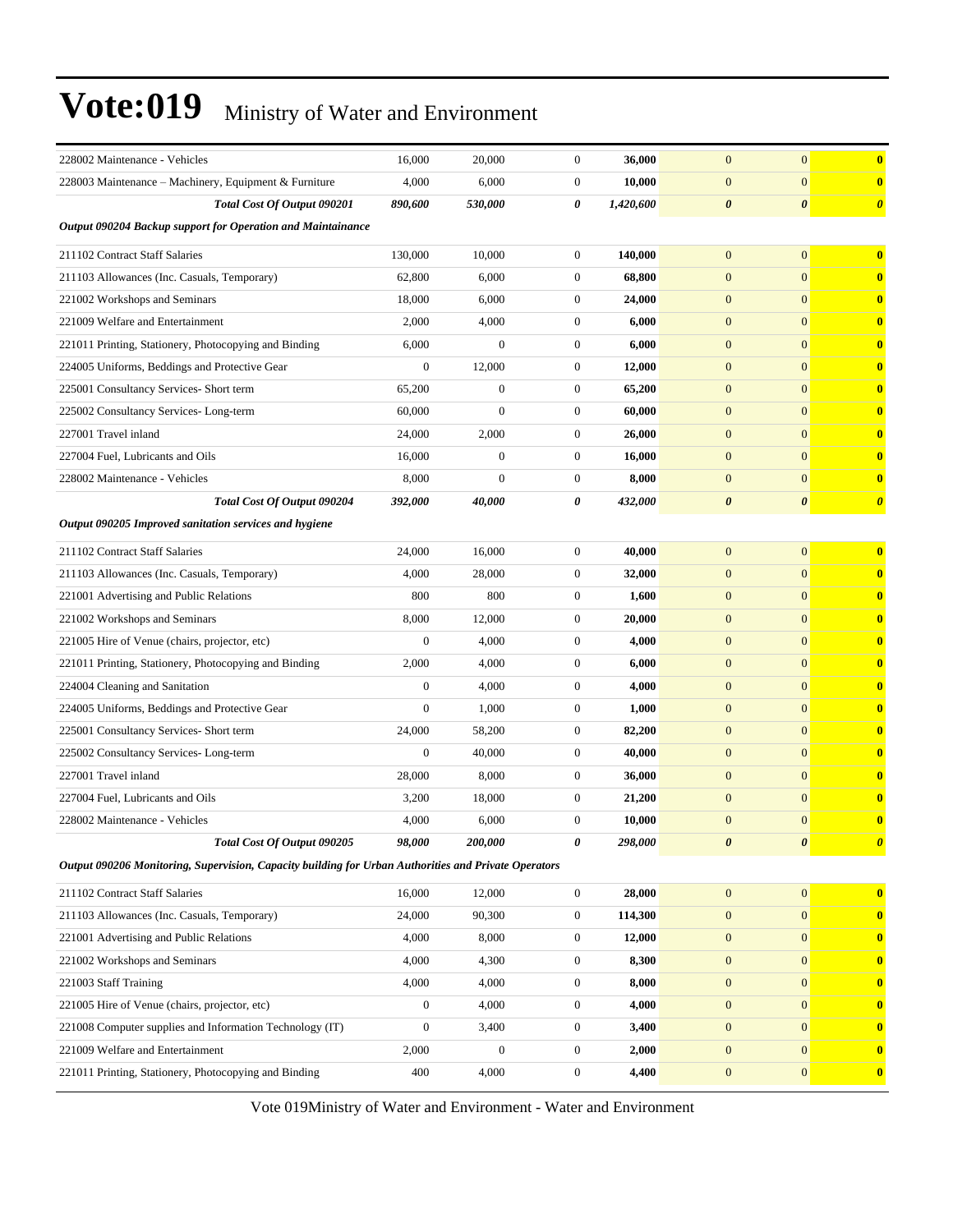| 224005 Uniforms, Beddings and Protective Gear                                                 | $\boldsymbol{0}$       | 8,000                   | $\boldsymbol{0}$ | 8,000        | $\mathbf{0}$          | $\mathbf{0}$                  | $\bf{0}$              |
|-----------------------------------------------------------------------------------------------|------------------------|-------------------------|------------------|--------------|-----------------------|-------------------------------|-----------------------|
| 225001 Consultancy Services- Short term                                                       | 12,000                 | 40,000                  | $\boldsymbol{0}$ | 52,000       | $\boldsymbol{0}$      | $\mathbf{0}$                  | $\bf{0}$              |
| 225002 Consultancy Services-Long-term                                                         | 4,000                  | 8,000                   | $\boldsymbol{0}$ | 12,000       | $\boldsymbol{0}$      | $\mathbf{0}$                  | $\bf{0}$              |
| 227001 Travel inland                                                                          | 12,000                 | 4,000                   | $\boldsymbol{0}$ | 16,000       | $\boldsymbol{0}$      | $\mathbf{0}$                  | $\bf{0}$              |
| 227004 Fuel, Lubricants and Oils                                                              | 3,200                  | 20,000                  | $\boldsymbol{0}$ | 23,200       | $\mathbf{0}$          | $\mathbf{0}$                  | $\bf{0}$              |
| 228002 Maintenance - Vehicles                                                                 | 8,000                  | 2,000                   | $\boldsymbol{0}$ | 10,000       | $\mathbf{0}$          | $\mathbf{0}$                  | $\bf{0}$              |
| Total Cost Of Output 090206                                                                   | 93,600                 | 212,000                 | 0                | 305,600      | $\pmb{\theta}$        | $\boldsymbol{\theta}$         | $\boldsymbol{\theta}$ |
| <b>Total Cost for Outputs Provided</b>                                                        | 1,474,200              | 982,000                 | $\boldsymbol{0}$ | 2,456,200    | $\mathbf{0}$          | $\mathbf{0}$                  | $\bf{0}$              |
| <b>Capital Purchases</b>                                                                      | GoU Dev't External Fin |                         | <b>AIA</b>       | <b>Total</b> |                       | <b>GoU Dev't External Fin</b> | <b>Total</b>          |
| Output 090271 Acquisition of Land by Government                                               |                        |                         |                  |              |                       |                               |                       |
| 311101 Land                                                                                   | 400,000                | $\boldsymbol{0}$        | $\mathbf{0}$     | 400,000      | $\boldsymbol{0}$      | $\boldsymbol{0}$              | $\bf{0}$              |
| Total Cost Of Output 090271                                                                   | 400,000                | 0                       | 0                | 400,000      | $\boldsymbol{\theta}$ | $\boldsymbol{\theta}$         | $\boldsymbol{\theta}$ |
| Output 090280 Construction of Piped Water Supply Systems (Urban)                              |                        |                         |                  |              |                       |                               |                       |
| 281502 Feasibility Studies for Capital Works                                                  | 120,000                | 40,000                  | $\mathbf{0}$     | 160,000      | $\mathbf{0}$          | $\mathbf{0}$                  | $\bf{0}$              |
| 281503 Engineering and Design Studies & Plans for capital<br>works                            | 120,000                | 40,000                  | $\boldsymbol{0}$ | 160,000      | $\boldsymbol{0}$      | $\mathbf{0}$                  | $\bf{0}$              |
| 281504 Monitoring, Supervision & Appraisal of capital works                                   | 76,000                 | 40,000                  | $\overline{0}$   | 116,000      | $\boldsymbol{0}$      | $\mathbf{0}$                  | $\bf{0}$              |
| 312104 Other Structures                                                                       | 2,950,900              | 4,876,000               | $\boldsymbol{0}$ | 7,826,900    | $\boldsymbol{0}$      | $\mathbf{0}$                  | $\bf{0}$              |
| Total Cost Of Output 090280                                                                   | 3,266,900              | 4,996,000               | 0                | 8,262,900    | $\pmb{\theta}$        | $\boldsymbol{\theta}$         | $\boldsymbol{\theta}$ |
| Output 090281 Energy installation for pumped water supply schemes                             |                        |                         |                  |              |                       |                               |                       |
| 312104 Other Structures                                                                       | 400,000                | $\boldsymbol{0}$        | $\boldsymbol{0}$ | 400,000      | $\mathbf{0}$          | $\mathbf{0}$                  | $\bf{0}$              |
| Total Cost Of Output 090281                                                                   | <i><b>400,000</b></i>  | 0                       | 0                | 400,000      | $\boldsymbol{\theta}$ | $\boldsymbol{\theta}$         | $\boldsymbol{\theta}$ |
| Output 090282 Construction of Sanitation Facilities (Urban)                                   |                        |                         |                  |              |                       |                               |                       |
| 281503 Engineering and Design Studies & Plans for capital<br>works                            | 4,000                  | 2,000                   | $\mathbf{0}$     | 6,000        | $\mathbf{0}$          | $\mathbf{0}$                  | $\bf{0}$              |
| 281504 Monitoring, Supervision & Appraisal of capital works                                   | 20,000                 | 2,000                   | $\boldsymbol{0}$ | 22,000       | $\boldsymbol{0}$      | $\mathbf{0}$                  | $\bf{0}$              |
| 312104 Other Structures                                                                       | 1,596,900              | 496,000                 | $\boldsymbol{0}$ | 2,092,900    | $\boldsymbol{0}$      | $\mathbf{0}$                  | $\bf{0}$              |
| Total Cost Of Output 090282                                                                   | 1,620,900              | 500,000                 | 0                | 2,120,900    | $\boldsymbol{\theta}$ | $\boldsymbol{\theta}$         | $\boldsymbol{\theta}$ |
| <b>Total Cost for Capital Purchases</b>                                                       | 5,687,800              | 5,496,000               | $\mathbf{0}$     | 11,183,800   | $\boldsymbol{0}$      | $\mathbf{0}$                  | $\boldsymbol{0}$      |
| <b>Total Cost for Project: 1283</b>                                                           | 7,162,000              | 6,478,000               | $\boldsymbol{0}$ | 13,640,000   | $\mathbf{0}$          | $\mathbf{0}$                  | $\bf{0}$              |
| <b>Total Excluding Arrears</b>                                                                | 7,162,000              | 6,478,000               | $\boldsymbol{0}$ | 13,640,000   | $\mathbf{0}$          | $\mathbf{0}$                  | $\bf{0}$              |
| Project 1399 Karamoja Small Town and Rural growth Centers Water Supply and Sanitation Project |                        |                         |                  |              |                       |                               |                       |
| Thousand Uganda Shillings                                                                     |                        | 2018/19 Approved Budget |                  |              |                       | 2019/20 Draft Estimates       |                       |
| <b>Outputs Provided</b>                                                                       | GoU Dev't External Fin |                         | <b>AIA</b>       | <b>Total</b> |                       | GoU Dev't External Fin        | <b>Total</b>          |
| Output 090201 Administration and Management Support                                           |                        |                         |                  |              |                       |                               |                       |
| 211102 Contract Staff Salaries                                                                | 234,681                | $\boldsymbol{0}$        | $\boldsymbol{0}$ | 234,681      | 360,000               | $\vert 0 \vert$               | 360,000               |
|                                                                                               |                        |                         |                  |              |                       |                               |                       |

211103 Allowances (Inc. Casuals, Temporary) 48,000 0 0 **48,000** 57,000 0 **57,000** 212101 Social Security Contributions 23,008 0 0 **23,008** 54,000 0 **54,000** 212201 Social Security Contributions 23,468 0 0 **23,468** 0 0 **0** 221001 Advertising and Public Relations 50,000 0 0 **50,000** 60,000 0 **60,000**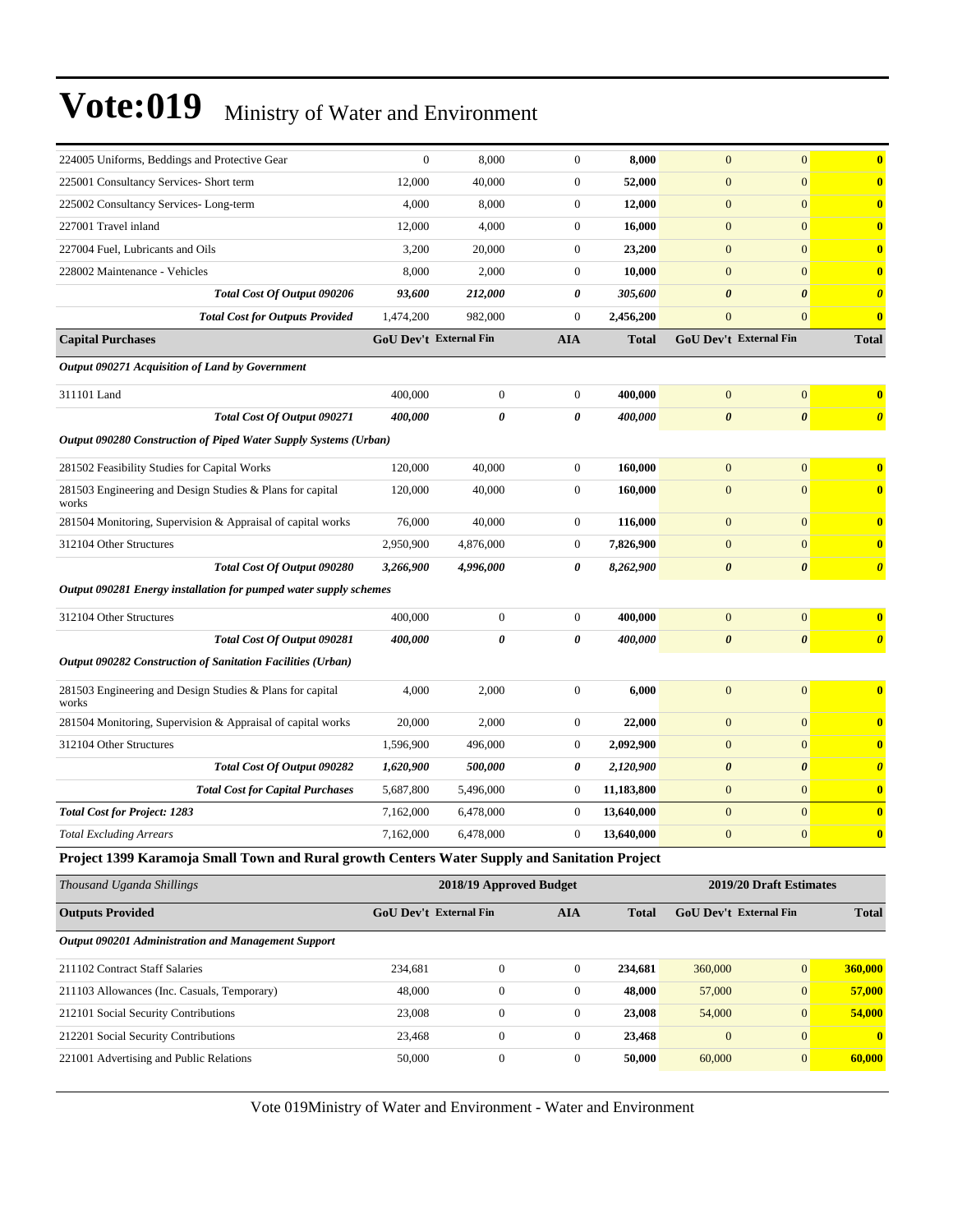| 221002 Workshops and Seminars                                                                        |                                        | 55,000           | $\boldsymbol{0}$ | $\boldsymbol{0}$ | 55,000    | 80,000         | $\mathbf{0}$          | 80,000                  |
|------------------------------------------------------------------------------------------------------|----------------------------------------|------------------|------------------|------------------|-----------|----------------|-----------------------|-------------------------|
| 221003 Staff Training                                                                                |                                        | 7,000            | $\boldsymbol{0}$ | $\mathbf{0}$     | 7,000     | 40,000         | $\mathbf{0}$          | 40,000                  |
| 221004 Recruitment Expenses                                                                          |                                        | 15,000           | $\boldsymbol{0}$ | $\mathbf{0}$     | 15,000    | 15,000         | $\mathbf{0}$          | 15,000                  |
| 221005 Hire of Venue (chairs, projector, etc)                                                        |                                        | 15,000           | $\boldsymbol{0}$ | $\mathbf{0}$     | 15,000    | $\mathbf{0}$   | $\mathbf{0}$          | $\overline{\mathbf{0}}$ |
| 221007 Books, Periodicals & Newspapers                                                               |                                        | 2,000            | $\boldsymbol{0}$ | $\mathbf{0}$     | 2,000     | 2,000          | $\mathbf{0}$          | 2,000                   |
| 221008 Computer supplies and Information Technology (IT)                                             |                                        | 25,000           | $\boldsymbol{0}$ | $\boldsymbol{0}$ | 25,000    | 40,000         | $\mathbf{0}$          | 40,000                  |
| 221011 Printing, Stationery, Photocopying and Binding                                                |                                        | 20,000           | $\boldsymbol{0}$ | $\mathbf{0}$     | 20,000    | $\mathbf{0}$   | $\boldsymbol{0}$      | $\mathbf{0}$            |
| 221014 Bank Charges and other Bank related costs                                                     |                                        | 1,800            | $\boldsymbol{0}$ | $\mathbf{0}$     | 1,800     | 1,200          | $\mathbf{0}$          | 1,200                   |
| 223004 Guard and Security services                                                                   |                                        | 24,000           | $\boldsymbol{0}$ | $\mathbf{0}$     | 24,000    | 26,000         | $\boldsymbol{0}$      | 26,000                  |
| 223005 Electricity                                                                                   |                                        | 15,000           | $\boldsymbol{0}$ | $\mathbf{0}$     | 15,000    | 8,400          | $\mathbf{0}$          | 8,400                   |
| 223006 Water                                                                                         |                                        | 8,000            | $\boldsymbol{0}$ | $\mathbf{0}$     | 8,000     | $\overline{0}$ | $\mathbf{0}$          | $\bf{0}$                |
| 227001 Travel inland                                                                                 |                                        | 180,000          | $\boldsymbol{0}$ | $\mathbf{0}$     | 180,000   | 165,000        | $\boldsymbol{0}$      | 165,000                 |
| 227002 Travel abroad                                                                                 |                                        | $\boldsymbol{0}$ | $\boldsymbol{0}$ | $\mathbf{0}$     | $\bf{0}$  | 30,000         | $\mathbf{0}$          | 30,000                  |
| 227004 Fuel, Lubricants and Oils                                                                     |                                        | 120,000          | $\boldsymbol{0}$ | $\mathbf{0}$     | 120,000   | 60,000         | $\mathbf{0}$          | 60,000                  |
| 228002 Maintenance - Vehicles                                                                        |                                        | 20,000           | $\boldsymbol{0}$ | $\mathbf{0}$     | 20,000    | 44,400         | $\boldsymbol{0}$      | 44,400                  |
|                                                                                                      | Total Cost Of Output 090201            | 886,957          | 0                | 0                | 886,957   | 1,043,000      | $\boldsymbol{\theta}$ | 1,043,000               |
| Output 090204 Backup support for Operation and Maintainance                                          |                                        |                  |                  |                  |           |                |                       |                         |
| 221002 Workshops and Seminars                                                                        |                                        | $\mathbf{0}$     | $\boldsymbol{0}$ | $\mathbf{0}$     | $\bf{0}$  | 50,000         | $\mathbf{0}$          | 50,000                  |
| 221011 Printing, Stationery, Photocopying and Binding                                                |                                        | $\boldsymbol{0}$ | $\boldsymbol{0}$ | $\mathbf{0}$     | $\bf{0}$  | 6,000          | $\mathbf{0}$          | 6,000                   |
| 227001 Travel inland                                                                                 |                                        | $\boldsymbol{0}$ | $\boldsymbol{0}$ | $\mathbf{0}$     | $\bf{0}$  | 40,000         | $\mathbf{0}$          | 40,000                  |
| 227004 Fuel, Lubricants and Oils                                                                     |                                        | $\boldsymbol{0}$ | $\boldsymbol{0}$ | $\mathbf{0}$     | $\bf{0}$  | 8,000          | $\boldsymbol{0}$      | 8,000                   |
|                                                                                                      | Total Cost Of Output 090204            | 0                | 0                | 0                | 0         | 104,000        | $\boldsymbol{\theta}$ | 104,000                 |
| Output 090205 Improved sanitation services and hygiene                                               |                                        |                  |                  |                  |           |                |                       |                         |
| 221002 Workshops and Seminars                                                                        |                                        | 60,000           | $\boldsymbol{0}$ | $\boldsymbol{0}$ | 60,000    | $\mathbf{0}$   | $\boldsymbol{0}$      | $\bf{0}$                |
| 225001 Consultancy Services- Short term                                                              |                                        | 200,000          | $\boldsymbol{0}$ | $\mathbf{0}$     | 200,000   | 170,000        | $\mathbf{0}$          | 170,000                 |
| 227001 Travel inland                                                                                 |                                        | 45,000           | $\boldsymbol{0}$ | $\mathbf{0}$     | 45,000    | 10,000         | $\mathbf{0}$          | 10,000                  |
| 227004 Fuel, Lubricants and Oils                                                                     |                                        | 20,000           | $\boldsymbol{0}$ | $\mathbf{0}$     | 20,000    | 10,000         | $\mathbf{0}$          | 10,000                  |
| 228002 Maintenance - Vehicles                                                                        |                                        | 21,992           | $\boldsymbol{0}$ | $\boldsymbol{0}$ | 21,992    | $\mathbf{0}$   | $\mathbf{0}$          | $\bf{0}$                |
|                                                                                                      | Total Cost Of Output 090205            | 346,992          | 0                | 0                | 346,992   | 190,000        | $\boldsymbol{\theta}$ | <b>190,000</b>          |
| Output 090206 Monitoring, Supervision, Capacity building for Urban Authorities and Private Operators |                                        |                  |                  |                  |           |                |                       |                         |
| 211103 Allowances (Inc. Casuals, Temporary)                                                          |                                        | $\boldsymbol{0}$ | $\boldsymbol{0}$ | $\boldsymbol{0}$ | $\bf{0}$  | 20,000         | $\mathbf{0}$          | 20,000                  |
| 221002 Workshops and Seminars                                                                        |                                        | 30,000           | $\boldsymbol{0}$ | $\boldsymbol{0}$ | 30,000    | 45,000         | $\boldsymbol{0}$      | 45,000                  |
| 221011 Printing, Stationery, Photocopying and Binding                                                |                                        | 4,500            | $\boldsymbol{0}$ | $\boldsymbol{0}$ | 4,500     | 4,000          | $\boldsymbol{0}$      | 4,000                   |
| 227001 Travel inland                                                                                 |                                        | 40,000           | $\boldsymbol{0}$ | $\boldsymbol{0}$ | 40,000    | 60,000         | $\mathbf{0}$          | 60,000                  |
| 227004 Fuel, Lubricants and Oils                                                                     |                                        | 30,500           | $\boldsymbol{0}$ | $\boldsymbol{0}$ | 30,500    | 31,000         | $\boldsymbol{0}$      | 31,000                  |
|                                                                                                      | Total Cost Of Output 090206            | 105,000          | 0                | 0                | 105,000   | 160,000        | $\pmb{\theta}$        | 160,000                 |
|                                                                                                      | <b>Total Cost for Outputs Provided</b> | 1,338,949        | $\boldsymbol{0}$ | $\boldsymbol{0}$ | 1,338,949 | 1,497,000      | $\mathbf{0}$          | 1,497,000               |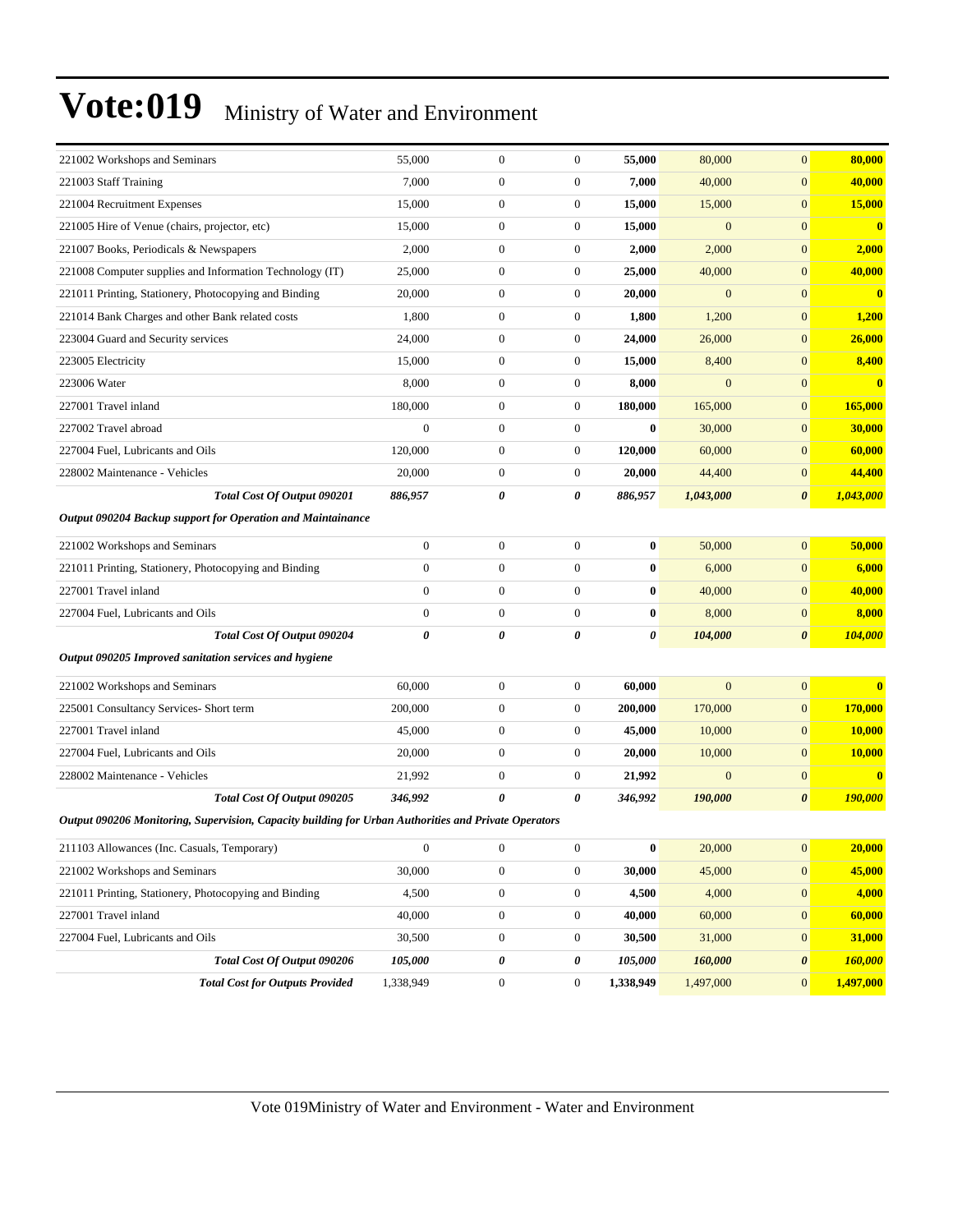| <b>Capital Purchases</b>                                                | GoU Dev't External Fin |                         | <b>AIA</b>       | <b>Total</b> |                       | <b>GoU Dev't External Fin</b> | <b>Total</b>          |
|-------------------------------------------------------------------------|------------------------|-------------------------|------------------|--------------|-----------------------|-------------------------------|-----------------------|
| Output 090271 Acquisition of Land by Government                         |                        |                         |                  |              |                       |                               |                       |
| 311101 Land                                                             | 50,000                 | $\boldsymbol{0}$        | $\boldsymbol{0}$ | 50,000       | 50,000                | $\boldsymbol{0}$              | 50,000                |
| Total Cost Of Output 090271                                             | 50,000                 | 0                       | 0                | 50,000       | 50,000                | $\boldsymbol{\theta}$         | 50,000                |
| Output 090272 Government Buildings and Administrative Infrastructure    |                        |                         |                  |              |                       |                               |                       |
| 312101 Non-Residential Buildings                                        | 500,000                | $\boldsymbol{0}$        | 0                | 500,000      | 1,500,000             | $\mathbf{0}$                  | 1,500,000             |
| Total Cost Of Output 090272                                             | 500,000                | 0                       | 0                | 500,000      | 1,500,000             | $\boldsymbol{\theta}$         | 1,500,000             |
| Output 090275 Purchase of Motor Vehicles and Other Transport Equipment  |                        |                         |                  |              |                       |                               |                       |
| 312201 Transport Equipment                                              | 600,000                | $\boldsymbol{0}$        | 0                | 600,000      | 330,000               | $\boldsymbol{0}$              | 330,000               |
| Total Cost Of Output 090275                                             | 600,000                | 0                       | 0                | 600,000      | 330,000               | $\boldsymbol{\theta}$         | 330,000               |
| Output 090276 Purchase of Office and ICT Equipment, including Software  |                        |                         |                  |              |                       |                               |                       |
| 312213 ICT Equipment                                                    | 65,000                 | $\boldsymbol{0}$        | 0                | 65,000       | 40,000                | $\mathbf{0}$                  | 40,000                |
| Total Cost Of Output 090276                                             | 65,000                 | 0                       | 0                | 65,000       | 40,000                | $\boldsymbol{\theta}$         | 40,000                |
| <b>Output 090280 Construction of Piped Water Supply Systems (Urban)</b> |                        |                         |                  |              |                       |                               |                       |
| 281501 Environment Impact Assessment for Capital Works                  | 240,000                | $\boldsymbol{0}$        | $\boldsymbol{0}$ | 240,000      | 120,000               | $\mathbf{0}$                  | 120,000               |
| 281502 Feasibility Studies for Capital Works                            | 200,000                | $\boldsymbol{0}$        | $\boldsymbol{0}$ | 200,000      | 100,000               | $\mathbf{0}$                  | 100,000               |
| 281503 Engineering and Design Studies & Plans for capital<br>works      | 400,000                | $\boldsymbol{0}$        | 0                | 400,000      | 500,000               | $\boldsymbol{0}$              | 500,000               |
| 312104 Other Structures                                                 | 2,267,151              | $\boldsymbol{0}$        | 0                | 2,267,151    | 2,363,000             | $\mathbf{0}$                  | 2,363,000             |
| Total Cost Of Output 090280                                             | 3,107,151              | 0                       | 0                | 3,107,151    | 3,083,000             | $\boldsymbol{\theta}$         | 3,083,000             |
| Output 090281 Energy installation for pumped water supply schemes       |                        |                         |                  |              |                       |                               |                       |
| 312202 Machinery and Equipment                                          | 995,000                | 1,000,000               | 0                | 1,995,000    | $\mathbf{0}$          | $\mathbf{0}$                  | $\bf{0}$              |
| Total Cost Of Output 090281                                             | 995,000                | 1,000,000               | 0                | 1,995,000    | $\boldsymbol{\theta}$ | $\boldsymbol{\theta}$         | $\boldsymbol{\theta}$ |
| <b>Output 090282 Construction of Sanitation Facilities (Urban)</b>      |                        |                         |                  |              |                       |                               |                       |
| 281503 Engineering and Design Studies & Plans for capital<br>works      | 160,000                | $\boldsymbol{0}$        | $\boldsymbol{0}$ | 160,000      | $\mathbf{0}$          | $\mathbf{0}$                  | $\bf{0}$              |
| Total Cost Of Output 090282                                             | 160,000                | 0                       | 0                | 160,000      | $\boldsymbol{\theta}$ | $\pmb{\theta}$                | $\boldsymbol{\theta}$ |
| <b>Total Cost for Capital Purchases</b>                                 | 5,477,151              | 1,000,000               | $\boldsymbol{0}$ | 6,477,151    | 5,003,000             | $\boldsymbol{0}$              | 5,003,000             |
| <b>Total Cost for Project: 1399</b>                                     | 6,816,100              | 1,000,000               | 0                | 7,816,100    | 6,500,000             | $\mathbf{0}$                  | 6,500,000             |
| <b>Total Excluding Arrears</b>                                          | 6,816,100              | 1,000,000               | 0                | 7,816,100    | 6,500,000             | $\mathbf{0}$                  | 6,500,000             |
| <b>Project 1438 Water Services Acceleration Project (SCAP)</b>          |                        |                         |                  |              |                       |                               |                       |
| Thousand Uganda Shillings                                               |                        | 2018/19 Approved Budget |                  |              |                       | 2019/20 Draft Estimates       |                       |
| <b>Capital Purchases</b>                                                | GoU Dev't External Fin |                         | AIA              | <b>Total</b> |                       | GoU Dev't External Fin        | <b>Total</b>          |
| Output 090280 Construction of Piped Water Supply Systems (Urban)        |                        |                         |                  |              |                       |                               |                       |
| 312104 Other Structures                                                 | 37,600,000             | $\boldsymbol{0}$        | $\boldsymbol{0}$ | 37,600,000   | 52,600,000            | $\mathbf{0}$                  | 52,600,000            |
| Total Cost Of Output 090280                                             | 37,600,000             | 0                       | 0                | 37,600,000   | 52,600,000            | $\boldsymbol{\theta}$         | 52,600,000            |
| <b>Total Cost for Capital Purchases</b>                                 | 37,600,000             | $\boldsymbol{0}$        | $\boldsymbol{0}$ | 37,600,000   | 52,600,000            | $\mathbf{0}$                  | 52,600,000            |
| <b>Total Cost for Project: 1438</b>                                     | 37,600,000             | $\boldsymbol{0}$        | $\boldsymbol{0}$ | 37,600,000   | 52,600,000            | $\mathbf{0}$                  | 52,600,000            |
| <b>Total Excluding Arrears</b>                                          | 37,600,000             | $\boldsymbol{0}$        | $\boldsymbol{0}$ | 37,600,000   | 52,600,000            | $\mathbf{0}$                  | 52,600,000            |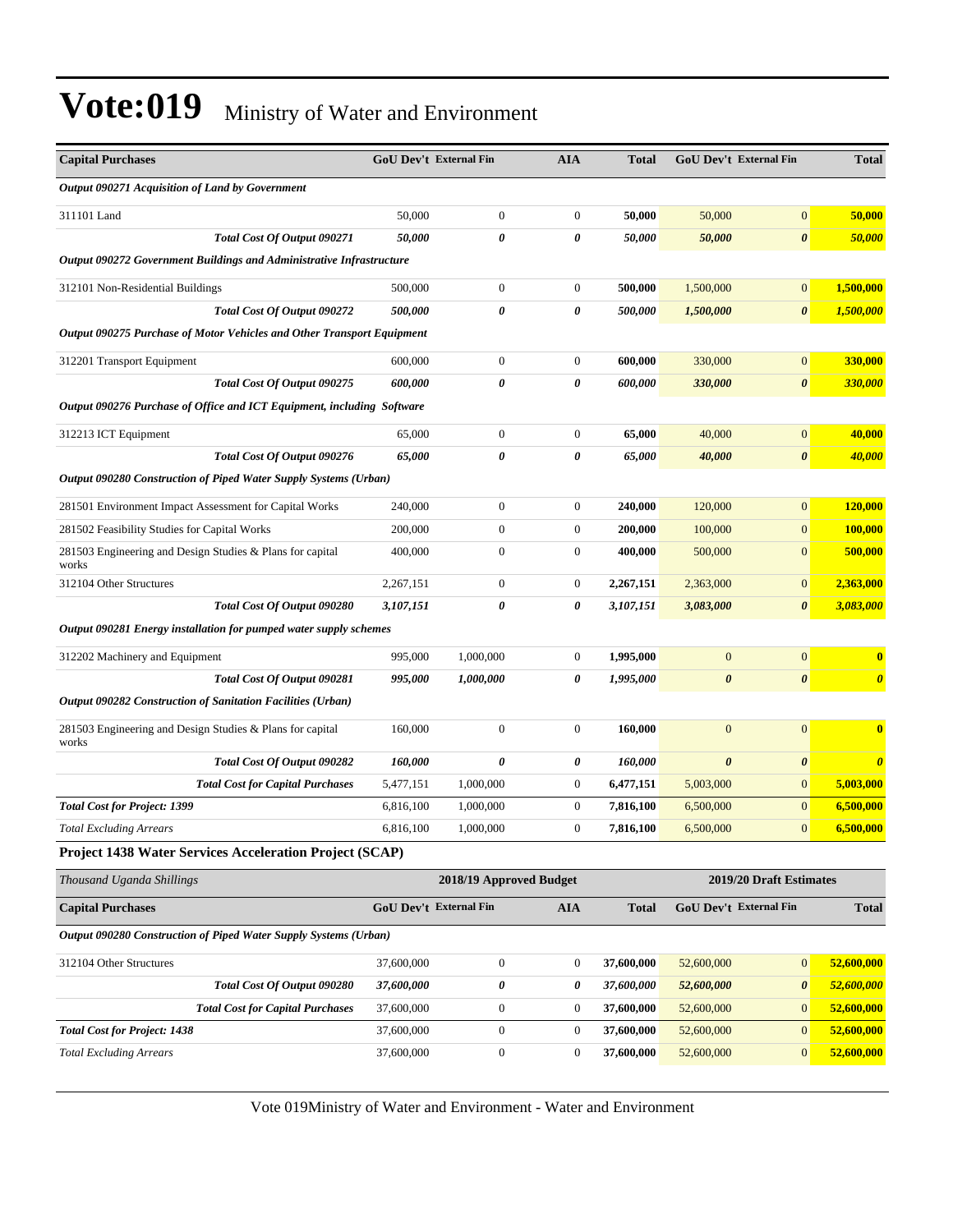| Project 1524 water and Samtation Development Pacinty - East-Phase II |                         |                        |                  |              |                         |                        |              |  |
|----------------------------------------------------------------------|-------------------------|------------------------|------------------|--------------|-------------------------|------------------------|--------------|--|
| Thousand Uganda Shillings                                            | 2018/19 Approved Budget |                        |                  |              | 2019/20 Draft Estimates |                        |              |  |
| <b>Outputs Provided</b>                                              |                         | GoU Dev't External Fin | <b>AIA</b>       | <b>Total</b> |                         | GoU Dev't External Fin | <b>Total</b> |  |
| Output 090201 Administration and Management Support                  |                         |                        |                  |              |                         |                        |              |  |
| 211102 Contract Staff Salaries                                       | $\boldsymbol{0}$        | $\boldsymbol{0}$       | $\boldsymbol{0}$ | $\bf{0}$     | 652,000                 | $\boldsymbol{0}$       | 652,000      |  |
| 211103 Allowances (Inc. Casuals, Temporary)                          | $\boldsymbol{0}$        | $\boldsymbol{0}$       | $\mathbf{0}$     | $\bf{0}$     | 80,000                  | $\boldsymbol{0}$       | 80,000       |  |
| 212101 Social Security Contributions                                 | $\boldsymbol{0}$        | $\boldsymbol{0}$       | $\mathbf{0}$     | $\bf{0}$     | 100,000                 | $\overline{0}$         | 100,000      |  |
| 221001 Advertising and Public Relations                              | $\boldsymbol{0}$        | $\boldsymbol{0}$       | $\mathbf{0}$     | $\bf{0}$     | 40,000                  | $\overline{0}$         | 40,000       |  |
| 221002 Workshops and Seminars                                        | $\boldsymbol{0}$        | $\boldsymbol{0}$       | $\mathbf{0}$     | $\bf{0}$     | 80,000                  | $\overline{0}$         | 80,000       |  |
| 221003 Staff Training                                                | $\overline{0}$          | $\boldsymbol{0}$       | $\boldsymbol{0}$ | $\bf{0}$     | 20,000                  | $\boldsymbol{0}$       | 20,000       |  |
| 221004 Recruitment Expenses                                          | $\boldsymbol{0}$        | $\boldsymbol{0}$       | $\mathbf{0}$     | $\bf{0}$     | 8,000                   | $\boldsymbol{0}$       | 8,000        |  |
| 221005 Hire of Venue (chairs, projector, etc)                        | $\boldsymbol{0}$        | $\boldsymbol{0}$       | $\mathbf{0}$     | $\bf{0}$     | 20,000                  | $\overline{0}$         | 20,000       |  |
| 221007 Books, Periodicals & Newspapers                               | $\boldsymbol{0}$        | $\boldsymbol{0}$       | $\mathbf{0}$     | $\bf{0}$     | 4,000                   | $\overline{0}$         | 4,000        |  |
| 221008 Computer supplies and Information Technology (IT)             | $\boldsymbol{0}$        | $\boldsymbol{0}$       | $\mathbf{0}$     | $\bf{0}$     | 60,000                  | $\overline{0}$         | 60,000       |  |
| 221009 Welfare and Entertainment                                     | $\overline{0}$          | $\boldsymbol{0}$       | $\mathbf{0}$     | $\bf{0}$     | 8,000                   | $\boldsymbol{0}$       | 8,000        |  |
| 221011 Printing, Stationery, Photocopying and Binding                | $\boldsymbol{0}$        | $\boldsymbol{0}$       | $\mathbf{0}$     | $\bf{0}$     | 80,000                  | $\boldsymbol{0}$       | 80,000       |  |
| 221012 Small Office Equipment                                        | $\boldsymbol{0}$        | $\boldsymbol{0}$       | $\mathbf{0}$     | $\bf{0}$     | 8,000                   | $\overline{0}$         | 8,000        |  |
| 221014 Bank Charges and other Bank related costs                     | $\boldsymbol{0}$        | $\boldsymbol{0}$       | $\mathbf{0}$     | $\bf{0}$     | 4,000                   | $\overline{0}$         | 4,000        |  |
| 222001 Telecommunications                                            | $\boldsymbol{0}$        | $\boldsymbol{0}$       | $\mathbf{0}$     | $\bf{0}$     | 20,000                  | $\overline{0}$         | 20,000       |  |
| 222002 Postage and Courier                                           | $\overline{0}$          | $\boldsymbol{0}$       | $\boldsymbol{0}$ | $\bf{0}$     | 4,000                   | $\boldsymbol{0}$       | 4,000        |  |
| 223004 Guard and Security services                                   | $\boldsymbol{0}$        | $\boldsymbol{0}$       | $\mathbf{0}$     | $\bf{0}$     | 16,000                  | $\boldsymbol{0}$       | 16,000       |  |
| 223005 Electricity                                                   | $\boldsymbol{0}$        | $\boldsymbol{0}$       | $\mathbf{0}$     | $\bf{0}$     | 24,000                  | $\overline{0}$         | 24,000       |  |
| 223006 Water                                                         | $\boldsymbol{0}$        | $\boldsymbol{0}$       | $\mathbf{0}$     | $\bf{0}$     | 4,000                   | $\overline{0}$         | 4,000        |  |
| 223007 Other Utilities- (fuel, gas, firewood, charcoal)              | $\boldsymbol{0}$        | $\boldsymbol{0}$       | $\mathbf{0}$     | $\bf{0}$     | 4,000                   | $\overline{0}$         | 4,000        |  |
| 224004 Cleaning and Sanitation                                       | $\overline{0}$          | $\boldsymbol{0}$       | $\boldsymbol{0}$ | $\bf{0}$     | 8,000                   | $\boldsymbol{0}$       | 8,000        |  |
| 224005 Uniforms, Beddings and Protective Gear                        | $\boldsymbol{0}$        | $\boldsymbol{0}$       | $\mathbf{0}$     | $\bf{0}$     | 20,000                  | $\boldsymbol{0}$       | 20,000       |  |
| 227001 Travel inland                                                 | $\boldsymbol{0}$        | $\boldsymbol{0}$       | $\mathbf{0}$     | $\bf{0}$     | 80,000                  | $\overline{0}$         | 80,000       |  |
| 227002 Travel abroad                                                 | $\boldsymbol{0}$        | $\boldsymbol{0}$       | $\mathbf{0}$     | $\bf{0}$     | 52,000                  | $\overline{0}$         | 52,000       |  |
| 227004 Fuel, Lubricants and Oils                                     | $\boldsymbol{0}$        | $\boldsymbol{0}$       | $\mathbf{0}$     | $\bf{0}$     | 120,000                 | $\overline{0}$         | 120,000      |  |
| 228002 Maintenance - Vehicles                                        | $\overline{0}$          | $\boldsymbol{0}$       | $\boldsymbol{0}$ | $\bf{0}$     | 60,000                  | $\overline{0}$         | 60,000       |  |
| 228003 Maintenance - Machinery, Equipment & Furniture                | $\Omega$                | $\mathbf{0}$           | $\mathbf{0}$     | $\mathbf{0}$ | 4,000                   | $\overline{0}$         | 4,000        |  |
| Total Cost Of Output 090201                                          | 0                       | 0                      | 0                | 0            | 1,580,000               | $\boldsymbol{\theta}$  | 1,580,000    |  |
| Output 090202 Policies, Plans, standards and regulations developed   |                         |                        |                  |              |                         |                        |              |  |
| 227001 Travel inland                                                 | $\boldsymbol{0}$        | $\boldsymbol{0}$       | $\boldsymbol{0}$ | $\bf{0}$     | 40,000                  | $\boldsymbol{0}$       | 40,000       |  |
| 227004 Fuel, Lubricants and Oils                                     | $\boldsymbol{0}$        | $\boldsymbol{0}$       | $\mathbf{0}$     | $\bf{0}$     | 20,000                  | $\mathbf{0}$           | 20,000       |  |
| Total Cost Of Output 090202                                          | 0                       | 0                      | 0                | 0            | 60,000                  | 0                      | 60,000       |  |
| Output 090204 Backup support for Operation and Maintainance          |                         |                        |                  |              |                         |                        |              |  |
| 221002 Workshops and Seminars                                        | $\boldsymbol{0}$        | $\boldsymbol{0}$       | $\boldsymbol{0}$ | $\bf{0}$     | 40,000                  | $\boldsymbol{0}$       | 40,000       |  |
| 221011 Printing, Stationery, Photocopying and Binding                | $\boldsymbol{0}$        | $\boldsymbol{0}$       | $\boldsymbol{0}$ | $\bf{0}$     | 12,000                  | $\mathbf{0}$           | 12,000       |  |
| 227001 Travel inland                                                 | $\boldsymbol{0}$        | $\boldsymbol{0}$       | $\boldsymbol{0}$ | $\bf{0}$     | 45,000                  | $\boldsymbol{0}$       | 45,000       |  |
|                                                                      |                         |                        |                  |              |                         |                        |              |  |

**Project 1524 Water and Sanitation Development Facility - East-Phase II**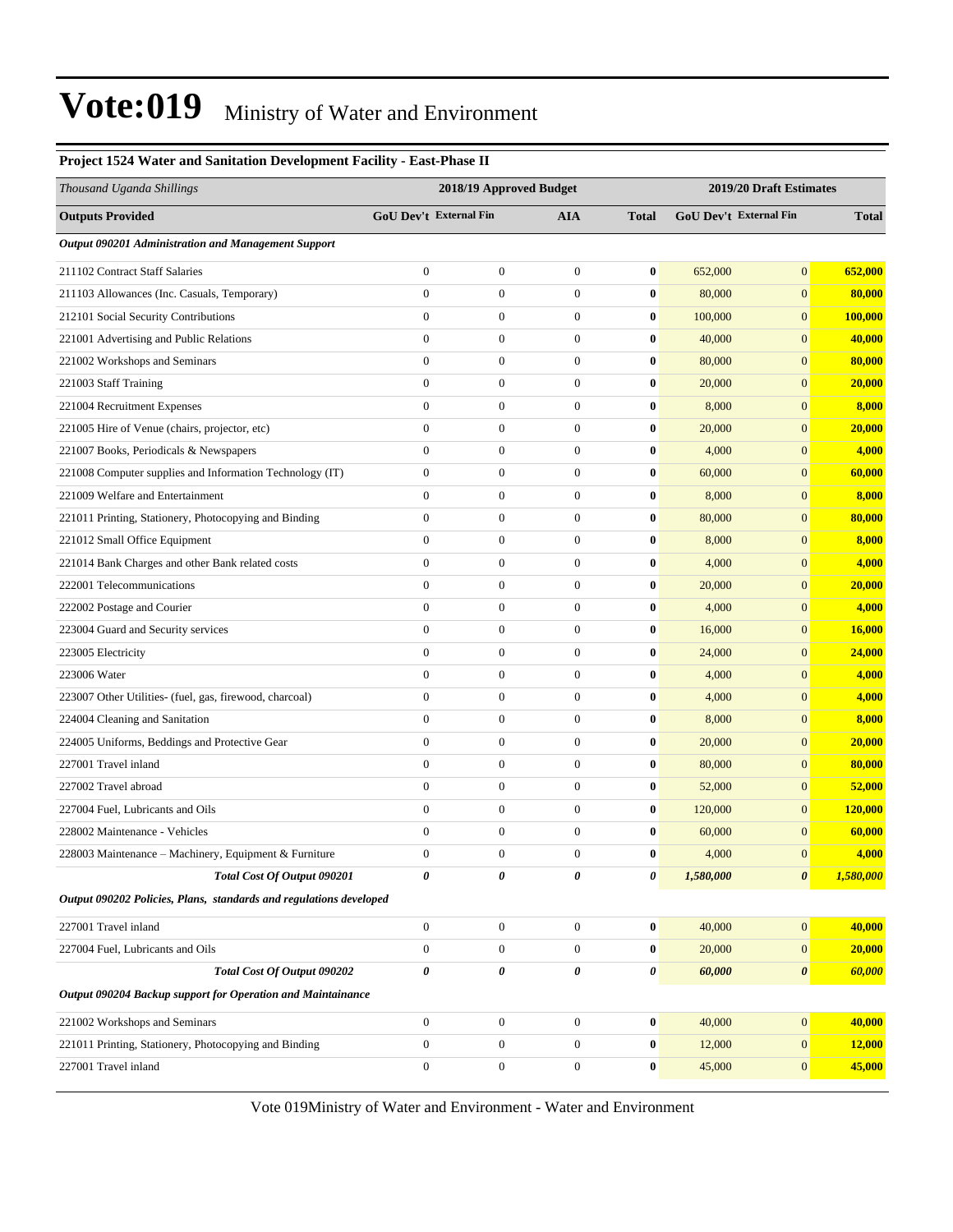| 227004 Fuel, Lubricants and Oils                                                                     | $\boldsymbol{0}$       | $\boldsymbol{0}$ | $\boldsymbol{0}$ | $\bf{0}$         | 20,000                 | $\mathbf{0}$          | 20,000       |
|------------------------------------------------------------------------------------------------------|------------------------|------------------|------------------|------------------|------------------------|-----------------------|--------------|
| Total Cost Of Output 090204                                                                          | 0                      | 0                | 0                | 0                | 117,000                | $\boldsymbol{\theta}$ | 117,000      |
| Output 090205 Improved sanitation services and hygiene                                               |                        |                  |                  |                  |                        |                       |              |
| 221002 Workshops and Seminars                                                                        | $\overline{0}$         | $\boldsymbol{0}$ | $\mathbf{0}$     | $\bf{0}$         | 35,000                 | $\mathbf{0}$          | 35,000       |
| 221011 Printing, Stationery, Photocopying and Binding                                                | $\boldsymbol{0}$       | $\boldsymbol{0}$ | $\boldsymbol{0}$ | $\bf{0}$         | 20,000                 | $\mathbf{0}$          | 20,000       |
| 225001 Consultancy Services- Short term                                                              | $\boldsymbol{0}$       | $\boldsymbol{0}$ | $\boldsymbol{0}$ | $\bf{0}$         | 60,000                 | $\mathbf{0}$          | 60,000       |
| 225002 Consultancy Services-Long-term                                                                | $\overline{0}$         | $\boldsymbol{0}$ | $\boldsymbol{0}$ | $\bf{0}$         | 160,000                | $\mathbf{0}$          | 160,000      |
| 227001 Travel inland                                                                                 | $\overline{0}$         | $\overline{0}$   | $\boldsymbol{0}$ | $\bf{0}$         | 60,000                 | $\mathbf{0}$          | 60,000       |
| 227004 Fuel, Lubricants and Oils                                                                     | $\overline{0}$         | $\boldsymbol{0}$ | $\boldsymbol{0}$ | $\bf{0}$         | 42,000                 | $\mathbf{0}$          | 42,000       |
| Total Cost Of Output 090205                                                                          | 0                      | 0                | 0                | 0                | 377,000                | $\boldsymbol{\theta}$ | 377,000      |
| Output 090206 Monitoring, Supervision, Capacity building for Urban Authorities and Private Operators |                        |                  |                  |                  |                        |                       |              |
| 221002 Workshops and Seminars                                                                        | $\boldsymbol{0}$       | $\mathbf{0}$     | $\boldsymbol{0}$ | $\bf{0}$         | 40,000                 | $\mathbf{0}$          | 40,000       |
| 225001 Consultancy Services- Short term                                                              | $\overline{0}$         | $\boldsymbol{0}$ | $\boldsymbol{0}$ | $\bf{0}$         | 80,000                 | $\boldsymbol{0}$      | 80,000       |
| 225002 Consultancy Services-Long-term                                                                | $\boldsymbol{0}$       | $\boldsymbol{0}$ | $\boldsymbol{0}$ | $\bf{0}$         | 200,000                | $\mathbf{0}$          | 200,000      |
| 227001 Travel inland                                                                                 | $\overline{0}$         | $\boldsymbol{0}$ | $\mathbf{0}$     | $\bf{0}$         | 96,000                 | $\mathbf{0}$          | 96,000       |
| 227004 Fuel, Lubricants and Oils                                                                     | $\overline{0}$         | $\boldsymbol{0}$ | $\boldsymbol{0}$ | $\bf{0}$         | 40,000                 | $\mathbf{0}$          | 40,000       |
| Total Cost Of Output 090206                                                                          | 0                      | 0                | 0                | 0                | 456,000                | $\boldsymbol{\theta}$ | 456,000      |
| <b>Total Cost for Outputs Provided</b>                                                               | $\boldsymbol{0}$       | $\boldsymbol{0}$ | $\boldsymbol{0}$ | $\bf{0}$         | 2,590,000              | $\mathbf{0}$          | 2,590,000    |
| <b>Capital Purchases</b>                                                                             | GoU Dev't External Fin |                  | <b>AIA</b>       | <b>Total</b>     | GoU Dev't External Fin |                       | <b>Total</b> |
| Output 090271 Acquisition of Land by Government                                                      |                        |                  |                  |                  |                        |                       |              |
| 311101 Land                                                                                          | $\boldsymbol{0}$       | $\boldsymbol{0}$ | $\boldsymbol{0}$ | $\bf{0}$         | 40,000                 | $\boldsymbol{0}$      | 40,000       |
|                                                                                                      |                        |                  |                  |                  |                        |                       |              |
| Total Cost Of Output 090271                                                                          | 0                      | 0                | 0                | 0                | 40,000                 | $\boldsymbol{\theta}$ | 40,000       |
| Output 090272 Government Buildings and Administrative Infrastructure                                 |                        |                  |                  |                  |                        |                       |              |
|                                                                                                      |                        |                  |                  |                  |                        |                       |              |
| 312101 Non-Residential Buildings                                                                     | $\boldsymbol{0}$       | $\mathbf{0}$     | $\boldsymbol{0}$ | $\bf{0}$         | 500,000                | $\boldsymbol{0}$      | 500,000      |
| Total Cost Of Output 090272                                                                          | 0                      | 0                | 0                | 0                | 500,000                | $\boldsymbol{\theta}$ | 500,000      |
| Output 090275 Purchase of Motor Vehicles and Other Transport Equipment                               |                        |                  |                  |                  |                        |                       |              |
| 312201 Transport Equipment                                                                           | $\boldsymbol{0}$       | $\boldsymbol{0}$ | $\boldsymbol{0}$ | $\bf{0}$         | 500,000                | $\mathbf{0}$          | 500,000      |
| Total Cost Of Output 090275                                                                          | 0                      | 0                | 0                | 0                | 500,000                | $\boldsymbol{\theta}$ | 500,000      |
| Output 090276 Purchase of Office and ICT Equipment, including Software                               |                        |                  |                  |                  |                        |                       |              |
| 312213 ICT Equipment                                                                                 | $\boldsymbol{0}$       | $\boldsymbol{0}$ | $\boldsymbol{0}$ | $\bf{0}$         | 70,000                 | $\boldsymbol{0}$      | 70,000       |
| Total Cost Of Output 090276                                                                          | $\boldsymbol{\theta}$  | 0                | 0                | 0                | 70,000                 | $\boldsymbol{\theta}$ | 70,000       |
| Output 090278 Purchase of Office and Residential Furniture and Fittings                              |                        |                  |                  |                  |                        |                       |              |
| 312203 Furniture & Fixtures                                                                          | $\boldsymbol{0}$       | $\boldsymbol{0}$ | $\boldsymbol{0}$ | $\boldsymbol{0}$ | 70,000                 | $\boldsymbol{0}$      | 70,000       |
| Total Cost Of Output 090278                                                                          | 0                      | 0                | $\pmb{\theta}$   | 0                | 70,000                 | $\pmb{\theta}$        | 70,000       |
| Output 090280 Construction of Piped Water Supply Systems (Urban)                                     |                        |                  |                  |                  |                        |                       |              |
| 281502 Feasibility Studies for Capital Works                                                         | $\boldsymbol{0}$       | $\boldsymbol{0}$ | $\boldsymbol{0}$ | $\boldsymbol{0}$ | 80,000                 | $\boldsymbol{0}$      | 80,000       |
| 281503 Engineering and Design Studies & Plans for capital                                            | $\overline{0}$         | $\boldsymbol{0}$ | $\boldsymbol{0}$ | $\bf{0}$         | 110,000                | $\boldsymbol{0}$      | 110,000      |
| works<br>281504 Monitoring, Supervision & Appraisal of capital works                                 | $\boldsymbol{0}$       | $\boldsymbol{0}$ | $\boldsymbol{0}$ | $\boldsymbol{0}$ | 10,000                 | $\boldsymbol{0}$      | 10,000       |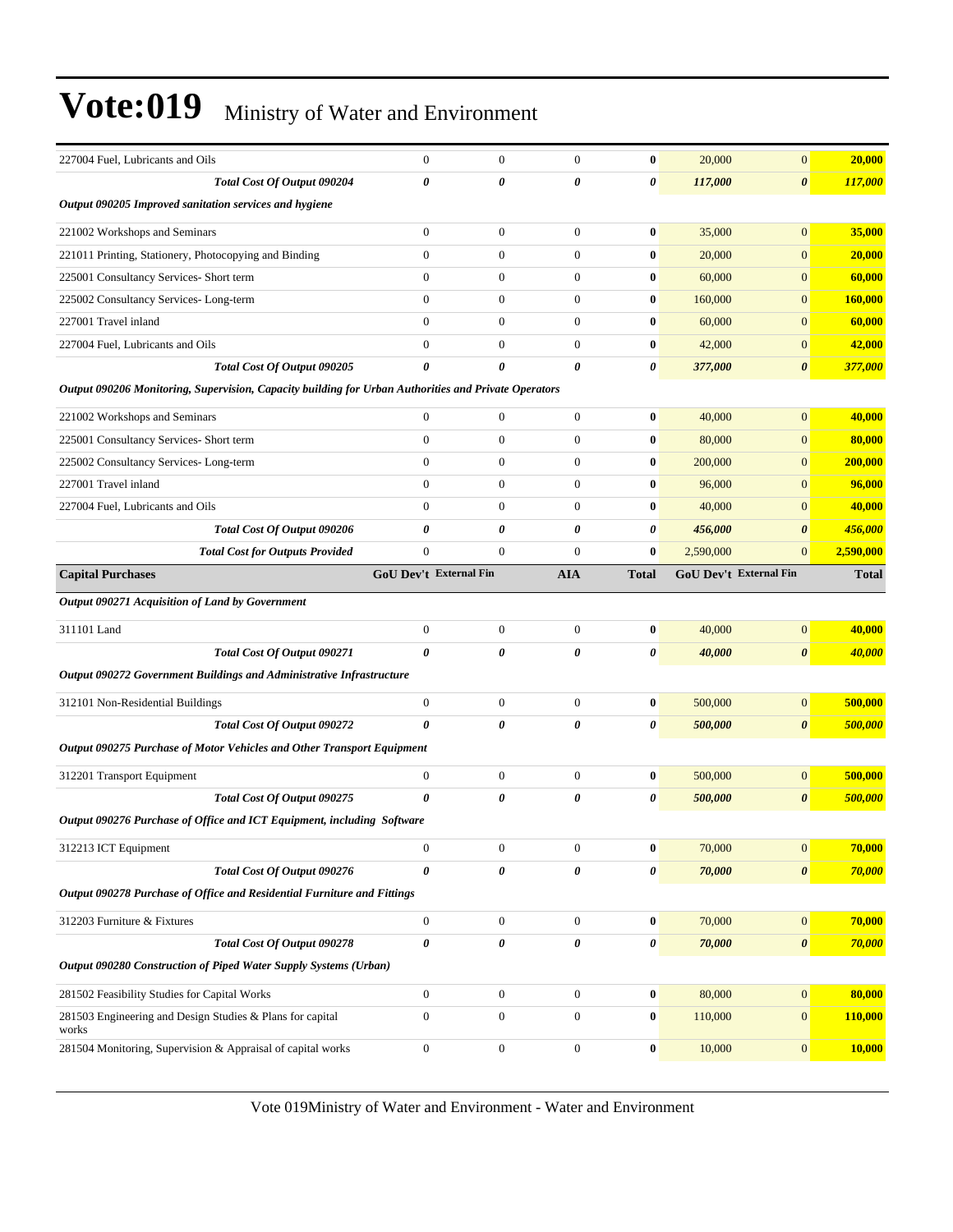| 312104 Other Structures                                            | $\mathbf{0}$ | $\overline{0}$ | $\theta$ | $\bf{0}$     | 4,265,300 | 3,676,000             | 7,941,300  |
|--------------------------------------------------------------------|--------------|----------------|----------|--------------|-----------|-----------------------|------------|
| Total Cost Of Output 090280                                        | 0            | 0              | 0        | $\theta$     | 4,465,300 | 3,676,000             | 8,141,300  |
| <b>Output 090282 Construction of Sanitation Facilities (Urban)</b> |              |                |          |              |           |                       |            |
| 281503 Engineering and Design Studies & Plans for capital<br>works | $\mathbf{0}$ | $\mathbf{0}$   | $\Omega$ | $\bf{0}$     | 20,000    | $\overline{0}$        | 20,000     |
| 281504 Monitoring, Supervision & Appraisal of capital works        | $\Omega$     | $\mathbf{0}$   | $\Omega$ | $\mathbf{0}$ | 10,000    | $\mathbf{0}$          | 10,000     |
| 312104 Other Structures                                            | $\Omega$     | $\overline{0}$ | $\Omega$ | $\bf{0}$     | 301,700   | $\overline{0}$        | 301,700    |
| Total Cost Of Output 090282                                        | 0            | 0              | 0        | $\theta$     | 331,700   | $\boldsymbol{\theta}$ | 331,700    |
| <b>Total Cost for Capital Purchases</b>                            | $\theta$     | $\overline{0}$ | $\Omega$ | $\bf{0}$     | 5,977,000 | 3,676,000             | 9,653,000  |
| <b>Total Cost for Project: 1524</b>                                | $\Omega$     | $\mathbf{0}$   | $\Omega$ | $\bf{0}$     | 8,567,000 | 3,676,000             | 12,243,000 |
| <b>Total Excluding Arrears</b>                                     | $\Omega$     | $\mathbf{0}$   | $\Omega$ | $\mathbf{0}$ | 8,567,000 | 3,676,000             | 12,243,000 |

#### **Project 1525 Water and Sanitation Development Facility - South Western-Phase II**

| Thousand Uganda Shillings                                | 2018/19 Approved Budget                     |                  |                  |              | 2019/20 Draft Estimates       |                |         |  |
|----------------------------------------------------------|---------------------------------------------|------------------|------------------|--------------|-------------------------------|----------------|---------|--|
| <b>Outputs Provided</b>                                  | <b>GoU Dev't External Fin</b><br><b>AIA</b> |                  | <b>Total</b>     |              | <b>GoU Dev't External Fin</b> |                |         |  |
| Output 090201 Administration and Management Support      |                                             |                  |                  |              |                               |                |         |  |
| 211102 Contract Staff Salaries                           | $\boldsymbol{0}$                            | $\mathbf{0}$     | $\boldsymbol{0}$ | $\bf{0}$     | 720,000                       | $\mathbf{0}$   | 720,000 |  |
| 212201 Social Security Contributions                     | $\overline{0}$                              | $\overline{0}$   | $\overline{0}$   | $\bf{0}$     | 60,000                        | $\overline{0}$ | 60,000  |  |
| 221001 Advertising and Public Relations                  | $\Omega$                                    | $\overline{0}$   | $\overline{0}$   | $\bf{0}$     | 100,000                       | $\overline{0}$ | 100,000 |  |
| 221002 Workshops and Seminars                            | $\overline{0}$                              | $\mathbf{0}$     | $\mathbf{0}$     | $\bf{0}$     | 20,000                        | $\mathbf{0}$   | 20,000  |  |
| 221003 Staff Training                                    | $\overline{0}$                              | $\boldsymbol{0}$ | $\mathbf{0}$     | $\bf{0}$     | 40,000                        | $\mathbf{0}$   | 40,000  |  |
| 221004 Recruitment Expenses                              | $\overline{0}$                              | $\mathbf{0}$     | $\mathbf{0}$     | $\bf{0}$     | 4,000                         | $\mathbf{0}$   | 4,000   |  |
| 221005 Hire of Venue (chairs, projector, etc)            | $\overline{0}$                              | $\boldsymbol{0}$ | $\mathbf{0}$     | $\bf{0}$     | 4,000                         | $\mathbf{0}$   | 4,000   |  |
| 221007 Books, Periodicals & Newspapers                   | $\Omega$                                    | $\overline{0}$   | $\Omega$         | $\bf{0}$     | 6,000                         | $\mathbf{0}$   | 6,000   |  |
| 221008 Computer supplies and Information Technology (IT) | $\overline{0}$                              | $\mathbf{0}$     | $\mathbf{0}$     | $\bf{0}$     | 63,000                        | $\mathbf{0}$   | 63,000  |  |
| 221009 Welfare and Entertainment                         | $\Omega$                                    | $\boldsymbol{0}$ | $\mathbf{0}$     | $\bf{0}$     | 48,000                        | $\mathbf{0}$   | 48,000  |  |
| 221011 Printing, Stationery, Photocopying and Binding    | $\overline{0}$                              | $\boldsymbol{0}$ | $\mathbf{0}$     | $\bf{0}$     | 140,000                       | $\mathbf{0}$   | 140,000 |  |
| 221012 Small Office Equipment                            | $\overline{0}$                              | $\overline{0}$   | $\mathbf{0}$     | $\bf{0}$     | 2,000                         | $\mathbf{0}$   | 2,000   |  |
| 221014 Bank Charges and other Bank related costs         | $\Omega$                                    | $\overline{0}$   | $\Omega$         | $\mathbf{0}$ | 2,000                         | $\Omega$       | 2,000   |  |
| 222001 Telecommunications                                | $\overline{0}$                              | $\boldsymbol{0}$ | $\mathbf{0}$     | $\bf{0}$     | 8,000                         | $\overline{0}$ | 8,000   |  |
| 222002 Postage and Courier                               | $\overline{0}$                              | $\overline{0}$   | $\mathbf{0}$     | $\bf{0}$     | 1.000                         | $\mathbf{0}$   | 1,000   |  |
| 223004 Guard and Security services                       | $\overline{0}$                              | $\mathbf{0}$     | $\mathbf{0}$     | $\bf{0}$     | 16,000                        | $\mathbf{0}$   | 16,000  |  |
| 223005 Electricity                                       | $\overline{0}$                              | $\boldsymbol{0}$ | $\mathbf{0}$     | $\bf{0}$     | 8,000                         | $\overline{0}$ | 8,000   |  |
| 223006 Water                                             | $\overline{0}$                              | $\boldsymbol{0}$ | $\mathbf{0}$     | $\bf{0}$     | 4,000                         | $\overline{0}$ | 4,000   |  |
| 223007 Other Utilities- (fuel, gas, firewood, charcoal)  | $\overline{0}$                              | $\mathbf{0}$     | $\mathbf{0}$     | $\bf{0}$     | 2,000                         | $\mathbf{0}$   | 2,000   |  |
| 224004 Cleaning and Sanitation                           | $\overline{0}$                              | $\boldsymbol{0}$ | $\mathbf{0}$     | $\bf{0}$     | 36,000                        | $\mathbf{0}$   | 36,000  |  |
| 224005 Uniforms, Beddings and Protective Gear            | $\mathbf{0}$                                | $\overline{0}$   | $\mathbf{0}$     | $\bf{0}$     | 2,000                         | $\mathbf{0}$   | 2,000   |  |
| 225001 Consultancy Services- Short term                  | $\overline{0}$                              | $\boldsymbol{0}$ | $\mathbf{0}$     | $\bf{0}$     | 160,000                       | $\mathbf{0}$   | 160,000 |  |
| 227001 Travel inland                                     | $\theta$                                    | $\mathbf{0}$     | $\theta$         | $\bf{0}$     | 60,000                        | $\Omega$       | 60,000  |  |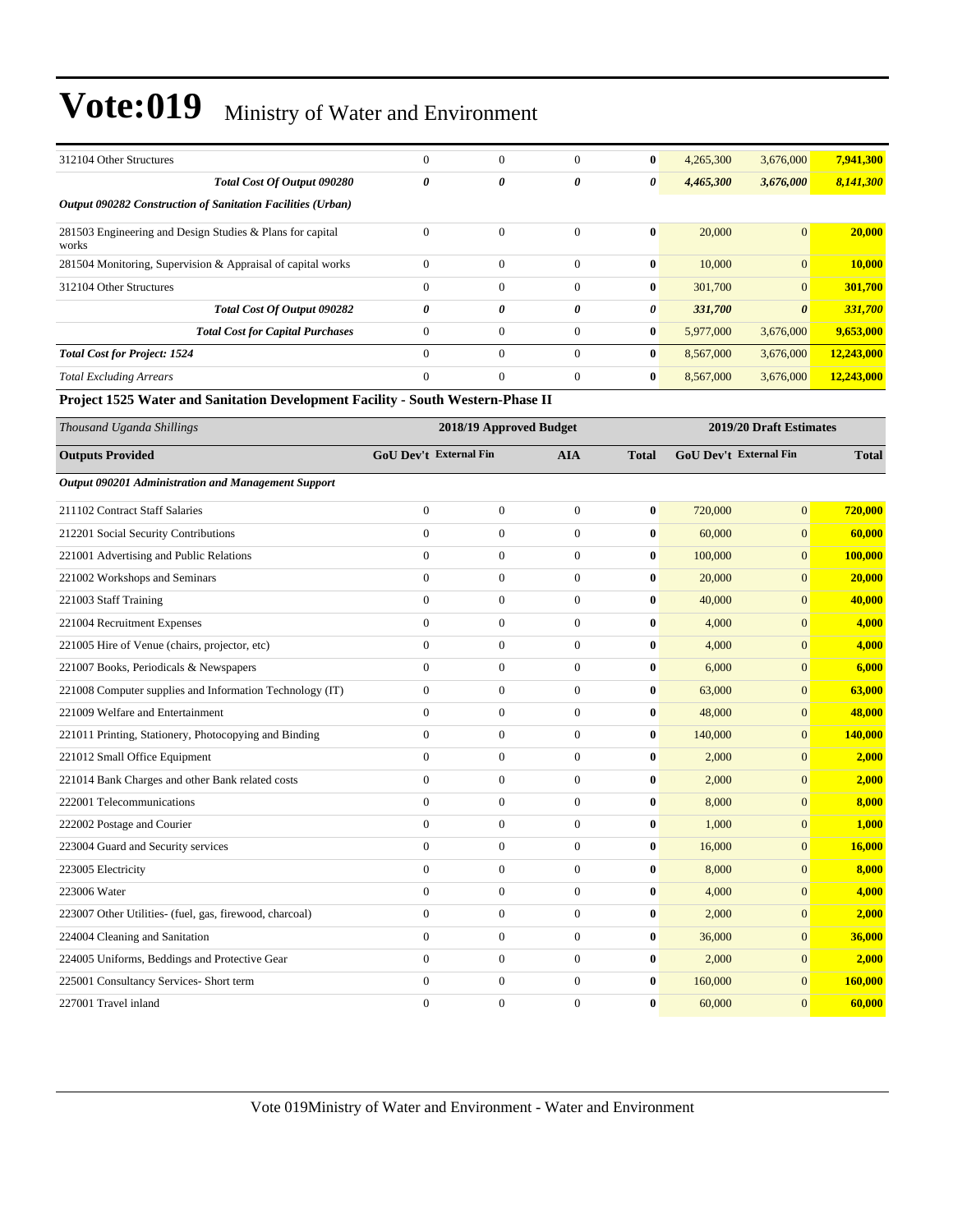| 227002 Travel abroad                                                                                 | $\boldsymbol{0}$      | $\boldsymbol{0}$ | $\mathbf{0}$     | $\bf{0}$ | 60,000    | $\overline{0}$        | 60,000     |  |  |  |
|------------------------------------------------------------------------------------------------------|-----------------------|------------------|------------------|----------|-----------|-----------------------|------------|--|--|--|
| 227004 Fuel, Lubricants and Oils                                                                     | $\mathbf{0}$          | $\boldsymbol{0}$ | $\boldsymbol{0}$ | $\bf{0}$ | 180,000   | $\overline{0}$        | 180,000    |  |  |  |
| 228001 Maintenance - Civil                                                                           | $\mathbf{0}$          | $\boldsymbol{0}$ | $\boldsymbol{0}$ | $\bf{0}$ | 4,000     | $\overline{0}$        | 4,000      |  |  |  |
| 228002 Maintenance - Vehicles                                                                        | $\mathbf{0}$          | $\boldsymbol{0}$ | $\overline{0}$   | $\bf{0}$ | 100,000   | $\overline{0}$        | 100,000    |  |  |  |
| 228003 Maintenance - Machinery, Equipment & Furniture                                                | $\mathbf{0}$          | $\boldsymbol{0}$ | $\boldsymbol{0}$ | $\bf{0}$ | 12,000    | $\mathbf{0}$          | 12,000     |  |  |  |
| Total Cost Of Output 090201                                                                          | $\boldsymbol{\theta}$ | 0                | 0                | 0        | 1,862,000 | $\boldsymbol{\theta}$ | 1,862,000  |  |  |  |
| Output 090204 Backup support for Operation and Maintainance                                          |                       |                  |                  |          |           |                       |            |  |  |  |
| 211102 Contract Staff Salaries                                                                       | $\mathbf{0}$          | $\boldsymbol{0}$ | $\boldsymbol{0}$ | $\bf{0}$ | 220,500   | $\overline{0}$        | 220,500    |  |  |  |
| 221002 Workshops and Seminars                                                                        | $\mathbf{0}$          | $\boldsymbol{0}$ | $\boldsymbol{0}$ | $\bf{0}$ | 33,075    | $\mathbf{0}$          | 33,075     |  |  |  |
| 221009 Welfare and Entertainment                                                                     | $\mathbf{0}$          | $\boldsymbol{0}$ | $\boldsymbol{0}$ | $\bf{0}$ | 4,000     | $\overline{0}$        | 4,000      |  |  |  |
| 221011 Printing, Stationery, Photocopying and Binding                                                | $\mathbf{0}$          | $\boldsymbol{0}$ | $\boldsymbol{0}$ | $\bf{0}$ | 12,000    | $\mathbf{0}$          | 12,000     |  |  |  |
| 225001 Consultancy Services- Short term                                                              | $\mathbf{0}$          | $\boldsymbol{0}$ | $\boldsymbol{0}$ | $\bf{0}$ | 65,200    | $\overline{0}$        | 65,200     |  |  |  |
| 225002 Consultancy Services-Long-term                                                                | $\mathbf{0}$          | $\boldsymbol{0}$ | $\mathbf{0}$     | $\bf{0}$ | 60,000    | $\overline{0}$        | 60,000     |  |  |  |
| 227001 Travel inland                                                                                 | $\mathbf{0}$          | $\boldsymbol{0}$ | $\boldsymbol{0}$ | $\bf{0}$ | 60,000    | $\overline{0}$        | 60,000     |  |  |  |
| 227004 Fuel, Lubricants and Oils                                                                     | $\mathbf{0}$          | $\boldsymbol{0}$ | $\boldsymbol{0}$ | $\bf{0}$ | 16,000    | $\overline{0}$        | 16,000     |  |  |  |
| 228002 Maintenance - Vehicles                                                                        | $\mathbf{0}$          | $\boldsymbol{0}$ | $\boldsymbol{0}$ | $\bf{0}$ | 8,000     | $\mathbf{0}$          | 8,000      |  |  |  |
| Total Cost Of Output 090204                                                                          | 0                     | $\theta$         | 0                | 0        | 478,775   | $\boldsymbol{\theta}$ | 478,775    |  |  |  |
| Output 090205 Improved sanitation services and hygiene                                               |                       |                  |                  |          |           |                       |            |  |  |  |
| 211102 Contract Staff Salaries                                                                       | $\mathbf{0}$          | $\boldsymbol{0}$ | $\boldsymbol{0}$ | $\bf{0}$ | 48,000    | $\boldsymbol{0}$      | 48,000     |  |  |  |
| 221001 Advertising and Public Relations                                                              | $\mathbf{0}$          | $\boldsymbol{0}$ | $\boldsymbol{0}$ | $\bf{0}$ | 800       | $\overline{0}$        | 800        |  |  |  |
| 221002 Workshops and Seminars                                                                        | $\mathbf{0}$          | $\overline{0}$   | $\overline{0}$   | $\bf{0}$ | 8,000     | $\overline{0}$        | 8,000      |  |  |  |
| 221011 Printing, Stationery, Photocopying and Binding                                                | $\mathbf{0}$          | $\boldsymbol{0}$ | $\mathbf{0}$     | $\bf{0}$ | 4,000     | $\overline{0}$        | 4,000      |  |  |  |
| 225001 Consultancy Services- Short term                                                              | $\mathbf{0}$          | $\boldsymbol{0}$ | $\boldsymbol{0}$ | $\bf{0}$ | 200,000   | $\boldsymbol{0}$      | 200,000    |  |  |  |
| 227001 Travel inland                                                                                 | $\mathbf{0}$          | $\boldsymbol{0}$ | $\boldsymbol{0}$ | $\bf{0}$ | 28,000    | $\boldsymbol{0}$      | 28,000     |  |  |  |
| 227004 Fuel, Lubricants and Oils                                                                     | $\mathbf{0}$          | $\boldsymbol{0}$ | $\boldsymbol{0}$ | $\bf{0}$ | 3,200     | $\overline{0}$        | 3,200      |  |  |  |
| 228002 Maintenance - Vehicles                                                                        | $\mathbf{0}$          | $\boldsymbol{0}$ | $\mathbf{0}$     | $\bf{0}$ | 4,000     | $\boldsymbol{0}$      | 4,000      |  |  |  |
| Total Cost Of Output 090205                                                                          | 0                     | 0                | 0                | 0        | 296,000   | 0                     | 296,000    |  |  |  |
| Output 090206 Monitoring, Supervision, Capacity building for Urban Authorities and Private Operators |                       |                  |                  |          |           |                       |            |  |  |  |
| 211102 Contract Staff Salaries                                                                       | $\boldsymbol{0}$      | $\boldsymbol{0}$ | $\boldsymbol{0}$ | $\bf{0}$ | 48,000    | $\overline{0}$        | 48,000     |  |  |  |
| 211103 Allowances (Inc. Casuals, Temporary)                                                          | $\mathbf{0}$          | $\boldsymbol{0}$ | $\mathbf{0}$     | $\bf{0}$ | 300       | $\overline{0}$        | <b>300</b> |  |  |  |
| 221001 Advertising and Public Relations                                                              | $\mathbf{0}$          | $\boldsymbol{0}$ | 0                | $\bf{0}$ | 4,000     | $\mathbf{0}$          | 4,000      |  |  |  |
| 221003 Staff Training                                                                                | $\boldsymbol{0}$      | $\boldsymbol{0}$ | $\boldsymbol{0}$ | $\bf{0}$ | 4,000     | $\boldsymbol{0}$      | 4,000      |  |  |  |
| 221008 Computer supplies and Information Technology (IT)                                             | $\boldsymbol{0}$      | $\boldsymbol{0}$ | $\boldsymbol{0}$ | $\bf{0}$ | 8,000     | $\mathbf{0}$          | 8,000      |  |  |  |
| 221009 Welfare and Entertainment                                                                     | $\boldsymbol{0}$      | $\boldsymbol{0}$ | $\boldsymbol{0}$ | $\bf{0}$ | 4,000     | $\mathbf{0}$          | 4,000      |  |  |  |
| 221011 Printing, Stationery, Photocopying and Binding                                                | $\boldsymbol{0}$      | $\boldsymbol{0}$ | $\boldsymbol{0}$ | $\bf{0}$ | 8,000     | $\mathbf{0}$          | 8,000      |  |  |  |
| 225002 Consultancy Services-Long-term                                                                | $\boldsymbol{0}$      | $\boldsymbol{0}$ | $\boldsymbol{0}$ | $\bf{0}$ | 120,000   | $\boldsymbol{0}$      | 120,000    |  |  |  |
| 227001 Travel inland                                                                                 | $\boldsymbol{0}$      | $\boldsymbol{0}$ | $\boldsymbol{0}$ | $\bf{0}$ | 72,000    | $\boldsymbol{0}$      | 72,000     |  |  |  |
| 227004 Fuel, Lubricants and Oils                                                                     | $\boldsymbol{0}$      | $\boldsymbol{0}$ | $\boldsymbol{0}$ | $\bf{0}$ | 40,000    | $\mathbf{0}$          | 40,000     |  |  |  |
| 228002 Maintenance - Vehicles                                                                        | $\boldsymbol{0}$      | $\boldsymbol{0}$ | $\boldsymbol{0}$ | $\bf{0}$ | 8,000     | $\mathbf{0}$          | 8,000      |  |  |  |
| Total Cost Of Output 090206                                                                          | $\pmb{\theta}$        | 0                | 0                | 0        | 316,300   | $\boldsymbol{\theta}$ | 316,300    |  |  |  |
| <b>Total Cost for Outputs Provided</b>                                                               | $\boldsymbol{0}$      | $\boldsymbol{0}$ | $\boldsymbol{0}$ | $\bf{0}$ | 2,953,075 | $\overline{0}$        | 2,953,075  |  |  |  |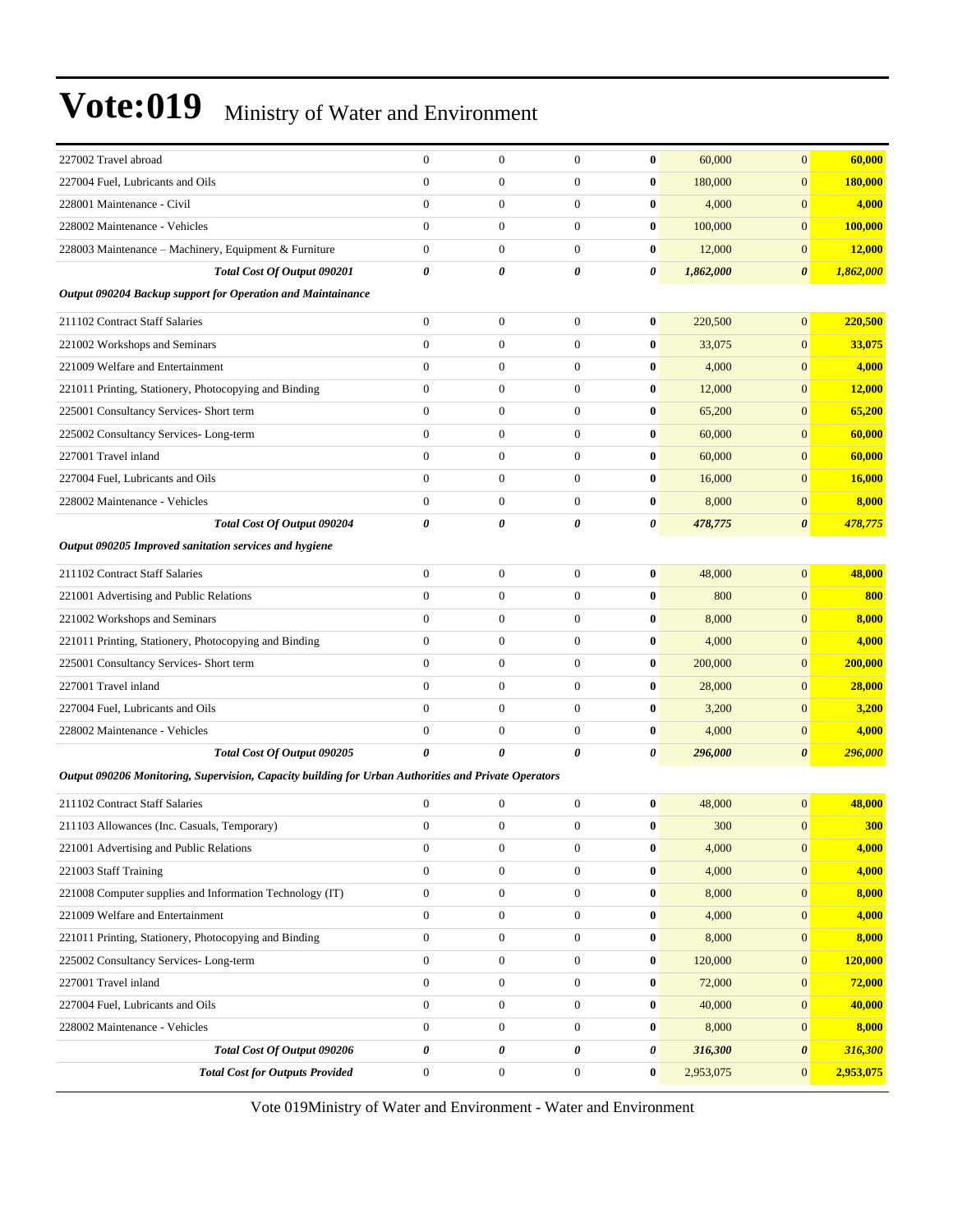| <b>Capital Purchases</b>                                                | <b>GoU Dev't External Fin</b> |                       | <b>AIA</b>            | <b>Total</b>          | GoU Dev't External Fin |                       | <b>Total</b> |
|-------------------------------------------------------------------------|-------------------------------|-----------------------|-----------------------|-----------------------|------------------------|-----------------------|--------------|
| Output 090271 Acquisition of Land by Government                         |                               |                       |                       |                       |                        |                       |              |
| 311101 Land                                                             | $\boldsymbol{0}$              | $\boldsymbol{0}$      | $\boldsymbol{0}$      | $\bf{0}$              | 150,000                | $\mathbf{0}$          | 150,000      |
| Total Cost Of Output 090271                                             | $\theta$                      | $\boldsymbol{\theta}$ | $\boldsymbol{\theta}$ | $\boldsymbol{\theta}$ | 150,000                | $\boldsymbol{\theta}$ | 150,000      |
| Output 090272 Government Buildings and Administrative Infrastructure    |                               |                       |                       |                       |                        |                       |              |
| 312101 Non-Residential Buildings                                        | $\boldsymbol{0}$              | $\overline{0}$        | $\overline{0}$        | $\bf{0}$              | 400,000                | $\overline{0}$        | 400,000      |
| Total Cost Of Output 090272                                             | $\theta$                      | $\boldsymbol{\theta}$ | $\boldsymbol{\theta}$ | $\boldsymbol{\theta}$ | 400,000                | $\boldsymbol{\theta}$ | 400,000      |
| Output 090275 Purchase of Motor Vehicles and Other Transport Equipment  |                               |                       |                       |                       |                        |                       |              |
| 312201 Transport Equipment                                              | $\boldsymbol{0}$              | $\boldsymbol{0}$      | $\mathbf{0}$          | $\bf{0}$              | 400,000                | $\boldsymbol{0}$      | 400,000      |
| Total Cost Of Output 090275                                             | $\boldsymbol{\theta}$         | 0                     | $\boldsymbol{\theta}$ | $\boldsymbol{\theta}$ | 400,000                | $\pmb{\theta}$        | 400,000      |
| Output 090276 Purchase of Office and ICT Equipment, including Software  |                               |                       |                       |                       |                        |                       |              |
| 312213 ICT Equipment                                                    | $\boldsymbol{0}$              | $\boldsymbol{0}$      | $\boldsymbol{0}$      | $\bf{0}$              | 40,000                 | $\overline{0}$        | 40,000       |
| Total Cost Of Output 090276                                             | $\theta$                      | 0                     | $\boldsymbol{\theta}$ | $\boldsymbol{\theta}$ | 40,000                 | $\boldsymbol{\theta}$ | 40,000       |
| Output 090277 Purchase of Specialised Machinery & Equipment             |                               |                       |                       |                       |                        |                       |              |
| 312202 Machinery and Equipment                                          | $\boldsymbol{0}$              | $\overline{0}$        | $\overline{0}$        | $\bf{0}$              | 70,000                 | $\boldsymbol{0}$      | 70,000       |
| Total Cost Of Output 090277                                             | $\theta$                      | 0                     | $\boldsymbol{\theta}$ | $\boldsymbol{\theta}$ | 70,000                 | $\boldsymbol{\theta}$ | 70,000       |
| Output 090278 Purchase of Office and Residential Furniture and Fittings |                               |                       |                       |                       |                        |                       |              |
| 312203 Furniture & Fixtures                                             | $\boldsymbol{0}$              | $\boldsymbol{0}$      | $\mathbf{0}$          | $\bf{0}$              | 200,000                | $\mathbf{0}$          | 200,000      |
| Total Cost Of Output 090278                                             | $\pmb{\theta}$                | 0                     | 0                     | 0                     | 200,000                | $\pmb{\theta}$        | 200,000      |
| Output 090280 Construction of Piped Water Supply Systems (Urban)        |                               |                       |                       |                       |                        |                       |              |
| 281502 Feasibility Studies for Capital Works                            | $\boldsymbol{0}$              | $\boldsymbol{0}$      | $\boldsymbol{0}$      | $\bf{0}$              | 200,000                | $\overline{0}$        | 200,000      |
| 281503 Engineering and Design Studies & Plans for capital<br>works      | $\overline{0}$                | $\overline{0}$        | $\overline{0}$        | $\bf{0}$              | 559,000                | $\mathbf{0}$          | 559,000      |
| 281504 Monitoring, Supervision & Appraisal of capital works             | $\overline{0}$                | $\overline{0}$        | $\mathbf{0}$          | $\bf{0}$              | 200,000                | $\mathbf{0}$          | 200,000      |
| 312104 Other Structures                                                 | $\overline{0}$                | $\boldsymbol{0}$      | $\boldsymbol{0}$      | $\boldsymbol{0}$      | 2,949,425              | $\boldsymbol{0}$      | 2,949,425    |
| Total Cost Of Output 090280                                             | $\pmb{\theta}$                | $\boldsymbol{\theta}$ | 0                     | 0                     | 3,908,425              | 0                     | 3,908,425    |
| Output 090281 Energy installation for pumped water supply schemes       |                               |                       |                       |                       |                        |                       |              |
| 312104 Other Structures                                                 | $\boldsymbol{0}$              | $\boldsymbol{0}$      | $\mathbf{0}$          | $\bf{0}$              | 150,000                | $\mathbf{0}$          | 150,000      |
| Total Cost Of Output 090281                                             | $\theta$                      | $\boldsymbol{\theta}$ | $\boldsymbol{\theta}$ | $\boldsymbol{\theta}$ | 150,000                | $\boldsymbol{\theta}$ | 150,000      |
| Output 090282 Construction of Sanitation Facilities (Urban)             |                               |                       |                       |                       |                        |                       |              |
| 281504 Monitoring, Supervision & Appraisal of capital works             | $\boldsymbol{0}$              | $\boldsymbol{0}$      | $\mathbf{0}$          | $\bf{0}$              | 40,000                 | $\overline{0}$        | 40,000       |
| 312104 Other Structures                                                 | $\overline{0}$                | $\overline{0}$        | $\overline{0}$        | $\bf{0}$              | 257,500                | $\overline{0}$        | 257,500      |
| Total Cost Of Output 090282                                             | 0                             | 0                     | $\boldsymbol{\theta}$ | $\boldsymbol{\theta}$ | 297,500                | $\boldsymbol{\theta}$ | 297,500      |
| <b>Total Cost for Capital Purchases</b>                                 | $\overline{0}$                | $\overline{0}$        | $\overline{0}$        | $\bf{0}$              | 5,615,925              | $\mathbf{0}$          | 5,615,925    |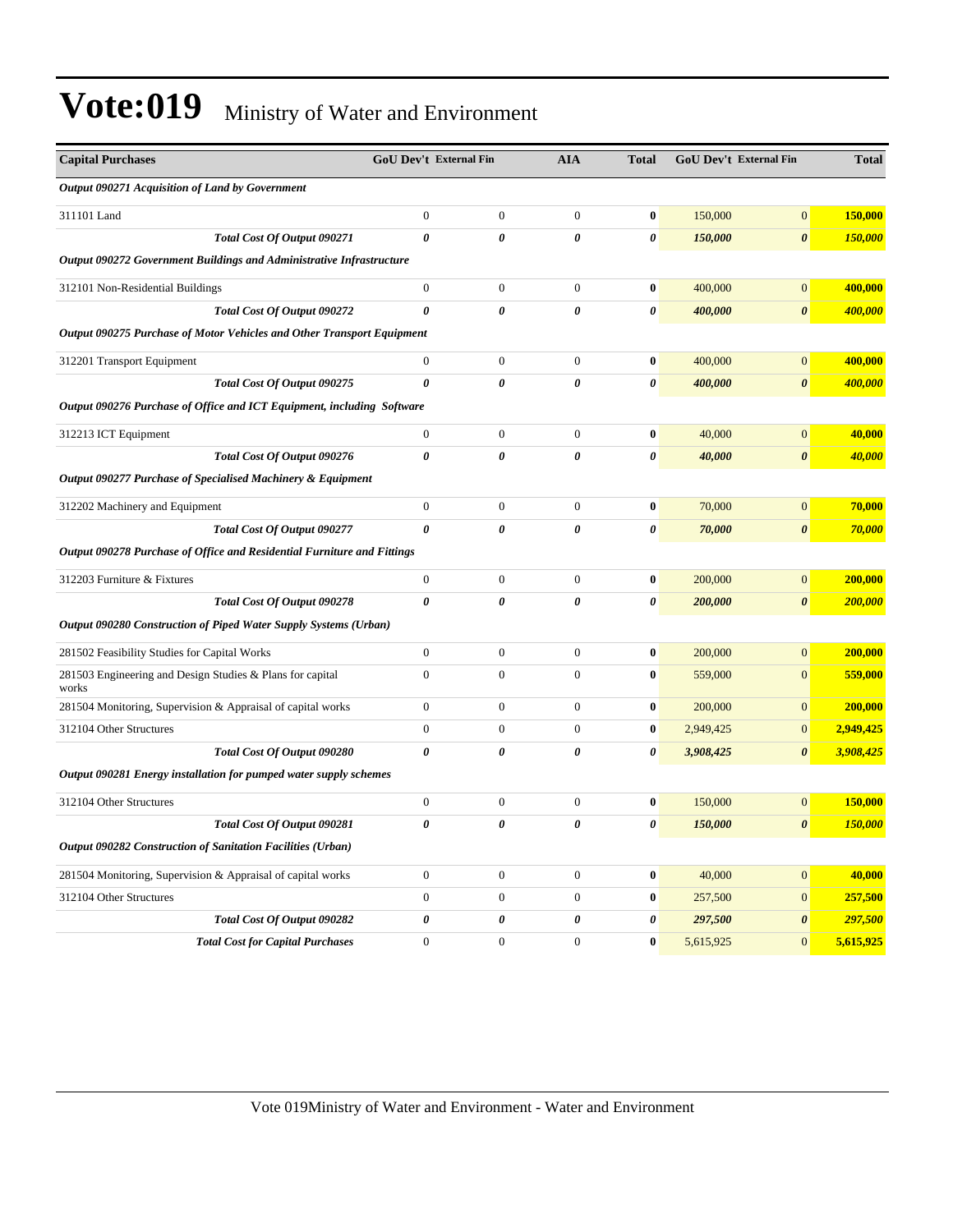| <b>Arrears</b>                                                                                       |                  | <b>GoU Dev't External Fin</b> | <b>AIA</b>              | <b>Total</b>          | <b>GoU Dev't External Fin</b> |                         | <b>Total</b> |
|------------------------------------------------------------------------------------------------------|------------------|-------------------------------|-------------------------|-----------------------|-------------------------------|-------------------------|--------------|
| Output 090299 Arrears                                                                                |                  |                               |                         |                       |                               |                         |              |
| 321605 Domestic arrears (Budgeting)                                                                  | $\mathbf{0}$     | $\boldsymbol{0}$              | $\mathbf{0}$            | $\bf{0}$              | 2,000,000                     | $\mathbf{0}$            | 2,000,000    |
| Total Cost Of Output 090299                                                                          | 0                | 0                             | $\pmb{\theta}$          | 0                     | 2,000,000                     | $\boldsymbol{\theta}$   | 2,000,000    |
| <b>Total Cost for Arrears</b>                                                                        | $\boldsymbol{0}$ | $\boldsymbol{0}$              | $\boldsymbol{0}$        | $\bf{0}$              | 2,000,000                     | $\mathbf{0}$            | 2,000,000    |
| <b>Total Cost for Project: 1525</b>                                                                  | $\overline{0}$   | $\boldsymbol{0}$              | $\theta$                | $\bf{0}$              | 10,569,000                    | $\overline{0}$          | 10,569,000   |
| <b>Total Excluding Arrears</b>                                                                       | $\Omega$         | $\mathbf{0}$                  | $\mathbf{0}$            | $\bf{0}$              | 8,569,000                     | $\mathbf{0}$            | 8,569,000    |
| Project 1529 Strategic Towns Water Supply and Sanitation Project (STWSSP)                            |                  |                               |                         |                       |                               |                         |              |
| Thousand Uganda Shillings                                                                            |                  |                               | 2018/19 Approved Budget |                       |                               | 2019/20 Draft Estimates |              |
| <b>Outputs Provided</b>                                                                              |                  | <b>GoU Dev't External Fin</b> | <b>AIA</b>              | <b>Total</b>          | <b>GoU Dev't External Fin</b> |                         | <b>Total</b> |
| <b>Output 090201 Administration and Management Support</b>                                           |                  |                               |                         |                       |                               |                         |              |
| 211102 Contract Staff Salaries                                                                       | $\mathbf{0}$     | $\boldsymbol{0}$              | $\mathbf{0}$            | $\bf{0}$              | 60,000                        | $\mathbf{0}$            | 60,000       |
| 211103 Allowances (Inc. Casuals, Temporary)                                                          | $\boldsymbol{0}$ | $\boldsymbol{0}$              | $\mathbf{0}$            | $\bf{0}$              | 20,000                        | $\mathbf{0}$            | 20,000       |
| 212101 Social Security Contributions                                                                 | $\boldsymbol{0}$ | $\boldsymbol{0}$              | $\boldsymbol{0}$        | $\bf{0}$              | 9,000                         | $\mathbf{0}$            | 9,000        |
| 221001 Advertising and Public Relations                                                              | $\mathbf{0}$     | $\boldsymbol{0}$              | $\theta$                | $\bf{0}$              | 10,000                        | 140,000                 | 150,000      |
| 221002 Workshops and Seminars                                                                        | $\mathbf{0}$     | $\boldsymbol{0}$              | $\boldsymbol{0}$        | $\bf{0}$              | 40,000                        | 140,000                 | 180,000      |
| 221008 Computer supplies and Information Technology (IT)                                             | $\mathbf{0}$     | $\boldsymbol{0}$              | $\mathbf{0}$            | $\bf{0}$              | 20,000                        | 100,000                 | 120,000      |
| 221011 Printing, Stationery, Photocopying and Binding                                                | $\boldsymbol{0}$ | $\boldsymbol{0}$              | $\mathbf{0}$            | $\bf{0}$              | 20,000                        | $\mathbf{0}$            | 20,000       |
| 221012 Small Office Equipment                                                                        | $\overline{0}$   | $\boldsymbol{0}$              | $\boldsymbol{0}$        | $\bf{0}$              | 10,000                        | $\mathbf{0}$            | 10,000       |
| 221014 Bank Charges and other Bank related costs                                                     | $\mathbf{0}$     | $\boldsymbol{0}$              | $\mathbf{0}$            | $\bf{0}$              | 6,000                         | 10,000                  | 16,000       |
| 227001 Travel inland                                                                                 | $\mathbf{0}$     | $\boldsymbol{0}$              | $\boldsymbol{0}$        | $\bf{0}$              | 55,000                        | 400,000                 | 455,000      |
| 227002 Travel abroad                                                                                 | $\overline{0}$   | $\mathbf{0}$                  | $\mathbf{0}$            | $\bf{0}$              | 40,000                        | $\mathbf{0}$            | 40,000       |
| 227004 Fuel, Lubricants and Oils                                                                     | $\mathbf{0}$     | $\boldsymbol{0}$              | $\theta$                | $\bf{0}$              | 30,000                        | 160,000                 | 190,000      |
| 228002 Maintenance - Vehicles                                                                        | $\overline{0}$   | $\boldsymbol{0}$              | $\boldsymbol{0}$        | 0                     | 20,000                        | 340,000                 | 360,000      |
| 228003 Maintenance – Machinery, Equipment & Furniture                                                | $\mathbf{0}$     | $\boldsymbol{0}$              | $\theta$                | 0                     | 20,000                        | $\mathbf{0}$            | 20,000       |
| Total Cost Of Output 090201                                                                          | 0                | 0                             | 0                       | 0                     | 360,000                       | 1,290,000               | 1,650,000    |
| Output 090202 Policies, Plans, standards and regulations developed                                   |                  |                               |                         |                       |                               |                         |              |
| 225001 Consultancy Services- Short term                                                              | $\boldsymbol{0}$ | $\boldsymbol{0}$              | $\mathbf{0}$            | $\bf{0}$              | $\overline{0}$                | 200,000                 | 200,000      |
| Total Cost Of Output 090202                                                                          | 0                | 0                             | 0                       | 0                     | $\boldsymbol{\theta}$         | 200,000                 | 200,000      |
| Output 090205 Improved sanitation services and hygiene                                               |                  |                               |                         |                       |                               |                         |              |
| 211103 Allowances (Inc. Casuals, Temporary)                                                          | $\boldsymbol{0}$ | $\boldsymbol{0}$              | $\boldsymbol{0}$        | $\bf{0}$              | 60,000                        | $\boldsymbol{0}$        | 60,000       |
| 221002 Workshops and Seminars                                                                        | $\boldsymbol{0}$ | $\boldsymbol{0}$              | $\boldsymbol{0}$        | $\bf{0}$              | 20,000                        | $\mathbf{0}$            | 20,000       |
| 225002 Consultancy Services-Long-term                                                                | $\boldsymbol{0}$ | $\boldsymbol{0}$              | $\mathbf{0}$            | $\bf{0}$              | $\mathbf{0}$                  | 400,000                 | 400,000      |
| 227001 Travel inland                                                                                 | $\boldsymbol{0}$ | $\boldsymbol{0}$              | $\mathbf{0}$            | $\bf{0}$              | 10,000                        | $\mathbf{0}$            | 10,000       |
| 227004 Fuel, Lubricants and Oils                                                                     | $\boldsymbol{0}$ | $\boldsymbol{0}$              | $\mathbf{0}$            | $\bf{0}$              | 10,000                        | $\mathbf{0}$            | 10,000       |
| Total Cost Of Output 090205                                                                          | 0                | 0                             | 0                       | $\boldsymbol{\theta}$ | 100,000                       | 400,000                 | 500,000      |
| Output 090206 Monitoring, Supervision, Capacity building for Urban Authorities and Private Operators |                  |                               |                         |                       |                               |                         |              |
| 221002 Workshops and Seminars                                                                        | $\boldsymbol{0}$ | $\boldsymbol{0}$              | $\mathbf{0}$            | $\bf{0}$              | 40,000                        | $\boldsymbol{0}$        | 40,000       |
| 221011 Printing, Stationery, Photocopying and Binding                                                | $\boldsymbol{0}$ | $\boldsymbol{0}$              | $\mathbf{0}$            | $\bf{0}$              | 20,000                        | $\mathbf{0}$            | 20,000       |
|                                                                                                      |                  |                               |                         |                       |                               |                         |              |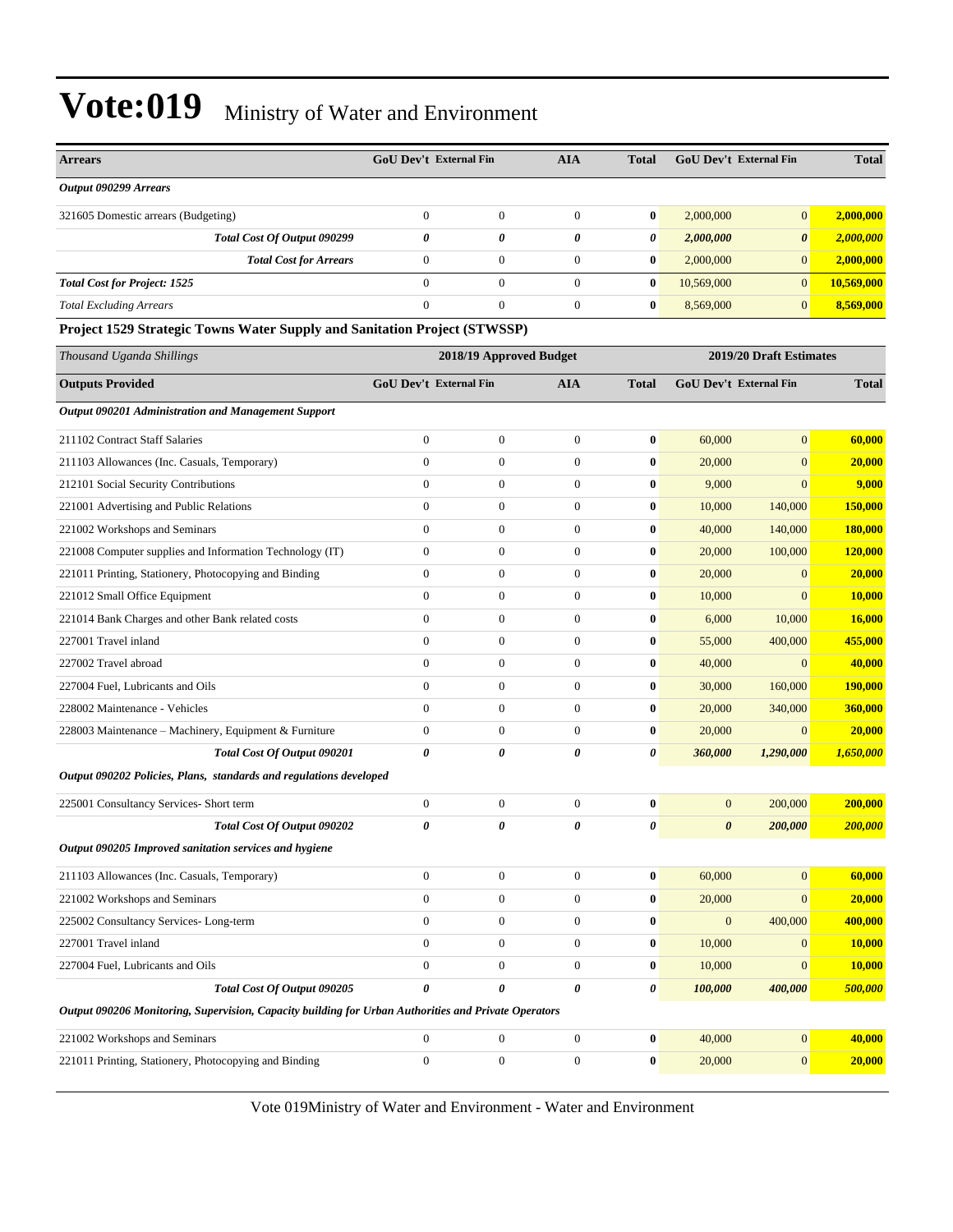| $\mathbf{0}$                                                           | $\mathbf{0}$     | $\Omega$                      | $\bf{0}$              |         | $\overline{0}$        | 40,000                                                                                                                                                                                                                                                           |
|------------------------------------------------------------------------|------------------|-------------------------------|-----------------------|---------|-----------------------|------------------------------------------------------------------------------------------------------------------------------------------------------------------------------------------------------------------------------------------------------------------|
| $\theta$                                                               | $\mathbf{0}$     | $\overline{0}$                | $\bf{0}$              |         | $\overline{0}$        | 40,000                                                                                                                                                                                                                                                           |
| $\boldsymbol{\theta}$                                                  | 0                | 0                             | $\boldsymbol{\theta}$ | 140,000 | $\boldsymbol{\theta}$ | 140,000                                                                                                                                                                                                                                                          |
| $\mathbf{0}$                                                           | $\overline{0}$   | $\Omega$                      | $\mathbf{0}$          |         | 1,890,000             | 2,490,000                                                                                                                                                                                                                                                        |
|                                                                        |                  | <b>AIA</b>                    | <b>Total</b>          |         |                       | <b>Total</b>                                                                                                                                                                                                                                                     |
|                                                                        |                  |                               |                       |         |                       |                                                                                                                                                                                                                                                                  |
| $\mathbf{0}$                                                           | $\boldsymbol{0}$ | $\mathbf{0}$                  | $\bf{0}$              | 100,000 | $\mathbf{0}$          | 100,000                                                                                                                                                                                                                                                          |
| $\theta$                                                               | 0                | 0                             | $\boldsymbol{\theta}$ | 100,000 | $\boldsymbol{\theta}$ | 100,000                                                                                                                                                                                                                                                          |
| Output 090275 Purchase of Motor Vehicles and Other Transport Equipment |                  |                               |                       |         |                       |                                                                                                                                                                                                                                                                  |
| $\boldsymbol{0}$                                                       | $\boldsymbol{0}$ | $\mathbf{0}$                  | $\bf{0}$              |         | 800,000               | 800,000                                                                                                                                                                                                                                                          |
| $\theta$                                                               | 0                | 0                             | 0                     |         | 800,000               | 800,000                                                                                                                                                                                                                                                          |
| Output 090276 Purchase of Office and ICT Equipment, including Software |                  |                               |                       |         |                       |                                                                                                                                                                                                                                                                  |
| $\boldsymbol{0}$                                                       | $\boldsymbol{0}$ | $\mathbf{0}$                  | $\bf{0}$              |         | 50,000                | 50,000                                                                                                                                                                                                                                                           |
| $\theta$                                                               | $\theta$         | 0                             | 0                     |         | 50,000                | 50,000                                                                                                                                                                                                                                                           |
| Output 090280 Construction of Piped Water Supply Systems (Urban)       |                  |                               |                       |         |                       |                                                                                                                                                                                                                                                                  |
| $\boldsymbol{0}$                                                       | $\boldsymbol{0}$ | $\mathbf{0}$                  | $\bf{0}$              |         | $\overline{0}$        | 200,000                                                                                                                                                                                                                                                          |
| $\theta$                                                               | $\overline{0}$   | $\theta$                      | $\mathbf{0}$          |         | 2,000,000             | 2,000,000                                                                                                                                                                                                                                                        |
| $\mathbf{0}$                                                           | $\boldsymbol{0}$ | $\overline{0}$                | $\bf{0}$              |         | 17,704,256            | 17,704,256                                                                                                                                                                                                                                                       |
| $\theta$                                                               | $\theta$         | 0                             | $\boldsymbol{\theta}$ | 200,000 | 19,704,256            | 19,904,256                                                                                                                                                                                                                                                       |
|                                                                        |                  |                               |                       |         |                       |                                                                                                                                                                                                                                                                  |
| $\mathbf{0}$                                                           | $\overline{0}$   | $\overline{0}$                | $\bf{0}$              |         | 1,000,000             | 1,000,000                                                                                                                                                                                                                                                        |
| $\mathbf{0}$                                                           | $\overline{0}$   | $\overline{0}$                | $\bf{0}$              |         | 500,000               | 500,000                                                                                                                                                                                                                                                          |
| $\mathbf{0}$                                                           | $\overline{0}$   | $\overline{0}$                | $\bf{0}$              |         | 2,000,000             | 2,000,000                                                                                                                                                                                                                                                        |
| $\boldsymbol{\theta}$                                                  | 0                | $\boldsymbol{\theta}$         | $\boldsymbol{\theta}$ |         | 3,500,000             | 3,500,000                                                                                                                                                                                                                                                        |
| $\boldsymbol{0}$                                                       | $\boldsymbol{0}$ | $\mathbf{0}$                  | $\bf{0}$              | 300,000 | 24,054,256            | 24,354,256                                                                                                                                                                                                                                                       |
| $\mathbf{0}$                                                           | $\boldsymbol{0}$ | $\overline{0}$                | $\bf{0}$              |         | 25,944,256            | 26,844,256                                                                                                                                                                                                                                                       |
| $\mathbf{0}$                                                           | $\boldsymbol{0}$ | $\mathbf{0}$                  | $\bf{0}$              | 900,000 | 25,944,256            | 26,844,256                                                                                                                                                                                                                                                       |
|                                                                        |                  | <b>GoU Dev't External Fin</b> |                       |         |                       | 40,000<br>40,000<br>600,000<br><b>GoU Dev't External Fin</b><br>$\mathbf{0}$<br>$\boldsymbol{\theta}$<br>$\mathbf{0}$<br>$\boldsymbol{\theta}$<br>200,000<br>$\mathbf{0}$<br>$\mathbf{0}$<br>$\mathbf{0}$<br>$\mathbf{0}$<br>$\mathbf{0}$<br>$\theta$<br>900,000 |

**Project 1530 Integrated Water Resources Management and Development Project (IWMDP)**

| Thousand Uganda Shillings                              |                               | 2018/19 Approved Budget |            |              |                               | 2019/20 Draft Estimates |              |
|--------------------------------------------------------|-------------------------------|-------------------------|------------|--------------|-------------------------------|-------------------------|--------------|
| <b>Outputs Provided</b>                                | <b>GoU Dev't External Fin</b> |                         | <b>AIA</b> | <b>Total</b> | <b>GoU</b> Dev't External Fin |                         | <b>Total</b> |
| Output 090201 Administration and Management Support    |                               |                         |            |              |                               |                         |              |
| 211102 Contract Staff Salaries                         | $\Omega$                      | $\mathbf{0}$            | $\Omega$   | $\mathbf{0}$ | 331,195                       | $\overline{0}$          | 331,195      |
| 212101 Social Security Contributions                   | $\Omega$                      | $\mathbf{0}$            | $\Omega$   | $\bf{0}$     | 49,680                        | $\mathbf{0}$            | 49,680       |
| 221001 Advertising and Public Relations                | $\theta$                      | $\mathbf{0}$            | $\Omega$   | $\bf{0}$     | 40,125                        | $\mathbf{0}$            | 40,125       |
| Total Cost Of Output 090201                            | $\boldsymbol{\theta}$         | $\boldsymbol{\theta}$   | 0          | 0            | 421,000                       | $\boldsymbol{\theta}$   | 421,000      |
| Output 090205 Improved sanitation services and hygiene |                               |                         |            |              |                               |                         |              |
| 211103 Allowances (Inc. Casuals, Temporary)            | $\Omega$                      | $\mathbf{0}$            | $\Omega$   | $\bf{0}$     | 20,000                        | $\overline{0}$          | 20,000       |
| 227001 Travel inland                                   | $\theta$                      | $\mathbf{0}$            | $\Omega$   | $\bf{0}$     | 30,000                        | $\mathbf{0}$            | 30,000       |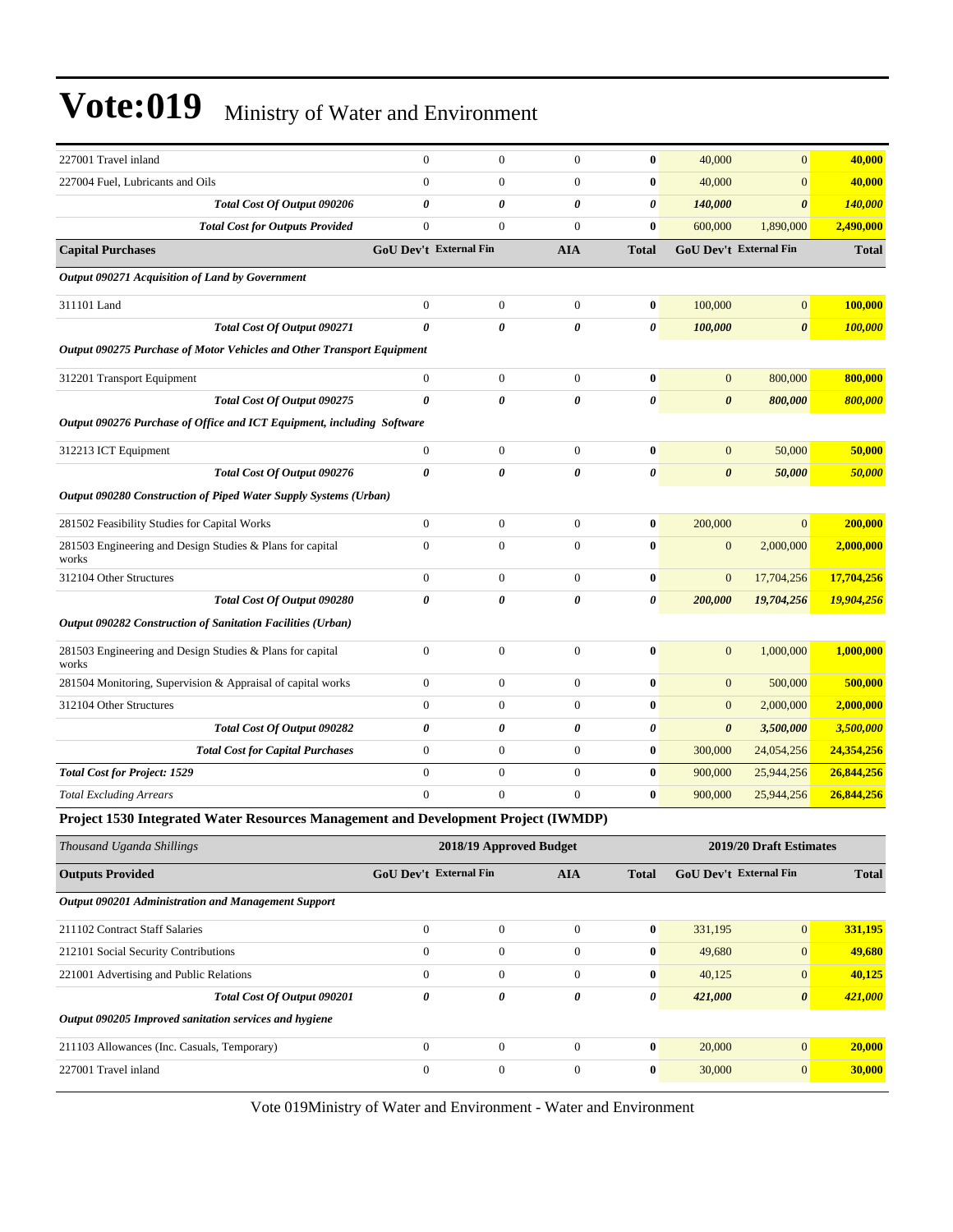| 227004 Fuel, Lubricants and Oils                                                                     | $\mathbf{0}$                  | $\boldsymbol{0}$        | $\mathbf{0}$          | $\bf{0}$       | 15,000                | $\overline{0}$          | 15,000       |
|------------------------------------------------------------------------------------------------------|-------------------------------|-------------------------|-----------------------|----------------|-----------------------|-------------------------|--------------|
| Total Cost Of Output 090205                                                                          | 0                             | 0                       | 0                     | 0              | 65,000                | $\boldsymbol{\theta}$   | 65,000       |
| Output 090206 Monitoring, Supervision, Capacity building for Urban Authorities and Private Operators |                               |                         |                       |                |                       |                         |              |
| 211103 Allowances (Inc. Casuals, Temporary)                                                          | $\overline{0}$                | $\boldsymbol{0}$        | $\theta$              | $\bf{0}$       | 40,000                | $\boldsymbol{0}$        | 40,000       |
| 221005 Hire of Venue (chairs, projector, etc)                                                        | $\overline{0}$                | $\boldsymbol{0}$        | $\boldsymbol{0}$      | $\bf{0}$       | 20,000                | $\boldsymbol{0}$        | 20,000       |
| 221008 Computer supplies and Information Technology (IT)                                             | $\boldsymbol{0}$              | $\boldsymbol{0}$        | $\boldsymbol{0}$      | $\bf{0}$       | 20,000                | $\overline{0}$          | 20,000       |
| 221011 Printing, Stationery, Photocopying and Binding                                                | $\boldsymbol{0}$              | $\boldsymbol{0}$        | $\boldsymbol{0}$      | $\bf{0}$       | 20,000                | $\boldsymbol{0}$        | 20,000       |
| 224005 Uniforms, Beddings and Protective Gear                                                        | $\overline{0}$                | $\boldsymbol{0}$        | $\theta$              | $\bf{0}$       | 20,000                | $\overline{0}$          | 20,000       |
| 227001 Travel inland                                                                                 | $\overline{0}$                | $\boldsymbol{0}$        | $\mathbf{0}$          | $\bf{0}$       | 60,000                | $\boldsymbol{0}$        | 60,000       |
| 227004 Fuel, Lubricants and Oils                                                                     | $\overline{0}$                | $\boldsymbol{0}$        | $\boldsymbol{0}$      | $\bf{0}$       | 40,000                | $\boldsymbol{0}$        | 40,000       |
| 228002 Maintenance - Vehicles                                                                        | $\overline{0}$                | $\boldsymbol{0}$        | $\boldsymbol{0}$      | $\bf{0}$       | 10,000                | $\overline{0}$          | 10,000       |
| Total Cost Of Output 090206                                                                          | 0                             | 0                       | 0                     | $\pmb{\theta}$ | 230,000               | $\boldsymbol{\theta}$   | 230,000      |
| <b>Total Cost for Outputs Provided</b>                                                               | $\overline{0}$                | $\overline{0}$          | $\theta$              | $\bf{0}$       | 716,000               | $\overline{0}$          | 716,000      |
| <b>Capital Purchases</b>                                                                             | <b>GoU Dev't External Fin</b> |                         | <b>AIA</b>            | <b>Total</b>   |                       | GoU Dev't External Fin  | <b>Total</b> |
| Output 090271 Acquisition of Land by Government                                                      |                               |                         |                       |                |                       |                         |              |
| 311101 Land                                                                                          | $\boldsymbol{0}$              | $\boldsymbol{0}$        | $\mathbf{0}$          | $\bf{0}$       | 350,000               | $\boldsymbol{0}$        | 350,000      |
| Total Cost Of Output 090271                                                                          | $\theta$                      | 0                       | 0                     | 0              | 350,000               | $\boldsymbol{\theta}$   | 350,000      |
| Output 090276 Purchase of Office and ICT Equipment, including Software                               |                               |                         |                       |                |                       |                         |              |
| 312213 ICT Equipment                                                                                 | $\boldsymbol{0}$              | $\boldsymbol{0}$        | $\mathbf{0}$          | $\bf{0}$       | 35,000                | $\boldsymbol{0}$        | 35,000       |
| Total Cost Of Output 090276                                                                          | $\theta$                      | 0                       | 0                     | 0              | 35,000                | $\boldsymbol{\theta}$   | 35,000       |
| Output 090280 Construction of Piped Water Supply Systems (Urban)                                     |                               |                         |                       |                |                       |                         |              |
| 281504 Monitoring, Supervision & Appraisal of capital works                                          | $\overline{0}$                | $\boldsymbol{0}$        | $\mathbf{0}$          | $\bf{0}$       | $\mathbf{0}$          | 1,150,000               | 1,150,000    |
| 312104 Other Structures                                                                              | $\boldsymbol{0}$              | $\boldsymbol{0}$        | $\mathbf{0}$          | $\bf{0}$       | 1,199,000             | 143,468,194             | 144,667,194  |
| Total Cost Of Output 090280                                                                          | 0                             | 0                       | $\boldsymbol{\theta}$ | 0              | 1,199,000             | 144,618,194             | 145,817,194  |
| <b>Total Cost for Capital Purchases</b>                                                              | $\boldsymbol{0}$              | $\boldsymbol{0}$        | $\boldsymbol{0}$      | $\bf{0}$       | 1,584,000             | 144,618,194             | 146,202,194  |
| <b>Total Cost for Project: 1530</b>                                                                  | $\overline{0}$                | $\boldsymbol{0}$        | $\boldsymbol{0}$      | $\bf{0}$       | 2,300,000             | 144,618,194             | 146,918,194  |
| <b>Total Excluding Arrears</b>                                                                       | $\boldsymbol{0}$              | $\boldsymbol{0}$        | $\mathbf{0}$          | $\bf{0}$       | 2,300,000             | 144,618,194             | 146,918,194  |
| Project 1531 South Western Cluster (SWC) Project                                                     |                               |                         |                       |                |                       |                         |              |
| Thousand Uganda Shillings                                                                            |                               | 2018/19 Approved Budget |                       |                |                       | 2019/20 Draft Estimates |              |
| <b>Capital Purchases</b>                                                                             | GoU Dev't External Fin        |                         | ${\bf A I A}$         | <b>Total</b>   |                       | GoU Dev't External Fin  | <b>Total</b> |
| Output 090280 Construction of Piped Water Supply Systems (Urban)                                     |                               |                         |                       |                |                       |                         |              |
| 312104 Other Structures                                                                              | $\boldsymbol{0}$              | $\boldsymbol{0}$        | $\boldsymbol{0}$      | $\bf{0}$       | $\mathbf{0}$          | 52,341,361              | 52,341,361   |
| Total Cost Of Output 090280                                                                          | 0                             | 0                       | $\pmb{\theta}$        | $\pmb{\theta}$ | $\boldsymbol{\theta}$ | 52,341,361              | 52,341,361   |
| <b>Total Cost for Capital Purchases</b>                                                              | $\boldsymbol{0}$              | $\boldsymbol{0}$        | $\boldsymbol{0}$      | $\bf{0}$       | $\mathbf{0}$          | 52,341,361              | 52,341,361   |
| <b>Total Cost for Project: 1531</b>                                                                  | $\boldsymbol{0}$              | $\boldsymbol{0}$        | $\mathbf{0}$          | $\bf{0}$       | $\mathbf{0}$          | 52,341,361              | 52,341,361   |
| <b>Total Excluding Arrears</b>                                                                       | $\boldsymbol{0}$              | $\boldsymbol{0}$        | $\boldsymbol{0}$      | $\bf{0}$       | $\boldsymbol{0}$      | 52,341,361              | 52,341,361   |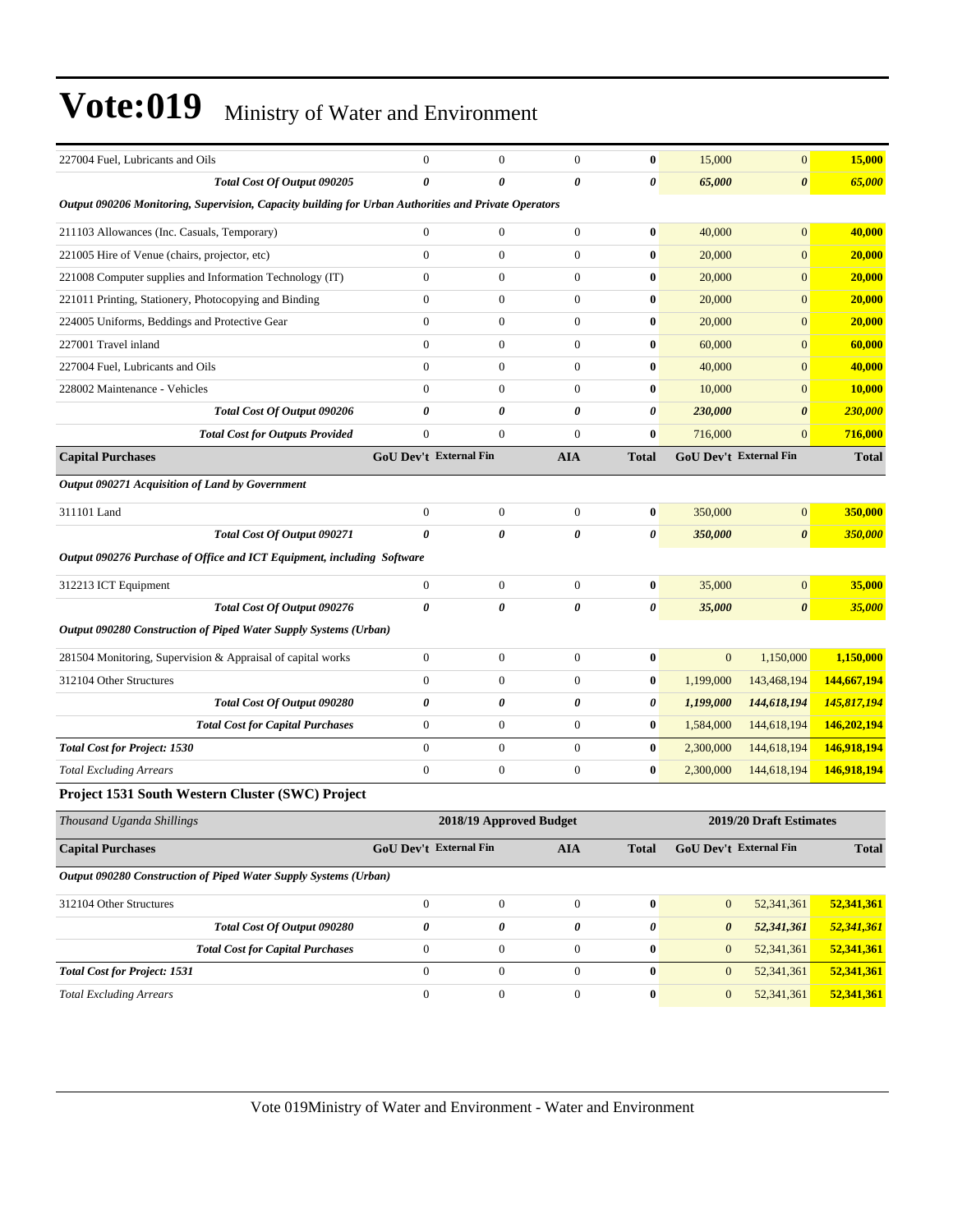#### **Project 1532 100% Service Coverage Acceleration Project - umbrellas (SCAP 100 - umbrellas)**

| Thousand Uganda Shillings                                                                            |                               | 2018/19 Approved Budget |                  |                  | 2019/20 Draft Estimates |                        |                |  |
|------------------------------------------------------------------------------------------------------|-------------------------------|-------------------------|------------------|------------------|-------------------------|------------------------|----------------|--|
| <b>Outputs Provided</b>                                                                              | <b>GoU Dev't External Fin</b> |                         | <b>AIA</b>       | <b>Total</b>     |                         | GoU Dev't External Fin | <b>Total</b>   |  |
| <b>Output 090201 Administration and Management Support</b>                                           |                               |                         |                  |                  |                         |                        |                |  |
| 211102 Contract Staff Salaries                                                                       | $\boldsymbol{0}$              | $\boldsymbol{0}$        | $\boldsymbol{0}$ | $\bf{0}$         | 210,000                 | $\mathbf{0}$           | 210,000        |  |
| 212101 Social Security Contributions                                                                 | $\mathbf{0}$                  | $\boldsymbol{0}$        | $\boldsymbol{0}$ | $\bf{0}$         | 31,500                  | $\mathbf{0}$           | 31,500         |  |
| 221008 Computer supplies and Information Technology (IT)                                             | $\boldsymbol{0}$              | $\boldsymbol{0}$        | $\boldsymbol{0}$ | $\bf{0}$         | 20,000                  | $\mathbf{0}$           | 20,000         |  |
| 221011 Printing, Stationery, Photocopying and Binding                                                | $\boldsymbol{0}$              | $\boldsymbol{0}$        | $\boldsymbol{0}$ | $\bf{0}$         | 20,000                  | $\overline{0}$         | 20,000         |  |
| 227004 Fuel, Lubricants and Oils                                                                     | $\mathbf{0}$                  | $\boldsymbol{0}$        | $\boldsymbol{0}$ | 0                | 18,500                  | $\mathbf{0}$           | <b>18,500</b>  |  |
| Total Cost Of Output 090201                                                                          | $\boldsymbol{\theta}$         | 0                       | 0                | 0                | 300,000                 | $\boldsymbol{\theta}$  | 300,000        |  |
| Output 090204 Backup support for Operation and Maintainance                                          |                               |                         |                  |                  |                         |                        |                |  |
| 211103 Allowances (Inc. Casuals, Temporary)                                                          | $\boldsymbol{0}$              | $\boldsymbol{0}$        | $\boldsymbol{0}$ | 0                | 30,000                  | $\boldsymbol{0}$       | 30,000         |  |
| 227001 Travel inland                                                                                 | $\mathbf{0}$                  | $\boldsymbol{0}$        | $\boldsymbol{0}$ | $\bf{0}$         | 150,000                 | $\mathbf{0}$           | <b>150,000</b> |  |
| 227004 Fuel, Lubricants and Oils                                                                     | $\mathbf{0}$                  | $\overline{0}$          | $\boldsymbol{0}$ | $\bf{0}$         | 80,000                  | $\mathbf{0}$           | 80,000         |  |
| 228002 Maintenance - Vehicles                                                                        | $\mathbf{0}$                  | $\overline{0}$          | $\mathbf{0}$     | $\bf{0}$         | 40,000                  | $\mathbf{0}$           | 40,000         |  |
| Total Cost Of Output 090204                                                                          | $\boldsymbol{\theta}$         | 0                       | 0                | 0                | 300,000                 | $\boldsymbol{\theta}$  | 300,000        |  |
| Output 090206 Monitoring, Supervision, Capacity building for Urban Authorities and Private Operators |                               |                         |                  |                  |                         |                        |                |  |
| 211103 Allowances (Inc. Casuals, Temporary)                                                          | $\boldsymbol{0}$              | $\boldsymbol{0}$        | $\boldsymbol{0}$ | $\boldsymbol{0}$ | 50,000                  | $\boldsymbol{0}$       | 50,000         |  |
| 227001 Travel inland                                                                                 | $\mathbf{0}$                  | $\boldsymbol{0}$        | $\boldsymbol{0}$ | $\boldsymbol{0}$ | 150,000                 | $\boldsymbol{0}$       | <b>150,000</b> |  |
| 227004 Fuel, Lubricants and Oils                                                                     | $\mathbf{0}$                  | $\boldsymbol{0}$        | $\boldsymbol{0}$ | $\bf{0}$         | 100,000                 | $\mathbf{0}$           | 100,000        |  |
| Total Cost Of Output 090206                                                                          | 0                             | 0                       | 0                | 0                | 300,000                 | $\boldsymbol{\theta}$  | 300,000        |  |
| <b>Total Cost for Outputs Provided</b>                                                               | $\mathbf{0}$                  | $\boldsymbol{0}$        | $\boldsymbol{0}$ | $\bf{0}$         | 900,000                 | $\mathbf{0}$           | 900,000        |  |
| <b>Capital Purchases</b>                                                                             | GoU Dev't External Fin        |                         | <b>AIA</b>       | <b>Total</b>     |                         | GoU Dev't External Fin | <b>Total</b>   |  |
| Output 090276 Purchase of Office and ICT Equipment, including Software                               |                               |                         |                  |                  |                         |                        |                |  |
| 312213 ICT Equipment                                                                                 | $\boldsymbol{0}$              | $\boldsymbol{0}$        | $\boldsymbol{0}$ | 0                | 32,000                  | $\boldsymbol{0}$       | 32,000         |  |
| Total Cost Of Output 090276                                                                          | $\pmb{\theta}$                | 0                       | 0                | 0                | 32,000                  | $\boldsymbol{\theta}$  | <b>32,000</b>  |  |
| Output 090277 Purchase of Specialised Machinery & Equipment                                          |                               |                         |                  |                  |                         |                        |                |  |
| 312202 Machinery and Equipment                                                                       | $\boldsymbol{0}$              | $\boldsymbol{0}$        | $\boldsymbol{0}$ | 0                | 430,000                 | $\mathbf{0}$           | 430,000        |  |
| Total Cost Of Output 090277                                                                          | 0                             | 0                       | 0                | 0                | 430,000                 | $\boldsymbol{\theta}$  | 430,000        |  |
| Output 090280 Construction of Piped Water Supply Systems (Urban)                                     |                               |                         |                  |                  |                         |                        |                |  |
| 281503 Engineering and Design Studies & Plans for capital<br>works                                   | $\mathbf{0}$                  | $\boldsymbol{0}$        | $\mathbf{0}$     | $\bf{0}$         | 1,000,000               | $\mathbf{0}$           | 1,000,000      |  |
| 312104 Other Structures                                                                              | $\boldsymbol{0}$              | $\boldsymbol{0}$        | $\boldsymbol{0}$ | $\boldsymbol{0}$ | 2,043,534               | $\mathbf{0}$           | 2,043,534      |  |
| Total Cost Of Output 090280                                                                          | $\pmb{\theta}$                | 0                       | 0                | 0                | 3,043,534               | $\pmb{\theta}$         | 3,043,534      |  |
| <b>Total Cost for Capital Purchases</b>                                                              | $\boldsymbol{0}$              | $\boldsymbol{0}$        | $\boldsymbol{0}$ | $\boldsymbol{0}$ | 3,505,534               | $\boldsymbol{0}$       | 3,505,534      |  |
| <b>Total Cost for Project: 1532</b>                                                                  | $\mathbf{0}$                  | $\boldsymbol{0}$        | $\boldsymbol{0}$ | $\bf{0}$         | 4,405,534               | $\mathbf{0}$           | 4,405,534      |  |
| <b>Total Excluding Arrears</b>                                                                       | $\boldsymbol{0}$              | $\boldsymbol{0}$        | $\boldsymbol{0}$ | $\bf{0}$         | 4,405,534               | $\mathbf{0}$           | 4,405,534      |  |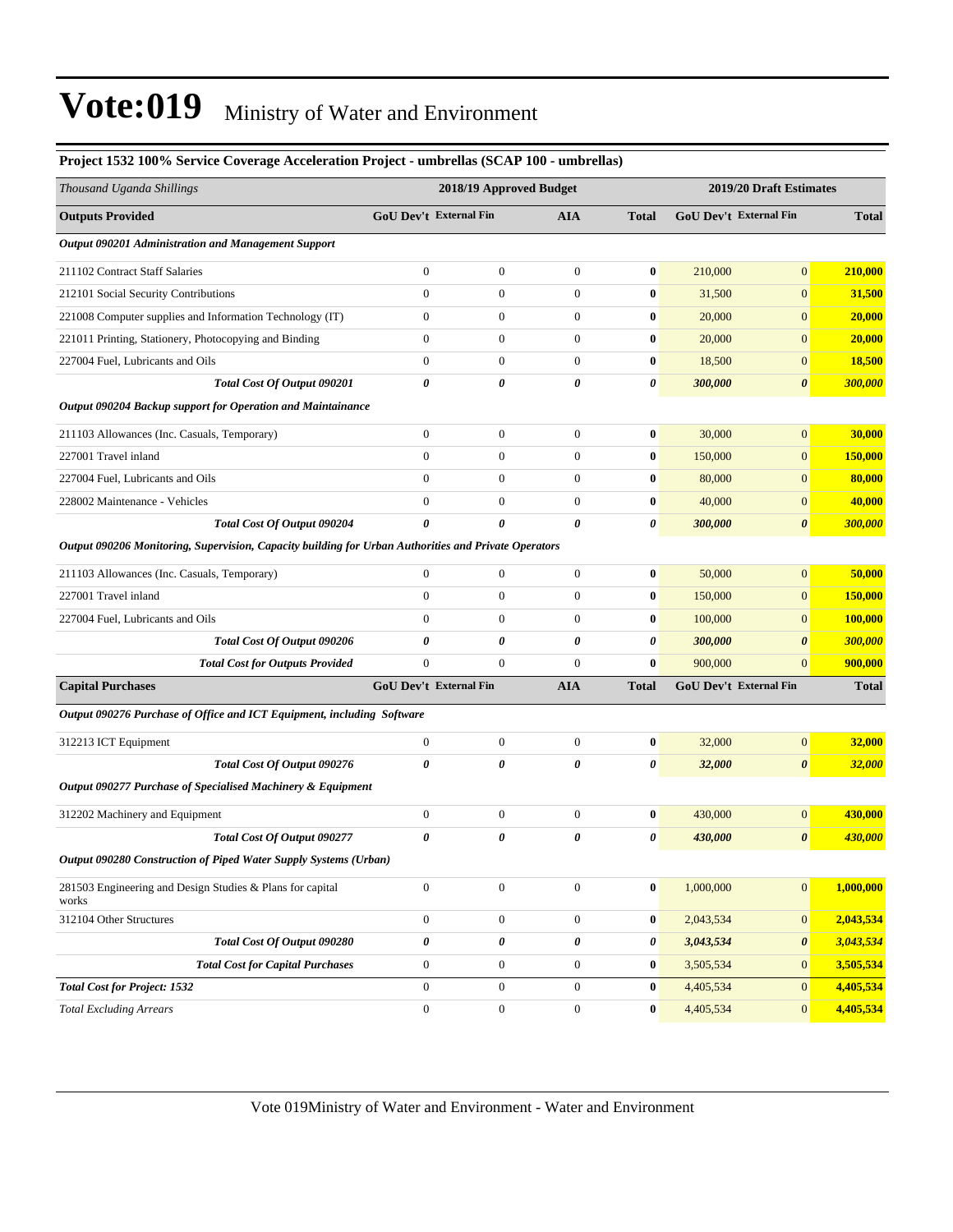| Thousand Uganda Shillings                                                                            |                  | 2018/19 Approved Budget |                       |                  |                  | 2019/20 Draft Estimates |                |  |
|------------------------------------------------------------------------------------------------------|------------------|-------------------------|-----------------------|------------------|------------------|-------------------------|----------------|--|
| <b>Outputs Provided</b>                                                                              |                  | GoU Dev't External Fin  | <b>AIA</b>            | <b>Total</b>     |                  | GoU Dev't External Fin  | <b>Total</b>   |  |
| Output 090201 Administration and Management Support                                                  |                  |                         |                       |                  |                  |                         |                |  |
| 211102 Contract Staff Salaries                                                                       | $\boldsymbol{0}$ | $\boldsymbol{0}$        | $\boldsymbol{0}$      | $\bf{0}$         | 840,000          | $\overline{0}$          | 840,000        |  |
| 211103 Allowances (Inc. Casuals, Temporary)                                                          | $\boldsymbol{0}$ | $\boldsymbol{0}$        | $\boldsymbol{0}$      | $\bf{0}$         | 20,000           | 700,000                 | <b>720,000</b> |  |
| 212101 Social Security Contributions                                                                 | $\boldsymbol{0}$ | $\boldsymbol{0}$        | $\boldsymbol{0}$      | $\bf{0}$         | 84,000           | $\mathbf{0}$            | 84,000         |  |
| 221001 Advertising and Public Relations                                                              | $\boldsymbol{0}$ | $\boldsymbol{0}$        | $\boldsymbol{0}$      | $\bf{0}$         | 40,000           | 40,000                  | 80,000         |  |
| 221002 Workshops and Seminars                                                                        | $\overline{0}$   | $\boldsymbol{0}$        | $\boldsymbol{0}$      | $\bf{0}$         | 100,000          | 160,000                 | 260,000        |  |
| 221003 Staff Training                                                                                | $\boldsymbol{0}$ | $\boldsymbol{0}$        | $\boldsymbol{0}$      | $\bf{0}$         | 80,000           | 80,000                  | 160,000        |  |
| 221007 Books, Periodicals & Newspapers                                                               | $\overline{0}$   | $\boldsymbol{0}$        | $\boldsymbol{0}$      | $\bf{0}$         | 4,000            | $\mathbf{0}$            | 4,000          |  |
| 221008 Computer supplies and Information Technology (IT)                                             | $\boldsymbol{0}$ | $\boldsymbol{0}$        | $\mathbf{0}$          | $\bf{0}$         | 40,000           | $\boldsymbol{0}$        | 40,000         |  |
| 221009 Welfare and Entertainment                                                                     | $\overline{0}$   | $\boldsymbol{0}$        | $\boldsymbol{0}$      | $\bf{0}$         | 40,000           | $\boldsymbol{0}$        | 40,000         |  |
| 221011 Printing, Stationery, Photocopying and Binding                                                | $\overline{0}$   | $\boldsymbol{0}$        | $\mathbf{0}$          | $\bf{0}$         | 80,000           | $\boldsymbol{0}$        | 80,000         |  |
| 221012 Small Office Equipment                                                                        | $\boldsymbol{0}$ | $\boldsymbol{0}$        | $\mathbf{0}$          | $\bf{0}$         | 20,000           | $\boldsymbol{0}$        | 20,000         |  |
| 221014 Bank Charges and other Bank related costs                                                     | $\boldsymbol{0}$ | $\boldsymbol{0}$        | $\mathbf{0}$          | $\bf{0}$         | 6                | 8                       | 14             |  |
| 222001 Telecommunications                                                                            | $\boldsymbol{0}$ | $\boldsymbol{0}$        | $\mathbf{0}$          | $\bf{0}$         | 80,000           | $\boldsymbol{0}$        | 80,000         |  |
| 223004 Guard and Security services                                                                   | $\overline{0}$   | $\boldsymbol{0}$        | $\boldsymbol{0}$      | $\bf{0}$         | 40,000           | $\boldsymbol{0}$        | 40,000         |  |
| 223005 Electricity                                                                                   | $\overline{0}$   | $\boldsymbol{0}$        | $\mathbf{0}$          | $\bf{0}$         | 40,000           | $\overline{0}$          | 40,000         |  |
| 223006 Water                                                                                         | $\boldsymbol{0}$ | $\boldsymbol{0}$        | $\mathbf{0}$          | $\bf{0}$         | 6,000            | $\mathbf{0}$            | 6,000          |  |
| 224004 Cleaning and Sanitation                                                                       | $\boldsymbol{0}$ | $\boldsymbol{0}$        | $\mathbf{0}$          | $\bf{0}$         | 120,000          | $\mathbf{0}$            | <b>120,000</b> |  |
| 227001 Travel inland                                                                                 | $\boldsymbol{0}$ | $\boldsymbol{0}$        | $\mathbf{0}$          | $\bf{0}$         | 40,000           | $\boldsymbol{0}$        | 40,000         |  |
| 227004 Fuel, Lubricants and Oils                                                                     | $\overline{0}$   | $\boldsymbol{0}$        | $\boldsymbol{0}$      | $\bf{0}$         | 205,994          | 327,992                 | 533,986        |  |
| 228001 Maintenance - Civil                                                                           | $\overline{0}$   | $\boldsymbol{0}$        | $\mathbf{0}$          | $\bf{0}$         | 120,000          | $\mathbf{0}$            | 120,000        |  |
| 228002 Maintenance - Vehicles                                                                        | $\overline{0}$   | $\boldsymbol{0}$        | $\mathbf{0}$          | $\bf{0}$         | 60,000           | 80,000                  | 140,000        |  |
| 228003 Maintenance – Machinery, Equipment & Furniture                                                | $\boldsymbol{0}$ | $\boldsymbol{0}$        | $\mathbf{0}$          | $\bf{0}$         | 40,000           | 12,000                  | 52,000         |  |
| Total Cost Of Output 090201                                                                          | 0                | 0                       | 0                     | 0                | 2,100,000        | 1,400,000               | 3,500,000      |  |
| Output 090204 Backup support for Operation and Maintainance                                          |                  |                         |                       |                  |                  |                         |                |  |
| 225001 Consultancy Services- Short term                                                              | $\boldsymbol{0}$ | $\boldsymbol{0}$        | $\mathbf{0}$          | $\bf{0}$         | 60,000           | 300,000                 | 360,000        |  |
| Total Cost Of Output 090204                                                                          | 0                | 0                       | 0                     | 0                | 60,000           | 300,000                 | 360,000        |  |
| Output 090205 Improved sanitation services and hygiene                                               |                  |                         |                       |                  |                  |                         |                |  |
| 221002 Workshops and Seminars                                                                        | $\boldsymbol{0}$ | $\boldsymbol{0}$        | $\mathbf{0}$          | $\bf{0}$         | 100,000          | $\mathbf{0}$            | 100,000        |  |
| 225002 Consultancy Services-Long-term                                                                | $\boldsymbol{0}$ | $\boldsymbol{0}$        | $\mathbf{0}$          | $\bf{0}$         | $\boldsymbol{0}$ | 2,000,000               | 2,000,000      |  |
| Total Cost Of Output 090205                                                                          | 0                | 0                       | $\boldsymbol{\theta}$ | 0                | 100,000          | 2,000,000               | 2,100,000      |  |
| Output 090206 Monitoring, Supervision, Capacity building for Urban Authorities and Private Operators |                  |                         |                       |                  |                  |                         |                |  |
| 227001 Travel inland                                                                                 | $\boldsymbol{0}$ | $\boldsymbol{0}$        | $\boldsymbol{0}$      | $\bf{0}$         | 54,000           | 300,000                 | 354,000        |  |
| Total Cost Of Output 090206                                                                          | 0                | 0                       | 0                     | 0                | 54,000           | 300,000                 | 354,000        |  |
| <b>Total Cost for Outputs Provided</b>                                                               | $\boldsymbol{0}$ | $\boldsymbol{0}$        | $\boldsymbol{0}$      | $\boldsymbol{0}$ | 2,314,000        | 4,000,000               | 6,314,000      |  |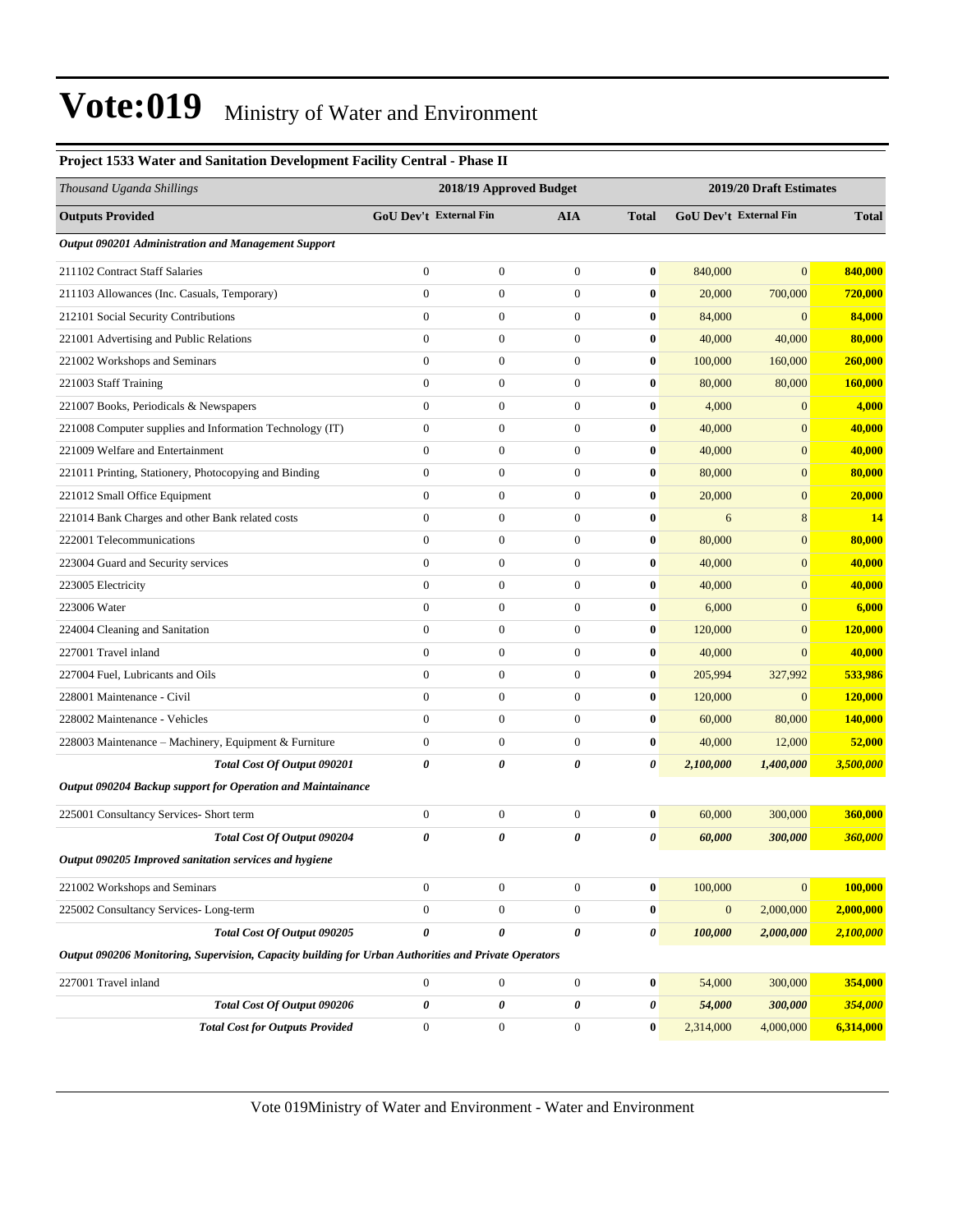| <b>Capital Purchases</b>                                                | <b>GoU Dev't External Fin</b> |                         | <b>AIA</b>       | <b>Total</b> | <b>GoU Dev't External Fin</b> |                         | <b>Total</b> |
|-------------------------------------------------------------------------|-------------------------------|-------------------------|------------------|--------------|-------------------------------|-------------------------|--------------|
| Output 090271 Acquisition of Land by Government                         |                               |                         |                  |              |                               |                         |              |
| 311101 Land                                                             | $\theta$                      | $\boldsymbol{0}$        | $\mathbf{0}$     | $\bf{0}$     | 400,000                       | $\boldsymbol{0}$        | 400,000      |
| Total Cost Of Output 090271                                             | 0                             | 0                       | 0                | 0            | 400,000                       | $\boldsymbol{\theta}$   | 400,000      |
| Output 090276 Purchase of Office and ICT Equipment, including Software  |                               |                         |                  |              |                               |                         |              |
| 312213 ICT Equipment                                                    | $\mathbf{0}$                  | $\boldsymbol{0}$        | $\boldsymbol{0}$ | $\bf{0}$     | 400,000                       | $\boldsymbol{0}$        | 400,000      |
| Total Cost Of Output 090276                                             | $\boldsymbol{\theta}$         | 0                       | 0                | 0            | 400,000                       | $\boldsymbol{\theta}$   | 400,000      |
| Output 090278 Purchase of Office and Residential Furniture and Fittings |                               |                         |                  |              |                               |                         |              |
| 312203 Furniture & Fixtures                                             | $\boldsymbol{0}$              | $\boldsymbol{0}$        | $\boldsymbol{0}$ | $\bf{0}$     | 450,000                       | $\overline{0}$          | 450,000      |
| Total Cost Of Output 090278                                             | 0                             | 0                       | 0                | 0            | 450,000                       | $\boldsymbol{\theta}$   | 450,000      |
| Output 090280 Construction of Piped Water Supply Systems (Urban)        |                               |                         |                  |              |                               |                         |              |
| 281503 Engineering and Design Studies & Plans for capital<br>works      | $\boldsymbol{0}$              | $\boldsymbol{0}$        | $\boldsymbol{0}$ | $\bf{0}$     | 3,000,000                     | $\overline{0}$          | 3,000,000    |
| 281504 Monitoring, Supervision & Appraisal of capital works             | $\boldsymbol{0}$              | $\boldsymbol{0}$        | $\boldsymbol{0}$ | $\bf{0}$     | $\mathbf{0}$                  | 4,000,000               | 4,000,000    |
| 312104 Other Structures                                                 | $\mathbf{0}$                  | $\boldsymbol{0}$        | $\boldsymbol{0}$ | $\bf{0}$     | 8,300,000                     | 26,078,400              | 34,378,400   |
| Total Cost Of Output 090280                                             | 0                             | 0                       | 0                | 0            | 11,300,000                    | 30,078,400              | 41,378,400   |
| Output 090282 Construction of Sanitation Facilities (Urban)             |                               |                         |                  |              |                               |                         |              |
| 312104 Other Structures                                                 | $\mathbf{0}$                  | $\boldsymbol{0}$        | $\overline{0}$   | $\bf{0}$     | 200,000                       | 2,000,000               | 2,200,000    |
| Total Cost Of Output 090282                                             | 0                             | 0                       | 0                | 0            | 200,000                       | 2,000,000               | 2,200,000    |
| <b>Total Cost for Capital Purchases</b>                                 | $\overline{0}$                | $\boldsymbol{0}$        | $\mathbf{0}$     | $\bf{0}$     | 12,750,000                    | 32,078,400              | 44,828,400   |
| <b>Arrears</b>                                                          | GoU Dev't External Fin        |                         | <b>AIA</b>       | <b>Total</b> | GoU Dev't External Fin        |                         | <b>Total</b> |
| Output 090299 Arrears                                                   |                               |                         |                  |              |                               |                         |              |
| 321605 Domestic arrears (Budgeting)                                     | $\mathbf{0}$                  | $\boldsymbol{0}$        | $\boldsymbol{0}$ | $\bf{0}$     | 2,000,000                     | $\overline{0}$          | 2,000,000    |
| Total Cost Of Output 090299                                             | 0                             | 0                       | 0                | 0            | 2,000,000                     | 0                       | 2,000,000    |
| <b>Total Cost for Arrears</b>                                           | $\boldsymbol{0}$              | $\boldsymbol{0}$        | $\boldsymbol{0}$ | $\bf{0}$     | 2,000,000                     | $\overline{0}$          | 2,000,000    |
| <b>Total Cost for Project: 1533</b>                                     | $\mathbf{0}$                  | $\boldsymbol{0}$        | $\boldsymbol{0}$ | $\bf{0}$     | 17,064,000                    | 36,078,400              | 53,142,400   |
| <b>Total Excluding Arrears</b>                                          | $\mathbf{0}$                  | $\mathbf{0}$            | $\boldsymbol{0}$ | $\bf{0}$     | 15,064,000                    | 36,078,400              | 51,142,400   |
| Project 1534 Water and Sanitation Development Facility North - Phase II |                               |                         |                  |              |                               |                         |              |
| Thousand Uganda Shillings                                               |                               | 2018/19 Approved Budget |                  |              |                               | 2019/20 Draft Estimates |              |
| <b>Outputs Provided</b>                                                 | GoU Dev't External Fin        |                         | <b>AIA</b>       | <b>Total</b> | GoU Dev't External Fin        |                         | <b>Total</b> |
| Output 090201 Administration and Management Support                     |                               |                         |                  |              |                               |                         |              |
| 211102 Contract Staff Salaries                                          | $\mathbf{0}$                  | $\boldsymbol{0}$        | $\mathbf{0}$     | $\bf{0}$     | 1,160,000                     | $\overline{0}$          | 1,160,000    |
| 211103 Allowances (Inc. Casuals, Temporary)                             | $\boldsymbol{0}$              | $\boldsymbol{0}$        | $\boldsymbol{0}$ | $\bf{0}$     | 120,248                       | $\overline{0}$          | 120,248      |
| 212101 Social Security Contributions                                    | $\overline{0}$                | $\boldsymbol{0}$        | $\boldsymbol{0}$ | $\bf{0}$     | 116,000                       | $\mathbf{0}$            | 116,000      |
| 221001 Advertising and Public Relations                                 | $\boldsymbol{0}$              | $\boldsymbol{0}$        | $\boldsymbol{0}$ | $\bf{0}$     | 80,000                        | $\mathbf{0}$            | 80,000       |
| 221002 Workshops and Seminars                                           | $\mathbf{0}$                  | $\boldsymbol{0}$        | $\overline{0}$   | $\bf{0}$     | 65,000                        | $\mathbf{0}$            | 65,000       |
| 221003 Staff Training                                                   | $\mathbf{0}$                  | $\boldsymbol{0}$        | $\overline{0}$   | $\bf{0}$     | 20,000                        | $\overline{0}$          | 20,000       |
| 221004 Recruitment Expenses                                             | $\boldsymbol{0}$              | $\boldsymbol{0}$        | $\boldsymbol{0}$ | $\bf{0}$     | 5,000                         | $\overline{0}$          | 5,000        |
| 221005 Hire of Venue (chairs, projector, etc)                           | $\boldsymbol{0}$              | $\boldsymbol{0}$        | $\boldsymbol{0}$ | $\bf{0}$     | 9,000                         | $\overline{0}$          | 9,000        |
|                                                                         |                               |                         |                  |              |                               |                         |              |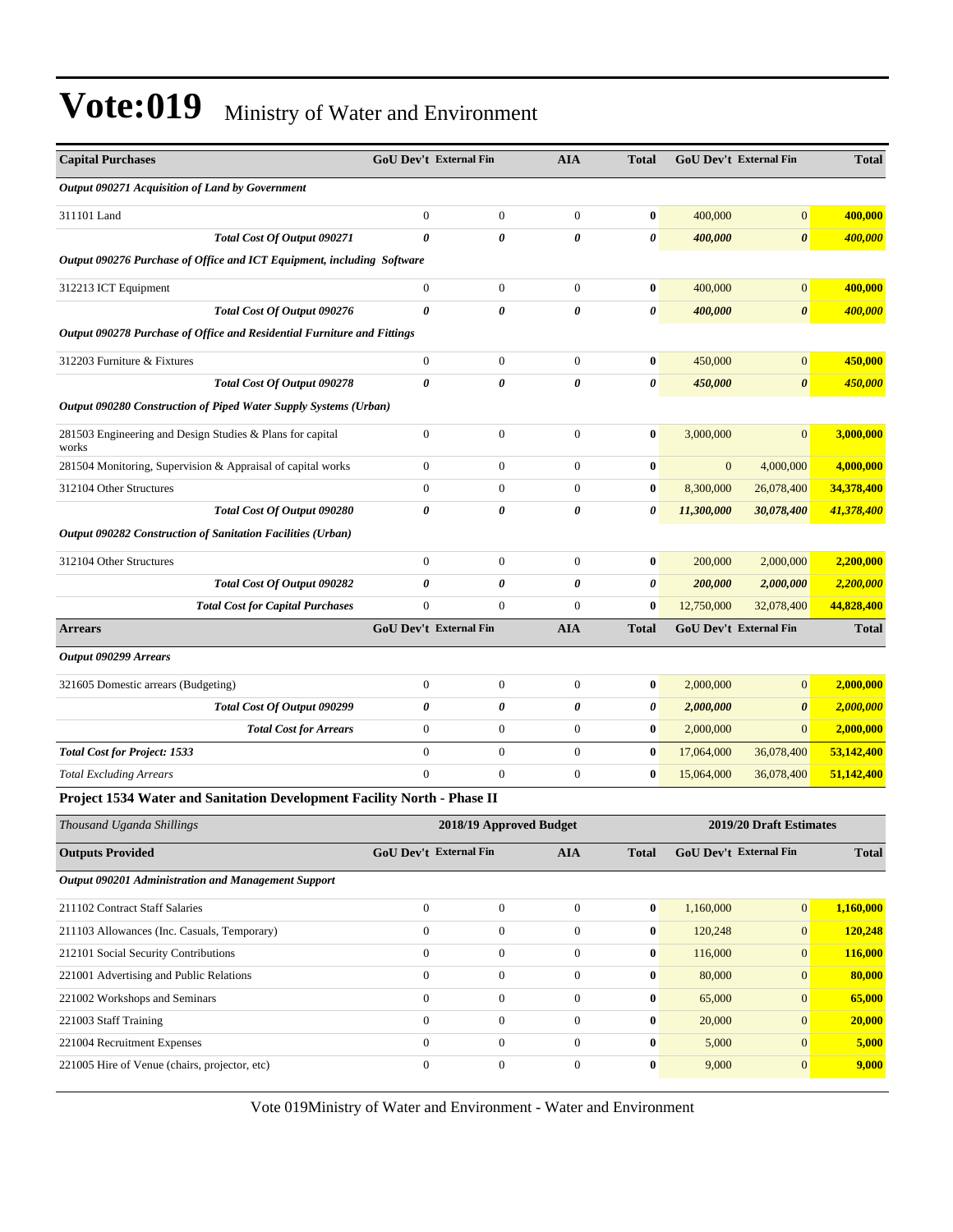| 221007 Books, Periodicals & Newspapers                                      | $\boldsymbol{0}$ | $\boldsymbol{0}$ | $\mathbf{0}$     | $\bf{0}$              | 2,500     | $\mathbf{0}$          | 2,500          |
|-----------------------------------------------------------------------------|------------------|------------------|------------------|-----------------------|-----------|-----------------------|----------------|
| 221008 Computer supplies and Information Technology (IT)                    | $\boldsymbol{0}$ | $\boldsymbol{0}$ | $\boldsymbol{0}$ | 0                     | 40,000    | $\mathbf{0}$          | 40,000         |
| 221009 Welfare and Entertainment                                            | $\overline{0}$   | $\boldsymbol{0}$ | $\overline{0}$   | $\bf{0}$              | 12,000    | $\mathbf{0}$          | 12,000         |
| 221011 Printing, Stationery, Photocopying and Binding                       | $\overline{0}$   | $\boldsymbol{0}$ | $\overline{0}$   | $\bf{0}$              | 70,000    | $\overline{0}$        | 70,000         |
| 221012 Small Office Equipment                                               | $\overline{0}$   | $\boldsymbol{0}$ | $\overline{0}$   | $\bf{0}$              | 20,000    | $\mathbf{0}$          | 20,000         |
| 221014 Bank Charges and other Bank related costs                            | $\overline{0}$   | $\mathbf{0}$     | 0                | $\bf{0}$              | 4,000     | 4,800                 | 8,800          |
| 221015 Financial and related costs (e.g. shortages, pilferages,<br>$etc.$ ) | $\boldsymbol{0}$ | $\boldsymbol{0}$ | $\boldsymbol{0}$ | $\bf{0}$              | 2,000     | $\boldsymbol{0}$      | 2,000          |
| 221016 IFMS Recurrent costs                                                 | $\overline{0}$   | $\boldsymbol{0}$ | $\overline{0}$   | $\bf{0}$              | 12,000    | $\mathbf{0}$          | 12,000         |
| 222001 Telecommunications                                                   | $\overline{0}$   | $\boldsymbol{0}$ | $\overline{0}$   | $\bf{0}$              | 3,000     | $\mathbf{0}$          | 3,000          |
| 222002 Postage and Courier                                                  | $\overline{0}$   | $\boldsymbol{0}$ | $\boldsymbol{0}$ | $\bf{0}$              | 400       | $\mathbf{0}$          | 400            |
| 223004 Guard and Security services                                          | $\boldsymbol{0}$ | $\boldsymbol{0}$ | $\overline{0}$   | $\bf{0}$              | 21,000    | $\mathbf{0}$          | 21,000         |
| 223005 Electricity                                                          | $\overline{0}$   | $\boldsymbol{0}$ | $\boldsymbol{0}$ | $\bf{0}$              | 24,300    | $\mathbf{0}$          | 24,300         |
| 223006 Water                                                                | $\overline{0}$   | $\boldsymbol{0}$ | $\overline{0}$   | $\bf{0}$              | 4,500     | $\mathbf{0}$          | 4,500          |
| 224004 Cleaning and Sanitation                                              | $\overline{0}$   | $\boldsymbol{0}$ | $\overline{0}$   | $\bf{0}$              | 4,000     | $\mathbf{0}$          | 4,000          |
| 224005 Uniforms, Beddings and Protective Gear                               | $\boldsymbol{0}$ | $\boldsymbol{0}$ | $\boldsymbol{0}$ | $\bf{0}$              | 1,000     | $\mathbf{0}$          | 1,000          |
| 225002 Consultancy Services-Long-term                                       | $\boldsymbol{0}$ | $\boldsymbol{0}$ | 0                | 0                     | 200,000   | $\mathbf{0}$          | 200,000        |
| 227001 Travel inland                                                        | $\overline{0}$   | $\boldsymbol{0}$ | $\boldsymbol{0}$ | $\bf{0}$              | 69,500    | $\mathbf{0}$          | 69,500         |
| 227002 Travel abroad                                                        | $\overline{0}$   | $\boldsymbol{0}$ | $\overline{0}$   | $\bf{0}$              | 40,000    | $\mathbf{0}$          | 40,000         |
| 227004 Fuel, Lubricants and Oils                                            | $\overline{0}$   | $\boldsymbol{0}$ | $\overline{0}$   | $\bf{0}$              | 160,000   | $\mathbf{0}$          | <b>160,000</b> |
| 228002 Maintenance - Vehicles                                               | $\overline{0}$   | $\boldsymbol{0}$ | $\boldsymbol{0}$ | $\bf{0}$              | 80,000    | $\mathbf{0}$          | 80,000         |
| 228003 Maintenance - Machinery, Equipment & Furniture                       | $\boldsymbol{0}$ | $\boldsymbol{0}$ | 0                | $\bf{0}$              | 20,000    | $\boldsymbol{0}$      | 20,000         |
| 228004 Maintenance – Other                                                  | $\overline{0}$   | $\mathbf{0}$     | $\boldsymbol{0}$ | $\bf{0}$              | 12,000    | $\boldsymbol{0}$      | 12,000         |
| Total Cost Of Output 090201                                                 | 0                | 0                | 0                | 0                     | 2,377,448 | 4,800                 | 2,382,248      |
| Output 090202 Policies, Plans, standards and regulations developed          |                  |                  |                  |                       |           |                       |                |
| 221002 Workshops and Seminars                                               | $\boldsymbol{0}$ | $\boldsymbol{0}$ | $\overline{0}$   | $\bf{0}$              | 12,000    | $\mathbf{0}$          | 12,000         |
| 221011 Printing, Stationery, Photocopying and Binding                       | $\overline{0}$   | $\boldsymbol{0}$ | $\overline{0}$   | $\bf{0}$              | 600       | $\mathbf{0}$          | 600            |
| 225001 Consultancy Services- Short term                                     | $\overline{0}$   | $\boldsymbol{0}$ | $\overline{0}$   | $\bf{0}$              | 50,000    | $\mathbf{0}$          | 50,000         |
| 225002 Consultancy Services-Long-term                                       | $\overline{0}$   | $\boldsymbol{0}$ | $\boldsymbol{0}$ | $\bf{0}$              | 150,000   | $\mathbf{0}$          | 150,000        |
| 227001 Travel inland                                                        | $\overline{0}$   | $\boldsymbol{0}$ | $\boldsymbol{0}$ | $\bf{0}$              | 40,000    | $\mathbf{0}$          | 40,000         |
| 227004 Fuel, Lubricants and Oils                                            | $\overline{0}$   | $\mathbf{0}$     | $\overline{0}$   | $\bf{0}$              | 20,000    | $\boldsymbol{0}$      | 20,000         |
| <b>Total Cost Of Output 090202</b>                                          | 0                | 0                | 0                | 0                     | 272,600   | $\boldsymbol{\theta}$ | <u>272,600</u> |
| Output 090204 Backup support for Operation and Maintainance                 |                  |                  |                  |                       |           |                       |                |
| 221002 Workshops and Seminars                                               | $\boldsymbol{0}$ | $\boldsymbol{0}$ | $\boldsymbol{0}$ | $\bf{0}$              | 30,000    | $\boldsymbol{0}$      | 30,000         |
| 221011 Printing, Stationery, Photocopying and Binding                       | $\boldsymbol{0}$ | $\boldsymbol{0}$ | $\boldsymbol{0}$ | $\boldsymbol{0}$      | 6,000     | $\boldsymbol{0}$      | 6,000          |
| 227001 Travel inland                                                        | $\boldsymbol{0}$ | $\boldsymbol{0}$ | $\boldsymbol{0}$ | 0                     | 30,000    | $\mathbf{0}$          | 30,000         |
| 227004 Fuel, Lubricants and Oils                                            | $\boldsymbol{0}$ | $\boldsymbol{0}$ | $\mathbf{0}$     | 0                     | 19,000    | $\mathbf{0}$          | <b>19,000</b>  |
| Total Cost Of Output 090204                                                 | 0                | $\pmb{\theta}$   | 0                | $\boldsymbol{\theta}$ | 85,000    | $\boldsymbol{\theta}$ | 85,000         |
| Output 090205 Improved sanitation services and hygiene                      |                  |                  |                  |                       |           |                       |                |
| 221002 Workshops and Seminars                                               | $\boldsymbol{0}$ | $\boldsymbol{0}$ | $\overline{0}$   | $\boldsymbol{0}$      | 23,000    | $\vert 0 \vert$       | 23,000         |
| 221011 Printing, Stationery, Photocopying and Binding                       | $\boldsymbol{0}$ | $\boldsymbol{0}$ | $\boldsymbol{0}$ | $\boldsymbol{0}$      | 6,000     | $\mathbf{0}$          | 6,000          |
|                                                                             |                  |                  |                  |                       |           |                       |                |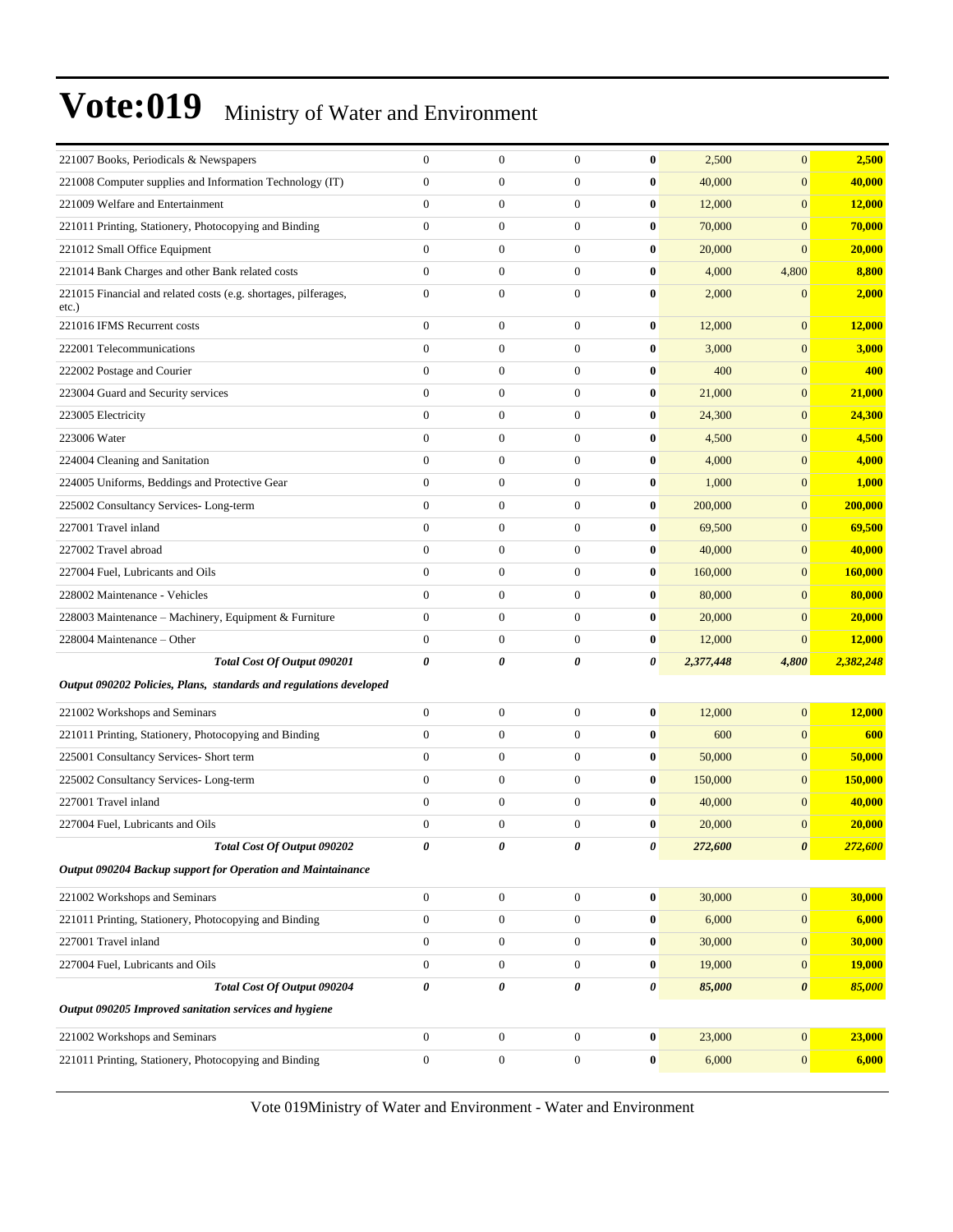| 225001 Consultancy Services- Short term                                                              | $\boldsymbol{0}$       | $\boldsymbol{0}$ | $\boldsymbol{0}$ | $\bf{0}$              | 90,000    | $\overline{0}$         | 90,000         |
|------------------------------------------------------------------------------------------------------|------------------------|------------------|------------------|-----------------------|-----------|------------------------|----------------|
| 225002 Consultancy Services-Long-term                                                                | $\overline{0}$         | $\boldsymbol{0}$ | $\mathbf{0}$     | $\bf{0}$              | 400,000   | $\boldsymbol{0}$       | 400,000        |
| 227001 Travel inland                                                                                 | $\overline{0}$         | $\boldsymbol{0}$ | $\mathbf{0}$     | $\bf{0}$              | 60,000    | $\overline{0}$         | 60,000         |
| 227004 Fuel, Lubricants and Oils                                                                     | $\overline{0}$         | $\overline{0}$   | $\overline{0}$   | $\bf{0}$              | 25,000    | $\boldsymbol{0}$       | 25,000         |
| Total Cost Of Output 090205                                                                          | 0                      | 0                | 0                | 0                     | 604,000   | 0                      | 604,000        |
| Output 090206 Monitoring, Supervision, Capacity building for Urban Authorities and Private Operators |                        |                  |                  |                       |           |                        |                |
| 221002 Workshops and Seminars                                                                        | $\mathbf{0}$           | $\boldsymbol{0}$ | $\mathbf{0}$     | $\bf{0}$              | 20,000    | $\overline{0}$         | 20,000         |
| 221011 Printing, Stationery, Photocopying and Binding                                                | $\overline{0}$         | $\overline{0}$   | $\mathbf{0}$     | $\bf{0}$              | 6,000     | $\overline{0}$         | 6,000          |
| 227001 Travel inland                                                                                 | $\overline{0}$         | $\boldsymbol{0}$ | $\mathbf{0}$     | $\bf{0}$              | 80,000    | $\overline{0}$         | 80,000         |
| 227004 Fuel, Lubricants and Oils                                                                     | $\overline{0}$         | $\boldsymbol{0}$ | $\mathbf{0}$     | $\bf{0}$              | 20,000    | $\overline{0}$         | 20,000         |
| Total Cost Of Output 090206                                                                          | 0                      | 0                | 0                | 0                     | 126,000   | $\boldsymbol{\theta}$  | 126,000        |
| <b>Total Cost for Outputs Provided</b>                                                               | $\overline{0}$         | $\overline{0}$   | $\mathbf{0}$     | $\bf{0}$              | 3,465,048 | 4,800                  | 3,469,848      |
| <b>Capital Purchases</b>                                                                             | GoU Dev't External Fin |                  | <b>AIA</b>       | <b>Total</b>          |           | GoU Dev't External Fin | <b>Total</b>   |
| Output 090271 Acquisition of Land by Government                                                      |                        |                  |                  |                       |           |                        |                |
| 311101 Land                                                                                          | $\mathbf{0}$           | $\boldsymbol{0}$ | $\mathbf{0}$     | $\bf{0}$              | 400,000   | $\overline{0}$         | 400,000        |
| Total Cost Of Output 090271                                                                          | 0                      | 0                | 0                | 0                     | 400,000   | $\boldsymbol{\theta}$  | 400,000        |
| Output 090272 Government Buildings and Administrative Infrastructure                                 |                        |                  |                  |                       |           |                        |                |
| 312101 Non-Residential Buildings                                                                     | $\boldsymbol{0}$       | $\boldsymbol{0}$ | $\mathbf{0}$     | $\bf{0}$              | 100,000   | $\overline{0}$         | 100,000        |
| Total Cost Of Output 090272                                                                          | $\boldsymbol{\theta}$  | 0                | 0                | 0                     | 100,000   | 0                      | 100,000        |
| Output 090275 Purchase of Motor Vehicles and Other Transport Equipment                               |                        |                  |                  |                       |           |                        |                |
| 312201 Transport Equipment                                                                           | $\boldsymbol{0}$       | $\boldsymbol{0}$ | $\mathbf{0}$     | $\bf{0}$              | 500,000   | $\overline{0}$         | 500,000        |
| Total Cost Of Output 090275                                                                          | 0                      | 0                | 0                | 0                     | 500,000   | 0                      | 500,000        |
| Output 090276 Purchase of Office and ICT Equipment, including Software                               |                        |                  |                  |                       |           |                        |                |
| 312213 ICT Equipment                                                                                 | $\boldsymbol{0}$       | $\boldsymbol{0}$ | $\mathbf{0}$     | $\bf{0}$              | 120,000   | $\overline{0}$         | 120,000        |
| Total Cost Of Output 090276                                                                          | 0                      | 0                | 0                | $\boldsymbol{\theta}$ | 120,000   | $\boldsymbol{\theta}$  | <b>120,000</b> |
| Output 090277 Purchase of Specialised Machinery & Equipment                                          |                        |                  |                  |                       |           |                        |                |
| 312202 Machinery and Equipment                                                                       | $\boldsymbol{0}$       | $\boldsymbol{0}$ | $\boldsymbol{0}$ | $\bf{0}$              | 300,000   | $\mathbf{0}$           | 300,000        |
| Total Cost Of Output 090277                                                                          | 0                      | 0                | 0                | 0                     | 300,000   | $\boldsymbol{\theta}$  | 300,000        |
| Output 090278 Purchase of Office and Residential Furniture and Fittings                              |                        |                  |                  |                       |           |                        |                |
| 312203 Furniture & Fixtures                                                                          | $\boldsymbol{0}$       | $\boldsymbol{0}$ | $\boldsymbol{0}$ | $\bf{0}$              | 60,050    | $\boldsymbol{0}$       | 60,050         |
| Total Cost Of Output 090278                                                                          | 0                      | 0                | 0                | 0                     | 60,050    | $\boldsymbol{\theta}$  | 60,050         |
| Output 090280 Construction of Piped Water Supply Systems (Urban)                                     |                        |                  |                  |                       |           |                        |                |
| 281502 Feasibility Studies for Capital Works                                                         | $\boldsymbol{0}$       | $\boldsymbol{0}$ | $\boldsymbol{0}$ | $\pmb{0}$             | 400,000   | 400,000                | 800,000        |
| 281503 Engineering and Design Studies & Plans for capital<br>works                                   | $\boldsymbol{0}$       | $\boldsymbol{0}$ | $\boldsymbol{0}$ | $\bf{0}$              | 800,000   | 1,660,000              | 2,460,000      |
| 281504 Monitoring, Supervision & Appraisal of capital works                                          | $\boldsymbol{0}$       | $\boldsymbol{0}$ | $\boldsymbol{0}$ | $\bf{0}$              | 105,000   | $\mathbf{0}$           | 105,000        |
| 312104 Other Structures                                                                              | $\boldsymbol{0}$       | $\boldsymbol{0}$ | $\boldsymbol{0}$ | $\boldsymbol{0}$      | 1,026,802 | 15,225,150             | 16,251,952     |
| Total Cost Of Output 090280                                                                          | 0                      | 0                | 0                | 0                     | 2,331,802 | 17,285,150             | 19,616,952     |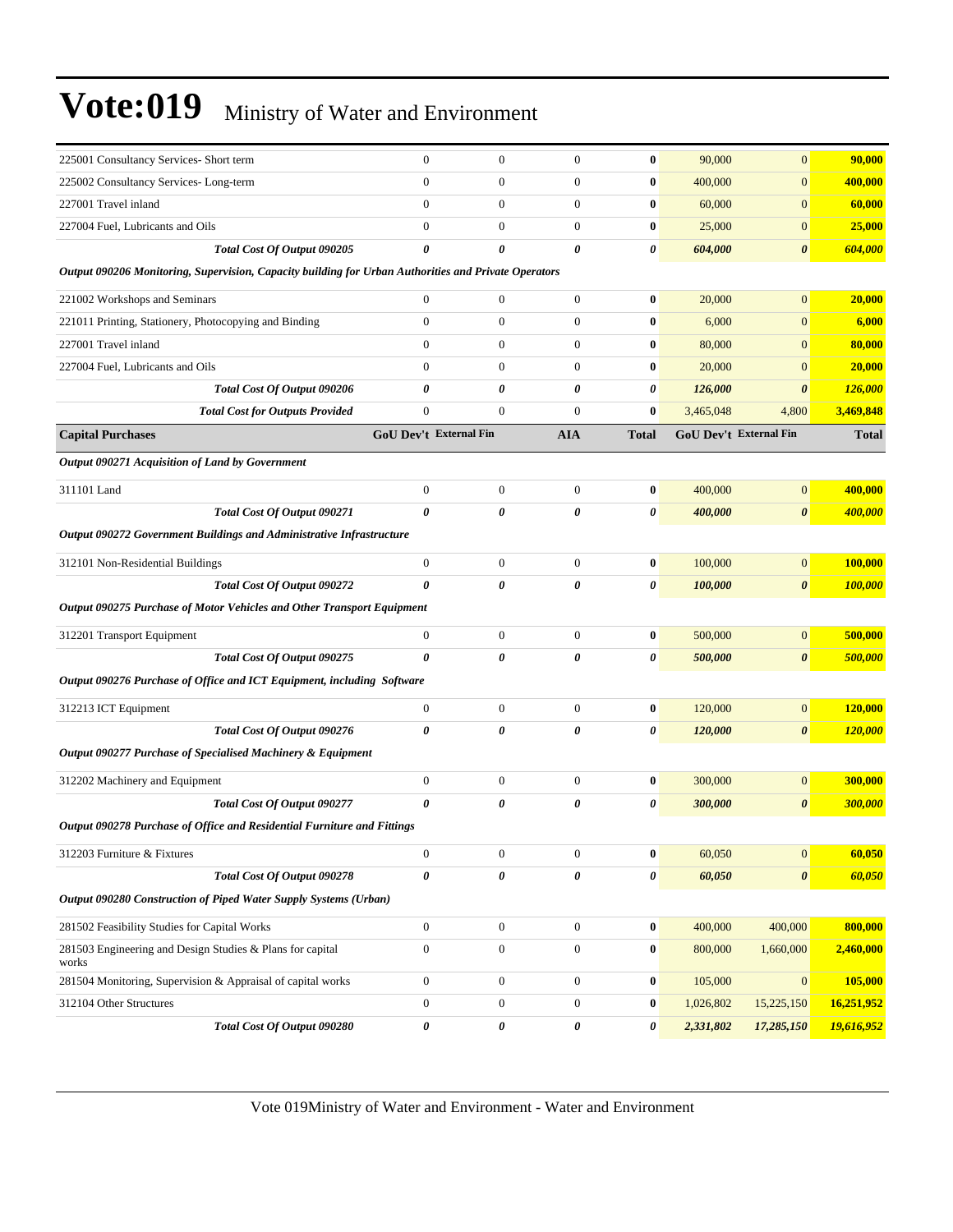| Output 090281 Energy installation for pumped water supply schemes  |                       |                         |                  |                  |                  |                         |              |
|--------------------------------------------------------------------|-----------------------|-------------------------|------------------|------------------|------------------|-------------------------|--------------|
| 312104 Other Structures                                            | $\boldsymbol{0}$      | $\boldsymbol{0}$        | $\mathbf{0}$     | $\bf{0}$         | 100,000          | $\mathbf{0}$            | 100,000      |
| Total Cost Of Output 090281                                        | 0                     | 0                       | 0                | 0                | 100,000          | $\boldsymbol{\theta}$   | 100,000      |
| Output 090282 Construction of Sanitation Facilities (Urban)        |                       |                         |                  |                  |                  |                         |              |
| 281503 Engineering and Design Studies & Plans for capital<br>works | $\mathbf{0}$          | $\overline{0}$          | $\boldsymbol{0}$ | $\bf{0}$         | 300,000          | $\mathbf{0}$            | 300,000      |
| 281504 Monitoring, Supervision & Appraisal of capital works        | $\boldsymbol{0}$      | $\overline{0}$          | $\overline{0}$   | $\bf{0}$         | 60,000           | $\mathbf{0}$            | 60,000       |
| 312104 Other Structures                                            | $\mathbf{0}$          | $\mathbf{0}$            | $\mathbf{0}$     | $\bf{0}$         | 830,000          | 1,383,250               | 2,213,250    |
| Total Cost Of Output 090282                                        | $\boldsymbol{\theta}$ | 0                       | 0                | 0                | 1,190,000        | 1,383,250               | 2,573,250    |
| <b>Total Cost for Capital Purchases</b>                            | $\boldsymbol{0}$      | $\overline{0}$          | $\boldsymbol{0}$ | $\bf{0}$         | 5,101,852        | 18,668,400              | 23,770,252   |
| <b>Arrears</b>                                                     |                       | GoU Dev't External Fin  | <b>AIA</b>       | <b>Total</b>     |                  | GoU Dev't External Fin  | <b>Total</b> |
| Output 090299 Arrears                                              |                       |                         |                  |                  |                  |                         |              |
| 321605 Domestic arrears (Budgeting)                                | $\boldsymbol{0}$      | $\boldsymbol{0}$        | $\mathbf{0}$     | $\bf{0}$         | 1,200,000        | $\mathbf{0}$            | 1,200,000    |
| Total Cost Of Output 090299                                        | 0                     | 0                       | 0                | $\theta$         | 1,200,000        | $\boldsymbol{\theta}$   | 1,200,000    |
| <b>Total Cost for Arrears</b>                                      | $\theta$              | $\mathbf{0}$            | $\boldsymbol{0}$ | 0                | 1,200,000        | $\overline{0}$          | 1,200,000    |
| <b>Total Cost for Project: 1534</b>                                | $\mathbf{0}$          | $\overline{0}$          | $\mathbf{0}$     | $\bf{0}$         | 9,766,900        | 18,673,200              | 28,440,100   |
| <b>Total Excluding Arrears</b>                                     | $\mathbf{0}$          | $\overline{0}$          | $\boldsymbol{0}$ | $\bf{0}$         | 8,566,900        | 18,673,200              | 27,240,100   |
|                                                                    | GoU                   | <b>External Fin</b>     | <b>AIA</b>       | <b>Total</b>     | GoU              | <b>External Fin</b>     | <b>Total</b> |
| <b>Total Cost for Programme 02</b>                                 | 115,642,557           | 632,785,426             | $\bf{0}$         | 748,427,983      | 154,031,680      | 315,081,766             | 469,113,446  |
| <b>Total Excluding Arrears</b>                                     | 115,642,557           | 632,785,426             | $\mathbf{0}$     | 748,427,983      | 148,031,680      | 315,081,766             | 463,113,446  |
| <b>Programmme 03 Water for Production</b>                          |                       |                         |                  |                  |                  |                         |              |
| <b>Recurrent Budget Estimates</b>                                  |                       |                         |                  |                  |                  |                         |              |
| <b>SubProgramme 13 Water for Production</b>                        |                       |                         |                  |                  |                  |                         |              |
| Thousand Uganda Shillings                                          |                       | 2018/19 Approved Budget |                  |                  |                  | 2019/20 Draft Estimates |              |
| <b>Outputs Provided</b>                                            | Wage                  | Non Wage                | AIA              | <b>Total</b>     | Wage             | Non Wage                | <b>Total</b> |
| <b>Output 090302 Administration and Management Support</b>         |                       |                         |                  |                  |                  |                         |              |
| 211101 General Staff Salaries                                      | 490,496               | $\mathbf{0}$            | $\boldsymbol{0}$ | 490,496          | 210,353          | $\mathbf{0}$            | 210,353      |
| 211103 Allowances (Inc. Casuals, Temporary)                        | $\boldsymbol{0}$      | 35,260                  | $\boldsymbol{0}$ | 35,260           | $\boldsymbol{0}$ | 5,260                   | 5,260        |
| 221007 Books, Periodicals & Newspapers                             | $\mathbf{0}$          | $\overline{0}$          | $\mathbf{0}$     | $\bf{0}$         | $\mathbf{0}$     | 10,000                  | 10.000       |
| 221009 Welfare and Entertainment                                   | $\boldsymbol{0}$      | $\boldsymbol{0}$        | $\boldsymbol{0}$ | $\boldsymbol{0}$ | $\boldsymbol{0}$ | 20,000                  | 20,000       |
| <b>Total Cost of Output 02</b>                                     | 490,496               | 35,260                  | 0                | 525,756          | 210,353          | 35,260                  | 245,613      |
| <b>Total Cost Of Outputs Provided</b>                              | 490,496               | 35,260                  | $\boldsymbol{0}$ | 525,756          | 210,353          | 35,260                  | 245,613      |
| <b>Total Cost for SubProgramme 13</b>                              | 490,496               | 35,260                  | $\bf{0}$         | 525,756          | 210,353          | 35,260                  | 245,613      |
| <b>Total Excluding Arrears</b>                                     | 490,496               | 35,260                  | $\boldsymbol{0}$ | 525,756          | 210,353          | 35,260                  | 245,613      |
| <b>Development Budget Estimates</b>                                |                       |                         |                  |                  |                  |                         |              |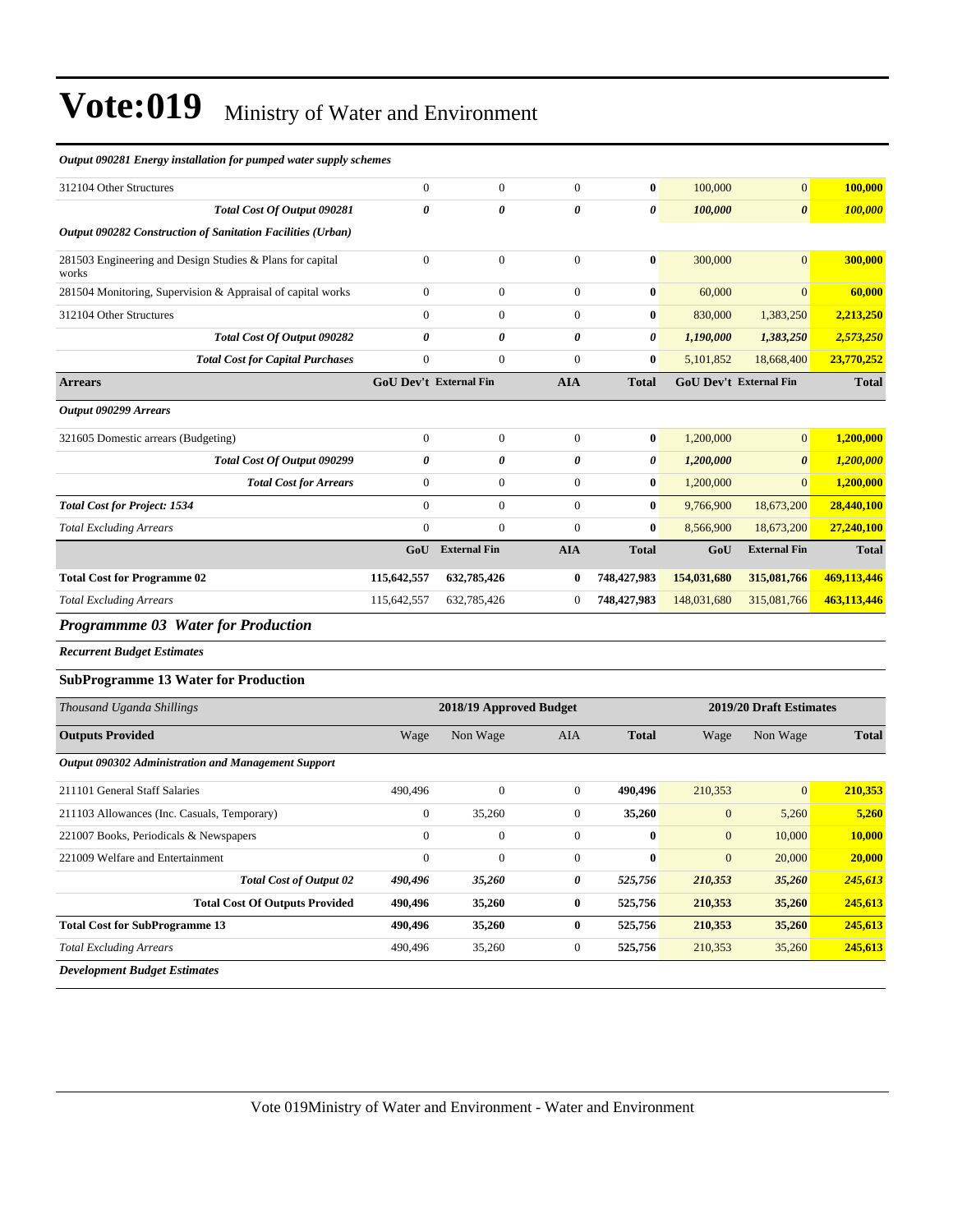#### **Project 0169 Water for Production**

| Thousand Uganda Shillings                                                     |                        | 2018/19 Approved Budget |                  |              | 2019/20 Draft Estimates |                               |                       |
|-------------------------------------------------------------------------------|------------------------|-------------------------|------------------|--------------|-------------------------|-------------------------------|-----------------------|
| <b>Outputs Provided</b>                                                       | GoU Dev't External Fin |                         | AIA              | <b>Total</b> |                         | <b>GoU Dev't External Fin</b> | <b>Total</b>          |
| Output 090301 Supervision and monitoring of WfP activities                    |                        |                         |                  |              |                         |                               |                       |
| 211102 Contract Staff Salaries                                                | 275,193                | $\mathbf{0}$            | $\mathbf{0}$     | 275,193      | $\mathbf{0}$            | $\mathbf{0}$                  | $\bf{0}$              |
| 212101 Social Security Contributions                                          | 5,064                  | 0                       | $\mathbf{0}$     | 5,064        | $\mathbf{0}$            | $\mathbf{0}$                  | $\bf{0}$              |
| 221011 Printing, Stationery, Photocopying and Binding                         | 11,250                 | $\boldsymbol{0}$        | $\mathbf{0}$     | 11,250       | $\mathbf{0}$            | $\overline{0}$                | $\bf{0}$              |
| 225002 Consultancy Services-Long-term                                         | 766,257                | $\boldsymbol{0}$        | $\boldsymbol{0}$ | 766,257      | $\mathbf{0}$            | $\overline{0}$                | $\bf{0}$              |
| 227001 Travel inland                                                          | 37,400                 | $\boldsymbol{0}$        | $\mathbf{0}$     | 37,400       | $\mathbf{0}$            | $\overline{0}$                | $\bf{0}$              |
| 227004 Fuel, Lubricants and Oils                                              | 87,250                 | $\boldsymbol{0}$        | $\mathbf{0}$     | 87,250       | $\mathbf{0}$            | $\overline{0}$                | $\bf{0}$              |
| 228002 Maintenance - Vehicles                                                 | 38,000                 | 0                       | $\boldsymbol{0}$ | 38,000       | $\mathbf{0}$            | $\mathbf{0}$                  | $\bf{0}$              |
| Total Cost Of Output 090301                                                   | 1,220,414              | 0                       | 0                | 1,220,414    | $\boldsymbol{\theta}$   | $\boldsymbol{\theta}$         | $\boldsymbol{\theta}$ |
| Output 090302 Administration and Management Support                           |                        |                         |                  |              |                         |                               |                       |
| 211102 Contract Staff Salaries                                                | 550,386                | $\mathbf{0}$            | $\boldsymbol{0}$ | 550,386      | $\mathbf{0}$            | $\boldsymbol{0}$              | $\bf{0}$              |
| 211103 Allowances (Inc. Casuals, Temporary)                                   | 571,680                | $\boldsymbol{0}$        | $\boldsymbol{0}$ | 571,680      | $\mathbf{0}$            | $\overline{0}$                | $\bf{0}$              |
| 212101 Social Security Contributions                                          | 10,129                 | $\boldsymbol{0}$        | $\mathbf{0}$     | 10,129       | $\mathbf{0}$            | $\boldsymbol{0}$              | $\bf{0}$              |
| 221001 Advertising and Public Relations                                       | 20,000                 | $\boldsymbol{0}$        | $\boldsymbol{0}$ | 20,000       | $\mathbf{0}$            | $\boldsymbol{0}$              | $\bf{0}$              |
| 221007 Books, Periodicals & Newspapers                                        | 10,000                 | $\boldsymbol{0}$        | $\boldsymbol{0}$ | 10,000       | $\mathbf{0}$            | $\overline{0}$                | $\bf{0}$              |
| 221008 Computer supplies and Information Technology (IT)                      | 50,000                 | $\boldsymbol{0}$        | $\boldsymbol{0}$ | 50,000       | $\mathbf{0}$            | $\overline{0}$                | $\bf{0}$              |
| 221009 Welfare and Entertainment                                              | 10,000                 | $\boldsymbol{0}$        | $\boldsymbol{0}$ | 10,000       | $\mathbf{0}$            | $\overline{0}$                | $\bf{0}$              |
| 221011 Printing, Stationery, Photocopying and Binding                         | 22,500                 | $\boldsymbol{0}$        | $\boldsymbol{0}$ | 22,500       | $\mathbf{0}$            | $\boldsymbol{0}$              | $\bf{0}$              |
| 221012 Small Office Equipment                                                 | 5,000                  | $\boldsymbol{0}$        | $\boldsymbol{0}$ | 5,000        | $\mathbf{0}$            | $\boldsymbol{0}$              | $\bf{0}$              |
| 223004 Guard and Security services                                            | 67,000                 | $\boldsymbol{0}$        | $\boldsymbol{0}$ | 67,000       | $\mathbf{0}$            | $\overline{0}$                | $\bf{0}$              |
| 223005 Electricity                                                            | 32,500                 | $\boldsymbol{0}$        | $\boldsymbol{0}$ | 32,500       | $\mathbf{0}$            | $\overline{0}$                | $\bf{0}$              |
| 223006 Water                                                                  | 26,000                 | $\boldsymbol{0}$        | $\boldsymbol{0}$ | 26,000       | $\mathbf{0}$            | $\overline{0}$                | $\bf{0}$              |
| 224005 Uniforms, Beddings and Protective Gear                                 | 12,500                 | $\boldsymbol{0}$        | $\mathbf{0}$     | 12,500       | $\mathbf{0}$            | $\boldsymbol{0}$              | $\bf{0}$              |
| 227001 Travel inland                                                          | 37,400                 | $\boldsymbol{0}$        | $\boldsymbol{0}$ | 37,400       | $\mathbf{0}$            | $\mathbf{0}$                  | $\bf{0}$              |
| 227002 Travel abroad                                                          | 25,000                 | $\boldsymbol{0}$        | $\boldsymbol{0}$ | 25,000       | $\mathbf{0}$            | $\overline{0}$                | $\bf{0}$              |
| 227004 Fuel, Lubricants and Oils                                              | 174,500                | $\boldsymbol{0}$        | $\boldsymbol{0}$ | 174,500      | $\mathbf{0}$            | $\overline{0}$                | $\bf{0}$              |
| 228002 Maintenance - Vehicles                                                 | 76,000                 | $\boldsymbol{0}$        | $\boldsymbol{0}$ | 76,000       | $\mathbf{0}$            | $\boldsymbol{0}$              | $\bf{0}$              |
| Total Cost Of Output 090302                                                   | 1,700,594              | 0                       | 0                | 1,700,594    | $\boldsymbol{\theta}$   | $\boldsymbol{\theta}$         | $\boldsymbol{\theta}$ |
| Output 090306 Suatainable Water for Production management systems established |                        |                         |                  |              |                         |                               |                       |
| 225002 Consultancy Services-Long-term                                         | 2,944,721              | $\boldsymbol{0}$        | $\boldsymbol{0}$ | 2,944,721    | $\boldsymbol{0}$        | $\mathbf{0}$                  | $\bf{0}$              |
| Total Cost Of Output 090306                                                   | 2,944,721              | 0                       | 0                | 2,944,721    | $\pmb{\theta}$          | $\boldsymbol{\theta}$         | $\boldsymbol{\theta}$ |
| <b>Total Cost for Outputs Provided</b>                                        | 5,865,729              | $\boldsymbol{0}$        | $\mathbf{0}$     | 5,865,729    | $\mathbf{0}$            | $\mathbf{0}$                  | $\bf{0}$              |
| <b>Capital Purchases</b>                                                      | GoU Dev't External Fin |                         | <b>AIA</b>       | <b>Total</b> |                         | <b>GoU Dev't External Fin</b> | <b>Total</b>          |
| Output 090371 Acquisition of Land by Government                               |                        |                         |                  |              |                         |                               |                       |
| 311101 Land                                                                   | 200,000                | $\boldsymbol{0}$        | $\mathbf{0}$     | 200,000      | $\mathbf{0}$            | $\boldsymbol{0}$              | $\bf{0}$              |
| Total Cost Of Output 090371                                                   | 200,000                | 0                       | 0                | 200,000      | $\pmb{\theta}$          | $\boldsymbol{\theta}$         | $\boldsymbol{\theta}$ |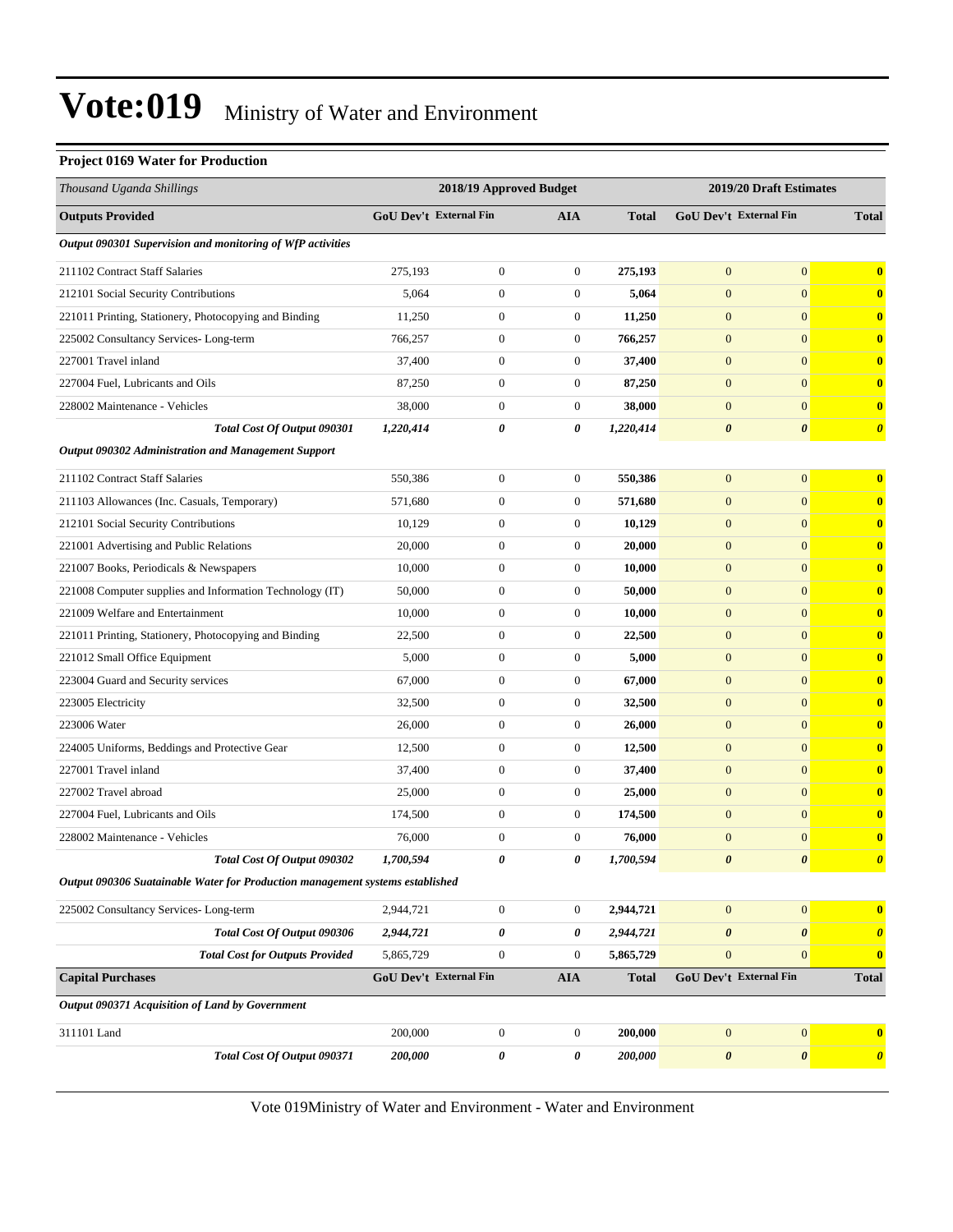| Output 090376 Purchase of Office and ICT Equipment, including Software          |                               |                         |                       |                  |                               |                         |                       |
|---------------------------------------------------------------------------------|-------------------------------|-------------------------|-----------------------|------------------|-------------------------------|-------------------------|-----------------------|
| 312213 ICT Equipment                                                            | 10,000                        | $\boldsymbol{0}$        | $\boldsymbol{0}$      | 10,000           | $\mathbf{0}$                  | $\mathbf{0}$            | $\bf{0}$              |
| Total Cost Of Output 090376                                                     | 10,000                        | 0                       | $\boldsymbol{\theta}$ | 10,000           | $\boldsymbol{\theta}$         | $\boldsymbol{\theta}$   | $\boldsymbol{\theta}$ |
| Output 090377 Purchase of Specialised Machinery & Equipment                     |                               |                         |                       |                  |                               |                         |                       |
| 312202 Machinery and Equipment                                                  | 6,000,000                     | $\boldsymbol{0}$        | $\overline{0}$        | 6,000,000        | $\mathbf{0}$                  | $\mathbf{0}$            | $\bf{0}$              |
| 314201 Materials and supplies                                                   | 150,000                       | $\boldsymbol{0}$        | $\mathbf{0}$          | 150,000          | $\overline{0}$                | $\mathbf{0}$            | $\bf{0}$              |
| Total Cost Of Output 090377                                                     | 6,150,000                     | $\theta$                | $\boldsymbol{\theta}$ | 6,150,000        | $\boldsymbol{\theta}$         | $\boldsymbol{\theta}$   | $\boldsymbol{\theta}$ |
| Output 090380 Construction of Bulk Water Supply Schemes                         |                               |                         |                       |                  |                               |                         |                       |
| 281503 Engineering and Design Studies & Plans for capital<br>works              | 12,060,163                    | $\boldsymbol{0}$        | $\mathbf{0}$          | 12,060,163       | $\mathbf{0}$                  | $\mathbf{0}$            | $\bf{0}$              |
| 312104 Other Structures                                                         | 12,122,971                    | 10,398,000              | $\overline{0}$        | 22,520,971       | $\overline{0}$                | $\mathbf{0}$            | $\bf{0}$              |
| Total Cost Of Output 090380                                                     | 24,183,133                    | 10,398,000              | 0                     | 34,581,133       | $\boldsymbol{\theta}$         | $\boldsymbol{\theta}$   | $\boldsymbol{\theta}$ |
| Output 090381 Construction of Water Surface Reservoirs                          |                               |                         |                       |                  |                               |                         |                       |
| 281503 Engineering and Design Studies & Plans for capital<br>works              | 826,171                       | $\boldsymbol{0}$        | $\mathbf{0}$          | 826,171          | $\mathbf{0}$                  | $\mathbf{0}$            | $\bf{0}$              |
| 312104 Other Structures                                                         | 150,000                       | $\boldsymbol{0}$        | $\mathbf{0}$          | 150,000          | $\mathbf{0}$                  | $\mathbf{0}$            | $\bf{0}$              |
| Total Cost Of Output 090381                                                     | 976,171                       | 0                       | 0                     | 976,171          | $\boldsymbol{\theta}$         | $\boldsymbol{\theta}$   | $\boldsymbol{\theta}$ |
| <b>Total Cost for Capital Purchases</b>                                         | 31,519,304                    | 10,398,000              | $\mathbf{0}$          | 41,917,304       | $\mathbf{0}$                  | $\mathbf{0}$            | $\bf{0}$              |
| <b>Total Cost for Project: 0169</b>                                             | 37,385,033                    | 10,398,000              | $\mathbf{0}$          | 47,783,033       | $\mathbf{0}$                  | $\mathbf{0}$            | $\bf{0}$              |
| <b>Total Excluding Arrears</b>                                                  | 37,385,033                    | 10,398,000              | $\overline{0}$        | 47,783,033       | $\mathbf{0}$                  | $\mathbf{0}$            | $\bf{0}$              |
| Project 1396 Water for Production Regional Center-North (WfPRC-N) based in Lira |                               |                         |                       |                  |                               |                         |                       |
| Thousand Uganda Shillings                                                       |                               | 2018/19 Approved Budget |                       |                  |                               | 2019/20 Draft Estimates |                       |
| <b>Outputs Provided</b>                                                         | <b>GoU Dev't External Fin</b> |                         | <b>AIA</b>            | <b>Total</b>     | <b>GoU Dev't External Fin</b> | <b>Total</b>            |                       |
| Output 090301 Supervision and monitoring of WfP activities                      |                               |                         |                       |                  |                               |                         |                       |
| 211103 Allowances (Inc. Casuals, Temporary)                                     | $\overline{0}$                | $\boldsymbol{0}$        | $\overline{0}$        | 0                | 40,000                        | $\mathbf{0}$            | 40,000                |
| 221003 Staff Training                                                           | 20,000                        | $\boldsymbol{0}$        | $\overline{0}$        | 20,000           | $\overline{0}$                | $\mathbf{0}$            | $\bf{0}$              |
| 227001 Travel inland                                                            | $\mathbf{0}$                  | $\boldsymbol{0}$        | $\boldsymbol{0}$      | 0                | 85,000                        | $\mathbf{0}$            | 85,000                |
| 227004 Fuel, Lubricants and Oils                                                | 60,000                        | $\boldsymbol{0}$        | $\boldsymbol{0}$      | 60,000           | $\mathbf{0}$                  | $\mathbf{0}$            | $\bf{0}$              |
| 228002 Maintenance - Vehicles                                                   | 60,000                        | $\boldsymbol{0}$        | $\boldsymbol{0}$      | 60,000           | $\mathbf{0}$                  | $\mathbf{0}$            | $\bf{0}$              |
| Total Cost Of Output 090301                                                     | 140,000                       | 0                       | 0                     | 140,000          | 125,000                       | $\boldsymbol{\theta}$   | 125,000               |
| Output 090302 Administration and Management Support                             |                               |                         |                       |                  |                               |                         |                       |
| 211102 Contract Staff Salaries                                                  | 15,480                        | $\boldsymbol{0}$        | $\mathbf{0}$          | 15,480           | 89,880                        | $\boldsymbol{0}$        | 89,880                |
| 211103 Allowances (Inc. Casuals, Temporary)                                     | 20,000                        | $\boldsymbol{0}$        | $\boldsymbol{0}$      | 20,000           | 48,000                        | 0                       | 48,000                |
| 212101 Social Security Contributions                                            | 6,880                         | $\boldsymbol{0}$        | $\overline{0}$        | 6,880            | 4,496                         | 0                       | 4,496                 |
| 221001 Advertising and Public Relations                                         | 10,000                        | $\boldsymbol{0}$        | $\overline{0}$        | 10,000           | 65,000                        | $\mathbf{0}$            | 65,000                |
| 221002 Workshops and Seminars                                                   | $\boldsymbol{0}$              | $\boldsymbol{0}$        | $\overline{0}$        | $\boldsymbol{0}$ | 255,000                       | $\boldsymbol{0}$        | 255,000               |
| 221003 Staff Training                                                           | $\boldsymbol{0}$              | $\boldsymbol{0}$        | $\boldsymbol{0}$      | $\bf{0}$         | 100,000                       | $\mathbf{0}$            | 100,000               |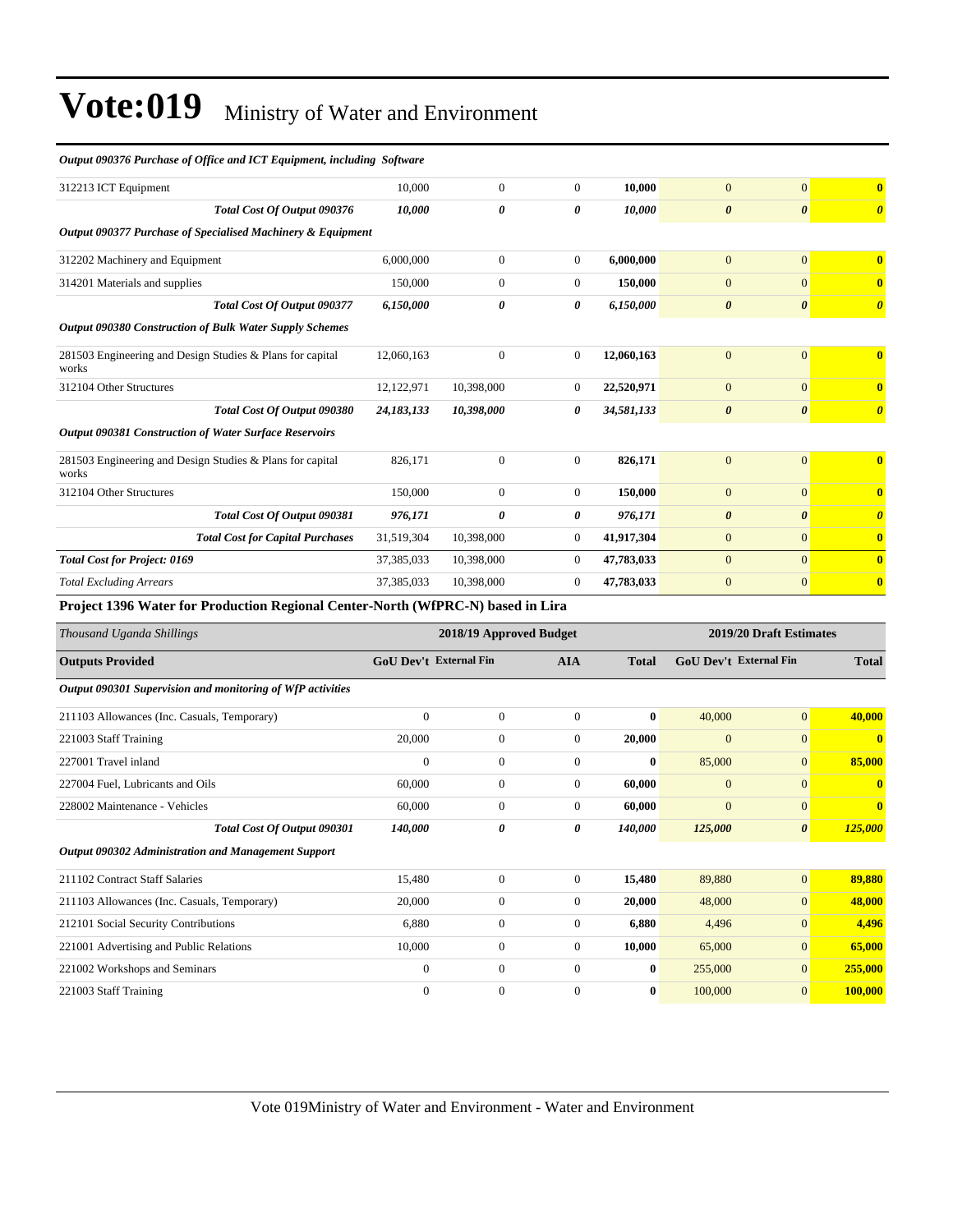| 221009 Welfare and Entertainment                                                                       | 4,000                  | $\boldsymbol{0}$ | $\boldsymbol{0}$ | 4,000        | 10,000       | $\overline{0}$         | 10,000                        |
|--------------------------------------------------------------------------------------------------------|------------------------|------------------|------------------|--------------|--------------|------------------------|-------------------------------|
| 221011 Printing, Stationery, Photocopying and Binding                                                  | 10,000                 | $\boldsymbol{0}$ | $\mathbf{0}$     | 10,000       | 33,854       | $\overline{0}$         | 33,854                        |
| 222001 Telecommunications                                                                              | 1,600                  | $\boldsymbol{0}$ | $\boldsymbol{0}$ | 1,600        | 135,000      | $\overline{0}$         | 135,000                       |
| 222003 Information and communications technology (ICT)                                                 | 6,000                  | $\boldsymbol{0}$ | $\mathbf{0}$     | 6,000        | $\mathbf{0}$ | $\overline{0}$         | $\bf{0}$                      |
| 223004 Guard and Security services                                                                     | 3,000                  | $\boldsymbol{0}$ | $\mathbf{0}$     | 3,000        | 12,000       | $\overline{0}$         | 12,000                        |
| 223005 Electricity                                                                                     | 2,000                  | $\boldsymbol{0}$ | $\boldsymbol{0}$ | 2,000        | 4,000        | $\overline{0}$         | 4,000                         |
| 223006 Water                                                                                           | 2,000                  | $\boldsymbol{0}$ | $\mathbf{0}$     | 2,000        | 2,000        | $\overline{0}$         | 2,000                         |
| 224005 Uniforms, Beddings and Protective Gear                                                          | $\boldsymbol{0}$       | $\boldsymbol{0}$ | $\mathbf{0}$     | $\bf{0}$     | 110,000      | $\overline{0}$         | 110,000                       |
| 227004 Fuel, Lubricants and Oils                                                                       | 30,000                 | $\boldsymbol{0}$ | $\mathbf{0}$     | 30,000       | 78,000       | $\overline{0}$         | 78,000                        |
| 228002 Maintenance - Vehicles                                                                          | $\mathbf{0}$           | $\boldsymbol{0}$ | $\mathbf{0}$     | $\bf{0}$     | 120,000      | $\mathbf{0}$           | <b>120,000</b>                |
| 228003 Maintenance – Machinery, Equipment & Furniture                                                  | 5,000                  | $\boldsymbol{0}$ | $\boldsymbol{0}$ | 5,000        | 14,000       | $\overline{0}$         | 14,000                        |
| Total Cost Of Output 090302                                                                            | 115,960                | 0                | 0                | 115,960      | 1,081,230    | 0                      | 1,081,230                     |
| Output 090306 Suatainable Water for Production management systems established                          |                        |                  |                  |              |              |                        |                               |
| 225002 Consultancy Services-Long-term                                                                  | 290,000                | $\boldsymbol{0}$ | $\mathbf{0}$     | 290,000      | 611,000      | $\overline{0}$         | 611,000                       |
| 227001 Travel inland                                                                                   | 50,000                 | $\boldsymbol{0}$ | $\mathbf{0}$     | 50,000       | $\mathbf{0}$ | $\overline{0}$         | $\bf{0}$                      |
| Total Cost Of Output 090306                                                                            | 340,000                | 0                | 0                | 340,000      | 611,000      | 0                      | 611,000                       |
| <b>Total Cost for Outputs Provided</b>                                                                 | 595,960                | $\boldsymbol{0}$ | $\boldsymbol{0}$ | 595,960      | 1,817,230    | $\overline{0}$         | 1,817,230                     |
| <b>Capital Purchases</b>                                                                               | GoU Dev't External Fin |                  | <b>AIA</b>       | <b>Total</b> |              | GoU Dev't External Fin | <b>Total</b>                  |
|                                                                                                        |                        |                  |                  |              |              |                        |                               |
| Output 090371 Acquisition of Land by Government                                                        |                        |                  |                  |              |              |                        |                               |
| 311101 Land                                                                                            | 20,000                 | $\boldsymbol{0}$ | $\mathbf{0}$     | 20,000       | 160,000      | $\overline{0}$         | 160,000                       |
|                                                                                                        |                        |                  |                  |              |              |                        |                               |
| Total Cost Of Output 090371                                                                            | 20,000                 | 0                | 0                | 20,000       | 160,000      | 0                      |                               |
| Output 090375 Purchase of Motor Vehicles and Other Transport Equipment                                 |                        |                  |                  |              |              |                        |                               |
| 312201 Transport Equipment                                                                             | $\boldsymbol{0}$       | $\boldsymbol{0}$ | $\mathbf{0}$     | $\bf{0}$     | 330,000      | $\boldsymbol{0}$       |                               |
| Total Cost Of Output 090375                                                                            | $\theta$               | 0                | 0                | 0            | 330,000      | 0                      |                               |
| Output 090376 Purchase of Office and ICT Equipment, including Software                                 |                        |                  |                  |              |              |                        | 160,000<br>330,000<br>330,000 |
| 312213 ICT Equipment                                                                                   | 30,000                 | $\boldsymbol{0}$ | $\boldsymbol{0}$ | 30,000       | 35,000       | $\boldsymbol{0}$       | 35,000                        |
|                                                                                                        | 30,000                 | $\theta$         | 0                | 30,000       | 35,000       | $\boldsymbol{\theta}$  | 35,000                        |
| Total Cost Of Output 090376<br>Output 090377 Purchase of Specialised Machinery & Equipment             |                        |                  |                  |              |              |                        |                               |
|                                                                                                        |                        |                  |                  |              |              |                        |                               |
| 312202 Machinery and Equipment                                                                         | 150,000                | $\boldsymbol{0}$ | $\mathbf{0}$     | 150,000      | 200,000      | $\overline{0}$         |                               |
| Total Cost Of Output 090377<br>Output 090378 Purchase of Office and Residential Furniture and Fittings | 150,000                | 0                | 0                | 150,000      | 200,000      | 0                      | 200,000<br><b>200,000</b>     |
|                                                                                                        |                        |                  |                  |              |              |                        |                               |
| 312203 Furniture & Fixtures                                                                            | 20,000                 | $\boldsymbol{0}$ | $\boldsymbol{0}$ | 20,000       | 50,000       | $\boldsymbol{0}$       | 50,000                        |
| <b>Total Cost Of Output 090378</b>                                                                     | 20,000                 | 0                | 0                | 20,000       | 50,000       | $\boldsymbol{\theta}$  |                               |
| Output 090381 Construction of Water Surface Reservoirs                                                 |                        |                  |                  |              |              |                        |                               |
| 281503 Engineering and Design Studies & Plans for capital<br>works                                     | 866,000                | $\boldsymbol{0}$ | $\boldsymbol{0}$ | 866,000      | 864,730      | $\boldsymbol{0}$       | 50,000<br>864,730             |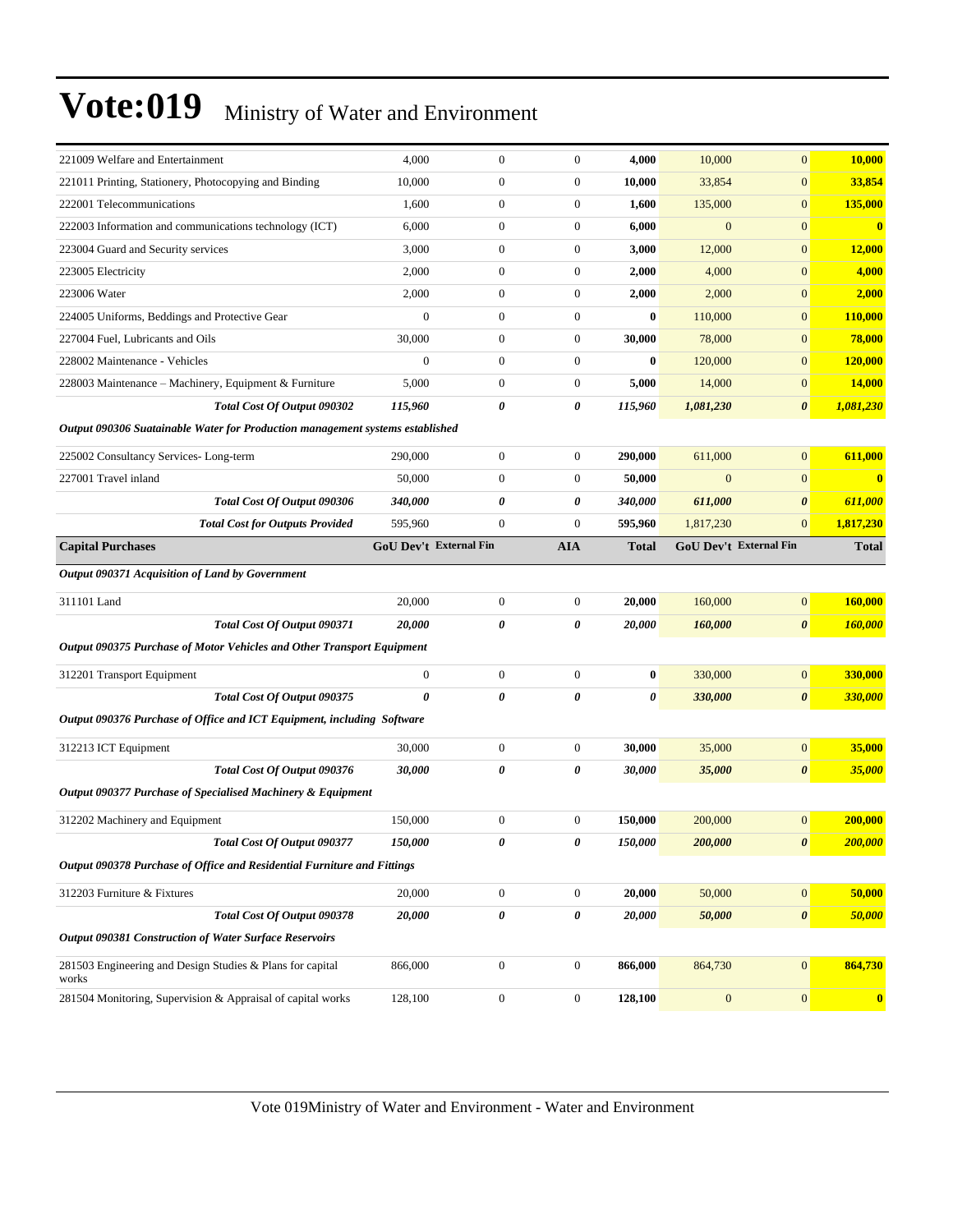| 312104 Other Structures                                                         | 11,646,900              | $\overline{0}$   | $\mathbf{0}$     | 11,646,900   | 10,000,000             | $\mathbf{0}$          | 10,000,000              |  |  |
|---------------------------------------------------------------------------------|-------------------------|------------------|------------------|--------------|------------------------|-----------------------|-------------------------|--|--|
| Total Cost Of Output 090381                                                     | 12,641,000              | 0                | 0                | 12,641,000   | 10,864,730             | $\boldsymbol{\theta}$ | 10,864,730              |  |  |
| <b>Total Cost for Capital Purchases</b>                                         | 12,861,000              | $\boldsymbol{0}$ | $\boldsymbol{0}$ | 12,861,000   | 11,639,730             | $\mathbf{0}$          | 11,639,730              |  |  |
| <b>Total Cost for Project: 1396</b>                                             | 13,456,960              | $\mathbf{0}$     | $\overline{0}$   | 13,456,960   | 13,456,960             | $\mathbf{0}$          | 13,456,960              |  |  |
| <b>Total Excluding Arrears</b>                                                  | 13,456,960              | $\boldsymbol{0}$ | $\mathbf{0}$     | 13,456,960   | 13,456,960             | $\mathbf{0}$          | 13,456,960              |  |  |
| Project 1397 Water for Production Regional Center-East (WfPRC_E) based in Mbale |                         |                  |                  |              |                        |                       |                         |  |  |
| Thousand Uganda Shillings                                                       | 2018/19 Approved Budget |                  |                  |              |                        |                       | 2019/20 Draft Estimates |  |  |
| <b>Outputs Provided</b>                                                         | GoU Dev't External Fin  |                  | AIA              | <b>Total</b> | GoU Dev't External Fin |                       | <b>Total</b>            |  |  |
| Output 090301 Supervision and monitoring of WfP activities                      |                         |                  |                  |              |                        |                       |                         |  |  |
| 221003 Staff Training                                                           | 50,000                  | $\boldsymbol{0}$ | $\mathbf{0}$     | 50,000       | 60,000                 | $\overline{0}$        | 60,000                  |  |  |
| 223004 Guard and Security services                                              | 36,960                  | $\boldsymbol{0}$ | $\mathbf{0}$     | 36,960       | 80,640                 | $\overline{0}$        | 80,640                  |  |  |
| 227001 Travel inland                                                            | $\mathbf{0}$            | $\boldsymbol{0}$ | $\boldsymbol{0}$ | $\bf{0}$     | 336,960                | $\mathbf{0}$          | 336,960                 |  |  |
| 227004 Fuel, Lubricants and Oils                                                | 60,000                  | $\boldsymbol{0}$ | $\boldsymbol{0}$ | 60,000       | 72,000                 | $\mathbf{0}$          | 72,000                  |  |  |
| 228002 Maintenance - Vehicles                                                   | 60,000                  | $\boldsymbol{0}$ | $\mathbf{0}$     | 60,000       | 80,000                 | $\mathbf{0}$          | 80,000                  |  |  |
| Total Cost Of Output 090301                                                     | 206,960                 | 0                | 0                | 206,960      | 629,600                | $\boldsymbol{\theta}$ | 629,600                 |  |  |
| Output 090302 Administration and Management Support                             |                         |                  |                  |              |                        |                       |                         |  |  |
| 211102 Contract Staff Salaries                                                  | 37,636                  | $\boldsymbol{0}$ | $\boldsymbol{0}$ | 37,636       | 48,181                 | $\overline{0}$        | 48,181                  |  |  |
| 211103 Allowances (Inc. Casuals, Temporary)                                     | 20,000                  | $\boldsymbol{0}$ | $\overline{0}$   | 20,000       | 40,000                 | $\boldsymbol{0}$      | 40,000                  |  |  |
| 221001 Advertising and Public Relations                                         | 12,500                  | $\boldsymbol{0}$ | $\boldsymbol{0}$ | 12,500       | 12,500                 | $\boldsymbol{0}$      | <b>12,500</b>           |  |  |
| 221009 Welfare and Entertainment                                                | 10,800                  | $\boldsymbol{0}$ | $\mathbf{0}$     | 10,800       | 10,800                 | $\mathbf{0}$          | 10,800                  |  |  |
| 221011 Printing, Stationery, Photocopying and Binding                           | 18,000                  | $\boldsymbol{0}$ | $\mathbf{0}$     | 18,000       | 26,000                 | $\mathbf{0}$          | 26,000                  |  |  |
| 222003 Information and communications technology (ICT)                          | 8,000                   | $\overline{0}$   | $\mathbf{0}$     | 8,000        | 8,000                  | $\overline{0}$        | 8,000                   |  |  |
| 223004 Guard and Security services                                              | 20,400                  | $\boldsymbol{0}$ | $\boldsymbol{0}$ | 20,400       | 40,800                 | $\mathbf{0}$          | 40,800                  |  |  |
| 223005 Electricity                                                              | 3,800                   | $\boldsymbol{0}$ | $\boldsymbol{0}$ | 3,800        | 3,800                  | $\overline{0}$        | 3,800                   |  |  |
| 223006 Water                                                                    | 3,600                   | $\boldsymbol{0}$ | $\boldsymbol{0}$ | 3,600        | 3,600                  | $\mathbf{0}$          | 3,600                   |  |  |
| 227004 Fuel, Lubricants and Oils                                                | 20,000                  | $\boldsymbol{0}$ | $\boldsymbol{0}$ | 20,000       | 40,000                 | $\mathbf{0}$          | 40,000                  |  |  |
| 228003 Maintenance – Machinery, Equipment & Furniture                           | $\boldsymbol{0}$        | $\mathbf{0}$     | $\boldsymbol{0}$ | $\bf{0}$     | 14,000                 | $\mathbf{0}$          | 14,000                  |  |  |
| 228004 Maintenance - Other                                                      | 14,000                  | $\boldsymbol{0}$ | $\mathbf{0}$     | 14,000       | $\mathbf{0}$           | $\mathbf{0}$          | $\bf{0}$                |  |  |
| Total Cost Of Output 090302                                                     | 168,736                 | 0                | 0                | 168,736      | 247,681                | $\boldsymbol{\theta}$ | 247,681                 |  |  |
| Output 090306 Suatainable Water for Production management systems established   |                         |                  |                  |              |                        |                       |                         |  |  |
| 225002 Consultancy Services-Long-term                                           | 436,800                 | $\boldsymbol{0}$ | $\boldsymbol{0}$ | 436,800      | 877,800                | $\mathbf{0}$          | 877,800                 |  |  |
| Total Cost Of Output 090306                                                     | 436,800                 | 0                | 0                | 436,800      | 877,800                | $\boldsymbol{\theta}$ | 877,800                 |  |  |
| <b>Total Cost for Outputs Provided</b>                                          | 812,496                 | $\boldsymbol{0}$ | $\overline{0}$   | 812,496      | 1,755,081              | $\mathbf{0}$          | 1,755,081               |  |  |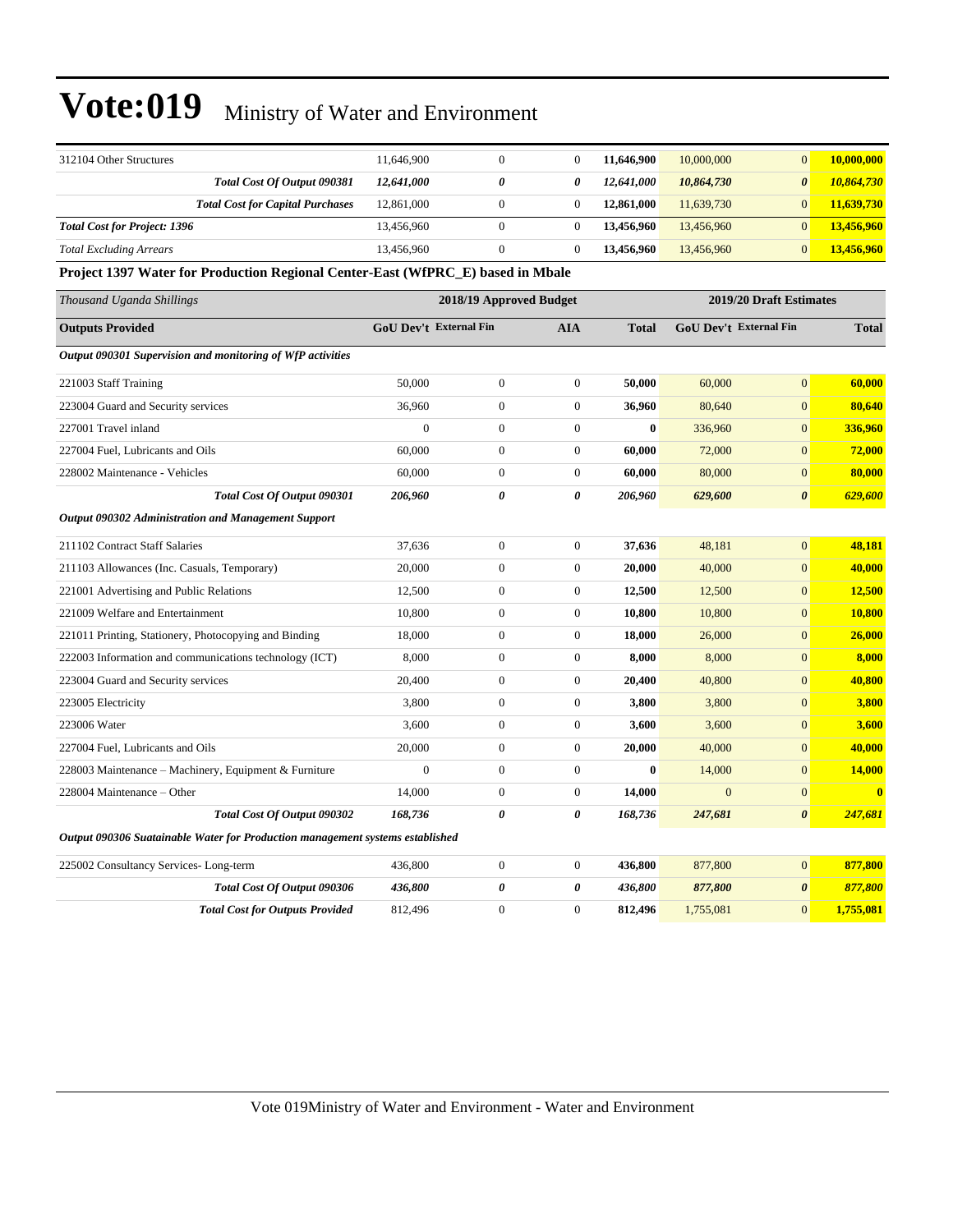| <b>Capital Purchases</b>                                                          | <b>GoU Dev't External Fin</b> |                         | <b>AIA</b>       | <b>Total</b> |              | <b>GoU Dev't External Fin</b> | <b>Total</b>            |
|-----------------------------------------------------------------------------------|-------------------------------|-------------------------|------------------|--------------|--------------|-------------------------------|-------------------------|
| Output 090371 Acquisition of Land by Government                                   |                               |                         |                  |              |              |                               |                         |
| 311101 Land                                                                       | 50,000                        | $\boldsymbol{0}$        | $\boldsymbol{0}$ | 50,000       | 50,000       | $\mathbf{0}$                  | 50,000                  |
| Total Cost Of Output 090371                                                       | 50,000                        | 0                       | 0                | 50,000       | 50,000       | $\boldsymbol{\theta}$         | 50,000                  |
| Output 090375 Purchase of Motor Vehicles and Other Transport Equipment            |                               |                         |                  |              |              |                               |                         |
| 312201 Transport Equipment                                                        | 180,000                       | $\boldsymbol{0}$        | 0                | 180,000      | 180,000      | $\boldsymbol{0}$              | 180,000                 |
| Total Cost Of Output 090375                                                       | 180,000                       | 0                       | 0                | 180,000      | 180,000      | $\boldsymbol{\theta}$         | 180,000                 |
| Output 090376 Purchase of Office and ICT Equipment, including Software            |                               |                         |                  |              |              |                               |                         |
| 312213 ICT Equipment                                                              | 25,000                        | $\boldsymbol{0}$        | $\mathbf{0}$     | 25,000       | 53,505       | $\mathbf{0}$                  | 53,505                  |
| Total Cost Of Output 090376                                                       | 25,000                        | 0                       | 0                | 25,000       | 53,505       | $\boldsymbol{\theta}$         | 53,505                  |
| Output 090377 Purchase of Specialised Machinery & Equipment                       |                               |                         |                  |              |              |                               |                         |
| 312202 Machinery and Equipment                                                    | 150,000                       | $\mathbf{0}$            | $\boldsymbol{0}$ | 150,000      | 250,000      | $\mathbf{0}$                  | 250,000                 |
| Total Cost Of Output 090377                                                       | 150,000                       | 0                       | 0                | 150,000      | 250,000      | $\boldsymbol{\theta}$         | 250,000                 |
| Output 090378 Purchase of Office and Residential Furniture and Fittings           |                               |                         |                  |              |              |                               |                         |
| 312203 Furniture & Fixtures                                                       | 18,000                        | $\boldsymbol{0}$        | $\mathbf{0}$     | 18,000       | 12,000       | $\boldsymbol{0}$              | 12,000                  |
| Total Cost Of Output 090378                                                       | 18,000                        | 0                       | 0                | 18,000       | 12,000       | $\boldsymbol{\theta}$         | <b>12,000</b>           |
| <b>Output 090381 Construction of Water Surface Reservoirs</b>                     |                               |                         |                  |              |              |                               |                         |
| 281503 Engineering and Design Studies & Plans for capital<br>works                | 450,000                       | $\mathbf{0}$            | $\mathbf{0}$     | 450,000      | 1,300,000    | $\mathbf{0}$                  | 1.300.000               |
| 281504 Monitoring, Supervision & Appraisal of capital works                       | 188,100                       | $\mathbf{0}$            | $\mathbf{0}$     | 188,100      | $\mathbf{0}$ | $\mathbf{0}$                  | $\overline{\mathbf{0}}$ |
| 312104 Other Structures                                                           | 14,150,000                    | $\boldsymbol{0}$        | $\boldsymbol{0}$ | 14,150,000   | 12,423,010   | $\mathbf{0}$                  | 12,423,010              |
| Total Cost Of Output 090381                                                       | 14,788,100                    | 0                       | 0                | 14,788,100   | 13,723,010   | $\boldsymbol{\theta}$         | 13,723,010              |
| <b>Total Cost for Capital Purchases</b>                                           | 15,211,100                    | $\boldsymbol{0}$        | $\boldsymbol{0}$ | 15,211,100   | 14,268,515   | $\mathbf{0}$                  | 14,268,515              |
| <b>Arrears</b>                                                                    | <b>GoU Dev't External Fin</b> |                         | <b>AIA</b>       | <b>Total</b> |              | <b>GoU Dev't External Fin</b> | <b>Total</b>            |
| Output 090399 Arrears                                                             |                               |                         |                  |              |              |                               |                         |
| 321605 Domestic arrears (Budgeting)                                               | $\mathbf{0}$                  | $\boldsymbol{0}$        | $\boldsymbol{0}$ | 0            | 1,500,000    | $\mathbf{0}$                  | 1.500.000               |
| Total Cost Of Output 090399                                                       | 0                             | 0                       | 0                | 0            | 1,500,000    | $\boldsymbol{\theta}$         | 1,500,000               |
| <b>Total Cost for Arrears</b>                                                     | $\mathbf{0}$                  | $\boldsymbol{0}$        | $\boldsymbol{0}$ | $\bf{0}$     | 1,500,000    | $\mathbf{0}$                  | 1,500,000               |
| <b>Total Cost for Project: 1397</b>                                               | 16,023,596                    | $\boldsymbol{0}$        | $\mathbf{0}$     | 16,023,596   | 17,523,596   | $\mathbf{0}$                  | 17,523,596              |
| <b>Total Excluding Arrears</b>                                                    | 16,023,596                    | $\boldsymbol{0}$        | $\boldsymbol{0}$ | 16,023,596   | 16,023,596   | $\mathbf{0}$                  | 16,023,596              |
| Project 1398 Water for Production Regional Centre-West (WfPRC-W) based in Mbarara |                               |                         |                  |              |              |                               |                         |
| Thousand Uganda Shillings                                                         |                               | 2018/19 Approved Budget |                  |              |              | 2019/20 Draft Estimates       |                         |
| <b>Outputs Provided</b>                                                           | <b>GoU Dev't External Fin</b> |                         | <b>AIA</b>       | <b>Total</b> |              | GoU Dev't External Fin        | <b>Total</b>            |
| Output 090301 Supervision and monitoring of WfP activities                        |                               |                         |                  |              |              |                               |                         |
| 221003 Staff Training                                                             | 50,000                        | $\mathbf{0}$            | $\boldsymbol{0}$ | 50,000       | 80,000       | $\boldsymbol{0}$              | 80,000                  |
| 227001 Travel inland                                                              | 30,000                        | $\boldsymbol{0}$        | $\boldsymbol{0}$ | 30,000       | 300,000      | $\mathbf{0}$                  | 300,000                 |
| 227004 Fuel, Lubricants and Oils                                                  | 30,000                        | $\boldsymbol{0}$        | $\boldsymbol{0}$ | 30,000       | 65,000       | $\mathbf{0}$                  | 65,000                  |
| 228002 Maintenance - Vehicles                                                     | 35,000                        | $\boldsymbol{0}$        | $\boldsymbol{0}$ | 35,000       | 55,000       | $\mathbf{0}$                  | 55,000                  |
| Total Cost Of Output 090301                                                       | 145,000                       | 0                       | 0                | 145,000      | 500,000      | $\boldsymbol{\theta}$         | 500,000                 |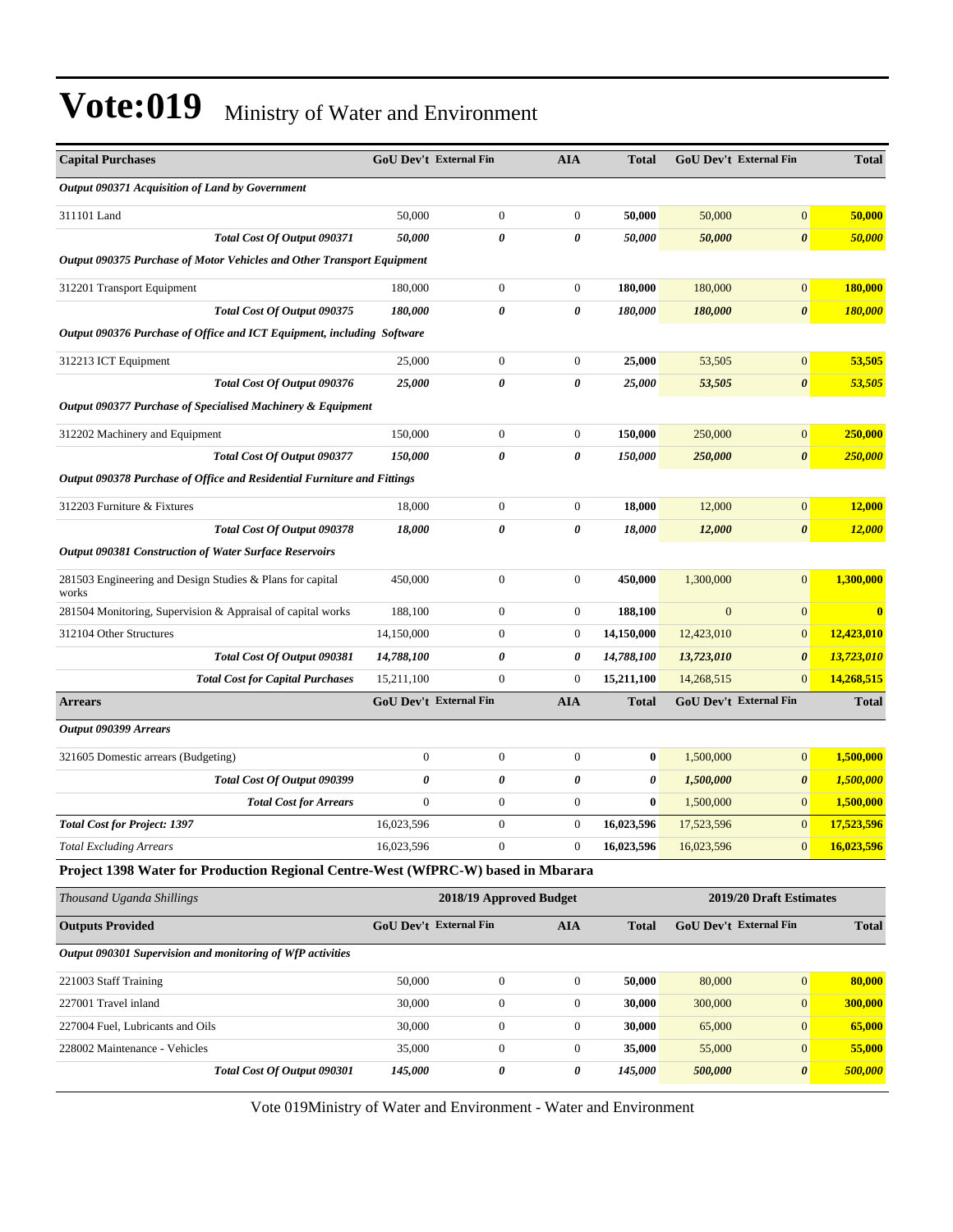#### *Output 090302 Administration and Management Support*

| 211102 Contract Staff Salaries                                                | 13,651                 | $\overline{0}$   | $\boldsymbol{0}$ | 13,651       | 35,760                | $\overline{0}$         | 35,760                          |
|-------------------------------------------------------------------------------|------------------------|------------------|------------------|--------------|-----------------------|------------------------|---------------------------------|
| 211103 Allowances (Inc. Casuals, Temporary)                                   | 20,000                 | $\boldsymbol{0}$ | $\boldsymbol{0}$ | 20,000       | 20,000                | $\overline{0}$         | 20,000                          |
| 221001 Advertising and Public Relations                                       | 19,000                 | $\boldsymbol{0}$ | $\boldsymbol{0}$ | 19,000       | 23,000                | $\boldsymbol{0}$       | 23,000                          |
| 221009 Welfare and Entertainment                                              | 4,800                  | $\boldsymbol{0}$ | $\boldsymbol{0}$ | 4,800        | 22,000                | $\mathbf{0}$           | 22,000                          |
| 221011 Printing, Stationery, Photocopying and Binding                         | 20,000                 | $\boldsymbol{0}$ | $\boldsymbol{0}$ | 20,000       | 16,000                | $\overline{0}$         | 16,000                          |
| 222001 Telecommunications                                                     | $\boldsymbol{0}$       | $\overline{0}$   | $\boldsymbol{0}$ | $\bf{0}$     | 7,200                 | $\overline{0}$         | 7,200                           |
| 222003 Information and communications technology (ICT)                        | 7,200                  | $\boldsymbol{0}$ | $\boldsymbol{0}$ | 7,200        | $\mathbf{0}$          | $\overline{0}$         | $\overline{\mathbf{0}}$         |
| 223004 Guard and Security services                                            | 5,600                  | $\boldsymbol{0}$ | $\boldsymbol{0}$ | 5,600        | 6,000                 | $\overline{0}$         | 6,000                           |
| 223005 Electricity                                                            | 2,400                  | $\boldsymbol{0}$ | $\boldsymbol{0}$ | 2,400        | 6,000                 | $\overline{0}$         | 6,000                           |
| 223006 Water                                                                  | 2,000                  | $\boldsymbol{0}$ | $\boldsymbol{0}$ | 2,000        | 6,000                 | $\overline{0}$         | 6,000                           |
| 227004 Fuel, Lubricants and Oils                                              | 20,000                 | $\overline{0}$   | $\boldsymbol{0}$ | 20,000       | 23,000                | $\overline{0}$         | 23,000                          |
| 228002 Maintenance - Vehicles                                                 | $\mathbf{0}$           | $\boldsymbol{0}$ | $\boldsymbol{0}$ | $\bf{0}$     | 10,000                | $\overline{0}$         | 10,000                          |
| 228004 Maintenance – Other                                                    | 10,000                 | $\boldsymbol{0}$ | $\boldsymbol{0}$ | 10,000       | $\mathbf{0}$          | $\overline{0}$         | $\bf{0}$                        |
| Total Cost Of Output 090302                                                   | 124,651                | 0                | 0                | 124,651      | 174,960               | $\boldsymbol{\theta}$  | 174,960                         |
| Output 090306 Suatainable Water for Production management systems established |                        |                  |                  |              |                       |                        |                                 |
| 225002 Consultancy Services-Long-term                                         | 300,000                | $\boldsymbol{0}$ | $\boldsymbol{0}$ | 300,000      | 480,000               | $\mathbf{0}$           | 480,000                         |
| Total Cost Of Output 090306                                                   | 300,000                | 0                | 0                | 300,000      | 480,000               | $\boldsymbol{\theta}$  | 480,000                         |
|                                                                               |                        |                  |                  |              | 1.154.960             | $\overline{0}$         | 1,154,960                       |
| <b>Total Cost for Outputs Provided</b>                                        | 569,651                | $\overline{0}$   | $\mathbf{0}$     | 569,651      |                       |                        |                                 |
| <b>Capital Purchases</b>                                                      | GoU Dev't External Fin |                  | <b>AIA</b>       | <b>Total</b> |                       | GoU Dev't External Fin | <b>Total</b>                    |
| Output 090375 Purchase of Motor Vehicles and Other Transport Equipment        |                        |                  |                  |              |                       |                        |                                 |
|                                                                               |                        |                  |                  |              |                       |                        |                                 |
| 312201 Transport Equipment                                                    | 350,000                | $\boldsymbol{0}$ | $\boldsymbol{0}$ | 350,000      | $\mathbf{0}$          | $\boldsymbol{0}$       | $\bf{0}$                        |
| Total Cost Of Output 090375                                                   | 350,000                | 0                | 0                | 350,000      | $\boldsymbol{\theta}$ | $\boldsymbol{\theta}$  |                                 |
| Output 090376 Purchase of Office and ICT Equipment, including Software        |                        |                  |                  |              |                       |                        |                                 |
| 312213 ICT Equipment                                                          | 15,000                 | 0                | $\boldsymbol{0}$ | 15,000       | 40,000                | $\overline{0}$         | 40,000                          |
| Total Cost Of Output 090376                                                   | 15,000                 | 0                | 0                | 15,000       | 40,000                | $\boldsymbol{\theta}$  | $\boldsymbol{\theta}$<br>40,000 |
| Output 090377 Purchase of Specialised Machinery & Equipment                   |                        |                  |                  |              |                       |                        |                                 |
| 312202 Machinery and Equipment                                                | 150,000                | $\boldsymbol{0}$ | $\boldsymbol{0}$ | 150,000      | 200,000               | $\mathbf{0}$           | 200,000                         |
| Total Cost Of Output 090377                                                   | 150,000                | 0                | 0                | 150,000      | 200,000               | $\boldsymbol{\theta}$  | 200,000                         |
| Output 090378 Purchase of Office and Residential Furniture and Fittings       |                        |                  |                  |              |                       |                        |                                 |
| 312203 Furniture & Fixtures                                                   | 70,000                 | $\theta$         | 0                | 70,000       | 50,000                | $\mathbf{0}$           | <b>50,000</b>                   |
| Total Cost Of Output 090378                                                   | 70,000                 | 0                | 0                | 70,000       | 50,000                | $\boldsymbol{\theta}$  | 50,000                          |
| Output 090381 Construction of Water Surface Reservoirs                        |                        |                  |                  |              |                       |                        |                                 |
| 281503 Engineering and Design Studies & Plans for capital<br>works            | 450,000                | $\boldsymbol{0}$ | $\boldsymbol{0}$ | 450,000      | 4,529,691             | $\mathbf{0}$           | 4,529,691                       |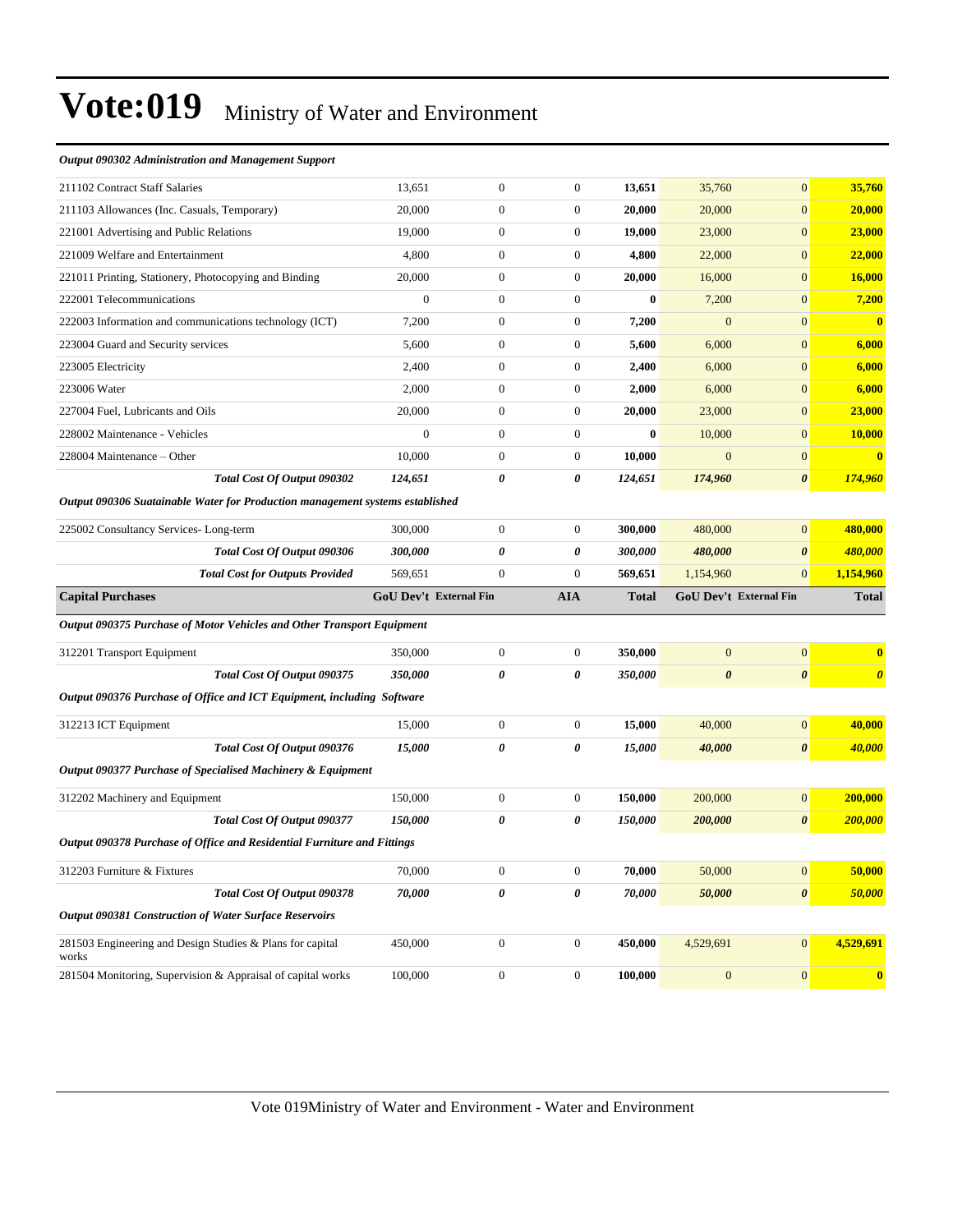| 312104 Other Structures                                    | 16,100,000                    | $\boldsymbol{0}$        | $\boldsymbol{0}$ | 16,100,000       | 11,030,000              | $\mathbf{0}$          | 11,030,000   |
|------------------------------------------------------------|-------------------------------|-------------------------|------------------|------------------|-------------------------|-----------------------|--------------|
| Total Cost Of Output 090381                                | 16,650,000                    | 0                       | 0                | 16,650,000       | 15,559,691              | $\boldsymbol{\theta}$ | 15,559,691   |
| <b>Total Cost for Capital Purchases</b>                    | 17,235,000                    | $\boldsymbol{0}$        | $\boldsymbol{0}$ | 17,235,000       | 15,849,691              | $\mathbf{0}$          | 15,849,691   |
| <b>Total Cost for Project: 1398</b>                        | 17,804,651                    | $\boldsymbol{0}$        | $\boldsymbol{0}$ | 17,804,651       | 17,004,651              | $\mathbf{0}$          | 17,004,651   |
| <b>Total Excluding Arrears</b>                             | 17,804,651                    | $\boldsymbol{0}$        | $\boldsymbol{0}$ | 17,804,651       | 17,004,651              | $\mathbf{0}$          | 17,004,651   |
| Project 1523 Water for Production Phase II                 |                               |                         |                  |                  |                         |                       |              |
| Thousand Uganda Shillings                                  |                               | 2018/19 Approved Budget |                  |                  | 2019/20 Draft Estimates |                       |              |
| <b>Outputs Provided</b>                                    | <b>GoU Dev't External Fin</b> |                         | <b>AIA</b>       | <b>Total</b>     | GoU Dev't External Fin  |                       | <b>Total</b> |
| Output 090301 Supervision and monitoring of WfP activities |                               |                         |                  |                  |                         |                       |              |
| 211102 Contract Staff Salaries                             | $\boldsymbol{0}$              | $\boldsymbol{0}$        | $\boldsymbol{0}$ | $\bf{0}$         | 269,899                 | $\mathbf{0}$          | 269,899      |
| 212201 Social Security Contributions                       | $\boldsymbol{0}$              | $\boldsymbol{0}$        | $\boldsymbol{0}$ | $\bf{0}$         | 43,434                  | $\mathbf{0}$          | 43,434       |
| 221003 Staff Training                                      | $\mathbf{0}$                  | $\boldsymbol{0}$        | $\boldsymbol{0}$ | $\bf{0}$         | 51,500                  | $\boldsymbol{0}$      | 51,500       |
| 221011 Printing, Stationery, Photocopying and Binding      | $\boldsymbol{0}$              | $\boldsymbol{0}$        | $\boldsymbol{0}$ | $\bf{0}$         | 11,250                  | $\mathbf{0}$          | 11,250       |
| 225001 Consultancy Services- Short term                    | $\mathbf{0}$                  | $\boldsymbol{0}$        | $\boldsymbol{0}$ | $\bf{0}$         | 210,900                 | $\mathbf{0}$          | 210,900      |
| 225002 Consultancy Services-Long-term                      | $\boldsymbol{0}$              | $\boldsymbol{0}$        | $\boldsymbol{0}$ | $\bf{0}$         | 896,257                 | $\mathbf{0}$          | 896,257      |
| 227001 Travel inland                                       | $\boldsymbol{0}$              | $\boldsymbol{0}$        | $\boldsymbol{0}$ | $\bf{0}$         | 37,400                  | $\mathbf{0}$          | 37,400       |
| 227004 Fuel, Lubricants and Oils                           | $\mathbf{0}$                  | $\boldsymbol{0}$        | $\boldsymbol{0}$ | $\bf{0}$         | 87,250                  | $\boldsymbol{0}$      | 87,250       |
| 228002 Maintenance - Vehicles                              | $\boldsymbol{0}$              | $\boldsymbol{0}$        | $\boldsymbol{0}$ | 0                | 38,000                  | $\mathbf{0}$          | 38,000       |
| Total Cost Of Output 090301                                | $\boldsymbol{\theta}$         | 0                       | 0                | 0                | 1,645,890               | $\boldsymbol{\theta}$ | 1,645,890    |
| <b>Output 090302 Administration and Management Support</b> |                               |                         |                  |                  |                         |                       |              |
| 211102 Contract Staff Salaries                             | $\boldsymbol{0}$              | $\boldsymbol{0}$        | $\boldsymbol{0}$ | $\bf{0}$         | 539,798                 | $\boldsymbol{0}$      | 539,798      |
| 211103 Allowances (Inc. Casuals, Temporary)                | $\boldsymbol{0}$              | $\boldsymbol{0}$        | $\boldsymbol{0}$ | $\bf{0}$         | 271,680                 | $\mathbf{0}$          | 271,680      |
| 212101 Social Security Contributions                       | $\mathbf{0}$                  | $\boldsymbol{0}$        | $\boldsymbol{0}$ | $\bf{0}$         | 86,869                  | $\mathbf{0}$          | 86,869       |
| 221001 Advertising and Public Relations                    | $\boldsymbol{0}$              | $\boldsymbol{0}$        | $\boldsymbol{0}$ | 0                | 20,000                  | $\mathbf{0}$          | 20,000       |
| 221003 Staff Training                                      | $\mathbf{0}$                  | $\boldsymbol{0}$        | $\boldsymbol{0}$ | $\bf{0}$         | 48,500                  | $\boldsymbol{0}$      | 48,500       |
| 221007 Books, Periodicals & Newspapers                     | $\mathbf{0}$                  | $\boldsymbol{0}$        | $\boldsymbol{0}$ | $\bf{0}$         | 10,000                  | $\mathbf{0}$          | 10,000       |
| 221008 Computer supplies and Information Technology (IT)   | $\boldsymbol{0}$              | $\boldsymbol{0}$        | $\boldsymbol{0}$ | $\bf{0}$         | 25,000                  | $\mathbf{0}$          | 25,000       |
| 221009 Welfare and Entertainment                           | $\mathbf{0}$                  | $\boldsymbol{0}$        | $\boldsymbol{0}$ | $\bf{0}$         | 10,000                  | $\mathbf{0}$          | 10,000       |
| 221011 Printing, Stationery, Photocopying and Binding      | $\mathbf{0}$                  | $\boldsymbol{0}$        | $\boldsymbol{0}$ | 0                | 22,500                  | $\mathbf{0}$          | 22,500       |
| 221012 Small Office Equipment                              | $\theta$                      | $\overline{0}$          | $\overline{0}$   | $\bf{0}$         | 5,000                   | $\mathbf{0}$          | 5,000        |
| 223004 Guard and Security services                         | $\boldsymbol{0}$              | $\boldsymbol{0}$        | $\boldsymbol{0}$ | $\bf{0}$         | 67,000                  | $\mathbf{0}$          | 67,000       |
| 223005 Electricity                                         | $\boldsymbol{0}$              | $\boldsymbol{0}$        | $\boldsymbol{0}$ | 0                | 32,500                  | $\boldsymbol{0}$      | 32,500       |
| 223006 Water                                               | $\boldsymbol{0}$              | $\boldsymbol{0}$        | $\boldsymbol{0}$ | $\boldsymbol{0}$ | 26,000                  | $\mathbf{0}$          | 26,000       |
| 224005 Uniforms, Beddings and Protective Gear              | $\boldsymbol{0}$              | $\boldsymbol{0}$        | $\boldsymbol{0}$ | $\boldsymbol{0}$ | 12,500                  | $\mathbf{0}$          | 12,500       |
| 227001 Travel inland                                       | $\boldsymbol{0}$              | $\boldsymbol{0}$        | $\boldsymbol{0}$ | $\boldsymbol{0}$ | 37,400                  | $\boldsymbol{0}$      | 37,400       |
| 227002 Travel abroad                                       | $\boldsymbol{0}$              | $\boldsymbol{0}$        | $\boldsymbol{0}$ | $\pmb{0}$        | 25,000                  | $\mathbf{0}$          | 25,000       |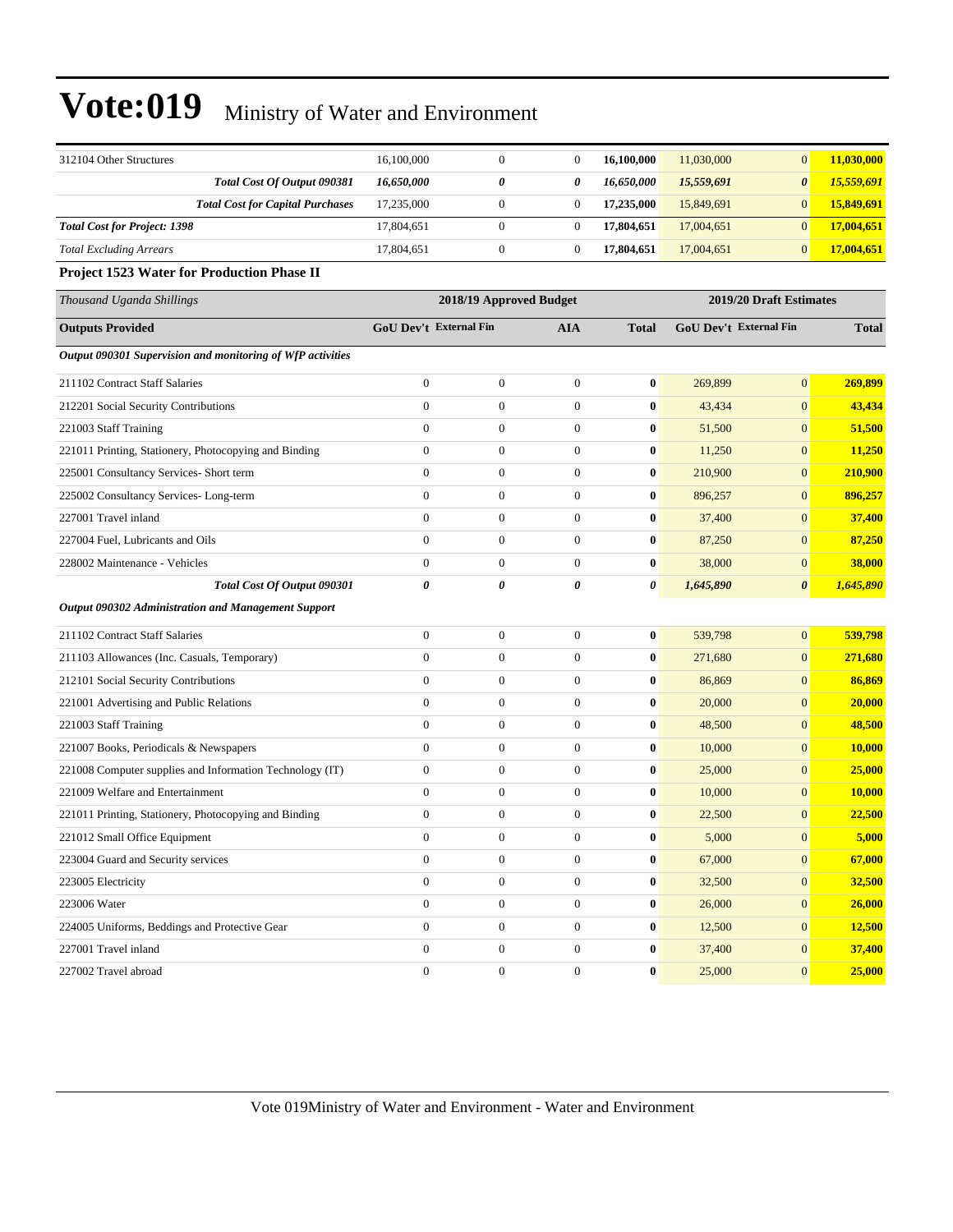| 227004 Fuel, Lubricants and Oils                                                              | $\overline{0}$        | $\mathbf{0}$                  | $\mathbf{0}$     | $\bf{0}$              | 174,500    | $\overline{0}$                | 174,500       |
|-----------------------------------------------------------------------------------------------|-----------------------|-------------------------------|------------------|-----------------------|------------|-------------------------------|---------------|
| 228002 Maintenance - Vehicles                                                                 | $\boldsymbol{0}$      | $\boldsymbol{0}$              | $\boldsymbol{0}$ | $\bf{0}$              | 76,000     | $\mathbf{0}$                  | 76,000        |
| Total Cost Of Output 090302                                                                   | 0                     | 0                             | 0                | 0                     | 1,490,247  | $\boldsymbol{\theta}$         | 1,490,247     |
| Output 090306 Suatainable Water for Production management systems established                 |                       |                               |                  |                       |            |                               |               |
| 225002 Consultancy Services-Long-term                                                         | $\mathbf{0}$          | $\boldsymbol{0}$              | $\boldsymbol{0}$ | $\bf{0}$              | 3,986,667  | $\boldsymbol{0}$              | 3.986,667     |
| Total Cost Of Output 090306                                                                   | 0                     | 0                             | 0                | 0                     | 3,986,667  | $\boldsymbol{\theta}$         | 3,986,667     |
| <b>Total Cost for Outputs Provided</b>                                                        | $\overline{0}$        | $\mathbf{0}$                  | $\mathbf{0}$     | $\bf{0}$              | 7,122,804  | $\mathbf{0}$                  | 7,122,804     |
| <b>Capital Purchases</b>                                                                      |                       | <b>GoU Dev't External Fin</b> | <b>AIA</b>       | <b>Total</b>          |            | <b>GoU Dev't External Fin</b> | <b>Total</b>  |
| Output 090371 Acquisition of Land by Government                                               |                       |                               |                  |                       |            |                               |               |
| 311101 Land                                                                                   | $\boldsymbol{0}$      | $\boldsymbol{0}$              | $\boldsymbol{0}$ | $\bf{0}$              | 1,000,000  | $\overline{0}$                | 1,000,000     |
| Total Cost Of Output 090371                                                                   | 0                     | 0                             | 0                | 0                     | 1,000,000  | $\boldsymbol{\theta}$         | 1,000,000     |
| Output 090376 Purchase of Office and ICT Equipment, including Software                        |                       |                               |                  |                       |            |                               |               |
| 312213 ICT Equipment                                                                          | $\boldsymbol{0}$      | $\boldsymbol{0}$              | $\boldsymbol{0}$ | $\bf{0}$              | 75,000     | $\boldsymbol{0}$              | 75,000        |
| Total Cost Of Output 090376                                                                   | 0                     | 0                             | 0                | $\boldsymbol{\theta}$ | 75,000     | $\boldsymbol{\theta}$         | 75,000        |
| Output 090377 Purchase of Specialised Machinery & Equipment                                   |                       |                               |                  |                       |            |                               |               |
| 312202 Machinery and Equipment                                                                | $\boldsymbol{0}$      | $\boldsymbol{0}$              | $\boldsymbol{0}$ | $\bf{0}$              | 3,150,000  | $\overline{0}$                | 3,150,000     |
| Total Cost Of Output 090377                                                                   | $\boldsymbol{\theta}$ | 0                             | 0                | 0                     | 3,150,000  | 0                             | 3,150,000     |
| Output 090378 Purchase of Office and Residential Furniture and Fittings                       |                       |                               |                  |                       |            |                               |               |
|                                                                                               |                       |                               |                  |                       |            |                               |               |
| 312203 Furniture & Fixtures                                                                   | $\boldsymbol{0}$      | $\boldsymbol{0}$              | $\boldsymbol{0}$ | $\bf{0}$              | 10,000     | $\overline{0}$                | 10,000        |
| Total Cost Of Output 090378<br><b>Output 090380 Construction of Bulk Water Supply Schemes</b> | 0                     | 0                             | 0                | 0                     | 10,000     | $\boldsymbol{\theta}$         | <b>10,000</b> |
|                                                                                               |                       |                               |                  |                       |            |                               |               |
| 281502 Feasibility Studies for Capital Works                                                  | $\boldsymbol{0}$      | $\boldsymbol{0}$              | $\boldsymbol{0}$ | $\bf{0}$              | 6,000,000  | $\mathbf{0}$                  | 6,000,000     |
| 281503 Engineering and Design Studies & Plans for capital<br>works                            | $\overline{0}$        | $\boldsymbol{0}$              | $\overline{0}$   | $\bf{0}$              | 4,437,267  | $\overline{0}$                | 4,437,267     |
| 312104 Other Structures                                                                       | $\mathbf{0}$          | $\boldsymbol{0}$              | $\boldsymbol{0}$ | $\bf{0}$              | 10,000,000 | 10,398,000                    | 20,398,000    |
| Total Cost Of Output 090380                                                                   | 0                     | 0                             | 0                | $\boldsymbol{\theta}$ | 20,437,267 | 10,398,000                    | 30,835,267    |
| <b>Output 090381 Construction of Water Surface Reservoirs</b>                                 |                       |                               |                  |                       |            |                               |               |
| 281503 Engineering and Design Studies & Plans for capital<br>works                            | $\boldsymbol{0}$      | $\boldsymbol{0}$              | $\mathbf{0}$     | $\bf{0}$              | 339,964    | $\overline{0}$                | 339,964       |
| 312104 Other Structures                                                                       | $\overline{0}$        | $\overline{0}$                | $\mathbf{0}$     | $\bf{0}$              | 4,250,000  | $\boldsymbol{0}$              | 4,250,000     |
| Total Cost Of Output 090381                                                                   | 0                     | 0                             | 0                | 0                     | 4,589,964  | $\boldsymbol{\theta}$         | 4,589,964     |
| <b>Total Cost for Capital Purchases</b>                                                       | $\boldsymbol{0}$      | $\boldsymbol{0}$              | $\overline{0}$   | $\bf{0}$              | 29,262,231 | 10,398,000                    | 39,660,231    |
| <b>Total Cost for Project: 1523</b>                                                           | $\boldsymbol{0}$      | $\boldsymbol{0}$              | $\boldsymbol{0}$ | $\bf{0}$              | 36,385,035 | 10,398,000                    | 46,783,035    |
| <b>Total Excluding Arrears</b>                                                                | $\boldsymbol{0}$      | $\boldsymbol{0}$              | $\boldsymbol{0}$ | $\bf{0}$              | 36,385,035 | 10,398,000                    | 46,783,035    |
|                                                                                               | GoU                   | <b>External Fin</b>           | <b>AIA</b>       | <b>Total</b>          | GoU        | <b>External Fin</b>           | <b>Total</b>  |
| <b>Total Cost for Programme 03</b>                                                            | 85,195,996            | 10,398,000                    | 0                | 95,593,996            | 84,615,855 | 10,398,000                    | 95,013,855    |
| <b>Total Excluding Arrears</b>                                                                | 85,195,996            | 10,398,000                    | $\boldsymbol{0}$ | 95,593,996            | 83,115,855 | 10,398,000                    | 93,513,855    |
| Programmme 04 Water Resources Management                                                      |                       |                               |                  |                       |            |                               |               |

*Recurrent Budget Estimates*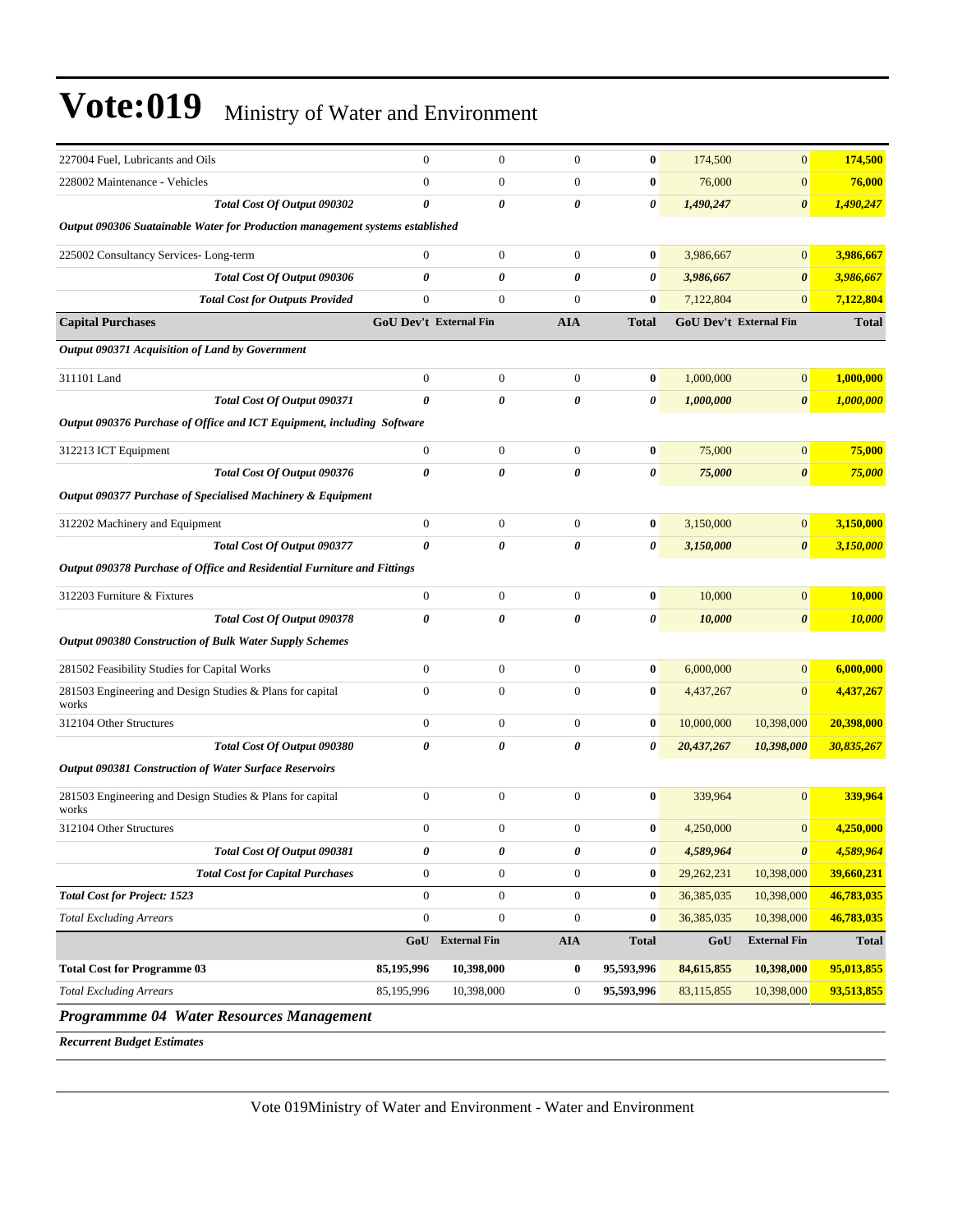#### **SubProgramme 10 Water Resources M & A**

| Thousand Uganda Shillings                                                   |                | 2018/19 Approved Budget |              | 2019/20 Draft Estimates |                       |                         |              |
|-----------------------------------------------------------------------------|----------------|-------------------------|--------------|-------------------------|-----------------------|-------------------------|--------------|
| <b>Outputs Provided</b>                                                     | Wage           | Non Wage                | <b>AIA</b>   | <b>Total</b>            | Wage                  | Non Wage                | <b>Total</b> |
| Output 090401 Administration and Management support                         |                |                         |              |                         |                       |                         |              |
| 211101 General Staff Salaries                                               | 535,747        | $\overline{0}$          | $\mathbf{0}$ | 535,747                 | 570,750               | $\mathbf{0}$            | 570,750      |
| <b>Total Cost of Output 01</b>                                              | 535,747        | 0                       | 0            | 535,747                 | 570,750               | $\boldsymbol{\theta}$   | 570,750      |
| Output 090403 Water resources availability regularly monitored and assessed |                |                         |              |                         |                       |                         |              |
| 211103 Allowances (Inc. Casuals, Temporary)                                 | $\overline{0}$ | 2,400                   | $\mathbf{0}$ | 2,400                   | $\mathbf{0}$          | 1,200                   | 1,200        |
| 221011 Printing, Stationery, Photocopying and Binding                       | $\overline{0}$ | 4,000                   | $\Omega$     | 4,000                   | $\mathbf{0}$          | 3,000                   | 3,000        |
| 222001 Telecommunications                                                   | $\overline{0}$ | $\mathbf{0}$            | $\Omega$     | $\mathbf{0}$            | $\mathbf{0}$          | 1,514                   | 1,514        |
| 223005 Electricity                                                          | $\mathbf{0}$   | 2.000                   | $\mathbf{0}$ | 2,000                   | $\mathbf{0}$          | $\overline{0}$          | $\bf{0}$     |
| 223006 Water                                                                | $\overline{0}$ | 1,200                   | $\mathbf{0}$ | 1,200                   | $\mathbf{0}$          | $\Omega$                | $\mathbf{0}$ |
| 227001 Travel inland                                                        | $\overline{0}$ | 15,000                  | $\mathbf{0}$ | 15,000                  | $\mathbf{0}$          | 19,400                  | 19,400       |
| 227004 Fuel, Lubricants and Oils                                            | $\overline{0}$ | 7,000                   | $\Omega$     | 7,000                   | $\mathbf{0}$          | 6,600                   | 6,600        |
| 228002 Maintenance - Vehicles                                               | $\overline{0}$ | 3,400                   | $\mathbf{0}$ | 3,400                   | $\mathbf{0}$          | 3,286                   | 3,286        |
| <b>Total Cost of Output 03</b>                                              | 0              | 35,000                  | 0            | 35,000                  | $\boldsymbol{\theta}$ | 35,000                  | 35,000       |
| <b>Total Cost Of Outputs Provided</b>                                       | 535,747        | 35,000                  | $\bf{0}$     | 570,747                 | 570,750               | 35,000                  | 605,750      |
| <b>Total Cost for SubProgramme 10</b>                                       | 535,747        | 35,000                  | $\bf{0}$     | 570,747                 | 570,750               | 35,000                  | 605,750      |
| <b>Total Excluding Arrears</b>                                              | 535.747        | 35,000                  | $\mathbf{0}$ | 570,747                 | 570,750               | 35,000                  | 605,750      |
| <b>SubProgramme 11 Water Resources Regulation</b>                           |                |                         |              |                         |                       |                         |              |
| Thousand Uganda Shillings                                                   |                | 2018/19 Approved Budget |              |                         |                       | 2019/20 Draft Estimates |              |
| <b>Outputs Provided</b>                                                     | Wage           | Non Wage                | <b>AIA</b>   | <b>Total</b>            | Wage                  | Non Wage                | <b>Total</b> |
| Output 090401 Administration and Management support                         |                |                         |              |                         |                       |                         |              |

| 286,838                                                                   | $\mathbf{0}$ | $\overline{0}$ | 320,510        | $\mathbf{0}$                                                                                                                             | 320,510                 |
|---------------------------------------------------------------------------|--------------|----------------|----------------|------------------------------------------------------------------------------------------------------------------------------------------|-------------------------|
| $\mathbf{0}$                                                              | 3,000        | $\overline{0}$ | $\mathbf{0}$   | 4,000                                                                                                                                    | 4,000                   |
| $\mathbf{0}$                                                              | 1,000        | $\mathbf{0}$   | $\mathbf{0}$   | 1,000                                                                                                                                    | 1,000                   |
| $\mathbf{0}$                                                              | 2,000        | $\overline{0}$ | $\mathbf{0}$   | 2,000                                                                                                                                    | 2,000                   |
| $\mathbf{0}$                                                              | $\mathbf{0}$ | $\mathbf{0}$   | $\mathbf{0}$   | 1,000                                                                                                                                    | 1,000                   |
| $\mathbf{0}$                                                              | 1,000        | $\overline{0}$ | $\overline{0}$ | 1,000                                                                                                                                    | 1,000                   |
| $\mathbf{0}$                                                              | 1,000        | $\overline{0}$ | $\mathbf{0}$   | $\mathbf{0}$                                                                                                                             | $\mathbf{0}$            |
| $\mathbf{0}$                                                              | 1,000        | $\mathbf{0}$   | $\mathbf{0}$   | $\Omega$                                                                                                                                 | 0                       |
| $\Omega$                                                                  | 2,511        | $\overline{0}$ | $\mathbf{0}$   | $\Omega$                                                                                                                                 | $\overline{\mathbf{0}}$ |
| $\mathbf{0}$                                                              | 2,489        | $\overline{0}$ | $\mathbf{0}$   | 2,489                                                                                                                                    | 2,489                   |
| <b>Total Cost of Output 01</b><br>286,838                                 | 14,000       | 0              | 320,510        | 11,489                                                                                                                                   | 331,999                 |
| Output 090405 Water resources rationally planned, allocated and regulated |              |                |                |                                                                                                                                          |                         |
| $\mathbf{0}$                                                              | 2,000        | $\overline{0}$ | $\mathbf{0}$   | $\mathbf{0}$                                                                                                                             | $\mathbf{0}$            |
| $\theta$                                                                  | 5,672        | $\overline{0}$ | $\mathbf{0}$   | 5,672                                                                                                                                    | 5,672                   |
| $\Omega$                                                                  | $\mathbf{0}$ | $\Omega$       | $\mathbf{0}$   | 4,511                                                                                                                                    | 4,511                   |
|                                                                           |              |                |                | 286,838<br>3,000<br>1,000<br>2,000<br>$\mathbf{0}$<br>1,000<br>1,000<br>1,000<br>2,511<br>2,489<br>300,838<br>2,000<br>5,672<br>$\bf{0}$ |                         |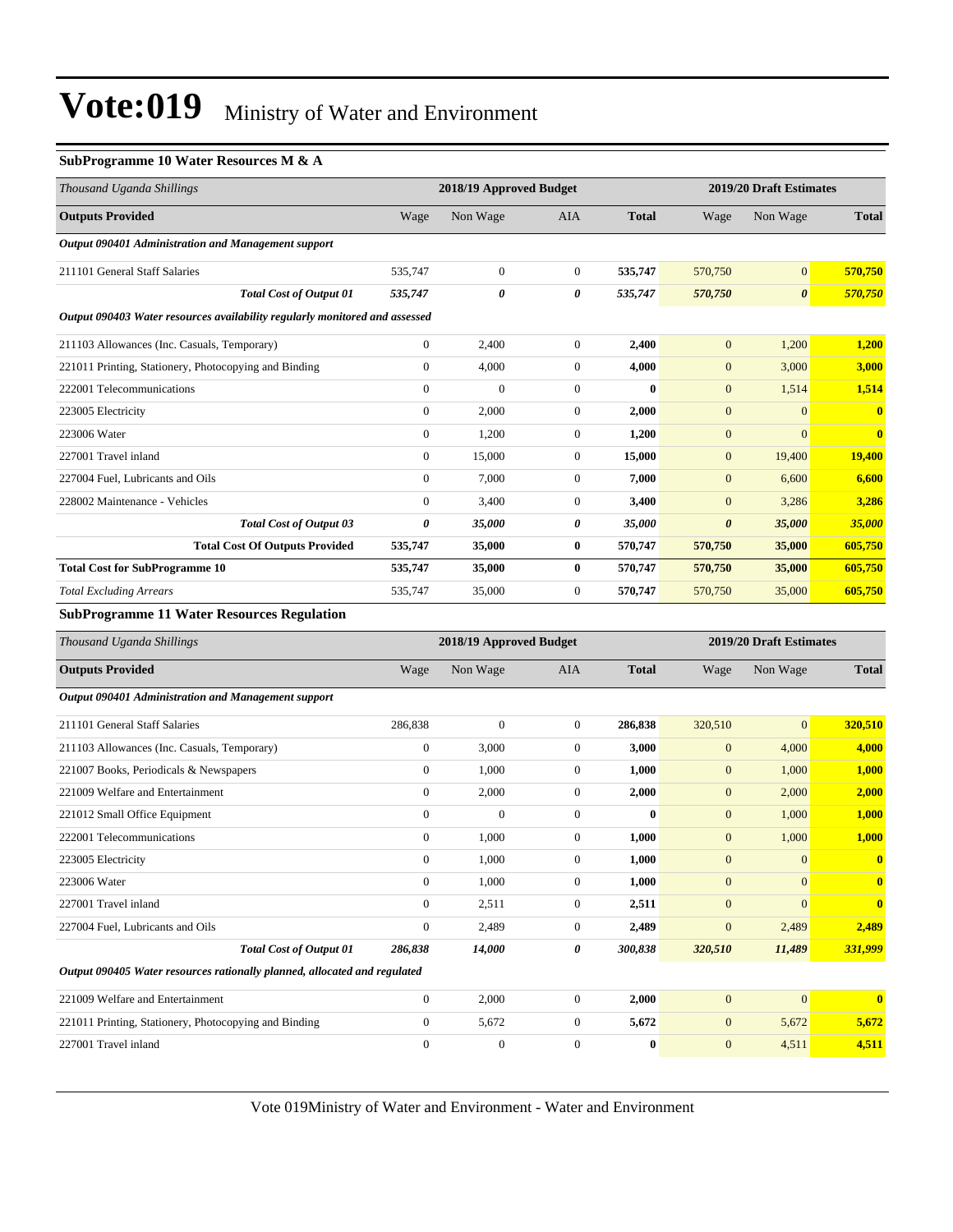| 227004 Fuel, Lubricants and Oils                                              | $\overline{0}$   | 12,000                  | $\overline{0}$   | 12,000       | $\overline{0}$          | 12,000                  | 12,000                |  |
|-------------------------------------------------------------------------------|------------------|-------------------------|------------------|--------------|-------------------------|-------------------------|-----------------------|--|
| <b>Total Cost of Output 05</b>                                                | 0                | 19,672                  | 0                | 19,672       | 0                       | 22,183                  | 22,183                |  |
| <b>Total Cost Of Outputs Provided</b>                                         | 286,838          | 33,672                  | $\bf{0}$         | 320,510      | 320,510                 | 33,672                  | 354,182               |  |
| <b>Total Cost for SubProgramme 11</b>                                         | 286,838          | 33,672                  | $\bf{0}$         | 320,510      | 320,510                 | 33,672                  | 354,182               |  |
| <b>Total Excluding Arrears</b>                                                | 286,838          | 33,672                  | $\mathbf{0}$     | 320,510      | 320,510                 | 33,672                  | 354,182               |  |
| <b>SubProgramme 12 Water Quality Management</b>                               |                  |                         |                  |              |                         |                         |                       |  |
| Thousand Uganda Shillings                                                     |                  | 2018/19 Approved Budget |                  |              | 2019/20 Draft Estimates |                         |                       |  |
| <b>Outputs Provided</b>                                                       | Wage             | Non Wage                | AIA              | <b>Total</b> | Wage                    | Non Wage                | <b>Total</b>          |  |
| Output 090401 Administration and Management support                           |                  |                         |                  |              |                         |                         |                       |  |
| 211101 General Staff Salaries                                                 | 324,071          | $\boldsymbol{0}$        | $\boldsymbol{0}$ | 324,071      | 235,400                 | $\boldsymbol{0}$        | 235,400               |  |
| 211103 Allowances (Inc. Casuals, Temporary)                                   | $\boldsymbol{0}$ | 819                     | $\boldsymbol{0}$ | 819          | $\mathbf{0}$            | $\mathbf{0}$            | $\bf{0}$              |  |
| 221003 Staff Training                                                         | $\boldsymbol{0}$ | 10,000                  | $\overline{0}$   | 10,000       | $\mathbf{0}$            | $\overline{0}$          | $\bf{0}$              |  |
| 221007 Books, Periodicals & Newspapers                                        | $\boldsymbol{0}$ | $\mathbf{0}$            | $\boldsymbol{0}$ | $\bf{0}$     | $\mathbf{0}$            | 5,000                   | 5,000                 |  |
| 221009 Welfare and Entertainment                                              | $\boldsymbol{0}$ | $\mathbf{0}$            | $\overline{0}$   | $\bf{0}$     | $\mathbf{0}$            | 8,000                   | 8,000                 |  |
| 221011 Printing, Stationery, Photocopying and Binding                         | $\overline{0}$   | $\mathbf{0}$            | $\overline{0}$   | $\bf{0}$     | $\mathbf{0}$            | 5,000                   | 5,000                 |  |
| 224006 Agricultural Supplies                                                  | $\boldsymbol{0}$ | $\boldsymbol{0}$        | $\boldsymbol{0}$ | $\bf{0}$     | $\mathbf{0}$            | 10,910                  | 10,910                |  |
| 227001 Travel inland                                                          | $\overline{0}$   | $\boldsymbol{0}$        | $\overline{0}$   | $\bf{0}$     | $\mathbf{0}$            | 22,000                  | 22,000                |  |
| 227004 Fuel, Lubricants and Oils                                              | $\overline{0}$   | $\boldsymbol{0}$        | $\overline{0}$   | $\bf{0}$     | $\boldsymbol{0}$        | 30,000                  | 30,000                |  |
| 228002 Maintenance - Vehicles                                                 | $\boldsymbol{0}$ | $\boldsymbol{0}$        | $\boldsymbol{0}$ | $\bf{0}$     | $\mathbf{0}$            | 15,000                  | 15,000                |  |
| 228003 Maintenance – Machinery, Equipment & Furniture                         | $\boldsymbol{0}$ | $\mathbf{0}$            | $\boldsymbol{0}$ | $\bf{0}$     | $\boldsymbol{0}$        | 5,000                   | 5,000                 |  |
| <b>Total Cost of Output 01</b>                                                | 324,071          | 10,819                  | $\theta$         | 334,891      | 235,400                 | 100,910                 | 336,311               |  |
| Output 090404 The quality of water resources regularly monitored and assessed |                  |                         |                  |              |                         |                         |                       |  |
| 227001 Travel inland                                                          | $\boldsymbol{0}$ | 40,091                  | $\overline{0}$   | 40,091       | $\overline{0}$          | $\mathbf{0}$            | $\bf{0}$              |  |
| 227004 Fuel, Lubricants and Oils                                              | $\boldsymbol{0}$ | 50,000                  | $\mathbf{0}$     | 50,000       | $\overline{0}$          | $\overline{0}$          | $\bf{0}$              |  |
| <b>Total Cost of Output 04</b>                                                | 0                | 90,091                  | 0                | 90,091       | $\boldsymbol{\theta}$   | $\boldsymbol{\theta}$   | $\boldsymbol{\theta}$ |  |
| <b>Total Cost Of Outputs Provided</b>                                         | 324,071          | 100,910                 | $\bf{0}$         | 424,982      | 235,400                 | 100,910                 | 336,311               |  |
| <b>Total Cost for SubProgramme 12</b>                                         | 324,071          | 100,910                 | $\bf{0}$         | 424,982      | 235,400                 | 100,910                 | 336,311               |  |
| <b>Total Excluding Arrears</b>                                                | 324,071          | 100,910                 | $\boldsymbol{0}$ | 424,982      | 235,400                 | 100,910                 | 336,311               |  |
| <b>SubProgramme 21 Trans-Boundary Water Resource Management Programme</b>     |                  |                         |                  |              |                         |                         |                       |  |
| Thousand Uganda Shillings                                                     |                  | 2018/19 Approved Budget |                  |              |                         | 2019/20 Draft Estimates |                       |  |
| <b>Outputs Provided</b>                                                       | Wage             | Non Wage                | AIA              | <b>Total</b> | Wage                    | Non Wage                | <b>Total</b>          |  |
| Output 090401 Administration and Management support                           |                  |                         |                  |              |                         |                         |                       |  |
| 211101 General Staff Salaries                                                 | 62,374           | $\boldsymbol{0}$        | $\mathbf{0}$     | 62,374       | 82,370                  | $\overline{0}$          | 82,370                |  |
| 211103 Allowances (Inc. Casuals, Temporary)                                   | $\overline{0}$   | 11.000                  | $\Omega$         | 11,000       | $\overline{0}$          | 4.000                   | 4,000                 |  |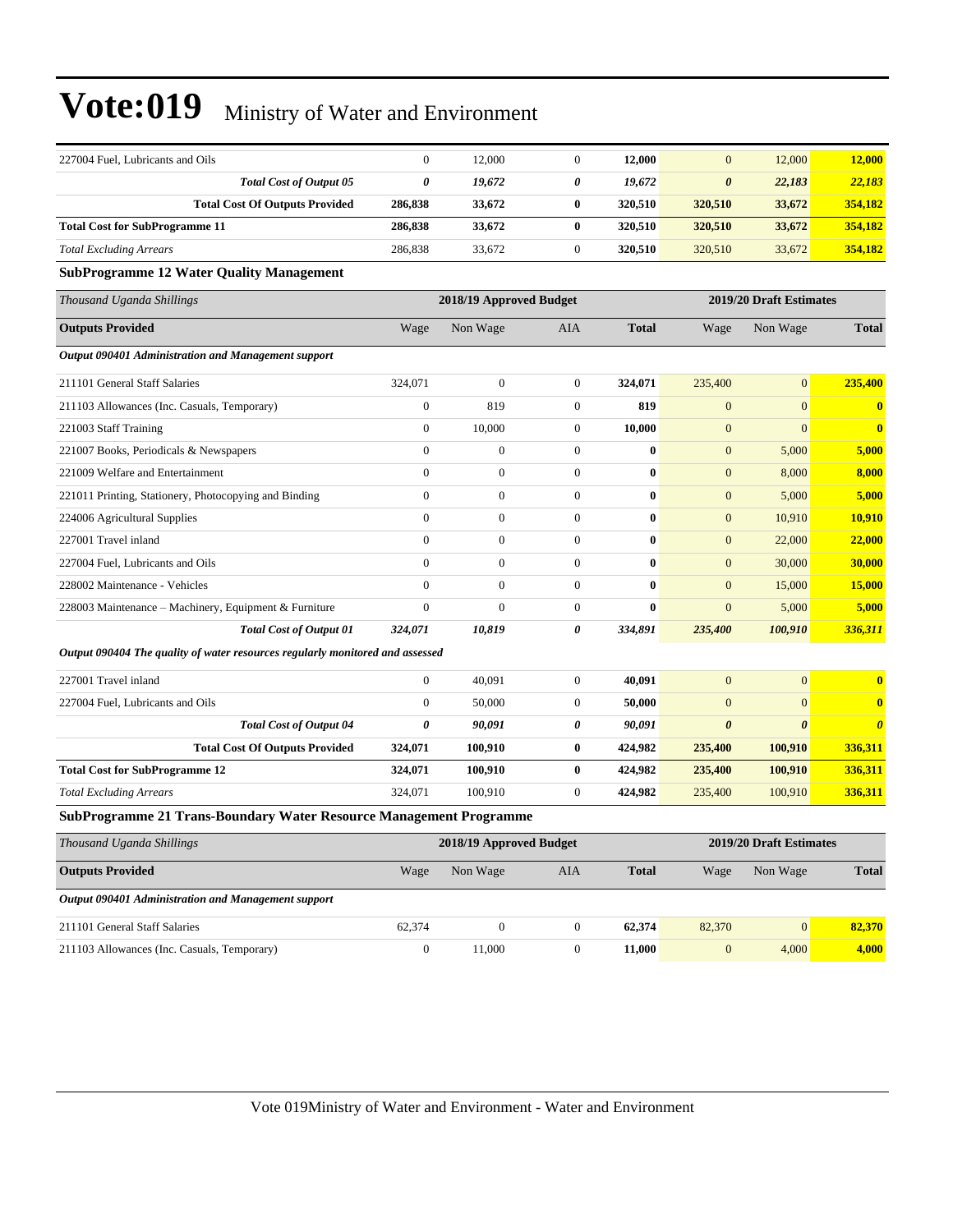| 227001 Travel inland                                                     | $\mathbf{0}$           | $\mathbf{0}$            | $\overline{0}$   | $\bf{0}$     | $\boldsymbol{0}$        | 7,000                         | 7,000                 |  |  |  |  |
|--------------------------------------------------------------------------|------------------------|-------------------------|------------------|--------------|-------------------------|-------------------------------|-----------------------|--|--|--|--|
| <b>Total Cost of Output 01</b>                                           | 62,374                 | 11,000                  | 0                | 73,374       | 82,370                  | 11,000                        | 93,370                |  |  |  |  |
| Output 090402 Uganda's interests in tranboundary water resources secured |                        |                         |                  |              |                         |                               |                       |  |  |  |  |
| 221011 Printing, Stationery, Photocopying and Binding                    | $\boldsymbol{0}$       | 4,000                   | $\mathbf{0}$     | 4,000        | $\boldsymbol{0}$        | 4,000                         | 4,000                 |  |  |  |  |
| 222001 Telecommunications                                                | $\boldsymbol{0}$       | 2,000                   | $\mathbf{0}$     | 2,000        | $\mathbf{0}$            | 1,009                         | 1,009                 |  |  |  |  |
| 227001 Travel inland                                                     | $\boldsymbol{0}$       | 2,200                   | $\mathbf{0}$     | 2,200        | $\boldsymbol{0}$        | $\mathbf{0}$                  | $\bf{0}$              |  |  |  |  |
| 227004 Fuel, Lubricants and Oils                                         | $\overline{0}$         | $\boldsymbol{0}$        | $\mathbf{0}$     | $\bf{0}$     | $\mathbf{0}$            | 4,000                         | 4,000                 |  |  |  |  |
| 228002 Maintenance - Vehicles                                            | $\mathbf{0}$           | 809                     | $\mathbf{0}$     | 809          | $\mathbf{0}$            | $\overline{0}$                | $\mathbf{0}$          |  |  |  |  |
| Total Cost of Output 02                                                  | 0                      | 9,009                   | 0                | 9,009        | $\boldsymbol{\theta}$   | 9,009                         | 9,009                 |  |  |  |  |
| <b>Total Cost Of Outputs Provided</b>                                    | 62,374                 | 20,009                  | $\bf{0}$         | 82,383       | 82,370                  | 20,009                        | 102,379               |  |  |  |  |
| <b>Total Cost for SubProgramme 21</b>                                    | 62,374                 | 20,009                  | $\bf{0}$         | 82,383       | 82,370                  | 20,009                        | 102,379               |  |  |  |  |
| <b>Total Excluding Arrears</b>                                           | 62,374                 | 20,009                  | $\mathbf{0}$     | 82,383       | 82,370                  | 20,009                        | 102,379               |  |  |  |  |
| <b>Development Budget Estimates</b>                                      |                        |                         |                  |              |                         |                               |                       |  |  |  |  |
| Project 0165 Support to WRM                                              |                        |                         |                  |              |                         |                               |                       |  |  |  |  |
| Thousand Uganda Shillings                                                |                        | 2018/19 Approved Budget |                  |              | 2019/20 Draft Estimates |                               |                       |  |  |  |  |
| <b>Outputs Provided</b>                                                  | GoU Dev't External Fin |                         | <b>AIA</b>       | <b>Total</b> |                         | <b>GoU Dev't External Fin</b> | <b>Total</b>          |  |  |  |  |
| Output 090401 Administration and Management support                      |                        |                         |                  |              |                         |                               |                       |  |  |  |  |
| 211102 Contract Staff Salaries                                           | 34,000                 | $\boldsymbol{0}$        | $\mathbf{0}$     | 34,000       | $\mathbf{0}$            | $\overline{0}$                | $\bf{0}$              |  |  |  |  |
| 211103 Allowances (Inc. Casuals, Temporary)                              | 11,000                 | 11,000                  | $\mathbf{0}$     | 22,000       | $\mathbf{0}$            | $\overline{0}$                | $\bf{0}$              |  |  |  |  |
| 212101 Social Security Contributions                                     | 3,400                  | $\boldsymbol{0}$        | $\mathbf{0}$     | 3,400        | $\boldsymbol{0}$        | $\overline{0}$                | $\bf{0}$              |  |  |  |  |
| 221002 Workshops and Seminars                                            | 12,000                 | $\boldsymbol{0}$        | $\mathbf{0}$     | 12,000       | $\boldsymbol{0}$        | $\overline{0}$                | $\bf{0}$              |  |  |  |  |
| 221003 Staff Training                                                    | 30,000                 | $\boldsymbol{0}$        | $\mathbf{0}$     | 30,000       | $\boldsymbol{0}$        | $\overline{0}$                | $\bf{0}$              |  |  |  |  |
| 221007 Books, Periodicals & Newspapers                                   | 4,400                  | $\boldsymbol{0}$        | $\mathbf{0}$     | 4,400        | $\mathbf{0}$            | $\overline{0}$                | $\bf{0}$              |  |  |  |  |
| 221009 Welfare and Entertainment                                         | 20,000                 | $\boldsymbol{0}$        | $\mathbf{0}$     | 20,000       | $\boldsymbol{0}$        | $\overline{0}$                | $\bf{0}$              |  |  |  |  |
| 221011 Printing, Stationery, Photocopying and Binding                    | 10,000                 | $\boldsymbol{0}$        | $\mathbf{0}$     | 10,000       | $\boldsymbol{0}$        | $\overline{0}$                | $\bf{0}$              |  |  |  |  |
| 221012 Small Office Equipment                                            | 8,000                  | $\overline{0}$          | $\mathbf{0}$     | 8,000        | $\boldsymbol{0}$        | $\overline{0}$                | $\bf{0}$              |  |  |  |  |
| 222001 Telecommunications                                                | 1,200                  | 1,200                   | $\mathbf{0}$     | 2,400        | $\boldsymbol{0}$        | $\overline{0}$                | $\bf{0}$              |  |  |  |  |
| 223004 Guard and Security services                                       | 10,000                 | $\boldsymbol{0}$        | $\mathbf{0}$     | 10,000       | $\mathbf{0}$            | $\overline{0}$                | $\bf{0}$              |  |  |  |  |
| 223005 Electricity                                                       | 30,000                 | $\boldsymbol{0}$        | $\mathbf{0}$     | 30,000       | $\boldsymbol{0}$        | $\overline{0}$                | $\bf{0}$              |  |  |  |  |
| 223006 Water                                                             | 15,000                 | $\boldsymbol{0}$        | $\boldsymbol{0}$ | 15,000       | $\boldsymbol{0}$        | $\boldsymbol{0}$              | $\bf{0}$              |  |  |  |  |
| 224004 Cleaning and Sanitation                                           | 20,000                 | $\boldsymbol{0}$        | $\mathbf{0}$     | 20,000       | $\boldsymbol{0}$        | $\mathbf{0}$                  | $\bf{0}$              |  |  |  |  |
| 225001 Consultancy Services- Short term                                  | $\boldsymbol{0}$       | 47,800                  | $\boldsymbol{0}$ | 47,800       | $\boldsymbol{0}$        | $\boldsymbol{0}$              | $\bf{0}$              |  |  |  |  |
| 225002 Consultancy Services-Long-term                                    | 80,000                 | $\boldsymbol{0}$        | $\boldsymbol{0}$ | 80,000       | $\boldsymbol{0}$        | $\boldsymbol{0}$              | $\bf{0}$              |  |  |  |  |
| 227001 Travel inland                                                     | 40,000                 | $\boldsymbol{0}$        | $\boldsymbol{0}$ | 40,000       | $\boldsymbol{0}$        | $\mathbf{0}$                  | $\bf{0}$              |  |  |  |  |
| 227004 Fuel, Lubricants and Oils                                         | 60,000                 | 20,000                  | $\boldsymbol{0}$ | 80,000       | $\boldsymbol{0}$        | $\mathbf{0}$                  | $\bf{0}$              |  |  |  |  |
| 228002 Maintenance - Vehicles                                            | 8,000                  | $\boldsymbol{0}$        | $\boldsymbol{0}$ | 8,000        | $\boldsymbol{0}$        | $\overline{0}$                | $\bf{0}$              |  |  |  |  |
| <b>Total Cost Of Output 090401</b>                                       | 397,000                | 80,000                  | 0                | 477,000      | $\boldsymbol{\theta}$   | $\boldsymbol{\theta}$         | $\boldsymbol{\theta}$ |  |  |  |  |
| Output 090402 Uganda's interests in tranboundary water resources secured |                        |                         |                  |              |                         |                               |                       |  |  |  |  |
| 211102 Contract Staff Salaries                                           | 8,000                  | $\boldsymbol{0}$        | $\boldsymbol{0}$ | 8,000        | $\mathbf{0}$            | $\mathbf{0}$                  | $\bf{0}$              |  |  |  |  |
| 211103 Allowances (Inc. Casuals, Temporary)                              | 8,000                  | $\boldsymbol{0}$        | $\boldsymbol{0}$ | 8,000        | $\boldsymbol{0}$        | $\mathbf{0}$                  | $\bf{0}$              |  |  |  |  |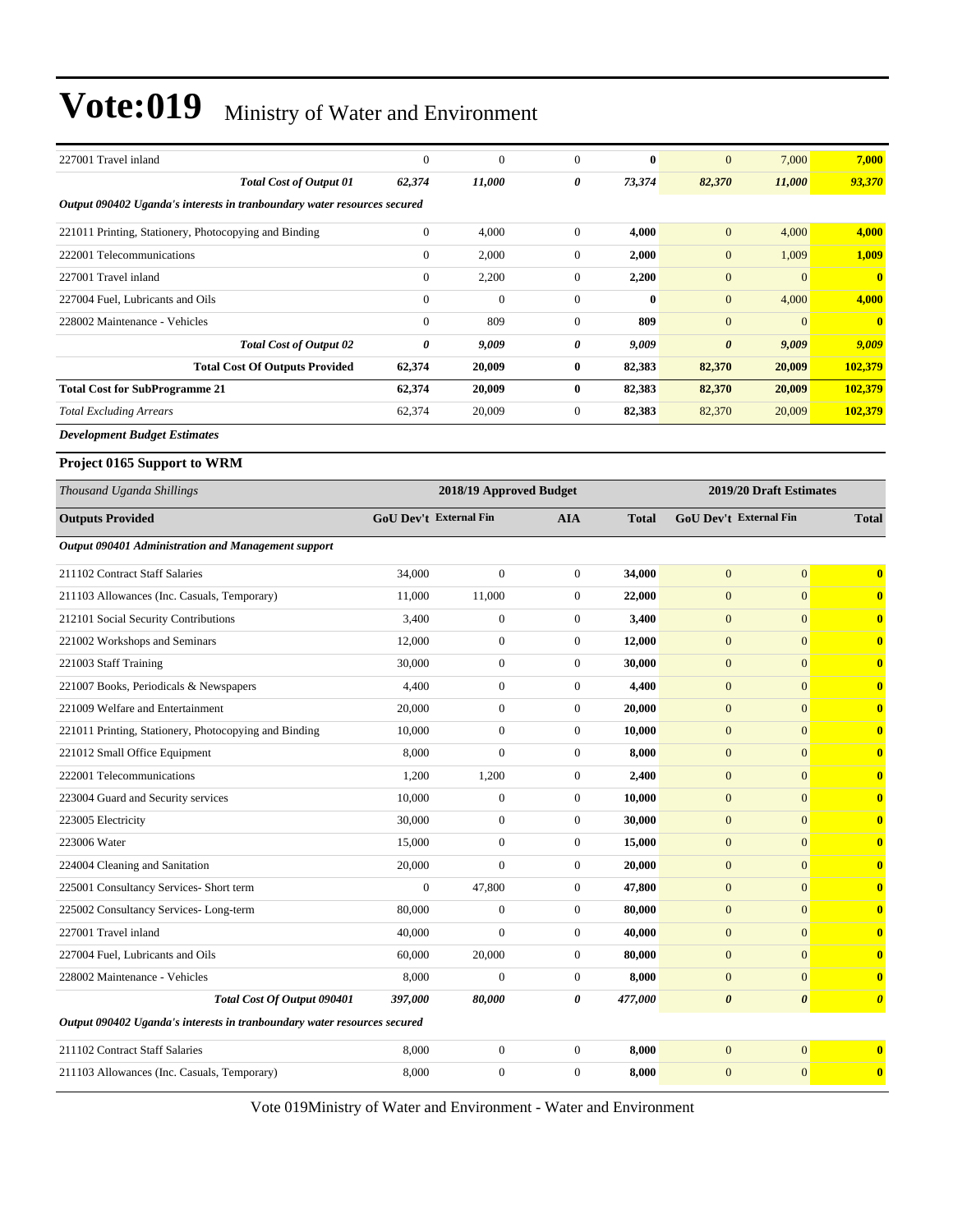| 221001 Advertising and Public Relations                                       | 4,000            |                  |                  |         |                       |                       |                       |
|-------------------------------------------------------------------------------|------------------|------------------|------------------|---------|-----------------------|-----------------------|-----------------------|
|                                                                               |                  | $\mathbf{0}$     | $\boldsymbol{0}$ | 4,000   | $\mathbf{0}$          | $\mathbf{0}$          | $\boldsymbol{0}$      |
| 221002 Workshops and Seminars                                                 | 6,200            | $\boldsymbol{0}$ | $\boldsymbol{0}$ | 6,200   | $\mathbf{0}$          | $\overline{0}$        | $\boldsymbol{0}$      |
| 221003 Staff Training                                                         | 4,000            | $\mathbf{0}$     | $\boldsymbol{0}$ | 4,000   | $\mathbf{0}$          | $\mathbf{0}$          | $\bf{0}$              |
| 221008 Computer supplies and Information Technology (IT)                      | 4,000            | $\mathbf{0}$     | $\boldsymbol{0}$ | 4,000   | $\mathbf{0}$          | $\overline{0}$        | $\bf{0}$              |
| 223005 Electricity                                                            | 1,600            | $\boldsymbol{0}$ | $\boldsymbol{0}$ | 1,600   | $\mathbf{0}$          | $\overline{0}$        | $\boldsymbol{0}$      |
| 223006 Water                                                                  | 1,400            | $\overline{0}$   | $\boldsymbol{0}$ | 1,400   | $\mathbf{0}$          | $\mathbf{0}$          | $\boldsymbol{0}$      |
| 225002 Consultancy Services-Long-term                                         | 80,000           | 40,000           | $\boldsymbol{0}$ | 120,000 | $\mathbf{0}$          | $\overline{0}$        | $\boldsymbol{0}$      |
| 227001 Travel inland                                                          | 80,000           | $\boldsymbol{0}$ | $\boldsymbol{0}$ | 80,000  | $\mathbf{0}$          | $\mathbf{0}$          | $\bf{0}$              |
| 227004 Fuel, Lubricants and Oils                                              | 40,000           | $\mathbf{0}$     | $\boldsymbol{0}$ | 40,000  | $\mathbf{0}$          | $\overline{0}$        | $\bf{0}$              |
| 228002 Maintenance - Vehicles                                                 | 8,000            | $\mathbf{0}$     | $\boldsymbol{0}$ | 8,000   | $\mathbf{0}$          | $\overline{0}$        | $\bf{0}$              |
| Total Cost Of Output 090402                                                   | 246,000          | 40,000           | 0                | 286,000 | $\boldsymbol{\theta}$ | $\boldsymbol{\theta}$ | $\boldsymbol{\theta}$ |
| Output 090403 Water resources availability regularly monitored and assessed   |                  |                  |                  |         |                       |                       |                       |
| 211102 Contract Staff Salaries                                                | 35,000           | $\boldsymbol{0}$ | $\boldsymbol{0}$ | 35,000  | $\mathbf{0}$          | $\mathbf{0}$          | $\bf{0}$              |
| 211103 Allowances (Inc. Casuals, Temporary)                                   | 9,300            | $\mathbf{0}$     | $\boldsymbol{0}$ | 9,300   | $\mathbf{0}$          | $\mathbf{0}$          | $\boldsymbol{0}$      |
| 212101 Social Security Contributions                                          | 3,500            | $\mathbf{0}$     | $\boldsymbol{0}$ | 3,500   | $\mathbf{0}$          | $\overline{0}$        | $\bf{0}$              |
| 221003 Staff Training                                                         | 8,000            | $\mathbf{0}$     | $\boldsymbol{0}$ | 8,000   | $\mathbf{0}$          | $\overline{0}$        | $\boldsymbol{0}$      |
| 221009 Welfare and Entertainment                                              | 12,000           | $\mathbf{0}$     | $\boldsymbol{0}$ | 12,000  | $\mathbf{0}$          | $\mathbf{0}$          | $\boldsymbol{0}$      |
| 221011 Printing, Stationery, Photocopying and Binding                         | 3,400            | $\bf{0}$         | $\boldsymbol{0}$ | 3,400   | $\mathbf{0}$          | $\mathbf{0}$          | $\boldsymbol{0}$      |
| 222001 Telecommunications                                                     | 4,000            | $\mathbf{0}$     | $\boldsymbol{0}$ | 4,000   | $\mathbf{0}$          | $\mathbf{0}$          | $\boldsymbol{0}$      |
| 223005 Electricity                                                            | 1,280            | $\mathbf{0}$     | $\boldsymbol{0}$ | 1,280   | $\mathbf{0}$          | $\overline{0}$        | $\bf{0}$              |
| 225002 Consultancy Services-Long-term                                         | $\boldsymbol{0}$ | 20,000           | $\boldsymbol{0}$ | 20,000  | $\mathbf{0}$          | $\overline{0}$        | $\boldsymbol{0}$      |
| 227001 Travel inland                                                          | 80,000           | $\mathbf{0}$     | $\boldsymbol{0}$ | 80,000  | $\mathbf{0}$          | $\mathbf{0}$          | $\boldsymbol{0}$      |
| 227004 Fuel, Lubricants and Oils                                              | 50,000           | $\bf{0}$         | $\boldsymbol{0}$ | 50,000  | $\mathbf{0}$          | $\mathbf{0}$          | $\boldsymbol{0}$      |
| 228002 Maintenance - Vehicles                                                 | 3,520            | $\mathbf{0}$     | $\boldsymbol{0}$ | 3,520   | $\mathbf{0}$          | $\mathbf{0}$          | $\bf{0}$              |
| Total Cost Of Output 090403                                                   | 210,000          | 20,000           | 0                | 230,000 | $\boldsymbol{\theta}$ | $\boldsymbol{\theta}$ | $\boldsymbol{\theta}$ |
| Output 090404 The quality of water resources regularly monitored and assessed |                  |                  |                  |         |                       |                       |                       |
| 211102 Contract Staff Salaries                                                | 40,000           | $\mathbf{0}$     | $\boldsymbol{0}$ | 40,000  | $\overline{0}$        | $\overline{0}$        | $\bf{0}$              |
| 211103 Allowances (Inc. Casuals, Temporary)                                   | 11,000           | $\mathbf{0}$     | $\boldsymbol{0}$ | 11,000  | $\mathbf{0}$          | $\mathbf{0}$          | $\boldsymbol{0}$      |
| 224001 Medical Supplies                                                       | 100,000          | $\mathbf{0}$     | $\boldsymbol{0}$ | 100,000 | $\mathbf{0}$          | $\mathbf{0}$          | $\bf{0}$              |
| 227001 Travel inland                                                          | 11,800           | 20,000           | $\boldsymbol{0}$ | 31,800  | $\boldsymbol{0}$      | $\mathbf{0}$          |                       |
| 227004 Fuel, Lubricants and Oils                                              | 37,200           | $\boldsymbol{0}$ | $\boldsymbol{0}$ | 37,200  | $\mathbf{0}$          | $\overline{0}$        | $\bf{0}$              |
| Total Cost Of Output 090404                                                   | 200,000          | 20,000           | 0                | 220,000 | $\pmb{\theta}$        | $\boldsymbol{\theta}$ | $\boldsymbol{\theta}$ |
| Output 090405 Water resources rationally planned, allocated and regulated     |                  |                  |                  |         |                       |                       |                       |
| 211102 Contract Staff Salaries                                                | 43,000           | $\boldsymbol{0}$ | $\boldsymbol{0}$ | 43,000  | $\mathbf{0}$          | $\mathbf{0}$          | $\bf{0}$              |
| 211103 Allowances (Inc. Casuals, Temporary)                                   | 9,000            | $\boldsymbol{0}$ | $\overline{0}$   | 9,000   | $\mathbf{0}$          | $\boldsymbol{0}$      | $\boldsymbol{0}$      |
| 212101 Social Security Contributions                                          | 4,300            | $\boldsymbol{0}$ | $\boldsymbol{0}$ | 4,300   | $\mathbf{0}$          | $\boldsymbol{0}$      | $\bf{0}$              |
| 221003 Staff Training                                                         | 8,000            | $\boldsymbol{0}$ | $\boldsymbol{0}$ | 8,000   | $\mathbf{0}$          | $\boldsymbol{0}$      | $\bf{0}$              |
| 221007 Books, Periodicals & Newspapers                                        | 4,000            | $\boldsymbol{0}$ | $\boldsymbol{0}$ | 4,000   | $\mathbf{0}$          | $\boldsymbol{0}$      | $\bf{0}$              |
| 221009 Welfare and Entertainment                                              | 4,000            | $\boldsymbol{0}$ | $\boldsymbol{0}$ | 4,000   | $\mathbf{0}$          | $\boldsymbol{0}$      | $\bf{0}$              |
| 221011 Printing, Stationery, Photocopying and Binding                         | 4,000            | $\boldsymbol{0}$ | 0                | 4,000   | $\mathbf{0}$          | $\boldsymbol{0}$      | $\bf{0}$              |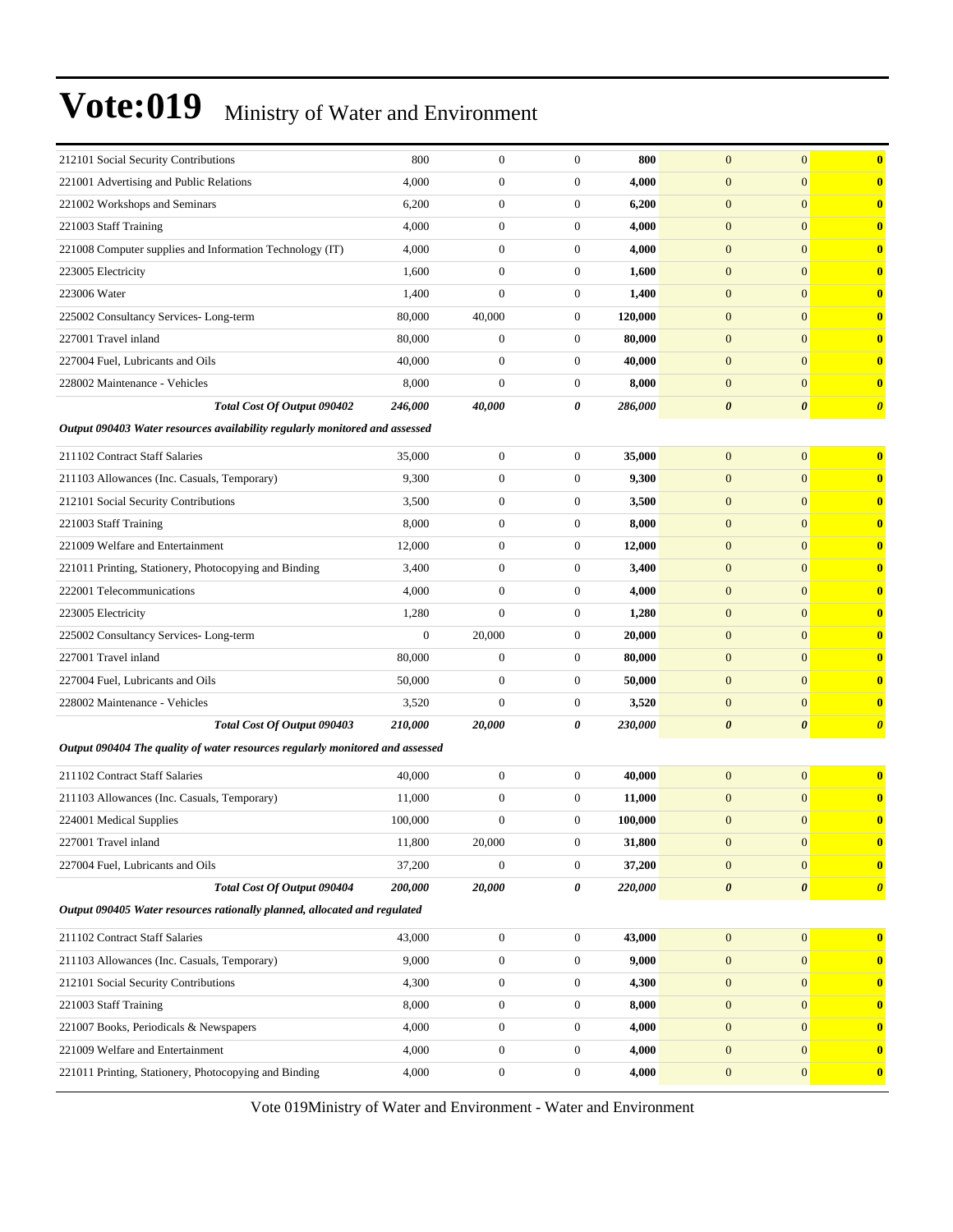| 225002 Consultancy Services-Long-term                                   | 20,000                        | $\boldsymbol{0}$ | $\boldsymbol{0}$ | 20,000       | $\boldsymbol{0}$      | $\mathbf{0}$           | $\bf{0}$              |
|-------------------------------------------------------------------------|-------------------------------|------------------|------------------|--------------|-----------------------|------------------------|-----------------------|
| 227001 Travel inland                                                    | 55,000                        | $\boldsymbol{0}$ | $\boldsymbol{0}$ | 55,000       | $\mathbf{0}$          | $\mathbf{0}$           | $\mathbf{0}$          |
| 227004 Fuel, Lubricants and Oils                                        | 38,700                        | $\boldsymbol{0}$ | $\boldsymbol{0}$ | 38,700       | $\boldsymbol{0}$      | $\mathbf{0}$           | $\mathbf{0}$          |
| 228002 Maintenance - Vehicles                                           | 10,000                        | $\boldsymbol{0}$ | $\boldsymbol{0}$ | 10,000       | $\boldsymbol{0}$      | $\mathbf{0}$           | $\bf{0}$              |
| Total Cost Of Output 090405                                             | 200,000                       | 0                | 0                | 200,000      | 0                     | $\boldsymbol{\theta}$  | $\boldsymbol{\theta}$ |
| Output 090406 Catchment-based IWRM established                          |                               |                  |                  |              |                       |                        |                       |
| 221003 Staff Training                                                   | 10,000                        | $\boldsymbol{0}$ | $\boldsymbol{0}$ | 10,000       | $\boldsymbol{0}$      | $\mathbf{0}$           | $\mathbf{0}$          |
| 221008 Computer supplies and Information Technology (IT)                | 3,000                         | $\boldsymbol{0}$ | $\mathbf{0}$     | 3,000        | $\mathbf{0}$          | $\mathbf{0}$           | $\bf{0}$              |
| 221011 Printing, Stationery, Photocopying and Binding                   | 8,000                         | $\boldsymbol{0}$ | $\boldsymbol{0}$ | 8,000        | $\boldsymbol{0}$      | $\mathbf{0}$           | $\bf{0}$              |
| 221012 Small Office Equipment                                           | 8,000                         | $\overline{0}$   | $\boldsymbol{0}$ | 8,000        | $\boldsymbol{0}$      | $\mathbf{0}$           | $\mathbf{0}$          |
| 225001 Consultancy Services- Short term                                 | $\boldsymbol{0}$              | 40,000           | $\boldsymbol{0}$ | 40,000       | $\boldsymbol{0}$      | $\mathbf{0}$           | $\bf{0}$              |
| 225002 Consultancy Services-Long-term                                   | $\boldsymbol{0}$              | 60,000           | $\boldsymbol{0}$ | 60,000       | $\mathbf{0}$          | $\mathbf{0}$           | $\bf{0}$              |
| 227004 Fuel, Lubricants and Oils                                        | 24,000                        | $\overline{0}$   | $\boldsymbol{0}$ | 24,000       | $\boldsymbol{0}$      | $\mathbf{0}$           | $\bf{0}$              |
| 228002 Maintenance - Vehicles                                           | 2,000                         | $\mathbf{0}$     | $\boldsymbol{0}$ | 2,000        | $\boldsymbol{0}$      | $\mathbf{0}$           | $\bf{0}$              |
| Total Cost Of Output 090406                                             | 55,000                        | 100,000          | 0                | 155,000      | $\boldsymbol{\theta}$ | $\boldsymbol{\theta}$  | $\boldsymbol{\theta}$ |
| <b>Total Cost for Outputs Provided</b>                                  | 1,308,000                     | 260,000          | $\boldsymbol{0}$ | 1,568,000    | $\boldsymbol{0}$      | $\mathbf{0}$           | $\bf{0}$              |
| <b>Outputs Funded</b>                                                   | <b>GoU Dev't External Fin</b> |                  | <b>AIA</b>       | <b>Total</b> |                       | GoU Dev't External Fin | <b>Total</b>          |
| Output 090451 Degraded watersheds restored and conserved                |                               |                  |                  |              |                       |                        |                       |
| 262101 Contributions to International Organisations (Current)           | 630,000                       | $\boldsymbol{0}$ | $\boldsymbol{0}$ | 630,000      | $\boldsymbol{0}$      | $\mathbf{0}$           | $\bf{0}$              |
| o/w payment of Contributions to International Organisations             | 630,000                       | $\theta$         | $\theta$         | 630,000      | $\theta$              | $\boldsymbol{\theta}$  | $\bf{0}$              |
| Total Cost Of Output 090451                                             | 630,000                       | 0                | 0                | 630,000      | 0                     | $\boldsymbol{\theta}$  | $\boldsymbol{\theta}$ |
| <b>Total Cost for Outputs Funded</b>                                    | 630,000                       | $\boldsymbol{0}$ | $\mathbf{0}$     | 630,000      | $\overline{0}$        | $\mathbf{0}$           | $\bf{0}$              |
| <b>Capital Purchases</b>                                                | GoU Dev't External Fin        |                  | <b>AIA</b>       | <b>Total</b> |                       | GoU Dev't External Fin | <b>Total</b>          |
| Output 090472 Government Buildings and Administrative Infrastructure    |                               |                  |                  |              |                       |                        |                       |
|                                                                         |                               |                  |                  |              |                       |                        |                       |
| 312101 Non-Residential Buildings                                        | 50,000                        | 50,000           | $\boldsymbol{0}$ | 100,000      | $\mathbf{0}$          | $\mathbf{0}$           | $\bf{0}$              |
| Total Cost Of Output 090472                                             | 50,000                        | 50,000           | 0                | 100,000      | $\boldsymbol{\theta}$ | $\boldsymbol{\theta}$  | $\boldsymbol{\theta}$ |
| Output 090477 Purchase of Specialised Machinery & Equipment             |                               |                  |                  |              |                       |                        |                       |
| 312214 Laboratory Equipments                                            | 100,000                       | 100,000          | $\boldsymbol{0}$ | 200,000      | $\boldsymbol{0}$      | $\boldsymbol{0}$       | $\bf{0}$              |
| Total Cost Of Output 090477                                             | 100,000                       | 100,000          | 0                | 200,000      | 0                     | $\boldsymbol{\theta}$  | $\boldsymbol{\theta}$ |
| Output 090478 Purchase of Office and Residential Furniture and Fittings |                               |                  |                  |              |                       |                        |                       |
| 312101 Non-Residential Buildings                                        | $\boldsymbol{0}$              | 100,000          | $\boldsymbol{0}$ | 100,000      | $\mathbf{0}$          | $\boldsymbol{0}$       | $\mathbf{0}$          |
| 312203 Furniture & Fixtures                                             | 80,000                        | $\boldsymbol{0}$ | $\boldsymbol{0}$ | 80,000       | $\mathbf{0}$          | $\mathbf{0}$           | $\mathbf{0}$          |
| <b>Total Cost Of Output 090478</b>                                      | 80,000                        | 100,000          | 0                | 180,000      | 0                     | $\pmb{\theta}$         | $\boldsymbol{\theta}$ |
| <b>Total Cost for Capital Purchases</b>                                 | 230,000                       | 250,000          | $\boldsymbol{0}$ | 480,000      | $\boldsymbol{0}$      | $\boldsymbol{0}$       | $\mathbf{0}$          |
| <b>Total Cost for Project: 0165</b>                                     | 2,168,000                     | 510,000          | $\boldsymbol{0}$ | 2,678,000    | $\mathbf{0}$          | $\mathbf{0}$           | $\mathbf{0}$          |
| <b>Total Excluding Arrears</b>                                          | 2,168,000                     | 510,000          | $\boldsymbol{0}$ | 2,678,000    | $\mathbf{0}$          | $\boldsymbol{0}$       | $\mathbf{0}$          |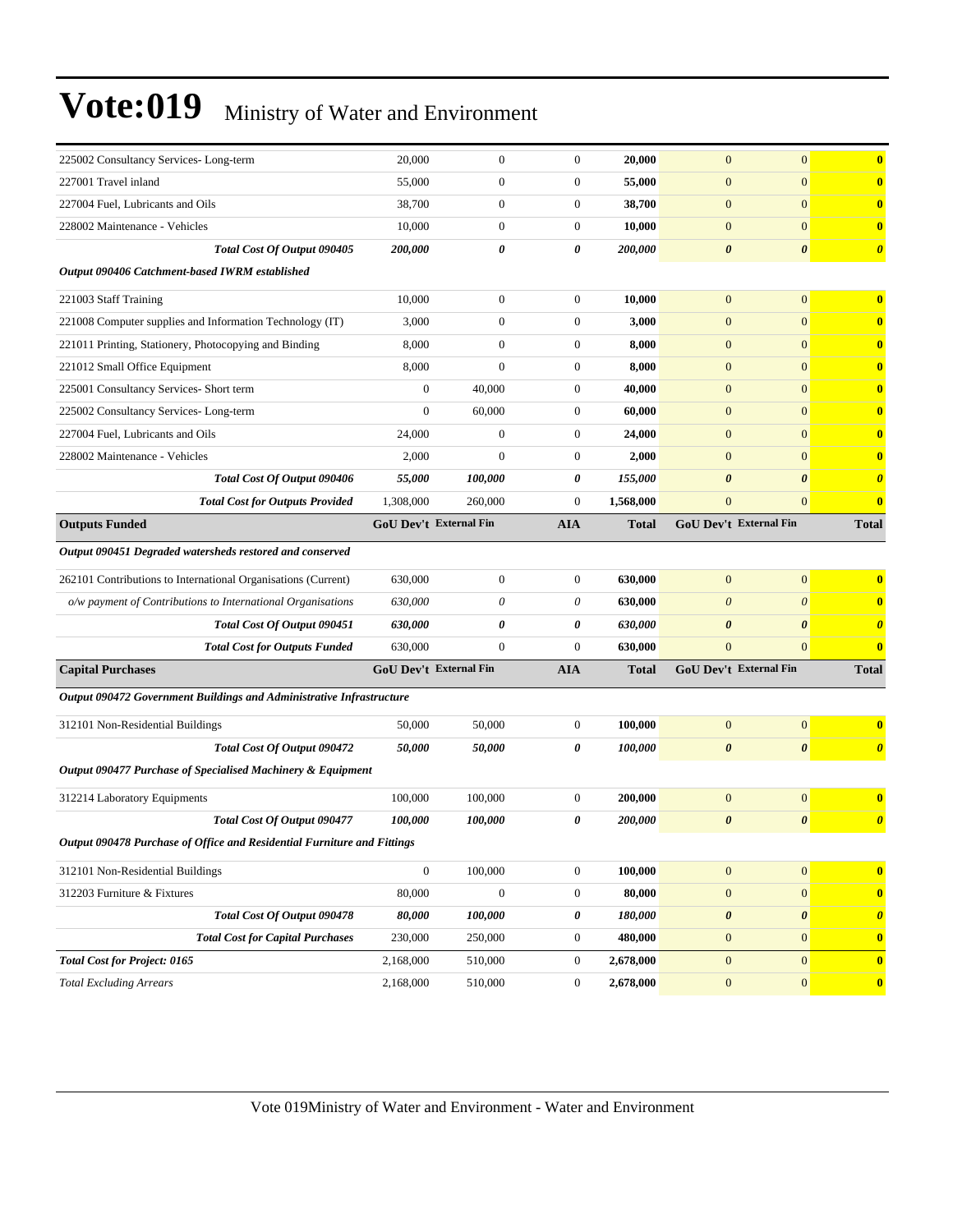#### **Project 1231 Water Management and Development Project**

| Thousand Uganda Shillings                                                     |                        | 2018/19 Approved Budget |                  | 2019/20 Draft Estimates |                        |                       |                         |
|-------------------------------------------------------------------------------|------------------------|-------------------------|------------------|-------------------------|------------------------|-----------------------|-------------------------|
| <b>Outputs Provided</b>                                                       | GoU Dev't External Fin |                         | <b>AIA</b>       | <b>Total</b>            | GoU Dev't External Fin |                       | <b>Total</b>            |
| Output 090401 Administration and Management support                           |                        |                         |                  |                         |                        |                       |                         |
| 211102 Contract Staff Salaries                                                | 100,000                | $\boldsymbol{0}$        | $\mathbf{0}$     | 100,000                 | $\mathbf{0}$           | $\overline{0}$        | $\overline{\mathbf{0}}$ |
| 211103 Allowances (Inc. Casuals, Temporary)                                   | 5,000                  | $\boldsymbol{0}$        | $\mathbf{0}$     | 5,000                   | $\overline{0}$         | $\overline{0}$        | $\bf{0}$                |
| 212101 Social Security Contributions                                          | 6,000                  | $\boldsymbol{0}$        | $\mathbf{0}$     | 6,000                   | $\boldsymbol{0}$       | $\mathbf{0}$          | $\bf{0}$                |
| 221011 Printing, Stationery, Photocopying and Binding                         | 3,000                  | $\boldsymbol{0}$        | $\boldsymbol{0}$ | 3,000                   | $\boldsymbol{0}$       | $\overline{0}$        | $\bf{0}$                |
| 227001 Travel inland                                                          | 19,660                 | $\boldsymbol{0}$        | $\mathbf{0}$     | 19.660                  | $\boldsymbol{0}$       | $\overline{0}$        | $\bf{0}$                |
| 227004 Fuel, Lubricants and Oils                                              | 20,000                 | $\boldsymbol{0}$        | $\boldsymbol{0}$ | 20,000                  | $\boldsymbol{0}$       | $\mathbf{0}$          | $\bf{0}$                |
| 228002 Maintenance - Vehicles                                                 | 6,000                  | $\mathbf{0}$            | $\mathbf{0}$     | 6,000                   | $\overline{0}$         | $\overline{0}$        | $\bf{0}$                |
| Total Cost Of Output 090401                                                   | 159,660                | 0                       | 0                | 159,660                 | $\boldsymbol{\theta}$  | 0                     | $\boldsymbol{\theta}$   |
| Output 090404 The quality of water resources regularly monitored and assessed |                        |                         |                  |                         |                        |                       |                         |
| 211102 Contract Staff Salaries                                                | 10,000                 | $\boldsymbol{0}$        | $\boldsymbol{0}$ | 10,000                  | $\boldsymbol{0}$       | $\overline{0}$        | $\bf{0}$                |
| 211103 Allowances (Inc. Casuals, Temporary)                                   | 1,320                  | $\boldsymbol{0}$        | $\mathbf{0}$     | 1,320                   | $\boldsymbol{0}$       | $\overline{0}$        | $\bf{0}$                |
| 212201 Social Security Contributions                                          | 5,000                  | $\boldsymbol{0}$        | $\mathbf{0}$     | 5,000                   | $\boldsymbol{0}$       | $\mathbf{0}$          | $\bf{0}$                |
| 221009 Welfare and Entertainment                                              | 1,000                  | $\boldsymbol{0}$        | $\mathbf{0}$     | 1,000                   | $\mathbf{0}$           | $\overline{0}$        | $\bf{0}$                |
| 221011 Printing, Stationery, Photocopying and Binding                         | 3,000                  | $\boldsymbol{0}$        | $\mathbf{0}$     | 3,000                   | $\boldsymbol{0}$       | $\mathbf{0}$          | $\bf{0}$                |
| 221012 Small Office Equipment                                                 | 4,000                  | $\mathbf{0}$            | $\boldsymbol{0}$ | 4,000                   | $\boldsymbol{0}$       | $\overline{0}$        | $\bf{0}$                |
| 225001 Consultancy Services- Short term                                       | $\boldsymbol{0}$       | 1,080,001               | $\mathbf{0}$     | 1,080,001               | $\boldsymbol{0}$       | $\overline{0}$        | $\bf{0}$                |
| 225002 Consultancy Services-Long-term                                         | $\boldsymbol{0}$       | 3,780,001               | $\boldsymbol{0}$ | 3,780,001               | $\boldsymbol{0}$       | $\mathbf{0}$          | $\bf{0}$                |
| 227001 Travel inland                                                          | 4,000                  | $\boldsymbol{0}$        | $\mathbf{0}$     | 4,000                   | $\boldsymbol{0}$       | $\overline{0}$        | $\bf{0}$                |
| 227004 Fuel, Lubricants and Oils                                              | 6,000                  | $\boldsymbol{0}$        | $\mathbf{0}$     | 6,000                   | $\boldsymbol{0}$       | $\mathbf{0}$          | $\bf{0}$                |
| 228002 Maintenance - Vehicles                                                 | 2,680                  | $\mathbf{0}$            | $\boldsymbol{0}$ | 2,680                   | $\boldsymbol{0}$       | $\overline{0}$        | $\bf{0}$                |
| Total Cost Of Output 090404                                                   | 37,000                 | 4,860,002               | 0                | 4,897,002               | $\boldsymbol{\theta}$  | $\boldsymbol{\theta}$ | $\boldsymbol{\theta}$   |
| Output 090405 Water resources rationally planned, allocated and regulated     |                        |                         |                  |                         |                        |                       |                         |
| 211102 Contract Staff Salaries                                                | 40,000                 | $\boldsymbol{0}$        | $\boldsymbol{0}$ | 40,000                  | $\mathbf{0}$           | $\overline{0}$        | $\bf{0}$                |
| 211103 Allowances (Inc. Casuals, Temporary)                                   | 4,000                  | $\boldsymbol{0}$        | $\mathbf{0}$     | 4,000                   | $\mathbf{0}$           | $\overline{0}$        | $\bf{0}$                |
| 221003 Staff Training                                                         | 20,000                 | $\boldsymbol{0}$        | $\mathbf{0}$     | 20,000                  | $\mathbf{0}$           | $\mathbf{0}$          | $\bf{0}$                |
| 221008 Computer supplies and Information Technology (IT)                      | 4,000                  | $\boldsymbol{0}$        | $\boldsymbol{0}$ | 4,000                   | $\boldsymbol{0}$       | $\mathbf{0}$          | $\bf{0}$                |
| 221011 Printing, Stationery, Photocopying and Binding                         | 5,000                  | $\boldsymbol{0}$        | $\boldsymbol{0}$ | 5,000                   | $\mathbf{0}$           | $\boldsymbol{0}$      |                         |
| 221012 Small Office Equipment                                                 | 1,000                  | $\boldsymbol{0}$        | $\mathbf{0}$     | 1,000                   | $\boldsymbol{0}$       | $\mathbf{0}$          | $\bf{0}$                |
| 222003 Information and communications technology (ICT)                        | 10,029                 | $\boldsymbol{0}$        | $\boldsymbol{0}$ | 10,029                  | $\mathbf{0}$           | $\mathbf{0}$          | $\bf{0}$                |
| 224006 Agricultural Supplies                                                  | $\boldsymbol{0}$       | 1,314,608               | $\boldsymbol{0}$ | 1,314,608               | $\boldsymbol{0}$       | $\mathbf{0}$          | $\bf{0}$                |
| 225001 Consultancy Services- Short term                                       | $\boldsymbol{0}$       | 2,155,160               | $\overline{0}$   | 2,155,160               | $\boldsymbol{0}$       | $\overline{0}$        | $\bf{0}$                |
| 225002 Consultancy Services-Long-term                                         | $\boldsymbol{0}$       | 1,535,000               | $\boldsymbol{0}$ | 1,535,000               | $\boldsymbol{0}$       | $\overline{0}$        | $\bf{0}$                |
| 227001 Travel inland                                                          | 17,000                 | $\boldsymbol{0}$        | $\boldsymbol{0}$ | 17,000                  | $\mathbf{0}$           | $\boldsymbol{0}$      | $\bf{0}$                |
| 227004 Fuel, Lubricants and Oils                                              | 30,000                 | $\boldsymbol{0}$        | $\boldsymbol{0}$ | 30,000                  | $\boldsymbol{0}$       | $\mathbf{0}$          | $\bf{0}$                |
| 228001 Maintenance - Civil                                                    | $\boldsymbol{0}$       | 3,891,078               | $\mathbf{0}$     | 3,891,078               | $\boldsymbol{0}$       | $\mathbf{0}$          | $\boldsymbol{0}$        |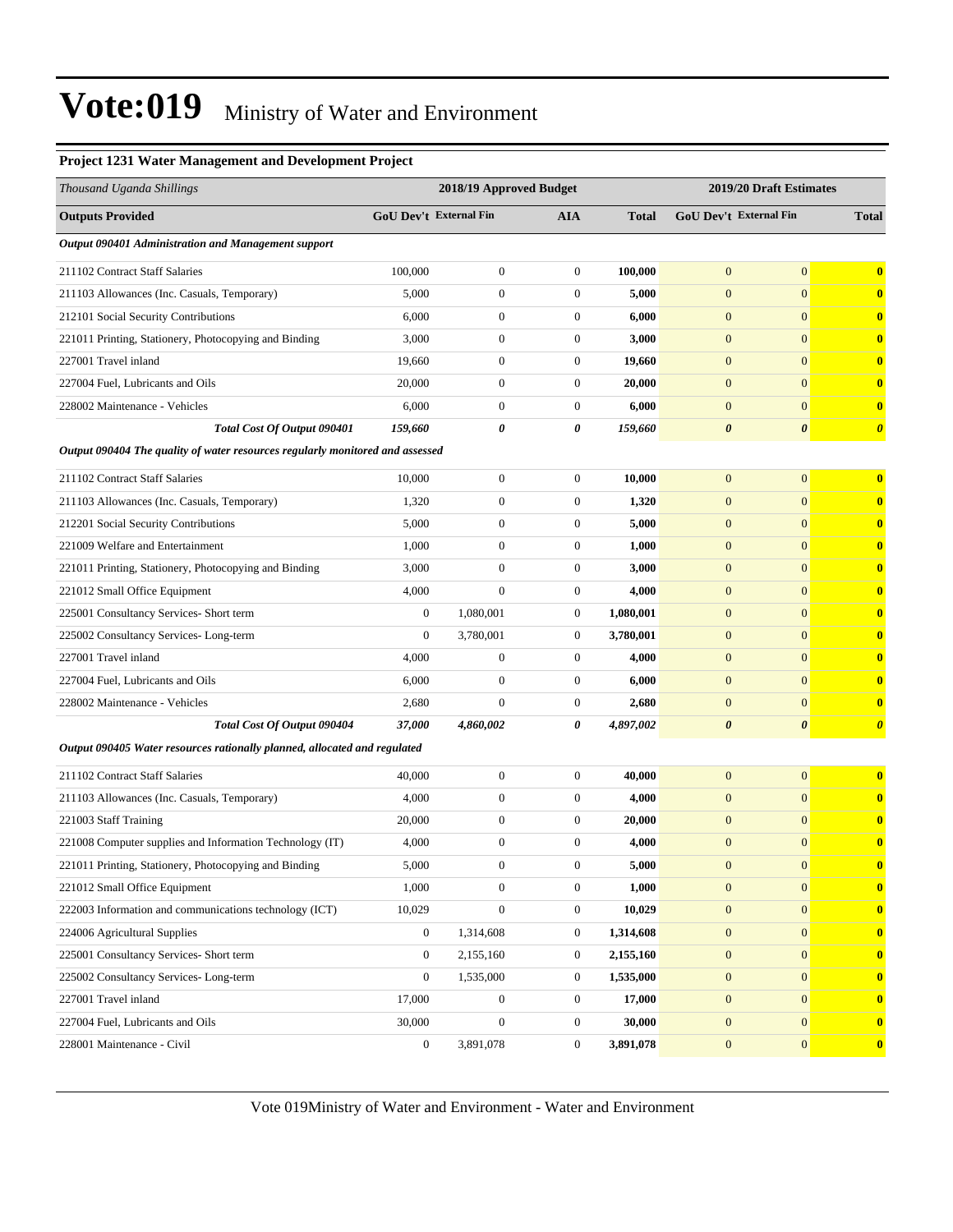| 228002 Maintenance - Vehicles                                                 | 10,000                 | $\mathbf{0}$            | $\mathbf{0}$     | 10,000           | $\mathbf{0}$           | $\mathbf{0}$            | $\bf{0}$              |
|-------------------------------------------------------------------------------|------------------------|-------------------------|------------------|------------------|------------------------|-------------------------|-----------------------|
| Total Cost Of Output 090405                                                   | 141,029                | 8,895,846               | 0                | 9,036,875        | $\boldsymbol{\theta}$  | $\boldsymbol{\theta}$   | $\boldsymbol{\theta}$ |
| Output 090406 Catchment-based IWRM established                                |                        |                         |                  |                  |                        |                         |                       |
| 211102 Contract Staff Salaries                                                | 20,000                 | $\mathbf{0}$            | $\boldsymbol{0}$ | 20,000           | $\boldsymbol{0}$       | $\mathbf{0}$            | $\bf{0}$              |
| 211103 Allowances (Inc. Casuals, Temporary)                                   | 3,000                  | $\boldsymbol{0}$        | $\boldsymbol{0}$ | 3,000            | $\overline{0}$         | $\mathbf{0}$            | $\bf{0}$              |
| 221003 Staff Training                                                         | 8,000                  | $\boldsymbol{0}$        | $\boldsymbol{0}$ | 8,000            | $\mathbf{0}$           | $\mathbf{0}$            | $\bf{0}$              |
| 221011 Printing, Stationery, Photocopying and Binding                         | 2,500                  | $\boldsymbol{0}$        | $\mathbf{0}$     | 2,500            | $\mathbf{0}$           | $\mathbf{0}$            | $\bf{0}$              |
| 221012 Small Office Equipment                                                 | 2,000                  | $\overline{0}$          | $\boldsymbol{0}$ | 2,000            | $\boldsymbol{0}$       | $\mathbf{0}$            | $\bf{0}$              |
| 225001 Consultancy Services- Short term                                       | 26,000                 | $\mathbf{0}$            | $\boldsymbol{0}$ | 26,000           | $\mathbf{0}$           | $\mathbf{0}$            | $\bf{0}$              |
| 225002 Consultancy Services-Long-term                                         | $\boldsymbol{0}$       | 1,296,000               | $\mathbf{0}$     | 1,296,000        | $\boldsymbol{0}$       | $\mathbf{0}$            | $\bf{0}$              |
| 227001 Travel inland                                                          | 20,000                 | $\boldsymbol{0}$        | $\mathbf{0}$     | 20,000           | $\mathbf{0}$           | $\mathbf{0}$            | $\bf{0}$              |
| 227004 Fuel, Lubricants and Oils                                              | 20,000                 | $\boldsymbol{0}$        | $\mathbf{0}$     | 20,000           | $\mathbf{0}$           | $\mathbf{0}$            | $\bf{0}$              |
| 228002 Maintenance - Vehicles                                                 | 10,000                 | $\overline{0}$          | $\boldsymbol{0}$ | 10,000           | $\boldsymbol{0}$       | $\mathbf{0}$            | $\bf{0}$              |
| Total Cost Of Output 090406                                                   | 111,500                | 1,296,000               | 0                | 1,407,500        | $\boldsymbol{\theta}$  | $\boldsymbol{\theta}$   | $\boldsymbol{\theta}$ |
| <b>Total Cost for Outputs Provided</b>                                        | 449,189                | 15,051,847              | $\mathbf{0}$     | 15,501,036       | $\overline{0}$         | $\mathbf{0}$            | $\bf{0}$              |
| <b>Outputs Funded</b>                                                         | GoU Dev't External Fin |                         | <b>AIA</b>       | <b>Total</b>     | GoU Dev't External Fin |                         | <b>Total</b>          |
| Output 090451 Degraded watersheds restored and conserved                      |                        |                         |                  |                  |                        |                         |                       |
| 262101 Contributions to International Organisations (Current)                 | 30,840                 | 4,338,000               | $\mathbf{0}$     | 4,368,840        | $\mathbf{0}$           | $\mathbf{0}$            | $\bf{0}$              |
| o/w contribution                                                              | 30,840                 | 4,338,000               | 0                | 4,368,840        | $\boldsymbol{\theta}$  | $\theta$                | $\bf{0}$              |
| Total Cost Of Output 090451                                                   | 30,840                 | 4,338,000               | 0                | 4,368,840        | $\boldsymbol{\theta}$  | $\boldsymbol{\theta}$   | $\boldsymbol{\theta}$ |
| <b>Total Cost for Outputs Funded</b>                                          | 30,840                 | 4,338,000               | $\mathbf{0}$     | 4,368,840        | $\overline{0}$         | $\mathbf{0}$            | $\bf{0}$              |
| <b>Capital Purchases</b>                                                      | GoU Dev't External Fin |                         | <b>AIA</b>       | <b>Total</b>     | GoU Dev't External Fin |                         | <b>Total</b>          |
| Output 090472 Government Buildings and Administrative Infrastructure          |                        |                         |                  |                  |                        |                         |                       |
| 312101 Non-Residential Buildings                                              | 50,000                 | $\boldsymbol{0}$        | $\boldsymbol{0}$ | 50,000           | $\mathbf{0}$           | $\mathbf{0}$            | $\bf{0}$              |
| 312104 Other Structures                                                       | 130,000                | $\boldsymbol{0}$        | $\boldsymbol{0}$ | 130,000          | $\mathbf{0}$           | $\mathbf{0}$            | $\bf{0}$              |
| <b>Total Cost Of Output 090472</b>                                            | 180,000                | 0                       | 0                | 180,000          | 0                      | $\boldsymbol{\theta}$   | $\boldsymbol{\theta}$ |
| <b>Total Cost for Capital Purchases</b>                                       | 180,000                | $\overline{0}$          | $\boldsymbol{0}$ | 180,000          | $\boldsymbol{0}$       | $\mathbf{0}$            | $\bf{0}$              |
| <b>Total Cost for Project: 1231</b>                                           | 660,029                | 19,389,847              | $\mathbf{0}$     | 20,049,876       | $\mathbf{0}$           | $\mathbf{0}$            | $\mathbf{0}$          |
| <b>Total Excluding Arrears</b>                                                | 660,029                | 19,389,847              | $\boldsymbol{0}$ | 20,049,876       | $\mathbf{0}$           | $\mathbf{0}$            | $\bf{0}$              |
| <b>Project 1302 Support for Hydro-Power Devt and Operations on River Nile</b> |                        |                         |                  |                  |                        |                         |                       |
| Thousand Uganda Shillings                                                     |                        | 2018/19 Approved Budget |                  |                  |                        | 2019/20 Draft Estimates |                       |
| <b>Outputs Provided</b>                                                       | GoU Dev't External Fin |                         | <b>AIA</b>       | <b>Total</b>     | GoU Dev't External Fin |                         | <b>Total</b>          |
| Output 090401 Administration and Management support                           |                        |                         |                  |                  |                        |                         |                       |
| 211102 Contract Staff Salaries                                                | $\boldsymbol{0}$       | $\boldsymbol{0}$        | $\boldsymbol{0}$ | $\boldsymbol{0}$ | 50,000                 | $\boldsymbol{0}$        | 50,000                |
| 211103 Allowances (Inc. Casuals, Temporary)                                   | $\boldsymbol{0}$       | $\boldsymbol{0}$        | $\boldsymbol{0}$ | $\bf{0}$         | 10,000                 | $\mathbf{0}$            | 10,000                |
| 212201 Social Security Contributions                                          | $\boldsymbol{0}$       | $\boldsymbol{0}$        | $\boldsymbol{0}$ | $\bf{0}$         | 5,000                  | $\boldsymbol{0}$        | 5,000                 |
| 221002 Workshops and Seminars                                                 | $\overline{0}$         | $\boldsymbol{0}$        | $\mathbf{0}$     | $\bf{0}$         | 20,000                 | $\mathbf{0}$            | 20,000                |
| 221003 Staff Training                                                         | $\boldsymbol{0}$       | $\boldsymbol{0}$        | $\boldsymbol{0}$ | $\bf{0}$         | 10,000                 | $\mathbf{0}$            | 10,000                |
|                                                                               |                        |                         |                  |                  |                        |                         |                       |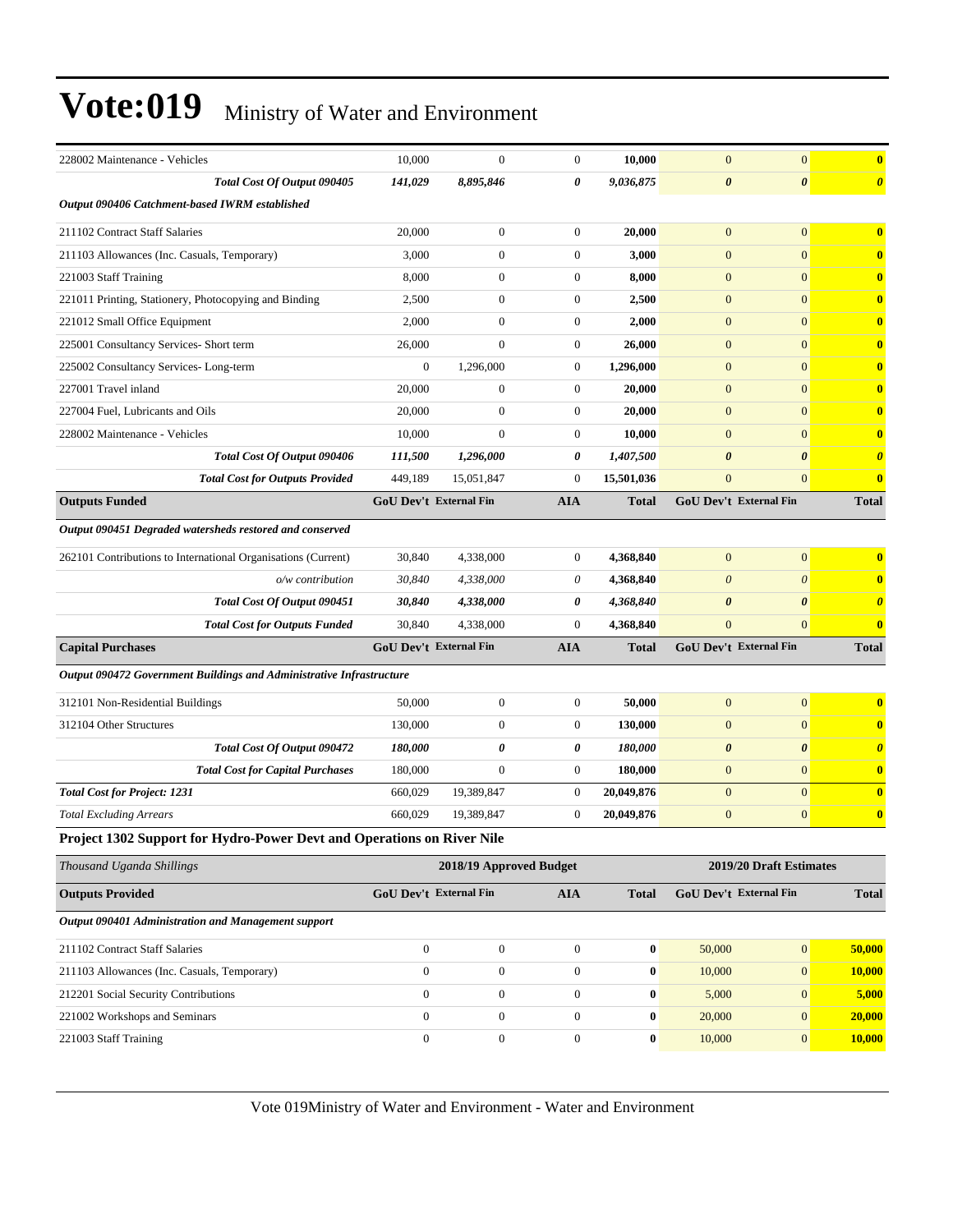| 221007 Books, Periodicals & Newspapers                                      | $\boldsymbol{0}$ | $\mathbf{0}$     | $\overline{0}$   | 0                     | 15,000       | $\mathbf{0}$     | 15,000                  |
|-----------------------------------------------------------------------------|------------------|------------------|------------------|-----------------------|--------------|------------------|-------------------------|
| 221009 Welfare and Entertainment                                            | $\overline{0}$   | $\mathbf{0}$     | $\boldsymbol{0}$ | 0                     | 30,000       | $\boldsymbol{0}$ | 30,000                  |
| 221011 Printing, Stationery, Photocopying and Binding                       | $\overline{0}$   | $\mathbf{0}$     | 0                | 0                     | 15,000       | $\mathbf{0}$     | 15,000                  |
| 223004 Guard and Security services                                          | $\overline{0}$   | $\boldsymbol{0}$ | $\overline{0}$   | $\bf{0}$              | 10,000       | $\overline{0}$   | 10,000                  |
| 223005 Electricity                                                          | $\overline{0}$   | $\mathbf{0}$     | $\boldsymbol{0}$ | 0                     | 20,000       | $\mathbf{0}$     | 20,000                  |
| 223006 Water                                                                | $\overline{0}$   | $\mathbf{0}$     | $\boldsymbol{0}$ | 0                     | 5,000        | $\mathbf{0}$     | 5,000                   |
| 224004 Cleaning and Sanitation                                              | $\overline{0}$   | $\mathbf{0}$     | $\boldsymbol{0}$ | 0                     | 50,000       | $\mathbf{0}$     | 50,000                  |
| 225001 Consultancy Services- Short term                                     | $\overline{0}$   | $\mathbf{0}$     | 0                | 0                     | 85,000       | 100,000          | 185,000                 |
| 227001 Travel inland                                                        | $\overline{0}$   | $\boldsymbol{0}$ | $\overline{0}$   | $\bf{0}$              | 40,000       | $\mathbf{0}$     | 40,000                  |
| 227004 Fuel, Lubricants and Oils                                            | $\overline{0}$   | $\mathbf{0}$     | $\mathbf{0}$     | 0                     | 60,000       | $\overline{0}$   | 60,000                  |
| 228002 Maintenance - Vehicles                                               | $\overline{0}$   | $\mathbf{0}$     | $\boldsymbol{0}$ | 0                     | 12,000       | $\overline{0}$   | 12,000                  |
| Total Cost Of Output 090401                                                 | 0                | 0                | 0                | 0                     | 437,000      | 100,000          | 537,000                 |
| Output 090402 Uganda's interests in tranboundary water resources secured    |                  |                  |                  |                       |              |                  |                         |
| 211102 Contract Staff Salaries                                              | 24,000           | $\mathbf{0}$     | 0                | 24,000                | 24,000       | $\mathbf{0}$     | 24,000                  |
| 211103 Allowances (Inc. Casuals, Temporary)                                 | 4,000            | $\boldsymbol{0}$ | $\overline{0}$   | 4,000                 | 80,000       | $\mathbf{0}$     | 80,000                  |
| 212101 Social Security Contributions                                        | 2,400            | $\mathbf{0}$     | $\mathbf{0}$     | 2,400                 | 2,400        | $\overline{0}$   | 2,400                   |
| 221001 Advertising and Public Relations                                     | $\boldsymbol{0}$ | $\boldsymbol{0}$ | $\boldsymbol{0}$ | $\bf{0}$              | 8,000        | $\overline{0}$   | 8,000                   |
| 221002 Workshops and Seminars                                               | $\overline{0}$   | $\mathbf{0}$     | $\overline{0}$   | $\bf{0}$              | $\mathbf{0}$ | 41,170           | 41,170                  |
| 221003 Staff Training                                                       | 90,000           | $\mathbf{0}$     | $\overline{0}$   | 90,000                | $\mathbf{0}$ | $\mathbf{0}$     | $\overline{\mathbf{0}}$ |
| 221008 Computer supplies and Information Technology (IT)                    | $\overline{0}$   | $\boldsymbol{0}$ | $\overline{0}$   | 0                     | 10,000       | $\mathbf{0}$     | 10,000                  |
| 221009 Welfare and Entertainment                                            | 6,000            | $\mathbf{0}$     | $\mathbf{0}$     | 6,000                 | 12,000       | $\mathbf{0}$     | 12,000                  |
| 221011 Printing, Stationery, Photocopying and Binding                       | 16,000           | $\boldsymbol{0}$ | 0                | 16,000                | 24,000       | $\mathbf{0}$     | 24,000                  |
| 221012 Small Office Equipment                                               | $\overline{0}$   | $\mathbf{0}$     | $\overline{0}$   | $\bf{0}$              | 8,000        | $\overline{0}$   | 8,000                   |
| 225001 Consultancy Services- Short term                                     | 70,000           | $\mathbf{0}$     | 0                | 70,000                | 119,600      | $\overline{0}$   | 119,600                 |
| 225002 Consultancy Services-Long-term                                       | 200,000          | $\boldsymbol{0}$ | $\boldsymbol{0}$ | 200,000               | 200,000      | 58,830           | 258,830                 |
| 227001 Travel inland                                                        | 89,970           | $\mathbf{0}$     | $\mathbf{0}$     | 89,970                | 180,000      | $\mathbf{0}$     | 180,000                 |
| 227002 Travel abroad                                                        | 10,200           | $\boldsymbol{0}$ | 0                | 10,200                | 20,000       | $\mathbf{0}$     | 20,000                  |
| 227004 Fuel. Lubricants and Oils                                            | 82,430           | $\mathbf{0}$     | $\mathbf{0}$     | 82,430                | 140,000      | $\boldsymbol{0}$ | 140,000                 |
| 228002 Maintenance - Vehicles                                               | 15,000           | $\mathbf{0}$     | 0                | 15,000                | 20,000       | $\mathbf{0}$     | 20,000                  |
| Total Cost Of Output 090402                                                 | 610,000          | 0                | 0                | 610,000               | 848,000      | 100,000          | 948,000                 |
| Output 090403 Water resources availability regularly monitored and assessed |                  |                  |                  |                       |              |                  |                         |
| 211102 Contract Staff Salaries                                              | $\boldsymbol{0}$ | $\mathbf{0}$     | $\boldsymbol{0}$ | 0                     | 54,430       | $\mathbf{0}$     | 54,430                  |
| 212101 Social Security Contributions                                        | $\boldsymbol{0}$ | $\boldsymbol{0}$ | $\boldsymbol{0}$ | 0                     | 4,943        | $\mathbf{0}$     | 4,943                   |
| 221002 Workshops and Seminars                                               | $\boldsymbol{0}$ | $\boldsymbol{0}$ | $\boldsymbol{0}$ | 0                     | 10,000       | $\mathbf{0}$     | 10,000                  |
| 221008 Computer supplies and Information Technology (IT)                    | $\boldsymbol{0}$ | $\boldsymbol{0}$ | 0                | 0                     | 8,027        | $\mathbf{0}$     | 8,027                   |
| 225002 Consultancy Services-Long-term                                       | $\overline{0}$   | $\boldsymbol{0}$ | $\overline{0}$   | 0                     | 50,000       | 100,000          | 150,000                 |
| 227001 Travel inland                                                        | $\boldsymbol{0}$ | $\boldsymbol{0}$ | $\mathbf{0}$     | 0                     | 40,000       | $\mathbf{0}$     | 40,000                  |
| 227004 Fuel, Lubricants and Oils                                            | $\boldsymbol{0}$ | $\boldsymbol{0}$ | $\overline{0}$   | 0                     | 19,600       | $\mathbf{0}$     | 19,600                  |
| 228002 Maintenance - Vehicles                                               | $\boldsymbol{0}$ | $\boldsymbol{0}$ | $\boldsymbol{0}$ | 0                     | 12,000       | $\mathbf{0}$     | 12,000                  |
| 228003 Maintenance - Machinery, Equipment & Furniture                       | 0                | $\boldsymbol{0}$ | 0                | 0                     | 11,000       | $\mathbf{0}$     | 11,000                  |
| Total Cost Of Output 090403                                                 | 0                | $\pmb{\theta}$   | 0                | $\boldsymbol{\theta}$ | 210,000      | 100,000          | 310,000                 |
|                                                                             |                  |                  |                  |                       |              |                  |                         |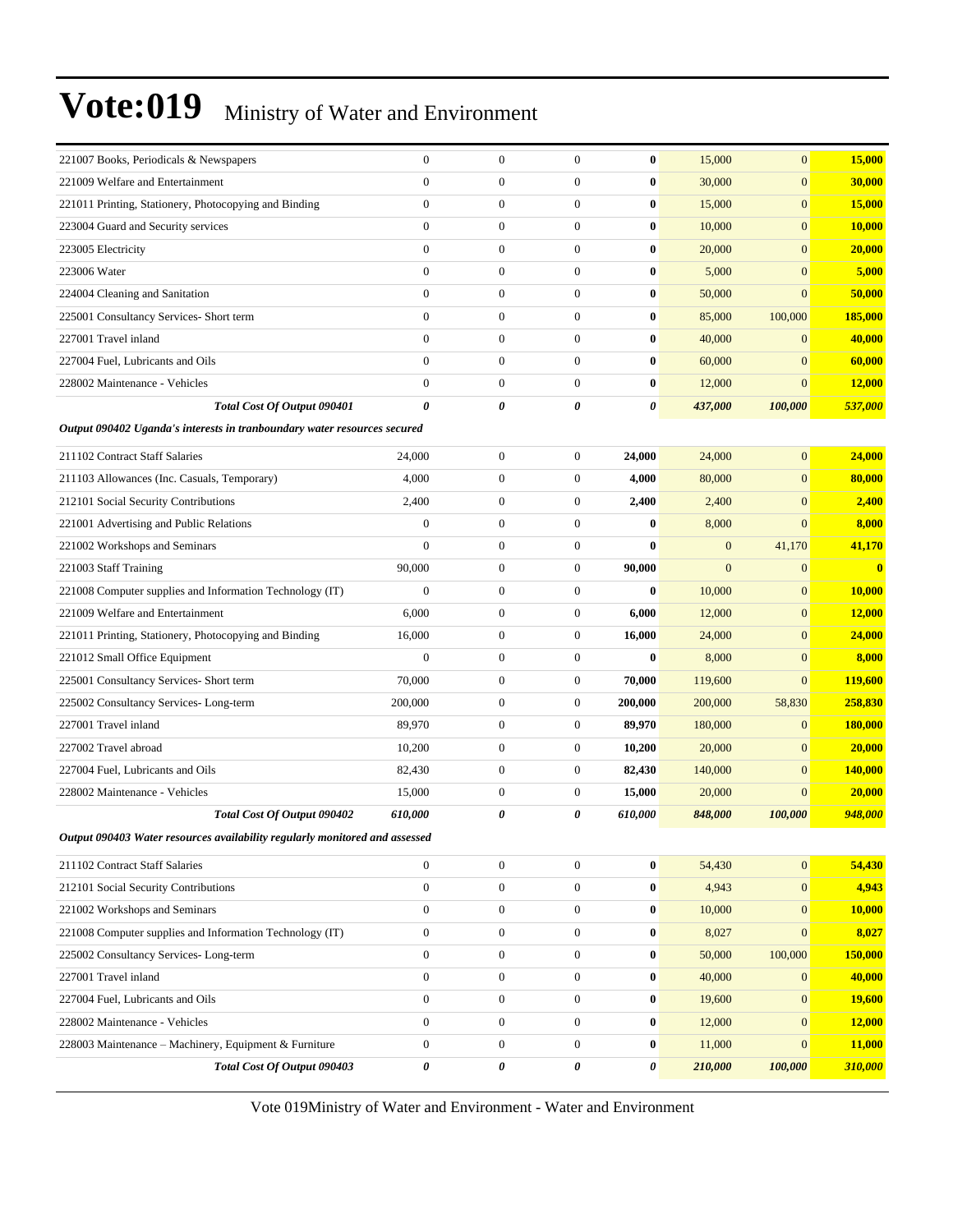| 211102 Contract Staff Salaries                                         | $\mathbf{0}$          | $\boldsymbol{0}$              | $\overline{0}$   | $\bf{0}$     | 64,000           | $\mathbf{0}$           | 64,000                |
|------------------------------------------------------------------------|-----------------------|-------------------------------|------------------|--------------|------------------|------------------------|-----------------------|
| 212101 Social Security Contributions                                   | $\boldsymbol{0}$      | $\boldsymbol{0}$              | $\boldsymbol{0}$ | $\bf{0}$     | 6,400            | $\mathbf{0}$           | 6,400                 |
| 221003 Staff Training                                                  | $\mathbf{0}$          | $\overline{0}$                | $\mathbf{0}$     | 0            | 10,000           | $\mathbf{0}$           | <b>10,000</b>         |
| 221007 Books, Periodicals & Newspapers                                 | $\mathbf{0}$          | $\mathbf{0}$                  | $\mathbf{0}$     | $\bf{0}$     | 4,000            | $\mathbf{0}$           | 4,000                 |
| 221009 Welfare and Entertainment                                       | $\mathbf{0}$          | $\boldsymbol{0}$              | $\boldsymbol{0}$ | 0            | 10,000           | $\mathbf{0}$           | <b>10,000</b>         |
| 221011 Printing, Stationery, Photocopying and Binding                  | $\boldsymbol{0}$      | $\boldsymbol{0}$              | $\mathbf{0}$     | $\bf{0}$     | 8,000            | $\mathbf{0}$           | 8,000                 |
| 221012 Small Office Equipment                                          | $\boldsymbol{0}$      | $\boldsymbol{0}$              | $\boldsymbol{0}$ | $\bf{0}$     | 5,600            | $\mathbf{0}$           | 5,600                 |
| 225002 Consultancy Services-Long-term                                  | $\mathbf{0}$          | $\overline{0}$                | $\mathbf{0}$     | 0            | $\mathbf{0}$     | 110,000                | <b>110,000</b>        |
| 227001 Travel inland                                                   | $\mathbf{0}$          | $\mathbf{0}$                  | $\boldsymbol{0}$ | $\bf{0}$     | 40,000           | $\mathbf{0}$           | 40,000                |
| 227004 Fuel, Lubricants and Oils                                       | $\mathbf{0}$          | $\boldsymbol{0}$              | $\boldsymbol{0}$ | 0            | 40,000           | $\mathbf{0}$           | 40,000                |
| 228002 Maintenance - Vehicles                                          | $\boldsymbol{0}$      | $\boldsymbol{0}$              | $\mathbf{0}$     | $\bf{0}$     | 12,000           | $\mathbf{0}$           | 12,000                |
| Total Cost Of Output 090405                                            | 0                     | 0                             | 0                | 0            | 200,000          | 110,000                | 310,000               |
| Output 090406 Catchment-based IWRM established                         |                       |                               |                  |              |                  |                        |                       |
| 221003 Staff Training                                                  | $\mathbf{0}$          | $\boldsymbol{0}$              | $\mathbf{0}$     | 0            | 10,000           | $\mathbf{0}$           | 10,000                |
| 221011 Printing, Stationery, Photocopying and Binding                  | $\mathbf{0}$          | $\boldsymbol{0}$              | $\boldsymbol{0}$ | $\bf{0}$     | 10,000           | $\mathbf{0}$           | 10,000                |
| 227001 Travel inland                                                   | $\mathbf{0}$          | $\boldsymbol{0}$              | $\boldsymbol{0}$ | 0            | 16,000           | $\mathbf{0}$           | <b>16,000</b>         |
| 227004 Fuel, Lubricants and Oils                                       | $\mathbf{0}$          | $\boldsymbol{0}$              | $\mathbf{0}$     | $\bf{0}$     | 10,000           | $\mathbf{0}$           | <b>10,000</b>         |
| 228002 Maintenance - Vehicles                                          | $\mathbf{0}$          | 0                             | $\overline{0}$   | $\bf{0}$     | 9,000            | $\mathbf{0}$           | 9,000                 |
| Total Cost Of Output 090406                                            | $\boldsymbol{\theta}$ | 0                             | 0                | 0            | 55,000           | $\boldsymbol{\theta}$  | 55,000                |
| <b>Total Cost for Outputs Provided</b>                                 | 610,000               | $\mathbf{0}$                  | $\mathbf{0}$     | 610,000      | 1,750,000        | 410,000                | 2,160,000             |
| <b>Outputs Funded</b>                                                  |                       | GoU Dev't External Fin        | <b>AIA</b>       | <b>Total</b> |                  | GoU Dev't External Fin | <b>Total</b>          |
| Output 090451 Degraded watersheds restored and conserved               |                       |                               |                  |              |                  |                        |                       |
| 262101 Contributions to International Organisations (Current)          | $\boldsymbol{0}$      | $\boldsymbol{0}$              | $\boldsymbol{0}$ | $\bf{0}$     | 630,000          | $\mathbf{0}$           | 630,000               |
| o/w contributions to International bodies                              | 0                     | 0                             | $\theta$         | $\bf{0}$     | 630,000          | $\boldsymbol{\theta}$  | 630,000               |
| 262201 Contributions to International Organisations (Capital)          | $\mathbf{0}$          | 0                             | $\boldsymbol{0}$ | $\bf{0}$     | 568,000          | $\mathbf{0}$           | 568,000               |
| o/w Transboundary statutory Obligations                                | $\theta$              | 0                             | $\theta$         | $\bf{0}$     | 568,000          | $\boldsymbol{\theta}$  | 568,000               |
| Total Cost Of Output 090451                                            | 0                     | 0                             | 0                | 0            | 1,198,000        | $\boldsymbol{\theta}$  | 1,198,000             |
| <b>Total Cost for Outputs Funded</b>                                   | $\mathbf{0}$          | $\mathbf{0}$                  | $\boldsymbol{0}$ | $\bf{0}$     | 1,198,000        | $\mathbf{0}$           | 1,198,000             |
| <b>Capital Purchases</b>                                               |                       | <b>GoU Dev't External Fin</b> | <b>AIA</b>       | <b>Total</b> |                  | GoU Dev't External Fin | <b>Total</b>          |
| Output 090472 Government Buildings and Administrative Infrastructure   |                       |                               |                  |              |                  |                        |                       |
| 312101 Non-Residential Buildings                                       | $\boldsymbol{0}$      | $\boldsymbol{0}$              | $\boldsymbol{0}$ | $\bf{0}$     | 90,000           | $\boldsymbol{0}$       | 90,000                |
| 312104 Other Structures                                                | 1,500,000             | $\boldsymbol{0}$              | $\boldsymbol{0}$ | 1,500,000    | 1,500,000        | $\mathbf{0}$           | 1,500,000             |
| Total Cost Of Output 090472                                            | 1,500,000             | 0                             | 0                | 1,500,000    | 1,590,000        | $\boldsymbol{\theta}$  | 1,590,000             |
| Output 090475 Purchase of Motor Vehicles and Other Transport Equipment |                       |                               |                  |              |                  |                        |                       |
| 312201 Transport Equipment                                             | 390,000               | $\boldsymbol{0}$              | $\boldsymbol{0}$ | 390,000      | $\boldsymbol{0}$ | $\boldsymbol{0}$       | $\bf{0}$              |
|                                                                        |                       |                               |                  | 390,000      | $\pmb{\theta}$   | $\pmb{\theta}$         |                       |
| Total Cost Of Output 090475                                            | 390,000               | 0                             | 0                |              |                  |                        | $\boldsymbol{\theta}$ |

*Output 090405 Water resources rationally planned, allocated and regulated*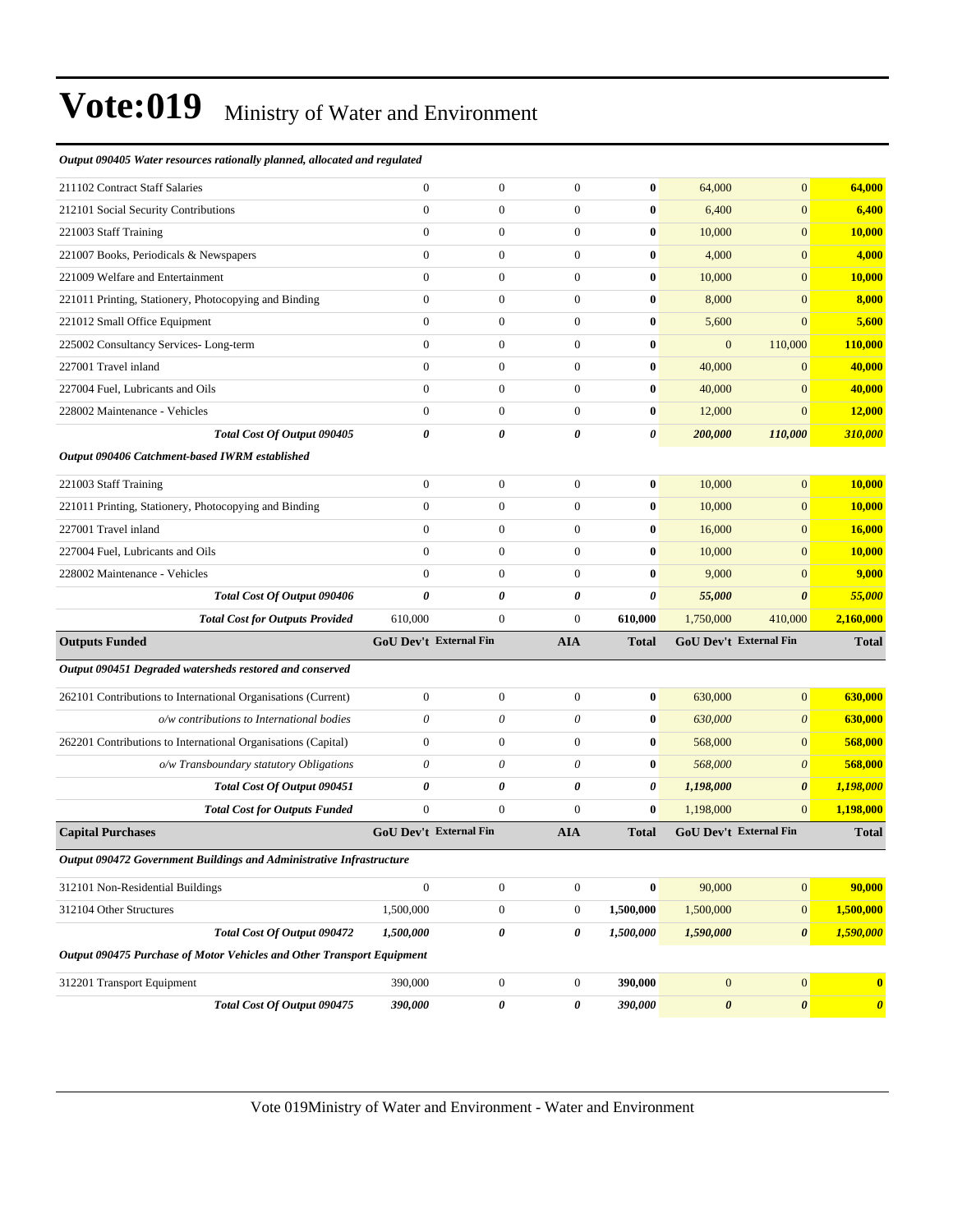| Output 090477 Purchase of Specialised Machinery & Equipment             |                        |                         |                  |              |                |                         |              |
|-------------------------------------------------------------------------|------------------------|-------------------------|------------------|--------------|----------------|-------------------------|--------------|
| 312202 Machinery and Equipment                                          | $\boldsymbol{0}$       | $\boldsymbol{0}$        | $\theta$         | $\bf{0}$     | 100,000        | 100,000                 | 200,000      |
| Total Cost Of Output 090477                                             | $\theta$               | $\pmb{\theta}$          | $\pmb{\theta}$   | 0            | 100,000        | 100,000                 | 200,000      |
| Output 090478 Purchase of Office and Residential Furniture and Fittings |                        |                         |                  |              |                |                         |              |
| 312203 Furniture & Fixtures                                             | $\boldsymbol{0}$       | $\boldsymbol{0}$        | $\boldsymbol{0}$ | $\bf{0}$     | 30,000         | $\mathbf{0}$            | 30,000       |
| Total Cost Of Output 090478                                             | $\boldsymbol{\theta}$  | 0                       | $\pmb{\theta}$   | 0            | 30,000         | $\boldsymbol{\theta}$   | 30,000       |
| <b>Total Cost for Capital Purchases</b>                                 | 1,890,000              | $\boldsymbol{0}$        | $\theta$         | 1,890,000    | 1,720,000      | 100,000                 | 1,820,000    |
| <b>Total Cost for Project: 1302</b>                                     | 2,500,000              | $\boldsymbol{0}$        | $\boldsymbol{0}$ | 2,500,000    | 4,668,000      | 510,000                 | 5,178,000    |
| <b>Total Excluding Arrears</b>                                          | 2,500,000              | $\boldsymbol{0}$        | $\boldsymbol{0}$ | 2,500,000    | 4,668,000      | 510,000                 | 5,178,000    |
| <b>Project 1348 Water Management Zones Project</b>                      |                        |                         |                  |              |                |                         |              |
| Thousand Uganda Shillings                                               |                        | 2018/19 Approved Budget |                  |              |                | 2019/20 Draft Estimates |              |
| <b>Outputs Provided</b>                                                 | GoU Dev't External Fin |                         | <b>AIA</b>       | <b>Total</b> |                | GoU Dev't External Fin  | <b>Total</b> |
| Output 090406 Catchment-based IWRM established                          |                        |                         |                  |              |                |                         |              |
| 211102 Contract Staff Salaries                                          | 120,000                | $\overline{0}$          | $\theta$         | 120,000      | 450,000        | $\overline{0}$          | 450,000      |
| 211103 Allowances (Inc. Casuals, Temporary)                             | 20,000                 | $\boldsymbol{0}$        | $\boldsymbol{0}$ | 20,000       | 30,000         | $\mathbf{0}$            | 30,000       |
| 212101 Social Security Contributions                                    | $\overline{0}$         | $\boldsymbol{0}$        | $\theta$         | $\mathbf{0}$ | 45,000         | $\mathbf{0}$            | 45,000       |
| 212201 Social Security Contributions                                    | 12,000                 | $\boldsymbol{0}$        | $\boldsymbol{0}$ | 12,000       | $\mathbf{0}$   | $\boldsymbol{0}$        | $\bf{0}$     |
| 221001 Advertising and Public Relations                                 | 20,000                 | $\boldsymbol{0}$        | $\boldsymbol{0}$ | 20,000       | 20,000         | $\mathbf{0}$            | 20,000       |
| 221002 Workshops and Seminars                                           | 21,300                 | $\boldsymbol{0}$        | $\theta$         | 21,300       | 50,000         | $\mathbf{0}$            | 50,000       |
| 221003 Staff Training                                                   | 20,000                 | $\boldsymbol{0}$        | $\boldsymbol{0}$ | 20,000       | 50,000         | $\mathbf{0}$            | 50,000       |
| 221005 Hire of Venue (chairs, projector, etc)                           | $\overline{0}$         | $\mathbf{0}$            | $\theta$         | $\bf{0}$     | 30,000         | $\overline{0}$          | 30,000       |
| 221007 Books, Periodicals & Newspapers                                  | 20,000                 | $\boldsymbol{0}$        | $\boldsymbol{0}$ | 20,000       | 10,000         | $\Omega$                | 10,000       |
| 221008 Computer supplies and Information Technology (IT)                | 40,000                 | $\mathbf{0}$            | $\mathbf{0}$     | 40,000       | 20,000         | 8,000                   | 28,000       |
| 221009 Welfare and Entertainment                                        | 32,000                 | $\mathbf{0}$            | $\theta$         | 32,000       | 30,000         | $\overline{0}$          | 30,000       |
| 221011 Printing, Stationery, Photocopying and Binding                   | 30,000                 | $\boldsymbol{0}$        | $\mathbf{0}$     | 30,000       | 40,000         | $\mathbf{0}$            | 40,000       |
| 221012 Small Office Equipment                                           | 20,000                 | $\boldsymbol{0}$        | $\boldsymbol{0}$ | 20,000       | 15,000         | $\overline{0}$          | 15,000       |
| 222001 Telecommunications                                               | 6,000                  | $\boldsymbol{0}$        | $\boldsymbol{0}$ | 6,000        | 40,000         | $\mathbf{0}$            | 40,000       |
| 223005 Electricity                                                      | 10,000                 | $\boldsymbol{0}$        | $\mathbf{0}$     | 10,000       | 30,000         | $\mathbf{0}$            | 30,000       |
| 223006 Water                                                            | 10,000                 | $\boldsymbol{0}$        | $\boldsymbol{0}$ | 10,000       | 20,000         | $\overline{0}$          | 20,000       |
| 224004 Cleaning and Sanitation                                          | 30,000                 | $\boldsymbol{0}$        | $\mathbf{0}$     | 30,000       | 20,000         | $\mathbf{0}$            | 20,000       |
| 225001 Consultancy Services- Short term                                 | 100,000                | 80,000                  | $\mathbf{0}$     | 180,000      | $\overline{0}$ | $\overline{0}$          | $\bf{0}$     |
| 225002 Consultancy Services-Long-term                                   | 1,500,000              | 100,000                 | $\boldsymbol{0}$ | 1,600,000    | 235,000        | 200,000                 | 435,000      |
| 227001 Travel inland                                                    | 160,000                | $\boldsymbol{0}$        | $\boldsymbol{0}$ | 160,000      | 300,000        | $\mathbf{0}$            | 300,000      |
| 227004 Fuel, Lubricants and Oils                                        | 120,000                | $\boldsymbol{0}$        | $\theta$         | 120,000      | 120,000        | $\mathbf{0}$            | 120,000      |
| 228002 Maintenance - Vehicles                                           | 60,000                 | $\overline{0}$          | $\theta$         | 60,000       | 60,000         | $\mathbf{0}$            | 60,000       |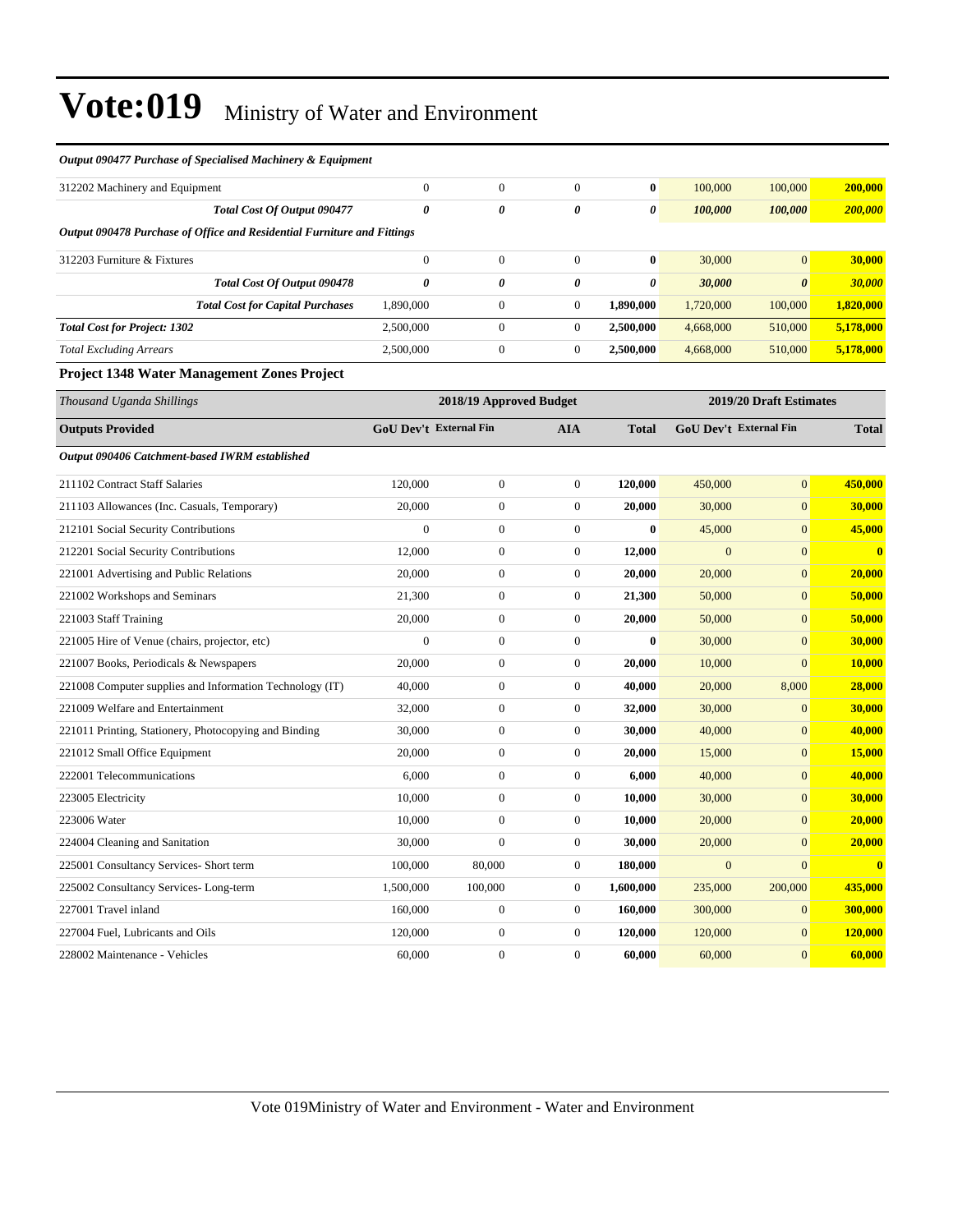| 228003 Maintenance - Machinery, Equipment & Furniture                                                         | $\boldsymbol{0}$              | $\mathbf{0}$            | $\overline{0}$   | $\bf{0}$     | 30,000                | $\overline{0}$                | 30,000                |
|---------------------------------------------------------------------------------------------------------------|-------------------------------|-------------------------|------------------|--------------|-----------------------|-------------------------------|-----------------------|
| Total Cost Of Output 090406                                                                                   | 2,351,300                     | 180,000                 | 0                | 2,531,300    | 1,645,000             | 208,000                       | 1,853,000             |
| <b>Total Cost for Outputs Provided</b>                                                                        | 2,351,300                     | 180,000                 | $\overline{0}$   | 2,531,300    | 1,645,000             | 208,000                       | 1,853,000             |
| <b>Capital Purchases</b>                                                                                      | GoU Dev't External Fin        |                         | <b>AIA</b>       | <b>Total</b> |                       | <b>GoU Dev't External Fin</b> | <b>Total</b>          |
| Output 090471 Acquisition of Land by Government                                                               |                               |                         |                  |              |                       |                               |                       |
| 311101 Land                                                                                                   | 40,000                        | $\boldsymbol{0}$        | $\boldsymbol{0}$ | 40,000       | $\mathbf{0}$          | $\overline{0}$                | $\bf{0}$              |
| Total Cost Of Output 090471                                                                                   | 40,000                        | 0                       | 0                | 40,000       | $\boldsymbol{\theta}$ | $\boldsymbol{\theta}$         | $\boldsymbol{\theta}$ |
| Output 090472 Government Buildings and Administrative Infrastructure                                          |                               |                         |                  |              |                       |                               |                       |
| 312101 Non-Residential Buildings                                                                              | 100,000                       | $\boldsymbol{0}$        | $\boldsymbol{0}$ | 100,000      | 200,000               | 208,000                       | 408,000               |
| 312104 Other Structures                                                                                       | 1,578,700                     | 28,000                  | $\boldsymbol{0}$ | 1,606,700    | 1,525,000             | 302,000                       | 1,827,000             |
| Total Cost Of Output 090472                                                                                   | 1,678,700                     | 28,000                  | 0                | 1,706,700    | 1,725,000             | 510,000                       | 2,235,000             |
| Output 090475 Purchase of Motor Vehicles and Other Transport Equipment                                        |                               |                         |                  |              |                       |                               |                       |
| 312201 Transport Equipment                                                                                    | $\boldsymbol{0}$              | $\boldsymbol{0}$        | $\boldsymbol{0}$ | $\bf{0}$     | 700,000               | $\overline{0}$                | 700,000               |
| Total Cost Of Output 090475                                                                                   | $\boldsymbol{\theta}$         | 0                       | 0                | 0            | 700,000               | $\boldsymbol{\theta}$         | 700,000               |
| <b>Total Cost for Capital Purchases</b>                                                                       | 1,718,700                     | 28,000                  | $\boldsymbol{0}$ | 1,746,700    | 2,425,000             | 510,000                       | 2,935,000             |
| <b>Total Cost for Project: 1348</b>                                                                           | 4,070,000                     | 208,000                 | $\boldsymbol{0}$ | 4,278,000    | 4,070,000             | 718,000                       | 4,788,000             |
| <b>Total Excluding Arrears</b>                                                                                | 4,070,000                     | 208,000                 | $\boldsymbol{0}$ | 4,278,000    | 4,070,000             | 718,000                       | 4,788,000             |
| Project 1424 Multi-Lateral Lakes Edward & Albert Integrated Fisheries and Water Resources Management (LEAFII) |                               |                         |                  |              |                       |                               |                       |
|                                                                                                               |                               |                         |                  |              |                       |                               |                       |
| Thousand Uganda Shillings                                                                                     |                               | 2018/19 Approved Budget |                  |              |                       | 2019/20 Draft Estimates       |                       |
| <b>Outputs Provided</b>                                                                                       | <b>GoU Dev't External Fin</b> |                         | <b>AIA</b>       | <b>Total</b> |                       | <b>GoU Dev't External Fin</b> | <b>Total</b>          |
| Output 090401 Administration and Management support                                                           |                               |                         |                  |              |                       |                               |                       |
| 211102 Contract Staff Salaries                                                                                | 94,324                        | $\overline{0}$          | $\boldsymbol{0}$ | 94,324       | 148,068               | $\overline{0}$                | 148,068               |
| 211103 Allowances (Inc. Casuals, Temporary)                                                                   | 80,800                        | 20,000                  | $\boldsymbol{0}$ | 100,800      | 80,000                | 20,000                        | 100,000               |
| 212101 Social Security Contributions                                                                          | 13,691                        | $\boldsymbol{0}$        | $\boldsymbol{0}$ | 13,691       | 2,034                 | $\mathbf{0}$                  | 2,034                 |
| 221001 Advertising and Public Relations                                                                       | $\boldsymbol{0}$              | 20,000                  | $\boldsymbol{0}$ | 20,000       | $\mathbf{0}$          | 10,000                        | 10,000                |
| 221002 Workshops and Seminars                                                                                 | $\boldsymbol{0}$              | 80,000                  | $\boldsymbol{0}$ | 80,000       | $\mathbf{0}$          | 37,200                        | 37,200                |
| 221003 Staff Training                                                                                         | $\overline{0}$                | 38,000                  | $\boldsymbol{0}$ | 38,000       | $\mathbf{0}$          | $\mathbf{0}$                  | $\bf{0}$              |
| 221005 Hire of Venue (chairs, projector, etc)                                                                 | $\mathbf{0}$                  | 8,000                   | $\boldsymbol{0}$ | 8,000        | $\mathbf{0}$          | $\boldsymbol{0}$              | $\bf{0}$              |
| 221007 Books, Periodicals & Newspapers                                                                        | 400                           | $\boldsymbol{0}$        | $\overline{0}$   | 400          | 1,824                 | $\overline{0}$                | 1,824                 |
| 221008 Computer supplies and Information Technology (IT)                                                      | $\boldsymbol{0}$              | 30,150                  | $\boldsymbol{0}$ | 30,150       | $\mathbf{0}$          | 27,900                        | 27,900                |
| 221009 Welfare and Entertainment                                                                              | 2,000                         | $\boldsymbol{0}$        | $\boldsymbol{0}$ | 2,000        | 4,000                 | $\mathbf{0}$                  | 4,000                 |
| 221011 Printing, Stationery, Photocopying and Binding                                                         | $\boldsymbol{0}$              | 20,100                  | $\boldsymbol{0}$ | 20,100       | $\boldsymbol{0}$      | 22,320                        | 22,320                |
| 221012 Small Office Equipment                                                                                 | $\boldsymbol{0}$              | $\boldsymbol{0}$        | $\boldsymbol{0}$ | $\bf{0}$     | $\mathbf{0}$          | 18,600                        | <b>18,600</b>         |
| 221014 Bank Charges and other Bank related costs                                                              | 1,200                         | 1,200                   | $\boldsymbol{0}$ | 2,400        | 1,400                 | 1,400                         | 2,800                 |
| 222001 Telecommunications                                                                                     | $\boldsymbol{0}$              | 10,050                  | $\boldsymbol{0}$ | 10,050       | $\mathbf{0}$          | 6,510                         | 6,510                 |
| 223004 Guard and Security services                                                                            | 4,000                         | $\mathbf{0}$            | 0                | 4,000        | 5,680                 | $\overline{0}$                | 5,680                 |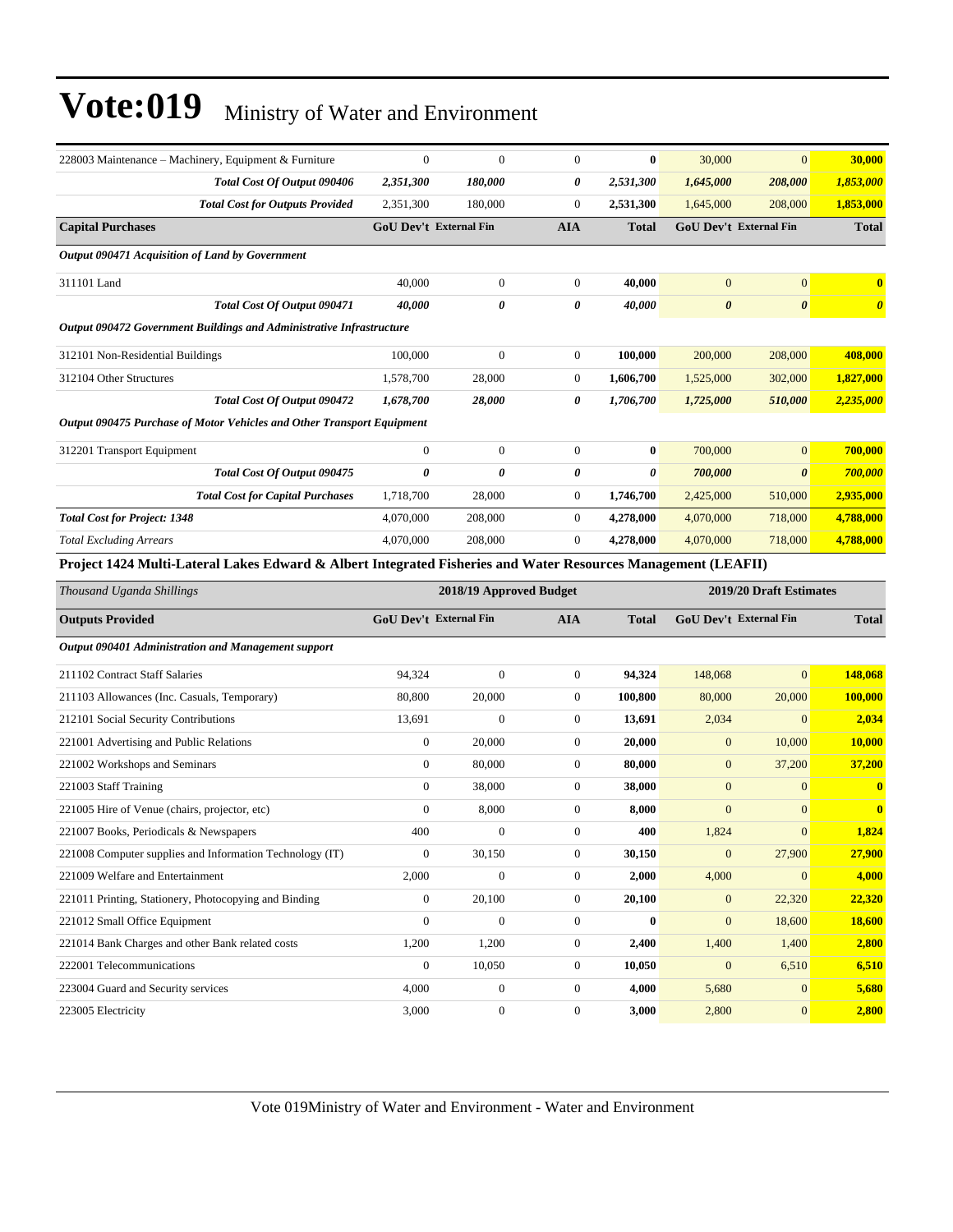| 223006 Water                                                             | 2,400                         | $\boldsymbol{0}$ | $\mathbf{0}$     | 2,400        | 2,200            | $\overline{0}$         | 2,200          |
|--------------------------------------------------------------------------|-------------------------------|------------------|------------------|--------------|------------------|------------------------|----------------|
| 224004 Cleaning and Sanitation                                           | 4,000                         | $\boldsymbol{0}$ | $\mathbf{0}$     | 4,000        | 4,394            | $\overline{0}$         | 4,394          |
| 225002 Consultancy Services-Long-term                                    | $\boldsymbol{0}$              | $\boldsymbol{0}$ | $\mathbf{0}$     | $\bf{0}$     | $\boldsymbol{0}$ | 321,408                | 321,408        |
| 227001 Travel inland                                                     | $\overline{0}$                | 90,400           | $\mathbf{0}$     | 90,400       | $\boldsymbol{0}$ | 100,000                | <b>100,000</b> |
| 227002 Travel abroad                                                     | $\overline{0}$                | 41,400           | $\mathbf{0}$     | 41,400       | $\boldsymbol{0}$ | 45,080                 | 45,080         |
| 227004 Fuel, Lubricants and Oils                                         | 40,000                        | 40,000           | $\mathbf{0}$     | 80,000       | 60,000           | 80,000                 | 140,000        |
| 228002 Maintenance - Vehicles                                            | $\boldsymbol{0}$              | 13,000           | $\boldsymbol{0}$ | 13,000       | 13,000           | 13,000                 | 26,000         |
| 228003 Maintenance – Machinery, Equipment & Furniture                    | $\boldsymbol{0}$              | 12,000           | $\mathbf{0}$     | 12,000       | $\mathbf{0}$     | 5,000                  | 5,000          |
| 228004 Maintenance - Other                                               | $\boldsymbol{0}$              | 2,000            | $\mathbf{0}$     | 2,000        | $\boldsymbol{0}$ | 33,480                 | 33,480         |
| Total Cost Of Output 090401                                              | 245,815                       | 426,300          | 0                | 672,115      | 325,400          | 741,898                | 1,067,298      |
| Output 090402 Uganda's interests in tranboundary water resources secured |                               |                  |                  |              |                  |                        |                |
| 211103 Allowances (Inc. Casuals, Temporary)                              | 12,800                        | 21,500           | $\boldsymbol{0}$ | 34,300       | 25,600           | 41,664                 | 67,264         |
| 221003 Staff Training                                                    | $\boldsymbol{0}$              | 61,500           | $\mathbf{0}$     | 61,500       | $\mathbf{0}$     | 22,320                 | 22,320         |
| 221012 Small Office Equipment                                            | $\boldsymbol{0}$              | 86,400           | $\mathbf{0}$     | 86,400       | $\boldsymbol{0}$ | $\overline{0}$         | $\bf{0}$       |
| 225001 Consultancy Services- Short term                                  | 164,000                       | $\boldsymbol{0}$ | $\mathbf{0}$     | 164,000      | $\boldsymbol{0}$ | 168,432                | 168,432        |
| 225002 Consultancy Services-Long-term                                    | $\boldsymbol{0}$              | 350,000          | $\mathbf{0}$     | 350,000      | 400,000          | 164,880                | 564,880        |
| 227001 Travel inland                                                     | $\boldsymbol{0}$              | 105,500          | $\mathbf{0}$     | 105,500      | $\mathbf{0}$     | 83,700                 | 83,700         |
| 227002 Travel abroad                                                     | $\mathbf{0}$                  | 20,000           | $\mathbf{0}$     | 20,000       | $\mathbf{0}$     | 37,200                 | 37,200         |
| 227004 Fuel, Lubricants and Oils                                         | $\mathbf{0}$                  | 8,000            | $\mathbf{0}$     | 8,000        | $\boldsymbol{0}$ | $\overline{0}$         | $\bf{0}$       |
| 228002 Maintenance - Vehicles                                            | $\overline{0}$                | 4,000            | $\mathbf{0}$     | 4,000        | $\boldsymbol{0}$ | $\overline{0}$         | $\bf{0}$       |
| 228004 Maintenance - Other                                               | $\boldsymbol{0}$              | 13,450           | $\boldsymbol{0}$ | 13,450       | $\boldsymbol{0}$ | 13,262                 | 13,262         |
| Total Cost Of Output 090402                                              | 176,800                       | 670,350          | 0                | 847,150      | 425,600          | 531,458                | 957,058        |
| Output 090406 Catchment-based IWRM established                           |                               |                  |                  |              |                  |                        |                |
| 221002 Workshops and Seminars                                            | 10,000                        | 40,000           | $\boldsymbol{0}$ | 50,000       | 20,000           | 60,000                 | 80,000         |
| 221003 Staff Training                                                    | $\boldsymbol{0}$              | 10,141           | $\mathbf{0}$     | 10,141       | $\boldsymbol{0}$ | 3,720                  | 3,720          |
| 224006 Agricultural Supplies                                             | $\overline{0}$                | $\mathbf{0}$     | $\mathbf{0}$     | $\bf{0}$     | 1,000,000        | $\overline{0}$         | 1,000,000      |
| 225001 Consultancy Services- Short term                                  | 93,785                        | 187,570          | $\boldsymbol{0}$ | 281,355      | $\mathbf{0}$     | 258,750                | 258,750        |
| 225002 Consultancy Services-Long-term                                    | 572,000                       | 496,000          | $\mathbf{0}$     | 1,068,000    | 560,000          | 499,049                | 1,059,049      |
| 227001 Travel inland                                                     | $\boldsymbol{0}$              | 115,260          | $\mathbf{0}$     | 115,260      | $\mathbf{0}$     | 74,400                 | 74,400         |
| 228003 Maintenance – Machinery, Equipment & Furniture                    | $\boldsymbol{0}$              | 40,000           | $\mathbf{0}$     | 40,000       | $\boldsymbol{0}$ | $\overline{0}$         | $\bf{0}$       |
| Total Cost Of Output 090406                                              | 675,785                       | 888,971          | 0                | 1,564,756    | 1,580,000        | 895,919                | 2,475,919      |
| <b>Total Cost for Outputs Provided</b>                                   | 1,098,400                     | 1,985,621        | $\boldsymbol{0}$ | 3,084,021    | 2,331,000        | 2,169,275              | 4,500,275      |
| <b>Capital Purchases</b>                                                 | <b>GoU Dev't External Fin</b> |                  | ${\bf A I A}$    | <b>Total</b> |                  | GoU Dev't External Fin | <b>Total</b>   |
| Output 090472 Government Buildings and Administrative Infrastructure     |                               |                  |                  |              |                  |                        |                |
| 281504 Monitoring, Supervision & Appraisal of capital works              | $\boldsymbol{0}$              | 48,006           | $\boldsymbol{0}$ | 48,006       | $\mathbf{0}$     | $\mathbf{0}$           | $\bf{0}$       |
| 312101 Non-Residential Buildings                                         | $\boldsymbol{0}$              | $\boldsymbol{0}$ | $\boldsymbol{0}$ | $\bf{0}$     | $\boldsymbol{0}$ | 528,240                | 528,240        |
| 312104 Other Structures                                                  | 1,074,400                     | 4,308,000        | $\boldsymbol{0}$ | 5,382,400    | 1,019,000        | 4,805,690              | 5,824,690      |
| <b>Total Cost Of Output 090472</b>                                       | 1,074,400                     | 4,356,006        | 0                | 5,430,406    | 1,019,000        | 5,333,930              | 6,352,930      |
| Output 090477 Purchase of Specialised Machinery & Equipment              |                               |                  |                  |              |                  |                        |                |
| 312201 Transport Equipment                                               | 327,200                       | $\boldsymbol{0}$ | $\boldsymbol{0}$ | 327,200      | 150,000          | $\boldsymbol{0}$       | 150,000        |
|                                                                          |                               |                  |                  |              |                  |                        |                |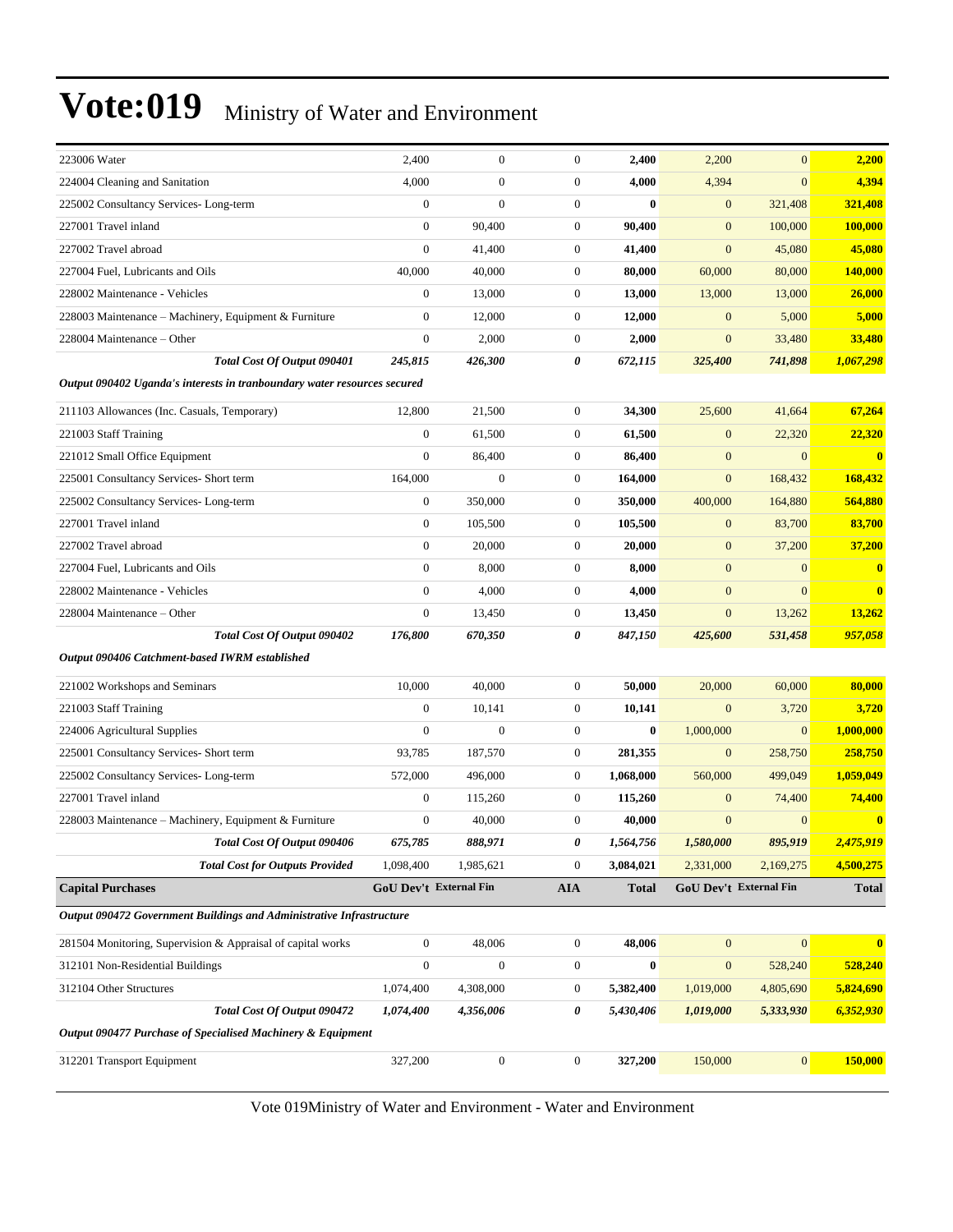| 312202 Machinery and Equipment                                          | $\boldsymbol{0}$              | 1,363,500               | $\mathbf{0}$     | 1,363,500    | $\mathbf{0}$     | 2,834,640                     | 2,834,640             |
|-------------------------------------------------------------------------|-------------------------------|-------------------------|------------------|--------------|------------------|-------------------------------|-----------------------|
| 314201 Materials and supplies                                           | $\mathbf{0}$                  | $\boldsymbol{0}$        | $\boldsymbol{0}$ | $\bf{0}$     | $\boldsymbol{0}$ | 111,600                       | 111,600               |
| Total Cost Of Output 090477                                             | 327,200                       | 1,363,500               | 0                | 1,690,700    | 150,000          | 2,946,240                     | 3,096,240             |
| Output 090478 Purchase of Office and Residential Furniture and Fittings |                               |                         |                  |              |                  |                               |                       |
| 312203 Furniture & Fixtures                                             | $\boldsymbol{0}$              | 30,000                  | $\mathbf{0}$     | 30,000       | $\mathbf{0}$     | $\overline{0}$                | $\bf{0}$              |
| Total Cost Of Output 090478                                             | 0                             | 30,000                  | 0                | 30,000       | 0                | 0                             | $\boldsymbol{\theta}$ |
| <b>Total Cost for Capital Purchases</b>                                 | 1,401,600                     | 5,749,506               | $\mathbf{0}$     | 7,151,106    | 1,169,000        | 8,280,170                     | 9,449,170             |
| <b>Total Cost for Project: 1424</b>                                     | 2,500,000                     | 7,735,127               | $\mathbf{0}$     | 10,235,127   | 3,500,000        | 10,449,445                    | 13,949,445            |
| <b>Total Excluding Arrears</b>                                          | 2,500,000                     | 7,735,127               | $\mathbf{0}$     | 10,235,127   | 3,500,000        | 10,449,445                    | 13,949,445            |
| Project 1487 Enhancing Resilience of Communities to Climate Change      |                               |                         |                  |              |                  |                               |                       |
| Thousand Uganda Shillings                                               |                               | 2018/19 Approved Budget |                  |              |                  | 2019/20 Draft Estimates       |                       |
| <b>Outputs Provided</b>                                                 | <b>GoU Dev't External Fin</b> |                         | <b>AIA</b>       | <b>Total</b> |                  | <b>GoU Dev't External Fin</b> | <b>Total</b>          |
| Output 090401 Administration and Management support                     |                               |                         |                  |              |                  |                               |                       |
| 221001 Advertising and Public Relations                                 | $\boldsymbol{0}$              | 20,000                  | $\mathbf{0}$     | 20,000       | $\mathbf{0}$     | $\overline{0}$                | $\bf{0}$              |
| 221007 Books, Periodicals & Newspapers                                  | $\mathbf{0}$                  | 10,000                  | $\mathbf{0}$     | 10,000       | 12,000           | 24,000                        | 36,000                |
| 221009 Welfare and Entertainment                                        | 9,500                         | 35,000                  | $\mathbf{0}$     | 44,500       | 30,000           | 36,000                        | 66,000                |
| 221011 Printing, Stationery, Photocopying and Binding                   | 11,000                        | 479,200                 | $\mathbf{0}$     | 490,200      | 38,000           | 450,000                       | 488,000               |
| 221012 Small Office Equipment                                           | $\boldsymbol{0}$              | 15,000                  | $\mathbf{0}$     | 15,000       | 20,000           | 56,000                        | 76,000                |
| 225001 Consultancy Services- Short term                                 | $\boldsymbol{0}$              | $\mathbf{0}$            | $\mathbf{0}$     | $\bf{0}$     | $\mathbf{0}$     | 188,026                       | 188,026               |
| 227001 Travel inland                                                    | $\boldsymbol{0}$              | 30,800                  | $\boldsymbol{0}$ | 30,800       | $\mathbf{0}$     | 80,000                        | 80,000                |
| 227002 Travel abroad                                                    | $\boldsymbol{0}$              | 50,000                  | $\mathbf{0}$     | 50,000       | $\boldsymbol{0}$ | $\overline{0}$                | $\bf{0}$              |
| 227004 Fuel, Lubricants and Oils                                        | $\overline{0}$                | 40,000                  | $\mathbf{0}$     | 40,000       | $\boldsymbol{0}$ | 42,000                        | 42,000                |
| 228002 Maintenance - Vehicles                                           | $\boldsymbol{0}$              | $\Omega$                | $\mathbf{0}$     | $\bf{0}$     | 10,000           | $\mathbf{0}$                  | 10,000                |
| Total Cost Of Output 090401                                             | 20,500                        | 680,000                 | 0                | 700,500      | 110,000          | 876,026                       | 986,026               |
| Output 090406 Catchment-based IWRM established                          |                               |                         |                  |              |                  |                               |                       |
| 211102 Contract Staff Salaries                                          | 130,000                       | $\boldsymbol{0}$        | $\boldsymbol{0}$ | 130,000      | 181,566          | $\overline{0}$                | 181,566               |
| 211103 Allowances (Inc. Casuals, Temporary)                             | $\mathbf{0}$                  | $\boldsymbol{0}$        | $\mathbf{0}$     | $\bf{0}$     | 30,000           | $\overline{0}$                | 30,000                |
| 212101 Social Security Contributions                                    | 9,000                         | $\boldsymbol{0}$        | $\mathbf{0}$     | 9,000        | 18,156           | $\mathbf{0}$                  | 18,156                |
| 221002 Workshops and Seminars                                           | 20,500                        | 40,000                  | $\mathbf{0}$     | 60,500       | $\boldsymbol{0}$ | $\overline{0}$                | $\bf{0}$              |
| 221003 Staff Training                                                   | $\overline{0}$                | $\boldsymbol{0}$        | $\boldsymbol{0}$ | $\bf{0}$     | 40,000           | $\boldsymbol{0}$              | 40,000                |
| 221008 Computer supplies and Information Technology (IT)                | 10,000                        | 100,000                 | $\boldsymbol{0}$ | 110,000      | 20,000           | $\mathbf{0}$                  | 20,000                |
| 222001 Telecommunications                                               | $\boldsymbol{0}$              | $\boldsymbol{0}$        | $\boldsymbol{0}$ | $\bf{0}$     | 12,000           | $\boldsymbol{0}$              | 12,000                |
| 223005 Electricity                                                      | $\boldsymbol{0}$              | $\boldsymbol{0}$        | $\boldsymbol{0}$ | $\bf{0}$     | 10,000           | $\mathbf{0}$                  | 10,000                |
| 223006 Water                                                            | $\boldsymbol{0}$              | $\boldsymbol{0}$        | $\mathbf{0}$     | $\bf{0}$     | 10,000           | $\boldsymbol{0}$              | 10,000                |
| 224004 Cleaning and Sanitation                                          | $\boldsymbol{0}$              | $\boldsymbol{0}$        | $\boldsymbol{0}$ | $\bf{0}$     | 10,000           | $\boldsymbol{0}$              | 10,000                |
| 225001 Consultancy Services- Short term                                 | $\boldsymbol{0}$              | 344,000                 | $\boldsymbol{0}$ | 344,000      | $\boldsymbol{0}$ | $\boldsymbol{0}$              | $\mathbf{0}$          |
| 225002 Consultancy Services-Long-term                                   | $\boldsymbol{0}$              | 437,026                 | $\boldsymbol{0}$ | 437,026      | $\boldsymbol{0}$ | 150,000                       | 150,000               |
| 227001 Travel inland                                                    | 60,000                        | 280,000                 | $\boldsymbol{0}$ | 340,000      | 128,000          | $\mathbf{0}$                  | 128,000               |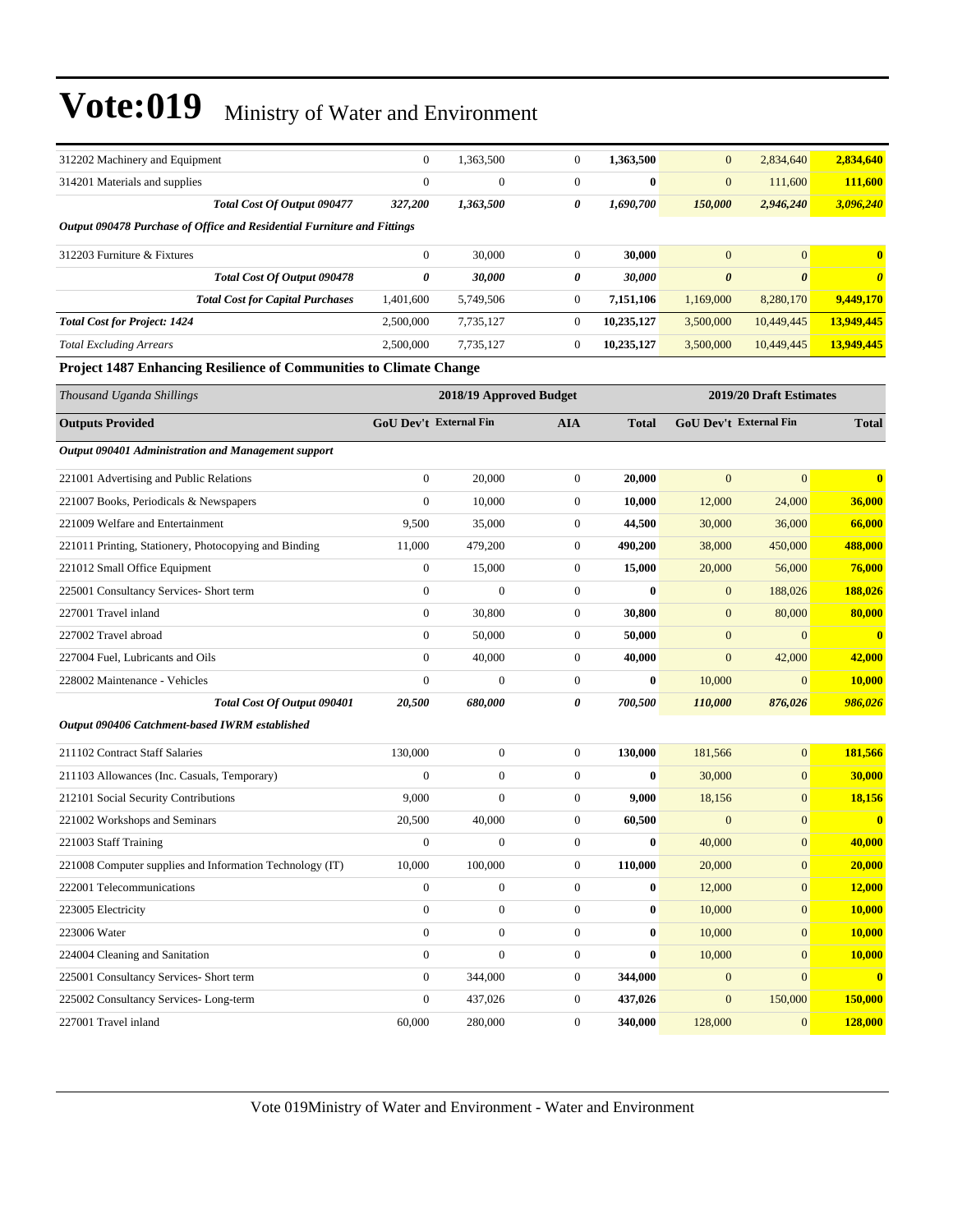| 227002 Travel abroad                                                          | $\mathbf{0}$                  | $\mathbf{0}$            | $\overline{0}$   | $\bf{0}$         | 40,000                 | $\mathbf{0}$            | 40,000       |
|-------------------------------------------------------------------------------|-------------------------------|-------------------------|------------------|------------------|------------------------|-------------------------|--------------|
| 227004 Fuel, Lubricants and Oils                                              | 70,000                        | $\boldsymbol{0}$        | $\boldsymbol{0}$ | 70,000           | 150,000                | $\mathbf{0}$            | 150,000      |
| 228002 Maintenance - Vehicles                                                 | 20,000                        | $\boldsymbol{0}$        | $\boldsymbol{0}$ | 20,000           | 40,000                 | $\mathbf{0}$            | 40,000       |
| Total Cost Of Output 090406                                                   | 319,500                       | 1,201,026               | 0                | 1,520,526        | 689,722                | 150,000                 | 839,722      |
| <b>Total Cost for Outputs Provided</b>                                        | 340,000                       | 1,881,026               | $\overline{0}$   | 2,221,026        | 799,722                | 1,026,026               | 1,825,748    |
| <b>Capital Purchases</b>                                                      | <b>GoU Dev't External Fin</b> |                         | <b>AIA</b>       | <b>Total</b>     |                        | GoU Dev't External Fin  | <b>Total</b> |
| Output 090472 Government Buildings and Administrative Infrastructure          |                               |                         |                  |                  |                        |                         |              |
| 312101 Non-Residential Buildings                                              | 80,000                        | 645,000                 | $\boldsymbol{0}$ | 725,000          | 50,000                 | 300,000                 | 350,000      |
| 312104 Other Structures                                                       | 300,000                       | $\boldsymbol{0}$        | $\mathbf{0}$     | 300,000          | 650,278                | 1,200,000               | 1,850,278    |
| Total Cost Of Output 090472                                                   | 380,000                       | 645,000                 | 0                | 1,025,000        | 700,278                | 1,500,000               | 2,200,278    |
| Output 090475 Purchase of Motor Vehicles and Other Transport Equipment        |                               |                         |                  |                  |                        |                         |              |
| 312201 Transport Equipment                                                    | 280,000                       | $\overline{0}$          | $\overline{0}$   | 280,000          | 500,000                | $\overline{0}$          | 500,000      |
| Total Cost Of Output 090475                                                   | 280,000                       | 0                       | 0                | 280,000          | 500,000                | $\boldsymbol{\theta}$   | 500,000      |
| <b>Total Cost for Capital Purchases</b>                                       | 660,000                       | 645,000                 | $\boldsymbol{0}$ | 1,305,000        | 1,200,278              | 1,500,000               | 2,700,278    |
| <b>Total Cost for Project: 1487</b>                                           | 1,000,000                     | 2,526,026               | $\boldsymbol{0}$ | 3,526,026        | 2,000,000              | 2,526,026               | 4,526,026    |
| <b>Total Excluding Arrears</b>                                                | 1,000,000                     | 2,526,026               | $\boldsymbol{0}$ | 3,526,026        | 2,000,000              | 2,526,026               | 4,526,026    |
| Project 1522 Inner Murchison Bay Cleanup Project                              |                               |                         |                  |                  |                        |                         |              |
| Thousand Uganda Shillings                                                     |                               | 2018/19 Approved Budget |                  |                  |                        | 2019/20 Draft Estimates |              |
| <b>Outputs Provided</b>                                                       | <b>GoU Dev't External Fin</b> |                         | <b>AIA</b>       | <b>Total</b>     | GoU Dev't External Fin | <b>Total</b>            |              |
| Output 090401 Administration and Management support                           |                               |                         |                  |                  |                        |                         |              |
| 211102 Contract Staff Salaries                                                | $\mathbf{0}$                  | $\boldsymbol{0}$        | $\boldsymbol{0}$ | $\bf{0}$         | 48,000                 | $\overline{0}$          | 48,000       |
| 221003 Staff Training                                                         | $\mathbf{0}$                  | $\boldsymbol{0}$        |                  |                  |                        |                         |              |
|                                                                               |                               |                         | $\boldsymbol{0}$ | $\bf{0}$         | 50,000                 | $\mathbf{0}$            | 50,000       |
| 221007 Books, Periodicals & Newspapers                                        | $\mathbf{0}$                  | $\boldsymbol{0}$        | $\overline{0}$   | $\bf{0}$         | 5,000                  | $\mathbf{0}$            | 5,000        |
| 221008 Computer supplies and Information Technology (IT)                      | $\mathbf{0}$                  | $\overline{0}$          | $\overline{0}$   | $\bf{0}$         | 25,000                 | $\mathbf{0}$            | 25,000       |
| 221011 Printing, Stationery, Photocopying and Binding                         | $\mathbf{0}$                  | $\boldsymbol{0}$        | $\overline{0}$   | $\bf{0}$         | 20,000                 | $\mathbf{0}$            | 20,000       |
| 227001 Travel inland                                                          | $\mathbf{0}$                  | $\overline{0}$          | $\overline{0}$   | $\bf{0}$         | 32,000                 | $\mathbf{0}$            | 32,000       |
| 227004 Fuel, Lubricants and Oils                                              | $\mathbf{0}$                  | $\boldsymbol{0}$        | $\mathbf{0}$     | $\bf{0}$         | 8,000                  | $\mathbf{0}$            | 8,000        |
| Total Cost Of Output 090401                                                   | $\theta$                      | 0                       | 0                | 0                | 188,000                | $\boldsymbol{\theta}$   | 188,000      |
| Output 090404 The quality of water resources regularly monitored and assessed |                               |                         |                  |                  |                        |                         |              |
| 221003 Staff Training                                                         | $\mathbf{0}$                  | $\boldsymbol{0}$        | $\boldsymbol{0}$ | $\bf{0}$         | 50,000                 | $\mathbf{0}$            | 50,000       |
| 224006 Agricultural Supplies                                                  | $\mathbf{0}$                  | $\boldsymbol{0}$        | $\boldsymbol{0}$ | $\bf{0}$         | 100,000                | $\mathbf{0}$            | 100,000      |
| 225002 Consultancy Services-Long-term                                         | $\mathbf{0}$                  | $\boldsymbol{0}$        | $\boldsymbol{0}$ | $\boldsymbol{0}$ | 364,500                | $\mathbf{0}$            | 364,500      |
| 227001 Travel inland                                                          | $\mathbf{0}$                  | $\boldsymbol{0}$        | $\boldsymbol{0}$ | $\bf{0}$         | 40,000                 | $\mathbf{0}$            | 40,000       |
| 227004 Fuel, Lubricants and Oils                                              | $\mathbf{0}$                  | $\boldsymbol{0}$        | $\boldsymbol{0}$ | $\bf{0}$         | 12,000                 | $\mathbf{0}$            | 12,000       |
| 228003 Maintenance - Machinery, Equipment & Furniture                         | $\boldsymbol{0}$              | $\boldsymbol{0}$        | $\boldsymbol{0}$ | $\bf{0}$         | 55,000                 | $\mathbf{0}$            | 55,000       |
| Total Cost Of Output 090404                                                   | $\pmb{\theta}$                | 0                       | 0                | 0                | 621,500                | $\boldsymbol{\theta}$   | 621,500      |
| Output 090405 Water resources rationally planned, allocated and regulated     |                               |                         |                  |                  |                        |                         |              |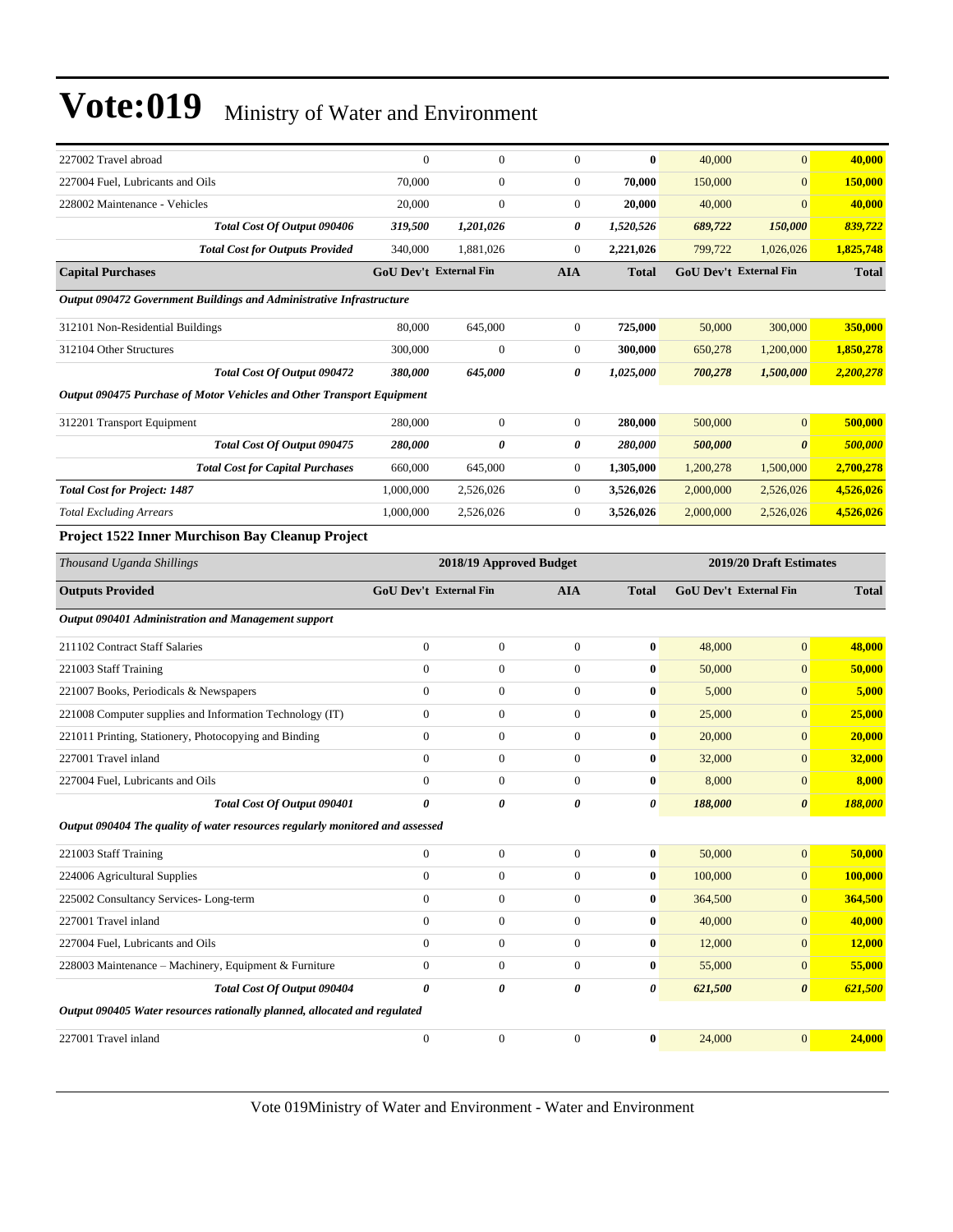| 227004 Fuel, Lubricants and Oils                                                   | $\boldsymbol{0}$       | $\boldsymbol{0}$        | $\mathbf{0}$     | $\bf{0}$     | 4,000                         | $\overline{0}$          | 4,000         |
|------------------------------------------------------------------------------------|------------------------|-------------------------|------------------|--------------|-------------------------------|-------------------------|---------------|
| Total Cost Of Output 090405                                                        | 0                      | 0                       | 0                | 0            | 28,000                        | $\pmb{\theta}$          | <b>28,000</b> |
| Output 090406 Catchment-based IWRM established                                     |                        |                         |                  |              |                               |                         |               |
| 225001 Consultancy Services- Short term                                            | $\overline{0}$         | $\boldsymbol{0}$        | $\mathbf{0}$     | $\bf{0}$     | 25,000                        | $\overline{0}$          | 25,000        |
| Total Cost Of Output 090406                                                        | 0                      | 0                       | 0                | 0            | 25,000                        | $\boldsymbol{\theta}$   | 25,000        |
| <b>Total Cost for Outputs Provided</b>                                             | $\boldsymbol{0}$       | $\mathbf{0}$            | $\overline{0}$   | $\bf{0}$     | 862,500                       | $\overline{0}$          | 862,500       |
| <b>Capital Purchases</b>                                                           | GoU Dev't External Fin |                         | <b>AIA</b>       | <b>Total</b> | GoU Dev't External Fin        |                         | <b>Total</b>  |
| Output 090472 Government Buildings and Administrative Infrastructure               |                        |                         |                  |              |                               |                         |               |
| 312101 Non-Residential Buildings                                                   | $\boldsymbol{0}$       | $\boldsymbol{0}$        | $\mathbf{0}$     | $\bf{0}$     | 50,000                        | $\overline{0}$          | 50,000        |
| Total Cost Of Output 090472                                                        | 0                      | 0                       | 0                | 0            | 50,000                        | $\boldsymbol{\theta}$   | 50,000        |
| Output 090475 Purchase of Motor Vehicles and Other Transport Equipment             |                        |                         |                  |              |                               |                         |               |
| 312201 Transport Equipment                                                         | $\boldsymbol{0}$       | $\boldsymbol{0}$        | $\mathbf{0}$     | $\bf{0}$     | 67,500                        | $\boldsymbol{0}$        | 67,500        |
| Total Cost Of Output 090475                                                        | 0                      | 0                       | 0                | 0            | 67,500                        | $\boldsymbol{\theta}$   | 67,500        |
| Output 090477 Purchase of Specialised Machinery & Equipment                        |                        |                         |                  |              |                               |                         |               |
|                                                                                    | $\boldsymbol{0}$       | $\mathbf{0}$            | $\mathbf{0}$     | $\bf{0}$     |                               | $\overline{0}$          | 10,000        |
| 312202 Machinery and Equipment<br>Total Cost Of Output 090477                      | 0                      | $\theta$                | 0                | 0            | 10,000                        | $\boldsymbol{\theta}$   |               |
|                                                                                    |                        |                         |                  |              | 10,000                        |                         | 10,000        |
| Output 090478 Purchase of Office and Residential Furniture and Fittings            |                        |                         |                  |              |                               |                         |               |
| 312203 Furniture & Fixtures                                                        | $\boldsymbol{0}$       | $\mathbf{0}$            | $\mathbf{0}$     | $\bf{0}$     | 10,000                        | $\mathbf{0}$            | 10,000        |
| Total Cost Of Output 090478                                                        | 0                      | 0                       | 0                | 0            | 10,000                        | 0                       | 10,000        |
| <b>Total Cost for Capital Purchases</b>                                            | $\boldsymbol{0}$       | $\boldsymbol{0}$        | $\mathbf{0}$     | $\bf{0}$     | 137,500                       | $\mathbf{0}$            | 137,500       |
| <b>Total Cost for Project: 1522</b>                                                | $\overline{0}$         | $\mathbf{0}$            | $\mathbf{0}$     | $\bf{0}$     | 1,000,000                     | $\overline{0}$          | 1,000,000     |
| <b>Total Excluding Arrears</b>                                                     | $\overline{0}$         | $\overline{0}$          | $\mathbf{0}$     | $\bf{0}$     | 1,000,000                     | $\overline{0}$          | 1,000,000     |
| Project 1530 Integrated Water Resources Management and Development Project (IWMDP) |                        |                         |                  |              |                               |                         |               |
| Thousand Uganda Shillings                                                          |                        | 2018/19 Approved Budget |                  |              |                               | 2019/20 Draft Estimates |               |
| <b>Outputs Provided</b>                                                            | GoU Dev't External Fin |                         | <b>AIA</b>       | <b>Total</b> | <b>GoU Dev't External Fin</b> |                         | <b>Total</b>  |
| Output 090401 Administration and Management support                                |                        |                         |                  |              |                               |                         |               |
| 221009 Welfare and Entertainment                                                   | $\boldsymbol{0}$       | $\boldsymbol{0}$        | $\boldsymbol{0}$ | $\bf{0}$     | 20,000                        | $\mathbf{0}$            | 20,000        |
| 221011 Printing, Stationery, Photocopying and Binding                              | $\boldsymbol{0}$       | $\boldsymbol{0}$        | $\mathbf{0}$     | $\bf{0}$     | 16,000                        | $\overline{0}$          | 16,000        |
| 221012 Small Office Equipment                                                      | 0                      | $\bf{0}$                | $\bf{0}$         | $\bf{0}$     | 10,000                        | $\theta$                | <b>10,000</b> |
| Total Cost Of Output 090401                                                        | 0                      | 0                       | 0                | 0            | 46,000                        | $\boldsymbol{\theta}$   | 46,000        |
| Output 090403 Water resources availability regularly monitored and assessed        |                        |                         |                  |              |                               |                         |               |
| 211102 Contract Staff Salaries                                                     | $\overline{0}$         | $\boldsymbol{0}$        | $\mathbf{0}$     | $\bf{0}$     | 81,208                        | $\overline{0}$          | 81,208        |
| 211103 Allowances (Inc. Casuals, Temporary)                                        | $\overline{0}$         | $\boldsymbol{0}$        | $\mathbf{0}$     | $\bf{0}$     | 10,000                        | $\mathbf{0}$            | 10,000        |
| 212101 Social Security Contributions                                               | $\boldsymbol{0}$       | $\boldsymbol{0}$        | $\mathbf{0}$     | $\bf{0}$     | 8,121                         | $\overline{0}$          | 8,121         |
| 225001 Consultancy Services- Short term                                            | $\overline{0}$         | $\boldsymbol{0}$        | $\mathbf{0}$     | $\bf{0}$     | $\mathbf{0}$                  | 200,000                 | 200,000       |
| 225002 Consultancy Services-Long-term                                              | $\overline{0}$         | $\boldsymbol{0}$        | $\mathbf{0}$     | $\bf{0}$     | $\mathbf{0}$                  | 400,000                 | 400,000       |
| 227001 Travel inland                                                               | $\overline{0}$         | $\boldsymbol{0}$        | $\mathbf{0}$     | $\bf{0}$     | 20,000                        | $\mathbf{0}$            | 20,000        |
| 227004 Fuel, Lubricants and Oils                                                   | $\boldsymbol{0}$       | $\boldsymbol{0}$        | $\boldsymbol{0}$ | $\bf{0}$     | 20,000                        | $\mathbf{0}$            | 20,000        |
|                                                                                    |                        |                         |                  |              |                               |                         |               |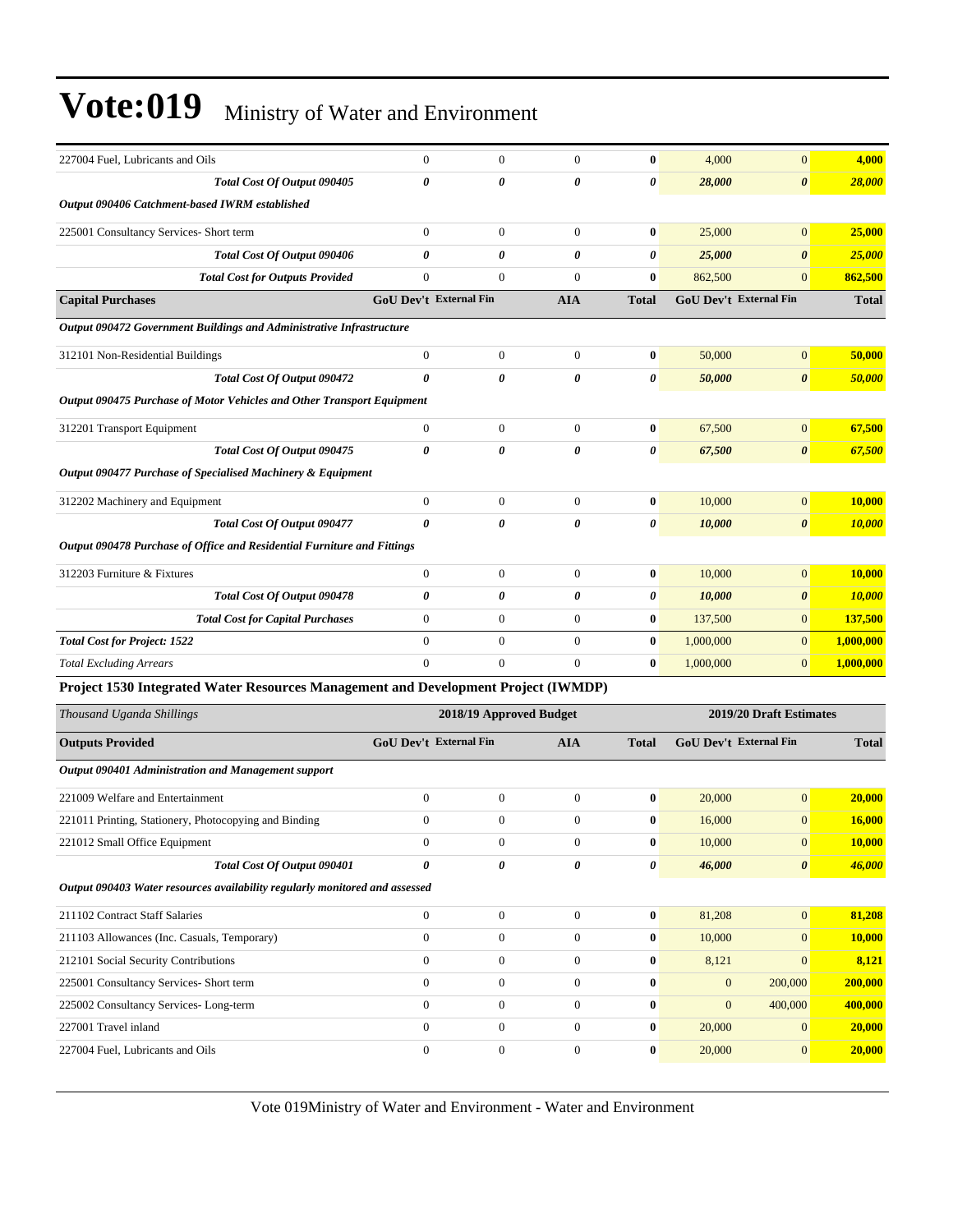| 228002 Maintenance - Vehicles                                            | $\boldsymbol{0}$              | $\boldsymbol{0}$        | $\boldsymbol{0}$ | $\bf{0}$     | 20,000                 | $\overline{0}$          | 20,000       |
|--------------------------------------------------------------------------|-------------------------------|-------------------------|------------------|--------------|------------------------|-------------------------|--------------|
| 228003 Maintenance - Machinery, Equipment & Furniture                    | $\boldsymbol{0}$              | $\boldsymbol{0}$        | $\mathbf{0}$     | $\bf{0}$     | 10,000                 | $\overline{0}$          | 10,000       |
| Total Cost Of Output 090403                                              | 0                             | 0                       | 0                | 0            | 169,329                | 600,000                 | 769,329      |
| Output 090406 Catchment-based IWRM established                           |                               |                         |                  |              |                        |                         |              |
| 211102 Contract Staff Salaries                                           | $\overline{0}$                | $\boldsymbol{0}$        | $\boldsymbol{0}$ | $\bf{0}$     | 71,208                 | $\overline{0}$          | 71,208       |
| 211103 Allowances (Inc. Casuals, Temporary)                              | $\boldsymbol{0}$              | $\boldsymbol{0}$        | $\boldsymbol{0}$ | $\bf{0}$     | 10,000                 | $\mathbf{0}$            | 10,000       |
| 212201 Social Security Contributions                                     | $\boldsymbol{0}$              | $\boldsymbol{0}$        | $\mathbf{0}$     | $\bf{0}$     | 7,121                  | $\overline{0}$          | 7,121        |
| 225001 Consultancy Services- Short term                                  | $\overline{0}$                | $\boldsymbol{0}$        | $\overline{0}$   | $\bf{0}$     | $\mathbf{0}$           | 3,500,000               | 3,500,000    |
| 225002 Consultancy Services-Long-term                                    | $\mathbf{0}$                  | $\boldsymbol{0}$        | $\mathbf{0}$     | $\bf{0}$     | 49,000                 | 5,000,000               | 5,049,000    |
| 227001 Travel inland                                                     | $\overline{0}$                | $\boldsymbol{0}$        | $\boldsymbol{0}$ | $\bf{0}$     | 50,000                 | $\overline{0}$          | 50,000       |
| 227004 Fuel, Lubricants and Oils                                         | $\overline{0}$                | $\boldsymbol{0}$        | $\boldsymbol{0}$ | $\bf{0}$     | 50,000                 | $\mathbf{0}$            | 50,000       |
| 228002 Maintenance - Vehicles                                            | $\overline{0}$                | $\boldsymbol{0}$        | $\mathbf{0}$     | $\bf{0}$     | 7,342                  | $\overline{0}$          | 7,342        |
| Total Cost Of Output 090406                                              | 0                             | 0                       | 0                | 0            | 244,671                | 8,500,000               | 8,744,671    |
| <b>Total Cost for Outputs Provided</b>                                   | $\overline{0}$                | $\boldsymbol{0}$        | $\overline{0}$   | $\bf{0}$     | 460,000                | 9,100,000               | 9,560,000    |
| <b>Capital Purchases</b>                                                 | <b>GoU Dev't External Fin</b> |                         | <b>AIA</b>       | <b>Total</b> | GoU Dev't External Fin |                         | <b>Total</b> |
| Output 090472 Government Buildings and Administrative Infrastructure     |                               |                         |                  |              |                        |                         |              |
| 312101 Non-Residential Buildings                                         | $\boldsymbol{0}$              | $\boldsymbol{0}$        | $\boldsymbol{0}$ | $\bf{0}$     | 100,000                | 2,065,529               | 2,165,529    |
| 312104 Other Structures                                                  | $\boldsymbol{0}$              | $\boldsymbol{0}$        | $\boldsymbol{0}$ | $\bf{0}$     | 100,000                | 5,000,000               | 5,100,000    |
| Total Cost Of Output 090472                                              | 0                             | 0                       | $\pmb{\theta}$   | 0            | 200,000                | 7,065,529               | 7,265,529    |
| <b>Total Cost for Capital Purchases</b>                                  | $\mathbf{0}$                  | $\boldsymbol{0}$        | $\mathbf{0}$     | $\bf{0}$     | 200,000                | 7,065,529               | 7,265,529    |
| <b>Total Cost for Project: 1530</b>                                      | $\overline{0}$                | $\boldsymbol{0}$        | $\mathbf{0}$     | $\bf{0}$     | 660,000                | 16,165,529              | 16,825,529   |
| <b>Total Excluding Arrears</b>                                           | $\overline{0}$                | $\boldsymbol{0}$        | $\boldsymbol{0}$ | $\bf{0}$     | 660,000                | 16,165,529              | 16,825,529   |
|                                                                          |                               | GoU External Fin        | <b>AIA</b>       | <b>Total</b> | GoU                    | <b>External Fin</b>     | <b>Total</b> |
| <b>Total Cost for Programme 04</b>                                       | 14,296,650                    | 30,369,000              | $\bf{0}$         | 44,665,650   | 17,296,621             | 30,369,000              | 47,665,621   |
| <b>Total Excluding Arrears</b>                                           | 14,296,650                    | 30,369,000              | $\boldsymbol{0}$ | 44,665,650   | 17,296,621             | 30,369,000              | 47,665,621   |
| Programmme 05 Natural Resources Management                               |                               |                         |                  |              |                        |                         |              |
| <b>Recurrent Budget Estimates</b>                                        |                               |                         |                  |              |                        |                         |              |
| <b>SubProgramme 14 Environment Support Services</b>                      |                               |                         |                  |              |                        |                         |              |
| Thousand Uganda Shillings                                                |                               | 2018/19 Approved Budget |                  |              |                        | 2019/20 Draft Estimates |              |
| <b>Outputs Provided</b>                                                  | Wage                          | Non Wage                | AIA              | <b>Total</b> | Wage                   | Non Wage                | <b>Total</b> |
| Output 090501 Promotion of Knowledge of Enviroment and Natural Resources |                               |                         |                  |              |                        |                         |              |
| 221002 Workshops and Seminars                                            | $\boldsymbol{0}$              | 60,000                  | $\boldsymbol{0}$ | 60,000       | $\mathbf{0}$           | $\mathbf{0}$            | $\bf{0}$     |
| 221011 Printing, Stationery, Photocopying and Binding                    | $\boldsymbol{0}$              | 20,000                  | $\boldsymbol{0}$ | 20,000       | $\mathbf{0}$           | 15,000                  | 15,000       |
| 227001 Travel inland                                                     | $\boldsymbol{0}$              | $\boldsymbol{0}$        | $\boldsymbol{0}$ | $\bf{0}$     | $\boldsymbol{0}$       | 20,000                  | 20,000       |
| <b>Total Cost of Output 01</b>                                           | 0                             | 80,000                  | 0                | 80,000       | $\boldsymbol{\theta}$  | 35,000                  | 35,000       |
| Output 090502 Restoration of degraded and Protection of ecosystems       |                               |                         |                  |              |                        |                         |              |
| 223001 Property Expenses                                                 |                               |                         |                  |              |                        |                         |              |
|                                                                          | $\boldsymbol{0}$              | 187,040                 | $\boldsymbol{0}$ | 187,040      | $\boldsymbol{0}$       | 471,598                 | 471,598      |
| <b>Total Cost of Output 02</b>                                           | 0                             | 187,040                 | 0                | 187,040      | $\boldsymbol{\theta}$  | 471,598                 | 471,598      |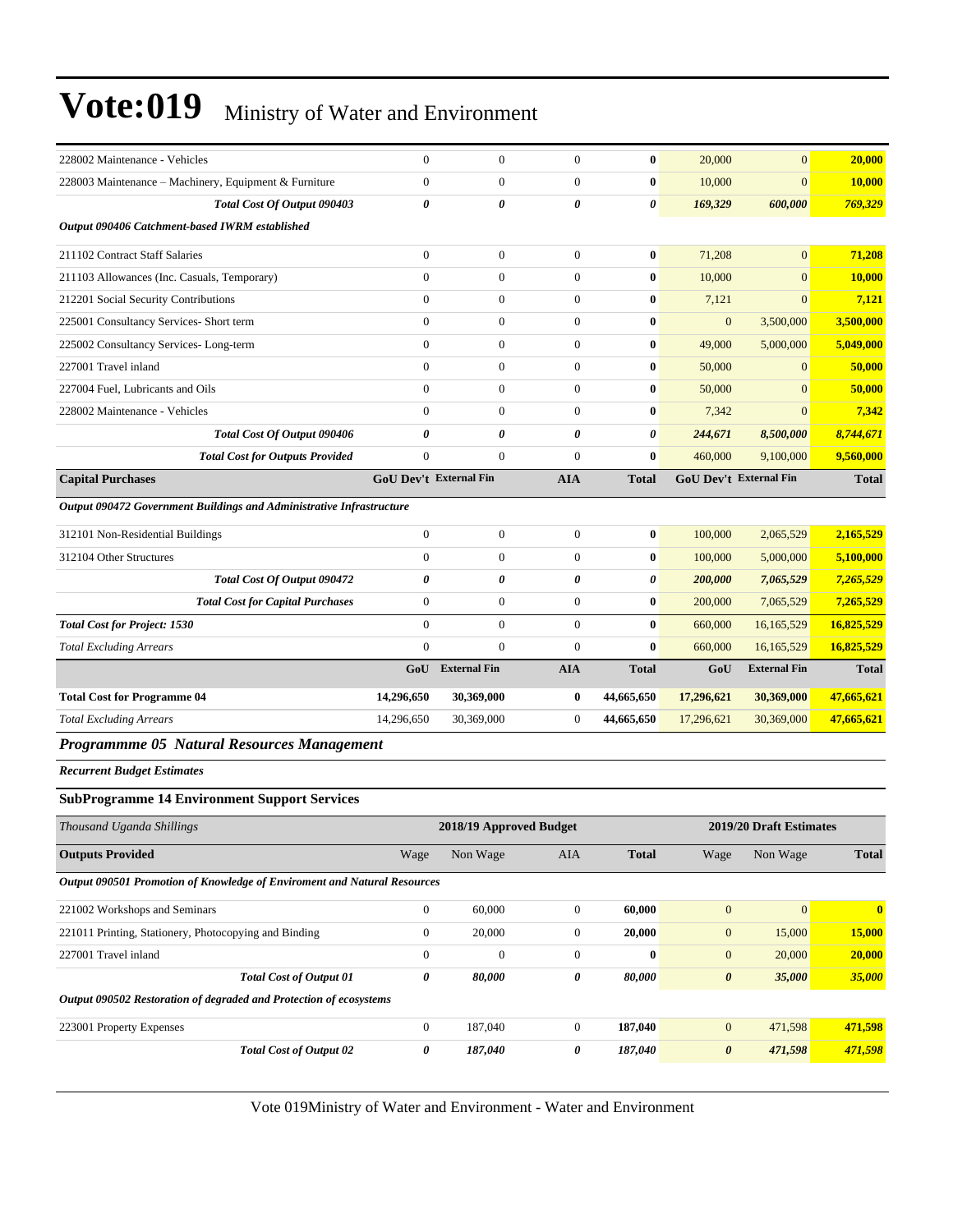| Output 090503 Policy, Planning, Legal and Institutional Framework.                |                  |                         |                  |              |                         |                  |              |
|-----------------------------------------------------------------------------------|------------------|-------------------------|------------------|--------------|-------------------------|------------------|--------------|
| 225002 Consultancy Services-Long-term                                             | $\boldsymbol{0}$ | 281,700                 | $\boldsymbol{0}$ | 281,700      | $\mathbf{0}$            | $\mathbf{0}$     | $\mathbf{0}$ |
| 227004 Fuel, Lubricants and Oils                                                  | $\boldsymbol{0}$ | $\boldsymbol{0}$        | $\boldsymbol{0}$ | $\bf{0}$     | $\boldsymbol{0}$        | 6,000            | 6,000        |
| <b>Total Cost of Output 03</b>                                                    | 0                | 281,700                 | $\pmb{\theta}$   | 281,700      | $\boldsymbol{\theta}$   | 6,000            | 6,000        |
| Output 090504 Coordination, Monitoring, Inspection, Mobilisation and Supervision. |                  |                         |                  |              |                         |                  |              |
| 221002 Workshops and Seminars                                                     | $\boldsymbol{0}$ | 7,500                   | $\boldsymbol{0}$ | 7,500        | $\mathbf{0}$            | $\mathbf{0}$     | $\bf{0}$     |
| 227001 Travel inland                                                              | $\boldsymbol{0}$ | 30,900                  | $\boldsymbol{0}$ | 30,900       | $\mathbf{0}$            | 23,542           | 23,542       |
| <b>Total Cost of Output 04</b>                                                    | 0                | 38,400                  | 0                | 38,400       | 0                       | 23,542           | 23,542       |
| Output 090505 Capacity building and Technical back-stopping.                      |                  |                         |                  |              |                         |                  |              |
| 221003 Staff Training                                                             | $\boldsymbol{0}$ | 15,000                  | $\boldsymbol{0}$ | 15,000       | $\mathbf{0}$            | 66,000           | 66,000       |
| <b>Total Cost of Output 05</b>                                                    | 0                | 15,000                  | $\pmb{\theta}$   | 15,000       | $\boldsymbol{\theta}$   | 66,000           | 66,000       |
| <b>Output 090506 Administration and Management Support</b>                        |                  |                         |                  |              |                         |                  |              |
| 211101 General Staff Salaries                                                     | 159,455          | $\boldsymbol{0}$        | $\boldsymbol{0}$ | 159,455      | 159,455                 | $\mathbf{0}$     | 159,455      |
| 221007 Books, Periodicals & Newspapers                                            | $\boldsymbol{0}$ | 3,520                   | $\boldsymbol{0}$ | 3,520        | $\mathbf{0}$            | 3,520            | 3,520        |
| 221009 Welfare and Entertainment                                                  | $\boldsymbol{0}$ | 7,000                   | $\boldsymbol{0}$ | 7,000        | $\mathbf{0}$            | 7,000            | 7,000        |
| 221011 Printing, Stationery, Photocopying and Binding                             | $\boldsymbol{0}$ | 8,000                   | $\boldsymbol{0}$ | 8,000        | $\mathbf{0}$            | 8,000            | 8,000        |
| 221012 Small Office Equipment                                                     | $\boldsymbol{0}$ | 2,000                   | $\boldsymbol{0}$ | 2,000        | $\mathbf{0}$            | 2,000            | 2,000        |
| 227004 Fuel, Lubricants and Oils                                                  | $\boldsymbol{0}$ | 55,302                  | $\boldsymbol{0}$ | 55,302       | $\boldsymbol{0}$        | 55,302           | 55,302       |
| 228002 Maintenance - Vehicles                                                     | $\boldsymbol{0}$ | 7,100                   | $\boldsymbol{0}$ | 7,100        | $\boldsymbol{0}$        | 7,100            | 7,100        |
| Total Cost of Output 06                                                           | 159,455          | 82,922                  | 0                | 242,377      | 159,455                 | 82,922           | 242,377      |
| <b>Total Cost Of Outputs Provided</b>                                             | 159,455          | 685,062                 | $\bf{0}$         | 844,517      | 159,455                 | 685,062          | 844,517      |
| <b>Total Cost for SubProgramme 14</b>                                             | 159,455          | 685,062                 | $\bf{0}$         | 844,517      | 159,455                 | 685,062          | 844,517      |
| <b>Total Excluding Arrears</b>                                                    | 159,455          | 685,062                 | $\boldsymbol{0}$ | 844,517      | 159,455                 | 685,062          | 844,517      |
| <b>SubProgramme 15 Forestry Support Services</b>                                  |                  |                         |                  |              |                         |                  |              |
| Thousand Uganda Shillings                                                         |                  | 2018/19 Approved Budget |                  |              | 2019/20 Draft Estimates |                  |              |
| <b>Outputs Provided</b>                                                           | Wage             | Non Wage                | AIA              | <b>Total</b> | Wage                    | Non Wage         | <b>Total</b> |
| Output 090501 Promotion of Knowledge of Enviroment and Natural Resources          |                  |                         |                  |              |                         |                  |              |
| 221001 Advertising and Public Relations                                           | $\boldsymbol{0}$ | 30,000                  | $\boldsymbol{0}$ | 30,000       | $\boldsymbol{0}$        | 30,000           | 30,000       |
| 221011 Printing, Stationery, Photocopying and Binding                             | $\boldsymbol{0}$ | 20,000                  | $\boldsymbol{0}$ | 20,000       | $\mathbf{0}$            | 20,000           | 20,000       |
| 227001 Travel inland                                                              | $\boldsymbol{0}$ | 20,000                  | $\boldsymbol{0}$ | 20,000       | $\boldsymbol{0}$        | 20,000           | 20,000       |
| 227004 Fuel, Lubricants and Oils                                                  | $\boldsymbol{0}$ | 20,000                  | $\boldsymbol{0}$ | 20,000       | $\boldsymbol{0}$        | 20,000           | 20,000       |
| <b>Total Cost of Output 01</b>                                                    | 0                | 90,000                  | 0                | 90,000       | $\boldsymbol{\theta}$   | 90,000           | 90,000       |
| Output 090502 Restoration of degraded and Protection of ecosystems                |                  |                         |                  |              |                         |                  |              |
| 211103 Allowances (Inc. Casuals, Temporary)                                       | $\boldsymbol{0}$ | 33,000                  | $\boldsymbol{0}$ | 33,000       | $\mathbf{0}$            | $\boldsymbol{0}$ | $\bf{0}$     |
| 224006 Agricultural Supplies                                                      | $\boldsymbol{0}$ | 2,097,000               | $\boldsymbol{0}$ | 2,097,000    | $\mathbf{0}$            | 1,800,000        | 1,800,000    |
| 227001 Travel inland                                                              | $\boldsymbol{0}$ | 40,000                  | $\boldsymbol{0}$ | 40,000       | $\boldsymbol{0}$        | $\mathbf{0}$     | $\bf{0}$     |
| <b>Total Cost of Output 02</b>                                                    | 0                | 2,170,000               | 0                | 2,170,000    | $\boldsymbol{\theta}$   | 1,800,000        | 1,800,000    |
| Output 090503 Policy, Planning, Legal and Institutional Framework.                |                  |                         |                  |              |                         |                  |              |
| 211103 Allowances (Inc. Casuals, Temporary)                                       | $\boldsymbol{0}$ | 40,000                  | $\boldsymbol{0}$ | 40,000       | $\mathbf{0}$            | 60,000           | 60,000       |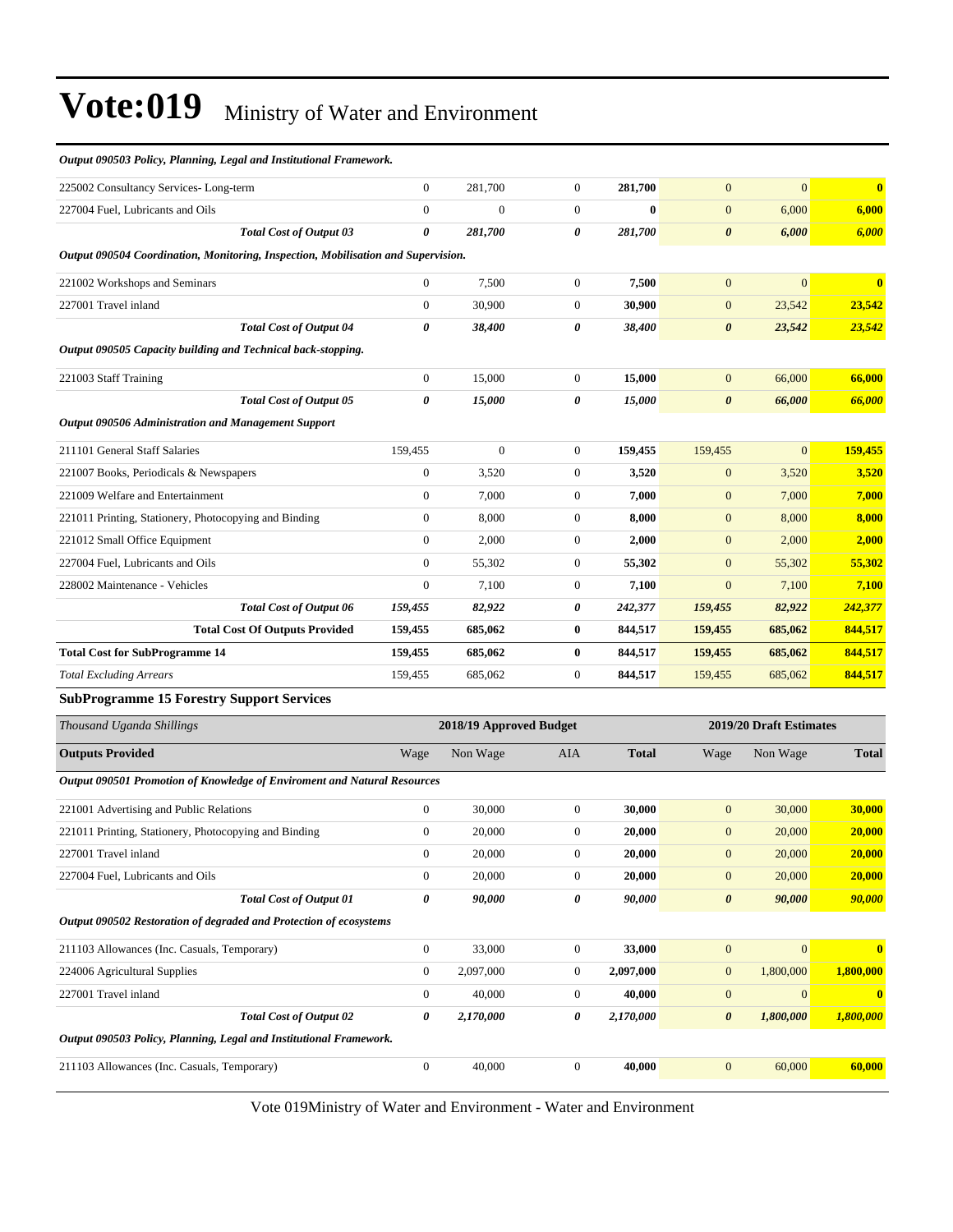| 221002 Workshops and Seminars                                                                   | $\boldsymbol{0}$                 | 30,000           | $\boldsymbol{0}$                     | 30,000                | $\mathbf{0}$                     | 30,000                       | 30,000               |  |  |  |  |
|-------------------------------------------------------------------------------------------------|----------------------------------|------------------|--------------------------------------|-----------------------|----------------------------------|------------------------------|----------------------|--|--|--|--|
| 221011 Printing, Stationery, Photocopying and Binding                                           | $\boldsymbol{0}$                 | 20,000           | $\boldsymbol{0}$                     | 20,000                | $\mathbf{0}$                     | 16,000                       | 16,000               |  |  |  |  |
| 225002 Consultancy Services-Long-term                                                           | $\boldsymbol{0}$                 | $\boldsymbol{0}$ | $\boldsymbol{0}$                     | $\bf{0}$              | $\mathbf{0}$                     | 80,000                       | 80,000               |  |  |  |  |
| <b>Total Cost of Output 03</b>                                                                  | 0                                | 90,000           | 0                                    | 90,000                | $\boldsymbol{\theta}$            | 186,000                      | 186,000              |  |  |  |  |
| Output 090504 Coordination, Monitoring, Inspection, Mobilisation and Supervision.               |                                  |                  |                                      |                       |                                  |                              |                      |  |  |  |  |
| 211103 Allowances (Inc. Casuals, Temporary)                                                     | $\boldsymbol{0}$                 | 20,000           | $\boldsymbol{0}$                     | 20,000                | $\mathbf{0}$                     | 20,000                       | 20,000               |  |  |  |  |
| 221002 Workshops and Seminars                                                                   | $\mathbf{0}$                     | 20,000           | $\boldsymbol{0}$                     | 20,000                | $\mathbf{0}$                     | 20,000                       | 20,000               |  |  |  |  |
| 227001 Travel inland                                                                            | $\mathbf{0}$                     | 20,000           | $\boldsymbol{0}$                     | 20,000                | $\mathbf{0}$                     | 20,000                       | 20,000               |  |  |  |  |
| <b>Total Cost of Output 04</b>                                                                  | 0                                | 60,000           | 0                                    | 60,000                | $\boldsymbol{\theta}$            | 60,000                       | 60,000               |  |  |  |  |
| <b>Output 090506 Administration and Management Support</b>                                      |                                  |                  |                                      |                       |                                  |                              |                      |  |  |  |  |
| 211101 General Staff Salaries                                                                   | 166,832                          | $\boldsymbol{0}$ | $\boldsymbol{0}$                     | 166,832               | 166,832                          | $\overline{0}$               | 166,832              |  |  |  |  |
| 221009 Welfare and Entertainment                                                                | $\boldsymbol{0}$                 | 5,000            | $\boldsymbol{0}$                     | 5,000                 | $\mathbf{0}$                     | 12,000                       | 12,000               |  |  |  |  |
| 221011 Printing, Stationery, Photocopying and Binding                                           | $\boldsymbol{0}$                 | 10,000           | $\boldsymbol{0}$                     | 10,000                | $\boldsymbol{0}$                 | 12,000                       | 12,000               |  |  |  |  |
| 223005 Electricity                                                                              | $\mathbf{0}$                     | 2,000            | $\boldsymbol{0}$                     | 2,000                 | $\mathbf{0}$                     | 2,000                        | 2,000                |  |  |  |  |
| 223006 Water                                                                                    | $\boldsymbol{0}$                 | 2,000            | $\boldsymbol{0}$                     | 2,000                 | $\mathbf{0}$                     | 2,000                        | 2,000                |  |  |  |  |
| 227004 Fuel. Lubricants and Oils                                                                | $\mathbf{0}$                     | 12,000           | $\boldsymbol{0}$                     | 12,000                | $\mathbf{0}$                     | 37,471                       | 37,471               |  |  |  |  |
| 228002 Maintenance - Vehicles                                                                   | $\mathbf{0}$                     | 12,471           | 0                                    | 12,471                | $\mathbf{0}$                     | 12,000                       | 12,000               |  |  |  |  |
| <b>Total Cost of Output 06</b>                                                                  | 166,832                          | 43,471           | 0                                    | 210,303               | 166,832                          | 77,471                       | 244,303              |  |  |  |  |
| <b>Total Cost Of Outputs Provided</b>                                                           | 166,832                          | 2,453,471        | $\bf{0}$                             | 2,620,303             | 166,832                          | 2,213,471                    | 2,380,303            |  |  |  |  |
| <b>Outputs Funded</b>                                                                           | Wage                             | Non Wage         | AIA                                  | <b>Total</b>          | Wage                             | Non Wage                     | <b>Total</b>         |  |  |  |  |
| Output 090551 Operational support to private institutions                                       |                                  |                  |                                      |                       |                                  |                              |                      |  |  |  |  |
| 263104 Transfers to other govt. Units (Current)                                                 | $\boldsymbol{0}$                 | $\boldsymbol{0}$ | $\boldsymbol{0}$                     | $\bf{0}$              | $\mathbf{0}$                     | 40,000                       | 40,000               |  |  |  |  |
| o/w Support to the Environment Protection police force                                          | 0                                | 0                | 0                                    | $\bf{0}$              | $\boldsymbol{0}$                 | 40,000                       | 40,000               |  |  |  |  |
| <b>Total Cost of Output 51</b>                                                                  | 0                                | 0                | 0                                    | $\boldsymbol{\theta}$ | 0                                | 40,000                       | 40,000               |  |  |  |  |
| <b>Total Cost Of Outputs Funded</b>                                                             | $\bf{0}$                         | $\bf{0}$         | 0                                    | $\bf{0}$              | $\bf{0}$                         | 40,000                       | 40,000               |  |  |  |  |
| <b>Total Cost for SubProgramme 15</b>                                                           | 166,832                          | 2,453,471        | 0                                    | 2,620,303             | 166,832                          | 2,253,471                    | 2,420,303            |  |  |  |  |
| <b>Total Excluding Arrears</b>                                                                  | 166,832                          | 2,453,471        | $\boldsymbol{0}$                     | 2,620,303             | 166,832                          | 2,253,471                    | 2,420,303            |  |  |  |  |
| <b>SubProgramme 16 Wetland Management Services</b>                                              |                                  |                  |                                      |                       |                                  |                              |                      |  |  |  |  |
| Thousand Uganda Shillings                                                                       | 2018/19 Approved Budget          |                  |                                      |                       | 2019/20 Draft Estimates          |                              |                      |  |  |  |  |
| <b>Outputs Provided</b>                                                                         | Wage                             | Non Wage         | AIA                                  | <b>Total</b>          | Wage                             | Non Wage                     | Total                |  |  |  |  |
| Output 090501 Promotion of Knowledge of Enviroment and Natural Resources                        |                                  |                  |                                      |                       |                                  |                              |                      |  |  |  |  |
|                                                                                                 |                                  |                  |                                      |                       |                                  |                              |                      |  |  |  |  |
| 211102 Contract Staff Salaries                                                                  | 30,000                           | $\boldsymbol{0}$ | $\boldsymbol{0}$                     | 30,000                | $\mathbf{0}$                     | $\boldsymbol{0}$             | $\bf{0}$             |  |  |  |  |
| 212201 Social Security Contributions<br>221001 Advertising and Public Relations                 | $\mathbf{0}$                     | 3,000            | $\boldsymbol{0}$                     | 3,000                 | $\mathbf{0}$                     | $\mathbf{0}$                 | $\bf{0}$             |  |  |  |  |
|                                                                                                 | $\boldsymbol{0}$                 | 5,431            | $\boldsymbol{0}$                     | 5,431                 | $\boldsymbol{0}$                 | $\overline{0}$               | $\bf{0}$             |  |  |  |  |
| 221007 Books, Periodicals & Newspapers<br>221011 Printing, Stationery, Photocopying and Binding | $\boldsymbol{0}$<br>$\mathbf{0}$ | 1,200<br>10,000  | $\boldsymbol{0}$<br>$\boldsymbol{0}$ | 1,200<br>10,000       | $\boldsymbol{0}$<br>$\mathbf{0}$ | $\mathbf{0}$<br>$\mathbf{0}$ | $\bf{0}$<br>$\bf{0}$ |  |  |  |  |
|                                                                                                 | $\mathbf{0}$                     | 200,000          | $\boldsymbol{0}$                     | 200,000               | $\mathbf{0}$                     | $\mathbf{0}$                 | $\bf{0}$             |  |  |  |  |
| 223001 Property Expenses<br>225002 Consultancy Services-Long-term                               | $\mathbf{0}$                     | 100,000          | 0                                    | 100,000               | $\mathbf{0}$                     | $\overline{0}$               | $\bf{0}$             |  |  |  |  |
| 226002 Licenses                                                                                 | $\boldsymbol{0}$                 | 14,960           | $\boldsymbol{0}$                     | 14,960                | $\boldsymbol{0}$                 | $\mathbf{0}$                 |                      |  |  |  |  |
|                                                                                                 |                                  |                  |                                      |                       |                                  |                              | $\bf{0}$             |  |  |  |  |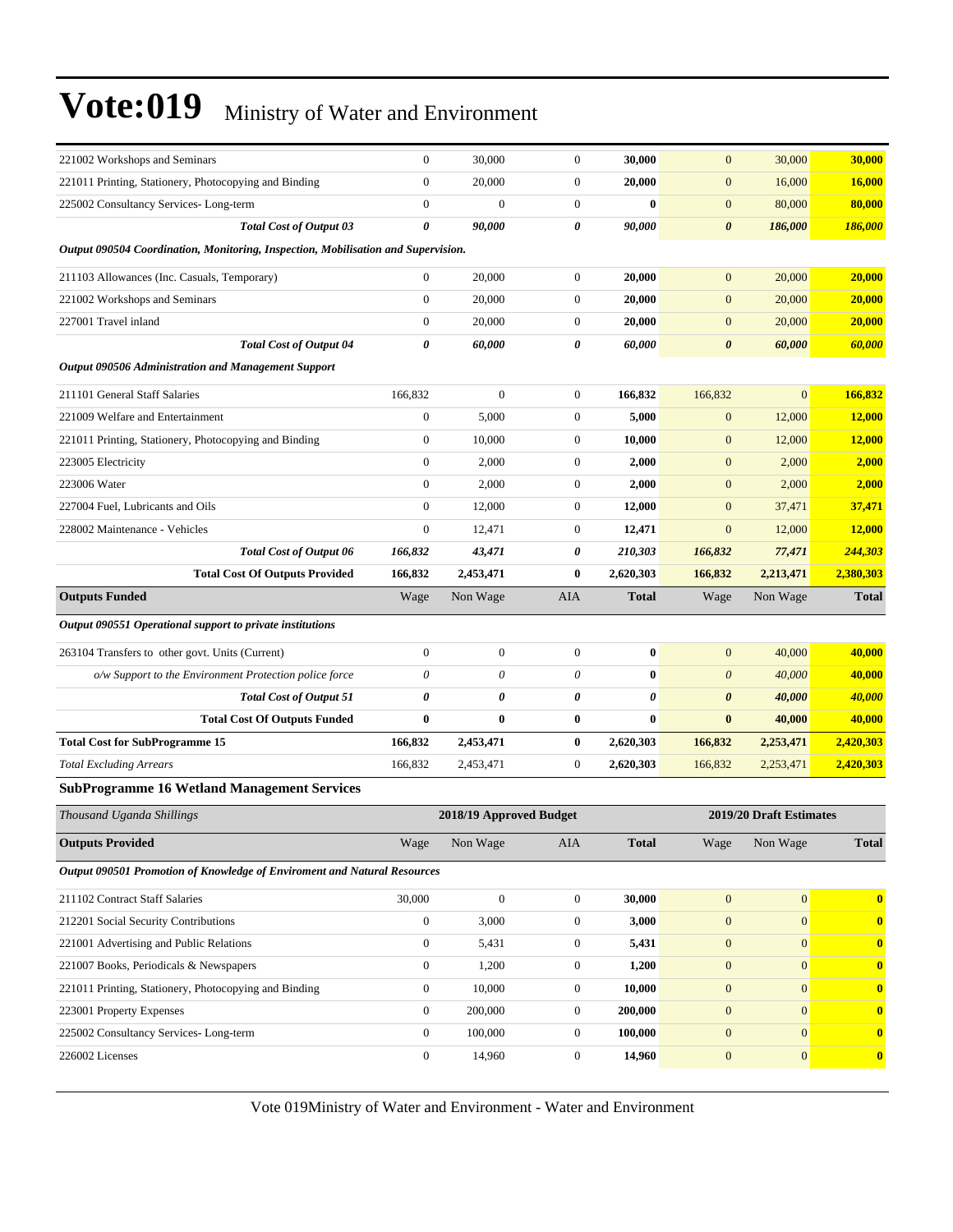| 227001 Travel inland                                                              | $\mathbf{0}$     | 10.040           | $\mathbf{0}$     | 10,040  | $\mathbf{0}$          | $\mathbf{0}$<br>$\bf{0}$                       |
|-----------------------------------------------------------------------------------|------------------|------------------|------------------|---------|-----------------------|------------------------------------------------|
| 227004 Fuel, Lubricants and Oils                                                  | $\mathbf{0}$     | 10,000           | $\boldsymbol{0}$ | 10,000  | $\boldsymbol{0}$      | $\mathbf{0}$<br>$\mathbf{0}$                   |
| 228002 Maintenance - Vehicles                                                     | $\boldsymbol{0}$ | 5,000            | $\boldsymbol{0}$ | 5,000   | $\mathbf{0}$          | $\mathbf{0}$<br>$\bf{0}$                       |
| 228003 Maintenance - Machinery, Equipment & Furniture                             | $\mathbf{0}$     | 2,000            | $\mathbf{0}$     | 2,000   | $\mathbf{0}$          | $\mathbf{0}$<br>$\mathbf{0}$                   |
| <b>Total Cost of Output 01</b>                                                    | 30,000           | 361,631          | 0                | 391,631 | $\boldsymbol{\theta}$ | $\boldsymbol{\theta}$<br>$\boldsymbol{\theta}$ |
| Output 090502 Restoration of degraded and Protection of ecosystems                |                  |                  |                  |         |                       |                                                |
| 211102 Contract Staff Salaries                                                    | 50,000           | $\boldsymbol{0}$ | $\mathbf{0}$     | 50,000  | $\mathbf{0}$          | $\mathbf{0}$<br>$\bf{0}$                       |
| 211103 Allowances (Inc. Casuals, Temporary)                                       | $\boldsymbol{0}$ | 10,000           | $\mathbf{0}$     | 10,000  | $\mathbf{0}$          | $\mathbf{0}$<br>$\bf{0}$                       |
| 223001 Property Expenses                                                          | $\mathbf{0}$     | 836,046          | $\mathbf{0}$     | 836,046 | $\mathbf{0}$          | $\mathbf{0}$<br>$\bf{0}$                       |
| 223005 Electricity                                                                | $\mathbf{0}$     | 12,000           | $\boldsymbol{0}$ | 12,000  | $\mathbf{0}$          | $\mathbf{0}$<br>$\mathbf{0}$                   |
| 227001 Travel inland                                                              | $\boldsymbol{0}$ | 20,000           | $\boldsymbol{0}$ | 20,000  | $\mathbf{0}$          | $\mathbf{0}$<br>$\mathbf{0}$                   |
| 227004 Fuel, Lubricants and Oils                                                  | $\boldsymbol{0}$ | 10,000           | $\mathbf{0}$     | 10,000  | $\mathbf{0}$          | $\mathbf{0}$<br>$\bf{0}$                       |
| 228002 Maintenance - Vehicles                                                     | $\mathbf{0}$     | 7,563            | $\mathbf{0}$     | 7,563   | $\mathbf{0}$          | $\mathbf{0}$<br>$\mathbf{0}$                   |
| <b>Total Cost of Output 02</b>                                                    | 50,000           | 895,609          | 0                | 945,609 | $\boldsymbol{\theta}$ | $\boldsymbol{\theta}$<br>$\boldsymbol{\theta}$ |
| Output 090503 Policy, Planning, Legal and Institutional Framework.                |                  |                  |                  |         |                       |                                                |
| 211102 Contract Staff Salaries                                                    | 20,000           | $\overline{0}$   | $\boldsymbol{0}$ | 20.000  | $\mathbf{0}$          | $\mathbf{0}$<br>$\mathbf{0}$                   |
| 211103 Allowances (Inc. Casuals, Temporary)                                       | $\boldsymbol{0}$ | 4,000            | $\boldsymbol{0}$ | 4,000   | $\mathbf{0}$          | $\mathbf{0}$<br>$\bf{0}$                       |
| 221002 Workshops and Seminars                                                     | $\boldsymbol{0}$ | 10,000           | $\mathbf{0}$     | 10,000  | $\mathbf{0}$          | $\mathbf{0}$<br>$\mathbf{0}$                   |
| 221007 Books, Periodicals & Newspapers                                            | $\boldsymbol{0}$ | 5,168            | $\mathbf{0}$     | 5,168   | $\boldsymbol{0}$      | $\mathbf{0}$<br>$\mathbf{0}$                   |
| 222001 Telecommunications                                                         | $\boldsymbol{0}$ | 1,232            | $\mathbf{0}$     | 1,232   | $\mathbf{0}$          | $\mathbf{0}$<br>$\bf{0}$                       |
| 225002 Consultancy Services-Long-term                                             | $\mathbf{0}$     | 100,000          | $\boldsymbol{0}$ | 100,000 | $\mathbf{0}$          | $\mathbf{0}$<br>$\bf{0}$                       |
| 227001 Travel inland                                                              | $\mathbf{0}$     | 10,000           | $\boldsymbol{0}$ | 10,000  | $\mathbf{0}$          | $\mathbf{0}$<br>$\bf{0}$                       |
| 227004 Fuel, Lubricants and Oils                                                  | $\mathbf{0}$     | 12,000           | $\mathbf{0}$     | 12,000  | $\mathbf{0}$          | $\mathbf{0}$<br>$\mathbf{0}$                   |
| 228002 Maintenance - Vehicles                                                     | $\boldsymbol{0}$ | 10,600           | $\mathbf{0}$     | 10,600  | $\boldsymbol{0}$      | $\mathbf{0}$<br>$\mathbf{0}$                   |
| <b>Total Cost of Output 03</b>                                                    | 20,000           | 153,000          | 0                | 173,000 | $\boldsymbol{\theta}$ | $\boldsymbol{\theta}$<br>$\boldsymbol{\theta}$ |
| Output 090504 Coordination, Monitoring, Inspection, Mobilisation and Supervision. |                  |                  |                  |         |                       |                                                |
| 211102 Contract Staff Salaries                                                    | 40,000           | $\boldsymbol{0}$ | $\boldsymbol{0}$ | 40,000  | $\mathbf{0}$          | $\mathbf{0}$<br>$\mathbf{0}$                   |
| 211103 Allowances (Inc. Casuals, Temporary)                                       | $\mathbf{0}$     | 4,000            | $\boldsymbol{0}$ | 4,000   | $\mathbf{0}$          | $\mathbf{0}$<br>$\bf{0}$                       |
| 212201 Social Security Contributions                                              | $\mathbf{0}$     | 4,000            | $\mathbf{0}$     | 4,000   | $\mathbf{0}$          | $\mathbf{0}$<br>$\bf{0}$                       |
| 221008 Computer supplies and Information Technology (IT)                          | $\boldsymbol{0}$ | 4,000            | $\mathbf{0}$     | 4,000   | $\mathbf{0}$          | $\mathbf{0}$<br>$\bf{0}$                       |
| 222001 Telecommunications                                                         | $\boldsymbol{0}$ | 1,000            | $\boldsymbol{0}$ | 1,000   | $\boldsymbol{0}$      | $\boldsymbol{0}$<br>$\bf{0}$                   |
| 223004 Guard and Security services                                                | $\mathbf{0}$     | 10,000           | $\mathbf{0}$     | 10,000  | $\boldsymbol{0}$      | $\boldsymbol{0}$<br>$\bf{0}$                   |
| 227001 Travel inland                                                              | $\mathbf{0}$     | 10,000           | $\boldsymbol{0}$ | 10,000  | $\boldsymbol{0}$      | $\mathbf{0}$<br>$\mathbf{0}$                   |
| 227004 Fuel, Lubricants and Oils                                                  | $\mathbf{0}$     | 10,000           | $\boldsymbol{0}$ | 10,000  | $\mathbf{0}$          | $\mathbf{0}$<br>$\mathbf{0}$                   |
| 228002 Maintenance - Vehicles                                                     | $\mathbf{0}$     | 8,000            | $\boldsymbol{0}$ | 8,000   | $\mathbf{0}$          | $\mathbf{0}$<br>$\mathbf{0}$                   |
| <b>Total Cost of Output 04</b>                                                    | 40,000           | 51,000           | 0                | 91,000  | $\boldsymbol{\theta}$ | $\pmb{\theta}$<br>$\boldsymbol{\theta}$        |
| Output 090505 Capacity building and Technical back-stopping.                      |                  |                  |                  |         |                       |                                                |
| 211102 Contract Staff Salaries                                                    | 20,000           | $\boldsymbol{0}$ | $\boldsymbol{0}$ | 20,000  | $\boldsymbol{0}$      | $\boldsymbol{0}$<br>$\mathbf{0}$               |
| 212201 Social Security Contributions                                              | $\mathbf{0}$     | 1,956            | $\boldsymbol{0}$ | 1,956   | $\mathbf{0}$          | $\mathbf{0}$<br>$\mathbf{0}$                   |
| 221003 Staff Training                                                             | $\boldsymbol{0}$ | 25,599           | $\boldsymbol{0}$ | 25,599  | $\mathbf{0}$          | $\mathbf{0}$<br>$\bf{0}$                       |
|                                                                                   |                  |                  |                  |         |                       |                                                |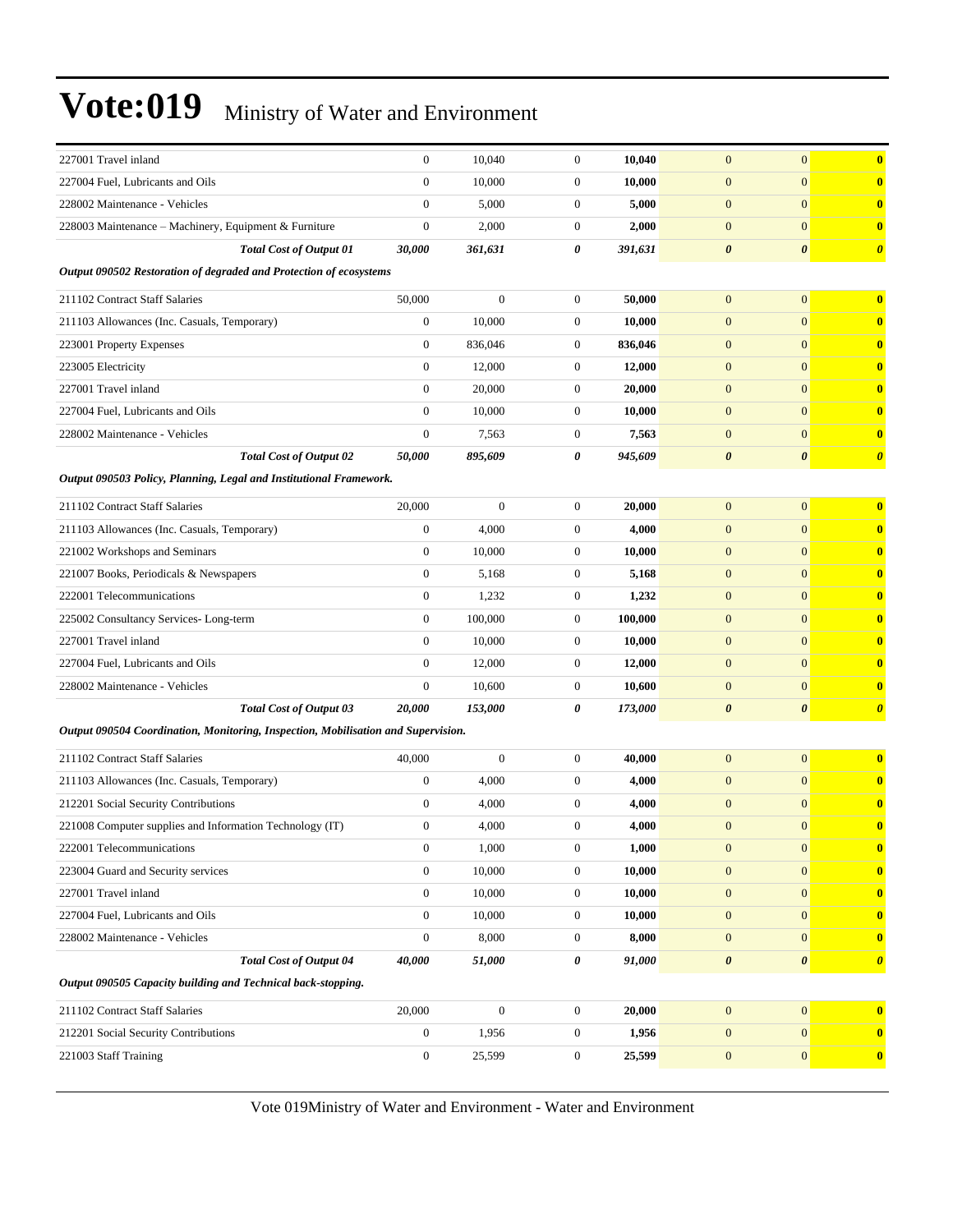| 227001 Travel inland                                                            | $\boldsymbol{0}$              | 3,880                   | $\boldsymbol{0}$ | 3,880        | $\mathbf{0}$           | $\mathbf{0}$            | $\bf{0}$              |
|---------------------------------------------------------------------------------|-------------------------------|-------------------------|------------------|--------------|------------------------|-------------------------|-----------------------|
| 227004 Fuel, Lubricants and Oils                                                | $\theta$                      | 4,565                   | $\boldsymbol{0}$ | 4,565        | $\boldsymbol{0}$       | $\mathbf{0}$            | $\mathbf{0}$          |
| <b>Total Cost of Output 05</b>                                                  | 20,000                        | 36,000                  | 0                | 56,000       | $\boldsymbol{\theta}$  | $\boldsymbol{\theta}$   | $\boldsymbol{\theta}$ |
| <b>Output 090506 Administration and Management Support</b>                      |                               |                         |                  |              |                        |                         |                       |
| 211101 General Staff Salaries                                                   | 261,727                       | $\boldsymbol{0}$        | $\boldsymbol{0}$ | 261,727      | 461,727                | $\mathbf{0}$            | 461,727               |
| 211102 Contract Staff Salaries                                                  | 40,000                        | $\boldsymbol{0}$        | $\boldsymbol{0}$ | 40,000       | $\boldsymbol{0}$       | $\mathbf{0}$            | $\mathbf{0}$          |
| 211103 Allowances (Inc. Casuals, Temporary)                                     | $\boldsymbol{0}$              | 4,089                   | $\boldsymbol{0}$ | 4,089        | $\mathbf{0}$           | 5,089                   | 5,089                 |
| 212201 Social Security Contributions                                            | $\boldsymbol{0}$              | 4,000                   | $\boldsymbol{0}$ | 4,000        | $\boldsymbol{0}$       | $\mathbf{0}$            | $\mathbf{0}$          |
| 221007 Books, Periodicals & Newspapers                                          | $\boldsymbol{0}$              | $\theta$                | $\boldsymbol{0}$ | $\mathbf{0}$ | $\mathbf{0}$           | 4,000                   | 4,000                 |
| 221009 Welfare and Entertainment                                                | $\boldsymbol{0}$              | 14,000                  | $\boldsymbol{0}$ | 14,000       | $\mathbf{0}$           | 14,000                  | 14,000                |
| 221011 Printing, Stationery, Photocopying and Binding                           | $\boldsymbol{0}$              | 2,882                   | $\boldsymbol{0}$ | 2,882        | $\boldsymbol{0}$       | 4,882                   | 4,882                 |
| 221012 Small Office Equipment                                                   | $\boldsymbol{0}$              | 4,000                   | $\boldsymbol{0}$ | 4,000        | $\mathbf{0}$           | 2,000                   | 2,000                 |
| 222002 Postage and Courier                                                      | $\mathbf{0}$                  | 1,000                   | $\boldsymbol{0}$ | 1,000        | $\mathbf{0}$           | $\mathbf{0}$            | $\mathbf{0}$          |
| 227001 Travel inland                                                            | $\mathbf{0}$                  | 22,118                  | 0                | 22,118       | $\mathbf{0}$           | 20,118                  | 20,118                |
| 227004 Fuel, Lubricants and Oils                                                | $\mathbf{0}$                  | 16,000                  | $\boldsymbol{0}$ | 16,000       | $\mathbf{0}$           | 16,000                  | <b>16,000</b>         |
| 228002 Maintenance - Vehicles                                                   | $\boldsymbol{0}$              | 22,000                  | $\boldsymbol{0}$ | 22,000       | $\mathbf{0}$           | 20,000                  | 20,000                |
| Total Cost of Output 06                                                         | 301,727                       | 90,089                  | 0                | 391,816      | 461,727                | 86,089                  | 547,816               |
| <b>Total Cost Of Outputs Provided</b>                                           | 461,727                       | 1,587,329               | 0                | 2,049,056    | 461,727                | 86,089                  | 547,816               |
| <b>Outputs Funded</b>                                                           | Wage                          | Non Wage                | AIA              | <b>Total</b> | Wage                   | Non Wage                | <b>Total</b>          |
| Output 090551 Operational support to private institutions                       |                               |                         |                  |              |                        |                         |                       |
| 263104 Transfers to other govt. Units (Current)                                 | $\boldsymbol{0}$              | 1,100,000               | $\boldsymbol{0}$ | 1,100,000    | $\mathbf{0}$           | 656,725                 | 656,725               |
| o/w Support to the Environment Protection Police Unit                           | 0                             | 1,100,000               | $\theta$         | 1,100,000    | $\boldsymbol{\theta}$  | $\boldsymbol{\theta}$   | $\bf{0}$              |
| o/w Support to EPPU and the RAMSAR center for East Africa.                      | 0                             | 0                       | 0                | $\bf{0}$     | $\theta$               | 656,725                 | 656,725               |
| <b>Total Cost of Output 51</b>                                                  | 0                             | 1,100,000               | 0                | 1,100,000    | $\boldsymbol{\theta}$  | 656,725                 | 656,725               |
| <b>Total Cost Of Outputs Funded</b>                                             | $\bf{0}$                      | 1,100,000               | 0                | 1,100,000    | $\bf{0}$               | 656,725                 | 656,725               |
| <b>Total Cost for SubProgramme 16</b>                                           | 461,727                       | 2,687,329               | 0                | 3,149,056    | 461,727                | 742,814                 | 1,204,540             |
| <b>Total Excluding Arrears</b>                                                  | 461,727                       | 2,687,329               | $\boldsymbol{0}$ | 3,149,056    | 461,727                | 742,814                 | 1,204,540             |
| <b>Development Budget Estimates</b>                                             |                               |                         |                  |              |                        |                         |                       |
| <b>Project 1301 The National REDD-Plus Project</b>                              |                               |                         |                  |              |                        |                         |                       |
| Thousand Uganda Shillings                                                       |                               | 2018/19 Approved Budget |                  |              |                        | 2019/20 Draft Estimates |                       |
| <b>Outputs Provided</b>                                                         | <b>GoU Dev't External Fin</b> |                         | <b>AIA</b>       | <b>Total</b> | GoU Dev't External Fin |                         | <b>Total</b>          |
|                                                                                 |                               |                         |                  |              |                        |                         |                       |
| <b>Output 090501 Promotion of Knowledge of Enviroment and Natural Resources</b> |                               |                         |                  |              |                        |                         |                       |
| 221002 Workshops and Seminars                                                   | 40,000                        | $\boldsymbol{0}$        | $\boldsymbol{0}$ | 40,000       | 40,000                 | $\boldsymbol{0}$        | 40,000                |
| 221011 Printing, Stationery, Photocopying and Binding                           | 12,000                        | $\boldsymbol{0}$        | $\boldsymbol{0}$ | 12,000       | 12,000                 | $\boldsymbol{0}$        | 12,000                |
| 227001 Travel inland                                                            | 40,000                        | $\boldsymbol{0}$        | $\boldsymbol{0}$ | 40,000       | 40,000                 | $\boldsymbol{0}$        | 40,000                |
| 227004 Fuel, Lubricants and Oils                                                | 8,000                         | $\boldsymbol{0}$        | 0                | 8,000        | 8,000                  | $\mathbf{0}$            | 8,000                 |
| Total Cost Of Output 090501                                                     | 100,000                       | 0                       | 0                | 100,000      | 100,000                | $\pmb{\theta}$          | 100,000               |
| Output 090502 Restoration of degraded and Protection of ecosystems              |                               |                         |                  |              |                        |                         |                       |
| 221002 Workshops and Seminars                                                   | 25,000                        | $\boldsymbol{0}$        | $\boldsymbol{0}$ | 25,000       | 25,000                 | $\boldsymbol{0}$        | 25,000                |
|                                                                                 |                               |                         |                  |              |                        |                         |                       |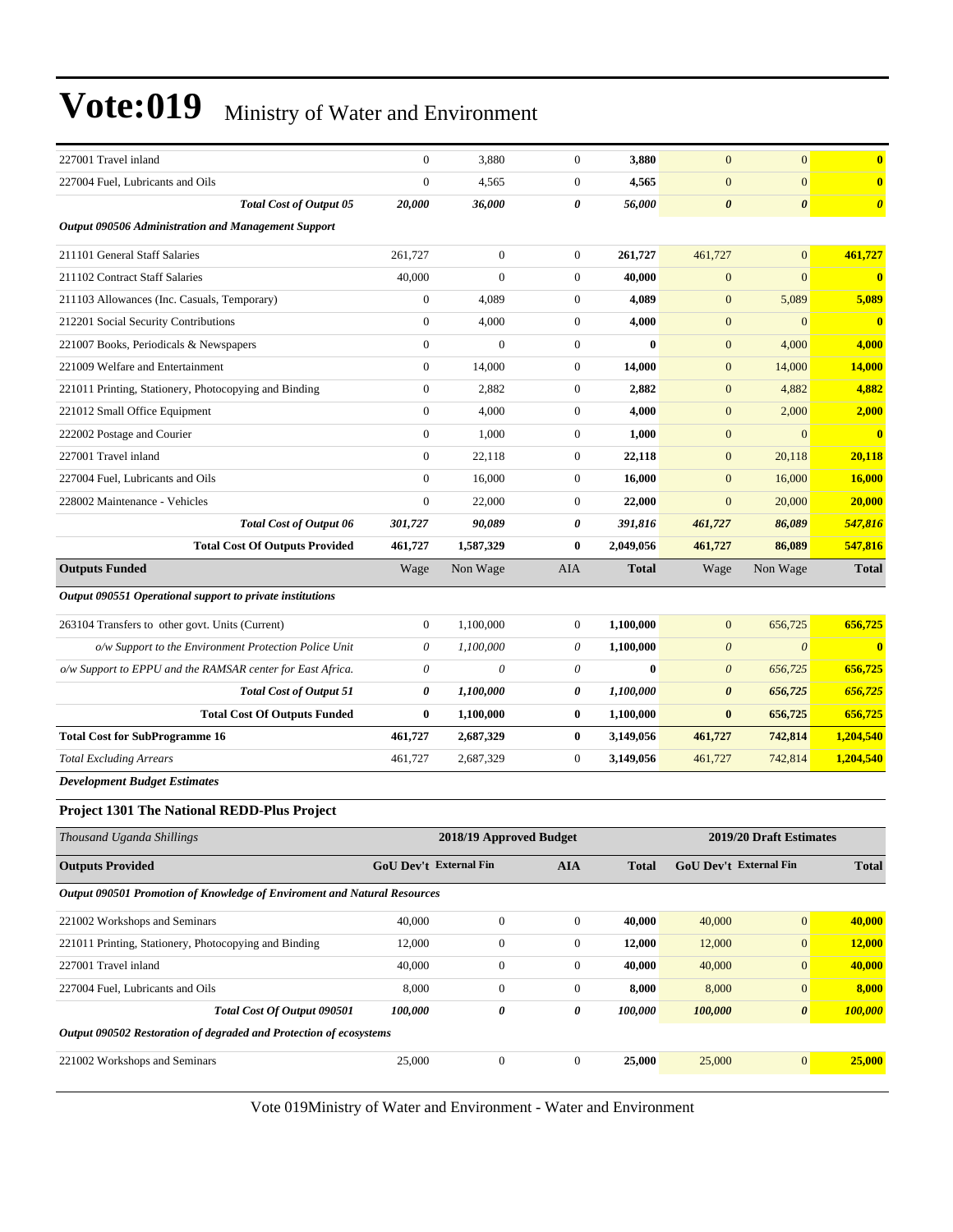| 227001 Travel inland                                                              | 35,000           | $\boldsymbol{0}$              | $\boldsymbol{0}$ | 35,000       | 35,000    | $\mathbf{0}$           | 35,000       |
|-----------------------------------------------------------------------------------|------------------|-------------------------------|------------------|--------------|-----------|------------------------|--------------|
| 227004 Fuel, Lubricants and Oils                                                  | 10,000           | $\boldsymbol{0}$              | $\boldsymbol{0}$ | 10,000       | 10,000    | $\boldsymbol{0}$       | 10,000       |
| Total Cost Of Output 090502                                                       | 70,000           | 0                             | 0                | 70,000       | 70,000    | $\boldsymbol{\theta}$  | 70,000       |
| Output 090503 Policy, Planning, Legal and Institutional Framework.                |                  |                               |                  |              |           |                        |              |
| 211102 Contract Staff Salaries                                                    | 118,144          | $\boldsymbol{0}$              | $\boldsymbol{0}$ | 118,144      | 118,144   | $\boldsymbol{0}$       | 118,144      |
| 212101 Social Security Contributions                                              | 10,000           | $\boldsymbol{0}$              | $\boldsymbol{0}$ | 10,000       | 10,000    | $\boldsymbol{0}$       | 10,000       |
| 221002 Workshops and Seminars                                                     | 6,000            | $\boldsymbol{0}$              | $\boldsymbol{0}$ | 6,000        | 6,000     | $\boldsymbol{0}$       | 6,000        |
| 221011 Printing, Stationery, Photocopying and Binding                             | 4,000            | $\boldsymbol{0}$              | $\boldsymbol{0}$ | 4,000        | 4,000     | $\boldsymbol{0}$       | 4,000        |
| 225001 Consultancy Services- Short term                                           | 120,000          | $\boldsymbol{0}$              | $\boldsymbol{0}$ | 120,000      | 80,000    | $\boldsymbol{0}$       | 80,000       |
| Total Cost Of Output 090503                                                       | 258,144          | 0                             | 0                | 258,144      | 218,144   | 0                      | 218,144      |
| Output 090504 Coordination, Monitoring, Inspection, Mobilisation and Supervision. |                  |                               |                  |              |           |                        |              |
| 227001 Travel inland                                                              | 14,000           | $\boldsymbol{0}$              | $\boldsymbol{0}$ | 14,000       | 14,000    | $\overline{0}$         | 14,000       |
| 227004 Fuel, Lubricants and Oils                                                  | 10,000           | $\boldsymbol{0}$              | $\boldsymbol{0}$ | 10,000       | 10,000    | $\boldsymbol{0}$       | 10,000       |
| 228002 Maintenance - Vehicles                                                     | 10,000           | $\boldsymbol{0}$              | $\boldsymbol{0}$ | 10,000       | 10,000    | $\boldsymbol{0}$       | 10,000       |
| Total Cost Of Output 090504                                                       | 34,000           | 0                             | 0                | 34,000       | 34,000    | $\boldsymbol{\theta}$  | 34,000       |
| Output 090505 Capacity building and Technical back-stopping.                      |                  |                               |                  |              |           |                        |              |
| 221003 Staff Training                                                             | 20,000           | $\boldsymbol{0}$              | $\boldsymbol{0}$ | 20,000       | 20,000    | $\boldsymbol{0}$       | 20,000       |
| 225002 Consultancy Services-Long-term                                             | $\boldsymbol{0}$ | $\boldsymbol{0}$              | $\boldsymbol{0}$ | $\bf{0}$     | 598,442   | $\boldsymbol{0}$       | 598,442      |
| 227001 Travel inland                                                              | 20,000           | $\boldsymbol{0}$              | $\boldsymbol{0}$ | 20,000       | 50,000    | $\boldsymbol{0}$       | 50,000       |
| 227002 Travel abroad                                                              | 50,000           | $\boldsymbol{0}$              | $\boldsymbol{0}$ | 50,000       | 60,000    | $\boldsymbol{0}$       | 60,000       |
| Total Cost Of Output 090505                                                       | 90,000           | 0                             | 0                | 90,000       | 728,442   | $\boldsymbol{\theta}$  | 728,442      |
| <b>Output 090506 Administration and Management Support</b>                        |                  |                               |                  |              |           |                        |              |
| 221009 Welfare and Entertainment                                                  | 16,000           | $\boldsymbol{0}$              | $\boldsymbol{0}$ | 16,000       | 16,000    | $\overline{0}$         | 16,000       |
| 221011 Printing, Stationery, Photocopying and Binding                             | 14,856           | $\boldsymbol{0}$              | $\boldsymbol{0}$ | 14,856       | 14,856    | $\boldsymbol{0}$       | 14,856       |
| 222001 Telecommunications                                                         | 4,000            | $\boldsymbol{0}$              | $\boldsymbol{0}$ | 4,000        | 4,000     | $\boldsymbol{0}$       | 4,000        |
| 223005 Electricity                                                                | 4,000            | $\boldsymbol{0}$              | $\boldsymbol{0}$ | 4,000        | 4,000     | $\boldsymbol{0}$       | 4,000        |
| 223006 Water                                                                      | 4,000            | $\boldsymbol{0}$              | $\boldsymbol{0}$ | 4,000        | 4,000     | $\boldsymbol{0}$       | 4,000        |
| 228002 Maintenance - Vehicles                                                     | 5,000            | $\boldsymbol{0}$              | $\boldsymbol{0}$ | 5,000        | 5,000     | $\mathbf{0}$           | 5,000        |
| Total Cost Of Output 090506                                                       | 47,856           | 0                             | 0                | 47,856       | 47,856    | 0                      | 47,856       |
| <b>Total Cost for Outputs Provided</b>                                            | 600,000          | $\boldsymbol{0}$              | $\theta$         | 600,000      | 1,198,442 | $\mathbf{0}$           | 1,198,442    |
| <b>Capital Purchases</b>                                                          |                  | <b>GoU Dev't External Fin</b> | <b>AIA</b>       | <b>Total</b> |           | GoU Dev't External Fin | <b>Total</b> |
| Output 090579 Acquisition of Other Capital Assets                                 |                  |                               |                  |              |           |                        |              |
| 312301 Cultivated Assets                                                          | 2,400,000        | $\boldsymbol{0}$              | $\boldsymbol{0}$ | 2,400,000    | 2,400,000 | $\mathbf{0}$           | 2,400,000    |
| Total Cost Of Output 090579                                                       | 2,400,000        | 0                             | 0                | 2,400,000    | 2,400,000 | 0                      | 2,400,000    |
| <b>Total Cost for Capital Purchases</b>                                           | 2,400,000        | $\boldsymbol{0}$              | $\boldsymbol{0}$ | 2,400,000    | 2,400,000 | $\bf{0}$               | 2,400,000    |
| <b>Total Cost for Project: 1301</b>                                               | 3,000,000        | $\boldsymbol{0}$              | $\boldsymbol{0}$ | 3,000,000    | 3,598,442 | $\mathbf{0}$           | 3,598,442    |
| <b>Total Excluding Arrears</b>                                                    | 3,000,000        | $\boldsymbol{0}$              | $\boldsymbol{0}$ | 3,000,000    | 3,598,442 | $\mathbf{0}$           | 3,598,442    |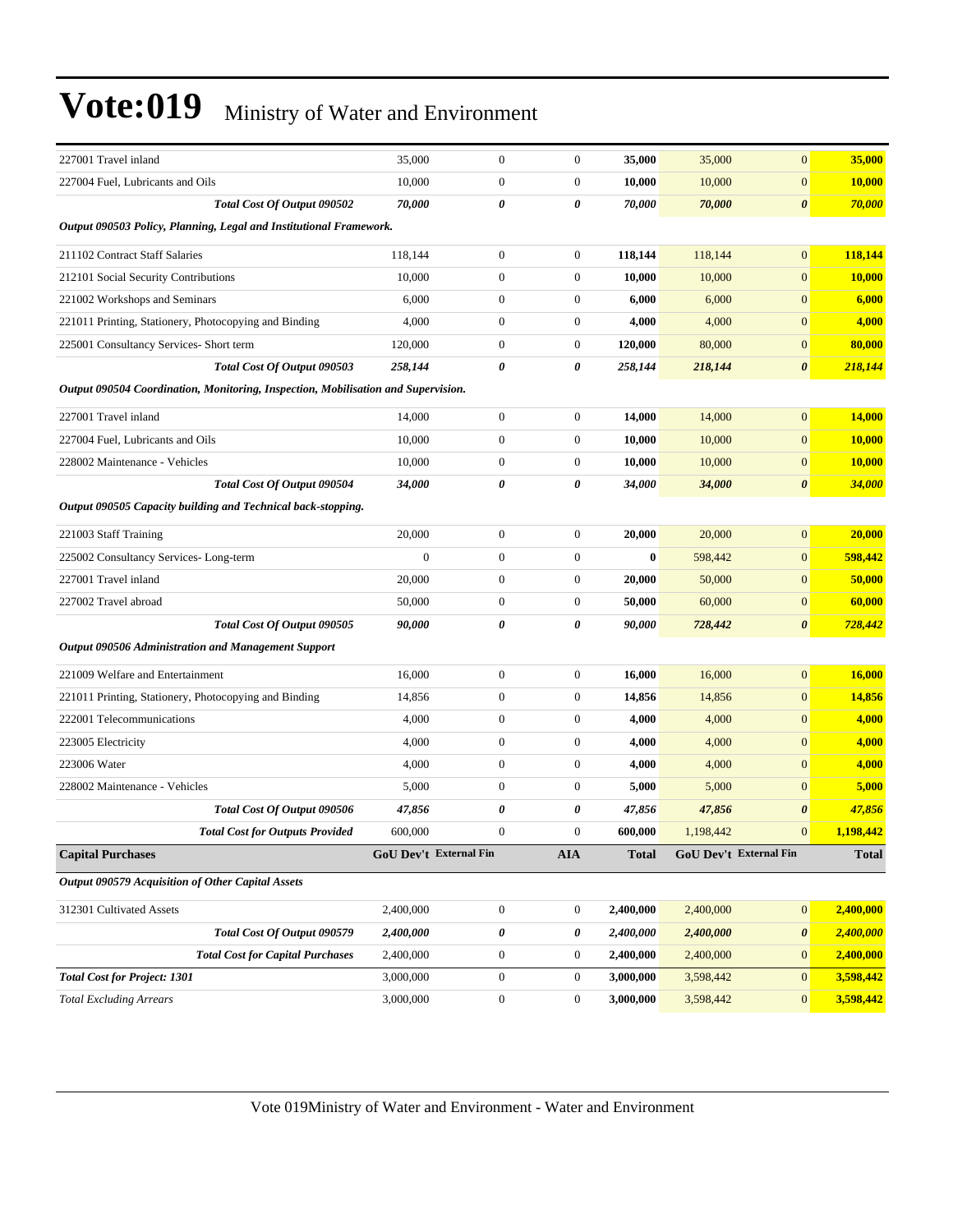#### **Project 1417 Farm Income Enhancement and Forestry Conservation Project Phase II (FIEFOC II)**

| Thousand Uganda Shillings                                                         |                        | 2018/19 Approved Budget |                  |              | 2019/20 Draft Estimates |                        |                         |
|-----------------------------------------------------------------------------------|------------------------|-------------------------|------------------|--------------|-------------------------|------------------------|-------------------------|
| <b>Outputs Provided</b>                                                           | GoU Dev't External Fin |                         | <b>AIA</b>       | <b>Total</b> |                         | GoU Dev't External Fin | <b>Total</b>            |
| Output 090501 Promotion of Knowledge of Enviroment and Natural Resources          |                        |                         |                  |              |                         |                        |                         |
| 211103 Allowances (Inc. Casuals, Temporary)                                       | 80,000                 | $\boldsymbol{0}$        | $\boldsymbol{0}$ | 80,000       | $\mathbf{0}$            | $\overline{0}$         | $\bf{0}$                |
| 221001 Advertising and Public Relations                                           | 100,000                | $\overline{0}$          | $\boldsymbol{0}$ | 100,000      | $\mathbf{0}$            | $\overline{0}$         | $\bf{0}$                |
| 221011 Printing, Stationery, Photocopying and Binding                             | 50,000                 | $\overline{0}$          | $\boldsymbol{0}$ | 50,000       | 20,000                  | $\boldsymbol{0}$       | 20,000                  |
| 225001 Consultancy Services- Short term                                           | 200,000                | 205,980                 | $\boldsymbol{0}$ | 405,980      | $\mathbf{0}$            | 205,980                | 205,980                 |
| 227001 Travel inland                                                              | 70,000                 | $\boldsymbol{0}$        | $\boldsymbol{0}$ | 70,000       | $\mathbf{0}$            | $\mathbf{0}$           | $\bf{0}$                |
| Total Cost Of Output 090501                                                       | 500,000                | 205,980                 | 0                | 705,980      | 20,000                  | 205,980                | 225,980                 |
| Output 090502 Restoration of degraded and Protection of ecosystems                |                        |                         |                  |              |                         |                        |                         |
| 211103 Allowances (Inc. Casuals, Temporary)                                       | $\boldsymbol{0}$       | $\boldsymbol{0}$        | $\boldsymbol{0}$ | $\bf{0}$     | $\mathbf{0}$            | 124,875                | 124,875                 |
| 221002 Workshops and Seminars                                                     | $\boldsymbol{0}$       | 100,000                 | $\boldsymbol{0}$ | 100,000      | $\boldsymbol{0}$        | $\mathbf{0}$           | $\bf{0}$                |
| 221011 Printing, Stationery, Photocopying and Binding                             | 80,000                 | 200,000                 | $\boldsymbol{0}$ | 280,000      | 6,000                   | 199,980                | 205,980                 |
| 225001 Consultancy Services- Short term                                           | 250,000                | 550,055                 | $\boldsymbol{0}$ | 800,055      | 8,000                   | 550,000                | 558,000                 |
| 225002 Consultancy Services-Long-term                                             | $\mathbf{0}$           | 500,000                 | $\boldsymbol{0}$ | 500,000      | $\mathbf{0}$            | 625,000                | 625,000                 |
| 227001 Travel inland                                                              | 80,000                 | 150,000                 | $\boldsymbol{0}$ | 230,000      | $\boldsymbol{0}$        | $\boldsymbol{0}$       | $\overline{\mathbf{0}}$ |
| 227004 Fuel, Lubricants and Oils                                                  | 40,000                 | 100,000                 | $\boldsymbol{0}$ | 140,000      | 6,000                   | 100,200                | <b>106,200</b>          |
| Total Cost Of Output 090502                                                       | 450,000                | 1,600,055               | 0                | 2,050,055    | 20,000                  | 1,600,055              | 1,620,055               |
| Output 090503 Policy, Planning, Legal and Institutional Framework.                |                        |                         |                  |              |                         |                        |                         |
| 211103 Allowances (Inc. Casuals, Temporary)                                       | 50,000                 | 100,000                 | $\boldsymbol{0}$ | 150,000      | $\mathbf{0}$            | $\mathbf{0}$           | $\bf{0}$                |
| 221002 Workshops and Seminars                                                     | $\boldsymbol{0}$       | 100,000                 | $\boldsymbol{0}$ | 100,000      | 10,000                  | 100,000                | <b>110,000</b>          |
| 225001 Consultancy Services- Short term                                           | 100,000                | 500,000                 | $\boldsymbol{0}$ | 600,000      | $\mathbf{0}$            | 500,000                | 500,000                 |
| 225002 Consultancy Services-Long-term                                             | 200,000                | 500,000                 | $\boldsymbol{0}$ | 700,000      | $\mathbf{0}$            | 755,000                | 755,000                 |
| 227001 Travel inland                                                              | 50,000                 | 55,000                  | $\boldsymbol{0}$ | 105,000      | $\mathbf{0}$            | $\mathbf{0}$           | $\bf{0}$                |
| 227004 Fuel, Lubricants and Oils                                                  | 20,000                 | 100,000                 | $\mathbf{0}$     | 120,000      | $\mathbf{0}$            | $\mathbf{0}$           | $\bf{0}$                |
| Total Cost Of Output 090503                                                       | 420,000                | 1,355,000               | 0                | 1,775,000    | 10,000                  | 1,355,000              | 1,365,000               |
| Output 090504 Coordination, Monitoring, Inspection, Mobilisation and Supervision. |                        |                         |                  |              |                         |                        |                         |
| 211102 Contract Staff Salaries                                                    | $\boldsymbol{0}$       | $\boldsymbol{0}$        | $\boldsymbol{0}$ | $\bf{0}$     | 380,000                 | $\boldsymbol{0}$       | 380,000                 |
| 211103 Allowances (Inc. Casuals, Temporary)                                       | 80,000                 | 100,000                 | $\boldsymbol{0}$ | 180,000      | $\mathbf{0}$            | $\boldsymbol{0}$       | $\bf{0}$                |
| 225001 Consultancy Services- Short term                                           | 0                      | $\mathbf{0}$            | 0                | $\bf{0}$     | $\mathbf{0}$            | 1,766,084              | 1,766,084               |
| 225002 Consultancy Services-Long-term                                             | $\boldsymbol{0}$       | 1,496,084               | $\boldsymbol{0}$ | 1,496,084    | $\mathbf{0}$            | 480,000                | 480,000                 |
| 227001 Travel inland                                                              | 80,000                 | 500,000                 | $\boldsymbol{0}$ | 580,000      | 20,000                  | 200,000                | 220,000                 |
| 227004 Fuel, Lubricants and Oils                                                  | 20,000                 | 200,000                 | $\boldsymbol{0}$ | 220,000      | $\mathbf{0}$            | $\mathbf{0}$           | $\bf{0}$                |
| 228002 Maintenance - Vehicles                                                     | 20,000                 | 150,000                 | $\boldsymbol{0}$ | 170,000      | $\mathbf{0}$            | $\overline{0}$         | $\bf{0}$                |
| Total Cost Of Output 090504                                                       | 200,000                | 2,446,084               | 0                | 2,646,084    | 400,000                 | 2,446,084              | 2,846,084               |
| Output 090505 Capacity building and Technical back-stopping.                      |                        |                         |                  |              |                         |                        |                         |
| 211103 Allowances (Inc. Casuals, Temporary)                                       | 10,420                 | 100,000                 | $\boldsymbol{0}$ | 110,420      | 50,000                  | $\mathbf{0}$           | 50,000                  |
| 221001 Advertising and Public Relations                                           | 100,000                | 300,000                 | $\boldsymbol{0}$ | 400,000      | $\mathbf{0}$            | $\mathbf{0}$           | $\boldsymbol{0}$        |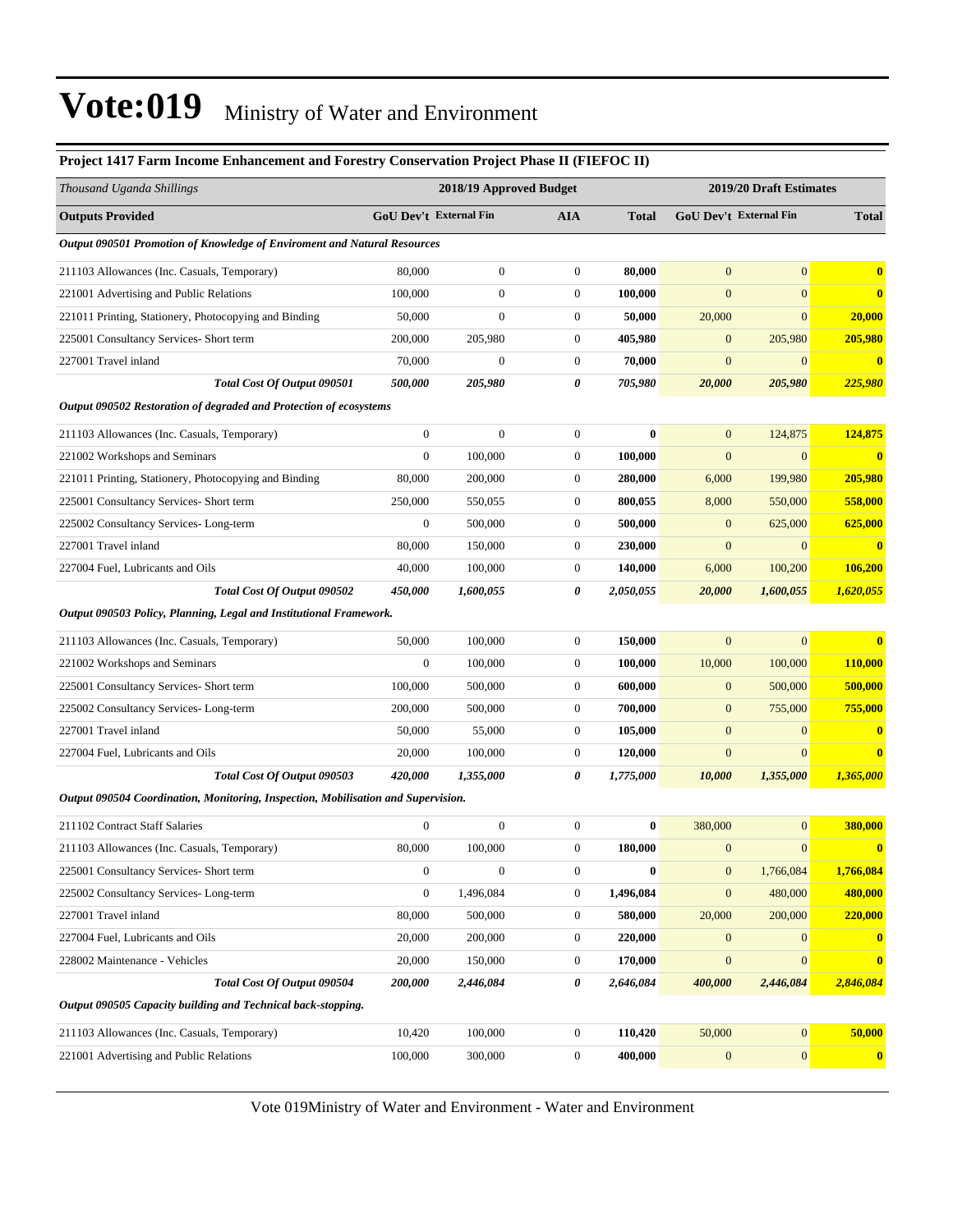| 221002 Workshops and Seminars                                          | 20,000                        | 100,000          | $\mathbf{0}$     | 120,000      | $\overline{0}$   | $\overline{0}$                | $\bf{0}$                |
|------------------------------------------------------------------------|-------------------------------|------------------|------------------|--------------|------------------|-------------------------------|-------------------------|
| 221003 Staff Training                                                  | 20,000                        | 200,000          | $\mathbf{0}$     | 220,000      | $\boldsymbol{0}$ | $\overline{0}$                | $\bf{0}$                |
| 222001 Telecommunications                                              | 20,000                        | 39,000           | $\mathbf{0}$     | 59,000       | $\boldsymbol{0}$ | $\overline{0}$                | $\bf{0}$                |
| 225001 Consultancy Services- Short term                                | 200,000                       | 5,429,938        | $\mathbf{0}$     | 5,629,938    | $\boldsymbol{0}$ | 6,000,000                     | 6,000,000               |
| 225002 Consultancy Services-Long-term                                  | 360,000                       | 9,000,000        | $\mathbf{0}$     | 9,360,000    | $\mathbf{0}$     | 9,268,938                     | 9,268,938               |
| 227001 Travel inland                                                   | 20,000                        | 50,000           | $\mathbf{0}$     | 70,000       | $\mathbf{0}$     | $\overline{0}$                | $\bf{0}$                |
| 227004 Fuel, Lubricants and Oils                                       | 20,000                        | 50,000           | $\mathbf{0}$     | 70,000       | $\boldsymbol{0}$ | $\overline{0}$                | $\bf{0}$                |
| Total Cost Of Output 090505                                            | 770,420                       | 15,268,938       | 0                | 16,039,358   | 50,000           | 15,268,938                    | 15,318,938              |
| <b>Output 090506 Administration and Management Support</b>             |                               |                  |                  |              |                  |                               |                         |
| 211102 Contract Staff Salaries                                         | 380,000                       | 988,000          | $\mathbf{0}$     | 1,368,000    | $\boldsymbol{0}$ | $\overline{0}$                | $\bf{0}$                |
| 211103 Allowances (Inc. Casuals, Temporary)                            | 20,000                        | 10,000           | $\mathbf{0}$     | 30,000       | 20,000           | 10,000                        | 30,000                  |
| 212101 Social Security Contributions                                   | 130,000                       | $\mathbf{0}$     | $\mathbf{0}$     | 130,000      | 99,000           | $\overline{0}$                | 99,000                  |
| 221002 Workshops and Seminars                                          | $\boldsymbol{0}$              | 200,000          | $\mathbf{0}$     | 200,000      | $\mathbf{0}$     | $\overline{0}$                | $\bf{0}$                |
| 221003 Staff Training                                                  | 20,000                        | 400,000          | $\mathbf{0}$     | 420,000      | $\boldsymbol{0}$ | $\overline{0}$                | $\bf{0}$                |
| 221007 Books, Periodicals & Newspapers                                 | 20,000                        | 20,000           | $\mathbf{0}$     | 40,000       | 20,000           | 50,000                        | 70,000                  |
| 221008 Computer supplies and Information Technology (IT)               | 20,000                        | 50,000           | $\mathbf{0}$     | 70,000       | 20,000           | 50,000                        | 70,000                  |
| 221009 Welfare and Entertainment                                       | 20,000                        | 60,000           | $\mathbf{0}$     | 80,000       | 23,000           | 60,000                        | 83,000                  |
| 221011 Printing, Stationery, Photocopying and Binding                  | 100,000                       | 50,000           | $\mathbf{0}$     | 150,000      | $\mathbf{0}$     | $\mathbf{0}$                  | $\bf{0}$                |
| 221012 Small Office Equipment                                          | 2,680                         | $\Omega$         | $\mathbf{0}$     | 2,680        | $\mathbf{0}$     | $\overline{0}$                | $\bf{0}$                |
| 222001 Telecommunications                                              | 5,000                         | 20,000           | $\mathbf{0}$     | 25,000       | $\boldsymbol{0}$ | $\overline{0}$                | $\bf{0}$                |
| 223005 Electricity                                                     | 4,000                         | $\boldsymbol{0}$ | $\mathbf{0}$     | 4,000        | 4,000            | $\overline{0}$                | 4,000                   |
| 223006 Water                                                           | 4,000                         | $\boldsymbol{0}$ | $\mathbf{0}$     | 4,000        | 4,000            | $\overline{0}$                | 4,000                   |
| 225001 Consultancy Services- Short term                                | $\overline{0}$                | $\overline{0}$   | $\mathbf{0}$     | $\mathbf{0}$ | $\mathbf{0}$     | 1,758,000                     | 1,758,000               |
| 227001 Travel inland                                                   | 20,000                        | 80,000           | $\mathbf{0}$     | 100,000      | $\boldsymbol{0}$ | $\overline{0}$                | $\bf{0}$                |
| 227002 Travel abroad                                                   | 77,080                        | 160,000          | $\mathbf{0}$     | 237,080      | 40,000           | 160,000                       | 200,000                 |
| 227004 Fuel, Lubricants and Oils                                       | 20,000                        | 50,000           | $\mathbf{0}$     | 70,000       | 20,000           | 50,000                        | 70,000                  |
| 228002 Maintenance - Vehicles                                          | 20,000                        | 50,000           | $\mathbf{0}$     | 70,000       | $\overline{0}$   | $\overline{0}$                | $\overline{\mathbf{0}}$ |
| Total Cost Of Output 090506                                            | 862,760                       | 2,138,000        | 0                | 3,000,760    | 250,000          | 2,138,000                     | 2,388,000               |
| <b>Total Cost for Outputs Provided</b>                                 | 3,203,180                     | 23,014,057       | $\overline{0}$   | 26,217,237   | 750,000          | 23,014,057                    | 23,764,057              |
| <b>Capital Purchases</b>                                               | <b>GoU Dev't External Fin</b> |                  | <b>AIA</b>       | Total        |                  | <b>GoU Dev't External Fin</b> | <b>Total</b>            |
| Output 090572 Government Buildings and Administrative Infrastructure   |                               |                  |                  |              |                  |                               |                         |
| 281504 Monitoring, Supervision & Appraisal of capital works            | $\boldsymbol{0}$              | $\boldsymbol{0}$ | $\boldsymbol{0}$ | $\bf{0}$     | $\mathbf{0}$     | $\overline{0}$                | $\bf{0}$                |
| 312104 Other Structures                                                | 24,396,790                    | 69,133,350       | $\boldsymbol{0}$ | 93,530,140   | 18,580,000       | 74,259,446                    | 92,839,446              |
| Total Cost Of Output 090572                                            | 24,396,790                    | 69,133,350       | 0                | 93,530,140   | 18,580,000       | 74,259,446                    | 92,839,446              |
| Output 090575 Purchase of Motor Vehicles and Other Transport Equipment |                               |                  |                  |              |                  |                               |                         |
| 312201 Transport Equipment                                             | 112,320                       | 1,954,888        | $\boldsymbol{0}$ | 2,067,208    | 620,000          | $\boldsymbol{0}$              | 620,000                 |
| Total Cost Of Output 090575                                            | 112,320                       | 1,954,888        | 0                | 2,067,208    | 620,000          | $\boldsymbol{\theta}$         | 620,000                 |
| Output 090576 Purchase of Office and ICT Equipment, including Software |                               |                  |                  |              |                  |                               |                         |
| 312202 Machinery and Equipment                                         | 19,170                        | 106,500          | $\boldsymbol{0}$ | 125,670      | 20,000           | 106,500                       | 126,500                 |
| Total Cost Of Output 090576                                            | 19,170                        | 106,500          | 0                | 125,670      | 20,000           | 106,500                       | <u>126,500</u>          |
|                                                                        |                               |                  |                  |              |                  |                               |                         |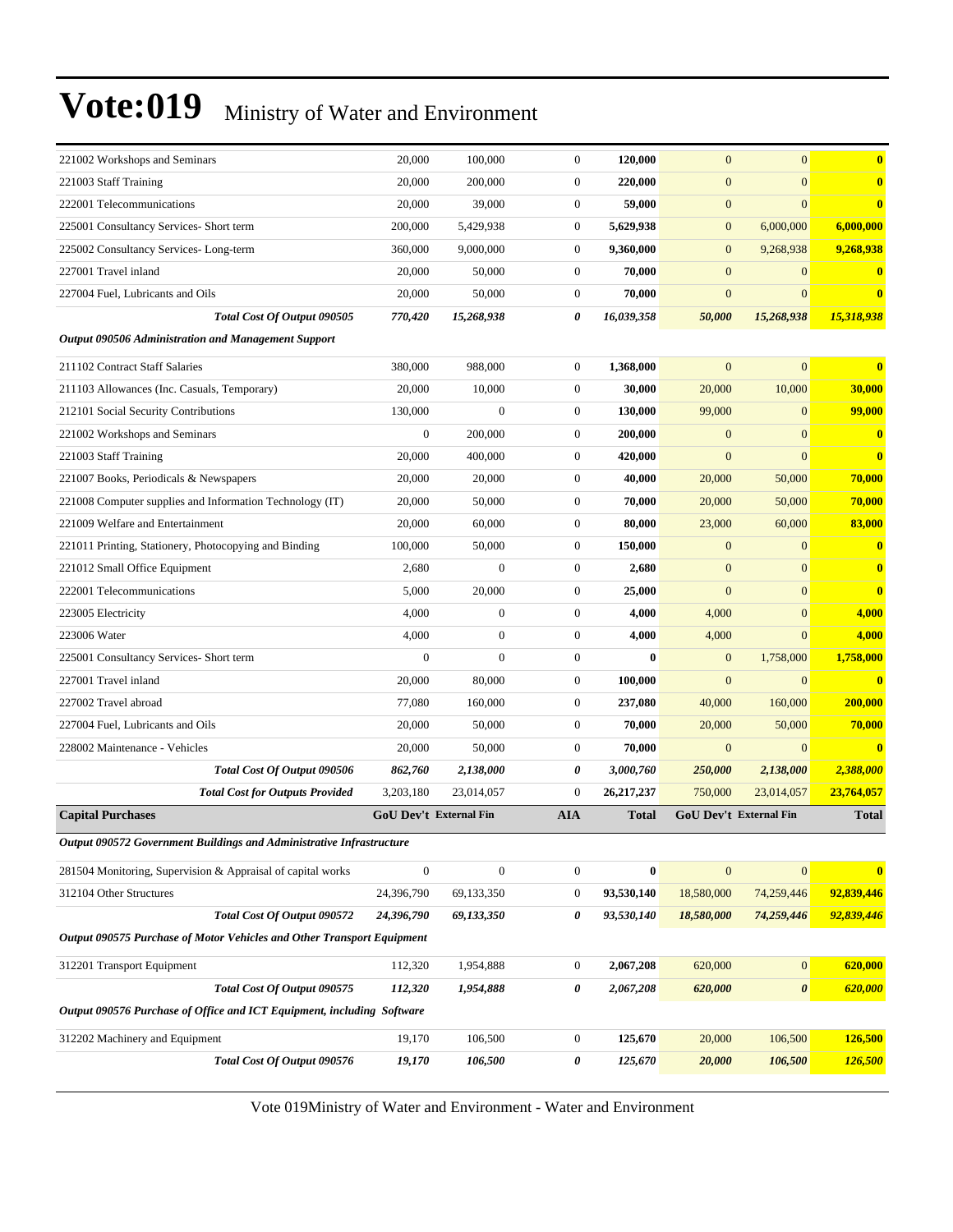| Output 090577 Purchase of Specialised Machinery & Equipment                                         |                               |                         |                |              |                               |                         |              |
|-----------------------------------------------------------------------------------------------------|-------------------------------|-------------------------|----------------|--------------|-------------------------------|-------------------------|--------------|
| 312202 Machinery and Equipment                                                                      | 5,000                         | 3,176,208               | $\overline{0}$ | 3,181,208    | 10,000                        | $\overline{0}$          | 10,000       |
| Total Cost Of Output 090577                                                                         | 5,000                         | 3,176,208               | 0              | 3,181,208    | 10,000                        | $\boldsymbol{\theta}$   | 10,000       |
| Output 090578 Purchase of Office and Residential Furniture and Fittings                             |                               |                         |                |              |                               |                         |              |
| 312203 Furniture & Fixtures                                                                         | 5,000                         | 20,000                  | $\mathbf{0}$   | 25,000       | 20,000                        | 25,000                  | 45,000       |
| Total Cost Of Output 090578                                                                         | 5,000                         | 20,000                  | 0              | 25,000       | 20,000                        | 25,000                  | 45,000       |
| Output 090579 Acquisition of Other Capital Assets                                                   |                               |                         |                |              |                               |                         |              |
| 312301 Cultivated Assets                                                                            | 4,400,000                     | 1,200,000               | $\overline{0}$ | 5,600,000    | 4,400,000                     | 1,200,000               | 5,600,000    |
| <b>Total Cost Of Output 090579</b>                                                                  | 4,400,000                     | 1,200,000               | 0              | 5,600,000    | 4,400,000                     | 1,200,000               | 5,600,000    |
| <b>Total Cost for Capital Purchases</b>                                                             | 28,938,280                    | 75,590,946              | $\overline{0}$ | 104,529,226  | 23,650,000                    | 75,590,946              | 99,240,946   |
| <b>Total Cost for Project: 1417</b>                                                                 | 32,141,460                    | 98,605,003              | $\overline{0}$ | 130,746,463  | 24,400,000                    | 98,605,003              | 123,005,003  |
| <b>Total Excluding Arrears</b>                                                                      | 32,141,460                    | 98,605,003              | $\overline{0}$ | 130,746,463  | 24,400,000                    | 98,605,003              | 123,005,003  |
| Project 1520 Building Resilient Communities, Wetland Ecosystems and Associated Catchments in Uganda |                               |                         |                |              |                               |                         |              |
|                                                                                                     |                               |                         |                |              |                               |                         |              |
| Thousand Uganda Shillings                                                                           |                               | 2018/19 Approved Budget |                |              |                               | 2019/20 Draft Estimates |              |
| <b>Outputs Provided</b>                                                                             | <b>GoU Dev't External Fin</b> |                         | <b>AIA</b>     | <b>Total</b> | <b>GoU Dev't External Fin</b> |                         | <b>Total</b> |
| Output 090501 Promotion of Knowledge of Enviroment and Natural Resources                            |                               |                         |                |              |                               |                         |              |
| 221001 Advertising and Public Relations                                                             | $\boldsymbol{0}$              | $\boldsymbol{0}$        | $\overline{0}$ | $\bf{0}$     | 4,000                         | $\overline{0}$          | 4,000        |
| 221007 Books, Periodicals & Newspapers                                                              | $\overline{0}$                | $\mathbf{0}$            | $\overline{0}$ | $\mathbf{0}$ | 5,168                         | $\overline{0}$          | 5,168        |
| 221011 Printing, Stationery, Photocopying and Binding                                               | $\boldsymbol{0}$              | $\boldsymbol{0}$        | $\mathbf{0}$   | $\bf{0}$     | 2,500                         | $\overline{0}$          | 2,500        |
| 223001 Property Expenses                                                                            | $\overline{0}$                | $\boldsymbol{0}$        | $\overline{0}$ | $\bf{0}$     | 40,000                        | $\overline{0}$          | 40,000       |
| 225001 Consultancy Services- Short term                                                             | $\theta$                      | $\overline{0}$          | $\overline{0}$ | $\bf{0}$     | 17,300                        | $\overline{0}$          | 17,300       |
| 227001 Travel inland                                                                                | $\overline{0}$                | $\mathbf{0}$            | $\overline{0}$ | $\bf{0}$     | 5,000                         | $\overline{0}$          | 5,000        |
| 228003 Maintenance - Machinery, Equipment & Furniture                                               | $\overline{0}$                | $\boldsymbol{0}$        | $\overline{0}$ | $\bf{0}$     | 2,000                         | $\overline{0}$          | 2,000        |
| Total Cost Of Output 090501                                                                         | 0                             | 0                       | 0              | 0            | 75,968                        | $\boldsymbol{\theta}$   | 75,968       |

| 211103 Allowances (Inc. Casuals, Temporary)                        |          | $\Omega$ | 0        | $\mathbf{0}$ | 10,000    | $\overline{0}$        | 10,000    |
|--------------------------------------------------------------------|----------|----------|----------|--------------|-----------|-----------------------|-----------|
| 223001 Property Expenses                                           | $\Omega$ | $\theta$ | $\Omega$ | $\bf{0}$     | 1,842,888 | $\mathbf{0}$          | 1,842,888 |
| 223005 Electricity                                                 | $\Omega$ | $\theta$ | $\Omega$ | $\mathbf{0}$ | 12,000    | $\overline{0}$        | 12,000    |
| 227001 Travel inland                                               | $\Omega$ | $\theta$ | $\Omega$ | $\bf{0}$     | 20,000    | $\overline{0}$        | 20,000    |
| 227004 Fuel, Lubricants and Oils                                   | $\Omega$ | $\theta$ | $\Omega$ | $\mathbf{0}$ | 10,000    | $\overline{0}$        | 10.000    |
| 228002 Maintenance - Vehicles                                      | $\Omega$ | $\theta$ | $\Omega$ | $\mathbf{0}$ | 7,000     | $\overline{0}$        | 7,000     |
| Total Cost Of Output 090502                                        | 0        | 0        | 0        | $\theta$     | 1,901,888 | $\boldsymbol{\theta}$ | 1,901,888 |
| Output 090503 Policy, Planning, Legal and Institutional Framework. |          |          |          |              |           |                       |           |
| 211103 Allowances (Inc. Casuals, Temporary)                        | $\Omega$ | $\theta$ | $\Omega$ | $\mathbf{0}$ | 4,000     | $\overline{0}$        | 4,000     |
| 221002 Workshops and Seminars                                      | $\Omega$ | $\theta$ | $\Omega$ | $\bf{0}$     | 10,000    | $\overline{0}$        | 10,000    |
| 221007 Books, Periodicals & Newspapers                             | $\Omega$ | $\theta$ | $\Omega$ | $\mathbf{0}$ | 1,200     | $\Omega$              | 1,200     |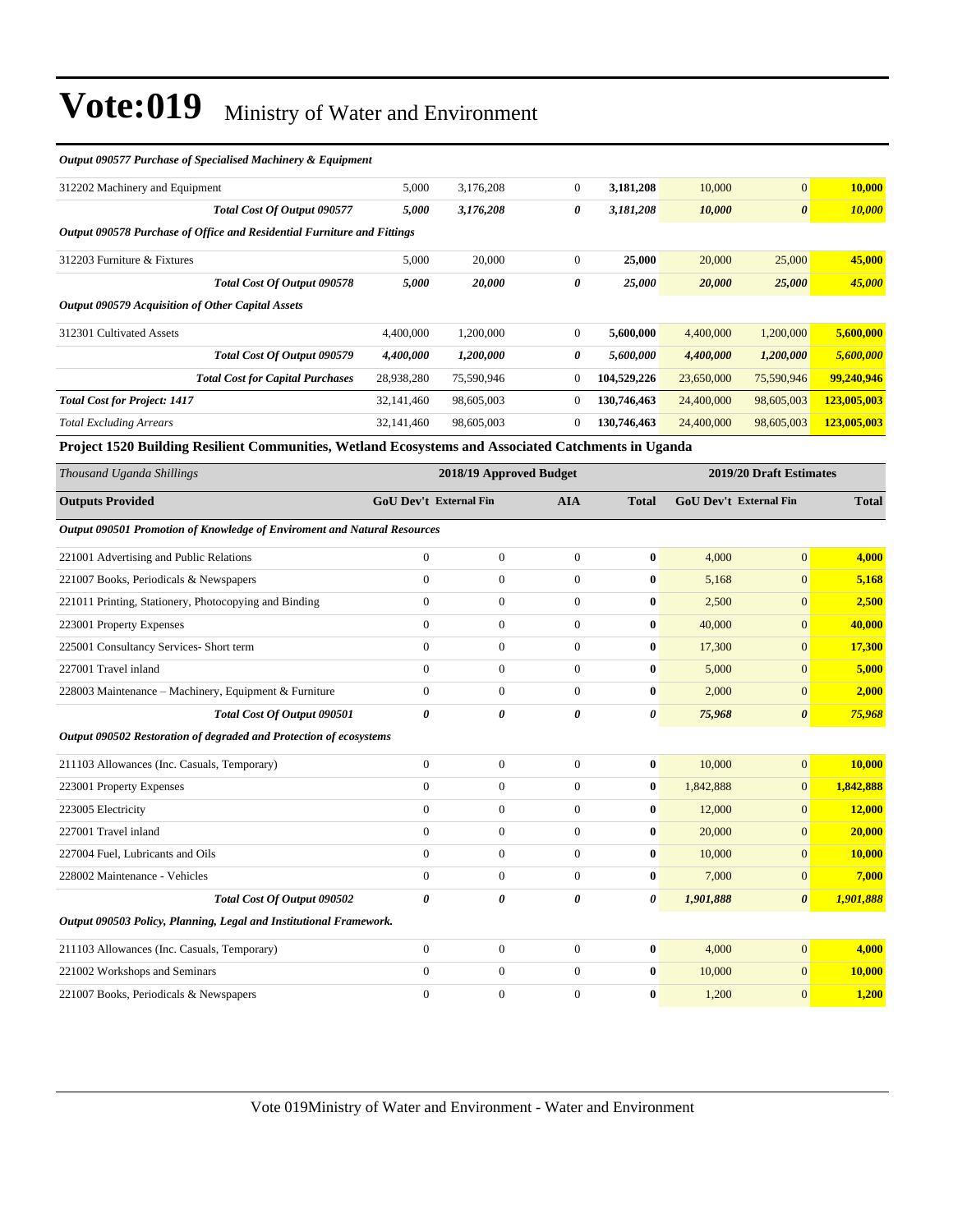| <b>Total Cost for Outputs Funded</b>                                                                                                                                                                                                                                                               | $\boldsymbol{0}$       | $\boldsymbol{0}$                     | $\boldsymbol{0}$                     | $\bf{0}$             | 350,000                | $\mathbf{0}$                   | 350,000          |
|----------------------------------------------------------------------------------------------------------------------------------------------------------------------------------------------------------------------------------------------------------------------------------------------------|------------------------|--------------------------------------|--------------------------------------|----------------------|------------------------|--------------------------------|------------------|
| Total Cost Of Output 090551                                                                                                                                                                                                                                                                        | $\pmb{\theta}$         | 0                                    | $\pmb{\theta}$                       | 0                    | 350,000                | $\pmb{\theta}$                 | 350,000          |
| $o/w$ 20 digital cameras, 16 vehicle tyres, 5 computers, 2<br>printers, 1 set of furniture and 2 vehicles for EPPU operations<br>procured; 40 Environment Protection Police Unit (EPPU)<br>trained and facilitated to conduct wetland monitoring and<br>enforcement for compliance to regulations; | $\theta$               | $\boldsymbol{\mathit{0}}$            | $\boldsymbol{\mathit{0}}$            | $\bf{0}$             | 350,000                | $\theta$                       | 350,000          |
| 263104 Transfers to other govt. Units (Current)                                                                                                                                                                                                                                                    | $\boldsymbol{0}$       | $\boldsymbol{0}$                     | $\boldsymbol{0}$                     | $\bf{0}$             | 350,000                | $\boldsymbol{0}$               | 350,000          |
| Output 090551 Operational support to private institutions                                                                                                                                                                                                                                          |                        |                                      |                                      |                      |                        |                                |                  |
| <b>Outputs Funded</b>                                                                                                                                                                                                                                                                              | GoU Dev't External Fin |                                      | <b>AIA</b>                           | <b>Total</b>         | GoU Dev't External Fin |                                | <b>Total</b>     |
| <b>Total Cost for Outputs Provided</b>                                                                                                                                                                                                                                                             | 20,000                 | $\boldsymbol{0}$                     | $\boldsymbol{0}$                     | 20,000               | 2,951,000              | $\mathbf{0}$                   | 2,951,000        |
| Total Cost Of Output 090506                                                                                                                                                                                                                                                                        | 0                      | 0                                    | 0                                    | 0                    | 728,947                | 0                              | 728,947          |
| 228002 Maintenance - Vehicles                                                                                                                                                                                                                                                                      | $\mathbf{0}$           | $\boldsymbol{0}$                     | $\boldsymbol{0}$                     | $\bf{0}$             | 22,000                 | $\mathbf{0}$                   | 22,000           |
| 227004 Fuel, Lubricants and Oils                                                                                                                                                                                                                                                                   | $\mathbf{0}$           | $\boldsymbol{0}$                     | $\boldsymbol{0}$                     | $\bf{0}$             | 16,000                 | $\overline{0}$                 | 16,000           |
| 227001 Travel inland                                                                                                                                                                                                                                                                               | $\overline{0}$         | $\boldsymbol{0}$                     | $\mathbf{0}$                         | $\bf{0}$             | 22,118                 | $\mathbf{0}$                   | 22,118           |
| 222002 Postage and Courier                                                                                                                                                                                                                                                                         | $\overline{0}$         | $\boldsymbol{0}$                     | $\boldsymbol{0}$                     | $\bf{0}$             | 1,800                  | $\overline{0}$                 | 1,800            |
| 221012 Small Office Equipment                                                                                                                                                                                                                                                                      | $\mathbf{0}$           | $\boldsymbol{0}$                     | $\boldsymbol{0}$                     | $\bf{0}$             | 4,000                  | $\overline{0}$                 | 4,000            |
| 221011 Printing, Stationery, Photocopying and Binding                                                                                                                                                                                                                                              | $\overline{0}$         | $\boldsymbol{0}$                     | $\boldsymbol{0}$                     | $\bf{0}$             | 2,882                  | $\overline{0}$                 | 2,882            |
| 221009 Welfare and Entertainment                                                                                                                                                                                                                                                                   | $\mathbf{0}$           | $\boldsymbol{0}$                     | $\boldsymbol{0}$                     | $\bf{0}$             | 14,000                 | $\overline{0}$                 | 14,000           |
| 212101 Social Security Contributions                                                                                                                                                                                                                                                               | $\overline{0}$         | $\boldsymbol{0}$                     | $\mathbf{0}$                         | $\bf{0}$             | 58,785                 | $\mathbf{0}$                   | 58,785           |
| 211103 Allowances (Inc. Casuals, Temporary)                                                                                                                                                                                                                                                        | $\overline{0}$         | $\boldsymbol{0}$                     | $\boldsymbol{0}$                     | $\bf{0}$             | 4,089                  | $\overline{0}$                 | 4,089            |
| 211102 Contract Staff Salaries                                                                                                                                                                                                                                                                     | $\boldsymbol{0}$       | $\boldsymbol{0}$                     | $\boldsymbol{0}$                     | $\bf{0}$             | 583,273                | $\overline{0}$                 | 583,273          |
| Output 090506 Administration and Management Support                                                                                                                                                                                                                                                |                        |                                      |                                      |                      |                        |                                |                  |
| Total Cost Of Output 090505                                                                                                                                                                                                                                                                        | $\boldsymbol{\theta}$  | 0                                    | 0                                    | 0                    | 30,164                 | 0                              | 30,164           |
| 227004 Fuel, Lubricants and Oils                                                                                                                                                                                                                                                                   | $\mathbf{0}$           | $\boldsymbol{0}$                     | $\overline{0}$                       | $\bf{0}$             | 4,565                  | $\overline{0}$                 | 4,565            |
| 221003 Staff Training                                                                                                                                                                                                                                                                              | $\boldsymbol{0}$       | $\boldsymbol{0}$                     | $\boldsymbol{0}$                     | $\bf{0}$             | 25,599                 | $\boldsymbol{0}$               | 25,599           |
| Output 090505 Capacity building and Technical back-stopping.                                                                                                                                                                                                                                       |                        |                                      |                                      |                      |                        |                                |                  |
| Total Cost Of Output 090504                                                                                                                                                                                                                                                                        | 20,000                 | 0                                    | 0                                    | 20,000               | 65,000                 | 0                              | 65,000           |
| 228002 Maintenance - Vehicles                                                                                                                                                                                                                                                                      | $\mathbf{0}$           | $\boldsymbol{0}$                     | $\boldsymbol{0}$                     | $\bf{0}$             | 20,000                 | $\overline{0}$                 | 20,000           |
| 227004 Fuel, Lubricants and Oils                                                                                                                                                                                                                                                                   | $\mathbf{0}$           | $\boldsymbol{0}$                     | $\boldsymbol{0}$                     | $\bf{0}$             | 30,000                 | $\overline{0}$                 | 30,000           |
| 227001 Travel inland                                                                                                                                                                                                                                                                               | $\mathbf{0}$           | $\boldsymbol{0}$                     | $\boldsymbol{0}$                     | $\bf{0}$             | 10,000                 | $\overline{0}$                 | 10,000           |
| 211103 Allowances (Inc. Casuals, Temporary)<br>222001 Telecommunications                                                                                                                                                                                                                           | $\mathbf{0}$           | $\boldsymbol{0}$                     | $\mathbf{0}$                         | $\bf{0}$             | 5,000                  | $\overline{0}$                 | 5,000            |
|                                                                                                                                                                                                                                                                                                    | 20,000                 | $\boldsymbol{0}$                     | $\boldsymbol{0}$                     | 20,000               | $\mathbf{0}$           | $\overline{0}$                 | $\bf{0}$         |
| Output 090504 Coordination, Monitoring, Inspection, Mobilisation and Supervision.                                                                                                                                                                                                                  |                        |                                      |                                      |                      |                        |                                |                  |
| Total Cost Of Output 090503                                                                                                                                                                                                                                                                        | 0                      | 0                                    | 0                                    | 0                    | 149,032                | 0                              | 149,032          |
| 228002 Maintenance - Vehicles                                                                                                                                                                                                                                                                      | $\mathbf{0}$           | $\boldsymbol{0}$                     | $\boldsymbol{0}$                     | $\bf{0}$             | 10,600                 | $\overline{0}$                 | 10,600           |
| 227004 Fuel, Lubricants and Oils                                                                                                                                                                                                                                                                   | $\mathbf{0}$           | $\boldsymbol{0}$                     | $\boldsymbol{0}$                     | $\bf{0}$             | 10,000<br>12,000       | $\overline{0}$                 | 10,000<br>12,000 |
| 225002 Consultancy Services-Long-term<br>227001 Travel inland                                                                                                                                                                                                                                      | $\overline{0}$         | $\boldsymbol{0}$<br>$\boldsymbol{0}$ | $\boldsymbol{0}$<br>$\boldsymbol{0}$ | $\bf{0}$<br>$\bf{0}$ | 100,000                | $\overline{0}$<br>$\mathbf{0}$ | 100,000          |
|                                                                                                                                                                                                                                                                                                    | $\overline{0}$         |                                      |                                      |                      | 1,232                  |                                | 1,232            |
| 222001 Telecommunications                                                                                                                                                                                                                                                                          | $\mathbf{0}$           | $\boldsymbol{0}$                     | $\mathbf{0}$                         | $\bf{0}$             |                        | $\mathbf{0}$                   |                  |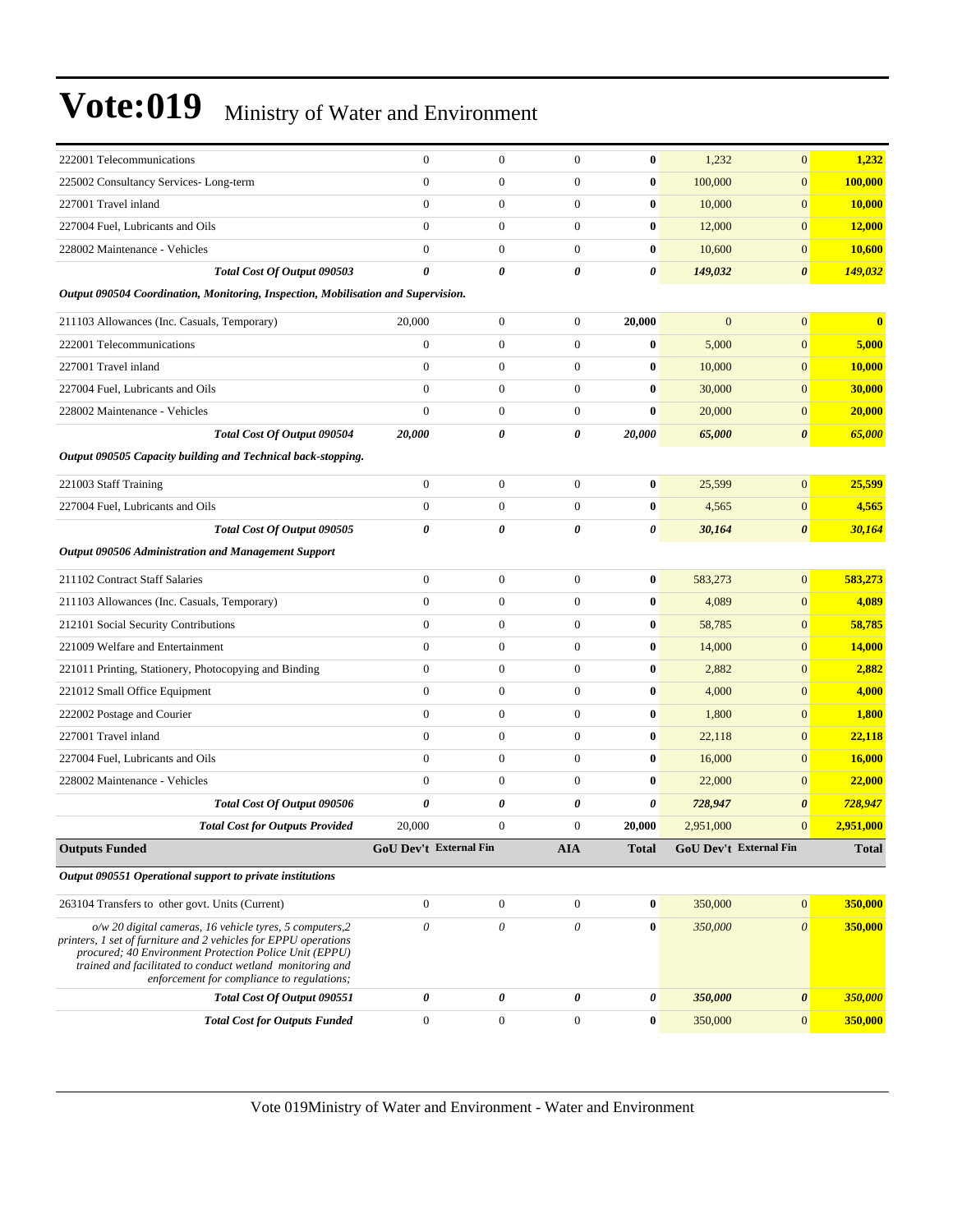| <b>Capital Purchases</b>                                                      |                  | <b>GoU Dev't External Fin</b> | <b>AIA</b>       | <b>Total</b> | <b>GoU Dev't External Fin</b> |                         | <b>Total</b>            |
|-------------------------------------------------------------------------------|------------------|-------------------------------|------------------|--------------|-------------------------------|-------------------------|-------------------------|
| <b>Output 090575 Purchase of Motor Vehicles and Other Transport Equipment</b> |                  |                               |                  |              |                               |                         |                         |
| 312201 Transport Equipment                                                    | $\mathbf{0}$     | $\boldsymbol{0}$              | $\boldsymbol{0}$ | $\bf{0}$     | 220,000                       | $\boldsymbol{0}$        | 220,000                 |
| Total Cost Of Output 090575                                                   | 0                | 0                             | 0                | 0            | 220,000                       | $\boldsymbol{\theta}$   | 220,000                 |
| <b>Total Cost for Capital Purchases</b>                                       | $\boldsymbol{0}$ | $\boldsymbol{0}$              | $\boldsymbol{0}$ | $\bf{0}$     | 220,000                       | $\boldsymbol{0}$        | 220,000                 |
| <b>Total Cost for Project: 1520</b>                                           | 20,000           | $\boldsymbol{0}$              | $\boldsymbol{0}$ | 20,000       | 3,521,000                     | $\boldsymbol{0}$        | 3,521,000               |
| <b>Total Excluding Arrears</b>                                                | 20,000           | $\boldsymbol{0}$              | $\boldsymbol{0}$ | 20.000       | 3,521,000                     | $\overline{0}$          | 3,521,000               |
|                                                                               | GoU              | <b>External Fin</b>           | <b>AIA</b>       | <b>Total</b> | GoU                           | <b>External Fin</b>     | <b>Total</b>            |
| <b>Total Cost for Programme 05</b>                                            | 41,775,336       | 98,605,003                    | $\bf{0}$         | 140,380,338  | 35,988,802                    | 98,605,003              | 134,593,804             |
| <b>Total Excluding Arrears</b>                                                | 41,775,336       | 98,605,003                    | $\boldsymbol{0}$ | 140,380,338  | 35,988,802                    | 98,605,003              | 134,593,804             |
| Programmme 06 Weather, Climate and Climate Change                             |                  |                               |                  |              |                               |                         |                         |
| <b>Recurrent Budget Estimates</b>                                             |                  |                               |                  |              |                               |                         |                         |
| <b>SubProgramme 24 Climate Change Programme</b>                               |                  |                               |                  |              |                               |                         |                         |
| Thousand Uganda Shillings                                                     |                  | 2018/19 Approved Budget       |                  |              |                               | 2019/20 Draft Estimates |                         |
| <b>Outputs Provided</b>                                                       | Wage             | Non Wage                      | <b>AIA</b>       | <b>Total</b> | Wage                          | Non Wage                | <b>Total</b>            |
| Output 090602 Policy legal and institutional framework                        |                  |                               |                  |              |                               |                         |                         |
| 221002 Workshops and Seminars                                                 | $\boldsymbol{0}$ | 15,000                        | $\boldsymbol{0}$ | 15,000       | $\boldsymbol{0}$              | 15,000                  | 15,000                  |
| 227001 Travel inland                                                          | $\boldsymbol{0}$ | 15,000                        | $\boldsymbol{0}$ | 15,000       | $\mathbf{0}$                  | 16,001                  | <b>16,001</b>           |
| 227004 Fuel, Lubricants and Oils                                              | $\mathbf{0}$     | $\boldsymbol{0}$              | $\boldsymbol{0}$ | $\bf{0}$     | $\mathbf{0}$                  | 20,000                  | 20,000                  |
| <b>Total Cost of Output 02</b>                                                | 0                | 30,000                        | 0                | 30,000       | $\boldsymbol{\theta}$         | 51,001                  | 51,001                  |
| <b>Output 090603 Administration and Management Support</b>                    |                  |                               |                  |              |                               |                         |                         |
| 211101 General Staff Salaries                                                 | 122,654          | $\boldsymbol{0}$              | $\boldsymbol{0}$ | 122,654      | 122,654                       | $\overline{0}$          | 122,654                 |
| 211102 Contract Staff Salaries                                                | 400,000          | $\mathbf{0}$                  | $\boldsymbol{0}$ | 400,000      | 400,000                       | $\boldsymbol{0}$        | 400,000                 |
| 221011 Printing, Stationery, Photocopying and Binding                         | $\mathbf{0}$     | 4,000                         | $\boldsymbol{0}$ | 4,000        | $\boldsymbol{0}$              | 4,000                   | 4,000                   |
| 222003 Information and communications technology (ICT)                        | $\boldsymbol{0}$ | 9,228                         | $\boldsymbol{0}$ | 9,228        | $\mathbf{0}$                  | $\overline{0}$          | $\overline{\mathbf{0}}$ |
| 227001 Travel inland                                                          | $\boldsymbol{0}$ | $\overline{0}$                | $\boldsymbol{0}$ | $\bf{0}$     | $\mathbf{0}$                  | 9,227                   | 9,227                   |
| 227004 Fuel, Lubricants and Oils                                              | $\boldsymbol{0}$ | 16,000                        | $\boldsymbol{0}$ | 16,000       | $\mathbf{0}$                  | 15,000                  | 15,000                  |
| 228002 Maintenance - Vehicles                                                 | $\mathbf{0}$     | 8,000                         | $\boldsymbol{0}$ | 8,000        | $\mathbf{0}$                  | 5,000                   | 5,000                   |
| Total Cost of Output 03                                                       | 522,654          | 37,228                        | 0                | 559,882      | 522,654                       | 33,227                  | 555,881                 |
| Output 090604 Adaptation and Mitigation measures.                             |                  |                               |                  |              |                               |                         |                         |
| 227001 Travel inland                                                          | $\boldsymbol{0}$ | 30,000                        | $\boldsymbol{0}$ | 30,000       | $\boldsymbol{0}$              | 43,000                  | 43,000                  |
| 227004 Fuel, Lubricants and Oils                                              | $\boldsymbol{0}$ | 20,000                        | $\boldsymbol{0}$ | 20,000       | $\boldsymbol{0}$              | 10,000                  | 10,000                  |
| <b>Total Cost of Output 04</b>                                                | 0                | 50,000                        | 0                | 50,000       | $\boldsymbol{\theta}$         | 53,000                  | 53,000                  |
| <b>Total Cost Of Outputs Provided</b>                                         | 522,654          | 117,228                       | $\bf{0}$         | 639,882      | 522,654                       | 137,228                 | 659,882                 |
| <b>Total Cost for SubProgramme 24</b>                                         | 522,654          | 117,228                       | $\bf{0}$         | 639,882      | 522,654                       | 137,228                 | 659,882                 |
| <b>Total Excluding Arrears</b>                                                | 522,654          | 117,228                       | $\boldsymbol{0}$ | 639,882      | 522,654                       | 137,228                 | 659,882                 |
|                                                                               |                  |                               |                  |              |                               |                         |                         |
|                                                                               |                  | GoU External Fin              | AIA              | <b>Total</b> | GoU                           | <b>External Fin</b>     | <b>Total</b>            |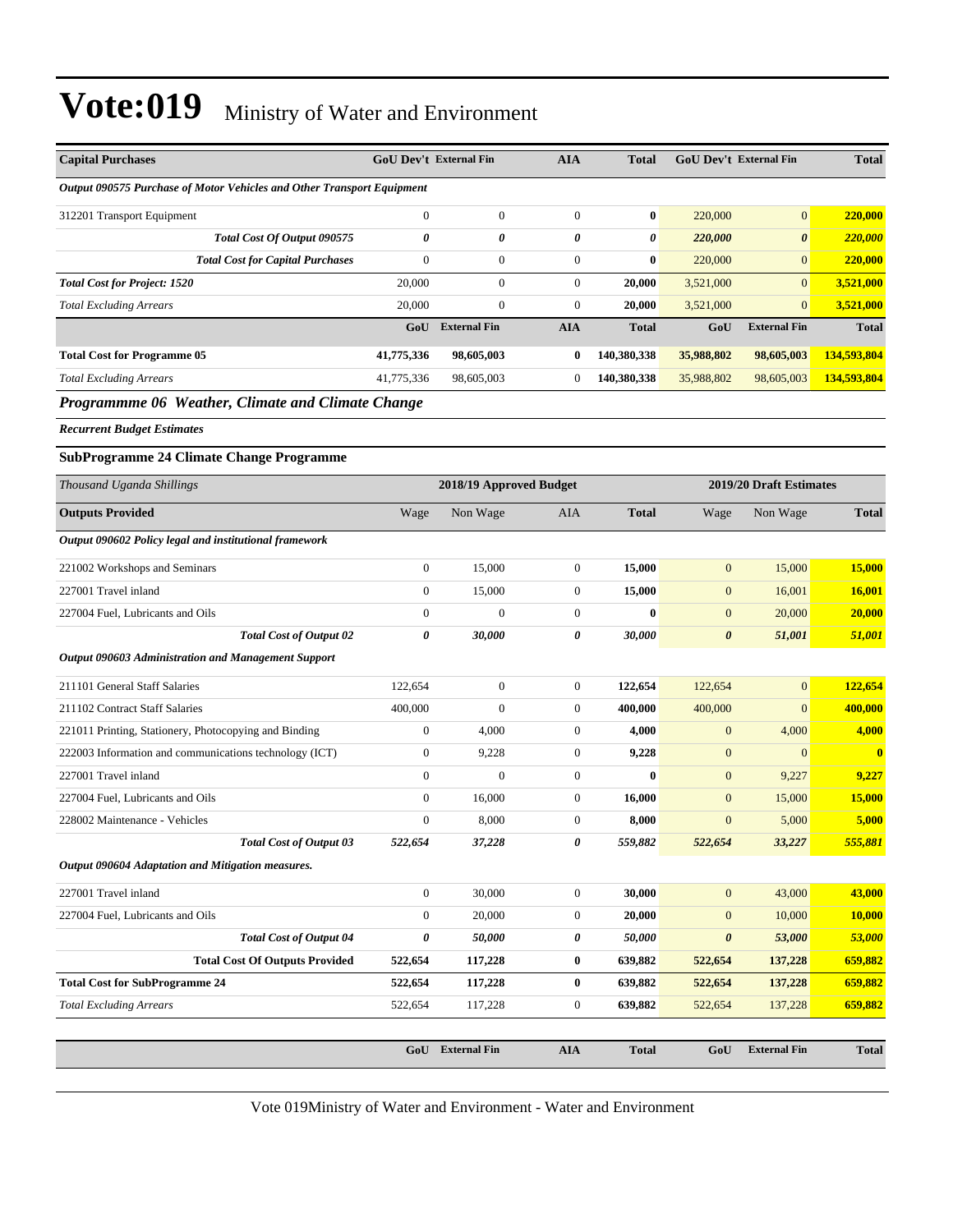| <b>Total Cost for Programme 06</b>                        | 639,882          | $\bf{0}$                | $\bf{0}$         | 639,882      | 659,882          | $\bf{0}$                | 659,882                 |
|-----------------------------------------------------------|------------------|-------------------------|------------------|--------------|------------------|-------------------------|-------------------------|
| <b>Total Excluding Arrears</b>                            | 639,882          | $\boldsymbol{0}$        | $\overline{0}$   | 639,882      | 659,882          | $\mathbf{0}$            | 659,882                 |
| Programmme 49 Policy, Planning and Support Services       |                  |                         |                  |              |                  |                         |                         |
| <b>Recurrent Budget Estimates</b>                         |                  |                         |                  |              |                  |                         |                         |
| <b>SubProgramme 01 Finance and Administration</b>         |                  |                         |                  |              |                  |                         |                         |
| Thousand Uganda Shillings                                 |                  | 2018/19 Approved Budget |                  |              |                  | 2019/20 Draft Estimates |                         |
| <b>Outputs Provided</b>                                   | Wage             | Non Wage                | AIA              | <b>Total</b> | Wage             | Non Wage                | <b>Total</b>            |
| Output 094901 Policy, Planning, Budgeting and Monitoring. |                  |                         |                  |              |                  |                         |                         |
| 211101 General Staff Salaries                             | 2,047,073        | $\overline{0}$          | $\mathbf{0}$     | 2,047,073    | 2,865,356        | $\mathbf{0}$            | 2,865,356               |
| 211103 Allowances (Inc. Casuals, Temporary)               | $\boldsymbol{0}$ | 5,500                   | $\boldsymbol{0}$ | 5,500        | $\mathbf{0}$     | $\mathbf{0}$            | $\mathbf{0}$            |
| 212102 Pension for General Civil Service                  | $\boldsymbol{0}$ | 2,615,663               | $\mathbf{0}$     | 2,615,663    | $\boldsymbol{0}$ | 3,304,872               | 3,304,872               |
| 212106 Validation of old Pensioners                       | $\theta$         | $\boldsymbol{0}$        | $\mathbf{0}$     | $\bf{0}$     | $\mathbf{0}$     | 13,500                  | 13,500                  |
| 213001 Medical expenses (To employees)                    | $\boldsymbol{0}$ | 5,000                   | $\mathbf{0}$     | 5,000        | $\mathbf{0}$     | 20,000                  | 20,000                  |
| 213002 Incapacity, death benefits and funeral expenses    | $\mathbf{0}$     | 7,898                   | $\mathbf{0}$     | 7,898        | $\mathbf{0}$     | 10,050                  | <b>10,050</b>           |
| 213004 Gratuity Expenses                                  | $\theta$         | 609,271                 | $\mathbf{0}$     | 609,271      | $\mathbf{0}$     | 636,189                 | 636,189                 |
| 221003 Staff Training                                     | $\mathbf{0}$     | $\overline{0}$          | $\mathbf{0}$     | $\bf{0}$     | $\mathbf{0}$     | 5,000                   | 5,000                   |
| 221006 Commissions and related charges                    | $\mathbf{0}$     | 10.000                  | $\mathbf{0}$     | 10,000       | $\mathbf{0}$     | $\mathbf{0}$            | $\bf{0}$                |
| 221007 Books, Periodicals & Newspapers                    | $\mathbf{0}$     | 10,000                  | $\mathbf{0}$     | 10,000       | $\mathbf{0}$     | $\mathbf{0}$            | $\bf{0}$                |
| 221008 Computer supplies and Information Technology (IT)  | $\mathbf{0}$     | 20,000                  | $\boldsymbol{0}$ | 20,000       | $\mathbf{0}$     | 11,343                  | 11,343                  |
| 221009 Welfare and Entertainment                          | $\mathbf{0}$     | 15,000                  | $\boldsymbol{0}$ | 15,000       | $\mathbf{0}$     | 15,000                  | 15,000                  |
| 221016 IFMS Recurrent costs                               | $\mathbf{0}$     | 10,000                  | $\overline{0}$   | 10,000       | $\mathbf{0}$     | 4,000                   | 4,000                   |
| 221020 IPPS Recurrent Costs                               | $\mathbf{0}$     | $\boldsymbol{0}$        | $\mathbf{0}$     | $\bf{0}$     | $\mathbf{0}$     | 14,951                  | 14,951                  |
| 223004 Guard and Security services                        | $\mathbf{0}$     | 3,300                   | $\mathbf{0}$     | 3,300        | $\mathbf{0}$     | $\mathbf{0}$            | $\overline{\mathbf{0}}$ |
| 223005 Electricity                                        | $\mathbf{0}$     | 5,000                   | $\boldsymbol{0}$ | 5,000        | $\mathbf{0}$     | 5,000                   | 5,000                   |
| 223006 Water                                              | $\mathbf{0}$     | 16,750                  | $\mathbf{0}$     | 16,750       | $\mathbf{0}$     | $\mathbf{0}$            | $\mathbf{0}$            |
| 227001 Travel inland                                      | $\mathbf{0}$     | $\overline{0}$          | $\overline{0}$   | $\bf{0}$     | $\mathbf{0}$     | 8,800                   | 8,800                   |
| 227004 Fuel, Lubricants and Oils                          | $\boldsymbol{0}$ | 4,000                   | $\mathbf{0}$     | 4,000        | $\mathbf{0}$     | 11,000                  | 11,000                  |
| <b>Total Cost of Output 01</b>                            | 2,047,073        | 3,337,381               | 0                | 5,384,454    | 2,865,356        | 4,059,705               | 6,925,061               |
| Output 094902 Ministerial and Top management services.    |                  |                         |                  |              |                  |                         |                         |
| 211101 General Staff Salaries                             | 645,558          | $\boldsymbol{0}$        | $\boldsymbol{0}$ | 645,558      | $\boldsymbol{0}$ | $\mathbf{0}$            | $\bf{0}$                |
| 211103 Allowances (Inc. Casuals, Temporary)               | $\boldsymbol{0}$ | $\boldsymbol{0}$        | $\mathbf{0}$     | $\bf{0}$     | $\boldsymbol{0}$ | 19,800                  | 19,800                  |
| 212102 Pension for General Civil Service                  | $\boldsymbol{0}$ | 197,527                 | $\mathbf{0}$     | 197,527      | $\mathbf{0}$     | $\mathbf{0}$            | $\bf{0}$                |
| 213004 Gratuity Expenses                                  | $\mathbf{0}$     | 4,918                   | $\boldsymbol{0}$ | 4,918        | $\boldsymbol{0}$ | $\mathbf{0}$            | $\bf{0}$                |
| 221003 Staff Training                                     | $\boldsymbol{0}$ | $\boldsymbol{0}$        | $\mathbf{0}$     | $\bf{0}$     | $\mathbf{0}$     | 7,700                   | 7,700                   |
| 221007 Books, Periodicals & Newspapers                    | $\mathbf{0}$     | $\boldsymbol{0}$        | $\mathbf{0}$     | $\bf{0}$     | $\mathbf{0}$     | 4,000                   | 4,000                   |
| 221008 Computer supplies and Information Technology (IT)  | $\mathbf{0}$     | $\boldsymbol{0}$        | $\mathbf{0}$     | $\bf{0}$     | $\mathbf{0}$     | 15,000                  | 15,000                  |
| 221009 Welfare and Entertainment                          | $\boldsymbol{0}$ | $\boldsymbol{0}$        | $\mathbf{0}$     | $\bf{0}$     | $\mathbf{0}$     | 12,500                  | 12,500                  |
| 221011 Printing, Stationery, Photocopying and Binding     | $\mathbf{0}$     | $\boldsymbol{0}$        | $\boldsymbol{0}$ | $\bf{0}$     | $\mathbf{0}$     | 18,000                  | <b>18,000</b>           |
| 221012 Small Office Equipment                             | $\mathbf{0}$     | $\overline{0}$          | $\mathbf{0}$     | $\bf{0}$     | $\mathbf{0}$     | 4,000                   | 4,000                   |
| 221016 IFMS Recurrent costs                               | $\boldsymbol{0}$ | $\boldsymbol{0}$        | $\mathbf{0}$     | $\bf{0}$     | $\boldsymbol{0}$ | 11,250                  | 11,250                  |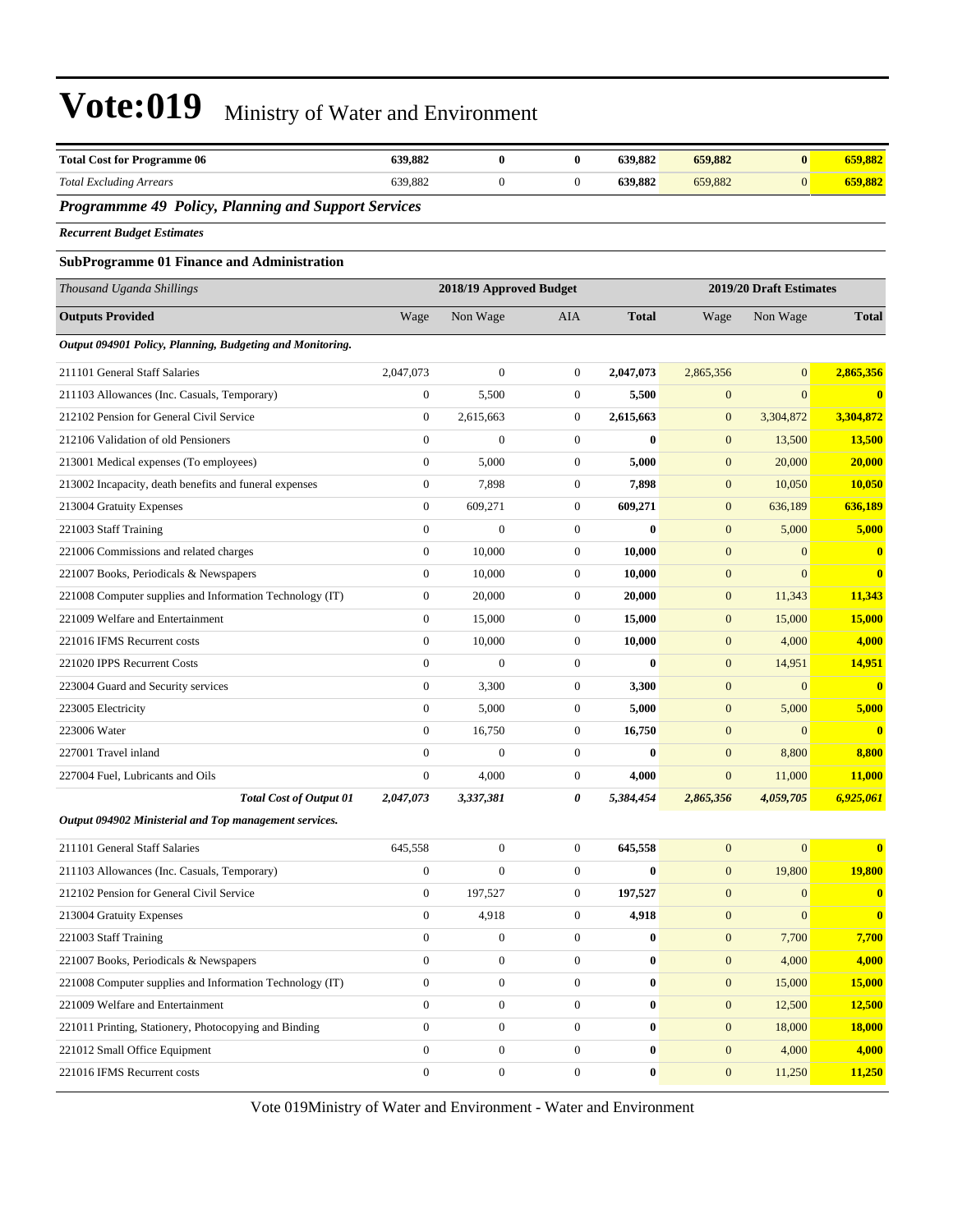| 221017 Subscriptions                                     | $\boldsymbol{0}$ | $\boldsymbol{0}$ | $\mathbf{0}$     | $\bf{0}$     | 10,000<br>$\boldsymbol{0}$           | 10,000         |
|----------------------------------------------------------|------------------|------------------|------------------|--------------|--------------------------------------|----------------|
| 222001 Telecommunications                                | $\overline{0}$   | $\boldsymbol{0}$ | $\boldsymbol{0}$ | $\bf{0}$     | $\mathbf{0}$<br>15,000               | 15,000         |
| 222002 Postage and Courier                               | $\overline{0}$   | $\boldsymbol{0}$ | $\boldsymbol{0}$ | $\bf{0}$     | $\mathbf{0}$<br>7,450                | 7,450          |
| 223004 Guard and Security services                       | $\overline{0}$   | $\overline{0}$   | $\mathbf{0}$     | $\bf{0}$     | $\mathbf{0}$<br>7,500                | 7,500          |
| 223005 Electricity                                       | $\boldsymbol{0}$ | 6,400            | $\boldsymbol{0}$ | 6,400        | $\mathbf{0}$<br>10,000               | 10,000         |
| 223006 Water                                             | $\boldsymbol{0}$ | 4,682            | $\boldsymbol{0}$ | 4,682        | $\boldsymbol{0}$<br>$\mathbf{0}$     | $\mathbf{0}$   |
| 224005 Uniforms, Beddings and Protective Gear            | $\overline{0}$   | $\boldsymbol{0}$ | $\boldsymbol{0}$ | $\bf{0}$     | 20,000<br>$\boldsymbol{0}$           | 20,000         |
| 227001 Travel inland                                     | $\overline{0}$   | $\boldsymbol{0}$ | $\boldsymbol{0}$ | $\bf{0}$     | $\mathbf{0}$<br>21,450               | 21,450         |
| 227004 Fuel, Lubricants and Oils                         | $\overline{0}$   | $\boldsymbol{0}$ | $\mathbf{0}$     | $\bf{0}$     | $\boldsymbol{0}$<br>24,250           | 24,250         |
| 228002 Maintenance - Vehicles                            | $\mathbf{0}$     | $\boldsymbol{0}$ | $\boldsymbol{0}$ | $\bf{0}$     | $\mathbf{0}$<br>18,000               | 18,000         |
| 228003 Maintenance - Machinery, Equipment & Furniture    | $\overline{0}$   | $\mathbf{0}$     | $\boldsymbol{0}$ | $\mathbf{0}$ | $\boldsymbol{0}$<br>14,000           | 14,000         |
| <b>Total Cost of Output 02</b>                           | 645,558          | 213,527          | 0                | 859,085      | 239,900<br>0                         | <b>239,900</b> |
| <b>Output 094903 Ministry Support Services</b>           |                  |                  |                  |              |                                      |                |
| 211103 Allowances (Inc. Casuals, Temporary)              | $\boldsymbol{0}$ | 5,500            | $\boldsymbol{0}$ | 5,500        | $\mathbf{0}$<br>6,600                | 6,600          |
| 212102 Pension for General Civil Service                 | $\overline{0}$   | 148,100          | $\boldsymbol{0}$ | 148,100      | $\boldsymbol{0}$<br>$\mathbf{0}$     | $\bf{0}$       |
| 213004 Gratuity Expenses                                 | $\boldsymbol{0}$ | 4,000            | $\boldsymbol{0}$ | 4,000        | $\mathbf{0}$<br>$\mathbf{0}$         | $\bf{0}$       |
| 221009 Welfare and Entertainment                         | $\boldsymbol{0}$ | $\overline{0}$   | $\boldsymbol{0}$ | $\bf{0}$     | $\boldsymbol{0}$<br>15,000           | 15,000         |
| 223004 Guard and Security services                       | $\overline{0}$   | $\mathbf{0}$     | $\boldsymbol{0}$ | $\bf{0}$     | $\mathbf{0}$<br>6,000                | 6,000          |
| 223005 Electricity                                       | $\boldsymbol{0}$ | 4,000            | $\boldsymbol{0}$ | 4,000        | 10,000<br>$\mathbf{0}$               | 10,000         |
| 223006 Water                                             | $\overline{0}$   | 5,000            | $\boldsymbol{0}$ | 5,000        | $\boldsymbol{0}$<br>12,000           | <b>12,000</b>  |
| 224004 Cleaning and Sanitation                           | $\boldsymbol{0}$ | $\mathbf{0}$     | $\boldsymbol{0}$ | $\bf{0}$     | $\boldsymbol{0}$<br>15,000           | 15,000         |
| 225002 Consultancy Services-Long-term                    | $\boldsymbol{0}$ | $\overline{0}$   | $\boldsymbol{0}$ | $\mathbf{0}$ | $\boldsymbol{0}$<br>100,000          | 100,000        |
| 227001 Travel inland                                     | $\mathbf{0}$     | 6,700            | $\boldsymbol{0}$ | 6,700        | $\mathbf{0}$<br>8,800                | 8,800          |
| 227004 Fuel, Lubricants and Oils                         | $\boldsymbol{0}$ | 2,500            | $\boldsymbol{0}$ | 2,500        | 11,700<br>$\mathbf{0}$               | 11,700         |
| 228002 Maintenance - Vehicles                            | $\boldsymbol{0}$ | 3,200            | $\boldsymbol{0}$ | 3,200        | $\boldsymbol{0}$<br>9,000            | 9,000          |
| <b>Total Cost of Output 03</b>                           | 0                | 179,000          | 0                | 179,000      | $\boldsymbol{\theta}$<br>194,100     | 194,100        |
| Output 094919 Human Resource Management Services         |                  |                  |                  |              |                                      |                |
| 211103 Allowances (Inc. Casuals, Temporary)              | $\boldsymbol{0}$ | 2,200            | $\boldsymbol{0}$ | 2,200        | $\boldsymbol{0}$<br>10,450           | 10,450         |
| 212106 Validation of old Pensioners                      | $\overline{0}$   | $\boldsymbol{0}$ | $\boldsymbol{0}$ | $\bf{0}$     | 130,000<br>$\mathbf{0}$              | 130,000        |
| 213001 Medical expenses (To employees)                   | $\boldsymbol{0}$ | $\boldsymbol{0}$ | $\boldsymbol{0}$ | $\bf{0}$     | $\mathbf{0}$<br>10,000               | <b>10,000</b>  |
| 213002 Incapacity, death benefits and funeral expenses   | $\boldsymbol{0}$ | $\boldsymbol{0}$ | $\boldsymbol{0}$ | $\bf{0}$     | 10,000<br>$\mathbf{0}$               | 10,000         |
| 221001 Advertising and Public Relations                  | $\mathbf{0}$     | 2,433            | $\boldsymbol{0}$ | 2,433        | $\boldsymbol{0}$<br>$\boldsymbol{0}$ | $\mathbf{0}$   |
| 221003 Staff Training                                    | $\boldsymbol{0}$ | $\boldsymbol{0}$ | $\boldsymbol{0}$ | $\bf{0}$     | $\boldsymbol{0}$<br>13,500           | 13,500         |
| 221004 Recruitment Expenses                              | $\boldsymbol{0}$ | 19,000           | $\boldsymbol{0}$ | 19,000       | $\mathbf{0}$<br>20,000               | 20,000         |
| 221008 Computer supplies and Information Technology (IT) | $\boldsymbol{0}$ | 12,000           | $\boldsymbol{0}$ | 12,000       | $\boldsymbol{0}$<br>50,000           | 50,000         |
| 221009 Welfare and Entertainment                         | $\boldsymbol{0}$ | 15,000           | $\boldsymbol{0}$ | 15,000       | $\boldsymbol{0}$<br>16,000           | <b>16,000</b>  |
| 221011 Printing, Stationery, Photocopying and Binding    | $\boldsymbol{0}$ | 15,000           | $\boldsymbol{0}$ | 15,000       | $\boldsymbol{0}$<br>14,000           | 14,000         |
| 221020 IPPS Recurrent Costs                              | $\boldsymbol{0}$ | 30,000           | $\boldsymbol{0}$ | 30,000       | $\mathbf{0}$<br>112,500              | 112,500        |
| 222001 Telecommunications                                | $\boldsymbol{0}$ | 3,600            | $\boldsymbol{0}$ | 3,600        | 1,763<br>$\mathbf{0}$                | 1,763          |
| 222003 Information and communications technology (ICT)   | $\boldsymbol{0}$ | $\overline{0}$   | $\overline{0}$   | $\bf{0}$     | 30,000<br>$\boldsymbol{0}$           | 30,000         |
| 227001 Travel inland                                     | $\boldsymbol{0}$ | 15,400           | $\overline{0}$   | 15,400       | $\boldsymbol{0}$<br>22,000           | 22,000         |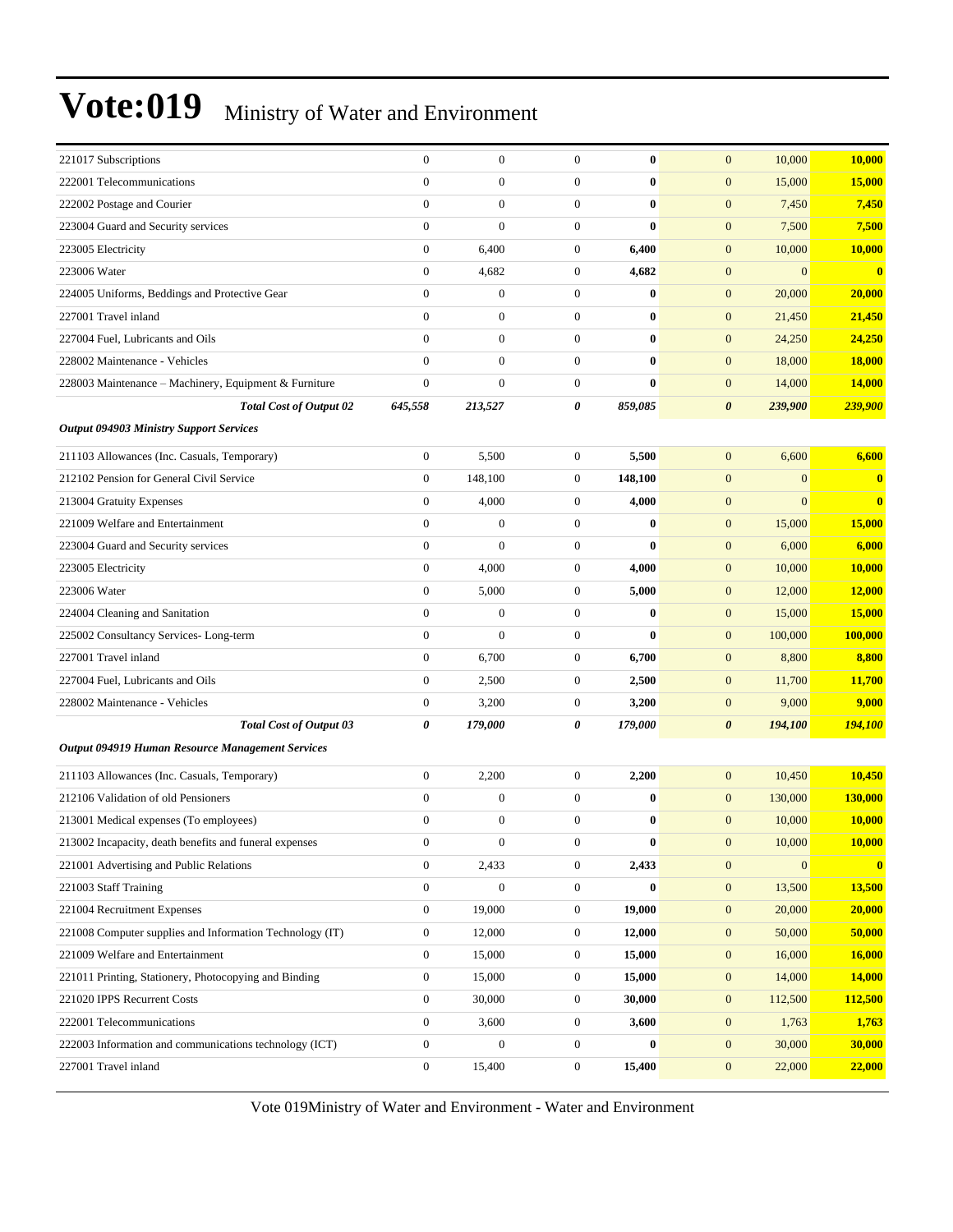| 227004 Fuel, Lubricants and Oils                                                     | $\boldsymbol{0}$ | $\mathbf{0}$            | $\mathbf{0}$     | $\bf{0}$     | $\mathbf{0}$          | 26,250                  | 26,250       |
|--------------------------------------------------------------------------------------|------------------|-------------------------|------------------|--------------|-----------------------|-------------------------|--------------|
| <b>Total Cost of Output 19</b>                                                       | 0                | 114,633                 | 0                | 114,633      | $\boldsymbol{\theta}$ | 466,463                 | 466,463      |
| <b>Output 094920 Records Management Services</b>                                     |                  |                         |                  |              |                       |                         |              |
| 211103 Allowances (Inc. Casuals, Temporary)                                          | $\boldsymbol{0}$ | $\boldsymbol{0}$        | $\mathbf{0}$     | $\bf{0}$     | $\mathbf{0}$          | 6,600                   | 6,600        |
| 212106 Validation of old Pensioners                                                  | $\overline{0}$   | $\overline{0}$          | $\mathbf{0}$     | $\mathbf{0}$ | $\mathbf{0}$          | 30,000                  | 30,000       |
| 221003 Staff Training                                                                | $\boldsymbol{0}$ | 6,000                   | $\mathbf{0}$     | 6,000        | $\mathbf{0}$          | 11,100                  | 11,100       |
| 221004 Recruitment Expenses                                                          | $\boldsymbol{0}$ | $\overline{0}$          | $\mathbf{0}$     | $\bf{0}$     | $\mathbf{0}$          | 9,000                   | 9,000        |
| 221011 Printing, Stationery, Photocopying and Binding                                | $\boldsymbol{0}$ | 3,000                   | $\mathbf{0}$     | 3,000        | $\boldsymbol{0}$      | 14,000                  | 14,000       |
| 221020 IPPS Recurrent Costs                                                          | $\boldsymbol{0}$ | $\Omega$                | $\mathbf{0}$     | $\mathbf{0}$ | $\mathbf{0}$          | 5,900                   | 5,900        |
| 222002 Postage and Courier                                                           | $\boldsymbol{0}$ | 12,000                  | $\mathbf{0}$     | 12,000       | $\mathbf{0}$          | $\overline{0}$          | $\bf{0}$     |
| 227001 Travel inland                                                                 | $\boldsymbol{0}$ | 7,500                   | $\mathbf{0}$     | 7,500        | $\mathbf{0}$          | 20,900                  | 20,900       |
| 227004 Fuel, Lubricants and Oils                                                     | $\boldsymbol{0}$ | 9,200                   | $\mathbf{0}$     | 9,200        | $\mathbf{0}$          | 12,500                  | 12,500       |
| 228002 Maintenance - Vehicles                                                        | $\mathbf{0}$     | 7,300                   | $\mathbf{0}$     | 7,300        | $\mathbf{0}$          | $\overline{0}$          | $\bf{0}$     |
| <b>Total Cost of Output 20</b>                                                       | 0                | 45,000                  | 0                | 45,000       | $\boldsymbol{\theta}$ | 110,000                 | 110,000      |
| <b>Total Cost Of Outputs Provided</b>                                                | 2,692,631        | 3,889,541               | $\bf{0}$         | 6,582,172    | 2,865,356             | 5,070,168               | 7,935,525    |
| <b>Outputs Funded</b>                                                                | Wage             | Non Wage                | AIA              | <b>Total</b> | Wage                  | Non Wage                | <b>Total</b> |
| Output 094951 Membership to International Organisations and support to LGs and NGOs. |                  |                         |                  |              |                       |                         |              |
| 262101 Contributions to International Organisations (Current)                        | $\boldsymbol{0}$ | 20,000                  | $\mathbf{0}$     | 20,000       | $\mathbf{0}$          | 30,000                  | 30,000       |
| o/w Contributions to International Organisations (Current)                           | 0                | 20,000                  | 0                | 20,000       | $\boldsymbol{\theta}$ | $\boldsymbol{\theta}$   | $\bf{0}$     |
| o/w Contributions to International Organisations (Current)                           | 0                | 0                       | 0                | $\mathbf{0}$ | $\boldsymbol{\theta}$ | 30,000                  | 30,000       |
| <b>Total Cost of Output 51</b>                                                       | 0                | 20,000                  | 0                | 20,000       | $\boldsymbol{\theta}$ | 30,000                  | 30,000       |
| <b>Total Cost Of Outputs Funded</b>                                                  | $\bf{0}$         | 20,000                  | $\bf{0}$         | 20,000       | $\bf{0}$              | 30,000                  | 30,000       |
| <b>Arrears</b>                                                                       | Wage             | Non Wage                | AIA              | <b>Total</b> | Wage                  | Non Wage                | <b>Total</b> |
| Output 094999 Arrears                                                                |                  |                         |                  |              |                       |                         |              |
| 321608 General Public Service Pension arrears (Budgeting)                            | $\boldsymbol{0}$ | 102,353                 | $\mathbf{0}$     | 102,353      | $\mathbf{0}$          | 4,348                   | 4,348        |
| <b>Total Cost of Output 99</b>                                                       | 0                | 102,353                 | 0                | 102,353      | $\boldsymbol{\theta}$ | 4,348                   | 4,348        |
| <b>Total Cost Of Arrears</b>                                                         | $\bf{0}$         | 102,353                 | $\bf{0}$         | 102,353      | $\bf{0}$              | 4,348                   | 4,348        |
| <b>Total Cost for SubProgramme 01</b>                                                | 2,692,631        | 4,011,894               | $\bf{0}$         | 6,704,525    | 2,865,356             | 5,104,517               | 7,969,873    |
| <b>Total Excluding Arrears</b>                                                       | 2,692,631        | 3,909,541               | $\boldsymbol{0}$ | 6,602,172    | 2,865,356             | 5,100,168               | 7,965,525    |
| <b>SubProgramme 08 Office of Director DWD</b>                                        |                  |                         |                  |              |                       |                         |              |
| Thousand Uganda Shillings                                                            |                  | 2018/19 Approved Budget |                  |              |                       | 2019/20 Draft Estimates |              |
| <b>Outputs Provided</b>                                                              | Wage             | Non Wage                | AIA              | <b>Total</b> | Wage                  | Non Wage                | <b>Total</b> |
| Output 094901 Policy, Planning, Budgeting and Monitoring.                            |                  |                         |                  |              |                       |                         |              |
| 211103 Allowances (Inc. Casuals, Temporary)                                          | $\boldsymbol{0}$ | 4,400                   | $\boldsymbol{0}$ | 4,400        | $\boldsymbol{0}$      | 4,400                   | 4,400        |
| 221007 Books, Periodicals & Newspapers                                               | $\boldsymbol{0}$ | 9,000                   | $\boldsymbol{0}$ | 9,000        | $\mathbf{0}$          | 10,000                  | 10,000       |
| 221008 Computer supplies and Information Technology (IT)                             | $\boldsymbol{0}$ | 10,000                  | $\boldsymbol{0}$ | 10,000       | $\mathbf{0}$          | 14,000                  | 14,000       |
| 221009 Welfare and Entertainment                                                     | $\boldsymbol{0}$ | 6,220                   | $\boldsymbol{0}$ | 6,220        | $\boldsymbol{0}$      | 7,950                   | 7,950        |
| 221011 Printing, Stationery, Photocopying and Binding                                | $\boldsymbol{0}$ | 10,000                  | $\boldsymbol{0}$ | 10,000       | $\boldsymbol{0}$      | 10,000                  | 10,000       |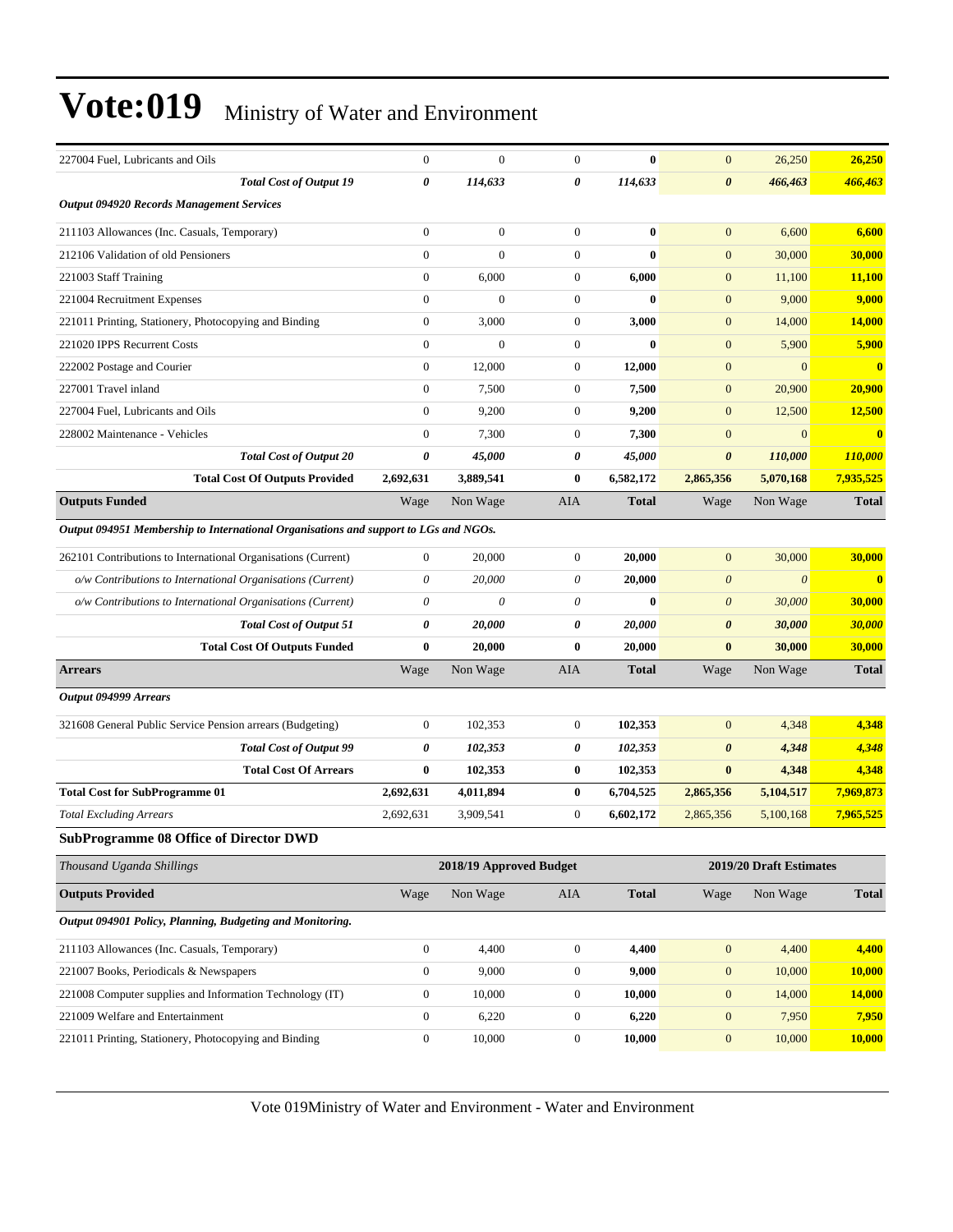| 222001 Telecommunications                                 |                                       | $\overline{0}$   | 4,081                   | $\mathbf{0}$     | 4,081        | $\mathbf{0}$          | $\overline{0}$          | $\bf{0}$     |
|-----------------------------------------------------------|---------------------------------------|------------------|-------------------------|------------------|--------------|-----------------------|-------------------------|--------------|
| 223005 Electricity                                        |                                       | $\overline{0}$   | 2,000                   | $\mathbf{0}$     | 2,000        | $\mathbf{0}$          | $\overline{0}$          | $\bf{0}$     |
| 227001 Travel inland                                      |                                       | $\boldsymbol{0}$ | 6,050                   | $\mathbf{0}$     | 6,050        | $\mathbf{0}$          | 6,050                   | 6,050        |
| 227004 Fuel, Lubricants and Oils                          |                                       | $\boldsymbol{0}$ | 12,370                  | $\mathbf{0}$     | 12,370       | $\mathbf{0}$          | 12,000                  | 12,000       |
|                                                           | <b>Total Cost of Output 01</b>        | 0                | 64,121                  | 0                | 64,121       | $\boldsymbol{\theta}$ | 64,400                  | 64,400       |
| Output 094902 Ministerial and Top management services.    |                                       |                  |                         |                  |              |                       |                         |              |
| 211101 General Staff Salaries                             |                                       | 37,564           | $\boldsymbol{0}$        | $\mathbf{0}$     | 37,564       | 37,564                | $\mathbf{0}$            | 37,564       |
| 211103 Allowances (Inc. Casuals, Temporary)               |                                       | $\boldsymbol{0}$ | 4,070                   | $\mathbf{0}$     | 4,070        | $\mathbf{0}$          | 6,050                   | 6,050        |
| 221009 Welfare and Entertainment                          |                                       | $\boldsymbol{0}$ | $\mathbf{0}$            | $\mathbf{0}$     | $\bf{0}$     | $\mathbf{0}$          | 5,600                   | 5,600        |
| 222001 Telecommunications                                 |                                       | $\boldsymbol{0}$ | 4,000                   | $\mathbf{0}$     | 4,000        | $\mathbf{0}$          | 2,076                   | 2,076        |
| 227001 Travel inland                                      |                                       | $\boldsymbol{0}$ | 8,117                   | $\boldsymbol{0}$ | 8,117        | $\mathbf{0}$          | 8,250                   | 8,250        |
|                                                           | <b>Total Cost of Output 02</b>        | 37,564           | 16,187                  | 0                | 53,751       | 37,564                | 21,976                  | 59,539       |
| <b>Output 094903 Ministry Support Services</b>            |                                       |                  |                         |                  |              |                       |                         |              |
| 211103 Allowances (Inc. Casuals, Temporary)               |                                       | $\mathbf{0}$     | 4,950                   | $\mathbf{0}$     | 4,950        | $\mathbf{0}$          | 5,500                   | 5,500        |
| 221009 Welfare and Entertainment                          |                                       | $\boldsymbol{0}$ | 13,228                  | $\boldsymbol{0}$ | 13,228       | $\mathbf{0}$          | 14,000                  | 14,000       |
| 221012 Small Office Equipment                             |                                       | $\boldsymbol{0}$ | 10,000                  | $\mathbf{0}$     | 10,000       | $\mathbf{0}$          | 7,500                   | 7,500        |
| 222001 Telecommunications                                 |                                       | $\overline{0}$   | 3,200                   | $\mathbf{0}$     | 3,200        | $\mathbf{0}$          | 3,050                   | 3,050        |
| 223005 Electricity                                        |                                       | $\mathbf{0}$     | 5,000                   | $\mathbf{0}$     | 5,000        | $\mathbf{0}$          | 2,000                   | 2,000        |
| 223006 Water                                              |                                       | $\boldsymbol{0}$ | 5,000                   | $\mathbf{0}$     | 5,000        | $\mathbf{0}$          | 2,000                   | 2,000        |
| 227001 Travel inland                                      |                                       | $\boldsymbol{0}$ | 11,000                  | $\mathbf{0}$     | 11,000       | $\mathbf{0}$          | 15,950                  | 15,950       |
| 227002 Travel abroad                                      |                                       | $\boldsymbol{0}$ | 12,100                  | $\mathbf{0}$     | 12,100       | $\mathbf{0}$          | $\overline{0}$          | $\bf{0}$     |
| 227004 Fuel, Lubricants and Oils                          |                                       | $\overline{0}$   | 14,890                  | $\mathbf{0}$     | 14,890       | $\mathbf{0}$          | 24,000                  | 24,000       |
| 228002 Maintenance - Vehicles                             |                                       | $\overline{0}$   | 8,700                   | $\mathbf{0}$     | 8,700        | $\mathbf{0}$          | 8,000                   | 8,000        |
|                                                           | <b>Total Cost of Output 03</b>        | 0                | 88,068                  | 0                | 88,068       | $\boldsymbol{\theta}$ | 82,000                  | 82,000       |
|                                                           | <b>Total Cost Of Outputs Provided</b> | 37,564           | 168,376                 | $\bf{0}$         | 205,939      | 37,564                | 168,376                 | 205,939      |
| <b>Total Cost for SubProgramme 08</b>                     |                                       | 37,564           | 168,376                 | $\bf{0}$         | 205,939      | 37,564                | 168,376                 | 205,939      |
| <b>Total Excluding Arrears</b>                            |                                       | 37,564           | 168,376                 | $\mathbf{0}$     | 205,939      | 37,564                | 168,376                 | 205,939      |
| <b>SubProgramme 09 Planning</b>                           |                                       |                  |                         |                  |              |                       |                         |              |
| Thousand Uganda Shillings                                 |                                       |                  | 2018/19 Approved Budget |                  |              |                       | 2019/20 Draft Estimates |              |
| <b>Outputs Provided</b>                                   |                                       | Wage             | Non Wage                | <b>AIA</b>       | <b>Total</b> | Wage                  | Non Wage                | <b>Total</b> |
| Output 094901 Policy, Planning, Budgeting and Monitoring. |                                       |                  |                         |                  |              |                       |                         |              |
| 211101 General Staff Salaries                             |                                       | 165,748          | $\boldsymbol{0}$        | $\boldsymbol{0}$ | 165,748      | 165,748               | $\mathbf{0}$            | 165,748      |
| 211103 Allowances (Inc. Casuals, Temporary)               |                                       | $\boldsymbol{0}$ | 5,500                   | $\boldsymbol{0}$ | 5,500        | $\boldsymbol{0}$      | 12,100                  | 12,100       |
| 221007 Books, Periodicals & Newspapers                    |                                       | $\boldsymbol{0}$ | 10,000                  | $\boldsymbol{0}$ | 10,000       | $\boldsymbol{0}$      | 15,000                  | 15,000       |
| 221008 Computer supplies and Information Technology (IT)  |                                       | $\boldsymbol{0}$ | $\boldsymbol{0}$        | $\boldsymbol{0}$ | $\bf{0}$     | $\mathbf{0}$          | 25,000                  | 25,000       |
| 221009 Welfare and Entertainment                          |                                       | $\boldsymbol{0}$ | 15,000                  | $\boldsymbol{0}$ | 15,000       | $\boldsymbol{0}$      | 25,000                  | 25,000       |
| 221011 Printing, Stationery, Photocopying and Binding     |                                       | $\boldsymbol{0}$ | $\boldsymbol{0}$        | $\boldsymbol{0}$ | $\bf{0}$     | $\boldsymbol{0}$      | 20,000                  | 20,000       |
| 221012 Small Office Equipment                             |                                       | $\boldsymbol{0}$ | $\boldsymbol{0}$        | $\boldsymbol{0}$ | $\bf{0}$     | $\boldsymbol{0}$      | 15,000                  | 15,000       |
|                                                           |                                       |                  |                         |                  |              |                       |                         |              |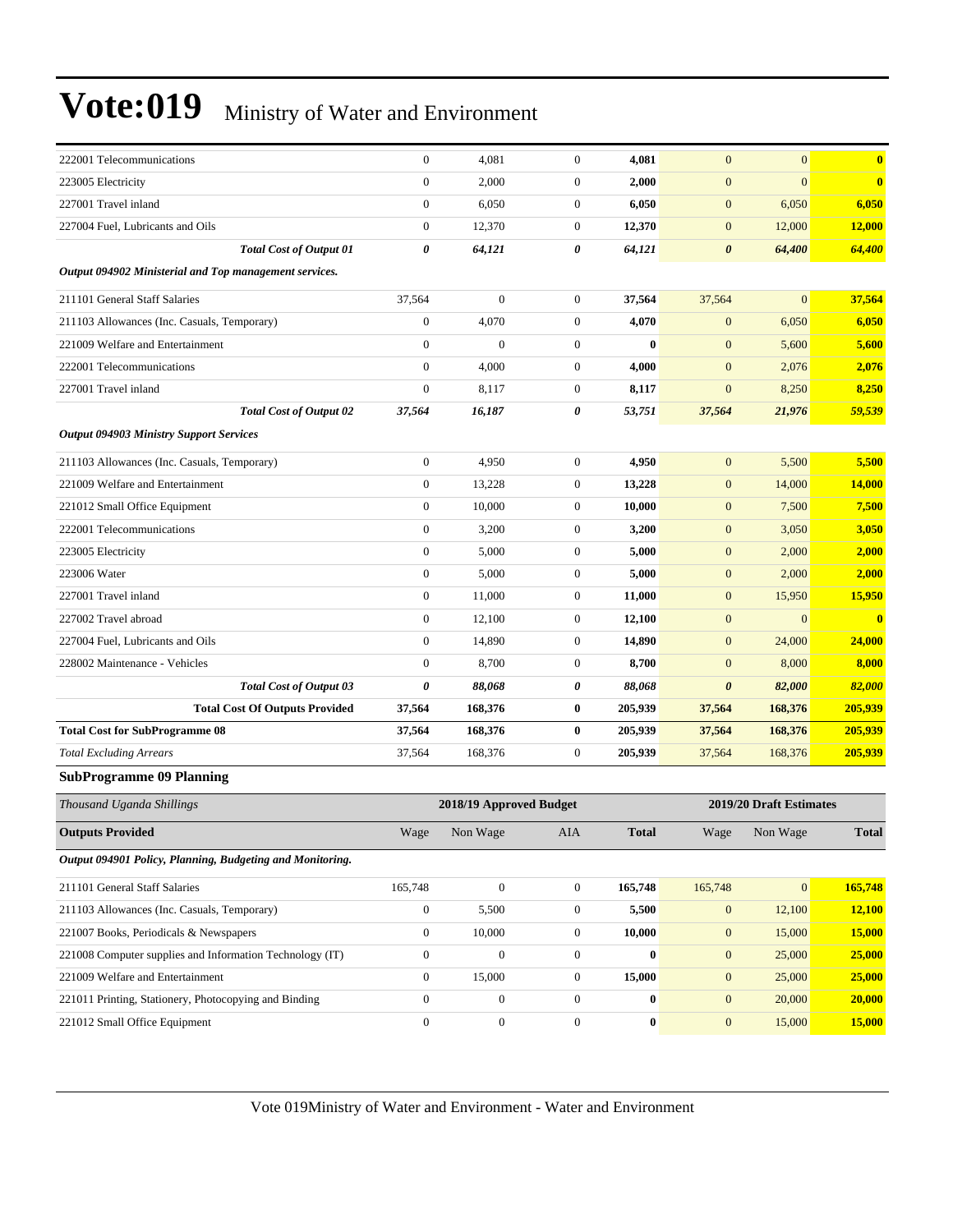| 225001 Consultancy Services- Short term                                              | $\boldsymbol{0}$          | $\boldsymbol{0}$          | $\boldsymbol{0}$      | $\bf{0}$     | $\mathbf{0}$          | 12,350                | 12,350         |
|--------------------------------------------------------------------------------------|---------------------------|---------------------------|-----------------------|--------------|-----------------------|-----------------------|----------------|
| 227001 Travel inland                                                                 | $\boldsymbol{0}$          | $\boldsymbol{0}$          | $\mathbf{0}$          | $\bf{0}$     | $\mathbf{0}$          | 19,800                | <b>19,800</b>  |
| 227004 Fuel, Lubricants and Oils                                                     | $\boldsymbol{0}$          | 39,500                    | $\mathbf{0}$          | 39,500       | $\mathbf{0}$          | 42,750                | 42,750         |
| 228002 Maintenance - Vehicles                                                        | $\overline{0}$            | $\boldsymbol{0}$          | $\mathbf{0}$          | $\bf{0}$     | $\mathbf{0}$          | 10,000                | 10,000         |
| <b>Total Cost of Output 01</b>                                                       | 165,748                   | 70,000                    | 0                     | 235,748      | 165,748               | 197,000               | 362,748        |
|                                                                                      |                           |                           |                       |              |                       |                       |                |
| Output 094902 Ministerial and Top management services.                               |                           |                           |                       |              |                       |                       |                |
| 211103 Allowances (Inc. Casuals, Temporary)                                          | $\boldsymbol{0}$          | 48,400                    | $\mathbf{0}$          | 48,400       | $\mathbf{0}$          | 48,400                | 48,400         |
| 221002 Workshops and Seminars                                                        | $\boldsymbol{0}$          | 10,000                    | $\mathbf{0}$          | 10,000       | $\mathbf{0}$          | 10,000                | 10,000         |
| 221003 Staff Training                                                                | $\boldsymbol{0}$          | 10,000                    | $\mathbf{0}$          | 10,000       | $\mathbf{0}$          | 10,000                | 10,000         |
| 221007 Books, Periodicals & Newspapers                                               | $\overline{0}$            | $\boldsymbol{0}$          | $\boldsymbol{0}$      | $\bf{0}$     | $\boldsymbol{0}$      | 10,000                | 10,000         |
| 221008 Computer supplies and Information Technology (IT)                             | $\boldsymbol{0}$          | $\boldsymbol{0}$          | $\mathbf{0}$          | $\bf{0}$     | $\mathbf{0}$          | 10,000                | 10,000         |
| 221009 Welfare and Entertainment                                                     | $\boldsymbol{0}$          | $\overline{0}$            | $\mathbf{0}$          | $\bf{0}$     | $\boldsymbol{0}$      | 10,000                | 10,000         |
| 221011 Printing, Stationery, Photocopying and Binding                                | $\mathbf{0}$              | 14,100                    | $\mathbf{0}$          | 14,100       | $\mathbf{0}$          | 15,000                | 15,000         |
| 221012 Small Office Equipment                                                        | $\boldsymbol{0}$          | $\overline{0}$            | $\mathbf{0}$          | $\bf{0}$     | $\mathbf{0}$          | 10,000                | 10,000         |
| 227001 Travel inland                                                                 | $\boldsymbol{0}$          | 27,500                    | $\boldsymbol{0}$      | 27,500       | $\boldsymbol{0}$      | 37,400                | 37,400         |
| 227004 Fuel, Lubricants and Oils                                                     | $\mathbf{0}$              | 20,000                    | $\boldsymbol{0}$      | 20,000       | $\mathbf{0}$          | 19,200                | 19,200         |
| <b>Total Cost of Output 02</b>                                                       | 0                         | 130,000                   | 0                     | 130,000      | $\boldsymbol{\theta}$ | 180,000               | <b>180,000</b> |
| <b>Output 094903 Ministry Support Services</b>                                       |                           |                           |                       |              |                       |                       |                |
| 211103 Allowances (Inc. Casuals, Temporary)                                          | $\mathbf{0}$              | 13,070                    | $\boldsymbol{0}$      | 13,070       | $\mathbf{0}$          | 12,980                | 12,980         |
| 213004 Gratuity Expenses                                                             | $\mathbf{0}$              | 18,000                    | $\mathbf{0}$          | 18,000       | $\mathbf{0}$          | $\mathbf{0}$          | $\bf{0}$       |
| 221003 Staff Training                                                                | $\boldsymbol{0}$          | 16,000                    | $\mathbf{0}$          | 16,000       | $\boldsymbol{0}$      | 10,000                | 10,000         |
| 221009 Welfare and Entertainment                                                     | $\mathbf{0}$              | 8,930                     | $\mathbf{0}$          | 8,930        | $\mathbf{0}$          | 11,000                | 11,000         |
| 221011 Printing, Stationery, Photocopying and Binding                                | $\boldsymbol{0}$          | $\boldsymbol{0}$          | $\mathbf{0}$          | $\bf{0}$     | $\mathbf{0}$          | 15,000                | 15,000         |
| 225001 Consultancy Services- Short term                                              | $\boldsymbol{0}$          | $\boldsymbol{0}$          | $\mathbf{0}$          | $\bf{0}$     | $\mathbf{0}$          | 47,020                | 47,020         |
| 225002 Consultancy Services-Long-term                                                | $\mathbf{0}$              | 132,000                   | $\mathbf{0}$          | 132,000      | $\mathbf{0}$          | 160,000               | 160,000        |
| 227001 Travel inland                                                                 | $\overline{0}$            | 66,000                    | $\mathbf{0}$          | 66,000       | $\mathbf{0}$          | 66,000                | 66,000         |
| 227004 Fuel, Lubricants and Oils                                                     | $\mathbf{0}$              | 20,000                    | $\mathbf{0}$          | 20,000       | $\mathbf{0}$          | 28,000                | 28,000         |
| <b>Total Cost of Output 03</b>                                                       | 0                         | 274,000                   | 0                     | 274,000      | $\boldsymbol{\theta}$ | 350,000               | 350,000        |
| <b>Total Cost Of Outputs Provided</b>                                                | 165,748                   | 474,000                   | $\bf{0}$              | 639,748      | 165,748               | 727,000               | 892,748        |
| <b>Outputs Funded</b>                                                                | Wage                      | Non Wage                  | <b>AIA</b>            | <b>Total</b> | Wage                  | Non Wage              | <b>Total</b>   |
| Output 094951 Membership to International Organisations and support to LGs and NGOs. |                           |                           |                       |              |                       |                       |                |
| 263104 Transfers to other govt. Units (Current)                                      | $\overline{0}$            | 538,060                   | $\boldsymbol{0}$      | 538,060      | $\mathbf{0}$          | 650,810               | 650,810        |
| o/w Transfers to other govt. Units (Current)                                         | $\boldsymbol{\mathit{0}}$ | 538,060                   | $\boldsymbol{\theta}$ | 538,060      | $\boldsymbol{\theta}$ | $\boldsymbol{\theta}$ | $\bf{0}$       |
| o/w Transfers to other govt. Units (Current)                                         | $\theta$                  | $\boldsymbol{\mathit{0}}$ | $\boldsymbol{\theta}$ | $\bf{0}$     | $\boldsymbol{\theta}$ | 650,810               | 650,810        |
| <b>Total Cost of Output 51</b>                                                       | 0                         | 538,060                   | 0                     | 538,060      | $\boldsymbol{\theta}$ | 650,810               | 650,810        |
| <b>Total Cost Of Outputs Funded</b>                                                  | $\bf{0}$                  | 538,060                   | $\bf{0}$              | 538,060      | $\bf{0}$              | 650,810               | 650,810        |
| <b>Total Cost for SubProgramme 09</b>                                                | 165,748                   | 1,012,060                 | $\bf{0}$              | 1,177,807    | 165,748               | 1,377,810             | 1,543,558      |
| <b>Total Excluding Arrears</b>                                                       | 165,748                   | 1,012,060                 | $\boldsymbol{0}$      | 1,177,807    | 165,748               | 1,377,810             | 1,543,558      |
|                                                                                      |                           |                           |                       |              |                       |                       |                |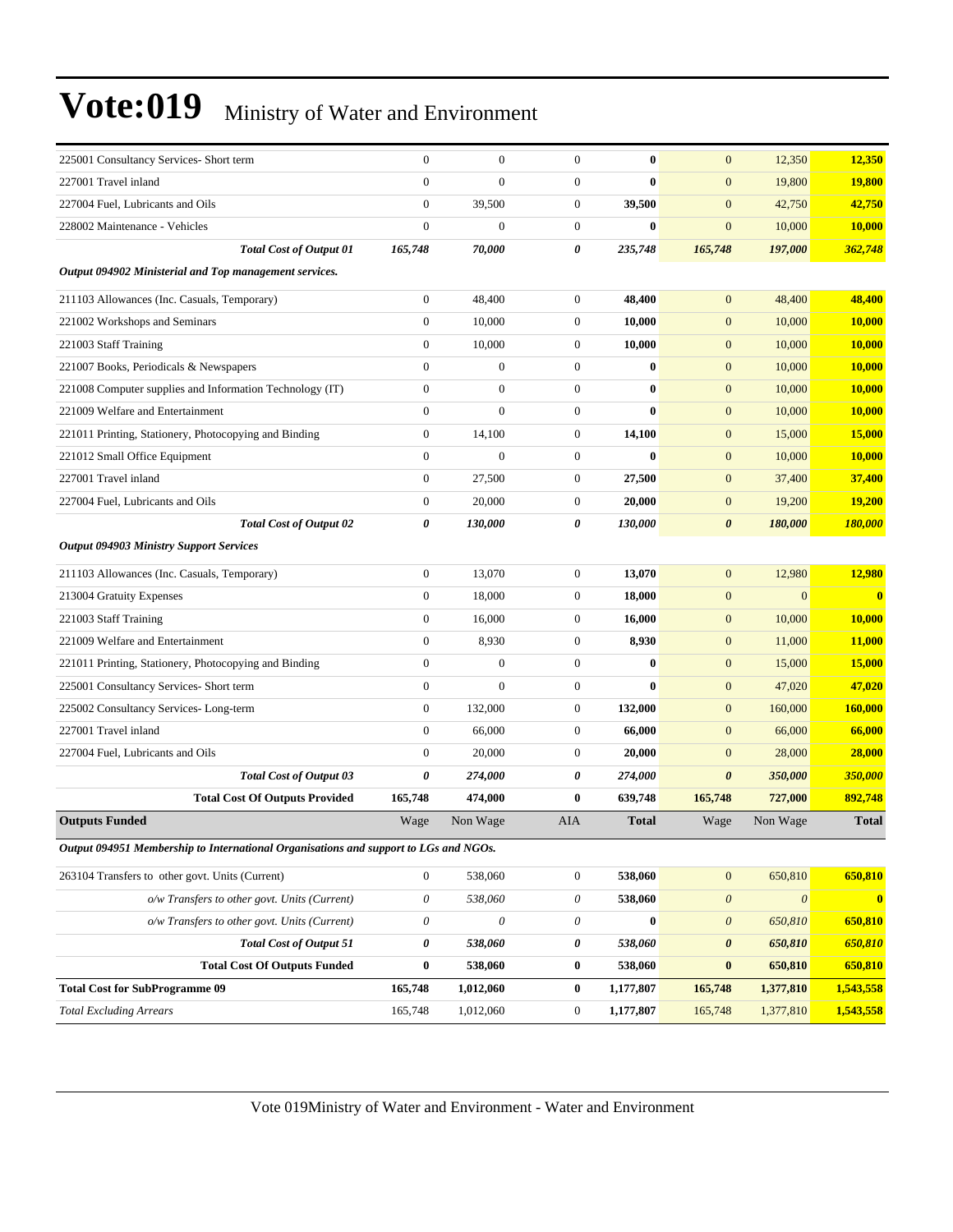#### **SubProgramme 17 Office of Director DWRM**

| Thousand Uganda Shillings                                                            |                  | 2018/19 Approved Budget |                  |              |                       | 2019/20 Draft Estimates |                       |
|--------------------------------------------------------------------------------------|------------------|-------------------------|------------------|--------------|-----------------------|-------------------------|-----------------------|
| <b>Outputs Provided</b>                                                              | Wage             | Non Wage                | AIA              | <b>Total</b> | Wage                  | Non Wage                | <b>Total</b>          |
| Output 094901 Policy, Planning, Budgeting and Monitoring.                            |                  |                         |                  |              |                       |                         |                       |
| 221011 Printing, Stationery, Photocopying and Binding                                | $\boldsymbol{0}$ | 10,000                  | $\boldsymbol{0}$ | 10,000       | $\boldsymbol{0}$      | $\mathbf{0}$            | $\bf{0}$              |
| 227001 Travel inland                                                                 | $\mathbf{0}$     | 40,000                  | $\boldsymbol{0}$ | 40,000       | $\mathbf{0}$          | $\mathbf{0}$            | $\bf{0}$              |
| 227004 Fuel, Lubricants and Oils                                                     | $\boldsymbol{0}$ | 60,000                  | $\boldsymbol{0}$ | 60,000       | $\mathbf{0}$          | $\mathbf{0}$            | $\bf{0}$              |
| <b>Total Cost of Output 01</b>                                                       | 0                | 110,000                 | 0                | 110,000      | $\pmb{\theta}$        | $\boldsymbol{\theta}$   | $\boldsymbol{\theta}$ |
| Output 094902 Ministerial and Top management services.                               |                  |                         |                  |              |                       |                         |                       |
| 211101 General Staff Salaries                                                        | $\boldsymbol{0}$ | $\boldsymbol{0}$        | $\boldsymbol{0}$ | $\bf{0}$     | 47,093                | $\mathbf{0}$            | 47,093                |
| 211103 Allowances (Inc. Casuals, Temporary)                                          | $\boldsymbol{0}$ | 12,100                  | $\boldsymbol{0}$ | 12,100       | $\boldsymbol{0}$      | $\mathbf{0}$            | $\boldsymbol{0}$      |
| 221009 Welfare and Entertainment                                                     | $\boldsymbol{0}$ | 4,000                   | $\boldsymbol{0}$ | 4,000        | $\boldsymbol{0}$      | 4,000                   | 4,000                 |
| 223006 Water                                                                         | $\boldsymbol{0}$ | 2,000                   | $\boldsymbol{0}$ | 2,000        | $\mathbf{0}$          | $\mathbf{0}$            | $\bf{0}$              |
| 227001 Travel inland                                                                 | $\boldsymbol{0}$ | 7,700                   | 0                | 7,700        | $\mathbf{0}$          | 6,000                   | 6,000                 |
| 227004 Fuel, Lubricants and Oils                                                     | $\boldsymbol{0}$ | 10.000                  | 0                | 10,000       | $\mathbf{0}$          | 4,000                   | 4,000                 |
| 228002 Maintenance - Vehicles                                                        | $\boldsymbol{0}$ | 4,200                   | $\boldsymbol{0}$ | 4,200        | $\boldsymbol{0}$      | $\mathbf{0}$            | $\bf{0}$              |
| <b>Total Cost of Output 02</b>                                                       | 0                | 40,000                  | 0                | 40,000       | 47,093                | 14,000                  | 61,093                |
| <b>Output 094903 Ministry Support Services</b>                                       |                  |                         |                  |              |                       |                         |                       |
| 211103 Allowances (Inc. Casuals, Temporary)                                          | $\boldsymbol{0}$ | $\boldsymbol{0}$        | $\boldsymbol{0}$ | $\bf{0}$     | $\mathbf{0}$          | 10,000                  | 10,000                |
| 221007 Books, Periodicals & Newspapers                                               | $\boldsymbol{0}$ | $\boldsymbol{0}$        | $\boldsymbol{0}$ | $\bf{0}$     | $\mathbf{0}$          | 8,000                   | 8,000                 |
| 221009 Welfare and Entertainment                                                     | $\boldsymbol{0}$ | $\boldsymbol{0}$        | $\boldsymbol{0}$ | $\bf{0}$     | $\mathbf{0}$          | 8,000                   | 8,000                 |
| 221011 Printing, Stationery, Photocopying and Binding                                | $\mathbf{0}$     | $\boldsymbol{0}$        | $\boldsymbol{0}$ | $\bf{0}$     | $\mathbf{0}$          | 8,000                   | 8,000                 |
| 221012 Small Office Equipment                                                        | $\overline{0}$   | $\boldsymbol{0}$        | $\boldsymbol{0}$ | $\bf{0}$     | $\boldsymbol{0}$      | 5,000                   | 5,000                 |
| 223005 Electricity                                                                   | $\overline{0}$   | $\boldsymbol{0}$        | $\boldsymbol{0}$ | $\bf{0}$     | $\boldsymbol{0}$      | 10,000                  | <b>10,000</b>         |
| 223006 Water                                                                         | $\boldsymbol{0}$ | $\boldsymbol{0}$        | $\boldsymbol{0}$ | $\bf{0}$     | $\mathbf{0}$          | 8,000                   | 8,000                 |
| 227001 Travel inland                                                                 | $\boldsymbol{0}$ | $\boldsymbol{0}$        | $\boldsymbol{0}$ | $\bf{0}$     | $\mathbf{0}$          | 35,000                  | 35,000                |
| 227002 Travel abroad                                                                 | $\mathbf{0}$     | $\boldsymbol{0}$        | $\boldsymbol{0}$ | $\bf{0}$     | $\mathbf{0}$          | 10,890                  | <b>10,890</b>         |
| 227004 Fuel, Lubricants and Oils                                                     | $\mathbf{0}$     | $\boldsymbol{0}$        | $\boldsymbol{0}$ | $\bf{0}$     | $\mathbf{0}$          | 20,000                  | 20,000                |
| 228002 Maintenance - Vehicles                                                        | $\overline{0}$   | $\boldsymbol{0}$        | $\boldsymbol{0}$ | $\bf{0}$     | $\boldsymbol{0}$      | 11,110                  | <b>11,110</b>         |
| <b>Total Cost of Output 03</b>                                                       | 0                | 0                       | 0                | 0            | $\boldsymbol{\theta}$ | 134,000                 | 134,000               |
| Output 094919 Human Resource Management Services                                     |                  |                         |                  |              |                       |                         |                       |
| 211101 General Staff Salaries                                                        | 47,093           | $\boldsymbol{0}$        | $\mathbf{0}$     | 47,093       | $\mathbf{0}$          | $\mathbf{0}$            | $\bf{0}$              |
| <b>Total Cost of Output 19</b>                                                       | 47,093           | 0                       | 0                | 47,093       | $\pmb{\theta}$        | $\boldsymbol{\theta}$   | $\boldsymbol{\theta}$ |
| <b>Total Cost Of Outputs Provided</b>                                                | 47,093           | 150,000                 | $\bf{0}$         | 197,093      | 47,093                | 148,000                 | 195,093               |
| <b>Outputs Funded</b>                                                                | Wage             | Non Wage                | AIA              | <b>Total</b> | Wage                  | Non Wage                | <b>Total</b>          |
| Output 094951 Membership to International Organisations and support to LGs and NGOs. |                  |                         |                  |              |                       |                         |                       |
| 262101 Contributions to International Organisations (Current)                        | $\boldsymbol{0}$ | $\boldsymbol{0}$        | $\boldsymbol{0}$ | $\bf{0}$     | $\boldsymbol{0}$      | 2,000                   | 2,000                 |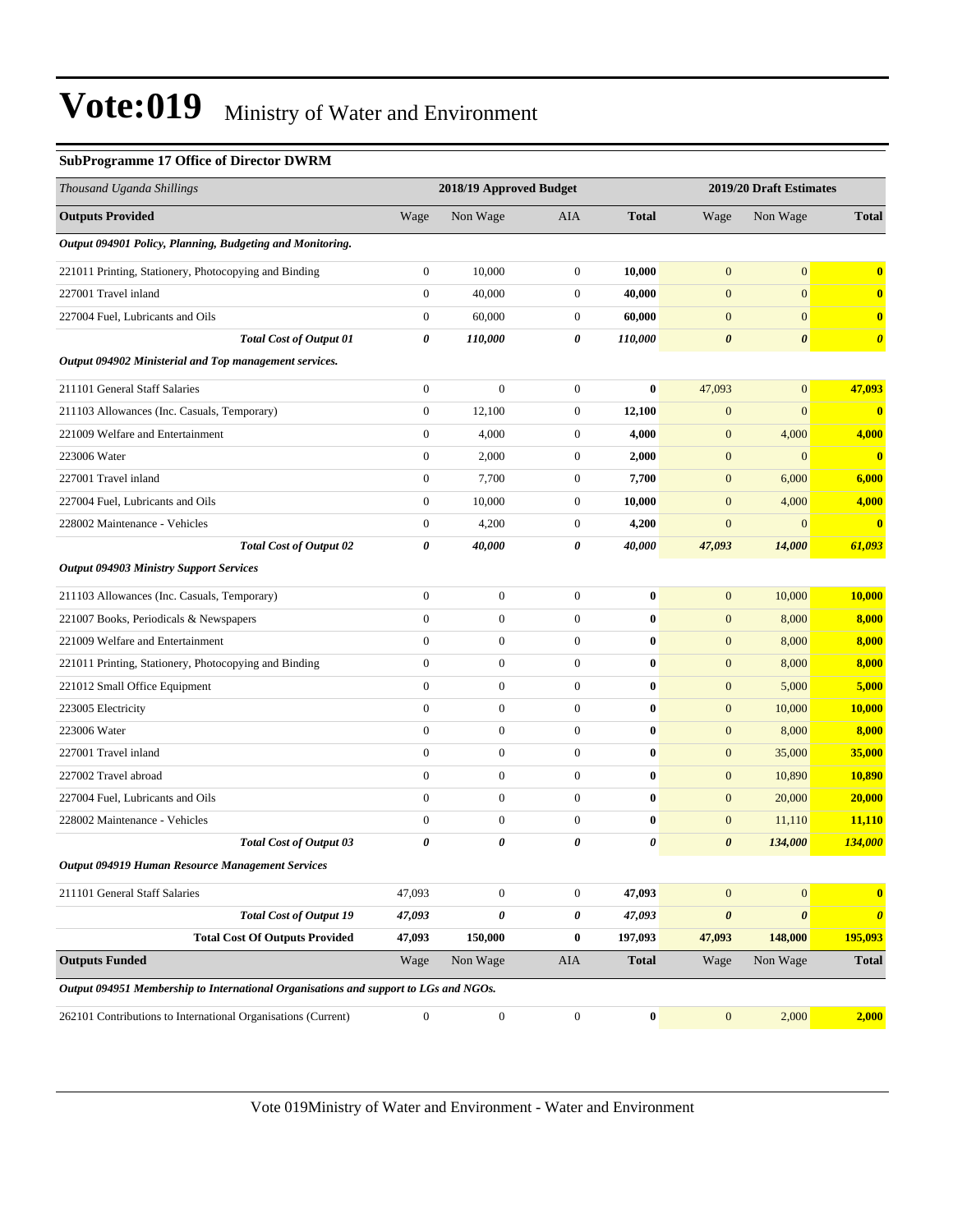| o/w Contributions to International Organizations (Current) | $\theta$              | 0                       | $\theta$              | $\bf{0}$              | $\boldsymbol{\theta}$ | 2,000                   | 2,000         |  |
|------------------------------------------------------------|-----------------------|-------------------------|-----------------------|-----------------------|-----------------------|-------------------------|---------------|--|
| <b>Total Cost of Output 51</b>                             | $\boldsymbol{\theta}$ | 0                       | 0                     | $\boldsymbol{\theta}$ | 0                     | 2,000                   | 2,000         |  |
| <b>Total Cost Of Outputs Funded</b>                        | $\bf{0}$              | $\bf{0}$                | $\bf{0}$              | $\bf{0}$              | $\bf{0}$              | 2,000                   | 2,000         |  |
| <b>Total Cost for SubProgramme 17</b>                      | 47,093                | 150,000                 | $\bf{0}$              | 197,093               | 47,093                | 150,000                 | 197,093       |  |
| <b>Total Excluding Arrears</b>                             | 47,093                | 150,000                 | $\boldsymbol{0}$      | 197,093               | 47,093                | 150,000                 | 197,093       |  |
| <b>SubProgramme 18 Office of the Director DEA</b>          |                       |                         |                       |                       |                       |                         |               |  |
| Thousand Uganda Shillings                                  |                       | 2018/19 Approved Budget |                       |                       |                       | 2019/20 Draft Estimates |               |  |
| <b>Outputs Provided</b>                                    | Wage                  | Non Wage                | AIA                   | <b>Total</b>          | Wage                  | Non Wage                | <b>Total</b>  |  |
| Output 094901 Policy, Planning, Budgeting and Monitoring.  |                       |                         |                       |                       |                       |                         |               |  |
| 221009 Welfare and Entertainment                           | $\boldsymbol{0}$      | 2,900                   | $\boldsymbol{0}$      | 2,900                 | $\mathbf{0}$          | 4,000                   | 4,000         |  |
| 227001 Travel inland                                       | $\mathbf{0}$          | $\mathbf{0}$            | $\boldsymbol{0}$      | $\bf{0}$              | $\boldsymbol{0}$      | 5,500                   | 5,500         |  |
| 227004 Fuel, Lubricants and Oils                           | $\boldsymbol{0}$      | 8,664                   | $\boldsymbol{0}$      | 8,664                 | $\boldsymbol{0}$      | 3,060                   | 3,060         |  |
| Total Cost of Output 01                                    | 0                     | 11,564                  | 0                     | 11,564                | $\boldsymbol{\theta}$ | 12,560                  | 12,560        |  |
| Output 094902 Ministerial and Top management services.     |                       |                         |                       |                       |                       |                         |               |  |
| 211101 General Staff Salaries                              | 37,564                | $\mathbf{0}$            | $\mathbf{0}$          | 37,564                | 37,564                | $\mathbf{0}$            | 37,564        |  |
| 211103 Allowances (Inc. Casuals, Temporary)                | $\boldsymbol{0}$      | 3,615                   | $\mathbf{0}$          | 3,615                 | $\mathbf{0}$          | 3,300                   | 3,300         |  |
| 221009 Welfare and Entertainment                           | $\boldsymbol{0}$      | $\mathbf{0}$            | $\mathbf{0}$          | $\bf{0}$              | $\mathbf{0}$          | 2,700                   | 2,700         |  |
| 222001 Telecommunications                                  | $\mathbf{0}$          | 5,000                   | $\mathbf{0}$          | 5,000                 | $\mathbf{0}$          | 1,000                   | 1,000         |  |
| 224004 Cleaning and Sanitation                             | $\boldsymbol{0}$      | 5,000                   | $\boldsymbol{0}$      | 5,000                 | $\mathbf{0}$          | 2,000                   | 2,000         |  |
| 227001 Travel inland                                       | $\boldsymbol{0}$      | 9,350                   | $\boldsymbol{0}$      | 9,350                 | $\mathbf{0}$          | 9,240                   | 9,240         |  |
| <b>Total Cost of Output 02</b>                             | 37,564                | 22,965                  | $\boldsymbol{\theta}$ | 60,529                | 37,564                | 18,240                  | 55,804        |  |
| <b>Output 094903 Ministry Support Services</b>             |                       |                         |                       |                       |                       |                         |               |  |
| 211103 Allowances (Inc. Casuals, Temporary)                | $\boldsymbol{0}$      | 22,000                  | $\boldsymbol{0}$      | 22,000                | $\mathbf{0}$          | 22,000                  | 22,000        |  |
| 213001 Medical expenses (To employees)                     | $\boldsymbol{0}$      | 6,000                   | $\boldsymbol{0}$      | 6,000                 | $\mathbf{0}$          | $\mathbf{0}$            | $\mathbf{0}$  |  |
| 221003 Staff Training                                      | $\boldsymbol{0}$      | $\mathbf{0}$            | $\mathbf{0}$          | $\bf{0}$              | $\mathbf{0}$          | 16,050                  | <b>16,050</b> |  |
| 221007 Books, Periodicals & Newspapers                     | $\boldsymbol{0}$      | 1,800                   | $\mathbf{0}$          | 1,800                 | $\boldsymbol{0}$      | 2,000                   | 2,000         |  |
| 221008 Computer supplies and Information Technology (IT)   | $\boldsymbol{0}$      | 15,000                  | $\boldsymbol{0}$      | 15,000                | $\mathbf{0}$          | 7,000                   | 7,000         |  |
| 221009 Welfare and Entertainment                           | $\boldsymbol{0}$      | 12,000                  | $\boldsymbol{0}$      | 12,000                | $\mathbf{0}$          | 8,420                   | 8,420         |  |
| 221011 Printing, Stationery, Photocopying and Binding      | $\boldsymbol{0}$      | 3,000                   | $\boldsymbol{0}$      | 3,000                 | $\boldsymbol{0}$      | 10,000                  | 10,000        |  |
| 221012 Small Office Equipment                              | $\boldsymbol{0}$      | 8,000                   | 0                     | 8,000                 | $\boldsymbol{0}$      | 6,000                   | 6.000         |  |
| 222001 Telecommunications                                  | $\boldsymbol{0}$      | 3,000                   | $\mathbf{0}$          | 3,000                 | $\mathbf{0}$          | 3,000                   | 3,000         |  |
| 223005 Electricity                                         | $\boldsymbol{0}$      | 3,000                   | $\boldsymbol{0}$      | 3,000                 | $\mathbf{0}$          | 3,000                   | 3,000         |  |
| 223006 Water                                               | $\boldsymbol{0}$      | 6,000                   | $\mathbf{0}$          | 6,000                 | $\mathbf{0}$          | 5,000                   | 5,000         |  |
| 227001 Travel inland                                       | $\boldsymbol{0}$      | 12,100                  | $\boldsymbol{0}$      | 12,100                | $\mathbf{0}$          | 13,310                  | 13,310        |  |
| 227002 Travel abroad                                       | $\boldsymbol{0}$      | 10,890                  | $\overline{0}$        | 10,890                | $\boldsymbol{0}$      | 9,270                   | 9,270         |  |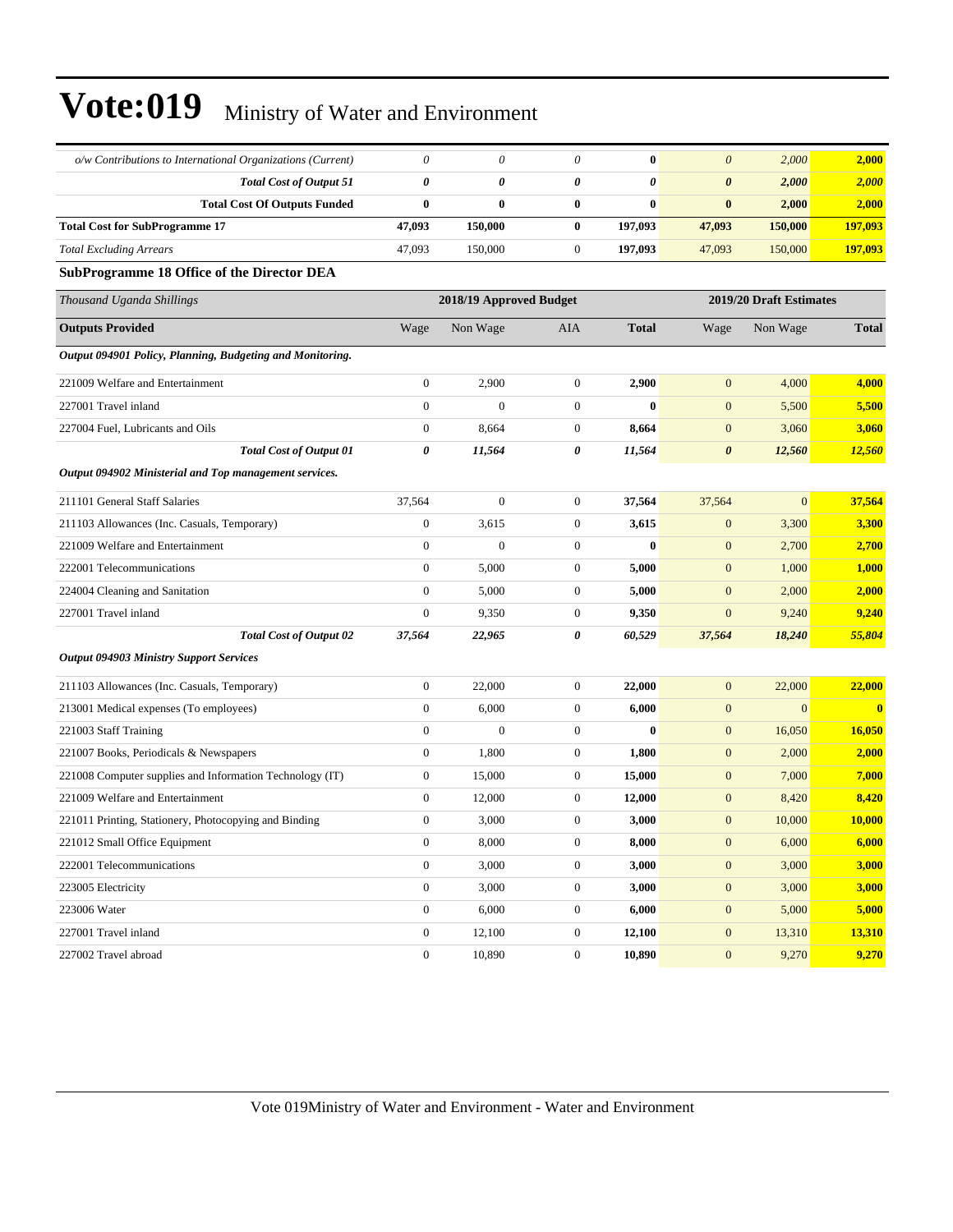| <b>Total Cost of Output 03</b><br>0<br>114,200<br>112,471<br>0<br>112,471<br>0<br>114,200<br><b>Total Cost Of Outputs Provided</b><br>147,000<br>$\bf{0}$<br>184,564<br>145,000<br>182,564<br>37,564<br>37,564<br><b>Outputs Funded</b><br>Wage<br>Non Wage<br><b>AIA</b><br><b>Total</b><br>Non Wage<br><b>Total</b><br>Wage<br>Output 094951 Membership to International Organisations and support to LGs and NGOs.<br>$\boldsymbol{0}$<br>3,000<br>$\mathbf{0}$<br>3,000<br>$\mathbf{0}$<br>5,000<br>5,000<br>262101 Contributions to International Organisations (Current)<br>o/w Contributions to International Organisations (Current)<br>0<br>3,000<br>$\theta$<br>$\boldsymbol{\theta}$<br>$\theta$<br>$\bf{0}$<br>3,000<br>$\theta$<br>o/w Contributions to International Organisations (Current)<br>0<br>$\theta$<br>$\bf{0}$<br>$\boldsymbol{\theta}$<br>5,000<br>5,000<br><b>Total Cost of Output 51</b><br>0<br>0<br>3,000<br>3,000<br>$\boldsymbol{\theta}$<br>5,000<br>5,000<br><b>Total Cost Of Outputs Funded</b><br>0<br>3,000<br>$\bf{0}$<br>3,000<br>$\bf{0}$<br>5,000<br>5,000<br><b>Total Cost for SubProgramme 18</b><br>37,564<br>150,000<br>$\bf{0}$<br>187,564<br>37,564<br>150,000<br>187,564<br><b>Total Excluding Arrears</b><br>150,000<br>$\mathbf{0}$<br>187,564<br>150,000<br>187,564<br>37,564<br>37,564<br><b>SubProgramme 19 Internal Audit</b><br>2019/20 Draft Estimates<br>Thousand Uganda Shillings<br>2018/19 Approved Budget<br><b>Outputs Provided</b><br>Non Wage<br><b>AIA</b><br><b>Total</b><br>Non Wage<br><b>Total</b><br>Wage<br>Wage<br>Output 094902 Ministerial and Top management services.<br>211101 General Staff Salaries<br>46,150<br>$\boldsymbol{0}$<br>$\boldsymbol{0}$<br>46,150<br>$\overline{0}$<br>46,150<br>46,150<br>$\boldsymbol{0}$<br>8,800<br>$\mathbf{0}$<br>8,800<br>8,800<br>211103 Allowances (Inc. Casuals, Temporary)<br>8,800<br>$\mathbf{0}$<br>221003 Staff Training<br>$\boldsymbol{0}$<br>10,000<br>$\mathbf{0}$<br>10,000<br>$\mathbf{0}$<br>20,000<br>20,000<br>$\overline{0}$<br>$\mathbf{0}$<br>221008 Computer supplies and Information Technology (IT)<br>7,500<br>7,500<br>$\mathbf{0}$<br>15,000<br><b>15,000</b><br>221009 Welfare and Entertainment<br>$\boldsymbol{0}$<br>4,000<br>$\mathbf{0}$<br>4,000<br>$\mathbf{0}$<br>7,150<br>7,150<br>$\boldsymbol{0}$<br>5,000<br>$\mathbf{0}$<br>5,000<br>221011 Printing, Stationery, Photocopying and Binding<br>$\mathbf{0}$<br>6,000<br>6,000<br>$\boldsymbol{0}$<br>$\mathbf{0}$<br>4,000<br>221012 Small Office Equipment<br>4,000<br>4,000<br>$\mathbf{0}$<br>4,000<br>$\boldsymbol{0}$<br>$\mathbf{0}$<br>$\mathbf{0}$<br>$\bf{0}$<br>$\mathbf{0}$<br>9,000<br>9,000<br>221017 Subscriptions<br>$\overline{0}$<br>3,000<br>$\mathbf{0}$<br>3,000<br>$\mathbf{0}$<br>222001 Telecommunications<br>$\mathbf{0}$<br>$\bf{0}$<br>$\boldsymbol{0}$<br>$\mathbf{0}$<br>26,400<br>$\mathbf{0}$<br>35,200<br>227001 Travel inland<br>26,400<br>35,200<br>$\overline{0}$<br>9,300<br>$\mathbf{0}$<br>9,300<br>227004 Fuel, Lubricants and Oils<br>$\mathbf{0}$<br>12,500<br>12,500<br>$\boldsymbol{0}$<br>$\mathbf{0}$<br>8,000<br>228002 Maintenance - Vehicles<br>$\boldsymbol{0}$<br>$\bf{0}$<br>$\boldsymbol{0}$<br>8,000<br><b>Total Cost of Output 02</b><br>0<br>171,800<br>46.150<br>78,000<br>124,150<br>46,150<br>125,650<br><b>Output 094903 Ministry Support Services</b><br>$\boldsymbol{0}$<br>$\boldsymbol{0}$<br>14,300<br>$\overline{0}$<br>$\bf{0}$<br>$\mathbf{0}$<br>14,300<br>211103 Allowances (Inc. Casuals, Temporary)<br>221003 Staff Training<br>$\boldsymbol{0}$<br>13,000<br>27,500<br>27,500<br>$\mathbf{0}$<br>13,000<br>$\mathbf{0}$<br>$\overline{0}$<br>$\bf{0}$<br>221007 Books, Periodicals & Newspapers<br>5,000<br>$\boldsymbol{0}$<br>5,000<br>$\boldsymbol{0}$<br>$\mathbf{0}$<br>$\boldsymbol{0}$<br>221008 Computer supplies and Information Technology (IT)<br>$\boldsymbol{0}$<br>$\boldsymbol{0}$<br>$\bf{0}$<br>$\mathbf{0}$<br>16,000<br>16,000<br>221009 Welfare and Entertainment<br>6,000<br>10,000<br>$\boldsymbol{0}$<br>$\boldsymbol{0}$<br>6,000<br>$\mathbf{0}$<br>10,000<br>221011 Printing, Stationery, Photocopying and Binding<br>$\boldsymbol{0}$<br>6,283<br>$\boldsymbol{0}$<br>6,283<br>$\mathbf{0}$<br>$\mathbf{0}$<br>$\boldsymbol{0}$<br>221017 Subscriptions<br>$\overline{0}$<br>$\mathbf{0}$<br>$\mathbf{0}$<br>$\mathbf{0}$<br>4,000<br>4,000<br>$\overline{0}$<br>$\mathbf{0}$<br>225001 Consultancy Services- Short term<br>40,000<br>40,000<br>$\mathbf{0}$<br>81,083<br>81,083<br>227001 Travel inland<br>$\boldsymbol{0}$<br>$\boldsymbol{0}$<br>$\boldsymbol{0}$<br>$\bf{0}$<br>$\boldsymbol{0}$<br>21,450<br>21,450 | 227004 Fuel. Lubricants and Oils | $\boldsymbol{0}$ | 9,681 | $\boldsymbol{0}$ | 9,681 | $\mathbf{0}$ | 9,150 | 9,150 |
|---------------------------------------------------------------------------------------------------------------------------------------------------------------------------------------------------------------------------------------------------------------------------------------------------------------------------------------------------------------------------------------------------------------------------------------------------------------------------------------------------------------------------------------------------------------------------------------------------------------------------------------------------------------------------------------------------------------------------------------------------------------------------------------------------------------------------------------------------------------------------------------------------------------------------------------------------------------------------------------------------------------------------------------------------------------------------------------------------------------------------------------------------------------------------------------------------------------------------------------------------------------------------------------------------------------------------------------------------------------------------------------------------------------------------------------------------------------------------------------------------------------------------------------------------------------------------------------------------------------------------------------------------------------------------------------------------------------------------------------------------------------------------------------------------------------------------------------------------------------------------------------------------------------------------------------------------------------------------------------------------------------------------------------------------------------------------------------------------------------------------------------------------------------------------------------------------------------------------------------------------------------------------------------------------------------------------------------------------------------------------------------------------------------------------------------------------------------------------------------------------------------------------------------------------------------------------------------------------------------------------------------------------------------------------------------------------------------------------------------------------------------------------------------------------------------------------------------------------------------------------------------------------------------------------------------------------------------------------------------------------------------------------------------------------------------------------------------------------------------------------------------------------------------------------------------------------------------------------------------------------------------------------------------------------------------------------------------------------------------------------------------------------------------------------------------------------------------------------------------------------------------------------------------------------------------------------------------------------------------------------------------------------------------------------------------------------------------------------------------------------------------------------------------------------------------------------------------------------------------------------------------------------------------------------------------------------------------------------------------------------------------------------------------------------------------------------------------------------------------------------------------------------------------------------------------------------------------------------------------------------------------------------------------------------------------------------------------------------------------------------------------------------------------------------------------------------------------------------------------------------------------------------------------------------------------------------------------------------------------------------------------------------------------------------------------------------------------------------------------|----------------------------------|------------------|-------|------------------|-------|--------------|-------|-------|
|                                                                                                                                                                                                                                                                                                                                                                                                                                                                                                                                                                                                                                                                                                                                                                                                                                                                                                                                                                                                                                                                                                                                                                                                                                                                                                                                                                                                                                                                                                                                                                                                                                                                                                                                                                                                                                                                                                                                                                                                                                                                                                                                                                                                                                                                                                                                                                                                                                                                                                                                                                                                                                                                                                                                                                                                                                                                                                                                                                                                                                                                                                                                                                                                                                                                                                                                                                                                                                                                                                                                                                                                                                                                                                                                                                                                                                                                                                                                                                                                                                                                                                                                                                                                                                                                                                                                                                                                                                                                                                                                                                                                                                                                                                                                       |                                  |                  |       |                  |       |              |       |       |
| $\bullet$                                                                                                                                                                                                                                                                                                                                                                                                                                                                                                                                                                                                                                                                                                                                                                                                                                                                                                                                                                                                                                                                                                                                                                                                                                                                                                                                                                                                                                                                                                                                                                                                                                                                                                                                                                                                                                                                                                                                                                                                                                                                                                                                                                                                                                                                                                                                                                                                                                                                                                                                                                                                                                                                                                                                                                                                                                                                                                                                                                                                                                                                                                                                                                                                                                                                                                                                                                                                                                                                                                                                                                                                                                                                                                                                                                                                                                                                                                                                                                                                                                                                                                                                                                                                                                                                                                                                                                                                                                                                                                                                                                                                                                                                                                                             |                                  |                  |       |                  |       |              |       |       |
|                                                                                                                                                                                                                                                                                                                                                                                                                                                                                                                                                                                                                                                                                                                                                                                                                                                                                                                                                                                                                                                                                                                                                                                                                                                                                                                                                                                                                                                                                                                                                                                                                                                                                                                                                                                                                                                                                                                                                                                                                                                                                                                                                                                                                                                                                                                                                                                                                                                                                                                                                                                                                                                                                                                                                                                                                                                                                                                                                                                                                                                                                                                                                                                                                                                                                                                                                                                                                                                                                                                                                                                                                                                                                                                                                                                                                                                                                                                                                                                                                                                                                                                                                                                                                                                                                                                                                                                                                                                                                                                                                                                                                                                                                                                                       |                                  |                  |       |                  |       |              |       |       |
|                                                                                                                                                                                                                                                                                                                                                                                                                                                                                                                                                                                                                                                                                                                                                                                                                                                                                                                                                                                                                                                                                                                                                                                                                                                                                                                                                                                                                                                                                                                                                                                                                                                                                                                                                                                                                                                                                                                                                                                                                                                                                                                                                                                                                                                                                                                                                                                                                                                                                                                                                                                                                                                                                                                                                                                                                                                                                                                                                                                                                                                                                                                                                                                                                                                                                                                                                                                                                                                                                                                                                                                                                                                                                                                                                                                                                                                                                                                                                                                                                                                                                                                                                                                                                                                                                                                                                                                                                                                                                                                                                                                                                                                                                                                                       |                                  |                  |       |                  |       |              |       |       |
|                                                                                                                                                                                                                                                                                                                                                                                                                                                                                                                                                                                                                                                                                                                                                                                                                                                                                                                                                                                                                                                                                                                                                                                                                                                                                                                                                                                                                                                                                                                                                                                                                                                                                                                                                                                                                                                                                                                                                                                                                                                                                                                                                                                                                                                                                                                                                                                                                                                                                                                                                                                                                                                                                                                                                                                                                                                                                                                                                                                                                                                                                                                                                                                                                                                                                                                                                                                                                                                                                                                                                                                                                                                                                                                                                                                                                                                                                                                                                                                                                                                                                                                                                                                                                                                                                                                                                                                                                                                                                                                                                                                                                                                                                                                                       |                                  |                  |       |                  |       |              |       |       |
|                                                                                                                                                                                                                                                                                                                                                                                                                                                                                                                                                                                                                                                                                                                                                                                                                                                                                                                                                                                                                                                                                                                                                                                                                                                                                                                                                                                                                                                                                                                                                                                                                                                                                                                                                                                                                                                                                                                                                                                                                                                                                                                                                                                                                                                                                                                                                                                                                                                                                                                                                                                                                                                                                                                                                                                                                                                                                                                                                                                                                                                                                                                                                                                                                                                                                                                                                                                                                                                                                                                                                                                                                                                                                                                                                                                                                                                                                                                                                                                                                                                                                                                                                                                                                                                                                                                                                                                                                                                                                                                                                                                                                                                                                                                                       |                                  |                  |       |                  |       |              |       |       |
|                                                                                                                                                                                                                                                                                                                                                                                                                                                                                                                                                                                                                                                                                                                                                                                                                                                                                                                                                                                                                                                                                                                                                                                                                                                                                                                                                                                                                                                                                                                                                                                                                                                                                                                                                                                                                                                                                                                                                                                                                                                                                                                                                                                                                                                                                                                                                                                                                                                                                                                                                                                                                                                                                                                                                                                                                                                                                                                                                                                                                                                                                                                                                                                                                                                                                                                                                                                                                                                                                                                                                                                                                                                                                                                                                                                                                                                                                                                                                                                                                                                                                                                                                                                                                                                                                                                                                                                                                                                                                                                                                                                                                                                                                                                                       |                                  |                  |       |                  |       |              |       |       |
|                                                                                                                                                                                                                                                                                                                                                                                                                                                                                                                                                                                                                                                                                                                                                                                                                                                                                                                                                                                                                                                                                                                                                                                                                                                                                                                                                                                                                                                                                                                                                                                                                                                                                                                                                                                                                                                                                                                                                                                                                                                                                                                                                                                                                                                                                                                                                                                                                                                                                                                                                                                                                                                                                                                                                                                                                                                                                                                                                                                                                                                                                                                                                                                                                                                                                                                                                                                                                                                                                                                                                                                                                                                                                                                                                                                                                                                                                                                                                                                                                                                                                                                                                                                                                                                                                                                                                                                                                                                                                                                                                                                                                                                                                                                                       |                                  |                  |       |                  |       |              |       |       |
|                                                                                                                                                                                                                                                                                                                                                                                                                                                                                                                                                                                                                                                                                                                                                                                                                                                                                                                                                                                                                                                                                                                                                                                                                                                                                                                                                                                                                                                                                                                                                                                                                                                                                                                                                                                                                                                                                                                                                                                                                                                                                                                                                                                                                                                                                                                                                                                                                                                                                                                                                                                                                                                                                                                                                                                                                                                                                                                                                                                                                                                                                                                                                                                                                                                                                                                                                                                                                                                                                                                                                                                                                                                                                                                                                                                                                                                                                                                                                                                                                                                                                                                                                                                                                                                                                                                                                                                                                                                                                                                                                                                                                                                                                                                                       |                                  |                  |       |                  |       |              |       |       |
|                                                                                                                                                                                                                                                                                                                                                                                                                                                                                                                                                                                                                                                                                                                                                                                                                                                                                                                                                                                                                                                                                                                                                                                                                                                                                                                                                                                                                                                                                                                                                                                                                                                                                                                                                                                                                                                                                                                                                                                                                                                                                                                                                                                                                                                                                                                                                                                                                                                                                                                                                                                                                                                                                                                                                                                                                                                                                                                                                                                                                                                                                                                                                                                                                                                                                                                                                                                                                                                                                                                                                                                                                                                                                                                                                                                                                                                                                                                                                                                                                                                                                                                                                                                                                                                                                                                                                                                                                                                                                                                                                                                                                                                                                                                                       |                                  |                  |       |                  |       |              |       |       |
|                                                                                                                                                                                                                                                                                                                                                                                                                                                                                                                                                                                                                                                                                                                                                                                                                                                                                                                                                                                                                                                                                                                                                                                                                                                                                                                                                                                                                                                                                                                                                                                                                                                                                                                                                                                                                                                                                                                                                                                                                                                                                                                                                                                                                                                                                                                                                                                                                                                                                                                                                                                                                                                                                                                                                                                                                                                                                                                                                                                                                                                                                                                                                                                                                                                                                                                                                                                                                                                                                                                                                                                                                                                                                                                                                                                                                                                                                                                                                                                                                                                                                                                                                                                                                                                                                                                                                                                                                                                                                                                                                                                                                                                                                                                                       |                                  |                  |       |                  |       |              |       |       |
|                                                                                                                                                                                                                                                                                                                                                                                                                                                                                                                                                                                                                                                                                                                                                                                                                                                                                                                                                                                                                                                                                                                                                                                                                                                                                                                                                                                                                                                                                                                                                                                                                                                                                                                                                                                                                                                                                                                                                                                                                                                                                                                                                                                                                                                                                                                                                                                                                                                                                                                                                                                                                                                                                                                                                                                                                                                                                                                                                                                                                                                                                                                                                                                                                                                                                                                                                                                                                                                                                                                                                                                                                                                                                                                                                                                                                                                                                                                                                                                                                                                                                                                                                                                                                                                                                                                                                                                                                                                                                                                                                                                                                                                                                                                                       |                                  |                  |       |                  |       |              |       |       |
|                                                                                                                                                                                                                                                                                                                                                                                                                                                                                                                                                                                                                                                                                                                                                                                                                                                                                                                                                                                                                                                                                                                                                                                                                                                                                                                                                                                                                                                                                                                                                                                                                                                                                                                                                                                                                                                                                                                                                                                                                                                                                                                                                                                                                                                                                                                                                                                                                                                                                                                                                                                                                                                                                                                                                                                                                                                                                                                                                                                                                                                                                                                                                                                                                                                                                                                                                                                                                                                                                                                                                                                                                                                                                                                                                                                                                                                                                                                                                                                                                                                                                                                                                                                                                                                                                                                                                                                                                                                                                                                                                                                                                                                                                                                                       |                                  |                  |       |                  |       |              |       |       |
|                                                                                                                                                                                                                                                                                                                                                                                                                                                                                                                                                                                                                                                                                                                                                                                                                                                                                                                                                                                                                                                                                                                                                                                                                                                                                                                                                                                                                                                                                                                                                                                                                                                                                                                                                                                                                                                                                                                                                                                                                                                                                                                                                                                                                                                                                                                                                                                                                                                                                                                                                                                                                                                                                                                                                                                                                                                                                                                                                                                                                                                                                                                                                                                                                                                                                                                                                                                                                                                                                                                                                                                                                                                                                                                                                                                                                                                                                                                                                                                                                                                                                                                                                                                                                                                                                                                                                                                                                                                                                                                                                                                                                                                                                                                                       |                                  |                  |       |                  |       |              |       |       |
|                                                                                                                                                                                                                                                                                                                                                                                                                                                                                                                                                                                                                                                                                                                                                                                                                                                                                                                                                                                                                                                                                                                                                                                                                                                                                                                                                                                                                                                                                                                                                                                                                                                                                                                                                                                                                                                                                                                                                                                                                                                                                                                                                                                                                                                                                                                                                                                                                                                                                                                                                                                                                                                                                                                                                                                                                                                                                                                                                                                                                                                                                                                                                                                                                                                                                                                                                                                                                                                                                                                                                                                                                                                                                                                                                                                                                                                                                                                                                                                                                                                                                                                                                                                                                                                                                                                                                                                                                                                                                                                                                                                                                                                                                                                                       |                                  |                  |       |                  |       |              |       |       |
|                                                                                                                                                                                                                                                                                                                                                                                                                                                                                                                                                                                                                                                                                                                                                                                                                                                                                                                                                                                                                                                                                                                                                                                                                                                                                                                                                                                                                                                                                                                                                                                                                                                                                                                                                                                                                                                                                                                                                                                                                                                                                                                                                                                                                                                                                                                                                                                                                                                                                                                                                                                                                                                                                                                                                                                                                                                                                                                                                                                                                                                                                                                                                                                                                                                                                                                                                                                                                                                                                                                                                                                                                                                                                                                                                                                                                                                                                                                                                                                                                                                                                                                                                                                                                                                                                                                                                                                                                                                                                                                                                                                                                                                                                                                                       |                                  |                  |       |                  |       |              |       |       |
|                                                                                                                                                                                                                                                                                                                                                                                                                                                                                                                                                                                                                                                                                                                                                                                                                                                                                                                                                                                                                                                                                                                                                                                                                                                                                                                                                                                                                                                                                                                                                                                                                                                                                                                                                                                                                                                                                                                                                                                                                                                                                                                                                                                                                                                                                                                                                                                                                                                                                                                                                                                                                                                                                                                                                                                                                                                                                                                                                                                                                                                                                                                                                                                                                                                                                                                                                                                                                                                                                                                                                                                                                                                                                                                                                                                                                                                                                                                                                                                                                                                                                                                                                                                                                                                                                                                                                                                                                                                                                                                                                                                                                                                                                                                                       |                                  |                  |       |                  |       |              |       |       |
|                                                                                                                                                                                                                                                                                                                                                                                                                                                                                                                                                                                                                                                                                                                                                                                                                                                                                                                                                                                                                                                                                                                                                                                                                                                                                                                                                                                                                                                                                                                                                                                                                                                                                                                                                                                                                                                                                                                                                                                                                                                                                                                                                                                                                                                                                                                                                                                                                                                                                                                                                                                                                                                                                                                                                                                                                                                                                                                                                                                                                                                                                                                                                                                                                                                                                                                                                                                                                                                                                                                                                                                                                                                                                                                                                                                                                                                                                                                                                                                                                                                                                                                                                                                                                                                                                                                                                                                                                                                                                                                                                                                                                                                                                                                                       |                                  |                  |       |                  |       |              |       |       |
|                                                                                                                                                                                                                                                                                                                                                                                                                                                                                                                                                                                                                                                                                                                                                                                                                                                                                                                                                                                                                                                                                                                                                                                                                                                                                                                                                                                                                                                                                                                                                                                                                                                                                                                                                                                                                                                                                                                                                                                                                                                                                                                                                                                                                                                                                                                                                                                                                                                                                                                                                                                                                                                                                                                                                                                                                                                                                                                                                                                                                                                                                                                                                                                                                                                                                                                                                                                                                                                                                                                                                                                                                                                                                                                                                                                                                                                                                                                                                                                                                                                                                                                                                                                                                                                                                                                                                                                                                                                                                                                                                                                                                                                                                                                                       |                                  |                  |       |                  |       |              |       |       |
|                                                                                                                                                                                                                                                                                                                                                                                                                                                                                                                                                                                                                                                                                                                                                                                                                                                                                                                                                                                                                                                                                                                                                                                                                                                                                                                                                                                                                                                                                                                                                                                                                                                                                                                                                                                                                                                                                                                                                                                                                                                                                                                                                                                                                                                                                                                                                                                                                                                                                                                                                                                                                                                                                                                                                                                                                                                                                                                                                                                                                                                                                                                                                                                                                                                                                                                                                                                                                                                                                                                                                                                                                                                                                                                                                                                                                                                                                                                                                                                                                                                                                                                                                                                                                                                                                                                                                                                                                                                                                                                                                                                                                                                                                                                                       |                                  |                  |       |                  |       |              |       |       |
|                                                                                                                                                                                                                                                                                                                                                                                                                                                                                                                                                                                                                                                                                                                                                                                                                                                                                                                                                                                                                                                                                                                                                                                                                                                                                                                                                                                                                                                                                                                                                                                                                                                                                                                                                                                                                                                                                                                                                                                                                                                                                                                                                                                                                                                                                                                                                                                                                                                                                                                                                                                                                                                                                                                                                                                                                                                                                                                                                                                                                                                                                                                                                                                                                                                                                                                                                                                                                                                                                                                                                                                                                                                                                                                                                                                                                                                                                                                                                                                                                                                                                                                                                                                                                                                                                                                                                                                                                                                                                                                                                                                                                                                                                                                                       |                                  |                  |       |                  |       |              |       |       |
|                                                                                                                                                                                                                                                                                                                                                                                                                                                                                                                                                                                                                                                                                                                                                                                                                                                                                                                                                                                                                                                                                                                                                                                                                                                                                                                                                                                                                                                                                                                                                                                                                                                                                                                                                                                                                                                                                                                                                                                                                                                                                                                                                                                                                                                                                                                                                                                                                                                                                                                                                                                                                                                                                                                                                                                                                                                                                                                                                                                                                                                                                                                                                                                                                                                                                                                                                                                                                                                                                                                                                                                                                                                                                                                                                                                                                                                                                                                                                                                                                                                                                                                                                                                                                                                                                                                                                                                                                                                                                                                                                                                                                                                                                                                                       |                                  |                  |       |                  |       |              |       |       |
|                                                                                                                                                                                                                                                                                                                                                                                                                                                                                                                                                                                                                                                                                                                                                                                                                                                                                                                                                                                                                                                                                                                                                                                                                                                                                                                                                                                                                                                                                                                                                                                                                                                                                                                                                                                                                                                                                                                                                                                                                                                                                                                                                                                                                                                                                                                                                                                                                                                                                                                                                                                                                                                                                                                                                                                                                                                                                                                                                                                                                                                                                                                                                                                                                                                                                                                                                                                                                                                                                                                                                                                                                                                                                                                                                                                                                                                                                                                                                                                                                                                                                                                                                                                                                                                                                                                                                                                                                                                                                                                                                                                                                                                                                                                                       |                                  |                  |       |                  |       |              |       |       |
|                                                                                                                                                                                                                                                                                                                                                                                                                                                                                                                                                                                                                                                                                                                                                                                                                                                                                                                                                                                                                                                                                                                                                                                                                                                                                                                                                                                                                                                                                                                                                                                                                                                                                                                                                                                                                                                                                                                                                                                                                                                                                                                                                                                                                                                                                                                                                                                                                                                                                                                                                                                                                                                                                                                                                                                                                                                                                                                                                                                                                                                                                                                                                                                                                                                                                                                                                                                                                                                                                                                                                                                                                                                                                                                                                                                                                                                                                                                                                                                                                                                                                                                                                                                                                                                                                                                                                                                                                                                                                                                                                                                                                                                                                                                                       |                                  |                  |       |                  |       |              |       |       |
|                                                                                                                                                                                                                                                                                                                                                                                                                                                                                                                                                                                                                                                                                                                                                                                                                                                                                                                                                                                                                                                                                                                                                                                                                                                                                                                                                                                                                                                                                                                                                                                                                                                                                                                                                                                                                                                                                                                                                                                                                                                                                                                                                                                                                                                                                                                                                                                                                                                                                                                                                                                                                                                                                                                                                                                                                                                                                                                                                                                                                                                                                                                                                                                                                                                                                                                                                                                                                                                                                                                                                                                                                                                                                                                                                                                                                                                                                                                                                                                                                                                                                                                                                                                                                                                                                                                                                                                                                                                                                                                                                                                                                                                                                                                                       |                                  |                  |       |                  |       |              |       |       |
|                                                                                                                                                                                                                                                                                                                                                                                                                                                                                                                                                                                                                                                                                                                                                                                                                                                                                                                                                                                                                                                                                                                                                                                                                                                                                                                                                                                                                                                                                                                                                                                                                                                                                                                                                                                                                                                                                                                                                                                                                                                                                                                                                                                                                                                                                                                                                                                                                                                                                                                                                                                                                                                                                                                                                                                                                                                                                                                                                                                                                                                                                                                                                                                                                                                                                                                                                                                                                                                                                                                                                                                                                                                                                                                                                                                                                                                                                                                                                                                                                                                                                                                                                                                                                                                                                                                                                                                                                                                                                                                                                                                                                                                                                                                                       |                                  |                  |       |                  |       |              |       |       |
|                                                                                                                                                                                                                                                                                                                                                                                                                                                                                                                                                                                                                                                                                                                                                                                                                                                                                                                                                                                                                                                                                                                                                                                                                                                                                                                                                                                                                                                                                                                                                                                                                                                                                                                                                                                                                                                                                                                                                                                                                                                                                                                                                                                                                                                                                                                                                                                                                                                                                                                                                                                                                                                                                                                                                                                                                                                                                                                                                                                                                                                                                                                                                                                                                                                                                                                                                                                                                                                                                                                                                                                                                                                                                                                                                                                                                                                                                                                                                                                                                                                                                                                                                                                                                                                                                                                                                                                                                                                                                                                                                                                                                                                                                                                                       |                                  |                  |       |                  |       |              |       |       |
|                                                                                                                                                                                                                                                                                                                                                                                                                                                                                                                                                                                                                                                                                                                                                                                                                                                                                                                                                                                                                                                                                                                                                                                                                                                                                                                                                                                                                                                                                                                                                                                                                                                                                                                                                                                                                                                                                                                                                                                                                                                                                                                                                                                                                                                                                                                                                                                                                                                                                                                                                                                                                                                                                                                                                                                                                                                                                                                                                                                                                                                                                                                                                                                                                                                                                                                                                                                                                                                                                                                                                                                                                                                                                                                                                                                                                                                                                                                                                                                                                                                                                                                                                                                                                                                                                                                                                                                                                                                                                                                                                                                                                                                                                                                                       |                                  |                  |       |                  |       |              |       |       |
|                                                                                                                                                                                                                                                                                                                                                                                                                                                                                                                                                                                                                                                                                                                                                                                                                                                                                                                                                                                                                                                                                                                                                                                                                                                                                                                                                                                                                                                                                                                                                                                                                                                                                                                                                                                                                                                                                                                                                                                                                                                                                                                                                                                                                                                                                                                                                                                                                                                                                                                                                                                                                                                                                                                                                                                                                                                                                                                                                                                                                                                                                                                                                                                                                                                                                                                                                                                                                                                                                                                                                                                                                                                                                                                                                                                                                                                                                                                                                                                                                                                                                                                                                                                                                                                                                                                                                                                                                                                                                                                                                                                                                                                                                                                                       |                                  |                  |       |                  |       |              |       |       |
|                                                                                                                                                                                                                                                                                                                                                                                                                                                                                                                                                                                                                                                                                                                                                                                                                                                                                                                                                                                                                                                                                                                                                                                                                                                                                                                                                                                                                                                                                                                                                                                                                                                                                                                                                                                                                                                                                                                                                                                                                                                                                                                                                                                                                                                                                                                                                                                                                                                                                                                                                                                                                                                                                                                                                                                                                                                                                                                                                                                                                                                                                                                                                                                                                                                                                                                                                                                                                                                                                                                                                                                                                                                                                                                                                                                                                                                                                                                                                                                                                                                                                                                                                                                                                                                                                                                                                                                                                                                                                                                                                                                                                                                                                                                                       |                                  |                  |       |                  |       |              |       |       |
|                                                                                                                                                                                                                                                                                                                                                                                                                                                                                                                                                                                                                                                                                                                                                                                                                                                                                                                                                                                                                                                                                                                                                                                                                                                                                                                                                                                                                                                                                                                                                                                                                                                                                                                                                                                                                                                                                                                                                                                                                                                                                                                                                                                                                                                                                                                                                                                                                                                                                                                                                                                                                                                                                                                                                                                                                                                                                                                                                                                                                                                                                                                                                                                                                                                                                                                                                                                                                                                                                                                                                                                                                                                                                                                                                                                                                                                                                                                                                                                                                                                                                                                                                                                                                                                                                                                                                                                                                                                                                                                                                                                                                                                                                                                                       |                                  |                  |       |                  |       |              |       |       |
|                                                                                                                                                                                                                                                                                                                                                                                                                                                                                                                                                                                                                                                                                                                                                                                                                                                                                                                                                                                                                                                                                                                                                                                                                                                                                                                                                                                                                                                                                                                                                                                                                                                                                                                                                                                                                                                                                                                                                                                                                                                                                                                                                                                                                                                                                                                                                                                                                                                                                                                                                                                                                                                                                                                                                                                                                                                                                                                                                                                                                                                                                                                                                                                                                                                                                                                                                                                                                                                                                                                                                                                                                                                                                                                                                                                                                                                                                                                                                                                                                                                                                                                                                                                                                                                                                                                                                                                                                                                                                                                                                                                                                                                                                                                                       |                                  |                  |       |                  |       |              |       |       |
|                                                                                                                                                                                                                                                                                                                                                                                                                                                                                                                                                                                                                                                                                                                                                                                                                                                                                                                                                                                                                                                                                                                                                                                                                                                                                                                                                                                                                                                                                                                                                                                                                                                                                                                                                                                                                                                                                                                                                                                                                                                                                                                                                                                                                                                                                                                                                                                                                                                                                                                                                                                                                                                                                                                                                                                                                                                                                                                                                                                                                                                                                                                                                                                                                                                                                                                                                                                                                                                                                                                                                                                                                                                                                                                                                                                                                                                                                                                                                                                                                                                                                                                                                                                                                                                                                                                                                                                                                                                                                                                                                                                                                                                                                                                                       |                                  |                  |       |                  |       |              |       |       |
|                                                                                                                                                                                                                                                                                                                                                                                                                                                                                                                                                                                                                                                                                                                                                                                                                                                                                                                                                                                                                                                                                                                                                                                                                                                                                                                                                                                                                                                                                                                                                                                                                                                                                                                                                                                                                                                                                                                                                                                                                                                                                                                                                                                                                                                                                                                                                                                                                                                                                                                                                                                                                                                                                                                                                                                                                                                                                                                                                                                                                                                                                                                                                                                                                                                                                                                                                                                                                                                                                                                                                                                                                                                                                                                                                                                                                                                                                                                                                                                                                                                                                                                                                                                                                                                                                                                                                                                                                                                                                                                                                                                                                                                                                                                                       |                                  |                  |       |                  |       |              |       |       |
|                                                                                                                                                                                                                                                                                                                                                                                                                                                                                                                                                                                                                                                                                                                                                                                                                                                                                                                                                                                                                                                                                                                                                                                                                                                                                                                                                                                                                                                                                                                                                                                                                                                                                                                                                                                                                                                                                                                                                                                                                                                                                                                                                                                                                                                                                                                                                                                                                                                                                                                                                                                                                                                                                                                                                                                                                                                                                                                                                                                                                                                                                                                                                                                                                                                                                                                                                                                                                                                                                                                                                                                                                                                                                                                                                                                                                                                                                                                                                                                                                                                                                                                                                                                                                                                                                                                                                                                                                                                                                                                                                                                                                                                                                                                                       |                                  |                  |       |                  |       |              |       |       |
|                                                                                                                                                                                                                                                                                                                                                                                                                                                                                                                                                                                                                                                                                                                                                                                                                                                                                                                                                                                                                                                                                                                                                                                                                                                                                                                                                                                                                                                                                                                                                                                                                                                                                                                                                                                                                                                                                                                                                                                                                                                                                                                                                                                                                                                                                                                                                                                                                                                                                                                                                                                                                                                                                                                                                                                                                                                                                                                                                                                                                                                                                                                                                                                                                                                                                                                                                                                                                                                                                                                                                                                                                                                                                                                                                                                                                                                                                                                                                                                                                                                                                                                                                                                                                                                                                                                                                                                                                                                                                                                                                                                                                                                                                                                                       |                                  |                  |       |                  |       |              |       |       |
|                                                                                                                                                                                                                                                                                                                                                                                                                                                                                                                                                                                                                                                                                                                                                                                                                                                                                                                                                                                                                                                                                                                                                                                                                                                                                                                                                                                                                                                                                                                                                                                                                                                                                                                                                                                                                                                                                                                                                                                                                                                                                                                                                                                                                                                                                                                                                                                                                                                                                                                                                                                                                                                                                                                                                                                                                                                                                                                                                                                                                                                                                                                                                                                                                                                                                                                                                                                                                                                                                                                                                                                                                                                                                                                                                                                                                                                                                                                                                                                                                                                                                                                                                                                                                                                                                                                                                                                                                                                                                                                                                                                                                                                                                                                                       |                                  |                  |       |                  |       |              |       |       |
|                                                                                                                                                                                                                                                                                                                                                                                                                                                                                                                                                                                                                                                                                                                                                                                                                                                                                                                                                                                                                                                                                                                                                                                                                                                                                                                                                                                                                                                                                                                                                                                                                                                                                                                                                                                                                                                                                                                                                                                                                                                                                                                                                                                                                                                                                                                                                                                                                                                                                                                                                                                                                                                                                                                                                                                                                                                                                                                                                                                                                                                                                                                                                                                                                                                                                                                                                                                                                                                                                                                                                                                                                                                                                                                                                                                                                                                                                                                                                                                                                                                                                                                                                                                                                                                                                                                                                                                                                                                                                                                                                                                                                                                                                                                                       |                                  |                  |       |                  |       |              |       |       |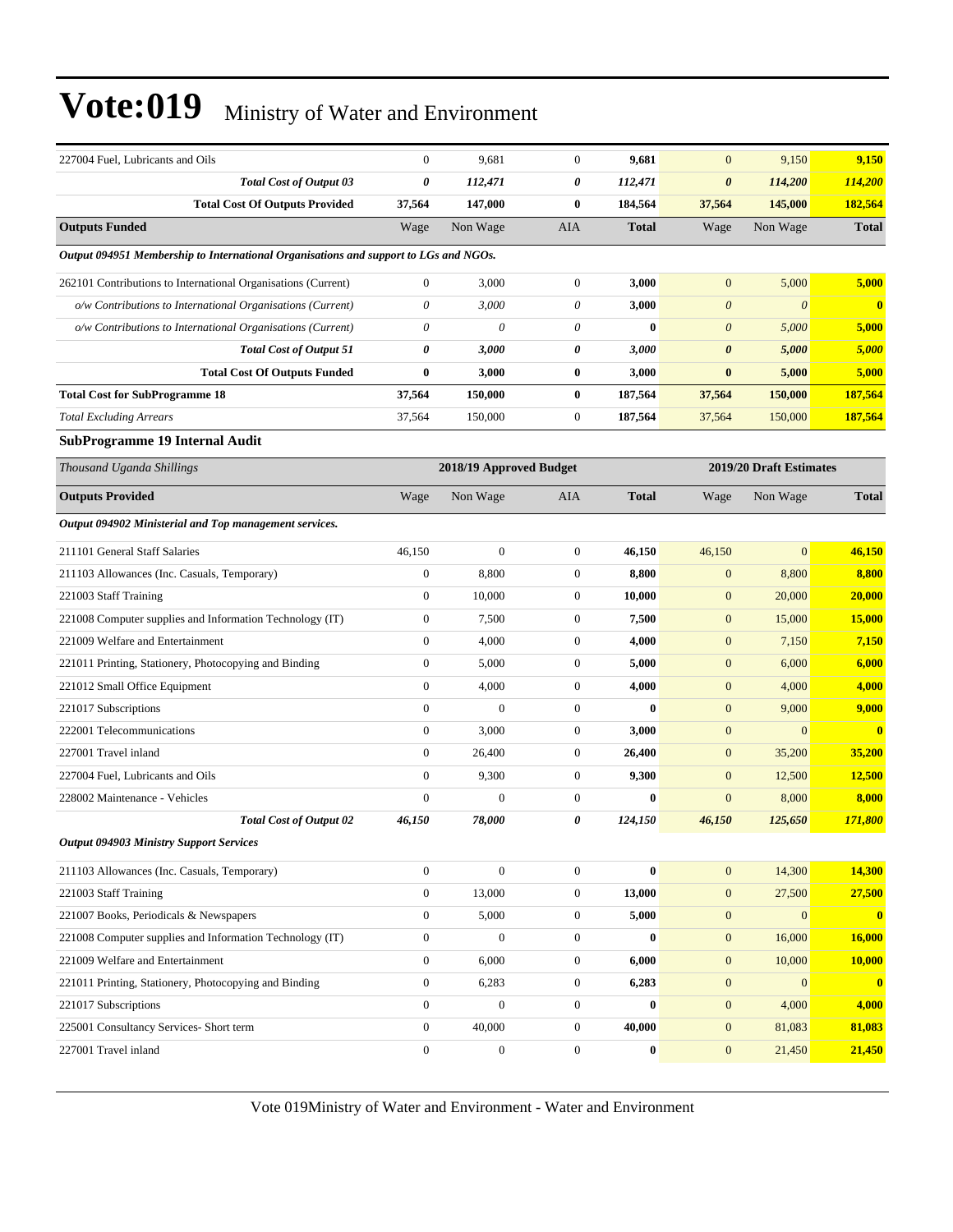| 227004 Fuel, Lubricants and Oils                               | $\mathbf{0}$     | 16,200                  | $\mathbf{0}$     | 16,200       | $\overline{0}$        | 20,500                  | 20,500       |
|----------------------------------------------------------------|------------------|-------------------------|------------------|--------------|-----------------------|-------------------------|--------------|
| 228002 Maintenance - Vehicles                                  | $\boldsymbol{0}$ | 15,000                  | $\boldsymbol{0}$ | 15,000       | $\overline{0}$        | 9,000                   | 9,000        |
| <b>Total Cost of Output 03</b>                                 | 0                | 101,483                 | 0                | 101,483      | $\boldsymbol{\theta}$ | 203,833                 | 203,833      |
| <b>Total Cost Of Outputs Provided</b>                          | 46,150           | 179,483                 | $\bf{0}$         | 225,632      | 46,150                | 329,483                 | 375,632      |
| <b>Total Cost for SubProgramme 19</b>                          | 46,150           | 179,483                 | $\bf{0}$         | 225,632      | 46,150                | 329,483                 | 375,632      |
| <b>Total Excluding Arrears</b>                                 | 46,150           | 179,483                 | $\mathbf{0}$     | 225,632      | 46,150                | 329,483                 | 375,632      |
| <b>SubProgramme 20 Nabyeya Forestry College</b>                |                  |                         |                  |              |                       |                         |              |
| Thousand Uganda Shillings                                      |                  | 2018/19 Approved Budget |                  |              |                       | 2019/20 Draft Estimates |              |
| <b>Outputs Provided</b>                                        | Wage             | Non Wage                | AIA              | <b>Total</b> | Wage                  | Non Wage                | <b>Total</b> |
| <b>Output 094903 Ministry Support Services</b>                 |                  |                         |                  |              |                       |                         |              |
| 211101 General Staff Salaries                                  | 172,828          | $\mathbf{0}$            | $\boldsymbol{0}$ | 172,828      | 172,828               | $\overline{0}$          | 172,828      |
| 211103 Allowances (Inc. Casuals, Temporary)                    | $\boldsymbol{0}$ | 12,100                  | $\theta$         | 12,100       | $\mathbf{0}$          | 7,100                   | 7,100        |
| 221002 Workshops and Seminars                                  | $\overline{0}$   | 12,000                  | $\theta$         | 12,000       | $\boldsymbol{0}$      | 7,000                   | 7,000        |
| 221003 Staff Training                                          | $\boldsymbol{0}$ | 10,000                  | $\boldsymbol{0}$ | 10,000       | $\boldsymbol{0}$      | 10,000                  | 10,000       |
| 221007 Books, Periodicals & Newspapers                         | $\boldsymbol{0}$ | 10,000                  | $\boldsymbol{0}$ | 10,000       | $\boldsymbol{0}$      | 10,000                  | 10,000       |
| 221008 Computer supplies and Information Technology (IT)       | $\boldsymbol{0}$ | 30,000                  | $\mathbf{0}$     | 30,000       | $\overline{0}$        | 10,000                  | 10,000       |
| 221009 Welfare and Entertainment                               | $\boldsymbol{0}$ | 150,000                 | $\theta$         | 150,000      | $\mathbf{0}$          | 206,000                 | 206,000      |
| 221011 Printing, Stationery, Photocopying and Binding          | $\boldsymbol{0}$ | 20,975                  | $\theta$         | 20,975       | $\overline{0}$        | 10,975                  | 10,975       |
| 221012 Small Office Equipment                                  | $\boldsymbol{0}$ | 4,800                   | $\theta$         | 4,800        | $\mathbf{0}$          | 4,800                   | 4,800        |
| 223004 Guard and Security services                             | $\overline{0}$   | 2,400                   | $\theta$         | 2,400        | $\overline{0}$        | 2,400                   | 2,400        |
| 223005 Electricity                                             | $\boldsymbol{0}$ | 36,000                  | $\boldsymbol{0}$ | 36,000       | $\boldsymbol{0}$      | 36,000                  | 36,000       |
| 223006 Water                                                   | $\boldsymbol{0}$ | 7,300                   | $\boldsymbol{0}$ | 7,300        | $\mathbf{0}$          | 7,300                   | 7,300        |
| 224004 Cleaning and Sanitation                                 | $\boldsymbol{0}$ | 12,000                  | $\boldsymbol{0}$ | 12,000       | $\mathbf{0}$          | 12,000                  | 12,000       |
| 224005 Uniforms, Beddings and Protective Gear                  | $\boldsymbol{0}$ | 3,000                   | $\theta$         | 3,000        | $\mathbf{0}$          | 3,000                   | 3,000        |
| 227001 Travel inland                                           | $\mathbf{0}$     | 26,400                  | $\boldsymbol{0}$ | 26,400       | $\mathbf{0}$          | 10,450                  | 10,450       |
| 227004 Fuel, Lubricants and Oils                               | $\overline{0}$   | 6,000                   | $\theta$         | 6,000        | $\overline{0}$        | 6,000                   | 6,000        |
| 228001 Maintenance - Civil                                     | $\boldsymbol{0}$ | 6,500                   | $\mathbf{0}$     | 6,500        | $\overline{0}$        | 6,450                   | 6,450        |
| <b>Total Cost of Output 03</b>                                 | 172,828          | 349,475                 | 0                | 522,304      | 172,828               | 349,475                 | 522,304      |
| <b>Total Cost Of Outputs Provided</b>                          | 172,828          | 349,475                 | $\bf{0}$         | 522,304      | 172,828               | 349,475                 | 522,304      |
| <b>Total Cost for SubProgramme 20</b>                          | 172,828          | 349,475                 | $\bf{0}$         | 522,304      | 172,828               | 349,475                 | 522,304      |
| <b>Total Excluding Arrears</b>                                 | 172,828          | 349,475                 | $\theta$         | 522,304      | 172,828               | 349,475                 | 522,304      |
| <b>SubProgramme 23 Water and Environment Liaison Programme</b> |                  |                         |                  |              |                       |                         |              |
| Thousand Uganda Shillings                                      |                  | 2018/19 Approved Budget |                  |              |                       | 2019/20 Draft Estimates |              |
| <b>Outputs Provided</b>                                        | Wage             | Non Wage                | <b>AIA</b>       | <b>Total</b> | Wage                  | Non Wage                | <b>Total</b> |

#### *Output 094901 Policy, Planning, Budgeting and Monitoring.*

| 211101 General Staff Salaries               | 91.482 |       | 91.482 | 91.482 |        | 91.482 |
|---------------------------------------------|--------|-------|--------|--------|--------|--------|
| 211103 Allowances (Inc. Casuals, Temporary) |        | 7.800 | 7.800  |        | 20,000 | 20,000 |
| 212101 Social Security Contributions        |        |       |        |        | 10.000 | 10.000 |
| 221001 Advertising and Public Relations     |        |       |        |        | 10.000 | 10.000 |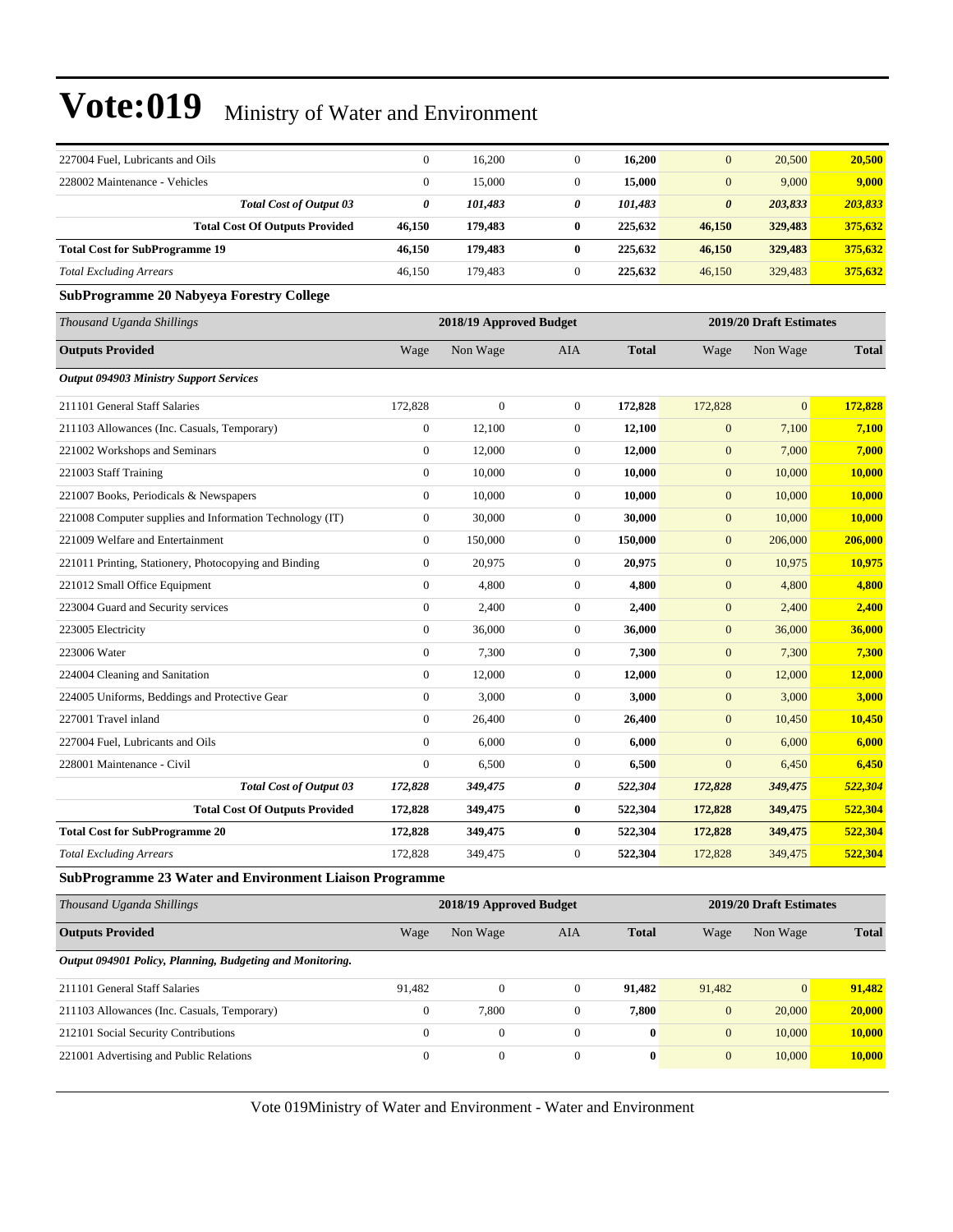| 221002 Workshops and Seminars                         | $\overline{0}$ | 21,000           | $\theta$ | 21,000       | $\overline{0}$ | $\mathbf{0}$ | $\bf{0}$ |
|-------------------------------------------------------|----------------|------------------|----------|--------------|----------------|--------------|----------|
| 221003 Staff Training                                 | $\mathbf{0}$   | 20,000           | $\theta$ | 20,000       | $\mathbf{0}$   | $\Omega$     | $\bf{0}$ |
| 221007 Books, Periodicals & Newspapers                | $\theta$       | $\mathbf{0}$     | $\theta$ | $\mathbf{0}$ | $\mathbf{0}$   | 2,000        | 2,000    |
| 221009 Welfare and Entertainment                      | $\mathbf{0}$   | $\boldsymbol{0}$ | $\theta$ | $\bf{0}$     | $\mathbf{0}$   | 3,000        | 3,000    |
| 221011 Printing, Stationery, Photocopying and Binding | $\mathbf{0}$   | $\boldsymbol{0}$ | $\theta$ | $\mathbf{0}$ | $\mathbf{0}$   | 5,000        | 5,000    |
| 225001 Consultancy Services- Short term               | $\mathbf{0}$   | 36,224           | $\theta$ | 36,224       | $\mathbf{0}$   | 30,000       | 30,000   |
| 227001 Travel inland                                  | $\mathbf{0}$   | $\mathbf{0}$     | $\theta$ | $\mathbf{0}$ | $\mathbf{0}$   | 10,000       | 10,000   |
| 227004 Fuel, Lubricants and Oils                      | $\mathbf{0}$   | 14,976           | $\theta$ | 14,976       | $\overline{0}$ | 10,000       | 10,000   |
| <b>Total Cost of Output 01</b>                        | 91,482         | 100,000          | 0        | 191,482      | 91,482         | 100,000      | 191,482  |
| <b>Total Cost Of Outputs Provided</b>                 | 91,482         | 100,000          | $\bf{0}$ | 191,482      | 91,482         | 100,000      | 191,482  |
| <b>Total Cost for SubProgramme 23</b>                 | 91,482         | 100,000          | $\bf{0}$ | 191,482      | 91,482         | 100,000      | 191,482  |
| <b>Total Excluding Arrears</b>                        | 91,482         | 100,000          | $\theta$ | 191,482      | 91,482         | 100,000      | 191,482  |
| $\mathbf{r}$ is the state of $\mathbf{r}$             |                |                  |          |              |                |              |          |

*Development Budget Estimates*

#### **Project 0151 Policy and Management Support**

| Thousand Uganda Shillings                                 |                               | 2018/19 Approved Budget |                       |              |                               | 2019/20 Draft Estimates |                         |
|-----------------------------------------------------------|-------------------------------|-------------------------|-----------------------|--------------|-------------------------------|-------------------------|-------------------------|
| <b>Outputs Provided</b>                                   | <b>GoU Dev't External Fin</b> |                         | <b>AIA</b>            | <b>Total</b> | <b>GoU Dev't External Fin</b> |                         | <b>Total</b>            |
| Output 094901 Policy, Planning, Budgeting and Monitoring. |                               |                         |                       |              |                               |                         |                         |
| 211102 Contract Staff Salaries                            | 71,400                        | 108,900                 | $\mathbf{0}$          | 180,300      | 71,429                        | $\mathbf{0}$            | 71,429                  |
| 211103 Allowances (Inc. Casuals, Temporary)               | 77,000                        | 175,000                 | $\boldsymbol{0}$      | 252,000      | 38,500                        | 70,000                  | 108,500                 |
| 212101 Social Security Contributions                      | 7,200                         | 14,250                  | $\overline{0}$        | 21,450       | $\Omega$                      | $\Omega$                | $\bf{0}$                |
| 212201 Social Security Contributions                      | $\Omega$                      | $\overline{0}$          | $\mathbf{0}$          | $\bf{0}$     | 7,143                         | $\overline{0}$          | 7,143                   |
| 221001 Advertising and Public Relations                   | 285,000                       | $\overline{0}$          | $\mathbf{0}$          | 285,000      | 20,000                        | 320,000                 | 340,000                 |
| 221002 Workshops and Seminars                             | $\overline{0}$                | 500,619                 | $\mathbf{0}$          | 500,619      | 40,000                        | 80,000                  | 120,000                 |
| 221003 Staff Training                                     | $\mathbf{0}$                  | $\boldsymbol{0}$        | $\boldsymbol{0}$      | $\bf{0}$     | 45,000                        | 300,000                 | 345,000                 |
| 221008 Computer supplies and Information Technology (IT)  | $\theta$                      | $\overline{0}$          | $\mathbf{0}$          | $\bf{0}$     | 100,000                       | $\Omega$                | 100,000                 |
| 221009 Welfare and Entertainment                          | 12,000                        | $\boldsymbol{0}$        | $\mathbf{0}$          | 12,000       | $\mathbf{0}$                  | $\Omega$                | $\bf{0}$                |
| 221011 Printing, Stationery, Photocopying and Binding     | 18,000                        | $\overline{0}$          | $\mathbf{0}$          | 18,000       | $\overline{0}$                | $\mathbf{0}$            | $\overline{\mathbf{0}}$ |
| 225001 Consultancy Services- Short term                   | $\mathbf{0}$                  | 600,000                 | $\mathbf{0}$          | 600,000      | 85,000                        | 850,000                 | 935,000                 |
| 225002 Consultancy Services-Long-term                     | $\Omega$                      | 800,000                 | $\mathbf{0}$          | 800,000      | $\overline{0}$                | 1,600,000               | 1,600,000               |
| 227001 Travel inland                                      | 10,010                        | 13,200                  | $\boldsymbol{0}$      | 23,210       | 40,000                        | 10,000                  | 50,000                  |
| 227002 Travel abroad                                      | $\mathbf{0}$                  | $\overline{0}$          | $\boldsymbol{0}$      | $\bf{0}$     | 10,000                        | $\mathbf{0}$            | 10,000                  |
| 227004 Fuel, Lubricants and Oils                          | 4,388                         | 29,999                  | $\overline{0}$        | 34,387       | 20,000                        | 12,000                  | 32,000                  |
| 228002 Maintenance - Vehicles                             | $\overline{c}$                | 32                      | $\boldsymbol{0}$      | 34           | 7,929                         | $\overline{0}$          | 7,929                   |
| Total Cost Of Output 094901                               | 485,000                       | 2,242,000               | $\boldsymbol{\theta}$ | 2,727,000    | 485,000                       | 3,242,000               | 3,727,000               |
| Output 094902 Ministerial and Top management services.    |                               |                         |                       |              |                               |                         |                         |
| 211102 Contract Staff Salaries                            | 107,143                       | 217,658                 | $\boldsymbol{0}$      | 324,801      | 107,143                       | $\mathbf{0}$            | 107,143                 |
| 211103 Allowances (Inc. Casuals, Temporary)               | 66,000                        | 136,000                 | $\mathbf{0}$          | 202,000      | 33,000                        | $\mathbf{0}$            | 33,000                  |
| 212101 Social Security Contributions                      | 10,740                        | 20,000                  | $\overline{0}$        | 30,740       | $\mathbf{0}$                  | $\mathbf{0}$            | $\bf{0}$                |
| 212201 Social Security Contributions                      | $\mathbf{0}$                  | $\overline{0}$          | $\mathbf{0}$          | $\bf{0}$     | 8,659                         | $\mathbf{0}$            | 8,659                   |
| 221001 Advertising and Public Relations                   | 15,000                        | 45,000                  | $\mathbf{0}$          | 60,000       | 15,000                        | $\mathbf{0}$            | 15,000                  |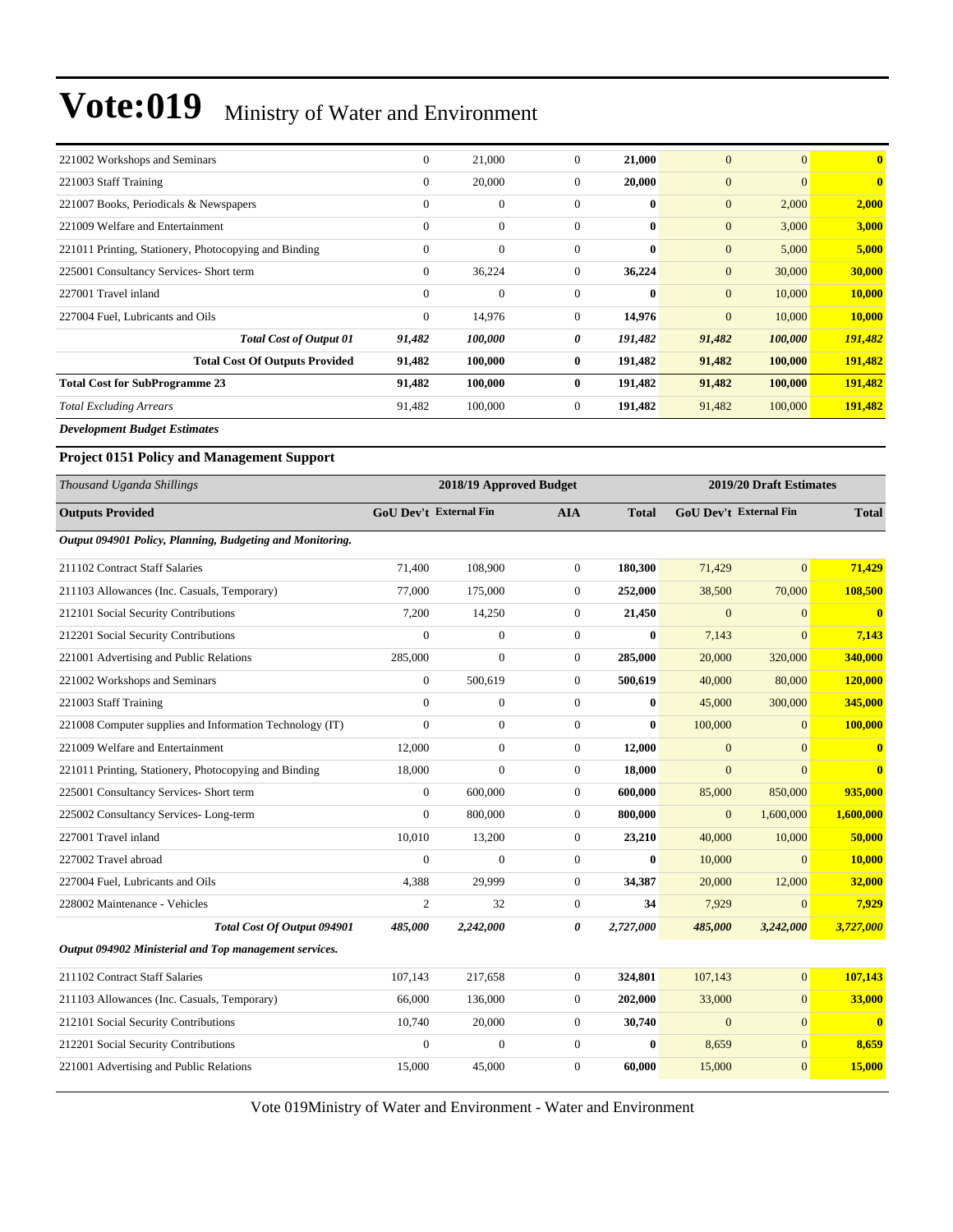| 221002 Workshops and Seminars                                          | $\boldsymbol{0}$       | 250,000          | $\mathbf{0}$     | 250,000          | 170,000               | $\overline{0}$                | 170,000               |
|------------------------------------------------------------------------|------------------------|------------------|------------------|------------------|-----------------------|-------------------------------|-----------------------|
| 221003 Staff Training                                                  | $\overline{0}$         | 0                | $\mathbf{0}$     | $\bf{0}$         | 96,000                | $\overline{0}$                | 96,000                |
| 221008 Computer supplies and Information Technology (IT)               | $\boldsymbol{0}$       | $\boldsymbol{0}$ | $\mathbf{0}$     | $\bf{0}$         | 20,000                | $\overline{0}$                | 20,000                |
| 225001 Consultancy Services- Short term                                | 300,000                | 376,372          | $\mathbf{0}$     | 676,372          | 150,000               | 90,000                        | 240,000               |
| 225002 Consultancy Services-Long-term                                  | $\overline{0}$         | 507,000          | $\mathbf{0}$     | 507,000          | 200,000               | 2,400,000                     | 2,600,000             |
| 227001 Travel inland                                                   | 22,000                 | $\boldsymbol{0}$ | $\mathbf{0}$     | 22,000           | 50,000                | $\overline{0}$                | 50,000                |
| 227004 Fuel, Lubricants and Oils                                       | 23,800                 | $\boldsymbol{0}$ | $\mathbf{0}$     | 23,800           | 46,028                | 63,372                        | 109,400               |
| 228002 Maintenance - Vehicles                                          | 118,488                | 1,342            | $\mathbf{0}$     | 119,830          | 17,341                | $\mathbf{0}$                  | 17,341                |
| 228004 Maintenance – Other                                             | 50,000                 | $\boldsymbol{0}$ | $\mathbf{0}$     | 50,000           | $\mathbf{0}$          | $\overline{0}$                | $\bf{0}$              |
| Total Cost Of Output 094902                                            | 713,171                | 1,553,372        | 0                | 2,266,543        | 913,171               | 2,553,372                     | 3,466,543             |
| <b>Output 094903 Ministry Support Services</b>                         |                        |                  |                  |                  |                       |                               |                       |
| 211102 Contract Staff Salaries                                         | 71,429                 | 108,829          | $\mathbf{0}$     | 180,258          | 71,429                | $\overline{0}$                | 71,429                |
| 211103 Allowances (Inc. Casuals, Temporary)                            | 33,000                 | 77,000           | $\mathbf{0}$     | 110,000          | 33,000                | $\overline{0}$                | 33,000                |
| 212101 Social Security Contributions                                   | 7,521                  | 15,043           | $\mathbf{0}$     | 22,564           | $\overline{0}$        | $\overline{0}$                | $\bf{0}$              |
| 212201 Social Security Contributions                                   | $\boldsymbol{0}$       | $\boldsymbol{0}$ | $\mathbf{0}$     | $\bf{0}$         | 7,521                 | $\boldsymbol{0}$              | 7,521                 |
| 221002 Workshops and Seminars                                          | 10,000                 | 1,280,000        | $\boldsymbol{0}$ | 1,290,000        | 96,000                | $\overline{0}$                | 96,000                |
| 221003 Staff Training                                                  | 27,500                 | 128,000          | $\mathbf{0}$     | 155,500          | 25,000                | $\overline{0}$                | 25,000                |
| 221011 Printing, Stationery, Photocopying and Binding                  | 75,000                 | 160,000          | $\mathbf{0}$     | 235,000          | 75,000                | $\overline{0}$                | 75,000                |
| 221012 Small Office Equipment                                          | 400                    | $\overline{0}$   | $\mathbf{0}$     | 400              | $\mathbf{0}$          | $\overline{0}$                | $\bf{0}$              |
| 222001 Telecommunications                                              | $\overline{0}$         | $\overline{0}$   | $\mathbf{0}$     | $\bf{0}$         | $\mathbf{0}$          | $\overline{0}$                | $\bf{0}$              |
| 225001 Consultancy Services- Short term                                | 149,750                | 200,000          | $\mathbf{0}$     | 349,750          | 80,000                | 460,000                       | 540,000               |
| 225002 Consultancy Services-Long-term                                  | $\boldsymbol{0}$       | 344,822          | $\mathbf{0}$     | 344,822          | $\mathbf{0}$          | 3,200,000                     | 3,200,000             |
| 227001 Travel inland                                                   | 22,000                 | 55,000           | $\mathbf{0}$     | 77,000           | 22,000                | 60,000                        | 82,000                |
| 227002 Travel abroad                                                   | $\overline{0}$         | $\overline{0}$   | $\mathbf{0}$     | $\bf{0}$         | 10,000                | $\overline{0}$                | 10,000                |
| 227004 Fuel, Lubricants and Oils                                       | 23,800                 | 1,306            | $\mathbf{0}$     | 25,106           | 20,050                | 55,628                        | 75,678                |
| 228002 Maintenance - Vehicles                                          | 29,600                 | 30,000           | $\mathbf{0}$     | 59,600           | 10,000                | $\mathbf{0}$                  | 10,000                |
| Total Cost Of Output 094903                                            | 450,000                | 2,400,000        | 0                | 2,850,000        | 450,000               | 3,775,628                     | 4,225,628             |
| <b>Total Cost for Outputs Provided</b>                                 | 1,648,171              | 6,195,372        | $\overline{0}$   | 7,843,543        | 1,848,171             | 9,571,000                     | 11,419,171            |
| <b>Capital Purchases</b>                                               | GoU Dev't External Fin |                  | <b>AIA</b>       | <b>Total</b>     |                       | <b>GoU Dev't External Fin</b> | <b>Total</b>          |
| Output 094972 Government Buildings and Administrative Infrastructure   |                        |                  |                  |                  |                       |                               |                       |
| 312101 Non-Residential Buildings                                       | $\boldsymbol{0}$       | $\boldsymbol{0}$ | $\boldsymbol{0}$ | $\boldsymbol{0}$ | 1,808,829             | $\boldsymbol{0}$              | 1,808,829             |
| 312104 Other Structures                                                | 3,558,829              | $\boldsymbol{0}$ | $\boldsymbol{0}$ | 3,558,829        | 3,500,000             | $\boldsymbol{0}$              | 3,500,000             |
| Total Cost Of Output 094972                                            | 3,558,829              | 0                | 0                | 3,558,829        | 5,308,829             | $\boldsymbol{\theta}$         | 5,308,829             |
| Output 094975 Purchase of Motor Vehicles and Other Transport Equipment |                        |                  |                  |                  |                       |                               |                       |
| 312201 Transport Equipment                                             | 150,000                | $\boldsymbol{0}$ | $\boldsymbol{0}$ | 150,000          | $\mathbf{0}$          | $\boldsymbol{0}$              | $\bf{0}$              |
| Total Cost Of Output 094975                                            | 150,000                | 0                | 0                | 150,000          | $\boldsymbol{\theta}$ | 0                             | $\boldsymbol{\theta}$ |
| Output 094976 Purchase of Office and ICT Equipment, including Software |                        |                  |                  |                  |                       |                               |                       |
| 312213 ICT Equipment                                                   | $\boldsymbol{0}$       | $\boldsymbol{0}$ | $\boldsymbol{0}$ | $\bf{0}$         | 100,000               | $\mathbf{0}$                  | 100,000               |
| Total Cost Of Output 094976                                            | $\pmb{\theta}$         | 0                | 0                | 0                | 100,000               | $\pmb{\theta}$                | <b>100,000</b>        |
|                                                                        |                        |                  |                  |                  |                       |                               |                       |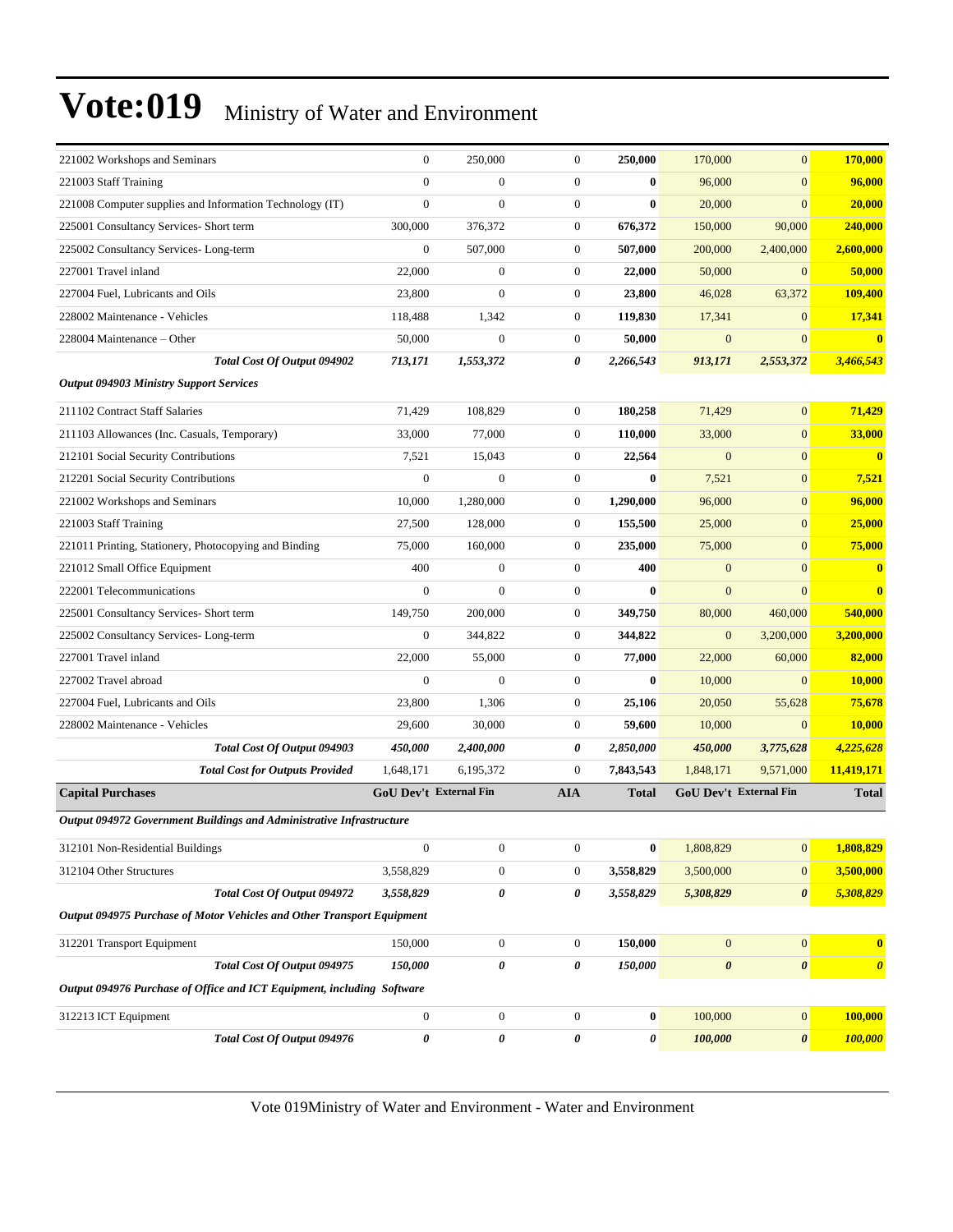| Output 094978 Purchase of Office and Residential Furniture and Fittings |                               |                         |                  |                  |                       |                               |                       |
|-------------------------------------------------------------------------|-------------------------------|-------------------------|------------------|------------------|-----------------------|-------------------------------|-----------------------|
| 312211 Office Equipment                                                 | $\boldsymbol{0}$              | 800,000                 | $\mathbf{0}$     | 800,000          | $\boldsymbol{0}$      | $\mathbf{0}$                  | $\bf{0}$              |
| Total Cost Of Output 094978                                             | 0                             | 800,000                 | 0                | 800,000          | $\boldsymbol{\theta}$ | $\boldsymbol{\theta}$         | $\boldsymbol{\theta}$ |
| <b>Total Cost for Capital Purchases</b>                                 | 3,708,829                     | 800,000                 | $\overline{0}$   | 4,508,829        | 5,408,829             | $\overline{0}$                | 5,408,829             |
| <b>Arrears</b>                                                          | GoU Dev't External Fin        |                         | <b>AIA</b>       | <b>Total</b>     |                       | GoU Dev't External Fin        | <b>Total</b>          |
| Output 094999 Arrears                                                   |                               |                         |                  |                  |                       |                               |                       |
| 321605 Domestic arrears (Budgeting)                                     | $\boldsymbol{0}$              | $\boldsymbol{0}$        | $\mathbf{0}$     | $\bf{0}$         | 1,420,743             | $\overline{0}$                | 1,420,743             |
| <b>Total Cost Of Output 094999</b>                                      | 0                             | 0                       | 0                | 0                | 1,420,743             | $\boldsymbol{\theta}$         | 1,420,743             |
| <b>Total Cost for Arrears</b>                                           | $\boldsymbol{0}$              | $\boldsymbol{0}$        | $\mathbf{0}$     | $\bf{0}$         | 1,420,743             | $\overline{0}$                | 1,420,743             |
| <b>Total Cost for Project: 0151</b>                                     | 5,357,000                     | 6,995,372               | $\mathbf{0}$     | 12,352,372       | 8,677,743             | 9,571,000                     | 18,248,743            |
| <b>Total Excluding Arrears</b>                                          | 5,357,000                     | 6,995,372               | $\boldsymbol{0}$ | 12,352,372       | 7,257,000             | 9,571,000                     | 16,828,000            |
| Project 1190 Support to Nabyeya Forestry College Project                |                               |                         |                  |                  |                       |                               |                       |
| Thousand Uganda Shillings                                               |                               | 2018/19 Approved Budget |                  |                  |                       | 2019/20 Draft Estimates       |                       |
| <b>Outputs Provided</b>                                                 | <b>GoU Dev't External Fin</b> |                         | <b>AIA</b>       | <b>Total</b>     |                       | <b>GoU Dev't External Fin</b> | <b>Total</b>          |
| Output 094901 Policy, Planning, Budgeting and Monitoring.               |                               |                         |                  |                  |                       |                               |                       |
| 211102 Contract Staff Salaries                                          | 180,000                       | $\boldsymbol{0}$        | $\mathbf{0}$     | 180,000          | 200,000               | $\overline{0}$                | 200,000               |
| 211103 Allowances (Inc. Casuals, Temporary)                             | 80,000                        | $\boldsymbol{0}$        | $\mathbf{0}$     | 80,000           | 85,030                | $\overline{0}$                | 85,030                |
| 212201 Social Security Contributions                                    | $\boldsymbol{0}$              | $\boldsymbol{0}$        | $\mathbf{0}$     | $\bf{0}$         | 30,000                | $\overline{0}$                | 30,000                |
| 221003 Staff Training                                                   | 10,000                        | $\boldsymbol{0}$        | $\mathbf{0}$     | 10,000           | 12,000                | $\overline{0}$                | <b>12,000</b>         |
| 221009 Welfare and Entertainment                                        | 8,000                         | $\boldsymbol{0}$        | $\mathbf{0}$     | 8,000            | 10,000                | $\overline{0}$                | 10,000                |
| 221011 Printing, Stationery, Photocopying and Binding                   | 16,000                        | $\boldsymbol{0}$        | $\mathbf{0}$     | 16,000           | 20,000                | $\overline{0}$                | 20,000                |
| 223005 Electricity                                                      | 12,000                        | $\boldsymbol{0}$        | $\mathbf{0}$     | 12,000           | 15,000                | $\overline{0}$                | 15,000                |
| 223006 Water                                                            | 4,000                         | $\boldsymbol{0}$        | $\boldsymbol{0}$ | 4,000            | 10,000                | $\overline{0}$                | 10,000                |
| 224006 Agricultural Supplies                                            | 40,000                        | $\boldsymbol{0}$        | $\mathbf{0}$     | 40,000           | 60,000                | $\overline{0}$                | 60,000                |
| 227001 Travel inland                                                    | 40,040                        | $\boldsymbol{0}$        | $\mathbf{0}$     | 40,040           | 41,030                | $\overline{0}$                | 41,030                |
| 227004 Fuel, Lubricants and Oils                                        | 65,980                        | $\boldsymbol{0}$        | $\mathbf{0}$     | 65,980           | 69,940                | $\overline{0}$                | 69,940                |
| Total Cost Of Output 094901                                             | 456,020                       | 0                       | 0                | 456,020          | 553,000               | 0                             | 553,000               |
| <b>Output 094903 Ministry Support Services</b>                          |                               |                         |                  |                  |                       |                               |                       |
| 211102 Contract Staff Salaries                                          | 7,200                         | $\boldsymbol{0}$        | $\boldsymbol{0}$ | 7,200            | 8,000                 | $\overline{0}$                | 8,000                 |
| 212101 Social Security Contributions                                    | $\boldsymbol{0}$              | $\boldsymbol{0}$        | $\boldsymbol{0}$ | $\boldsymbol{0}$ | 1,200                 | $\boldsymbol{0}$              | 1,200                 |
| 212201 Social Security Contributions                                    | 7,800                         | $\boldsymbol{0}$        | $\boldsymbol{0}$ | 7,800            | $\boldsymbol{0}$      | $\mathbf{0}$                  | $\mathbf{0}$          |
| 221007 Books, Periodicals & Newspapers                                  | 26,400                        | $\boldsymbol{0}$        | $\boldsymbol{0}$ | 26,400           | 10,000                | $\boldsymbol{0}$              | 10,000                |
| 221009 Welfare and Entertainment                                        | 17,000                        | $\boldsymbol{0}$        | $\boldsymbol{0}$ | 17,000           | 33,400                | $\boldsymbol{0}$              | 33,400                |
| 221012 Small Office Equipment                                           | 9,000                         | $\boldsymbol{0}$        | $\boldsymbol{0}$ | 9,000            | 8,997                 | $\boldsymbol{0}$              | 8,997                 |
| 227002 Travel abroad                                                    | 8,000                         | $\boldsymbol{0}$        | $\overline{0}$   | 8,000            | 4,000                 | $\boldsymbol{0}$              | 4,000                 |
| 227004 Fuel, Lubricants and Oils                                        | 20,000                        | $\boldsymbol{0}$        | $\boldsymbol{0}$ | 20,000           | 25,000                | $\mathbf{0}$                  | 25,000                |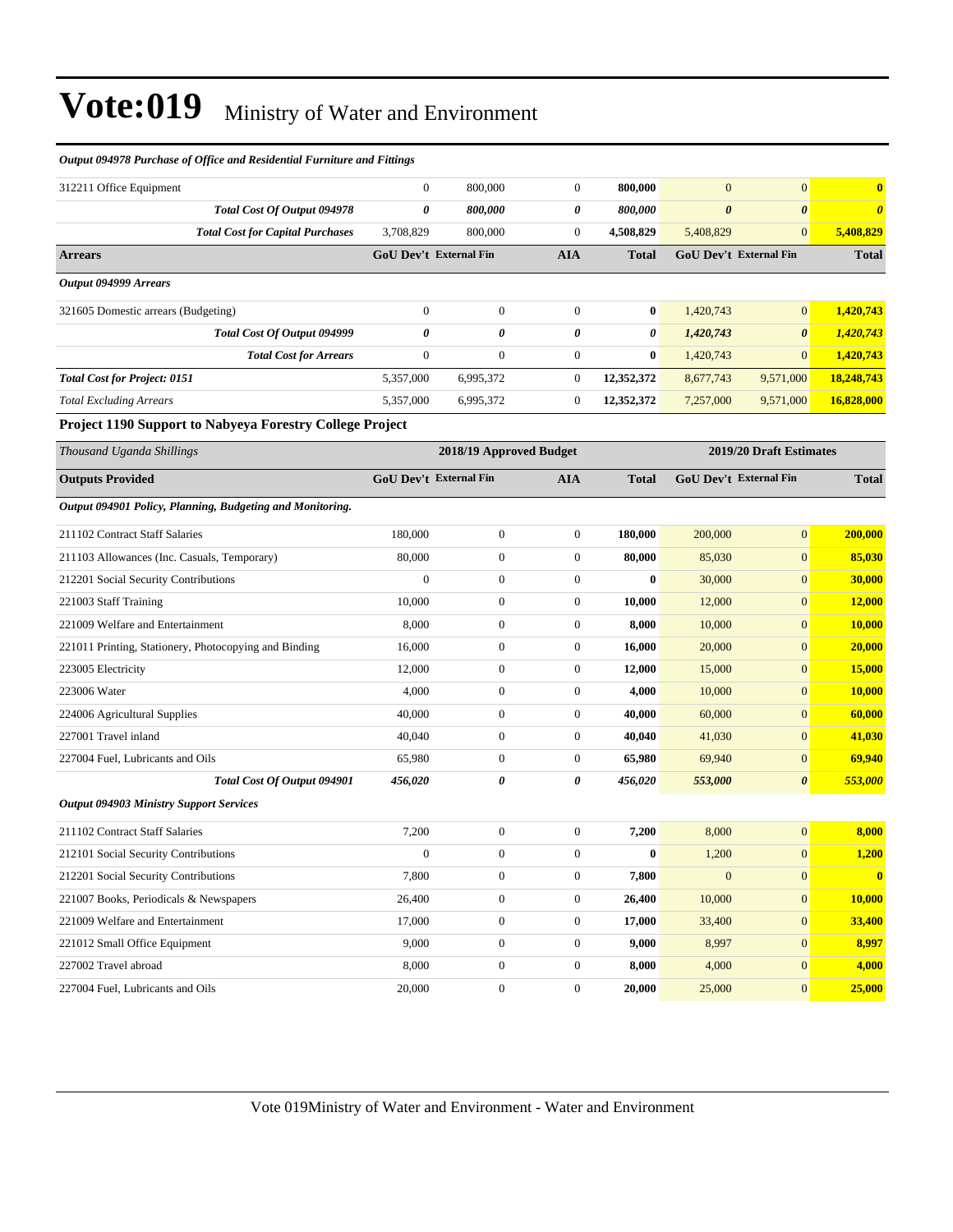| 228001 Maintenance - Civil                                              | 400,580                       | $\boldsymbol{0}$        | $\boldsymbol{0}$ | 400,580      | 579,711               | $\boldsymbol{0}$              | 579,711                 |
|-------------------------------------------------------------------------|-------------------------------|-------------------------|------------------|--------------|-----------------------|-------------------------------|-------------------------|
| Total Cost Of Output 094903                                             | 495,980                       | 0                       | 0                | 495,980      | 670,308               | $\boldsymbol{\theta}$         | 670,308                 |
| <b>Total Cost for Outputs Provided</b>                                  | 952,000                       | $\boldsymbol{0}$        | $\boldsymbol{0}$ | 952,000      | 1,223,308             | $\boldsymbol{0}$              | 1,223,308               |
| <b>Capital Purchases</b>                                                | <b>GoU Dev't External Fin</b> |                         | <b>AIA</b>       | <b>Total</b> |                       | <b>GoU Dev't External Fin</b> | <b>Total</b>            |
| Output 094972 Government Buildings and Administrative Infrastructure    |                               |                         |                  |              |                       |                               |                         |
| 312101 Non-Residential Buildings                                        | 726,397                       | $\boldsymbol{0}$        | $\mathbf{0}$     | 726,397      | 904,800               | $\boldsymbol{0}$              | 904,800                 |
| Total Cost Of Output 094972                                             | 726,397                       | 0                       | 0                | 726,397      | 904,800               | 0                             | 904,800                 |
| Output 094975 Purchase of Motor Vehicles and Other Transport Equipment  |                               |                         |                  |              |                       |                               |                         |
| 312201 Transport Equipment                                              | 400,000                       | $\boldsymbol{0}$        | $\mathbf{0}$     | 400,000      | 250,000               | $\boldsymbol{0}$              | 250,000                 |
| Total Cost Of Output 094975                                             | 400,000                       | 0                       | 0                | 400,000      | 250,000               | 0                             | 250,000                 |
| Output 094976 Purchase of Office and ICT Equipment, including Software  |                               |                         |                  |              |                       |                               |                         |
| 312213 ICT Equipment                                                    | 50,000                        | $\boldsymbol{0}$        | $\boldsymbol{0}$ | 50,000       | 50,000                | $\boldsymbol{0}$              | 50,000                  |
| Total Cost Of Output 094976                                             | 50,000                        | 0                       | 0                | 50,000       | 50,000                | $\boldsymbol{\theta}$         | 50,000                  |
| Output 094978 Purchase of Office and Residential Furniture and Fittings |                               |                         |                  |              |                       |                               |                         |
| 312203 Furniture & Fixtures                                             | 20,000                        | $\boldsymbol{0}$        | $\mathbf{0}$     | 20,000       | 20,000                | $\overline{0}$                | 20,000                  |
| Total Cost Of Output 094978                                             | 20,000                        | 0                       | 0                | 20,000       | 20,000                | $\boldsymbol{\theta}$         | <b>20,000</b>           |
| <b>Total Cost for Capital Purchases</b>                                 | 1,196,397                     | 0                       | $\mathbf{0}$     | 1,196,397    | 1,224,800             | $\overline{0}$                | 1,224,800               |
| <b>Total Cost for Project: 1190</b>                                     | 2,148,397                     | $\boldsymbol{0}$        | $\boldsymbol{0}$ | 2,148,397    | 2,448,108             | $\overline{0}$                | 2,448,108               |
| <b>Total Excluding Arrears</b>                                          | 2,148,397                     | $\boldsymbol{0}$        | $\boldsymbol{0}$ | 2,148,397    | 2,448,108             | $\boldsymbol{0}$              | 2,448,108               |
| Project 1231 Water Management and Development Project                   |                               |                         |                  |              |                       |                               |                         |
| Thousand Uganda Shillings                                               |                               | 2018/19 Approved Budget |                  |              |                       | 2019/20 Draft Estimates       |                         |
| <b>Outputs Provided</b>                                                 | GoU Dev't External Fin        |                         | <b>AIA</b>       | <b>Total</b> |                       | GoU Dev't External Fin        | <b>Total</b>            |
| Output 094901 Policy, Planning, Budgeting and Monitoring.               |                               |                         |                  |              |                       |                               |                         |
| 211102 Contract Staff Salaries                                          | 100,000                       | $\boldsymbol{0}$        | $\mathbf{0}$     | 100,000      | $\mathbf{0}$          | $\overline{0}$                | $\mathbf{0}$            |
| 211103 Allowances (Inc. Casuals, Temporary)                             | 12,000                        | $\boldsymbol{0}$        | $\boldsymbol{0}$ | 12,000       | $\mathbf{0}$          | $\overline{0}$                | $\bf{0}$                |
| 212101 Social Security Contributions                                    | 10,000                        | $\boldsymbol{0}$        | $\mathbf{0}$     | 10,000       | $\mathbf{0}$          | $\overline{0}$                | $\bf{0}$                |
| 221003 Staff Training                                                   | 15,000                        | $\boldsymbol{0}$        | $\boldsymbol{0}$ | 15,000       | $\mathbf{0}$          | $\overline{0}$                | $\bf{0}$                |
| 221008 Computer supplies and Information Technology (IT)                | 14,892                        | $\boldsymbol{0}$        | $\boldsymbol{0}$ | 14,892       | $\boldsymbol{0}$      | $\boldsymbol{0}$              | $\bf{0}$                |
| 221011 Printing, Stationery, Photocopying and Binding                   | 20,000                        | $\Omega$                | $\Omega$         | 20,000       | $\boldsymbol{0}$      | $\boldsymbol{0}$              | $\bf{0}$                |
| 225002 Consultancy Services-Long-term                                   | $\mathbf{0}$                  | 1,406,354               | $\boldsymbol{0}$ | 1,406,354    | $\boldsymbol{0}$      | $\boldsymbol{0}$              | $\mathbf{0}$            |
| 227001 Travel inland                                                    | 18,000                        | 558,977                 | $\boldsymbol{0}$ | 576,977      | $\mathbf{0}$          | $\overline{0}$                | $\mathbf{0}$            |
| 227004 Fuel, Lubricants and Oils                                        | 30,000                        | 15,000                  | $\boldsymbol{0}$ | 45,000       | $\mathbf{0}$          | $\overline{0}$                | $\bf{0}$                |
| 228002 Maintenance - Vehicles                                           | 18,008                        | $\boldsymbol{0}$        | $\boldsymbol{0}$ | 18,008       | $\boldsymbol{0}$      | $\overline{0}$                | $\bf{0}$                |
| Total Cost Of Output 094901                                             | 237,900                       | 1,980,331               | 0                | 2,218,231    | $\boldsymbol{\theta}$ | 0                             | $\boldsymbol{\theta}$   |
| Output 094902 Ministerial and Top management services.                  |                               |                         |                  |              |                       |                               |                         |
| 225002 Consultancy Services-Long-term                                   | $\boldsymbol{0}$              | 604,387                 | $\boldsymbol{0}$ | 604,387      | $\boldsymbol{0}$      | $\boldsymbol{0}$              | $\overline{\mathbf{0}}$ |
| Total Cost Of Output 094902                                             | 0                             | 604,387                 | 0                | 604,387      | $\boldsymbol{\theta}$ | 0                             | $\boldsymbol{\theta}$   |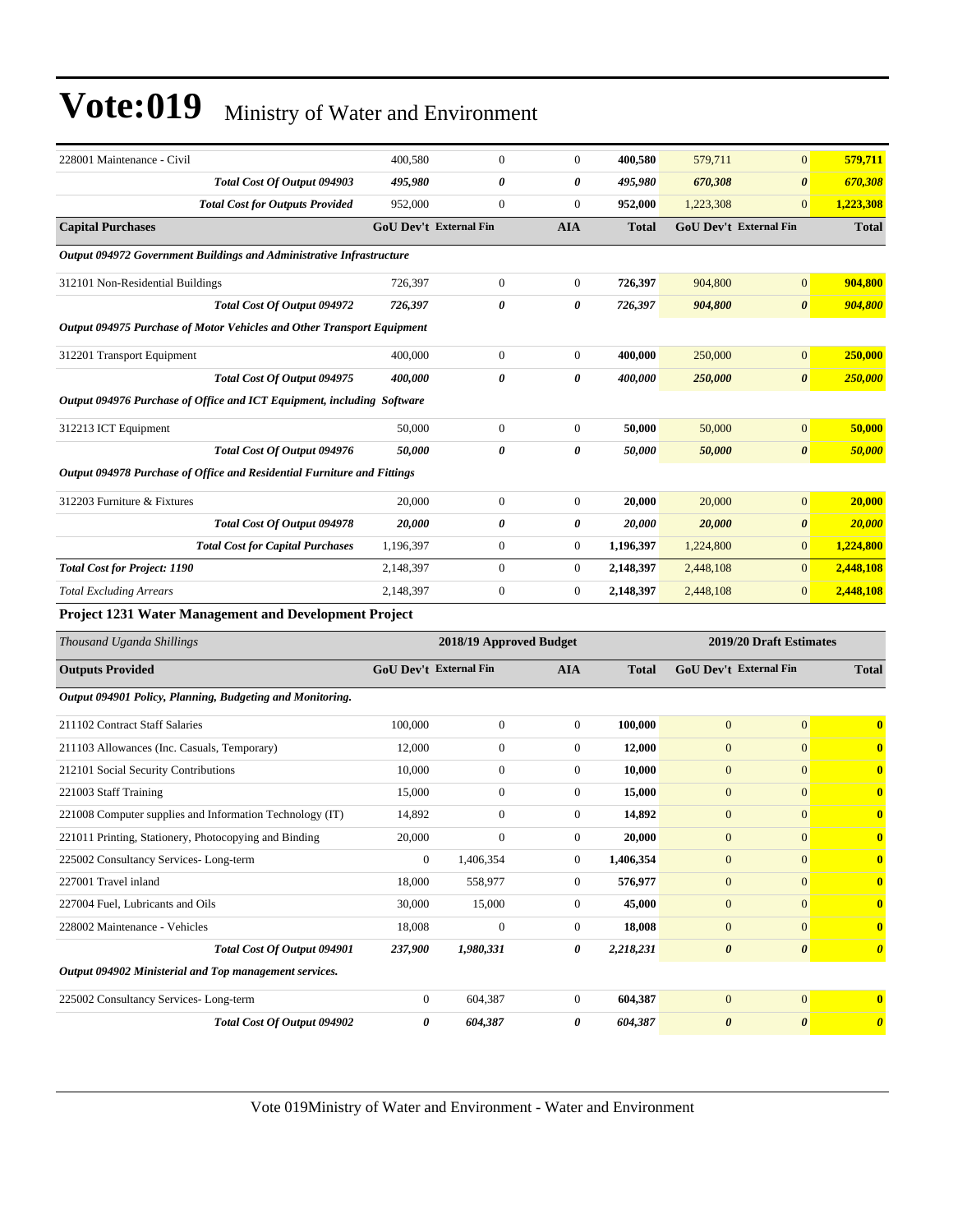| <b>Output 094903 Ministry Support Services</b>                                     |                                                    |                  |                  |                  |                        |                  |                       |
|------------------------------------------------------------------------------------|----------------------------------------------------|------------------|------------------|------------------|------------------------|------------------|-----------------------|
| 211102 Contract Staff Salaries                                                     | 57,000                                             | $\mathbf{0}$     | $\mathbf{0}$     | 57,000           | $\mathbf{0}$           | $\mathbf{0}$     | $\bf{0}$              |
| 212101 Social Security Contributions                                               | 3,177                                              | $\overline{0}$   | $\boldsymbol{0}$ | 3,177            | $\mathbf{0}$           | $\overline{0}$   | $\bf{0}$              |
| 221014 Bank Charges and other Bank related costs                                   | $\boldsymbol{0}$                                   | 10,066           | $\boldsymbol{0}$ | 10,066           | $\mathbf{0}$           | $\overline{0}$   | $\bf{0}$              |
| 225001 Consultancy Services- Short term                                            | 197,823                                            | 1,095,480        | $\mathbf{0}$     | 1,293,303        | $\mathbf{0}$           | $\overline{0}$   | $\bf{0}$              |
| 227001 Travel inland                                                               | $\mathbf{0}$                                       | 142,279          | $\boldsymbol{0}$ | 142,279          | $\mathbf{0}$           | $\mathbf{0}$     | $\bf{0}$              |
| 227004 Fuel, Lubricants and Oils                                                   | 32,000                                             | $\Omega$         | $\boldsymbol{0}$ | 32,000           | $\mathbf{0}$           | $\overline{0}$   | $\bf{0}$              |
| 228002 Maintenance - Vehicles                                                      | $\mathbf{0}$                                       | 97,085           | $\mathbf{0}$     | 97,085           | $\mathbf{0}$           | $\overline{0}$   | $\bf{0}$              |
| Total Cost Of Output 094903                                                        | 290,000                                            | 1,344,910        | 0                | 1,634,910        | 0                      | 0                | $\boldsymbol{\theta}$ |
| <b>Total Cost for Outputs Provided</b>                                             | 527,900                                            | 3,929,628        | $\mathbf{0}$     | 4,457,528        | $\mathbf{0}$           | $\overline{0}$   | $\bf{0}$              |
| <b>Capital Purchases</b>                                                           | GoU Dev't External Fin                             |                  | <b>AIA</b>       | <b>Total</b>     | GoU Dev't External Fin |                  | <b>Total</b>          |
| Output 094975 Purchase of Motor Vehicles and Other Transport Equipment             |                                                    |                  |                  |                  |                        |                  |                       |
| 312201 Transport Equipment                                                         | 352,992                                            | $\boldsymbol{0}$ | $\mathbf{0}$     | 352,992          | $\mathbf{0}$           | $\overline{0}$   | $\bf{0}$              |
| Total Cost Of Output 094975                                                        | 352,992                                            | 0                | 0                | 352,992          | $\boldsymbol{\theta}$  | 0                | $\boldsymbol{\theta}$ |
| <b>Total Cost for Capital Purchases</b>                                            | 352,992                                            | $\boldsymbol{0}$ | $\mathbf{0}$     | 352,992          | $\boldsymbol{0}$       | $\mathbf{0}$     | $\bf{0}$              |
| <b>Total Cost for Project: 1231</b>                                                | 880,892                                            | 3,929,628        | $\boldsymbol{0}$ | 4,810,520        | $\mathbf{0}$           | $\overline{0}$   | $\bf{0}$              |
| <b>Total Excluding Arrears</b>                                                     | 880,892                                            | 3,929,628        | $\overline{0}$   | 4,810,520        | $\mathbf{0}$           | $\overline{0}$   | $\bf{0}$              |
| Project 1530 Integrated Water Resources Management and Development Project (IWMDP) |                                                    |                  |                  |                  |                        |                  |                       |
| Thousand Uganda Shillings                                                          | 2019/20 Draft Estimates<br>2018/19 Approved Budget |                  |                  |                  |                        |                  |                       |
|                                                                                    |                                                    |                  |                  |                  |                        |                  |                       |
| <b>Outputs Provided</b>                                                            | GoU Dev't External Fin                             |                  | <b>AIA</b>       | <b>Total</b>     | GoU Dev't External Fin |                  | <b>Total</b>          |
| Output 094901 Policy, Planning, Budgeting and Monitoring.                          |                                                    |                  |                  |                  |                        |                  |                       |
| 211102 Contract Staff Salaries                                                     | $\mathbf{0}$                                       | $\boldsymbol{0}$ | $\mathbf{0}$     | $\bf{0}$         | 100,000                | $\overline{0}$   | 100,000               |
| 225002 Consultancy Services-Long-term                                              | $\overline{0}$                                     | $\boldsymbol{0}$ | $\mathbf{0}$     | $\bf{0}$         | $\mathbf{0}$           | 787,648          | 787,648               |
| 227001 Travel inland                                                               | $\overline{0}$                                     | $\boldsymbol{0}$ | $\boldsymbol{0}$ | $\bf{0}$         | 20,000                 | 61,800           | 81,800                |
| 227004 Fuel, Lubricants and Oils                                                   | $\boldsymbol{0}$                                   | $\boldsymbol{0}$ | $\mathbf{0}$     | $\bf{0}$         | 10,000                 | $\mathbf{0}$     | 10,000                |
| 228002 Maintenance - Vehicles                                                      | $\boldsymbol{0}$                                   | $\boldsymbol{0}$ | $\mathbf{0}$     | $\bf{0}$         | $\mathbf{0}$           | 28,490           | 28,490                |
| Total Cost Of Output 094901                                                        | 0                                                  | 0                | 0                | 0                | 130,000                | 877,938          | 1,007,938             |
| Output 094902 Ministerial and Top management services.                             |                                                    |                  |                  |                  |                        |                  |                       |
| 211103 Allowances (Inc. Casuals, Temporary)                                        | $\boldsymbol{0}$                                   | $\boldsymbol{0}$ | $\mathbf{0}$     | $\bf{0}$         | 10,000                 | $\overline{0}$   | 10,000                |
| 221003 Staff Training                                                              | $\boldsymbol{0}$                                   | $\boldsymbol{0}$ | $\boldsymbol{0}$ | $\bf{0}$         | $\mathbf{0}$           | 185,000          | 185,000               |
| 225001 Consultancy Services- Short term                                            | $\boldsymbol{0}$                                   | $\boldsymbol{0}$ | $\boldsymbol{0}$ | $\bf{0}$         | 100,000                | 667,355          | 767,355               |
| 227001 Travel inland                                                               | $\boldsymbol{0}$                                   | $\boldsymbol{0}$ | $\mathbf{0}$     | $\bf{0}$         | 20,000                 | $\mathbf{0}$     | 20,000                |
| 227004 Fuel, Lubricants and Oils                                                   | $\overline{0}$                                     | $\boldsymbol{0}$ | $\boldsymbol{0}$ | 0                | 20,000                 | $\mathbf{0}$     | 20,000                |
| Total Cost Of Output 094902                                                        | 0                                                  | 0                | 0                | 0                | 150,000                | 852,355          | 1,002,355             |
| <b>Output 094903 Ministry Support Services</b>                                     |                                                    |                  |                  |                  |                        |                  |                       |
| 211102 Contract Staff Salaries                                                     | $\boldsymbol{0}$                                   | $\boldsymbol{0}$ | $\boldsymbol{0}$ | $\boldsymbol{0}$ | 57,000                 | $\boldsymbol{0}$ | 57,000                |
| 211103 Allowances (Inc. Casuals, Temporary)                                        | $\boldsymbol{0}$                                   | $\boldsymbol{0}$ | $\boldsymbol{0}$ | $\bf{0}$         | $\boldsymbol{0}$       | 59,200           | 59,200                |
| 221001 Advertising and Public Relations                                            | $\boldsymbol{0}$                                   | $\boldsymbol{0}$ | $\boldsymbol{0}$ | $\bf{0}$         | $\mathbf{0}$           | 14,800           | 14,800                |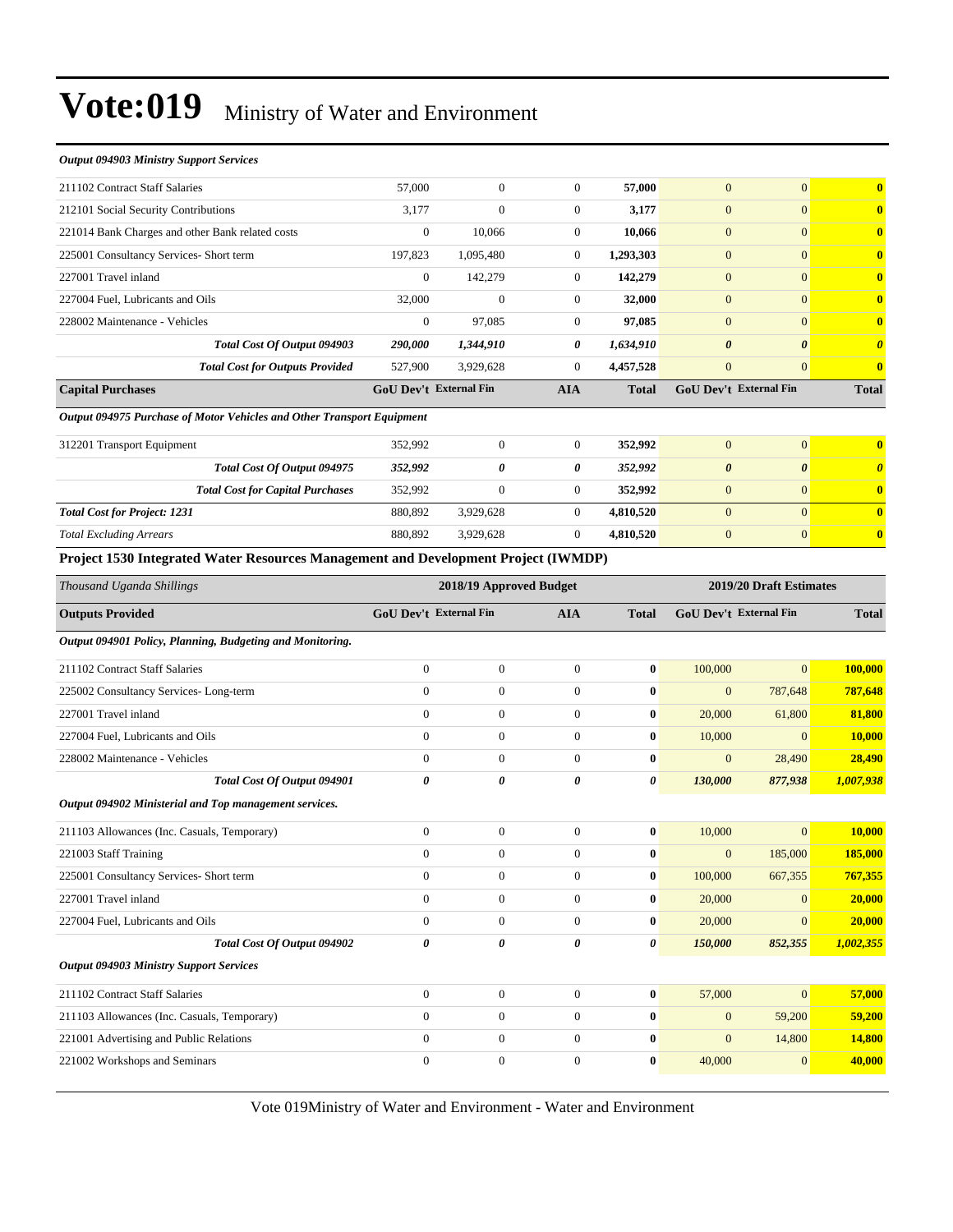| 221008 Computer supplies and Information Technology (IT)               | $\overline{0}$                | $\overline{0}$      | $\overline{0}$   | $\bf{0}$              | $\overline{0}$ | 82,769                        | 82,769       |
|------------------------------------------------------------------------|-------------------------------|---------------------|------------------|-----------------------|----------------|-------------------------------|--------------|
| 221011 Printing, Stationery, Photocopying and Binding                  | $\mathbf{0}$                  | $\overline{0}$      | $\overline{0}$   | $\bf{0}$              | $\mathbf{0}$   | 29,600                        | 29,600       |
| 221014 Bank Charges and other Bank related costs                       | $\overline{0}$                | $\overline{0}$      | $\overline{0}$   | $\bf{0}$              | $\mathbf{0}$   | 7,400                         | 7,400        |
| 222001 Telecommunications                                              | $\Omega$                      | $\boldsymbol{0}$    | $\overline{0}$   | $\bf{0}$              | $\mathbf{0}$   | 2,664                         | 2,664        |
| 225002 Consultancy Services-Long-term                                  | $\overline{0}$                | $\boldsymbol{0}$    | $\overline{0}$   | $\bf{0}$              | $\mathbf{0}$   | 1,468,900                     | 1,468,900    |
| 227001 Travel inland                                                   | $\Omega$                      | $\overline{0}$      | $\overline{0}$   | $\bf{0}$              | 20,000         | $\Omega$                      | 20,000       |
| 227004 Fuel, Lubricants and Oils                                       | $\Omega$                      | $\boldsymbol{0}$    | $\boldsymbol{0}$ | $\bf{0}$              | 33,000         | 29,600                        | 62,600       |
| <b>Total Cost Of Output 094903</b>                                     | $\theta$                      | 0                   | 0                | 0                     | 150,000        | 1,694,933                     | 1,844,933    |
| <b>Total Cost for Outputs Provided</b>                                 | $\overline{0}$                | $\mathbf{0}$        | $\overline{0}$   | $\bf{0}$              | 430,000        | 3,425,227                     | 3,855,227    |
| <b>Capital Purchases</b>                                               | <b>GoU Dev't External Fin</b> |                     | <b>AIA</b>       | <b>Total</b>          |                | <b>GoU Dev't External Fin</b> | <b>Total</b> |
| Output 094972 Government Buildings and Administrative Infrastructure   |                               |                     |                  |                       |                |                               |              |
| 312104 Other Structures                                                | $\overline{0}$                | $\overline{0}$      | $\overline{0}$   | $\bf{0}$              | 2,000,000      | $\overline{0}$                | 2,000,000    |
| Total Cost Of Output 094972                                            | $\boldsymbol{\theta}$         | 0                   | 0                | $\boldsymbol{\theta}$ | 2,000,000      | $\boldsymbol{\theta}$         | 2,000,000    |
| Output 094975 Purchase of Motor Vehicles and Other Transport Equipment |                               |                     |                  |                       |                |                               |              |
| 281503 Engineering and Design Studies & Plans for capital<br>works     | $\mathbf{0}$                  | $\boldsymbol{0}$    | $\overline{0}$   | $\bf{0}$              | $\overline{0}$ | $\overline{0}$                | $\bf{0}$     |
| 312201 Transport Equipment                                             | $\Omega$                      | $\overline{0}$      | $\overline{0}$   | $\bf{0}$              | 450,892        | 2,683,480                     | 3,134,372    |
| Total Cost Of Output 094975                                            | 0                             | 0                   | 0                | 0                     | 450,892        | 2,683,481                     | 3,134,372    |
| <b>Total Cost for Capital Purchases</b>                                | $\mathbf{0}$                  | $\overline{0}$      | $\overline{0}$   | $\bf{0}$              | 2,450,892      | 2,683,481                     | 5,134,372    |
| <b>Total Cost for Project: 1530</b>                                    | $\Omega$                      | $\mathbf{0}$        | $\overline{0}$   | $\bf{0}$              | 2,880,892      | 6,108,707                     | 8,989,599    |
| <b>Total Excluding Arrears</b>                                         | $\theta$                      | $\theta$            | $\Omega$         | $\bf{0}$              | 2,880,892      | 6,108,707                     | 8,989,599    |
|                                                                        | GoU                           | <b>External Fin</b> | <b>AIA</b>       | <b>Total</b>          | GoU            | <b>External Fin</b>           | <b>Total</b> |
| <b>Total Cost for Programme 49</b>                                     | 17,798,635                    | 10,925,000          | $\bf{0}$         | 28,723,635            | 25,200,187     | 15,679,707                    | 40,879,894   |
| <b>Total Excluding Arrears</b>                                         | 17,696,282                    | 10,925,000          | $\overline{0}$   | 28,621,282            | 23,775,096     | 15,679,707                    | 39,454,803   |
|                                                                        | GoU                           | <b>External Fin</b> | <b>AIA</b>       | <b>Total</b>          | GoU            | <b>External Fin.</b>          | <b>Total</b> |
| <b>Grand Total for Vote 019</b>                                        | 323,045,783                   | 825,521,192         |                  | 0 1,148,566,975       | 369,550,383    | 523,287,440                   | 892,837,823  |
| <b>Total Excluding Arrears</b>                                         | 322,943,430                   | 825,521,192         |                  | 0 1,148,464,622       | 356,625,292    | 523,287,440                   | 879,912,732  |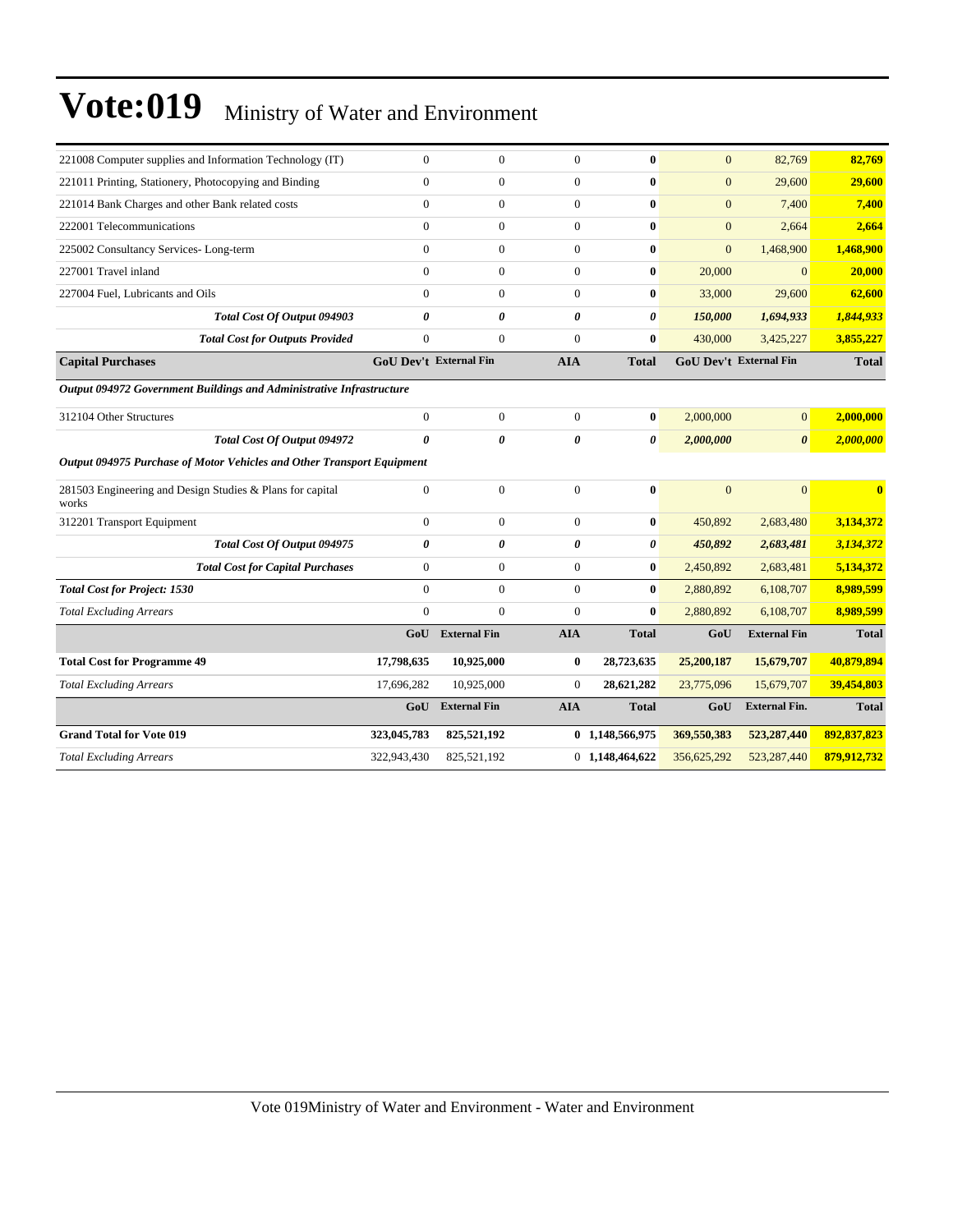#### **Table V4: External Financing to the Vote**

| <b>Million Uganda Shillings</b>                                | 2018/19 Approved Budget | 2019/20 Draft Estimates |
|----------------------------------------------------------------|-------------------------|-------------------------|
|                                                                | <b>Total</b>            | <b>Total</b>            |
| 0151 Policy and Management Support                             | 6,995.37                | 9,571.00                |
| 400 MULTI-LATERAL DEVELOPMENT PARTNERS                         | 6,995.37                | 0.00                    |
| 401 Africa Development Bank (ADB)                              | 0.00                    | 9,571.00                |
| 0163 Support to RWS Project                                    | 1,017.00                | 0.00                    |
| 401 Africa Development Bank (ADB)                              | 1,017.00                | 0.00                    |
| 0164 Support to small town WSP                                 | 2,407.00                | 0.00                    |
| 401 Africa Development Bank (ADB)                              | 2,407.00                | 0.00                    |
| 0165 Support to WRM                                            | 510.00                  | 0.00                    |
| 400 MULTI-LATERAL DEVELOPMENT PARTNERS                         | 510.00                  | 0.00                    |
| 0168 Urban Water Reform                                        | 1,269.00                | 0.00                    |
| 401 Africa Development Bank (ADB)                              | 1,269.00                | 0.00                    |
| 0169 Water for Production                                      | 10,398.00               | 10,398.00               |
| 410 International Development Association (IDA)                | 0.00                    | 10,398.00               |
| 425 Food and Agriculture Organization                          | 10,398.00               | 0.00                    |
| 1074 Water and Sanitation Development Facility-North           | 25,163.78               | 18,673.20               |
| 400 MULTI-LATERAL DEVELOPMENT PARTNERS                         | 0.00                    | 18,673.20               |
| 401 Africa Development Bank (ADB)                              | 25,163.78               | 0.00                    |
| 1075 Water and Sanitation Development Facility - East          | 0.00                    | 3,676.00                |
| 400 MULTI-LATERAL DEVELOPMENT PARTNERS                         | 0.00                    | 3,676.00                |
| 1130 WSDF Central                                              | 42,241.00               | 36,078.40               |
| 400 MULTI-LATERAL DEVELOPMENT PARTNERS                         | 0.00                    | 36,078.40               |
| 401 Africa Development Bank (ADB)                              | 42,241.00               | 0.00                    |
| 1188 Protection of Lake Victoria-Kampala Sanitation Program    | 102,876.40              | 33,750.36               |
| 401 Africa Development Bank (ADB)                              | 102,876.40              | 0.00                    |
| 513 France                                                     | 0.00                    | 33,750.36               |
| 1193 Kampala Water Lake Victoria Water and Sanitation Project  | 360,550.24              | 0.00                    |
| 401 Africa Development Bank (ADB)                              | 360,550.24              | 0.00                    |
| 1231 Water Management and Development Project                  | 114,119.48              | 135,985.61              |
| 400 MULTI-LATERAL DEVELOPMENT PARTNERS                         | 0.00                    | 16,165.53               |
| 401 Africa Development Bank (ADB)                              | 90,800.00               | 118,466.08              |
| 410 International Development Association (IDA)                | 23,319.48               | 1,354.00                |
| 1283 Water and Sanitation Development Facility-South Western   | 6,478.00                | 0.00                    |
| 406 European Union (EU)                                        | 6,478.00                | 0.00                    |
| 1302 Support for Hydro-Power Devt and Operations on River Nile | 0.00                    | 510.00                  |
| 401 Africa Development Bank (ADB)                              | 0.00                    | 510.00                  |
| 1348 Water Management Zones Project                            | 208.00                  | 718.00                  |
| 400 MULTI-LATERAL DEVELOPMENT PARTNERS                         | 0.00                    | 718.00                  |